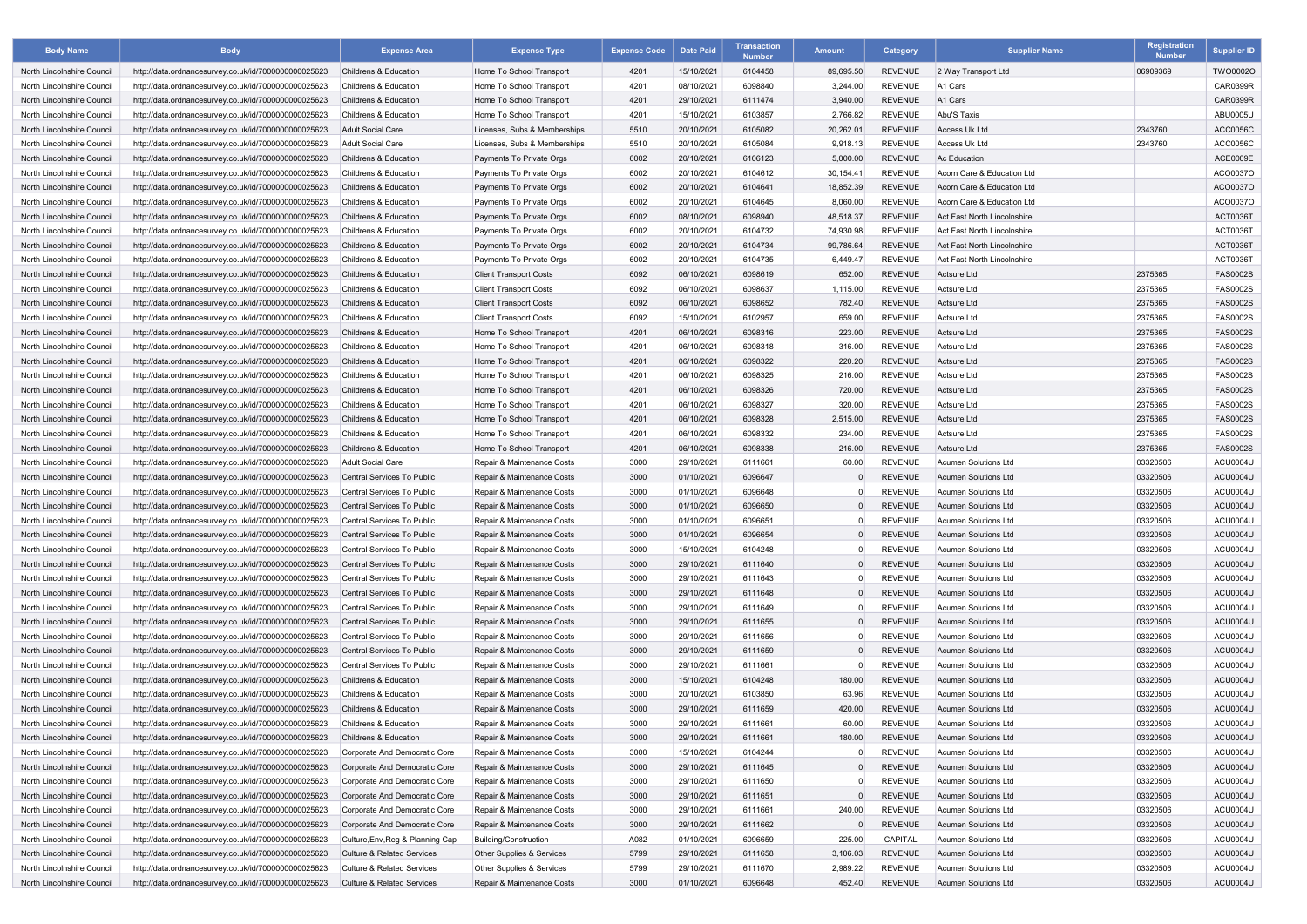| North Lincolnshire Council                               | http://data.ordnancesurvey.co.uk/id/7000000000025623                                                         | <b>Culture &amp; Related Services</b>                        | Repair & Maintenance Costs                            | 3000         | 01/10/2021               | 6096650            | 275.00                | <b>REVENUE</b>                   | Acumen Solutions Ltd                       | 03320506 | ACU0004U             |
|----------------------------------------------------------|--------------------------------------------------------------------------------------------------------------|--------------------------------------------------------------|-------------------------------------------------------|--------------|--------------------------|--------------------|-----------------------|----------------------------------|--------------------------------------------|----------|----------------------|
| North Lincolnshire Council                               | http://data.ordnancesurvey.co.uk/id/7000000000025623                                                         | <b>Culture &amp; Related Services</b>                        | Repair & Maintenance Costs                            | 3000         | 01/10/2021               | 6096651            | 605.00                | <b>REVENUE</b>                   | Acumen Solutions Ltd                       | 03320506 | ACU0004U             |
| North Lincolnshire Council                               | http://data.ordnancesurvey.co.uk/id/7000000000025623                                                         | <b>Culture &amp; Related Services</b>                        | Repair & Maintenance Costs                            | 3000         | 01/10/2021               | 6096654            | 364.00                | <b>REVENUE</b>                   | Acumen Solutions Ltd                       | 03320506 | ACU0004U             |
| North Lincolnshire Council                               | http://data.ordnancesurvey.co.uk/id/7000000000025623                                                         | <b>Culture &amp; Related Services</b>                        | Repair & Maintenance Costs                            | 3000         | 01/10/2021               | 6096660            | 2,894.10              | <b>REVENUE</b>                   | <b>Acumen Solutions Ltd</b>                | 03320506 | ACU0004U             |
| North Lincolnshire Council                               | http://data.ordnancesurvey.co.uk/id/7000000000025623                                                         | <b>Culture &amp; Related Services</b>                        | Repair & Maintenance Costs                            | 3000         | 15/10/2021               | 6104244            | 660.00                | <b>REVENUE</b>                   | <b>Acumen Solutions Ltd</b>                | 03320506 | ACU0004U             |
| North Lincolnshire Council                               | http://data.ordnancesurvey.co.uk/id/7000000000025623                                                         | <b>Culture &amp; Related Services</b>                        | Repair & Maintenance Costs                            | 3000         | 15/10/2021               | 6104248            | 300.00                | <b>REVENUE</b>                   | <b>Acumen Solutions Ltd</b>                | 03320506 | ACU0004U             |
| North Lincolnshire Council                               | http://data.ordnancesurvey.co.uk/id/7000000000025623                                                         | <b>Culture &amp; Related Services</b>                        | Repair & Maintenance Costs                            | 3000         | 20/10/2021               | 6103850            | 2,124.20              | <b>REVENUE</b>                   | <b>Acumen Solutions Ltd</b>                | 03320506 | ACU0004U             |
| North Lincolnshire Council                               | http://data.ordnancesurvey.co.uk/id/7000000000025623                                                         | Culture & Related Services                                   | Repair & Maintenance Costs                            | 3000         | 29/10/2021               | 6111640            | 472.28                | <b>REVENUE</b>                   | <b>Acumen Solutions Ltd</b>                | 03320506 | ACU0004U             |
| North Lincolnshire Council                               | http://data.ordnancesurvey.co.uk/id/7000000000025623                                                         | <b>Culture &amp; Related Services</b>                        | Repair & Maintenance Costs                            | 3000         | 29/10/2021               | 6111648            | 1,177.63              | <b>REVENUE</b>                   | <b>Acumen Solutions Ltd</b>                | 03320506 | ACU0004U             |
| North Lincolnshire Council                               | http://data.ordnancesurvey.co.uk/id/7000000000025623                                                         | <b>Culture &amp; Related Services</b>                        | Repair & Maintenance Costs                            | 3000         | 29/10/2021               | 6111650            | 224.53                | <b>REVENUE</b>                   | Acumen Solutions Ltd                       | 03320506 | ACU0004U             |
| North Lincolnshire Council                               | http://data.ordnancesurvey.co.uk/id/7000000000025623                                                         | <b>Culture &amp; Related Services</b>                        | Repair & Maintenance Costs                            | 3000         | 29/10/2021               | 6111655            | 224.53                | <b>REVENUE</b>                   | Acumen Solutions Ltd                       | 03320506 | ACU0004U             |
| North Lincolnshire Council                               | http://data.ordnancesurvey.co.uk/id/7000000000025623                                                         | Culture & Related Services                                   | Repair & Maintenance Costs                            | 3000         | 29/10/2021               | 6111656            | 308.00                | <b>REVENUE</b>                   | Acumen Solutions Ltd                       | 03320506 | ACU0004U             |
| North Lincolnshire Council                               | http://data.ordnancesurvey.co.uk/id/7000000000025623                                                         | <b>Culture &amp; Related Services</b>                        | Repair & Maintenance Costs                            | 3000         | 29/10/2021               | 6111661            | 540.00                | <b>REVENUE</b>                   | Acumen Solutions Ltd                       | 03320506 | ACU0004U             |
| North Lincolnshire Council                               | http://data.ordnancesurvey.co.uk/id/7000000000025623                                                         | Environmental & Regulatory Svs                               | Repair & Maintenance Costs                            | 3000         | 15/10/2021               | 6104248            | 420.00                | <b>REVENUE</b>                   | <b>Acumen Solutions Ltd</b>                | 03320506 | <b>ACU0004U</b>      |
| North Lincolnshire Council                               | http://data.ordnancesurvey.co.uk/id/7000000000025623                                                         | Environmental & Regulatory Svs                               | Repair & Maintenance Costs                            | 3000         | 20/10/2021               | 6103850            | 523.95                | <b>REVENUE</b>                   | <b>Acumen Solutions Ltd</b>                | 03320506 | ACU0004U             |
| North Lincolnshire Council                               | http://data.ordnancesurvey.co.uk/id/7000000000025623                                                         | Environmental & Regulatory Svs                               | Repair & Maintenance Costs                            | 3000         | 29/10/2021               | 6111643            | 480.00                | <b>REVENUE</b>                   | <b>Acumen Solutions Ltd</b>                | 03320506 | ACU0004U             |
| North Lincolnshire Council                               | http://data.ordnancesurvey.co.uk/id/7000000000025623                                                         | Environmental & Regulatory Svs                               | Repair & Maintenance Costs                            | 3000         | 29/10/2021               | 6111649            | 1,594.07              | <b>REVENUE</b>                   | <b>Acumen Solutions Ltd</b>                | 03320506 | ACU0004U             |
| North Lincolnshire Council                               | http://data.ordnancesurvey.co.uk/id/7000000000025623                                                         | <b>Environmental &amp; Regulatory Svs</b>                    | Repair & Maintenance Costs                            | 3000         | 29/10/2021               | 6111661            | 1,020.00              | <b>REVENUE</b>                   | <b>Acumen Solutions Ltd</b>                | 03320506 | ACU0004U             |
| North Lincolnshire Council                               | http://data.ordnancesurvey.co.uk/id/7000000000025623                                                         | Fin&Inv I&E                                                  | Repair & Maintenance Costs                            | 3000         | 20/10/2021               | 6103850            | 806.04                | <b>REVENUE</b>                   | <b>Acumen Solutions Ltd</b>                | 03320506 | ACU0004U             |
| North Lincolnshire Council                               | http://data.ordnancesurvey.co.uk/id/7000000000025623                                                         | Fin&Inv I&E                                                  | Repair & Maintenance Costs                            | 3000         | 29/10/2021               | 6111661            | 120.00                | <b>REVENUE</b>                   | <b>Acumen Solutions Ltd</b>                | 03320506 | ACU0004U             |
| North Lincolnshire Council                               | http://data.ordnancesurvey.co.uk/id/7000000000025623                                                         | Fin&Inv I&E                                                  | Repair & Maintenance Costs                            | 3000         | 29/10/2021               | 6111661            | 60.00                 | <b>REVENUE</b>                   | <b>Acumen Solutions Ltd</b>                | 03320506 | ACU0004U             |
| North Lincolnshire Council                               | http://data.ordnancesurvey.co.uk/id/7000000000025623                                                         | Highways & Transport                                         | Repair & Maintenance Costs                            | 3000         | 01/10/2021               | 6096647            | 301.60                | <b>REVENUE</b>                   | <b>Acumen Solutions Ltd</b>                | 03320506 | ACU0004U             |
| North Lincolnshire Council                               | http://data.ordnancesurvey.co.uk/id/7000000000025623                                                         | Highways & Transport                                         | Repair & Maintenance Costs                            | 3000         | 15/10/2021               | 6104248            | 120.00                | <b>REVENUE</b>                   | Acumen Solutions Ltd                       | 03320506 | ACU0004U             |
| North Lincolnshire Council                               | http://data.ordnancesurvey.co.uk/id/7000000000025623                                                         | Highways & Transport                                         | Repair & Maintenance Costs                            | 3000         | 29/10/2021               | 6111643            | 60.00                 | <b>REVENUE</b>                   | <b>Acumen Solutions Ltd</b>                | 03320506 | <b>ACU0004U</b>      |
| North Lincolnshire Council                               | http://data.ordnancesurvey.co.uk/id/7000000000025623                                                         | Non Distributed Costs                                        | Repair & Maintenance Costs                            | 3000         | 15/10/2021               | 6104248            | 120.00                | <b>REVENUE</b>                   | <b>Acumen Solutions Ltd</b>                | 03320506 | ACU0004U             |
| North Lincolnshire Council                               | http://data.ordnancesurvey.co.uk/id/7000000000025623                                                         | <b>Planning Services</b>                                     | <b>Other Professional Fees</b>                        | 5829         | 13/10/2021               | 6100880            | 523.10                | <b>REVENUE</b>                   | Adlington Welding Supplies Ltd             | 1129702  | ADL0021L             |
| North Lincolnshire Council                               | http://data.ordnancesurvey.co.uk/id/7000000000025623                                                         | <b>Planning Services</b>                                     | <b>Other Professional Fees</b>                        | 5829         | 20/10/2021               | 6104283            | 369.10                | <b>REVENUE</b>                   | Adlington Welding Supplies Ltd             | 1129702  | ADL0021L             |
| North Lincolnshire Council                               | http://data.ordnancesurvey.co.uk/id/7000000000025623                                                         | Support Servs Capital                                        | It Equipment                                          | A098         | 29/10/2021               | 6111348            | 87,000.00             | <b>CAPITAL</b>                   | <b>Advanced Business Solutions</b>         | 3214465  | <b>CED0008D</b>      |
| North Lincolnshire Council                               | http://data.ordnancesurvey.co.uk/id/7000000000025623                                                         | Culture, Env, Reg & Planning Cap                             | <b>Building/Construction</b>                          | A082         | 08/10/2021               | 6100257            | 4,956.00              | CAPITAL                          | A F Carpets                                |          | AFC0001C             |
| North Lincolnshire Council                               | http://data.ordnancesurvey.co.uk/id/7000000000025623                                                         | <b>Public Health</b>                                         | <b>Payments To Health Providers</b>                   | 6019         | 15/10/2021               | 6100361            | 14,474.42             | <b>REVENUE</b>                   | Agencia Consulting Ltd                     | 3448042  | AGE0032E             |
|                                                          |                                                                                                              |                                                              |                                                       |              |                          |                    |                       |                                  |                                            |          |                      |
|                                                          |                                                                                                              |                                                              |                                                       |              |                          |                    |                       |                                  |                                            |          |                      |
| North Lincolnshire Council                               | http://data.ordnancesurvey.co.uk/id/7000000000025623                                                         | Highways & Transport                                         | <b>Materials</b>                                      | 5004         | 27/10/2021               | 6108554            | 241.96                | <b>REVENUE</b>                   | Aggregate Industries Uk Ltd                | 245717   | AGG0003G             |
| North Lincolnshire Council                               | http://data.ordnancesurvey.co.uk/id/7000000000025623                                                         | Highways & Transport                                         | <b>Materials</b>                                      | 5004         | 27/10/2021               | 6108555            | 670.26                | <b>REVENUE</b>                   | Aggregate Industries Uk Ltd                | 245717   | AGG0003G             |
| North Lincolnshire Council                               | http://data.ordnancesurvey.co.uk/id/7000000000025623                                                         | Highways & Transport                                         | <b>Materials</b>                                      | 5004         | 27/10/2021               | 6108556            | 350.43                | <b>REVENUE</b>                   | Aggregate Industries Uk Ltd                | 245717   | AGG0003G             |
| North Lincolnshire Council                               | http://data.ordnancesurvey.co.uk/id/7000000000025623                                                         | Corporate And Democratic Core                                | <b>Equipment Hire/Rent</b>                            | 5002         | 15/10/2021               | 6102947            | $-293.83$             | <b>REVENUE</b>                   | Agilico Workplace Technologies (North) Ltd | 2118025  | <b>UNI00521</b>      |
| North Lincolnshire Council                               | http://data.ordnancesurvey.co.uk/id/7000000000025623                                                         | Corporate And Democratic Core                                | <b>Equipment Hire/Rent</b>                            | 5002         | 15/10/2021               | 6102960            | 298.60                | <b>REVENUE</b>                   | Agilico Workplace Technologies (North) Ltd | 2118025  | <b>UNI00521</b>      |
| North Lincolnshire Council                               | http://data.ordnancesurvey.co.uk/id/7000000000025623                                                         | Corporate And Democratic Core                                | <b>Equipment Hire/Rent</b>                            | 5002         | 15/10/2021               | 6103841            | 4,314.68              | <b>REVENUE</b>                   | Agilico Workplace Technologies (North) Ltd | 2118025  | <b>UNI00521</b>      |
| North Lincolnshire Council                               | http://data.ordnancesurvey.co.uk/id/7000000000025623                                                         | Corporate And Democratic Core                                | Gen Office Exp (Incl Postage)                         | 5603         | 15/10/2021               | 6102947            | $-24.15$              | <b>REVENUE</b>                   | Agilico Workplace Technologies (North) Ltd | 2118025  | <b>UNI00521</b>      |
| North Lincolnshire Council                               | http://data.ordnancesurvey.co.uk/id/7000000000025623                                                         | Corporate And Democratic Core                                | Gen Office Exp (Incl Postage)                         | 5603         | 15/10/2021               | 6103841            | 1,737.15              | <b>REVENUE</b>                   | Agilico Workplace Technologies (North) Ltd | 2118025  | <b>UNI0052I</b>      |
| North Lincolnshire Council                               | http://data.ordnancesurvey.co.uk/id/7000000000025623                                                         | Culture & Related Services                                   | Gen Office Exp (Incl Postage)                         | 5603         | 20/10/2021               | 6104205            | 239.95                | <b>REVENUE</b>                   | Agilico Workplace Technologies (North) Ltd | 2118025  | <b>UNI0052I</b>      |
| North Lincolnshire Council                               | http://data.ordnancesurvey.co.uk/id/7000000000025623                                                         | <b>Culture &amp; Related Services</b>                        | <b>Exhibitions/Events</b>                             | 5709         | 27/10/2021               | 6106049            | 500.00                | <b>REVENUE</b>                   | A H Fraga                                  |          | <b>FRA0199A</b>      |
| North Lincolnshire Council                               | http://data.ordnancesurvey.co.uk/id/7000000000025623                                                         | <b>Culture &amp; Related Services</b>                        | Materials                                             | 5004         | 15/10/2021               | 6102543            | 665.00                | <b>REVENUE</b>                   | Aitkens Sportsturf Ltd                     | 03286708 | AIT0006T             |
| North Lincolnshire Council                               | http://data.ordnancesurvey.co.uk/id/7000000000025623                                                         | <b>Culture &amp; Related Services</b>                        | Materials                                             | 5004         | 27/10/2021               | 6110078            | 594.85                | <b>REVENUE</b>                   | Aitkens Sportsturf Ltd                     | 03286708 | AIT0006T             |
| North Lincolnshire Council                               | http://data.ordnancesurvey.co.uk/id/7000000000025623                                                         | Corporate And Democratic Core                                | Legal Fees                                            | 5823         | 22/10/2021               | 6107949            | 472.67                | <b>REVENUE</b>                   | A J C Comaish                              |          | COM0103M             |
| North Lincolnshire Council                               | http://data.ordnancesurvey.co.uk/id/7000000000025623                                                         | Children & Education Capital                                 | Consultants                                           | A087         | 29/10/2021               | 6108494            | 7,983.03              | <b>CAPITAL</b>                   | <b>Align Property Partners</b>             | 10385861 | ALI00991             |
| North Lincolnshire Council                               | http://data.ordnancesurvey.co.uk/id/7000000000025623                                                         | Culture, Env, Reg & Planning Cap                             | Consultants                                           | A087         | 29/10/2021               | 6108163            | 9,542.71              | CAPITAL                          | <b>Align Property Partners</b>             | 10385861 | ALI0099I             |
| North Lincolnshire Council                               | http://data.ordnancesurvey.co.uk/id/7000000000025623                                                         | Childrens & Education                                        | Payments To Private Orgs                              | 6002         | 27/10/2021               | 6108926            | 1,058.40              | <b>REVENUE</b>                   | <b>Alison Fixter</b>                       |          | <b>FIX0036X</b>      |
| North Lincolnshire Council                               | http://data.ordnancesurvey.co.uk/id/7000000000025623                                                         | <b>Adult Social Care</b>                                     | Gen Office Exp (Incl Postage)                         | 5603         | 05/11/2021               | 6111157            | 1,137.88              | <b>REVENUE</b>                   | Allied Publicity Services (Manchester) Ltd | 681528   | APS0013S             |
| North Lincolnshire Council                               | http://data.ordnancesurvey.co.uk/id/7000000000025623                                                         | Environmental & Regulatory Svs                               | Other Supplies & Services                             | 5799         | 29/10/2021               | 6111349            | 443.49                | <b>REVENUE</b>                   | Als Environmental Ltd                      | 02148934 | <b>ALS0002S</b>      |
| North Lincolnshire Council                               | http://data.ordnancesurvey.co.uk/id/7000000000025623                                                         | Childrens & Education                                        | Materials                                             | 5004         | 15/10/2021               | 6104408            | 834.00                | <b>REVENUE</b>                   | Althorpe & Keadby Primary School Fund      |          | ALT0014T             |
| North Lincolnshire Council                               | http://data.ordnancesurvey.co.uk/id/7000000000025623                                                         | Corporate And Democratic Core                                | <b>Equipment Hire/Rent</b>                            | 5002         | 22/10/2021               | 6108050            | 1,479.00              | <b>REVENUE</b>                   | Altman Information Management Ltd          | 8317901  | ALT0062T             |
| North Lincolnshire Council                               | http://data.ordnancesurvey.co.uk/id/7000000000025623                                                         | <b>Adult Social Care</b>                                     | Payments To Voluntary Orgs                            | 6001         | 13/10/2021               | 6098666            | 26,720.00             | <b>REVENUE</b>                   | Alzheimer'S Society                        | 2115499  | ALZ0008Z             |
| North Lincolnshire Council                               | http://data.ordnancesurvey.co.uk/id/7000000000025623                                                         | Corporate And Democratic Core                                | Course Fees/Training                                  | 2002         | 08/10/2021               | 6099326            | 782.00                | <b>REVENUE</b>                   | Alzheimer'S Society                        |          | ALZ0147Z             |
| North Lincolnshire Council                               | http://data.ordnancesurvey.co.uk/id/7000000000025623                                                         | Corporate And Democratic Core                                | <b>Course Fees/Training</b>                           | 2002         | 13/10/2021               | 6100295            | 782.00                | <b>REVENUE</b>                   | Alzheimer'S Society                        |          | ALZ0147Z             |
| North Lincolnshire Council                               | http://data.ordnancesurvey.co.uk/id/7000000000025623                                                         | Childrens & Education                                        | Payments To Private Orgs                              | 6002         | 27/10/2021               | 6108927            | 5,653.20              | <b>REVENUE</b>                   | Amanda Foley                               |          | <b>FOL0034L</b>      |
| North Lincolnshire Council                               | http://data.ordnancesurvey.co.uk/id/7000000000025623                                                         | <b>Adult Social Care</b>                                     | Payments To Private Orgs                              | 6002         | 22/10/2021               | 6107582            | 344.82                | <b>REVENUE</b>                   | Amara Care                                 | 4459044  | AMA0002A             |
| North Lincolnshire Council                               | http://data.ordnancesurvey.co.uk/id/7000000000025623                                                         | <b>Adult Social Care</b>                                     | Payments To Private Orgs                              | 6002         | 22/10/2021               | 6107583            | 42,027.24             | <b>REVENUE</b>                   | Amara Care                                 | 4459044  | AMA0002A             |
| North Lincolnshire Council                               | http://data.ordnancesurvey.co.uk/id/7000000000025623                                                         | <b>Adult Social Care</b>                                     | Payments To Private Orgs                              | 6002         | 22/10/2021               | 6107583            | 2,649.72              | <b>REVENUE</b>                   | Amara Care                                 | 4459044  | AMA0002A             |
| North Lincolnshire Council<br>North Lincolnshire Council | http://data.ordnancesurvey.co.uk/id/7000000000025623<br>http://data.ordnancesurvey.co.uk/id/7000000000025623 | Other Expenditure & Income<br>Environmental & Regulatory Svs | Payments To Private Orgs<br>Other Supplies & Services | 6002<br>5799 | 22/10/2021<br>11/10/2021 | 6107583<br>6102025 | 7,352.04<br>$-580.00$ | <b>REVENUE</b><br><b>REVENUE</b> | Amara Care<br>Amazon.Co.Uk                 | 4459044  | AMA0002A<br>AMA0013A |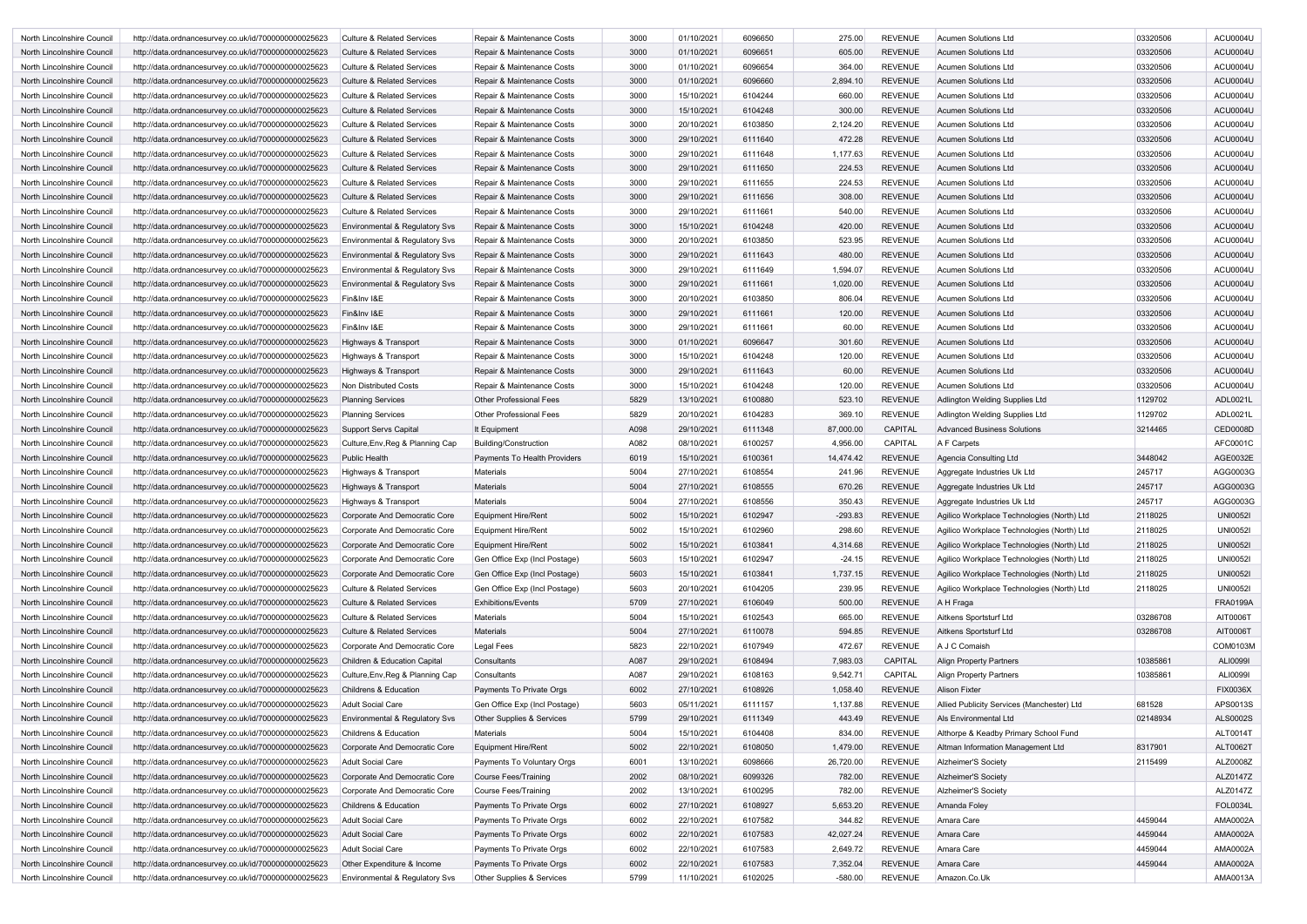| North Lincolnshire Council | http://data.ordnancesurvey.co.uk/id/7000000000025623 | <b>Adult Social Care</b>              | <b>Equipment Purchase</b>      | 5001 | 13/10/2021 | 6102437 | 1,129.44    | <b>REVENUE</b> | <b>Amazon Payments Uk Ltd</b>       |          | <b>AMA0016A</b> |
|----------------------------|------------------------------------------------------|---------------------------------------|--------------------------------|------|------------|---------|-------------|----------------|-------------------------------------|----------|-----------------|
| North Lincolnshire Council | http://data.ordnancesurvey.co.uk/id/7000000000025623 | <b>Adult Social Care</b>              | <b>Equipment Purchase</b>      | 5001 | 13/10/2021 | 6102444 | 926.64      | <b>REVENUE</b> | Amazon Payments Uk Ltd              |          | AMA0016A        |
| North Lincolnshire Council | http://data.ordnancesurvey.co.uk/id/7000000000025623 | <b>Adult Social Care</b>              | <b>Equipment Purchase</b>      | 5001 | 05/11/2021 | 6111464 | $-1,129.44$ | <b>REVENUE</b> | Amazon Payments Uk Ltd              |          | <b>AMA0016A</b> |
| North Lincolnshire Council | http://data.ordnancesurvey.co.uk/id/7000000000025623 | <b>Adult Social Care Capital</b>      | <b>Other Costs</b>             | A085 | 27/10/2021 | 6109958 | 265.00      | <b>CAPITAL</b> | Ambre-Stone Ltd                     | 11108770 | <b>AMB0080B</b> |
| North Lincolnshire Council | http://data.ordnancesurvey.co.uk/id/7000000000025623 | <b>Childrens &amp; Education</b>      | <b>Heating Fuels</b>           | 3104 | 15/10/2021 | 6104315 | 1,090.44    | <b>REVENUE</b> | Amp Biomass Fuels Ltd               | 5735950  | AMP0041P        |
| North Lincolnshire Council | http://data.ordnancesurvey.co.uk/id/7000000000025623 | Culture & Related Services            | <b>Heating Fuels</b>           | 3104 | 15/10/2021 | 6104379 | 2,244.48    | <b>REVENUE</b> | Amp Biomass Fuels Ltd               | 5735950  | AMP0041P        |
| North Lincolnshire Council | http://data.ordnancesurvey.co.uk/id/7000000000025623 | <b>Culture &amp; Related Services</b> | <b>Heating Fuels</b>           | 3104 | 27/10/2021 | 6108461 | 2,125.50    | <b>REVENUE</b> | Amp Biomass Fuels Ltd               | 5735950  | AMP0041P        |
| North Lincolnshire Council | http://data.ordnancesurvey.co.uk/id/7000000000025623 | <b>Adult Social Care</b>              | Payments To Private Orgs       | 6002 | 22/10/2021 | 6107587 | 119,603.60  | <b>REVENUE</b> | Amphion Home Care Services Ltd      | 03480829 | AMP0002P        |
| North Lincolnshire Council | http://data.ordnancesurvey.co.uk/id/7000000000025623 | <b>Adult Social Care</b>              | Payments To Private Orgs       | 6002 | 22/10/2021 | 6107587 | 755.60      | <b>REVENUE</b> | Amphion Home Care Services Ltd      | 03480829 | AMP0002P        |
| North Lincolnshire Council | http://data.ordnancesurvey.co.uk/id/7000000000025623 | Other Expenditure & Income            | Payments To Private Orgs       | 6002 | 22/10/2021 | 6107587 | 19,948.56   | <b>REVENUE</b> | Amphion Home Care Services Ltd      | 03480829 | AMP0002P        |
| North Lincolnshire Council | http://data.ordnancesurvey.co.uk/id/7000000000025623 | <b>Adult Social Care</b>              | Payments To Private Orgs       | 6002 | 22/10/2021 | 6106649 | 524.30      | <b>REVENUE</b> | Amvale Medical Transport Ltd        |          | <b>AMV0130V</b> |
| North Lincolnshire Council | http://data.ordnancesurvey.co.uk/id/7000000000025623 | <b>Childrens &amp; Education</b>      | Home To School Transport       | 4201 | 15/10/2021 | 6104290 | 29,685.00   | <b>REVENUE</b> | Amvale Medical Transport Ltd        | 05876931 | <b>AMV0003V</b> |
| North Lincolnshire Council | http://data.ordnancesurvey.co.uk/id/7000000000025623 | <b>Childrens &amp; Education</b>      | Home To School Transport       | 4201 | 15/10/2021 | 6104352 | 26,558.50   | <b>REVENUE</b> | Amvale Medical Transport Ltd        | 05876931 | <b>AMV0003V</b> |
| North Lincolnshire Council | http://data.ordnancesurvey.co.uk/id/7000000000025623 | <b>Adult Social Care</b>              | Payments To Health Providers   | 6019 | 27/10/2021 | 6108158 | 1,252.47    | <b>REVENUE</b> | Ancora Medical Practice             |          | <b>KEN0064N</b> |
| North Lincolnshire Council | http://data.ordnancesurvey.co.uk/id/7000000000025623 | <b>Childrens &amp; Education</b>      | Course Fees/Training           | 2002 | 06/10/2021 | 6098636 | 975.00      | <b>REVENUE</b> | Andrea Carlill                      |          | <b>CAR0308R</b> |
| North Lincolnshire Council | http://data.ordnancesurvey.co.uk/id/7000000000025623 | <b>Planning Services</b>              | Equipment Maint.& Repair       | 5003 | 22/10/2021 | 6106665 | 209.88      | <b>REVENUE</b> | <b>Ankef Ltd</b>                    | 5379286  | <b>ANK0001K</b> |
| North Lincolnshire Council | http://data.ordnancesurvey.co.uk/id/7000000000025623 | <b>Childrens &amp; Education</b>      | Payments To Private Orgs       | 6002 | 06/10/2021 | 6097330 | 2,226.00    | <b>REVENUE</b> | Anshika Badam                       |          | PAW0011W        |
| North Lincolnshire Council | http://data.ordnancesurvey.co.uk/id/7000000000025623 | <b>Childrens &amp; Education</b>      | Payments To Private Orgs       | 6002 | 27/10/2021 | 6108897 | 7,839.09    | <b>REVENUE</b> | Apple Tree Day Nursery Ltd          |          | APP0007P        |
|                            |                                                      |                                       |                                |      |            |         |             |                |                                     |          | APP0024P        |
| North Lincolnshire Council | http://data.ordnancesurvey.co.uk/id/7000000000025623 | <b>Childrens &amp; Education</b>      | Payments To Private Orgs       | 6002 | 27/10/2021 | 6108898 | 14,959.19   | <b>REVENUE</b> | Apple Tree Day Nursery Ltd          | 04970406 |                 |
| North Lincolnshire Council | http://data.ordnancesurvey.co.uk/id/7000000000025623 | <b>Culture &amp; Related Services</b> | Other Supplies & Services      | 5799 | 27/10/2021 | 6110079 | 358.00      | <b>REVENUE</b> | Apse                                |          | APS0007S        |
| North Lincolnshire Council | http://data.ordnancesurvey.co.uk/id/7000000000025623 | <b>Childrens &amp; Education</b>      | Payments To Private Orgs       | 6002 | 27/10/2021 | 6108899 | 957.60      | <b>REVENUE</b> | Arc Childminding                    |          | ARC0011C        |
| North Lincolnshire Council | http://data.ordnancesurvey.co.uk/id/7000000000025623 | <b>Childrens &amp; Education</b>      | Home To School Transport       | 4201 | 15/10/2021 | 6104423 | 4,240.00    | <b>REVENUE</b> | Aria Cars                           |          | ARI00021        |
| North Lincolnshire Council | http://data.ordnancesurvey.co.uk/id/7000000000025623 | <b>Childrens &amp; Education</b>      | Home To School Transport       | 4201 | 29/10/2021 | 6111486 | 3,840.00    | <b>REVENUE</b> | <b>Aria Cars</b>                    |          | ARI00021        |
| North Lincolnshire Council | http://data.ordnancesurvey.co.uk/id/7000000000025623 | <b>Housing Services</b>               | Other Supplies & Services      | 5799 | 08/10/2021 | 6098948 | 2,895.60    | <b>REVENUE</b> | <b>Arties Mill</b>                  |          | <b>ART0028T</b> |
| North Lincolnshire Council | http://data.ordnancesurvey.co.uk/id/7000000000025623 | <b>Housing Services</b>               | Other Supplies & Services      | 5799 | 08/10/2021 | 6098948 |             | <b>REVENUE</b> | <b>Arties Mill</b>                  |          | <b>ART0028T</b> |
| North Lincolnshire Council | http://data.ordnancesurvey.co.uk/id/7000000000025623 | Culture & Related Services            | Other Supplies & Services      | 5799 | 06/10/2021 | 6097241 | 5,101.00    | <b>REVENUE</b> | <b>Arts Council England</b>         | 1036733  | <b>ART0026T</b> |
| North Lincolnshire Council | http://data.ordnancesurvey.co.uk/id/7000000000025623 | Culture & Related Services            | Licenses, Subs & Memberships   | 5510 | 06/10/2021 | 6098789 | 250.00      | <b>REVENUE</b> | Art Uk                              |          | <b>ART0100T</b> |
| North Lincolnshire Council | http://data.ordnancesurvey.co.uk/id/7000000000025623 | Highways & Transport                  | Equipment Maint.& Repair       | 5003 | 27/10/2021 | 6108746 | 640.00      | <b>REVENUE</b> | <b>Arven Chemicals Ltd</b>          | 1606370  | <b>ARV0006V</b> |
| North Lincolnshire Council | http://data.ordnancesurvey.co.uk/id/7000000000025623 | <b>Childrens &amp; Education</b>      | Home To School Transport       | 4201 | 15/10/2021 | 6104363 | 15,040.00   | <b>REVENUE</b> | Ashby Cars Ltd                      |          | ROQ0001Q        |
| North Lincolnshire Council | http://data.ordnancesurvey.co.uk/id/7000000000025623 | <b>Childrens &amp; Education</b>      | Home To School Transport       | 4201 | 29/10/2021 | 6111473 | 14,028.50   | <b>REVENUE</b> | Ashby Cars Ltd                      |          | ROQ0001Q        |
| North Lincolnshire Council | http://data.ordnancesurvey.co.uk/id/7000000000025623 | <b>Childrens &amp; Education</b>      | <b>Client Related Costs</b>    | 5534 | 27/10/2021 | 6109842 | 376.00      | <b>REVENUE</b> | Ashby Community Association         |          | ASH0114H        |
| North Lincolnshire Council | http://data.ordnancesurvey.co.uk/id/7000000000025623 | <b>Adult Social Care</b>              | Payments To Health Providers   | 6019 | 13/10/2021 | 6100367 | 482.99      | <b>REVENUE</b> | Ashby Turn Primary Care Partners    |          | ASH0208H        |
| North Lincolnshire Council | http://data.ordnancesurvey.co.uk/id/7000000000025623 | <b>Childrens &amp; Education</b>      | Home To School Transport       | 4201 | 15/10/2021 | 6104382 | 15,856.00   | <b>REVENUE</b> | Ash Taxis                           |          | ASH0070H        |
| North Lincolnshire Council | http://data.ordnancesurvey.co.uk/id/7000000000025623 | <b>Childrens &amp; Education</b>      | Home To School Transport       | 4201 | 29/10/2021 | 6111484 | 12.438.00   | <b>REVENUE</b> | Ash Taxis                           |          | ASH0070H        |
| North Lincolnshire Council | http://data.ordnancesurvey.co.uk/id/7000000000025623 | Environmental & Regulatory Svs        | <b>Other Professional Fees</b> | 5829 | 08/10/2021 | 6099314 | 247.30      | <b>REVENUE</b> | Asigns (Scunthorpe) Ltd             | 04649792 | ASI0002I        |
| North Lincolnshire Council | http://data.ordnancesurvey.co.uk/id/7000000000025623 | Fin&Inv I&E                           | <b>Telephone Rent/Calls</b>    | 5403 | 06/10/2021 | 6098647 | 1,984.00    | <b>REVENUE</b> | Ask4 Business Ltd                   | 03614661 | <b>ASK0163K</b> |
| North Lincolnshire Council | http://data.ordnancesurvey.co.uk/id/7000000000025623 | <b>Culture &amp; Related Services</b> | Books (Libraries+Schools Only) | 5005 | 08/10/2021 | 6099405 | 294.13      | <b>REVENUE</b> | Askews & Holts Library Services Ltd |          | <b>ASK0005K</b> |
| North Lincolnshire Council | http://data.ordnancesurvey.co.uk/id/7000000000025623 | <b>Culture &amp; Related Services</b> | Books (Libraries+Schools Only) | 5005 | 13/10/2021 | 6100719 | 276.44      | <b>REVENUE</b> | Askews & Holts Library Services Ltd |          | <b>ASK0005K</b> |
| North Lincolnshire Council | http://data.ordnancesurvey.co.uk/id/7000000000025623 | <b>Culture &amp; Related Services</b> | Books (Libraries+Schools Only) | 5005 | 15/10/2021 | 6102366 | 625.62      | <b>REVENUE</b> | Askews & Holts Library Services Ltd |          | <b>ASK0005K</b> |
| North Lincolnshire Council | http://data.ordnancesurvey.co.uk/id/7000000000025623 | <b>Culture &amp; Related Services</b> | Books (Libraries+Schools Only) | 5005 | 29/10/2021 | 6107489 | 386.94      | <b>REVENUE</b> | Askews & Holts Library Services Ltd |          | <b>ASK0005K</b> |
| North Lincolnshire Council | http://data.ordnancesurvey.co.uk/id/7000000000025623 | <b>Culture &amp; Related Services</b> | Books (Libraries+Schools Only) | 5005 | 29/10/2021 | 6110350 | 287.71      | <b>REVENUE</b> | Askews & Holts Library Services Ltd |          | <b>ASK0005K</b> |
| North Lincolnshire Council | http://data.ordnancesurvey.co.uk/id/7000000000025623 | <b>Adult Social Care</b>              | Payments To Private Orgs       | 6002 | 22/10/2021 | 6107589 | $-886.78$   | <b>REVENUE</b> | A.T.C.S. Ltd                        | 05057212 | ATC0006C        |
| North Lincolnshire Council | http://data.ordnancesurvey.co.uk/id/7000000000025623 | <b>Adult Social Care</b>              | Payments To Private Orgs       | 6002 | 22/10/2021 | 6107590 | 13,415.28   | <b>REVENUE</b> | A.T.C.S. Ltd                        | 05057212 | ATC0006C        |
| North Lincolnshire Council | http://data.ordnancesurvey.co.uk/id/7000000000025623 | <b>Adult Social Care</b>              | Payments To Private Orgs       | 6002 | 22/10/2021 | 6107590 | 45,012.44   | <b>REVENUE</b> | A.T.C.S. Ltd                        | 05057212 | ATC0006C        |
| North Lincolnshire Council | http://data.ordnancesurvey.co.uk/id/7000000000025623 | Other Expenditure & Income            | Payments To Private Orgs       | 6002 | 22/10/2021 | 6107590 | 9,495.26    | <b>REVENUE</b> | A.T.C.S. Ltd                        | 05057212 | ATC0006C        |
| North Lincolnshire Council | http://data.ordnancesurvey.co.uk/id/7000000000025623 | <b>Adult Social Care</b>              | <b>Materials</b>               | 5004 | 27/10/2021 | 6108747 | 888.57      | <b>REVENUE</b> | <b>Automech Motor Engineers</b>     |          | AUT0040T        |
| North Lincolnshire Council | http://data.ordnancesurvey.co.uk/id/7000000000025623 | <b>Adult Social Care</b>              | <b>Materials</b>               | 5004 | 27/10/2021 | 6108750 | 467.84      | <b>REVENUE</b> | <b>Automech Motor Engineers</b>     |          | AUT0040T        |
|                            |                                                      |                                       |                                | 5004 | 27/10/2021 | 6108748 | 1,034.69    |                |                                     |          | AUT0040T        |
| North Lincolnshire Council | http://data.ordnancesurvey.co.uk/id/7000000000025623 | <b>Childrens &amp; Education</b>      | <b>Materials</b>               |      |            |         |             | <b>REVENUE</b> | Automech Motor Engineers            |          |                 |
| North Lincolnshire Council | http://data.ordnancesurvey.co.uk/id/7000000000025623 | <b>Childrens &amp; Education</b>      | Materials                      | 5004 | 27/10/2021 | 6108751 | 1,751.89    | <b>REVENUE</b> | <b>Automech Motor Engineers</b>     |          | AUT0040T        |
| North Lincolnshire Council | http://data.ordnancesurvey.co.uk/id/7000000000025623 | <b>Culture &amp; Related Services</b> | <b>Materials</b>               | 5004 | 13/10/2021 | 6100759 | 424.54      | <b>REVENUE</b> | <b>Automech Motor Engineers</b>     |          | AUT0040T        |
| North Lincolnshire Council | http://data.ordnancesurvey.co.uk/id/7000000000025623 | <b>Culture &amp; Related Services</b> | Materials                      | 5004 | 13/10/2021 | 6100761 | 2,172.76    | <b>REVENUE</b> | <b>Automech Motor Engineers</b>     |          | AUT0040T        |
| North Lincolnshire Council | http://data.ordnancesurvey.co.uk/id/7000000000025623 | Fin&Inv I&E                           | <b>Materials</b>               | 5004 | 13/10/2021 | 6100760 | 760.65      | <b>REVENUE</b> | <b>Automech Motor Engineers</b>     |          | AUT0040T        |
| North Lincolnshire Council | http://data.ordnancesurvey.co.uk/id/7000000000025623 | <b>Highways &amp; Transport</b>       | <b>Materials</b>               | 5004 | 27/10/2021 | 6108749 | 991.36      | <b>REVENUE</b> | <b>Automech Motor Engineers</b>     |          | AUT0040T        |
| North Lincolnshire Council | http://data.ordnancesurvey.co.uk/id/7000000000025623 | <b>Childrens &amp; Education</b>      | Home To School Transport       | 4201 | 08/10/2021 | 6098828 | 1,050.00    | <b>REVENUE</b> | <b>Axholme Taxis</b>                |          | GLE0073E        |
| North Lincolnshire Council | http://data.ordnancesurvey.co.uk/id/7000000000025623 | Childrens & Education                 | Home To School Transport       | 4201 | 08/10/2021 | 6098829 | 647.50      | <b>REVENUE</b> | <b>Axholme Taxis</b>                |          | <b>GLE0073E</b> |
| North Lincolnshire Council | http://data.ordnancesurvey.co.uk/id/7000000000025623 | <b>Childrens &amp; Education</b>      | Home To School Transport       | 4201 | 08/10/2021 | 6098830 | 760.00      | <b>REVENUE</b> | <b>Axholme Taxis</b>                |          | GLE0073E        |
| North Lincolnshire Council | http://data.ordnancesurvey.co.uk/id/7000000000025623 | <b>Culture &amp; Related Services</b> | <b>Telephone Rent/Calls</b>    | 5403 | 26/11/2021 | 6111221 | 500.00      | <b>REVENUE</b> | <b>Axiell Ltd</b>                   | 07680482 | <b>CAR0323R</b> |
| North Lincolnshire Council | http://data.ordnancesurvey.co.uk/id/7000000000025623 | Childrens & Education                 | <b>Other Vehicle Costs</b>     | 4005 | 08/10/2021 | 6099429 | 219.74      | <b>REVENUE</b> | B A Bush & Sons Ltd                 |          | <b>BUS0283S</b> |
| North Lincolnshire Council | http://data.ordnancesurvey.co.uk/id/7000000000025623 | <b>Culture &amp; Related Services</b> | <b>Other Vehicle Costs</b>     | 4005 | 13/10/2021 | 6100768 | 247.62      | <b>REVENUE</b> | B A Bush & Sons Ltd                 |          | <b>BUS0283S</b> |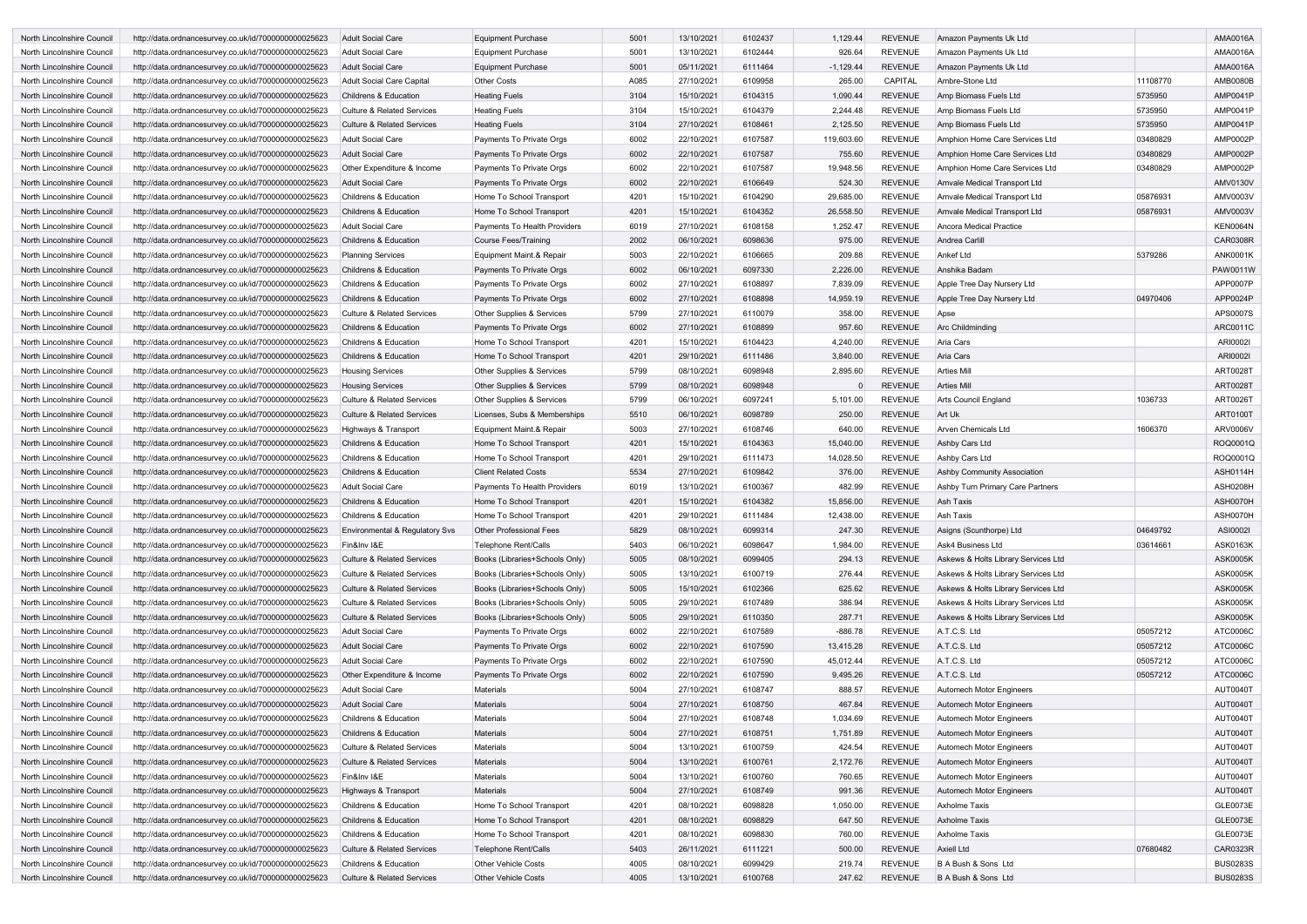| North Lincolnshire Council | http://data.ordnancesurvey.co.uk/id/7000000000025623 | Culture & Related Services                | <b>Other Vehicle Costs</b>     | 4005 | 13/10/2021 | 6100770 | 247.62      | <b>REVENUE</b> | B A Bush & Sons Ltd                   |          | <b>BUS0283S</b> |
|----------------------------|------------------------------------------------------|-------------------------------------------|--------------------------------|------|------------|---------|-------------|----------------|---------------------------------------|----------|-----------------|
| North Lincolnshire Council | http://data.ordnancesurvey.co.uk/id/7000000000025623 | Environmental & Regulatory Svs            | <b>Other Vehicle Costs</b>     | 4005 | 08/10/2021 | 6099437 | 250.57      | <b>REVENUE</b> | B A Bush & Sons Ltd                   |          | <b>BUS0283S</b> |
| North Lincolnshire Council | http://data.ordnancesurvey.co.uk/id/7000000000025623 | Environmental & Regulatory Svs            | <b>Other Vehicle Costs</b>     | 4005 | 08/10/2021 | 6099438 | 1,002.28    | <b>REVENUE</b> | B A Bush & Sons Ltd                   |          | <b>BUS0283S</b> |
| North Lincolnshire Council | http://data.ordnancesurvey.co.uk/id/7000000000025623 | Environmental & Regulatory Svs            | <b>Other Vehicle Costs</b>     | 4005 | 08/10/2021 | 6099440 | 745.42      | <b>REVENUE</b> | B A Bush & Sons Ltd                   |          | <b>BUS0283S</b> |
| North Lincolnshire Council | http://data.ordnancesurvey.co.uk/id/7000000000025623 | Environmental & Regulatory Svs            | <b>Other Vehicle Costs</b>     | 4005 | 08/10/2021 | 6099441 | 501.14      | <b>REVENUE</b> | B A Bush & Sons Ltd                   |          | <b>BUS0283S</b> |
| North Lincolnshire Council | http://data.ordnancesurvey.co.uk/id/7000000000025623 | Environmental & Regulatory Svs            | <b>Other Vehicle Costs</b>     | 4005 | 08/10/2021 | 6099445 | 244.28      | <b>REVENUE</b> | B A Bush & Sons Ltd                   |          | <b>BUS0283S</b> |
| North Lincolnshire Council | http://data.ordnancesurvey.co.uk/id/7000000000025623 | Environmental & Regulatory Svs            | <b>Other Vehicle Costs</b>     | 4005 | 08/10/2021 | 6099449 | 244.28      | <b>REVENUE</b> | B A Bush & Sons Ltd                   |          | <b>BUS0283S</b> |
| North Lincolnshire Council | http://data.ordnancesurvey.co.uk/id/7000000000025623 | Environmental & Regulatory Svs            | <b>Other Vehicle Costs</b>     | 4005 | 08/10/2021 | 6099450 | 250.57      | <b>REVENUE</b> | B A Bush & Sons Ltd                   |          | <b>BUS0283S</b> |
| North Lincolnshire Council | http://data.ordnancesurvey.co.uk/id/7000000000025623 | Environmental & Regulatory Svs            | <b>Other Vehicle Costs</b>     | 4005 | 08/10/2021 | 6099457 | 283.98      | <b>REVENUE</b> | B A Bush & Sons Ltd                   |          | <b>BUS0283S</b> |
| North Lincolnshire Council | http://data.ordnancesurvey.co.uk/id/7000000000025623 | Environmental & Regulatory Svs            | <b>Other Vehicle Costs</b>     | 4005 | 13/10/2021 | 6100762 | 850.79      | <b>REVENUE</b> | B A Bush & Sons Ltd                   |          | <b>BUS0283S</b> |
| North Lincolnshire Council | http://data.ordnancesurvey.co.uk/id/7000000000025623 | Environmental & Regulatory Svs            | <b>Other Vehicle Costs</b>     | 4005 | 13/10/2021 | 6100765 | 211.80      | <b>REVENUE</b> | B A Bush & Sons Ltd                   |          | <b>BUS0283S</b> |
| North Lincolnshire Council | http://data.ordnancesurvey.co.uk/id/7000000000025623 | Environmental & Regulatory Svs            | <b>Other Vehicle Costs</b>     | 4005 | 13/10/2021 | 6100774 | 251.69      | <b>REVENUE</b> | B A Bush & Sons Ltd                   |          | <b>BUS0283S</b> |
| North Lincolnshire Council | http://data.ordnancesurvey.co.uk/id/7000000000025623 | Environmental & Regulatory Svs            | <b>Other Vehicle Costs</b>     | 4005 | 13/10/2021 | 6100776 | 251.69      | <b>REVENUE</b> | B A Bush & Sons Ltd                   |          | <b>BUS0283S</b> |
| North Lincolnshire Council | http://data.ordnancesurvey.co.uk/id/7000000000025623 | Highways & Transport                      | <b>Other Vehicle Costs</b>     | 4005 | 08/10/2021 | 6099444 | 451.60      | <b>REVENUE</b> | B A Bush & Sons Ltd                   |          | <b>BUS0283S</b> |
| North Lincolnshire Council | http://data.ordnancesurvey.co.uk/id/7000000000025623 | Highways & Transport                      | <b>Other Vehicle Costs</b>     | 4005 | 08/10/2021 | 6099457 | 1.00        | <b>REVENUE</b> | B A Bush & Sons Ltd                   |          | <b>BUS0283S</b> |
| North Lincolnshire Council | http://data.ordnancesurvey.co.uk/id/7000000000025623 | Highways & Transport                      | <b>Other Vehicle Costs</b>     | 4005 | 08/10/2021 | 6099463 | 1,019.66    | <b>REVENUE</b> | B A Bush & Sons Ltd                   |          | <b>BUS0283S</b> |
| North Lincolnshire Council | http://data.ordnancesurvey.co.uk/id/7000000000025623 | <b>Planning Services</b>                  | Other Supplies & Services      | 5799 | 06/10/2021 | 6098087 | 1,882.32    | <b>REVENUE</b> | <b>Bardney Hall Ltd</b>               | 11978360 | <b>BAR0937R</b> |
| North Lincolnshire Council | http://data.ordnancesurvey.co.uk/id/7000000000025623 | <b>Planning Services</b>                  | Other Supplies & Services      | 5799 | 29/10/2021 | 6111565 | 941.16      | <b>REVENUE</b> | <b>Bardney Hall Ltd</b>               | 11978360 | <b>BAR0937R</b> |
| North Lincolnshire Council | http://data.ordnancesurvey.co.uk/id/7000000000025623 | Highways & Transport                      | Stock Purchases & Adjustments  | 5030 | 01/10/2021 | 6082258 | 340.00      | <b>REVENUE</b> | Barenbrug Uk Ltd                      | 1692116  | <b>BAR0078R</b> |
| North Lincolnshire Council | http://data.ordnancesurvey.co.uk/id/7000000000025623 | <b>Childrens &amp; Education</b>          | Payments To Private Orgs       | 6002 | 11/10/2021 | 6100863 | $-1,260.00$ | <b>REVENUE</b> | Barnetby C E Primary Sch Fund         |          | <b>BAR0249R</b> |
| North Lincolnshire Council | http://data.ordnancesurvey.co.uk/id/7000000000025623 | <b>Childrens &amp; Education</b>          | Payments To Voluntary Orgs     | 6001 | 27/10/2021 | 6108903 | 7,050.12    | <b>REVENUE</b> | <b>Barnetby Under Fives Playgroup</b> |          | <b>BAR0021R</b> |
| North Lincolnshire Council | http://data.ordnancesurvey.co.uk/id/7000000000025623 | Adult Social Care Capital                 | <b>Building/Construction</b>   | A082 | 01/10/2021 | 6096733 | 2,795.00    | <b>CAPITAL</b> | <b>Barrier Security</b>               |          | <b>BAR0421R</b> |
| North Lincolnshire Council | http://data.ordnancesurvey.co.uk/id/7000000000025623 | Central Services To Public                | Repair & Maintenance Costs     | 3000 | 01/10/2021 | 6096692 |             | <b>REVENUE</b> | <b>Barrier Security</b>               |          | <b>BAR0421R</b> |
| North Lincolnshire Council | http://data.ordnancesurvey.co.uk/id/7000000000025623 | Central Services To Public                | Repair & Maintenance Costs     | 3000 | 01/10/2021 | 6096730 |             | <b>REVENUE</b> | <b>Barrier Security</b>               |          | <b>BAR0421R</b> |
| North Lincolnshire Council | http://data.ordnancesurvey.co.uk/id/7000000000025623 | Central Services To Public                | Repair & Maintenance Costs     | 3000 | 01/10/2021 | 6096735 |             | <b>REVENUE</b> | <b>Barrier Security</b>               |          | <b>BAR0421R</b> |
| North Lincolnshire Council | http://data.ordnancesurvey.co.uk/id/7000000000025623 | Central Services To Public                | Repair & Maintenance Costs     | 3000 | 01/10/2021 | 6096737 |             | <b>REVENUE</b> | <b>Barrier Security</b>               |          | <b>BAR0421R</b> |
| North Lincolnshire Council | http://data.ordnancesurvey.co.uk/id/7000000000025623 | <b>Childrens &amp; Education</b>          | Equipment Maint.& Repair       | 5003 | 01/10/2021 | 6096751 | 925.00      | <b>REVENUE</b> | <b>Barrier Security</b>               |          | <b>BAR0421R</b> |
| North Lincolnshire Council | http://data.ordnancesurvey.co.uk/id/7000000000025623 | <b>Childrens &amp; Education</b>          | Repair & Maintenance Costs     | 3000 | 01/10/2021 | 6096692 | 380.50      | <b>REVENUE</b> | <b>Barrier Security</b>               |          | <b>BAR0421R</b> |
| North Lincolnshire Council | http://data.ordnancesurvey.co.uk/id/7000000000025623 | <b>Childrens &amp; Education</b>          | Repair & Maintenance Costs     | 3000 | 01/10/2021 | 6096735 | 330.50      | <b>REVENUE</b> | <b>Barrier Security</b>               |          | <b>BAR0421R</b> |
| North Lincolnshire Council | http://data.ordnancesurvey.co.uk/id/7000000000025623 | <b>Culture &amp; Related Services</b>     | Repair & Maintenance Costs     | 3000 | 01/10/2021 | 6096730 | 362.87      | <b>REVENUE</b> | <b>Barrier Security</b>               |          | <b>BAR0421R</b> |
| North Lincolnshire Council | http://data.ordnancesurvey.co.uk/id/7000000000025623 | Culture & Related Services                | Repair & Maintenance Costs     | 3000 | 27/10/2021 | 6110143 | 645.50      | <b>REVENUE</b> | <b>Barrier Security</b>               |          | <b>BAR0421R</b> |
| North Lincolnshire Council | http://data.ordnancesurvey.co.uk/id/7000000000025623 | Environmental & Regulatory Svs            | Repair & Maintenance Costs     | 3000 | 01/10/2021 | 6096731 | 392.00      | <b>REVENUE</b> | <b>Barrier Security</b>               |          | <b>BAR0421R</b> |
| North Lincolnshire Council | http://data.ordnancesurvey.co.uk/id/7000000000025623 | Highways & Transport                      | Repair & Maintenance Costs     | 3000 | 01/10/2021 | 6096737 | 320.00      | <b>REVENUE</b> | <b>Barrier Security</b>               |          | <b>BAR0421R</b> |
| North Lincolnshire Council | http://data.ordnancesurvey.co.uk/id/7000000000025623 | Highways & Transport                      | Repair & Maintenance Costs     | 3000 | 01/10/2021 | 6096764 | 586.00      | <b>REVENUE</b> | <b>Barrier Security</b>               |          | <b>BAR0421R</b> |
| North Lincolnshire Council | http://data.ordnancesurvey.co.uk/id/7000000000025623 | <b>Childrens &amp; Education</b>          | Payments To Voluntary Orgs     | 6001 | 27/10/2021 | 6108904 | 9,431.14    | <b>REVENUE</b> | <b>Barrow Preschool Playgroup</b>     |          | <b>BAR0072R</b> |
| North Lincolnshire Council | http://data.ordnancesurvey.co.uk/id/7000000000025623 | <b>Childrens &amp; Education</b>          | <b>Client Transport Costs</b>  | 6092 | 13/10/2021 | 6102353 | 12,020.40   | <b>REVENUE</b> | <b>Barton Tt Taxis Ltd</b>            | 07405760 | <b>BAR0888R</b> |
| North Lincolnshire Council | http://data.ordnancesurvey.co.uk/id/7000000000025623 | <b>Childrens &amp; Education</b>          | Home To School Transport       | 4201 | 06/10/2021 | 6098306 | 880.00      | <b>REVENUE</b> | <b>Barton Tt Taxis Ltd</b>            | 07405760 | <b>BAR0888R</b> |
| North Lincolnshire Council | http://data.ordnancesurvey.co.uk/id/7000000000025623 | Corporate And Democratic Core             | Course Fees/Training           | 2002 | 13/10/2021 | 6100298 | 250.00      | <b>REVENUE</b> | <b>Basw Ltd</b>                       |          | <b>BAS0054S</b> |
| North Lincolnshire Council | http://data.ordnancesurvey.co.uk/id/7000000000025623 | <b>Environmental &amp; Regulatory Svs</b> | Equipment Maint.& Repair       | 5003 | 27/10/2021 | 6109905 | $-990.00$   | <b>REVENUE</b> | Beltec (Market Rasen) Ltd             | 3468561  | <b>BEL0298L</b> |
| North Lincolnshire Council | http://data.ordnancesurvey.co.uk/id/7000000000025623 | <b>Environmental &amp; Regulatory Svs</b> | <b>Equipment Purchase</b>      | 5001 | 27/10/2021 | 6109896 | 865.00      | <b>REVENUE</b> | Beltec (Market Rasen) Ltd             | 3468561  | <b>BEL0298L</b> |
| North Lincolnshire Council | http://data.ordnancesurvey.co.uk/id/7000000000025623 | <b>Environmental &amp; Regulatory Svs</b> | Equipment Purchase             | 5001 | 27/10/2021 | 6109900 | 925.00      | <b>REVENUE</b> | Beltec (Market Rasen) Ltd             | 3468561  | <b>BEL0298L</b> |
| North Lincolnshire Council | http://data.ordnancesurvey.co.uk/id/7000000000025623 | Childrens & Education                     | Payments To Voluntary Orgs     | 6001 | 27/10/2021 | 6108974 | 3,241.14    | <b>REVENUE</b> | Belwood Playgroup                     |          | <b>PLA0049A</b> |
| North Lincolnshire Council | http://data.ordnancesurvey.co.uk/id/7000000000025623 | Corporate And Democratic Core             | Recruitment Costs And Dbs      | 2004 | 06/10/2021 | 6098627 | 8,333.33    | <b>REVENUE</b> | <b>Berwick Partners</b>               | OC354226 | <b>BER0093R</b> |
| North Lincolnshire Council | http://data.ordnancesurvey.co.uk/id/7000000000025623 | <b>Childrens &amp; Education</b>          | Payments To Private Orgs       | 6002 | 27/10/2021 | 6108086 | 15,475.32   | <b>REVENUE</b> | <b>Best Futures School</b>            |          | <b>BFS0001S</b> |
| North Lincolnshire Council | http://data.ordnancesurvey.co.uk/id/7000000000025623 | <b>Planning Services</b>                  | Legal Fees                     | 5823 | 20/10/2021 | 6106247 | 3,467.70    | <b>REVENUE</b> | Bevan Brittan Llp Client Account      |          | <b>BEV0120V</b> |
| North Lincolnshire Council | http://data.ordnancesurvey.co.uk/id/7000000000025623 | <b>Adult Social Care</b>                  | Repair & Maintenance Costs     | 3000 | 22/10/2021 | 6107390 | 300.00      | <b>REVENUE</b> | Birtwhistle Landscaping Ltd           | 4573946  | <b>BIR0077R</b> |
| North Lincolnshire Council | http://data.ordnancesurvey.co.uk/id/7000000000025623 | <b>Childrens &amp; Education</b>          | Payments To Private Orgs       | 6002 | 29/10/2021 | 6111557 | 7,333.33    | <b>REVENUE</b> | <b>Bishop Burton College</b>          |          | <b>BIS0030S</b> |
| North Lincolnshire Council | http://data.ordnancesurvey.co.uk/id/7000000000025623 | <b>Childrens &amp; Education</b>          | <b>Examination Fees</b>        | 5730 | 20/10/2021 | 6105080 | 797.40      | <b>REVENUE</b> | <b>Bksb Ltd</b>                       |          | <b>BSK0032K</b> |
| North Lincolnshire Council | http://data.ordnancesurvey.co.uk/id/7000000000025623 | Fin&Inv I&E                               | Provisions                     | 5201 | 08/10/2021 | 6100000 | 398.00      | <b>REVENUE</b> | <b>Blue Cap Coffee</b>                |          | <b>BLU0029U</b> |
| North Lincolnshire Council | http://data.ordnancesurvey.co.uk/id/7000000000025623 | Fin&Inv I&E                               | Provisions                     | 5201 | 22/10/2021 | 6107867 | 406.75      | <b>REVENUE</b> | <b>Blue Cap Coffee</b>                |          | <b>BLU0029U</b> |
| North Lincolnshire Council | http://data.ordnancesurvey.co.uk/id/7000000000025623 | <b>Public Health</b>                      | Payments To Private Orgs       | 6002 | 27/10/2021 | 6110032 | 20,133.33   | <b>REVENUE</b> | Blue Door Support Service Cic         | 12409042 | <b>BLU0033U</b> |
| North Lincolnshire Council | http://data.ordnancesurvey.co.uk/id/7000000000025623 | <b>Public Health</b>                      | Payments To Private Orgs (Inv) | 6026 | 27/10/2021 | 6110033 | 13,333.32   | <b>REVENUE</b> | <b>Blue Door Support Service Cic</b>  | 12409042 | <b>BLU0033U</b> |
| North Lincolnshire Council | http://data.ordnancesurvey.co.uk/id/7000000000025623 | <b>Culture &amp; Related Services</b>     | <b>Exhibitions/Events</b>      | 5709 | 20/10/2021 | 6106050 | 300.00      | <b>REVENUE</b> | <b>Blue Teapot Media</b>              |          | <b>BLU0054U</b> |
| North Lincolnshire Council | http://data.ordnancesurvey.co.uk/id/7000000000025623 | <b>Culture &amp; Related Services</b>     | Books (Libraries+Schools Only) | 5005 | 20/10/2021 | 6102367 | 800.00      | <b>REVENUE</b> | Bolinda Uk Ltd                        | 05086231 | <b>BOL0130L</b> |
| North Lincolnshire Council | http://data.ordnancesurvey.co.uk/id/7000000000025623 | <b>Culture &amp; Related Services</b>     | Books (Libraries+Schools Only) | 5005 | 20/10/2021 | 6102368 | 1,000.00    | <b>REVENUE</b> | Bolinda Uk Ltd                        | 05086231 | <b>BOL0130L</b> |
| North Lincolnshire Council | http://data.ordnancesurvey.co.uk/id/7000000000025623 | <b>Childrens &amp; Education</b>          | Payments To Voluntary Orgs     | 6001 | 27/10/2021 | 6108905 | 2,525.77    | <b>REVENUE</b> | Bonby Pre-School                      |          | <b>BON0005N</b> |
| North Lincolnshire Council | http://data.ordnancesurvey.co.uk/id/7000000000025623 | <b>Culture &amp; Related Services</b>     | Payments To Private Orgs       | 6002 | 20/10/2021 | 6102375 | 1,005.00    | <b>REVENUE</b> | Border Signs & Graphix Ltd            |          | <b>BOR0003R</b> |
| North Lincolnshire Council | http://data.ordnancesurvey.co.uk/id/7000000000025623 | <b>Childrens &amp; Education</b>          | <b>Client Related Costs</b>    | 5534 | 06/10/2021 | 6098345 | 311.76      | <b>REVENUE</b> | <b>Bottesford Bunnies Ltd</b>         | 07315327 | <b>BOT0004T</b> |
| North Lincolnshire Council | http://data.ordnancesurvey.co.uk/id/7000000000025623 | <b>Childrens &amp; Education</b>          | Payments To Private Orgs       | 6002 | 27/10/2021 | 6108906 | 15,357.91   | <b>REVENUE</b> | <b>Bottesford Bunnies Ltd</b>         |          | <b>BOT0226T</b> |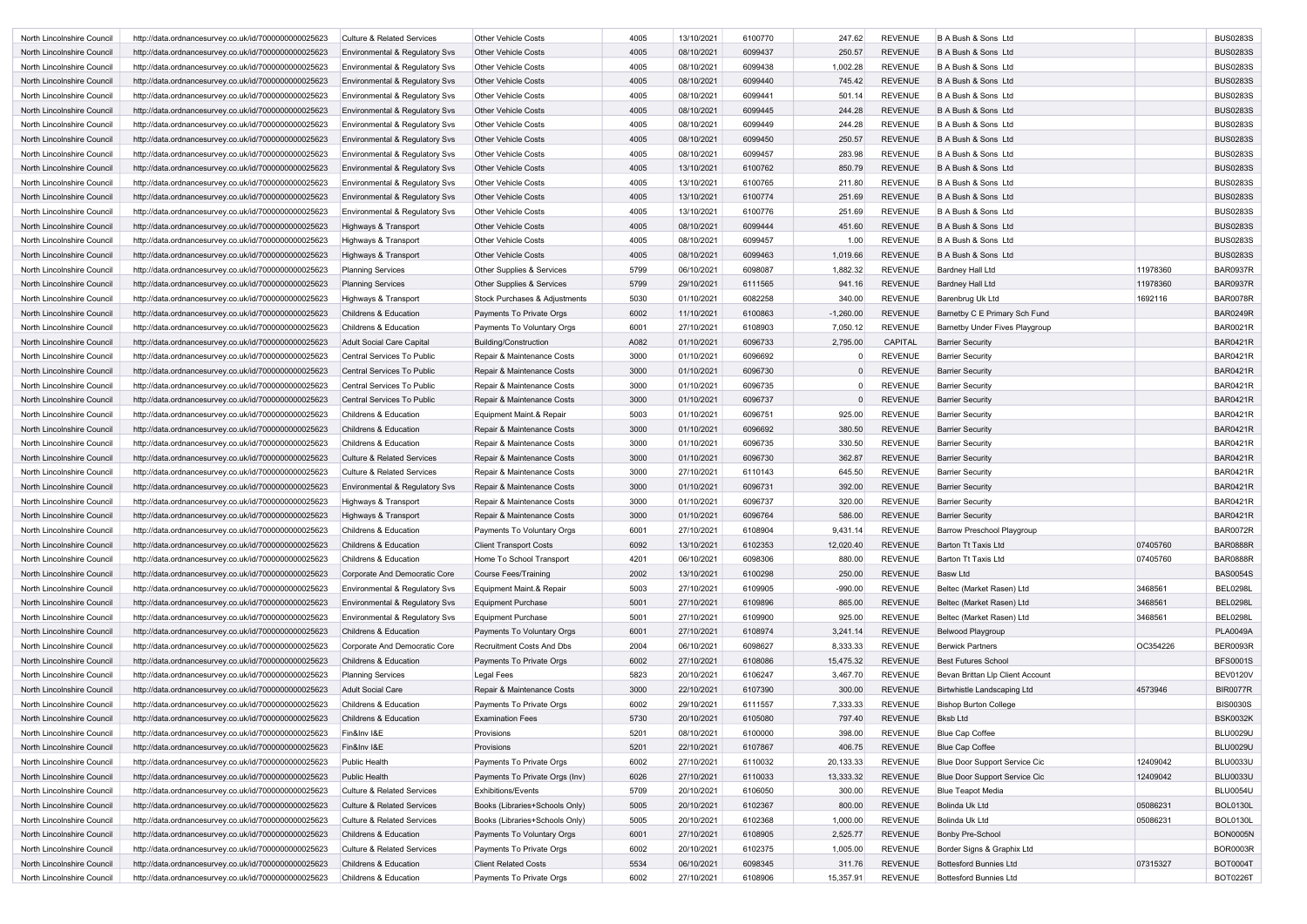| North Lincolnshire Council        | http://data.ordnancesurvey.co.uk/id/7000000000025623 | <b>Childrens &amp; Education</b>      | Payments To Private Orgs      | 6002 | 11/10/2021 | 6100864 | $-630.00$   | <b>REVENUE</b> | <b>Bottesford Junior School</b>  |          | <b>BOT0178T</b> |
|-----------------------------------|------------------------------------------------------|---------------------------------------|-------------------------------|------|------------|---------|-------------|----------------|----------------------------------|----------|-----------------|
| North Lincolnshire Council        | http://data.ordnancesurvey.co.uk/id/7000000000025623 | Fin&Inv I&E                           | Other Supplies & Services     | 5799 | 08/10/2021 | 6099344 |             | <b>REVENUE</b> | <b>Brg Interim Solutions Ltd</b> | 7903007  | <b>BRG0002G</b> |
| North Lincolnshire Council        | http://data.ordnancesurvey.co.uk/id/7000000000025623 | Fin&Inv I&E                           | Pay - Agency                  | 0131 | 08/10/2021 | 6099344 | 1,237.50    | <b>REVENUE</b> | <b>Brg Interim Solutions Ltd</b> | 7903007  | <b>BRG0002G</b> |
| North Lincolnshire Council        | http://data.ordnancesurvey.co.uk/id/7000000000025623 | Fin&Inv I&E                           | Pay - Agency                  | 0131 | 15/10/2021 | 6103942 | 1,237.50    | <b>REVENUE</b> | <b>Brg Interim Solutions Ltd</b> | 7903007  | <b>BRG0002G</b> |
| <b>North Lincolnshire Council</b> | http://data.ordnancesurvey.co.uk/id/7000000000025623 | Fin&Inv I&E                           | Pay - Agency                  | 0131 | 15/10/2021 | 6103943 | 1,394.10    | <b>REVENUE</b> | <b>Brg Interim Solutions Ltd</b> | 7903007  | <b>BRG0002G</b> |
| North Lincolnshire Council        | http://data.ordnancesurvey.co.uk/id/7000000000025623 | Fin&Inv I&E                           | Pay - Agency                  | 0131 | 20/10/2021 | 6105868 | 1,317.15    | <b>REVENUE</b> | <b>Brg Interim Solutions Ltd</b> | 7903007  | <b>BRG0002G</b> |
| North Lincolnshire Council        | http://data.ordnancesurvey.co.uk/id/7000000000025623 | Fin&Inv I&E                           | Pay - Agency                  | 0131 | 22/10/2021 | 6108009 | 1,349.55    | <b>REVENUE</b> | <b>Brg Interim Solutions Ltd</b> | 7903007  | <b>BRG0002G</b> |
| North Lincolnshire Council        | http://data.ordnancesurvey.co.uk/id/7000000000025623 | <b>Culture &amp; Related Services</b> | Stock Purchases & Adjustments | 5030 | 29/10/2021 | 6107794 | 399.72      | <b>REVENUE</b> | <b>British Fossils</b>           |          | <b>BRI0687I</b> |
| North Lincolnshire Council        | http://data.ordnancesurvey.co.uk/id/7000000000025623 | <b>Planning Services</b>              | Gas                           | 3101 | 27/10/2021 | 6108892 | 488.87      | <b>REVENUE</b> | <b>British Gas Business</b>      | 3078711  | <b>BRI0131I</b> |
| North Lincolnshire Council        | http://data.ordnancesurvey.co.uk/id/7000000000025623 | Environmental & Regulatory Svs        | <b>Telephone Rent/Calls</b>   | 5403 | 13/10/2021 | 6102352 | 359.04      | <b>REVENUE</b> | <b>British Telecom Plc</b>       | 1800000  | <b>BRI00201</b> |
| North Lincolnshire Council        | http://data.ordnancesurvey.co.uk/id/7000000000025623 | Children & Education Capital          | Building/Construction         | A082 | 29/10/2021 | 6111024 | 17,377.98   | <b>CAPITAL</b> | Brook & Mayo Ltd                 | 4625674  | <b>BRO0686C</b> |
| North Lincolnshire Council        | http://data.ordnancesurvey.co.uk/id/7000000000025623 | Childrens & Education                 | Repair & Maintenance Costs    | 3000 | 01/10/2021 | 6096766 | 289.65      | <b>REVENUE</b> | Brook & Mayo Ltd                 | 4625674  | <b>BRO0686C</b> |
| North Lincolnshire Council        | http://data.ordnancesurvey.co.uk/id/7000000000025623 | <b>Childrens &amp; Education</b>      | Repair & Maintenance Costs    | 3000 | 20/10/2021 | 6103039 | 182.77      | <b>REVENUE</b> | Brook & Mayo Ltd                 | 4625674  | <b>BRO0686O</b> |
| North Lincolnshire Council        | http://data.ordnancesurvey.co.uk/id/7000000000025623 | Culture, Env, Reg & Planning Cap      | Building/Construction         | A082 | 15/10/2021 | 6104571 | 20,476.50   | <b>CAPITAL</b> | Brook & Mayo Ltd                 | 4625674  | <b>BRO0686C</b> |
| North Lincolnshire Council        | http://data.ordnancesurvey.co.uk/id/7000000000025623 | <b>Culture &amp; Related Services</b> | <b>Equipment Purchase</b>     | 5001 | 27/10/2021 | 6110131 | 477.05      | <b>REVENUE</b> | Brook & Mayo Ltd                 | 4625674  | <b>BRO0686O</b> |
| North Lincolnshire Council        | http://data.ordnancesurvey.co.uk/id/7000000000025623 | <b>Culture &amp; Related Services</b> | Repair & Maintenance Costs    | 3000 | 20/10/2021 | 6103039 | 2,810.66    | <b>REVENUE</b> | Brook & Mayo Ltd                 | 4625674  | <b>BRO0686O</b> |
| North Lincolnshire Council        | http://data.ordnancesurvey.co.uk/id/7000000000025623 | Environmental & Regulatory Svs        | Repair & Maintenance Costs    | 3000 | 20/10/2021 | 6103039 | 58.41       | <b>REVENUE</b> | Brook & Mayo Ltd                 | 4625674  | <b>BRO0686O</b> |
| North Lincolnshire Council        | http://data.ordnancesurvey.co.uk/id/7000000000025623 | Highways & Transport                  | Repair & Maintenance Costs    | 3000 | 20/10/2021 | 6103039 | 91.73       | <b>REVENUE</b> | Brook & Mayo Ltd                 | 4625674  | <b>BRO0686O</b> |
| North Lincolnshire Council        | http://data.ordnancesurvey.co.uk/id/7000000000025623 | Other Expenditure & Income            | Payments To Private Orgs      | 6002 | 13/10/2021 | 6098125 | 1,190.00    | <b>REVENUE</b> | <b>Brook Young People</b>        | 2466940  | <b>BRO0793C</b> |
| North Lincolnshire Council        | http://data.ordnancesurvey.co.uk/id/7000000000025623 | N Lincs Gf Balance Sheet              | Insurance-Combined Liability  | L493 | 29/10/2021 | 6111189 |             | <b>CAPITAL</b> | Browne Jacobson Llp              |          | <b>BRO0050C</b> |
| <b>North Lincolnshire Council</b> | http://data.ordnancesurvey.co.uk/id/7000000000025623 | Environmental & Regulatory Svs        | <b>Equipment Purchase</b>     | 5001 | 01/10/2021 | 6095332 | 2,250.00    | <b>REVENUE</b> | Broxap Ltd                       | 2583752  | <b>BRO0359C</b> |
| North Lincolnshire Council        | http://data.ordnancesurvey.co.uk/id/7000000000025623 | <b>Adult Social Care Capital</b>      | It Equipmen                   | A098 | 29/10/2021 | 6108007 | 14,250.00   | <b>CAPITAL</b> | <b>Brs Tech</b>                  |          | <b>BRS0130S</b> |
| North Lincolnshire Council        | http://data.ordnancesurvey.co.uk/id/7000000000025623 | <b>Adult Social Care</b>              | <b>Telephone Rent/Calls</b>   | 5403 | 08/10/2021 | 6100292 | 248.43      | <b>REVENUE</b> | <b>Bt Payment Services Ltd</b>   | 1800000  | <b>BRI0210I</b> |
| North Lincolnshire Council        | http://data.ordnancesurvey.co.uk/id/7000000000025623 | Highways & Transport                  | Other Supplies & Services     | 5799 | 22/10/2021 | 6102387 | 621.06      | <b>REVENUE</b> | Builders' Merchant Company Ltd   | 5256255  | <b>HAR0019R</b> |
| North Lincolnshire Council        | http://data.ordnancesurvey.co.uk/id/7000000000025623 | <b>Childrens &amp; Education</b>      | Payments To Voluntary Orgs    | 6001 | 27/10/2021 | 6108909 | 9,061.36    | <b>REVENUE</b> | <b>Burton Play</b>               |          | <b>BUR0352R</b> |
| North Lincolnshire Council        | http://data.ordnancesurvey.co.uk/id/7000000000025623 | <b>Childrens &amp; Education</b>      | Payments To Private Orgs      | 6002 | 27/10/2021 | 6108910 | 16,530.20   | <b>REVENUE</b> | Busi Bodies Day Nursery          |          | <b>BUS0015S</b> |
| North Lincolnshire Council        | http://data.ordnancesurvey.co.uk/id/7000000000025623 | <b>Childrens &amp; Education</b>      | Payments To Private Orgs      | 6002 | 27/10/2021 | 6108911 | 1,034.53    | <b>REVENUE</b> | Busy Bea Childminding            |          | <b>BUS0165S</b> |
| North Lincolnshire Council        | http://data.ordnancesurvey.co.uk/id/7000000000025623 | Central Services To Public            | Repair & Maintenance Costs    | 3000 | 27/10/2021 | 6110120 |             | <b>REVENUE</b> | <b>Calandine Lifts Ltd</b>       | 5541807  | <b>CAL0008L</b> |
| North Lincolnshire Council        | http://data.ordnancesurvey.co.uk/id/7000000000025623 | Corporate And Democratic Core         | Repair & Maintenance Costs    | 3000 | 27/10/2021 | 6110120 | 525.00      | <b>REVENUE</b> | Calandine Lifts Ltd              | 5541807  | <b>CAL0008L</b> |
| North Lincolnshire Council        | http://data.ordnancesurvey.co.uk/id/7000000000025623 | <b>Culture &amp; Related Services</b> | Repair & Maintenance Costs    | 3000 | 27/10/2021 | 6110139 | 660.50      | <b>REVENUE</b> | Calandine Lifts Ltd              | 5541807  | <b>CAL0008L</b> |
| North Lincolnshire Council        | http://data.ordnancesurvey.co.uk/id/7000000000025623 | <b>Culture &amp; Related Services</b> | Repair & Maintenance Costs    | 3000 | 27/10/2021 | 6110140 | 1,360.00    | <b>REVENUE</b> | <b>Calandine Lifts Ltd</b>       | 5541807  | <b>CAL0008L</b> |
| North Lincolnshire Council        | http://data.ordnancesurvey.co.uk/id/7000000000025623 | Environmental & Regulatory Svs        | Repair & Maintenance Costs    | 3000 | 27/10/2021 | 6109975 | 1,372.00    | <b>REVENUE</b> | Calandine Lifts Ltd              | 5541807  | <b>CAL0008L</b> |
| North Lincolnshire Council        | http://data.ordnancesurvey.co.uk/id/7000000000025623 | <b>Culture &amp; Related Services</b> | Gas                           | 3101 | 15/10/2021 | 6104243 | 1,451.25    | <b>REVENUE</b> | Calor Gas Ltd                    | 303703   | <b>CAL0063L</b> |
| North Lincolnshire Council        | http://data.ordnancesurvey.co.uk/id/7000000000025623 | Adult Social Care                     | Payments To Health Providers  | 6019 | 13/10/2021 | 6100372 | 668.23      | <b>REVENUE</b> | Cambridge Avenue Medical Centre  |          | <b>CAM0007M</b> |
| North Lincolnshire Council        | http://data.ordnancesurvey.co.uk/id/7000000000025623 | Adult Social Care                     | Payments To Health Providers  | 6019 | 13/10/2021 | 6100376 | 405.28      | <b>REVENUE</b> | Cambridge Avenue Medical Centre  |          | <b>CAM0007M</b> |
| North Lincolnshire Council        | http://data.ordnancesurvey.co.uk/id/7000000000025623 | <b>Public Health</b>                  | Payments To Health Providers  | 6019 | 13/10/2021 | 6100376 | 20.00       | <b>REVENUE</b> | Cambridge Avenue Medical Centre  |          | <b>CAM0007M</b> |
| North Lincolnshire Council        | http://data.ordnancesurvey.co.uk/id/7000000000025623 | Corporate And Democratic Core         | Gen Office Exp (Incl Postage) | 5603 | 13/10/2021 | 6100309 | 4,026.58    | <b>REVENUE</b> | Capita Business Services Ltd     | 2299747  | CAP0021P        |
| North Lincolnshire Council        | http://data.ordnancesurvey.co.uk/id/7000000000025623 | <b>Planning Services</b>              | Consultancy                   | 5830 | 29/10/2021 | 6111482 | 619.00      | <b>REVENUE</b> | Capita Symonds Ltd               | 02018542 | SYM0008M        |
| North Lincolnshire Council        | http://data.ordnancesurvey.co.uk/id/7000000000025623 | <b>Adult Social Care</b>              | Payments To Private Orgs      | 6002 | 22/10/2021 | 6107593 | 2,161.56    | <b>REVENUE</b> | Care Plus Care Ltd               |          | <b>CAR0337R</b> |
| North Lincolnshire Council        | http://data.ordnancesurvey.co.uk/id/7000000000025623 | <b>Adult Social Care</b>              | Payments To Private Orgs      | 6002 | 22/10/2021 | 6107594 | $-1,702.00$ | <b>REVENUE</b> | Care Plus Care Ltd               |          | <b>CAR0337R</b> |
| North Lincolnshire Council        | http://data.ordnancesurvey.co.uk/id/7000000000025623 | <b>Adult Social Care</b>              | Payments To Private Orgs      | 6002 | 22/10/2021 | 6107595 | 2,382.80    | <b>REVENUE</b> | Care Plus Care (Uk) Ltd (Isle)   |          | <b>CAR0542R</b> |
| North Lincolnshire Council        | http://data.ordnancesurvey.co.uk/id/7000000000025623 | Adult Social Care                     | Payments To Private Orgs      | 6002 | 06/10/2021 | 6098663 | 103,331.39  | <b>REVENUE</b> | Carers' Support Centre           |          | CAR0131R        |
| North Lincolnshire Council        | http://data.ordnancesurvey.co.uk/id/7000000000025623 | Childrens & Education                 | Payments To Private Orgs      | 6002 | 27/10/2021 | 6108972 | 360.15      | <b>REVENUE</b> | Carlie Peake                     |          | <b>PEA0152A</b> |
| North Lincolnshire Council        | http://data.ordnancesurvey.co.uk/id/7000000000025623 | Childrens & Education                 | <b>Client Related Costs</b>   | 5534 | 08/10/2021 | 6100254 | 508.33      | <b>REVENUE</b> | Carpet Kingdom                   | 3681878  | <b>CAR1020R</b> |
| North Lincolnshire Council        | http://data.ordnancesurvey.co.uk/id/7000000000025623 | Childrens & Education                 | Payments To Private Orgs      | 6002 | 27/10/2021 | 6108913 | 6,903.33    | <b>REVENUE</b> | Castledyke Ltd                   |          | CAS0095S        |
| North Lincolnshire Council        | http://data.ordnancesurvey.co.uk/id/7000000000025623 | Highways & Transport                  | <b>Equipment Hire/Rent</b>    | 5002 | 08/10/2021 | 6091137 | 335.00      | <b>REVENUE</b> | Castle Group Ltd                 | 2388128  | CAS0120S        |
| North Lincolnshire Council        | http://data.ordnancesurvey.co.uk/id/7000000000025623 | <b>Childrens &amp; Education</b>      | Payments To Private Orgs      | 6002 | 27/10/2021 | 6109929 | 3,600.00    | <b>REVENUE</b> | <b>Castles Education Llp</b>     | OC415116 | CAS0042S        |
| North Lincolnshire Council        | http://data.ordnancesurvey.co.uk/id/7000000000025623 | Childrens & Education                 | Payments To Private Orgs      | 6002 | 27/10/2021 | 6109930 | 8,666.84    | <b>REVENUE</b> | <b>Castles Education Llp</b>     | OC415116 | CAS0042S        |
| North Lincolnshire Council        | http://data.ordnancesurvey.co.uk/id/7000000000025623 | Childrens & Education                 | Payments To Private Orgs      | 6002 | 27/10/2021 | 6109931 | 10,000.20   | <b>REVENUE</b> | <b>Castles Education Llp</b>     | OC415116 | CAS0042S        |
| North Lincolnshire Council        | http://data.ordnancesurvey.co.uk/id/7000000000025623 | <b>Culture &amp; Related Services</b> | Water (Meter/Rate) & Sewerage | 3221 | 15/09/2021 | 6099917 | 3,052.41    | <b>REVENUE</b> | Castle Water Ltd                 | SC475583 | <b>CAS0200S</b> |
| North Lincolnshire Council        | http://data.ordnancesurvey.co.uk/id/7000000000025623 | Culture & Related Services            | Water (Meter/Rate) & Sewerage | 3221 | 15/09/2021 | 6099945 | 538.11      | <b>REVENUE</b> | Castle Water Ltd                 | SC475583 | <b>CAS0200S</b> |
| North Lincolnshire Council        | http://data.ordnancesurvey.co.uk/id/7000000000025623 | <b>Culture &amp; Related Services</b> | Water (Meter/Rate) & Sewerage | 3221 | 15/09/2021 | 6099948 | 280.04      | <b>REVENUE</b> | Castle Water Ltd                 | SC475583 | <b>CAS0200S</b> |
| North Lincolnshire Council        | http://data.ordnancesurvey.co.uk/id/7000000000025623 | <b>Culture &amp; Related Services</b> | Water (Meter/Rate) & Sewerage | 3221 | 15/09/2021 | 6099952 | 300.88      | <b>REVENUE</b> | Castle Water Ltd                 | SC475583 | CAS0200S        |
| North Lincolnshire Council        | http://data.ordnancesurvey.co.uk/id/7000000000025623 | <b>Culture &amp; Related Services</b> | Water (Meter/Rate) & Sewerage | 3221 | 07/11/2021 | 6103952 | 543.15      | <b>REVENUE</b> | Castle Water Ltd                 | SC475583 | CAS0200S        |
| North Lincolnshire Council        | http://data.ordnancesurvey.co.uk/id/7000000000025623 | <b>Culture &amp; Related Services</b> | Water (Meter/Rate) & Sewerage | 3221 | 07/11/2021 | 6103954 | 530.32      | <b>REVENUE</b> | Castle Water Ltd                 | SC475583 | <b>CAS0200S</b> |
| North Lincolnshire Council        | http://data.ordnancesurvey.co.uk/id/7000000000025623 | <b>Culture &amp; Related Services</b> | Water (Meter/Rate) & Sewerage | 3221 | 07/11/2021 | 6103955 | 291.07      | <b>REVENUE</b> | Castle Water Ltd                 | SC475583 | <b>CAS0200S</b> |
| North Lincolnshire Council        | http://data.ordnancesurvey.co.uk/id/7000000000025623 | <b>Culture &amp; Related Services</b> | Water (Meter/Rate) & Sewerage | 3221 | 07/11/2021 | 6103957 | 2,953.65    | <b>REVENUE</b> | Castle Water Ltd                 | SC475583 | <b>CAS0200S</b> |
| North Lincolnshire Council        | http://data.ordnancesurvey.co.uk/id/7000000000025623 | <b>Planning Services</b>              | Water (Meter/Rate) & Sewerage | 3221 | 25/09/2021 | 6109574 | 1,305.32    | <b>REVENUE</b> | Castle Water Ltd                 | SC475583 | CAS0200S        |
| North Lincolnshire Council        | http://data.ordnancesurvey.co.uk/id/7000000000025623 | Adult Social Care                     | Gen Office Exp (Incl Postage) | 5603 | 20/10/2021 | 6105827 | 350.00      | REVENUE        | Cat Csh Card Imprest             |          | <b>NOR0754R</b> |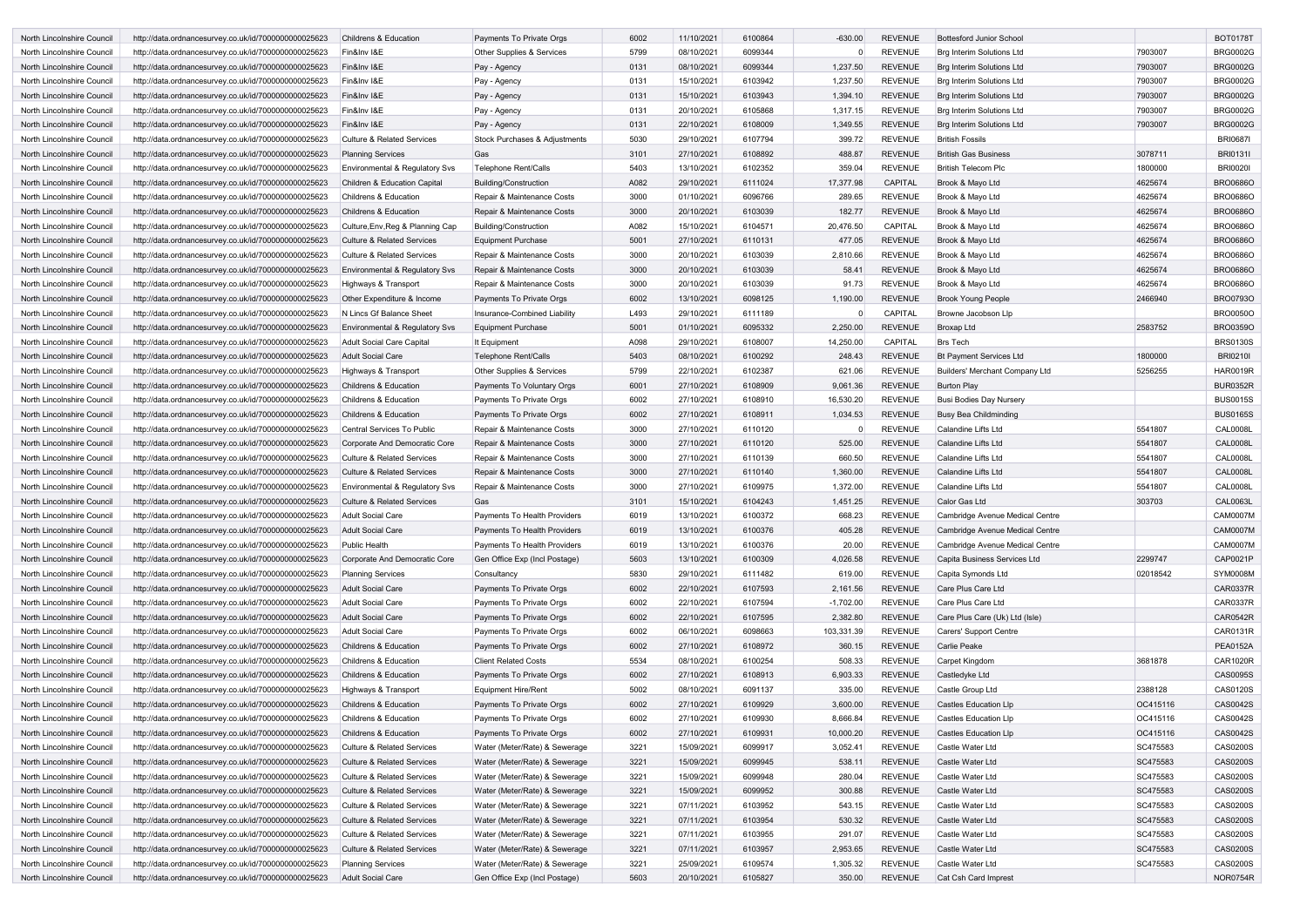| North Lincolnshire Council | http://data.ordnancesurvey.co.uk/id/7000000000025623 | Adult Social Care                     | Payments To Private Orgs       | 6002 | 20/10/2021 | 6105827 | 75.00     | <b>REVENUE</b> | Cat Csh Card Imprest                |          | <b>NOR0754R</b> |
|----------------------------|------------------------------------------------------|---------------------------------------|--------------------------------|------|------------|---------|-----------|----------------|-------------------------------------|----------|-----------------|
| North Lincolnshire Council | http://data.ordnancesurvey.co.uk/id/7000000000025623 | <b>Childrens &amp; Education</b>      | <b>Client Related Costs</b>    | 5534 | 20/10/2021 | 6105827 | 480.90    | <b>REVENUE</b> | Cat Csh Card Imprest                |          | <b>NOR0754R</b> |
| North Lincolnshire Council | http://data.ordnancesurvey.co.uk/id/7000000000025623 | <b>Childrens &amp; Education</b>      | Course Fees/Training           | 2002 | 20/10/2021 | 6105827 | 105.00    | <b>REVENUE</b> | Cat Csh Card Imprest                |          | <b>NOR0754R</b> |
| North Lincolnshire Council | http://data.ordnancesurvey.co.uk/id/7000000000025623 | <b>Childrens &amp; Education</b>      | <b>Telephone Rent/Calls</b>    | 5403 | 20/10/2021 | 6105827 | 337.47    | <b>REVENUE</b> | Cat Csh Card Imprest                |          | <b>NOR0754R</b> |
| North Lincolnshire Council | http://data.ordnancesurvey.co.uk/id/7000000000025623 | Corporate And Democratic Core         | Course Fees/Training           | 2002 | 20/10/2021 | 6105827 | 179.00    | <b>REVENUE</b> | Cat Csh Card Imprest                |          | <b>NOR0754R</b> |
| North Lincolnshire Council | http://data.ordnancesurvey.co.uk/id/7000000000025623 | Corporate And Democratic Core         | Gen Office Exp (Incl Postage)  | 5603 | 20/10/2021 | 6105827 | 332.00    | <b>REVENUE</b> | Cat Csh Card Imprest                |          | <b>NOR0754R</b> |
| North Lincolnshire Council | http://data.ordnancesurvey.co.uk/id/7000000000025623 | Corporate And Democratic Core         | It Software-Maintenance        | 5053 | 20/10/2021 | 6105827 | 48.42     | <b>REVENUE</b> | Cat Csh Card Imprest                |          | <b>NOR0754R</b> |
| North Lincolnshire Council | http://data.ordnancesurvey.co.uk/id/7000000000025623 | Corporate And Democratic Core         | It Software-Purchase           | 5051 | 20/10/2021 | 6105827 |           | <b>REVENUE</b> | Cat Csh Card Imprest                |          | <b>NOR0754R</b> |
| North Lincolnshire Council | http://data.ordnancesurvey.co.uk/id/7000000000025623 | Corporate And Democratic Core         | Telephone Rent/Calls           | 5403 | 20/10/2021 | 6105827 | 381.45    | <b>REVENUE</b> | Cat Csh Card Imprest                |          | <b>NOR0754R</b> |
| North Lincolnshire Council | http://data.ordnancesurvey.co.uk/id/7000000000025623 | Fin&Inv I&E                           | Other Supplies & Services      | 5799 | 20/10/2021 | 6105827 | 41.66     | <b>REVENUE</b> | Cat Csh Card Imprest                |          | <b>NOR0754R</b> |
| North Lincolnshire Council | http://data.ordnancesurvey.co.uk/id/7000000000025623 | <b>Planning Services</b>              | Other Supplies & Services      | 5799 | 20/10/2021 | 6105827 | 33.00     | <b>REVENUE</b> | Cat Csh Card Imprest                |          | <b>NOR0754R</b> |
| North Lincolnshire Council | http://data.ordnancesurvey.co.uk/id/7000000000025623 | <b>Adult Social Care Capital</b>      | It Equipment                   | A098 | 20/10/2021 | 6106118 | 698.00    | <b>CAPITAL</b> | <b>Cbc Computer Systems Ltd</b>     | 01973600 | CBC0002C        |
| North Lincolnshire Council | http://data.ordnancesurvey.co.uk/id/7000000000025623 | <b>Childrens &amp; Education</b>      | <b>Client Related Costs</b>    | 5534 | 27/10/2021 | 6109839 | 216.93    | <b>REVENUE</b> | Cds (Superstores International) Ltd | 02699203 | CDS0004S        |
| North Lincolnshire Council | http://data.ordnancesurvey.co.uk/id/7000000000025623 | <b>Childrens &amp; Education</b>      | Payments To Private Orgs       | 6002 | 20/10/2021 | 6104609 | 38,128.00 | <b>REVENUE</b> | Cedar House School                  |          | <b>CED0004D</b> |
| North Lincolnshire Council | http://data.ordnancesurvey.co.uk/id/7000000000025623 | <b>Adult Social Care</b>              | Payments To Health Providers   | 6019 | 13/10/2021 | 6100368 | 779.44    | <b>REVENUE</b> | <b>Central Surgery</b>              |          | <b>DIC0005C</b> |
| North Lincolnshire Council |                                                      | <b>Culture &amp; Related Services</b> | Fuel                           | 4001 | 06/10/2021 | 6092766 | 874.80    | <b>REVENUE</b> |                                     | 04168225 | <b>CAR0127R</b> |
|                            | http://data.ordnancesurvey.co.uk/id/7000000000025623 |                                       |                                |      |            |         |           |                | <b>Certas Energy</b>                |          |                 |
| North Lincolnshire Council | http://data.ordnancesurvey.co.uk/id/7000000000025623 | <b>Culture &amp; Related Services</b> | Fuel                           | 4001 | 08/10/2021 | 6085182 | 1,019.38  | <b>REVENUE</b> | Certas Energy                       | 04168225 | <b>CAR0127R</b> |
| North Lincolnshire Council | http://data.ordnancesurvey.co.uk/id/7000000000025623 | <b>Culture &amp; Related Services</b> | Fuel                           | 4001 | 13/10/2021 | 6092769 | 803.65    | <b>REVENUE</b> | Certas Energy                       | 04168225 | <b>CAR0127R</b> |
| North Lincolnshire Council | http://data.ordnancesurvey.co.uk/id/7000000000025623 | Culture & Related Services            | Fuel                           | 4001 | 27/10/2021 | 6102007 | 518.64    | <b>REVENUE</b> | Certas Energy                       | 04168225 | <b>CAR0127R</b> |
| North Lincolnshire Council | http://data.ordnancesurvey.co.uk/id/7000000000025623 | <b>Culture &amp; Related Services</b> | <b>Heating Fuels</b>           | 3104 | 27/10/2021 | 6104224 | 2,585.20  | <b>REVENUE</b> | Certas Energy                       | 04168225 | <b>CAR0127R</b> |
| North Lincolnshire Council | http://data.ordnancesurvey.co.uk/id/7000000000025623 | Culture & Related Services            | <b>Heating Fuels</b>           | 3104 | 27/10/2021 | 6110137 | 1,451.25  | <b>REVENUE</b> | Certas Energy                       | 04168225 | <b>CAR0127R</b> |
| North Lincolnshire Council | http://data.ordnancesurvey.co.uk/id/7000000000025623 | <b>Culture &amp; Related Services</b> | <b>Heating Fuels</b>           | 3104 | 29/10/2021 | 6111148 | 431.75    | <b>REVENUE</b> | <b>Certas Energy</b>                | 04168225 | <b>CAR0127R</b> |
| North Lincolnshire Council | http://data.ordnancesurvey.co.uk/id/7000000000025623 | Environmental & Regulatory Svs        | Fuel                           | 4001 | 29/10/2021 | 6111513 | 2,713.48  | <b>REVENUE</b> | Certas Energy                       | 04168225 | <b>CAR0127R</b> |
| North Lincolnshire Council | http://data.ordnancesurvey.co.uk/id/7000000000025623 | Highways & Transport                  | Fuel                           | 4001 | 13/10/2021 | 6100777 | 37,553.65 | <b>REVENUE</b> | Certas Energy                       | 04168225 | <b>CAR0127R</b> |
| North Lincolnshire Council | http://data.ordnancesurvey.co.uk/id/7000000000025623 | Other Expenditure & Income            | <b>Client Related Costs</b>    | 5534 | 20/10/2021 | 6106177 | 680.00    | <b>REVENUE</b> | Changing Lives                      | 10624046 | <b>CHA0547A</b> |
| North Lincolnshire Council | http://data.ordnancesurvey.co.uk/id/7000000000025623 | Other Expenditure & Income            | <b>Client Related Costs</b>    | 5534 | 20/10/2021 | 6106178 | 300.00    | <b>REVENUE</b> | <b>Changing Lives</b>               | 10624046 | <b>CHA0547A</b> |
| North Lincolnshire Council | http://data.ordnancesurvey.co.uk/id/7000000000025623 | Other Expenditure & Income            | <b>Client Related Costs</b>    | 5534 | 20/10/2021 | 6106179 | 760.00    | <b>REVENUE</b> | <b>Changing Lives</b>               | 10624046 | <b>CHA0547A</b> |
| North Lincolnshire Council | http://data.ordnancesurvey.co.uk/id/7000000000025623 | Highways & Transport                  | Stock Purchases & Adjustments  | 5030 | 20/10/2021 | 6080541 | 1,570.00  | <b>REVENUE</b> | <b>Charles Endirect Ltd</b>         | 01855059 | <b>CHA0183A</b> |
| North Lincolnshire Council | http://data.ordnancesurvey.co.uk/id/7000000000025623 | <b>Adult Social Care</b>              | Payments To Private Orgs       | 6002 | 22/10/2021 | 6107596 | 3,401.53  | <b>REVENUE</b> | <b>Chestnut Homecare Ltd</b>        | 06793399 | CHE0222E        |
| North Lincolnshire Council | http://data.ordnancesurvey.co.uk/id/7000000000025623 | Other Expenditure & Income            | Payments To Private Orgs       | 6002 | 22/10/2021 | 6107596 | 17,470.88 | <b>REVENUE</b> | <b>Chestnut Homecare Ltd</b>        | 06793399 | <b>CHE0222E</b> |
| North Lincolnshire Council | http://data.ordnancesurvey.co.uk/id/7000000000025623 | Childrens & Education                 | Payments To Private Orgs       | 6002 | 15/10/2021 | 6103977 | 567.12    | <b>REVENUE</b> | Child Autism Uk                     | 03300043 | CHI0111         |
| North Lincolnshire Council | http://data.ordnancesurvey.co.uk/id/7000000000025623 | <b>Adult Social Care Capital</b>      | <b>Other Costs</b>             | A085 | 27/10/2021 | 6109953 | 270.50    | <b>CAPITAL</b> | Chiltern Invadex (Uk) Ltd           | 04704248 | CHI0081I        |
| North Lincolnshire Council | http://data.ordnancesurvey.co.uk/id/7000000000025623 | Highways & Transport                  | <b>Other Professional Fees</b> | 5829 | 29/10/2021 | 6110358 | 277.38    | <b>REVENUE</b> | Chipside Ltd                        | 04049461 | CHI0134I        |
| North Lincolnshire Council | http://data.ordnancesurvey.co.uk/id/7000000000025623 | Highways & Transport                  | <b>Other Professional Fees</b> | 5829 | 29/10/2021 | 6111192 | 289.64    | <b>REVENUE</b> | Chipside Ltd                        | 04049461 | CHI01341        |
| North Lincolnshire Council | http://data.ordnancesurvey.co.uk/id/7000000000025623 | <b>Childrens &amp; Education</b>      | <b>Other Professional Fees</b> | 5829 | 13/10/2021 | 6098743 | 533.00    | <b>REVENUE</b> | <b>Christopher Barton</b>           |          | <b>BAR0895R</b> |
| North Lincolnshire Council | http://data.ordnancesurvey.co.uk/id/7000000000025623 | <b>Childrens &amp; Education</b>      | Payments To Private Orgs       | 6002 | 06/10/2021 | 6098712 | 5,142.90  | <b>REVENUE</b> | Chrysalis Consortium                |          | <b>CHR0024R</b> |
| North Lincolnshire Council | http://data.ordnancesurvey.co.uk/id/7000000000025623 | Central Services To Public            | Repair & Maintenance Costs     | 3000 | 15/10/2021 | 6104415 |           | <b>REVENUE</b> | Chubb Fire Limited                  | 524469   | CHU0021U        |
| North Lincolnshire Council | http://data.ordnancesurvey.co.uk/id/7000000000025623 | Central Services To Public            | Repair & Maintenance Costs     | 3000 | 15/10/2021 | 6104536 |           | <b>REVENUE</b> | Chubb Fire Limited                  | 524469   | <b>CHU0021U</b> |
| North Lincolnshire Council | http://data.ordnancesurvey.co.uk/id/7000000000025623 | <b>Childrens &amp; Education</b>      | Repair & Maintenance Costs     | 3000 | 15/10/2021 | 6104415 | 248.37    | <b>REVENUE</b> | Chubb Fire Limited                  | 524469   | CHU0021U        |
| North Lincolnshire Council | http://data.ordnancesurvey.co.uk/id/7000000000025623 | <b>Culture &amp; Related Services</b> | Repair & Maintenance Costs     | 3000 | 15/10/2021 | 6104536 | 308.72    | <b>REVENUE</b> | Chubb Fire Limited                  | 524469   | <b>CHU0021U</b> |
| North Lincolnshire Council | http://data.ordnancesurvey.co.uk/id/7000000000025623 | <b>Adult Social Care</b>              | Repair & Maintenance Costs     | 3000 | 15/10/2021 | 6104266 | 40.68     | <b>REVENUE</b> | Chubb Fire & Security Ltd           | 524469   | SHO0001O        |
| North Lincolnshire Council | http://data.ordnancesurvey.co.uk/id/7000000000025623 | <b>Adult Social Care</b>              | Repair & Maintenance Costs     | 3000 | 15/10/2021 | 6104521 | 40.68     | <b>REVENUE</b> | Chubb Fire & Security Ltd           | 524469   | SHO0001O        |
| North Lincolnshire Council | http://data.ordnancesurvey.co.uk/id/7000000000025623 | Central Services To Public            | Repair & Maintenance Costs     | 3000 | 15/10/2021 | 6104266 |           | <b>REVENUE</b> | Chubb Fire & Security Ltd           | 524469   | SHO0001O        |
|                            |                                                      | Central Services To Public            | Repair & Maintenance Costs     |      |            | 6104521 |           | <b>REVENUE</b> |                                     |          | SHO0001O        |
| North Lincolnshire Council | http://data.ordnancesurvey.co.uk/id/7000000000025623 |                                       |                                | 3000 | 15/10/2021 |         |           |                | Chubb Fire & Security Ltd           | 524469   |                 |
| North Lincolnshire Council | http://data.ordnancesurvey.co.uk/id/7000000000025623 | Corporate And Democratic Core         | Repair & Maintenance Costs     | 3000 | 15/10/2021 | 6104266 | 65.66     | <b>REVENUE</b> | Chubb Fire & Security Ltd           | 524469   | SHO0001O        |
| North Lincolnshire Council | http://data.ordnancesurvey.co.uk/id/7000000000025623 | Corporate And Democratic Core         | Repair & Maintenance Costs     | 3000 | 15/10/2021 | 6104413 |           | <b>REVENUE</b> | Chubb Fire & Security Ltd           | 524469   | SHO0001O        |
| North Lincolnshire Council | http://data.ordnancesurvey.co.uk/id/7000000000025623 | Corporate And Democratic Core         | Repair & Maintenance Costs     | 3000 | 15/10/2021 | 6104521 | 65.66     | <b>REVENUE</b> | Chubb Fire & Security Ltd           | 524469   | SHO0001O        |
| North Lincolnshire Council | http://data.ordnancesurvey.co.uk/id/7000000000025623 | <b>Culture &amp; Related Services</b> | Repair & Maintenance Costs     | 3000 | 15/10/2021 | 6104266 | 265.56    | <b>REVENUE</b> | Chubb Fire & Security Ltd           | 524469   | SHO0001O        |
| North Lincolnshire Council | http://data.ordnancesurvey.co.uk/id/7000000000025623 | <b>Culture &amp; Related Services</b> | Repair & Maintenance Costs     | 3000 | 15/10/2021 | 6104521 | 265.56    | <b>REVENUE</b> | Chubb Fire & Security Ltd           | 524469   | SHO0001O        |
| North Lincolnshire Council | http://data.ordnancesurvey.co.uk/id/7000000000025623 | Non Distributed Costs                 | Repair & Maintenance Costs     | 3000 | 15/10/2021 | 6104266 | 122.04    | <b>REVENUE</b> | Chubb Fire & Security Ltd           | 524469   | SHO0001O        |
| North Lincolnshire Council | http://data.ordnancesurvey.co.uk/id/7000000000025623 | Non Distributed Costs                 | Repair & Maintenance Costs     | 3000 | 15/10/2021 | 6104521 | 25.51     | <b>REVENUE</b> | Chubb Fire & Security Ltd           | 524469   | SHO0001O        |
| North Lincolnshire Council | http://data.ordnancesurvey.co.uk/id/7000000000025623 | <b>Adult Social Care</b>              | Payments To Health Providers   | 6019 | 13/10/2021 | 6100371 | 731.41    | <b>REVENUE</b> | Church Lane Medical Centre          |          | <b>CHU0022U</b> |
| North Lincolnshire Council | http://data.ordnancesurvey.co.uk/id/7000000000025623 | Environmental & Regulatory Svs        | <b>Course Fees/Training</b>    | 2002 | 27/10/2021 | 6108472 | 1,195.00  | <b>REVENUE</b> | <b>CIEH</b>                         |          | CHA0276A        |
| North Lincolnshire Council | http://data.ordnancesurvey.co.uk/id/7000000000025623 | <b>Childrens &amp; Education</b>      | Legal Fees                     | 5823 | 20/10/2021 | 6106122 | 648.00    | <b>REVENUE</b> | Cin Ltd                             |          | <b>CIN0030N</b> |
| North Lincolnshire Council | http://data.ordnancesurvey.co.uk/id/7000000000025623 | Non Distributed Costs                 | Licenses, Subs & Memberships   | 5510 | 03/11/2021 | 6111550 | 1,645.00  | <b>REVENUE</b> | Cipfa Business Ltd                  | 2376684  | CIP0003P        |
| North Lincolnshire Council | http://data.ordnancesurvey.co.uk/id/7000000000025623 | <b>Adult Social Care</b>              | Payments To Health Providers   | 6019 | 29/10/2021 | 6108161 | 1,968.00  | <b>REVENUE</b> | City Health Care Partnership Cic    |          | <b>HUL0022L</b> |
| North Lincolnshire Council | http://data.ordnancesurvey.co.uk/id/7000000000025623 | <b>Childrens &amp; Education</b>      | Payments To Private Orgs       | 6002 | 27/10/2021 | 6108914 | 342.30    | <b>REVENUE</b> | Claire'S Childcare                  |          | <b>CLA0117A</b> |
| North Lincolnshire Council | http://data.ordnancesurvey.co.uk/id/7000000000025623 | <b>Housing Services</b>               | Other Supplies & Services      | 5799 | 29/10/2021 | 6107410 | 1,647.00  | <b>REVENUE</b> | <b>Clamart Ltd</b>                  |          | <b>CLA0599A</b> |
| North Lincolnshire Council | http://data.ordnancesurvey.co.uk/id/7000000000025623 | Culture & Related Services            | Repair & Maintenance Costs     | 3000 | 27/10/2021 | 6110144 | 444.00    | <b>REVENUE</b> | Clearway Environmental Services Ltd | 01609587 | <b>CLE0018E</b> |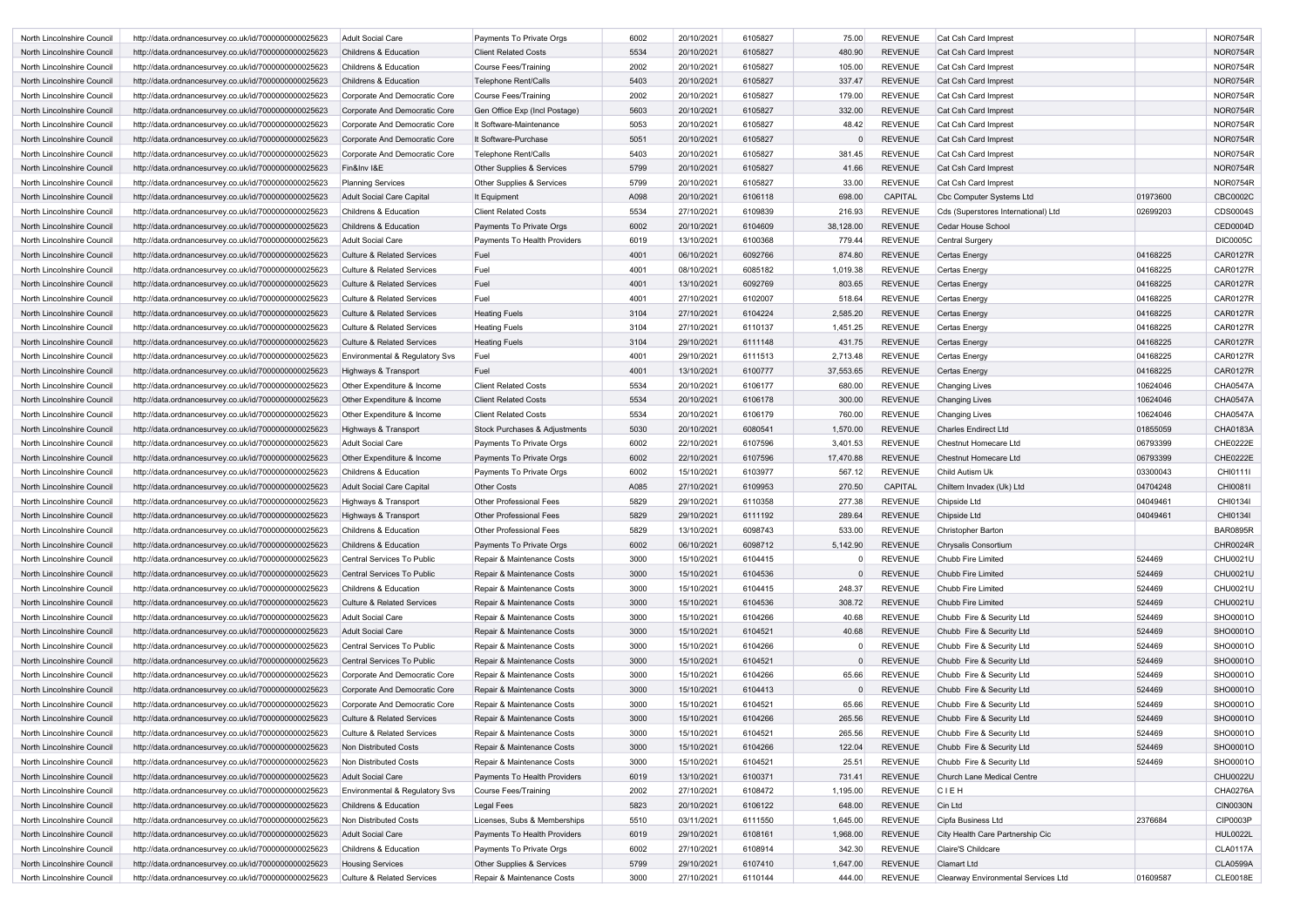| North Lincolnshire Council<br>North Lincolnshire Council | http://data.ordnancesurvey.co.uk/id/7000000000025623<br>http://data.ordnancesurvey.co.uk/id/7000000000025623 | <b>Childrens &amp; Education</b><br>Culture & Related Services | Other Supplies & Services<br><b>Equipment Purchase</b> | 5799 | 20/10/2021 | 6105086 | 1,200.00  | <b>REVENUE</b> | <b>Click Cms Ltd</b>                      | 12785486 | <b>CLI0174I</b> |
|----------------------------------------------------------|--------------------------------------------------------------------------------------------------------------|----------------------------------------------------------------|--------------------------------------------------------|------|------------|---------|-----------|----------------|-------------------------------------------|----------|-----------------|
|                                                          |                                                                                                              |                                                                |                                                        |      |            |         |           |                |                                           |          |                 |
|                                                          |                                                                                                              |                                                                |                                                        | 5001 | 27/10/2021 | 6105857 | 3,172.05  | <b>REVENUE</b> | <b>Clicknetherfield Ltd</b>               |          | <b>NET0031T</b> |
| North Lincolnshire Council                               | http://data.ordnancesurvey.co.uk/id/7000000000025623                                                         | Adult Social Care                                              | <b>Client Transport Costs</b>                          | 6092 | 20/10/2021 | 6105048 | 927.20    | <b>REVENUE</b> | <b>Click Travel Limited</b>               | 03770815 | <b>CLI0015I</b> |
| North Lincolnshire Council                               | http://data.ordnancesurvey.co.uk/id/7000000000025623                                                         | <b>Adult Social Care</b>                                       | Rail & Other Fares                                     | 4121 | 20/10/2021 | 6105048 | 842.30    | <b>REVENUE</b> | <b>Click Travel Limited</b>               | 03770815 | <b>CLI0015I</b> |
| North Lincolnshire Council                               | http://data.ordnancesurvey.co.uk/id/7000000000025623                                                         | Adult Social Care                                              | Rail & Other Fares                                     | 4121 | 20/10/2021 | 6105048 | 20.60     | <b>REVENUE</b> | <b>Click Travel Limited</b>               | 03770815 | <b>CLI0015I</b> |
| North Lincolnshire Council                               | http://data.ordnancesurvey.co.uk/id/7000000000025623                                                         | <b>Childrens &amp; Education</b>                               | <b>Client Related Costs</b>                            | 5534 | 20/10/2021 | 6105048 | 393.24    | <b>REVENUE</b> | <b>Click Travel Limited</b>               | 03770815 | <b>CLI0015I</b> |
| North Lincolnshire Council                               | http://data.ordnancesurvey.co.uk/id/7000000000025623                                                         | <b>Childrens &amp; Education</b>                               | <b>Client Transport Costs</b>                          | 6092 | 20/10/2021 | 6105048 | 434.50    | <b>REVENUE</b> | <b>Click Travel Limited</b>               | 03770815 | <b>CLI0015I</b> |
| North Lincolnshire Council                               | http://data.ordnancesurvey.co.uk/id/7000000000025623                                                         | <b>Childrens &amp; Education</b>                               | Other Supplies & Services                              | 5799 | 20/10/2021 | 6105048 | 54.40     | <b>REVENUE</b> | <b>Click Travel Limited</b>               | 03770815 | <b>CLI0015I</b> |
| North Lincolnshire Council                               | http://data.ordnancesurvey.co.uk/id/7000000000025623                                                         | Corporate And Democratic Core                                  | Rail & Other Fares                                     | 4121 | 20/10/2021 | 6105048 | 17.90     | <b>REVENUE</b> | <b>Click Travel Limited</b>               | 03770815 | <b>CLI0015I</b> |
| North Lincolnshire Council                               | http://data.ordnancesurvey.co.uk/id/7000000000025623                                                         | <b>Culture &amp; Related Services</b>                          | Car And Travel Allowances                              | 4306 | 20/10/2021 | 6105048 | 78.50     | <b>REVENUE</b> | <b>Click Travel Limited</b>               | 03770815 | <b>CLI0015I</b> |
| North Lincolnshire Council                               | http://data.ordnancesurvey.co.uk/id/7000000000025623                                                         | <b>Culture &amp; Related Services</b>                          | <b>Exhibitions/Events</b>                              | 5709 | 20/10/2021 | 6105048 | 345.04    | <b>REVENUE</b> | <b>Click Travel Limited</b>               | 03770815 | <b>CLI0015I</b> |
| North Lincolnshire Council                               | http://data.ordnancesurvey.co.uk/id/7000000000025623                                                         | <b>Culture &amp; Related Services</b>                          | Other Supplies & Services                              | 5799 | 20/10/2021 | 6105048 | 295.24    | <b>REVENUE</b> | <b>Click Travel Limited</b>               | 03770815 | <b>CLI0015I</b> |
| North Lincolnshire Council                               | http://data.ordnancesurvey.co.uk/id/7000000000025623                                                         | Highways & Transport                                           | Gen Office Exp (Incl Postage)                          | 5603 | 20/10/2021 | 6105048 | 90.95     | <b>REVENUE</b> | <b>Click Travel Limited</b>               | 03770815 | <b>CLI0015I</b> |
| North Lincolnshire Council                               | http://data.ordnancesurvey.co.uk/id/7000000000025623                                                         | <b>Planning Services</b>                                       | Car And Travel Allowances                              | 4306 | 20/10/2021 | 6105048 | 40.65     | <b>REVENUE</b> | <b>Click Travel Limited</b>               | 03770815 | <b>CLI0015I</b> |
| North Lincolnshire Council                               | http://data.ordnancesurvey.co.uk/id/7000000000025623                                                         | <b>Planning Services</b>                                       | Rail & Other Fares                                     | 4121 | 20/10/2021 | 6105048 | 87.90     | <b>REVENUE</b> | <b>Click Travel Limited</b>               | 03770815 | <b>CLI0015I</b> |
| North Lincolnshire Council                               |                                                                                                              | <b>Adult Social Care</b>                                       | <b>Client Related Costs</b>                            | 5534 | 06/10/2021 | 6097321 | 545.28    | <b>REVENUE</b> |                                           | 3790911  | CLO0137C        |
|                                                          | http://data.ordnancesurvey.co.uk/id/7000000000025623                                                         |                                                                |                                                        |      | 01/10/2021 |         |           |                | Cloverleaf Advocacy 2000 Ltd              |          | CLO0137O        |
| North Lincolnshire Council                               | http://data.ordnancesurvey.co.uk/id/7000000000025623                                                         | <b>Adult Social Care</b>                                       | Payments To Private Orgs                               | 6002 |            | 6096788 | 13,700.00 | <b>REVENUE</b> | Cloverleaf Advocacy 2000 Ltd              | 3790911  |                 |
| North Lincolnshire Council                               | http://data.ordnancesurvey.co.uk/id/7000000000025623                                                         | <b>Adult Social Care</b>                                       | Payments To Private Orgs                               | 6002 | 08/10/2021 | 6099290 | 361.25    | <b>REVENUE</b> | Cloverleaf Advocacy 2000 Ltd              | 3790911  | CLO0101O        |
| North Lincolnshire Council                               | http://data.ordnancesurvey.co.uk/id/7000000000025623                                                         | <b>Adult Social Care</b>                                       | Payments To Private Orgs                               | 6002 | 08/10/2021 | 6099294 | 357.85    | <b>REVENUE</b> | Cloverleaf Advocacy 2000 Ltd              | 3790911  | CLO0101O        |
| North Lincolnshire Council                               | http://data.ordnancesurvey.co.uk/id/7000000000025623                                                         | <b>Adult Social Care</b>                                       | Payments To Private Orgs                               | 6002 | 08/10/2021 | 6099298 | 326.55    | <b>REVENUE</b> | Cloverleaf Advocacy 2000 Ltd              | 3790911  | CLO0101O        |
| North Lincolnshire Council                               | http://data.ordnancesurvey.co.uk/id/7000000000025623                                                         | <b>Environmental &amp; Regulatory Svs</b>                      | <b>Materials</b>                                       | 5004 | 27/10/2021 | 6108752 | 216.00    | <b>REVENUE</b> | <b>Clugston Distribution Services Ltd</b> | 5517733  | <b>CLU0013U</b> |
| North Lincolnshire Council                               | http://data.ordnancesurvey.co.uk/id/7000000000025623                                                         | Highways & Transport                                           | <b>Other Vehicle Costs</b>                             | 4005 | 15/10/2021 | 6103951 | 6,000.00  | <b>REVENUE</b> | <b>Clugston Distribution Services Ltd</b> | 5517733  | <b>CLU0013U</b> |
| North Lincolnshire Council                               | http://data.ordnancesurvey.co.uk/id/7000000000025623                                                         | Environmental & Regulatory Svs                                 | Vehicle Hire                                           | 4101 | 27/10/2021 | 6108754 | 3,520.00  | <b>REVENUE</b> | Cms Hire Ltd                              | 04633375 | COO0073C        |
| North Lincolnshire Council                               | http://data.ordnancesurvey.co.uk/id/7000000000025623                                                         | <b>Adult Social Care</b>                                       | Pay - Agency                                           | 0131 | 01/10/2021 | 6096858 | 18,555.19 | <b>REVENUE</b> | Comensura Ltd                             | 04085767 | COM0313N        |
| North Lincolnshire Council                               | http://data.ordnancesurvey.co.uk/id/7000000000025623                                                         | Adult Social Care                                              | Pay - Agency                                           | 0131 | 01/10/2021 | 6096858 | 8,568.07  | <b>REVENUE</b> | Comensura Ltd                             | 04085767 | COM0313N        |
| North Lincolnshire Council                               | http://data.ordnancesurvey.co.uk/id/7000000000025623                                                         | Adult Social Care                                              | Pay - Agency                                           | 0131 | 13/10/2021 | 6100861 | 7,014.39  | <b>REVENUE</b> | Comensura Ltd                             | 04085767 | COM0313N        |
| North Lincolnshire Council                               | http://data.ordnancesurvey.co.uk/id/7000000000025623                                                         | Adult Social Care                                              | Pay - Agency                                           | 0131 | 13/10/2021 | 6100861 | 14,615.68 | <b>REVENUE</b> | Comensura Ltd                             | 04085767 | COM0313N        |
| North Lincolnshire Council                               | http://data.ordnancesurvey.co.uk/id/7000000000025623                                                         | <b>Adult Social Care</b>                                       | Pay - Agency                                           | 0131 | 20/10/2021 | 6105142 | 19,482.05 | <b>REVENUE</b> | Comensura Ltd                             | 04085767 | COM0313N        |
| North Lincolnshire Council                               | http://data.ordnancesurvey.co.uk/id/7000000000025623                                                         | Adult Social Care                                              | Pay - Agency                                           | 0131 | 20/10/2021 | 6105142 | 5,422.89  | <b>REVENUE</b> | Comensura Ltd                             | 04085767 | COM0313N        |
| North Lincolnshire Council                               | http://data.ordnancesurvey.co.uk/id/7000000000025623                                                         | <b>Adult Social Care</b>                                       | Pay - Agency                                           | 0131 | 27/10/2021 | 6108809 | 5,238.63  | <b>REVENUE</b> | Comensura Ltd                             | 04085767 | COM0313M        |
| North Lincolnshire Council                               | http://data.ordnancesurvey.co.uk/id/7000000000025623                                                         | <b>Adult Social Care</b>                                       | Pay - Agency                                           | 0131 | 27/10/2021 | 6108809 | 20,939.57 | <b>REVENUE</b> | Comensura Ltd                             | 04085767 | COM0313M        |
| North Lincolnshire Council                               | http://data.ordnancesurvey.co.uk/id/7000000000025623                                                         | <b>Adult Social Care</b>                                       | Pay - Agency                                           | 0131 | 29/10/2021 | 6111563 | 4,425.39  | <b>REVENUE</b> | Comensura Ltd                             | 04085767 | COM0313N        |
| North Lincolnshire Council                               | http://data.ordnancesurvey.co.uk/id/7000000000025623                                                         | <b>Adult Social Care</b>                                       | Pay - Agency                                           | 0131 | 29/10/2021 | 6111563 | 17,161.10 | <b>REVENUE</b> | Comensura Ltd                             | 04085767 | COM0313N        |
| North Lincolnshire Council                               | http://data.ordnancesurvey.co.uk/id/7000000000025623                                                         | Childrens & Education                                          | Pay - Agency                                           | 0131 | 01/10/2021 | 6096858 | 1.383.73  | <b>REVENUE</b> | ⊺Comensura Ltd                            | 04085767 | COM0313M        |
| North Lincolnshire Council                               | http://data.ordnancesurvey.co.uk/id/7000000000025623                                                         | Childrens & Education                                          | Pay - Agency                                           | 0131 | 01/10/2021 | 6096858 | 488.40    | <b>REVENUE</b> | Comensura Ltd                             | 04085767 | COM0313M        |
| North Lincolnshire Council                               | http://data.ordnancesurvey.co.uk/id/7000000000025623                                                         | Childrens & Education                                          | Pay - Agency                                           | 0131 | 13/10/2021 | 6100861 | 1,456.80  | <b>REVENUE</b> | Comensura Ltd                             | 04085767 | COM0313M        |
| North Lincolnshire Council                               | http://data.ordnancesurvey.co.uk/id/7000000000025623                                                         | Childrens & Education                                          | Pay - Agency                                           | 0131 | 13/10/2021 | 6100861 | 488.40    | <b>REVENUE</b> | Comensura Ltd                             | 04085767 | COM0313M        |
| North Lincolnshire Council                               | http://data.ordnancesurvey.co.uk/id/7000000000025623                                                         | Childrens & Education                                          |                                                        | 0131 | 20/10/2021 | 6105142 | 488.40    | <b>REVENUE</b> | Comensura Ltd                             | 04085767 | COM0313M        |
|                                                          |                                                                                                              |                                                                | Pay - Agency                                           |      |            |         |           | <b>REVENUE</b> | Comensura Ltd                             |          | COM0313M        |
| North Lincolnshire Council                               | http://data.ordnancesurvey.co.uk/id/7000000000025623                                                         | <b>Childrens &amp; Education</b>                               | Pay - Agency                                           | 0131 | 20/10/2021 | 6105142 | 1,450.50  |                |                                           | 04085767 |                 |
| North Lincolnshire Council                               | http://data.ordnancesurvey.co.uk/id/7000000000025623                                                         | Childrens & Education                                          | Pay - Agency                                           | 0131 | 27/10/2021 | 6108809 | 488.40    | <b>REVENUE</b> | Comensura Ltd                             | 04085767 | COM0313M        |
| North Lincolnshire Council                               | http://data.ordnancesurvey.co.uk/id/7000000000025623                                                         | Childrens & Education                                          | Pay - Agency                                           | 0131 | 29/10/2021 | 6111563 | 488.40    | <b>REVENUE</b> | Comensura Ltd                             | 04085767 | COM0313M        |
| North Lincolnshire Council                               | http://data.ordnancesurvey.co.uk/id/7000000000025623                                                         | Corporate And Democratic Core                                  | Pay - Agency                                           | 0131 | 01/10/2021 | 6096858 | 3,842.53  | <b>REVENUE</b> | Comensura Ltd                             | 04085767 | COM0313M        |
| North Lincolnshire Council                               | http://data.ordnancesurvey.co.uk/id/7000000000025623                                                         | Corporate And Democratic Core                                  | Pay - Agency                                           | 0131 | 13/10/2021 | 6100861 | 5,811.38  | <b>REVENUE</b> | Comensura Ltd                             | 04085767 | COM0313M        |
| North Lincolnshire Council                               | http://data.ordnancesurvey.co.uk/id/7000000000025623                                                         | Corporate And Democratic Core                                  | Pay - Agency                                           | 0131 | 20/10/2021 | 6105142 | 4,572.84  | <b>REVENUE</b> | Comensura Ltd                             | 04085767 | COM0313M        |
| North Lincolnshire Council                               | http://data.ordnancesurvey.co.uk/id/7000000000025623                                                         | Corporate And Democratic Core                                  | Pay - Agency                                           | 0131 | 27/10/2021 | 6108809 | 6,169.43  | <b>REVENUE</b> | Comensura Ltd                             | 04085767 | COM0313M        |
| North Lincolnshire Council                               | http://data.ordnancesurvey.co.uk/id/7000000000025623                                                         | Corporate And Democratic Core                                  | Pay - Agency                                           | 0131 | 29/10/2021 | 6111563 | 6,005.84  | <b>REVENUE</b> | Comensura Ltd                             | 04085767 | COM0313M        |
| North Lincolnshire Council                               | http://data.ordnancesurvey.co.uk/id/7000000000025623                                                         | <b>Culture &amp; Related Services</b>                          | Pay - Agency                                           | 0131 | 29/10/2021 | 6111563 | 442.23    | <b>REVENUE</b> | Comensura Ltd                             | 04085767 | COM0313M        |
| North Lincolnshire Council                               | http://data.ordnancesurvey.co.uk/id/7000000000025623                                                         | Environmental & Regulatory Svs                                 | Pay - Agency                                           | 0131 | 01/10/2021 | 6096858 | 113.94    | <b>REVENUE</b> | Comensura Ltd                             | 04085767 | COM0313M        |
| North Lincolnshire Council                               | http://data.ordnancesurvey.co.uk/id/7000000000025623                                                         | <b>Environmental &amp; Regulatory Svs</b>                      | Pay - Agency                                           | 0131 | 01/10/2021 | 6096858 | 7,994.88  | <b>REVENUE</b> | Comensura Ltd                             | 04085767 | COM0313M        |
| North Lincolnshire Council                               | http://data.ordnancesurvey.co.uk/id/7000000000025623                                                         | Environmental & Regulatory Svs                                 | Pay - Agency                                           | 0131 | 13/10/2021 | 6100861 | 3,286.65  | <b>REVENUE</b> | Comensura Ltd                             | 04085767 | COM0313M        |
| North Lincolnshire Council                               | http://data.ordnancesurvey.co.uk/id/7000000000025623                                                         | <b>Environmental &amp; Regulatory Svs</b>                      | Pay - Agency                                           | 0131 | 13/10/2021 | 6100861 | 4,104.11  | <b>REVENUE</b> | Comensura Ltd                             | 04085767 | COM0313M        |
| North Lincolnshire Council                               | http://data.ordnancesurvey.co.uk/id/7000000000025623                                                         | Environmental & Regulatory Svs                                 | Pay - Agency                                           | 0131 | 20/10/2021 | 6105142 | 4,104.11  | <b>REVENUE</b> | Comensura Ltd                             | 04085767 | COM0313M        |
| North Lincolnshire Council                               | http://data.ordnancesurvey.co.uk/id/7000000000025623                                                         | <b>Environmental &amp; Regulatory Svs</b>                      | Pay - Agency                                           | 0131 | 20/10/2021 | 6105142 | 2,115.60  | <b>REVENUE</b> | Comensura Ltd                             | 04085767 | COM0313M        |
| North Lincolnshire Council                               | http://data.ordnancesurvey.co.uk/id/7000000000025623                                                         | Environmental & Regulatory Svs                                 | Pay - Agency                                           | 0131 | 27/10/2021 | 6108809 | 4,445.93  | <b>REVENUE</b> | Comensura Ltd                             | 04085767 | COM0313M        |
| North Lincolnshire Council                               | http://data.ordnancesurvey.co.uk/id/7000000000025623                                                         | Environmental & Regulatory Svs                                 | Pay - Agency                                           | 0131 | 27/10/2021 | 6108809 | 2,115.60  | <b>REVENUE</b> | Comensura Ltd                             | 04085767 | COM0313M        |
| North Lincolnshire Council                               | http://data.ordnancesurvey.co.uk/id/7000000000025623                                                         | Environmental & Regulatory Svs                                 | Pay - Agency                                           | 0131 | 29/10/2021 | 6111563 | 7,566.74  | <b>REVENUE</b> | Comensura Ltd                             | 04085767 | COM0313M        |
|                                                          |                                                                                                              | <b>Public Health</b>                                           | Pay - Agency                                           | 0131 | 13/10/2021 | 6100861 | 6,579.30  | <b>REVENUE</b> | Comensura Ltd                             | 04085767 | COM0313M        |
| North Lincolnshire Council                               | http://data.ordnancesurvey.co.uk/id/7000000000025623                                                         |                                                                |                                                        |      |            |         |           |                |                                           |          |                 |
| North Lincolnshire Council                               | http://data.ordnancesurvey.co.uk/id/7000000000025623                                                         | Childrens & Education                                          | <b>Client Related Costs</b>                            | 5534 | 13/10/2021 | 6100233 | 209.16    | <b>REVENUE</b> | Complete Busness Solutions Group Ltd      | 3045607  | AQU0001U        |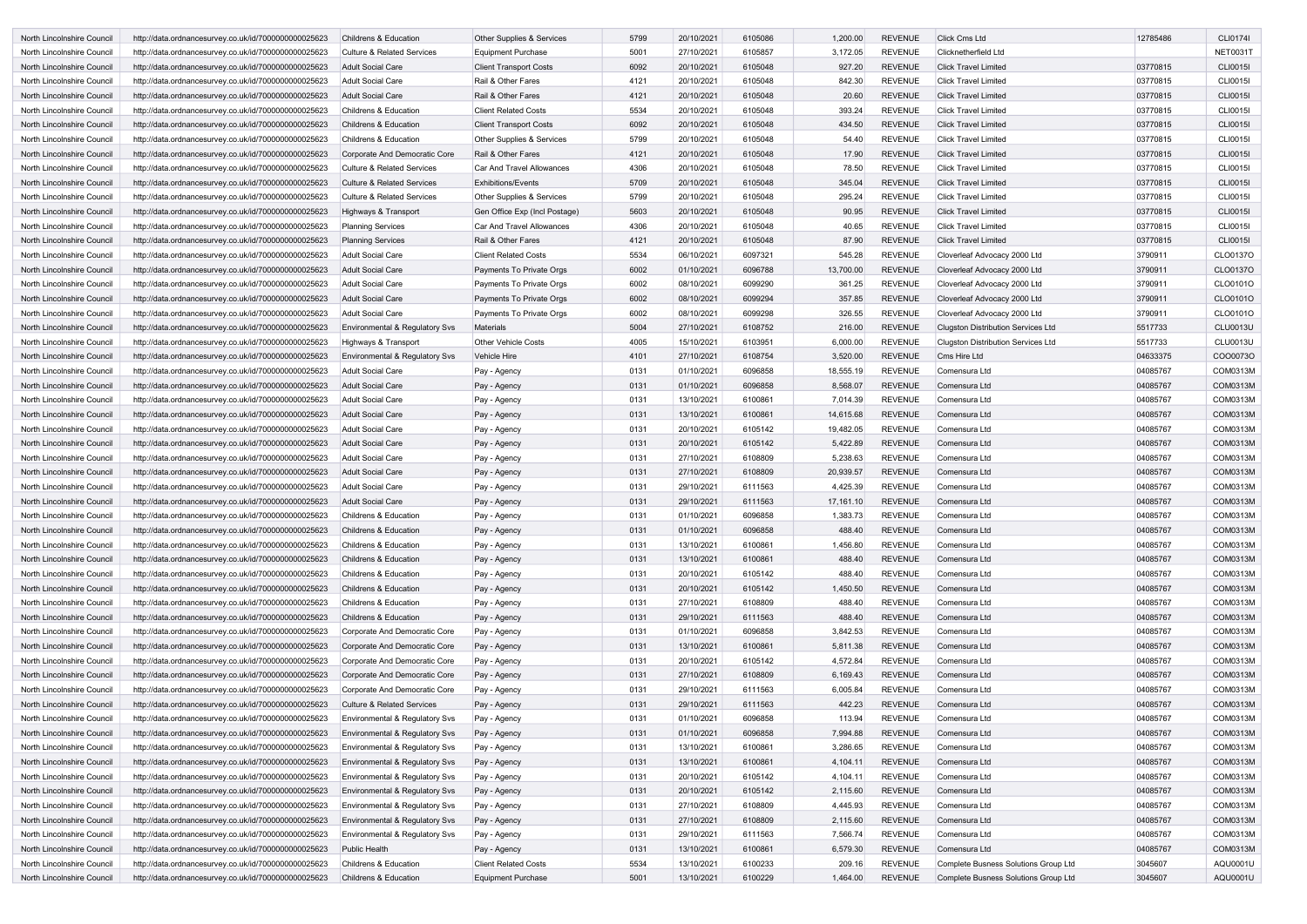| North Lincolnshire Council | http://data.ordnancesurvey.co.uk/id/7000000000025623 | <b>Childrens &amp; Education</b>          | <b>Client Related Costs</b>   | 5534 | 22/10/2021 | 6107765 | 1,315.47   | <b>REVENUE</b> | Coneygarth Farm Day Nursery         |          | CON0013N        |
|----------------------------|------------------------------------------------------|-------------------------------------------|-------------------------------|------|------------|---------|------------|----------------|-------------------------------------|----------|-----------------|
| North Lincolnshire Council | http://data.ordnancesurvey.co.uk/id/7000000000025623 | <b>Childrens &amp; Education</b>          | Payments To Private Orgs      | 6002 | 27/10/2021 | 6108916 | 16,322.23  | <b>REVENUE</b> | Coneygarth Farm Day Nursery         |          | <b>CON0013N</b> |
| North Lincolnshire Council | http://data.ordnancesurvey.co.uk/id/7000000000025623 | <b>Childrens &amp; Education</b>          | <b>Materials</b>              | 5004 | 06/10/2021 | 6098364 | 4,105.00   | <b>REVENUE</b> | Connect Church (North Lincs)        |          | <b>CON0124N</b> |
| North Lincolnshire Council | http://data.ordnancesurvey.co.uk/id/7000000000025623 | <b>Childrens &amp; Education</b>          | <b>Equipment Purchase</b>     | 5001 | 22/10/2021 | 6104460 | 310.00     | <b>REVENUE</b> | Connevans Limited                   | 707484   | <b>CON0120N</b> |
| North Lincolnshire Council | http://data.ordnancesurvey.co.uk/id/7000000000025623 | <b>Culture &amp; Related Services</b>     | <b>Equipment Hire/Rent</b>    | 5002 | 20/10/2021 | 6102388 | 228.00     | <b>REVENUE</b> | Containerking Ltd                   | 3402386  | <b>CON0338N</b> |
| North Lincolnshire Council | http://data.ordnancesurvey.co.uk/id/7000000000025623 | Corporate And Democratic Core             | It Software-Purchase          | 5051 | 13/10/2021 | 6098391 | 984.00     | <b>REVENUE</b> | Core Business Systems Ltd           | 04321924 | <b>COR0195R</b> |
| North Lincolnshire Council | http://data.ordnancesurvey.co.uk/id/7000000000025623 | <b>Adult Social Care</b>                  | Gas                           | 3101 | 03/11/2021 | 6108584 | 332.46     | <b>REVENUE</b> | Corona Energy Retail 4 Ltd          | 2798334  | <b>COR0300R</b> |
| North Lincolnshire Council | http://data.ordnancesurvey.co.uk/id/7000000000025623 | <b>Adult Social Care</b>                  | Gas                           | 3101 | 03/11/2021 | 6108652 | 658.36     | <b>REVENUE</b> | Corona Energy Retail 4 Ltd          | 2798334  | <b>COR0300R</b> |
| North Lincolnshire Council | http://data.ordnancesurvey.co.uk/id/7000000000025623 | <b>Childrens &amp; Education</b>          | Gas                           | 3101 | 15/10/2021 | 6090958 | 307.74     | <b>REVENUE</b> | Corona Energy Retail 4 Ltd          | 2798334  | <b>COR0300R</b> |
| North Lincolnshire Council | http://data.ordnancesurvey.co.uk/id/7000000000025623 | <b>Childrens &amp; Education</b>          | Gas                           | 3101 | 27/10/2021 | 6108656 | 215.57     | <b>REVENUE</b> | Corona Energy Retail 4 Ltd          | 2798334  | <b>COR0300R</b> |
| North Lincolnshire Council |                                                      | <b>Childrens &amp; Education</b>          | Gas                           | 3101 | 03/11/2021 | 6108637 | 316.13     | <b>REVENUE</b> |                                     | 2798334  | <b>COR0300R</b> |
|                            | http://data.ordnancesurvey.co.uk/id/7000000000025623 |                                           |                               |      |            |         |            |                | Corona Energy Retail 4 Ltd          |          |                 |
| North Lincolnshire Council | http://data.ordnancesurvey.co.uk/id/7000000000025623 | Corporate And Democratic Core             | Gas                           | 3101 | 03/11/2021 | 6108625 | 868.45     | <b>REVENUE</b> | Corona Energy Retail 4 Ltd          | 2798334  | <b>COR0300R</b> |
| North Lincolnshire Council | http://data.ordnancesurvey.co.uk/id/7000000000025623 | <b>Culture &amp; Related Services</b>     | Gas                           | 3101 | 27/10/2021 | 6109568 | 333.34     | <b>REVENUE</b> | Corona Energy Retail 4 Ltd          | 2798334  | <b>COR0300R</b> |
| North Lincolnshire Council | http://data.ordnancesurvey.co.uk/id/7000000000025623 | <b>Culture &amp; Related Services</b>     | Gas                           | 3101 | 03/11/2021 | 6108600 | 824.22     | <b>REVENUE</b> | Corona Energy Retail 4 Ltd          | 2798334  | <b>COR0300R</b> |
| North Lincolnshire Council | http://data.ordnancesurvey.co.uk/id/7000000000025623 | <b>Culture &amp; Related Services</b>     | Gas                           | 3101 | 03/11/2021 | 6108639 | 798.05     | <b>REVENUE</b> | Corona Energy Retail 4 Ltd          | 2798334  | <b>COR0300R</b> |
| North Lincolnshire Council | http://data.ordnancesurvey.co.uk/id/7000000000025623 | <b>Culture &amp; Related Services</b>     | Gas                           | 3101 | 03/11/2021 | 6108648 | 1,438.75   | <b>REVENUE</b> | Corona Energy Retail 4 Ltd          | 2798334  | <b>COR0300R</b> |
| North Lincolnshire Council | http://data.ordnancesurvey.co.uk/id/7000000000025623 | <b>Culture &amp; Related Services</b>     | Gas                           | 3101 | 03/11/2021 | 6108685 | 379.20     | <b>REVENUE</b> | Corona Energy Retail 4 Ltd          | 2798334  | <b>COR0300R</b> |
| North Lincolnshire Council | http://data.ordnancesurvey.co.uk/id/7000000000025623 | <b>Environmental &amp; Regulatory Svs</b> | Gas                           | 3101 | 03/11/2021 | 6108641 | 1,996.86   | <b>REVENUE</b> | Corona Energy Retail 4 Ltd          | 2798334  | <b>COR0300R</b> |
| North Lincolnshire Council | http://data.ordnancesurvey.co.uk/id/7000000000025623 | Non Distributed Costs                     | Gas                           | 3101 | 03/11/2021 | 6108699 | 397.64     | <b>REVENUE</b> | Corona Energy Retail 4 Ltd          | 2798334  | <b>COR0300R</b> |
| North Lincolnshire Council | http://data.ordnancesurvey.co.uk/id/7000000000025623 | <b>Planning Services</b>                  | Other Supplies & Services     | 5799 | 06/10/2021 | 6098093 | 1,200.00   | <b>REVENUE</b> | Cosgrove Cafe Ltd                   | 11507983 | COS0037S        |
| North Lincolnshire Council | http://data.ordnancesurvey.co.uk/id/7000000000025623 | <b>Planning Services</b>                  | Other Supplies & Services     | 5799 | 08/10/2021 | 6100236 | 1,657.55   | <b>REVENUE</b> | Cosgrove Cafe Ltd                   | 11507983 | COS0037S        |
| North Lincolnshire Council | http://data.ordnancesurvey.co.uk/id/7000000000025623 | <b>Culture &amp; Related Services</b>     | Other Supplies & Services     | 5799 | 06/10/2021 | 6098393 | 400.00     | <b>REVENUE</b> | Craig Jackson                       |          | <b>JAC0090C</b> |
| North Lincolnshire Council | http://data.ordnancesurvey.co.uk/id/7000000000025623 | <b>Adult Social Care</b>                  | Payments To Private Orgs      | 6002 | 22/10/2021 | 6107602 | 121,607.60 | <b>REVENUE</b> | <b>Creative Support</b>             |          | <b>CRE0144E</b> |
| North Lincolnshire Council | http://data.ordnancesurvey.co.uk/id/7000000000025623 | <b>Adult Social Care</b>                  | Payments To Private Orgs      | 6002 | 22/10/2021 | 6107602 | 13,406.76  | <b>REVENUE</b> | <b>Creative Support</b>             |          | <b>CRE0144E</b> |
| North Lincolnshire Council | http://data.ordnancesurvey.co.uk/id/7000000000025623 | <b>Adult Social Care</b>                  | Payments To Private Orgs      | 6002 | 22/10/2021 | 6107603 | 6,745.74   | <b>REVENUE</b> | <b>Creative Support</b>             |          | <b>CRE0144E</b> |
| North Lincolnshire Council | http://data.ordnancesurvey.co.uk/id/7000000000025623 | Other Expenditure & Income                | Payments To Private Orgs      | 6002 | 22/10/2021 | 6107602 | 32,179.76  | <b>REVENUE</b> | <b>Creative Support</b>             |          | <b>CRE0144E</b> |
| North Lincolnshire Council | http://data.ordnancesurvey.co.uk/id/7000000000025623 | Other Expenditure & Income                | Payments To Private Orgs      | 6002 | 22/10/2021 | 6107603 | $-8.21$    | <b>REVENUE</b> | <b>Creative Support</b>             |          | <b>CRE0144E</b> |
| North Lincolnshire Council | http://data.ordnancesurvey.co.uk/id/7000000000025623 | Environmental & Regulatory Svs            | <b>Other Premises Costs</b>   | 3390 | 29/10/2021 | 6111518 | 215.00     | <b>REVENUE</b> | <b>Crestwood Environmental Ltd</b>  | 06544898 | <b>CRE0250E</b> |
| North Lincolnshire Council | http://data.ordnancesurvey.co.uk/id/7000000000025623 | <b>Environmental &amp; Regulatory Svs</b> | <b>Other Premises Costs</b>   | 3390 | 29/10/2021 | 6111520 | 645.00     | <b>REVENUE</b> | <b>Crestwood Environmental Ltd</b>  | 06544898 | <b>CRE0250E</b> |
| North Lincolnshire Council | http://data.ordnancesurvey.co.uk/id/7000000000025623 | Environmental & Regulatory Svs            | Stock Purchases & Adjustments | 5030 | 08/10/2021 | 6098268 | 1,216.00   | <b>REVENUE</b> | <b>Cromwell Polythene Ltd</b>       | 2230104  | <b>CRO0048C</b> |
| North Lincolnshire Council | http://data.ordnancesurvey.co.uk/id/7000000000025623 | Highways & Transport                      | Licenses, Subs & Memberships  | 5510 | 27/10/2021 | 6108755 | 1,940.00   | <b>REVENUE</b> | Croner-I Limited                    |          | CRO0183O        |
| North Lincolnshire Council | http://data.ordnancesurvey.co.uk/id/7000000000025623 | <b>Childrens &amp; Education</b>          | Home To School Transport      | 4201 | 06/10/2021 | 6097261 | 980.00     | <b>REVENUE</b> | Crosby Cabz                         |          | CRO0242O        |
| North Lincolnshire Council | http://data.ordnancesurvey.co.uk/id/7000000000025623 | <b>Childrens &amp; Education</b>          | Home To School Transport      | 4201 | 06/10/2021 | 6097263 | 540.00     | <b>REVENUE</b> | Crosby Cabz                         |          | CRO0242O        |
| North Lincolnshire Council | http://data.ordnancesurvey.co.uk/id/7000000000025623 | <b>Childrens &amp; Education</b>          | Home To School Transport      | 4201 | 06/10/2021 | 6097265 | 1,410.00   | REVENUE        | Crosby Cabz                         |          | CRO0242O        |
| North Lincolnshire Council | http://data.ordnancesurvey.co.uk/id/7000000000025623 | Childrens & Education                     | Home To School Transport      | 4201 | 06/10/2021 | 6097266 | 1,520.00   | <b>REVENUE</b> | Crosby Cabz                         |          | CRO0242O        |
| North Lincolnshire Council | http://data.ordnancesurvey.co.uk/id/7000000000025623 | <b>Childrens &amp; Education</b>          | Home To School Transport      | 4201 | 06/10/2021 | 6097267 | 2,310.00   | <b>REVENUE</b> | Crosby Cabz                         |          | CRO0242O        |
| North Lincolnshire Council | http://data.ordnancesurvey.co.uk/id/7000000000025623 | Childrens & Education                     | Home To School Transport      | 4201 | 06/10/2021 | 6097270 | 840.00     | <b>REVENUE</b> | Crosby Cabz                         |          | CRO0242O        |
|                            | http://data.ordnancesurvey.co.uk/id/7000000000025623 | Childrens & Education                     |                               | 4201 | 06/10/2021 | 6097271 | 2,058.00   | <b>REVENUE</b> | Crosby Cabz                         |          | CRO0242O        |
| North Lincolnshire Council |                                                      |                                           | Home To School Transport      |      |            |         |            |                |                                     |          |                 |
| North Lincolnshire Council | http://data.ordnancesurvey.co.uk/id/7000000000025623 | Childrens & Education                     | Home To School Transport      | 4201 | 06/10/2021 | 6097273 | 1,615.00   | <b>REVENUE</b> | Crosby Cabz                         |          | CRO0242O        |
| North Lincolnshire Council | http://data.ordnancesurvey.co.uk/id/7000000000025623 | Childrens & Education                     | Home To School Transport      | 4201 | 06/10/2021 | 6097274 | 2,420.00   | <b>REVENUE</b> | Crosby Cabz                         |          | CRO0242O        |
| North Lincolnshire Council | http://data.ordnancesurvey.co.uk/id/7000000000025623 | Childrens & Education                     | Home To School Transport      | 4201 | 06/10/2021 | 6097275 | 1,218.00   | <b>REVENUE</b> | Crosby Cabz                         |          | CRO0242O        |
| North Lincolnshire Council | http://data.ordnancesurvey.co.uk/id/7000000000025623 | <b>Childrens &amp; Education</b>          | Home To School Transport      | 4201 | 06/10/2021 | 6097276 | 1,080.00   | <b>REVENUE</b> | Crosby Cabz                         |          | CRO0242O        |
| North Lincolnshire Council | http://data.ordnancesurvey.co.uk/id/7000000000025623 | Childrens & Education                     | Home To School Transport      | 4201 | 06/10/2021 | 6097277 | 1,154.79   | <b>REVENUE</b> | Crosby Cabz                         |          | CRO0242O        |
| North Lincolnshire Council | http://data.ordnancesurvey.co.uk/id/7000000000025623 | <b>Planning Services</b>                  | <b>Client Related Costs</b>   | 5534 | 22/10/2021 | 6107778 | 285.00     | <b>REVENUE</b> | <b>Crosby Community Association</b> |          | CRO0022O        |
| North Lincolnshire Council | http://data.ordnancesurvey.co.uk/id/7000000000025623 | Childrens & Education                     | Payments To Private Orgs      | 6002 | 11/10/2021 | 6100866 | $-630.00$  | <b>REVENUE</b> | Crosby Primary School               |          | CRO0149O        |
| North Lincolnshire Council | http://data.ordnancesurvey.co.uk/id/7000000000025623 | <b>Public Health</b>                      | Rents                         | 3201 | 15/10/2021 | 6104267 | 3,640.00   | <b>REVENUE</b> | <b>Crosby Together</b>              |          | CRO0159O        |
| North Lincolnshire Council | http://data.ordnancesurvey.co.uk/id/7000000000025623 | <b>Planning Services</b>                  | Payments To Voluntary Orgs    | 6001 | 20/10/2021 | 6106241 | 1,000.00   | <b>REVENUE</b> | Crowle & Ealand Regeneration Group  |          | CRO0001O        |
| North Lincolnshire Council | http://data.ordnancesurvey.co.uk/id/7000000000025623 | <b>Culture &amp; Related Services</b>     | Other Supplies & Services     | 5799 | 13/10/2021 | 6100305 | 2,000.00   | <b>REVENUE</b> | Crowle Peatland Railway             |          | CRO0463O        |
| North Lincolnshire Council | http://data.ordnancesurvey.co.uk/id/7000000000025623 | <b>Planning Services</b>                  | Payments To Voluntary Orgs    | 6001 | 06/10/2021 | 6098409 | 4,000.00   | <b>REVENUE</b> | Crowle Peatland Railway             |          | CRO0463O        |
| North Lincolnshire Council | http://data.ordnancesurvey.co.uk/id/7000000000025623 | <b>Planning Services</b>                  | Payments To Voluntary Orgs    | 6001 | 06/10/2021 | 6098629 | 1,025.52   | <b>REVENUE</b> | Crowle Peatland Railway             |          | CRO0463O        |
| North Lincolnshire Council | http://data.ordnancesurvey.co.uk/id/7000000000025623 | <b>Planning Services</b>                  | Payments To Voluntary Orgs    | 6001 | 06/10/2021 | 6098631 | 1,949.00   | <b>REVENUE</b> | <b>Crowle Peatland Railway</b>      |          | CRO0463O        |
| North Lincolnshire Council | http://data.ordnancesurvey.co.uk/id/7000000000025623 | <b>Planning Services</b>                  | Payments To Voluntary Orgs    | 6001 | 26/11/2021 | 6111168 | 3,185.00   | <b>REVENUE</b> | Crowle Towc Colts Fc Mens           |          | CRO0395O        |
| North Lincolnshire Council | http://data.ordnancesurvey.co.uk/id/7000000000025623 | <b>Adult Social Care</b>                  | <b>Equipment Purchase</b>     | 5001 | 29/10/2021 | 6111160 | 104.00     | <b>REVENUE</b> | <b>Crystal Carwash</b>              |          | CRY0033Y        |
| North Lincolnshire Council | http://data.ordnancesurvey.co.uk/id/7000000000025623 | Childrens & Education                     | <b>Equipment Purchase</b>     | 5001 | 29/10/2021 | 6111160 | 624.00     | <b>REVENUE</b> | <b>Crystal Carwash</b>              |          | <b>CRY0033Y</b> |
| North Lincolnshire Council | http://data.ordnancesurvey.co.uk/id/7000000000025623 | <b>Adult Social Care</b>                  | Repair & Maintenance Costs    | 3000 | 27/10/2021 | 6109949 | 129.00     | <b>REVENUE</b> | C S L (Dualcom) Ltd                 | 03155883 | <b>CSL0003L</b> |
| North Lincolnshire Council | http://data.ordnancesurvey.co.uk/id/7000000000025623 | Central Services To Public                | Repair & Maintenance Costs    | 3000 | 01/10/2021 | 6096695 |            | <b>REVENUE</b> | $ C S L$ (Dualcom) Ltd              | 03155883 | <b>CSL0003L</b> |
| North Lincolnshire Council | http://data.ordnancesurvey.co.uk/id/7000000000025623 | Central Services To Public                | Repair & Maintenance Costs    | 3000 | 27/10/2021 | 6109941 |            | <b>REVENUE</b> | $ C S L$ (Dualcom) Ltd              | 03155883 | <b>CSL0003L</b> |
| North Lincolnshire Council | http://data.ordnancesurvey.co.uk/id/7000000000025623 | Central Services To Public                | Repair & Maintenance Costs    | 3000 | 27/10/2021 | 6109949 | 129.00     | <b>REVENUE</b> | C S L (Dualcom) Ltd                 | 03155883 | <b>CSL0003L</b> |
| North Lincolnshire Council | http://data.ordnancesurvey.co.uk/id/7000000000025623 | Childrens & Education                     | Repair & Maintenance Costs    | 3000 | 01/10/2021 | 6096695 | 387.00     | <b>REVENUE</b> | C S L (Dualcom) Ltd                 | 03155883 | <b>CSL0003L</b> |
|                            |                                                      |                                           |                               |      |            |         |            |                |                                     |          |                 |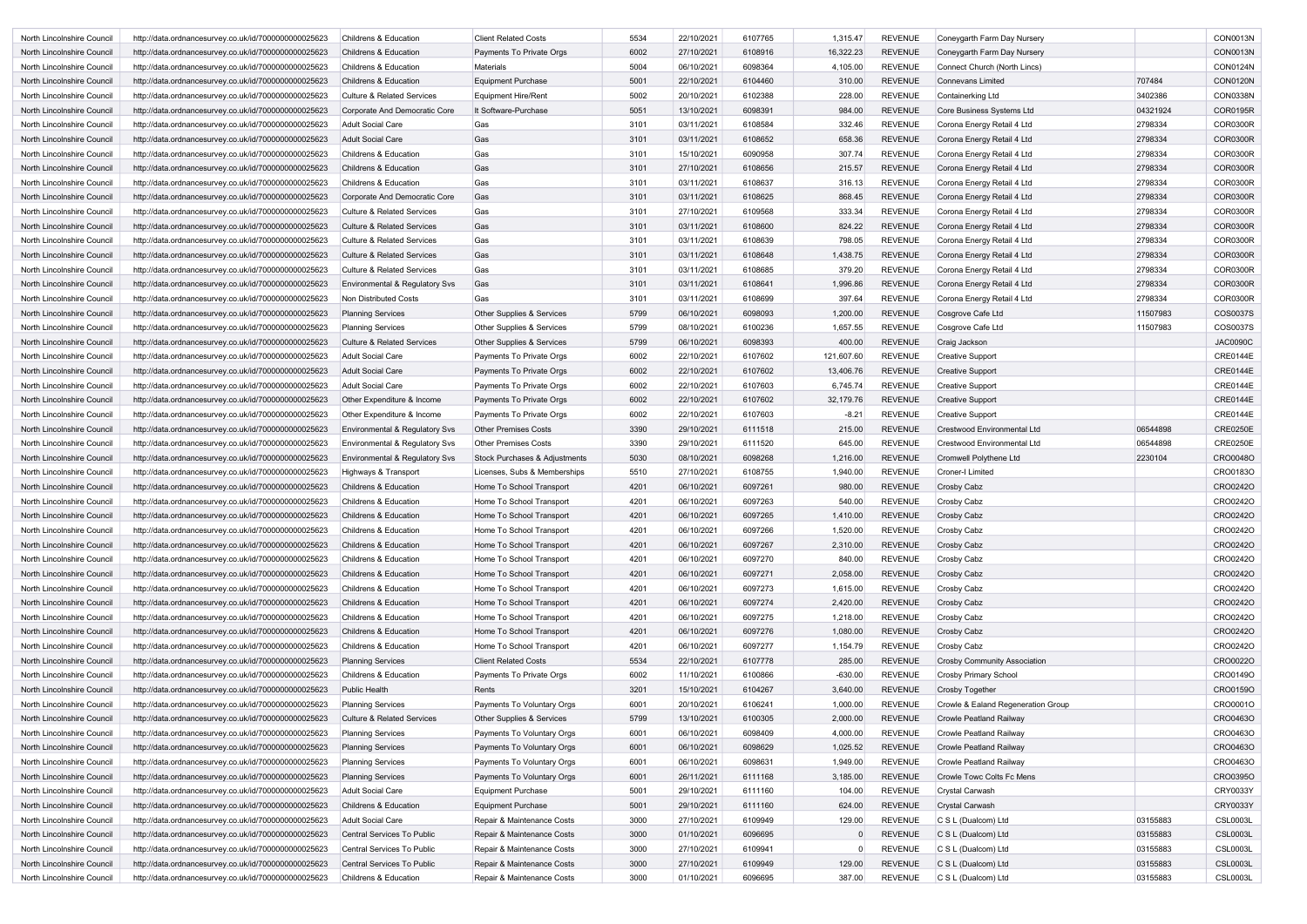| North Lincolnshire Council | http://data.ordnancesurvey.co.uk/id/7000000000025623 | <b>Childrens &amp; Education</b>          | Repair & Maintenance Costs     | 3000 | 01/10/2021 | 6096695 | 129.00    | <b>REVENUE</b> | C S L (Dualcom) Ltd                       | 03155883 | <b>CSL0003L</b> |
|----------------------------|------------------------------------------------------|-------------------------------------------|--------------------------------|------|------------|---------|-----------|----------------|-------------------------------------------|----------|-----------------|
| North Lincolnshire Council | http://data.ordnancesurvey.co.uk/id/7000000000025623 | <b>Childrens &amp; Education</b>          | Repair & Maintenance Costs     | 3000 | 27/10/2021 | 6109941 | 129.00    | <b>REVENUE</b> | C S L (Dualcom) Ltd                       | 03155883 | <b>CSL0003L</b> |
| North Lincolnshire Council | http://data.ordnancesurvey.co.uk/id/7000000000025623 | <b>Childrens &amp; Education</b>          | Repair & Maintenance Costs     | 3000 | 27/10/2021 | 6109941 | 129.00    | <b>REVENUE</b> | C S L (Dualcom) Ltd                       | 03155883 | <b>CSL0003L</b> |
| North Lincolnshire Council | http://data.ordnancesurvey.co.uk/id/7000000000025623 | Childrens & Education                     | Repair & Maintenance Costs     | 3000 | 27/10/2021 | 6109949 | 387.00    | <b>REVENUE</b> | C S L (Dualcom) Ltd                       | 03155883 | <b>CSL0003L</b> |
| North Lincolnshire Council | http://data.ordnancesurvey.co.uk/id/7000000000025623 | <b>Childrens &amp; Education</b>          | Repair & Maintenance Costs     | 3000 | 27/10/2021 | 6109949 | 129.00    | <b>REVENUE</b> | C S L (Dualcom) Ltd                       | 03155883 | <b>CSL0003L</b> |
| North Lincolnshire Council | http://data.ordnancesurvey.co.uk/id/7000000000025623 | Corporate And Democratic Core             | Repair & Maintenance Costs     | 3000 | 27/10/2021 | 6109941 |           | <b>REVENUE</b> | C S L (Dualcom) Ltd                       | 03155883 | <b>CSL0003L</b> |
| North Lincolnshire Council | http://data.ordnancesurvey.co.uk/id/7000000000025623 | Corporate And Democratic Core             | Repair & Maintenance Costs     | 3000 | 27/10/2021 | 6109949 |           | <b>REVENUE</b> | C S L (Dualcom) Ltd                       | 03155883 | <b>CSL0003L</b> |
| North Lincolnshire Council | http://data.ordnancesurvey.co.uk/id/7000000000025623 | <b>Culture &amp; Related Services</b>     | Repair & Maintenance Costs     | 3000 | 01/10/2021 | 6096695 | 516.00    | <b>REVENUE</b> | C S L (Dualcom) Ltd                       | 03155883 | <b>CSL0003L</b> |
| North Lincolnshire Council | http://data.ordnancesurvey.co.uk/id/7000000000025623 | <b>Culture &amp; Related Services</b>     | Repair & Maintenance Costs     | 3000 | 27/10/2021 | 6109941 | 387.00    | <b>REVENUE</b> | C S L (Dualcom) Ltd                       | 03155883 | <b>CSL0003L</b> |
| North Lincolnshire Council | http://data.ordnancesurvey.co.uk/id/7000000000025623 | <b>Culture &amp; Related Services</b>     | Repair & Maintenance Costs     | 3000 | 27/10/2021 | 6109949 | 258.00    | <b>REVENUE</b> | C S L (Dualcom) Ltd                       | 03155883 | <b>CSL0003L</b> |
| North Lincolnshire Council | http://data.ordnancesurvey.co.uk/id/7000000000025623 | <b>Environmental &amp; Regulatory Svs</b> | Repair & Maintenance Costs     | 3000 | 27/10/2021 | 6109949 | 129.00    | <b>REVENUE</b> | C S L (Dualcom) Ltd                       | 03155883 | <b>CSL0003L</b> |
| North Lincolnshire Council | http://data.ordnancesurvey.co.uk/id/7000000000025623 | Highways & Transport                      | Repair & Maintenance Costs     | 3000 | 01/10/2021 | 6096695 | 129.00    | <b>REVENUE</b> | C S L (Dualcom) Ltd                       | 03155883 | <b>CSL0003L</b> |
| North Lincolnshire Council | http://data.ordnancesurvey.co.uk/id/7000000000025623 | Highways & Transport                      | Repair & Maintenance Costs     | 3000 | 01/10/2021 | 6096695 | 129.00    | <b>REVENUE</b> | C S L (Dualcom) Ltd                       | 03155883 | <b>CSL0003L</b> |
| North Lincolnshire Council | http://data.ordnancesurvey.co.uk/id/7000000000025623 | Non Distributed Costs                     | Repair & Maintenance Costs     | 3000 | 27/10/2021 | 6109941 | 258.00    | <b>REVENUE</b> | C S L (Dualcom) Ltd                       | 03155883 | <b>CSL0003L</b> |
| North Lincolnshire Council | http://data.ordnancesurvey.co.uk/id/7000000000025623 | <b>Childrens &amp; Education</b>          | <b>Equipment Purchase</b>      | 5001 | 27/10/2021 | 6108829 | 1,524.17  | <b>REVENUE</b> | Currys Ltd                                |          | <b>CUR0006R</b> |
| North Lincolnshire Council | http://data.ordnancesurvey.co.uk/id/7000000000025623 | <b>Childrens &amp; Education</b>          | Payments To Private Orgs       | 6002 | 27/10/2021 | 6109723 | 294.00    | <b>REVENUE</b> | <b>Cycle Revolution Cic</b>               |          | CYC0021C        |
| North Lincolnshire Council |                                                      | <b>Childrens &amp; Education</b>          |                                | 6002 | 06/10/2021 | 6097340 | 2,145.00  | <b>REVENUE</b> | Cygnet (Nw) Ltd                           | 4059699  | <b>CYG0006G</b> |
|                            | http://data.ordnancesurvey.co.uk/id/7000000000025623 |                                           | Payments To Private Orgs       |      |            |         |           |                |                                           |          |                 |
| North Lincolnshire Council | http://data.ordnancesurvey.co.uk/id/7000000000025623 | Childrens & Education                     | Payments To Private Orgs       | 6002 | 27/10/2021 | 6108085 | 3,300.00  | <b>REVENUE</b> | Cygnet (Nw) Ltd                           | 4059699  | <b>CYG0006G</b> |
| North Lincolnshire Council | http://data.ordnancesurvey.co.uk/id/7000000000025623 | Childrens & Education                     | <b>Telephone Rent/Calls</b>    | 5403 | 13/10/2021 | 6102304 | 493.90    | <b>REVENUE</b> | Daisy Communications Ltd                  | 4145329  | <b>DAI0009I</b> |
| North Lincolnshire Council | http://data.ordnancesurvey.co.uk/id/7000000000025623 | Corporate And Democratic Core             | <b>Telephone Rent/Calls</b>    | 5403 | 13/10/2021 | 6102304 | 16,202.98 | <b>REVENUE</b> | Daisy Communications Ltd                  | 4145329  | <b>DAI0009I</b> |
| North Lincolnshire Council | http://data.ordnancesurvey.co.uk/id/7000000000025623 | Environmental & Regulatory Svs            | <b>Other Vehicle Costs</b>     | 4005 | 13/10/2021 | 6100780 | 2,992.00  | <b>REVENUE</b> | Dawson Rentals Sweepers                   |          | DAW0036W        |
| North Lincolnshire Council | http://data.ordnancesurvey.co.uk/id/7000000000025623 | Highways & Transport                      | <b>Vehicle Hire</b>            | 4101 | 13/10/2021 | 6100778 | 3,300.00  | <b>REVENUE</b> | Dawson Rentals Sweepers                   |          | DAW0036W        |
| North Lincolnshire Council | http://data.ordnancesurvey.co.uk/id/7000000000025623 | Highways & Transport                      | Vehicle Hire                   | 4101 | 13/10/2021 | 6100779 | 2,992.00  | <b>REVENUE</b> | Dawson Rentals Sweepers                   |          | DAW0036W        |
| North Lincolnshire Council | http://data.ordnancesurvey.co.uk/id/7000000000025623 | <b>Culture &amp; Related Services</b>     | <b>Other Professional Fees</b> | 5829 | 20/10/2021 | 6101436 | 1,952.70  | <b>REVENUE</b> | Debit Finance Collections Plc             | 3422873  | <b>DEB0189B</b> |
| North Lincolnshire Council | http://data.ordnancesurvey.co.uk/id/7000000000025623 | Environmental & Regulatory Svs            | <b>Other Professional Fees</b> | 5829 | 20/10/2021 | 6101436 | 42.18     | <b>REVENUE</b> | Debit Finance Collections Plc             | 3422873  | <b>DEB0189B</b> |
| North Lincolnshire Council | http://data.ordnancesurvey.co.uk/id/7000000000025623 | Children & Education Capital              | Building/Construction          | A082 | 27/10/2021 | 6110136 | 3,806.00  | CAPITAL        | Delta Security Systems Ltd                | 06373017 | <b>DEL0004L</b> |
| North Lincolnshire Council | http://data.ordnancesurvey.co.uk/id/7000000000025623 | <b>Culture &amp; Related Services</b>     | Payments To Private Orgs       | 6002 | 20/10/2021 | 6105046 | 1,500.00  | <b>REVENUE</b> | Dh & G Pantry                             |          | <b>PAN0038N</b> |
| North Lincolnshire Council | http://data.ordnancesurvey.co.uk/id/7000000000025623 | <b>Childrens &amp; Education</b>          | Payments To Private Orgs       | 6002 | 27/10/2021 | 6108936 | 2,016.03  | <b>REVENUE</b> | Diana Hawryluk                            |          | <b>HAW0094W</b> |
| North Lincolnshire Council | http://data.ordnancesurvey.co.uk/id/7000000000025623 | Highways & Transport                      | <b>Other Vehicle Costs</b>     | 4005 | 13/10/2021 | 6100781 | 261.25    | <b>REVENUE</b> | Direct Commercial Veh.Serv.Ltd            | 2267244  | <b>DIR0001R</b> |
| North Lincolnshire Council | http://data.ordnancesurvey.co.uk/id/7000000000025623 | Fin&Inv I&E                               | Grounds Maintenance            | 3010 | 13/10/2021 | 6098123 | 375.00    | <b>REVENUE</b> | Dim Consultancy                           | 4539626  | DJM0002M        |
| North Lincolnshire Council | http://data.ordnancesurvey.co.uk/id/7000000000025623 | Childrens & Education                     | Payments To Private Orgs       | 6002 | 27/10/2021 | 6108942 | 2,145.15  | <b>REVENUE</b> | D Johns                                   |          | <b>JOH0680H</b> |
| North Lincolnshire Council | http://data.ordnancesurvey.co.uk/id/7000000000025623 | Childrens & Education                     | Other Supplies & Services      | 5799 | 15/10/2021 | 6102623 | 1,200.00  | <b>REVENUE</b> | Dn Colleges Group                         |          | <b>NOR0947R</b> |
| North Lincolnshire Council | http://data.ordnancesurvey.co.uk/id/7000000000025623 | <b>Adult Social Care</b>                  | Payments To Health Providers   | 6019 | 13/10/2021 | 6100378 | 880.00    | <b>REVENUE</b> | Doncaster & Bassetlaw Hospitals Nhs Trust |          | <b>DON0232N</b> |
| North Lincolnshire Council | http://data.ordnancesurvey.co.uk/id/7000000000025623 | <b>Childrens &amp; Education</b>          | Payments To Private Orgs       | 6002 | 27/10/2021 | 6109966 | 27.266.67 | <b>REVENUE</b> | Doncaster Deaf Trust                      |          | <b>DON0228N</b> |
| North Lincolnshire Council | http://data.ordnancesurvey.co.uk/id/7000000000025623 | Childrens & Education                     | Payments To Private Orgs       | 6002 | 27/10/2021 | 6109967 | 22,909.67 | <b>REVENUE</b> | <b>Doncaster Deaf Trust</b>               |          | <b>DON0228N</b> |
| North Lincolnshire Council | http://data.ordnancesurvey.co.uk/id/7000000000025623 | <b>Planning Services</b>                  | <b>Exhibitions/Events</b>      | 5709 | 13/10/2021 | 6101724 | 350.00    | <b>REVENUE</b> | Double Tree By Hilton Forest Pines Hotel  | 11745703 | DOU0061U        |
| North Lincolnshire Council | http://data.ordnancesurvey.co.uk/id/7000000000025623 | Childrens & Education                     | Payments To Private Orgs       | 6002 | 22/10/2021 | 6107516 | 19,740.00 | <b>REVENUE</b> | Dove Adolescent Care                      |          | DOV0001V        |
| North Lincolnshire Council | http://data.ordnancesurvey.co.uk/id/7000000000025623 | Childrens & Education                     | <b>Materials</b>               | 5004 | 27/10/2021 | 6108757 | 349.90    | <b>REVENUE</b> | Draytons Auto Centre                      |          | <b>DRA0300A</b> |
| North Lincolnshire Council | http://data.ordnancesurvey.co.uk/id/7000000000025623 | <b>Adult Social Care</b>                  | Other Professional Fees        | 5829 | 08/10/2021 | 6099787 | 1,491.00  | <b>REVENUE</b> | Dr Chandrashekar Rao                      |          | RAO0032O        |
| North Lincolnshire Council | http://data.ordnancesurvey.co.uk/id/7000000000025623 | Adult Social Care                         | Other Professional Fees        | 5829 | 20/10/2021 | 6099784 | 1,088.80  | <b>REVENUE</b> | Dr Chandrashekar Rao                      |          | RAO0032C        |
| North Lincolnshire Council | http://data.ordnancesurvey.co.uk/id/7000000000025623 | <b>Adult Social Care</b>                  | <b>Other Professional Fees</b> | 5829 | 03/11/2021 | 6111243 | 364.80    | <b>REVENUE</b> | Dr Graham Hayes                           |          | <b>HAY0027Y</b> |
| North Lincolnshire Council | http://data.ordnancesurvey.co.uk/id/7000000000025623 | <b>Adult Social Care</b>                  | <b>Other Professional Fees</b> | 5829 | 27/11/2021 | 6111569 | 364.80    | <b>REVENUE</b> | Dr Graham Hayes                           |          | <b>HAY0027Y</b> |
| North Lincolnshire Council | http://data.ordnancesurvey.co.uk/id/7000000000025623 | <b>Adult Social Care Capital</b>          | <b>Other Costs</b>             | A085 | 03/11/2021 | 6109950 | 483.00    | <b>CAPITAL</b> | Drive Devilbiss Healthcare Limited        | 4301005  | <b>DRI0008I</b> |
| North Lincolnshire Council | http://data.ordnancesurvey.co.uk/id/7000000000025623 | Highways & Transport                      | Other Supplies & Services      | 5799 | 13/10/2021 | 6100782 | 3,743.80  | <b>REVENUE</b> | <b>Drivercheck</b>                        | SC292381 | <b>DRI0078I</b> |
| North Lincolnshire Council | http://data.ordnancesurvey.co.uk/id/7000000000025623 | <b>Adult Social Care</b>                  | Payments To Health Providers   | 6019 | 13/10/2021 | 6100374 | 323.69    | <b>REVENUE</b> | Dr M J Dwyer & Partners                   |          | DWY0001Y        |
| North Lincolnshire Council | http://data.ordnancesurvey.co.uk/id/7000000000025623 | <b>Culture &amp; Related Services</b>     | Payments To Private Orgs       | 6002 | 06/10/2021 | 6097325 | 8,600.00  | <b>REVENUE</b> | D Roberts                                 |          | <b>ROB0139B</b> |
| North Lincolnshire Council | http://data.ordnancesurvey.co.uk/id/7000000000025623 | <b>Adult Social Care</b>                  | Payments To Health Providers   | 6019 | 13/10/2021 | 6100385 | 40.29     | <b>REVENUE</b> | Dr S Naeem                                |          | <b>NAE0130E</b> |
| North Lincolnshire Council | http://data.ordnancesurvey.co.uk/id/7000000000025623 | <b>Adult Social Care</b>                  | Payments To Health Providers   | 6019 | 27/10/2021 | 6108156 | 159.34    | <b>REVENUE</b> | Dr S Naeem                                |          | <b>NAE0130E</b> |
| North Lincolnshire Council | http://data.ordnancesurvey.co.uk/id/7000000000025623 | <b>Adult Social Care</b>                  | Payments To Health Providers   | 6019 | 27/10/2021 | 6108157 | 278.39    | <b>REVENUE</b> | Dr S Naeem                                |          | <b>NAE0130E</b> |
| North Lincolnshire Council | http://data.ordnancesurvey.co.uk/id/7000000000025623 | Public Health                             | Payments To Health Providers   | 6019 | 13/10/2021 | 6100385 | 380.00    | <b>REVENUE</b> | Dr S Naeem                                |          | <b>NAE0130E</b> |
| North Lincolnshire Council | http://data.ordnancesurvey.co.uk/id/7000000000025623 | <b>Public Health</b>                      | Payments To Health Providers   | 6019 | 27/10/2021 | 6108156 | 190.00    | <b>REVENUE</b> | Dr S Naeem                                |          | <b>NAE0130E</b> |
| North Lincolnshire Council | http://data.ordnancesurvey.co.uk/id/7000000000025623 | Public Health                             | Payments To Health Providers   | 6019 | 27/10/2021 | 6108157 | 100.00    | <b>REVENUE</b> | Dr S Naeem                                |          | NAE0130E        |
| North Lincolnshire Council | http://data.ordnancesurvey.co.uk/id/7000000000025623 | Environmental & Regulatory Svs            | Other Professional Fees        | 5829 | 13/10/2021 | 6102348 | 1,575.00  | <b>REVENUE</b> | Dr T Mahmood Anwar                        |          | <b>MAH0003H</b> |
| North Lincolnshire Council | http://data.ordnancesurvey.co.uk/id/7000000000025623 | Highways & Transport                      | Equipment Maint.& Repair       | 5003 | 27/10/2021 | 6096313 | 5,767.51  | <b>REVENUE</b> | Dynniq Uk Ltd                             |          | <b>DYN0017N</b> |
| North Lincolnshire Council | http://data.ordnancesurvey.co.uk/id/7000000000025623 | <b>Culture &amp; Related Services</b>     | Other Supplies & Services      | 5799 | 06/10/2021 | 6082259 | 10,000.00 | <b>REVENUE</b> | E A Littlewood                            |          | <b>LIT0008T</b> |
| North Lincolnshire Council | http://data.ordnancesurvey.co.uk/id/7000000000025623 | <b>Culture &amp; Related Services</b>     | Other Supplies & Services      | 5799 | 13/10/2021 | 6099318 | 10,000.00 | <b>REVENUE</b> | E A Littlewood                            |          | <b>LIT0008T</b> |
| North Lincolnshire Council |                                                      |                                           | Other Professional Fees        | 5829 | 08/10/2021 | 6100137 | 2,831.83  | <b>REVENUE</b> | Easters & Son Commercial Services Ltd     |          | <b>EAS0590S</b> |
|                            | http://data.ordnancesurvey.co.uk/id/7000000000025623 | <b>Planning Services</b>                  |                                |      |            |         |           |                | Easters & Son Commercial Services Ltd     |          | <b>EAS0590S</b> |
| North Lincolnshire Council | http://data.ordnancesurvey.co.uk/id/7000000000025623 | <b>Planning Services</b>                  | Other Professional Fees        | 5829 | 08/10/2021 | 6100139 | 400.00    | <b>REVENUE</b> |                                           |          |                 |
| North Lincolnshire Council | http://data.ordnancesurvey.co.uk/id/7000000000025623 | <b>Planning Services</b>                  | Other Professional Fees        | 5829 | 08/10/2021 | 6100142 |           | <b>REVENUE</b> | Easters & Son Commercial Services Ltd     |          | <b>EAS0590S</b> |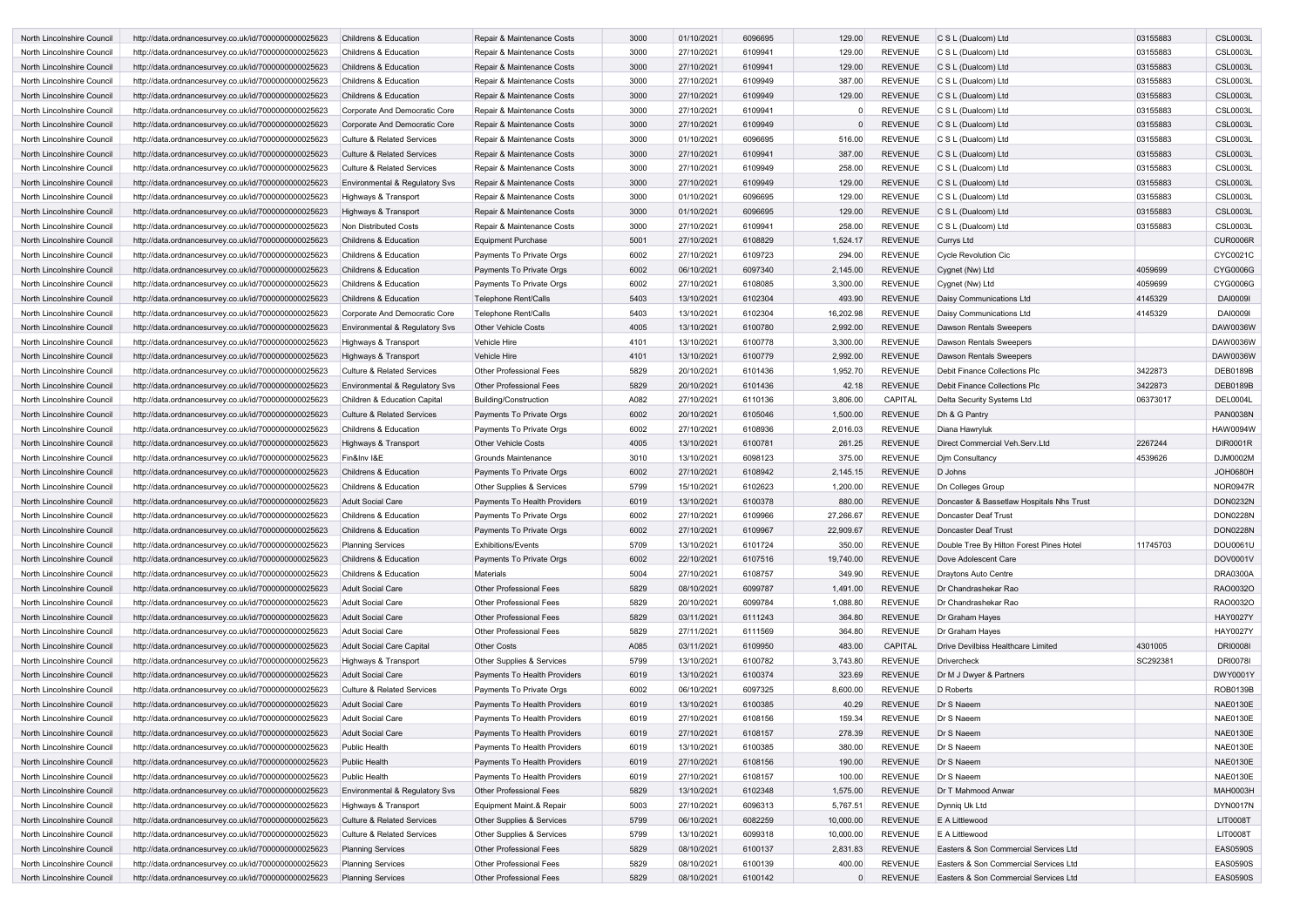| North Lincolnshire Council | http://data.ordnancesurvey.co.uk/id/7000000000025623 | <b>Planning Services</b>                  | Other Supplies & Services          | 5799 | 08/10/2021 | 6100142 | 1,583.33    | <b>REVENUE</b> | Easters & Son Commercial Services Ltd   |          | <b>EAS0590S</b> |
|----------------------------|------------------------------------------------------|-------------------------------------------|------------------------------------|------|------------|---------|-------------|----------------|-----------------------------------------|----------|-----------------|
| North Lincolnshire Council | http://data.ordnancesurvey.co.uk/id/7000000000025623 | <b>Childrens &amp; Education</b>          | Payments To Private Orgs           | 6002 | 27/10/2021 | 6108920 | 866.12      | <b>REVENUE</b> | <b>Eastoft Little Legs</b>              |          | <b>EAS0282S</b> |
| North Lincolnshire Council | http://data.ordnancesurvey.co.uk/id/7000000000025623 | <b>Culture &amp; Related Services</b>     | <b>Equipment Purchase</b>          | 5001 | 06/10/2021 | 6098622 | 557.44      | <b>REVENUE</b> | East Riding Horticulture Ltd            | 02332205 | <b>EAS0166S</b> |
| North Lincolnshire Council | http://data.ordnancesurvey.co.uk/id/7000000000025623 | Central Services To Public                | Gen Office Exp (Incl Postage)      | 5603 | 22/10/2021 | 6107946 | 274.77      | <b>REVENUE</b> | East Riding Of Yorkshire Council        |          | <b>EAS0126S</b> |
| North Lincolnshire Council | http://data.ordnancesurvey.co.uk/id/7000000000025623 | Environmental & Regulatory Svs            | Payments To Joint Units            | 6004 | 13/10/2021 | 6100301 | 500.00      | <b>REVENUE</b> | East Riding Of Yorkshire Council        |          | <b>EAS0126S</b> |
| North Lincolnshire Council | http://data.ordnancesurvey.co.uk/id/7000000000025623 | <b>Public Health</b>                      | Payments To Other La'S             | 6003 | 15/10/2021 | 6104255 | 1,570.52    | <b>REVENUE</b> | East Riding Of Yorkshire Council        |          | <b>EAS0126S</b> |
| North Lincolnshire Council | http://data.ordnancesurvey.co.uk/id/7000000000025623 | Non Distributed Costs                     | <b>Retirement Additional Costs</b> | 2007 | 29/10/2021 | 6111654 | 152,170.00  | <b>REVENUE</b> | <b>East Riding Pension Fund</b>         |          | EAS0381S        |
| North Lincolnshire Council | http://data.ordnancesurvey.co.uk/id/7000000000025623 | Highways & Transport                      | <b>Concessionary Fares</b>         | 6010 | 22/10/2021 | 6106653 | 4,000.00    | <b>REVENUE</b> | East Yorkshire Motor Services Ltd       | 216628   | <b>EAS0120S</b> |
| North Lincolnshire Council | http://data.ordnancesurvey.co.uk/id/7000000000025623 | Highways & Transport                      | Passenger Transport                | 6011 | 27/10/2021 | 6110112 | 60,113.52   | <b>REVENUE</b> | East Yorkshire Motor Services Ltd       | 216628   | <b>EAS0120S</b> |
| North Lincolnshire Council | http://data.ordnancesurvey.co.uk/id/7000000000025623 | <b>Adult Social Care Capital</b>          | It Equipment                       | A098 | 27/10/2021 | 6109916 | 8,304.00    | <b>CAPITAL</b> | <b>Education Lincs Ltd</b>              | 03640750 | <b>EDU0004U</b> |
| North Lincolnshire Council | http://data.ordnancesurvey.co.uk/id/7000000000025623 | Children & Education Capital              | <b>Building/Construction</b>       | A082 | 27/10/2021 | 6109918 | 15,454.17   | <b>CAPITAL</b> | <b>Education Lincs Ltd</b>              | 03640750 | <b>EDU0004U</b> |
| North Lincolnshire Council | http://data.ordnancesurvey.co.uk/id/7000000000025623 | <b>Planning Services</b>                  | Other Supplies & Services          | 5799 | 06/10/2021 | 6098094 | 1,010.75    | <b>REVENUE</b> | <b>Education With A Cic</b>             | 11381036 | EDU0091U        |
| North Lincolnshire Council | http://data.ordnancesurvey.co.uk/id/7000000000025623 | <b>Planning Services</b>                  | Other Supplies & Services          | 5799 | 15/10/2021 | 6104482 | 716.39      | <b>REVENUE</b> | <b>Education With A Cic</b>             | 11381036 | EDU0091U        |
| North Lincolnshire Council | http://data.ordnancesurvey.co.uk/id/7000000000025623 | <b>Planning Services</b>                  | Other Supplies & Services          | 5799 | 22/10/2021 | 6107766 | 3,151.91    | <b>REVENUE</b> | <b>Education With A Cic</b>             | 11381036 | EDU0091U        |
| North Lincolnshire Council | http://data.ordnancesurvey.co.uk/id/7000000000025623 | <b>Environmental &amp; Regulatory Svs</b> | Stock Purchases & Adjustments      | 5030 | 08/10/2021 | 6100196 | 970.00      | <b>REVENUE</b> | Egbert H Taylor & Co Ltd                | 718441   | <b>TAY0016Y</b> |
|                            |                                                      |                                           |                                    |      | 27/10/2021 | 6098262 |             | <b>REVENUE</b> |                                         |          | <b>TAY0016Y</b> |
| North Lincolnshire Council | http://data.ordnancesurvey.co.uk/id/7000000000025623 | Environmental & Regulatory Svs            | Stock Purchases & Adjustments      | 5030 |            |         | 8,066.00    |                | Egbert H Taylor & Co Ltd                | 718441   |                 |
| North Lincolnshire Council | http://data.ordnancesurvey.co.uk/id/7000000000025623 | <b>Culture &amp; Related Services</b>     | <b>Equipment Purchase</b>          | 5001 | 08/10/2021 | 6099406 | 230.00      | <b>REVENUE</b> | <b>E</b> H Advertising Ltd              |          | EHA0003A        |
| North Lincolnshire Council | http://data.ordnancesurvey.co.uk/id/7000000000025623 | <b>Childrens &amp; Education</b>          | Home To School Transport           | 4201 | 22/10/2021 | 6105854 | 904.00      | <b>REVENUE</b> | Ei'S Cars Ltd                           |          | EJC0001C        |
| North Lincolnshire Council | http://data.ordnancesurvey.co.uk/id/7000000000025623 | <b>Adult Social Care</b>                  | Clothing, Uniforms & Laundry       | 5301 | 13/10/2021 | 6098283 | 923.70      | <b>REVENUE</b> | <b>Elis</b>                             | 228604   | <b>ELI0037I</b> |
| North Lincolnshire Council | http://data.ordnancesurvey.co.uk/id/7000000000025623 | <b>Adult Social Care</b>                  | Payments To Private Orgs           | 6002 | 21/10/2021 | 6107612 | 2,447.20    | <b>REVENUE</b> | <b>Elite Care Solutions Ltd</b>         | 07128156 | <b>ISF0009F</b> |
| North Lincolnshire Council | http://data.ordnancesurvey.co.uk/id/7000000000025623 | <b>Adult Social Care</b>                  | Payments To Private Orgs           | 6002 | 21/10/2021 | 6107612 | 134.40      | <b>REVENUE</b> | Elite Care Solutions Ltd                | 07128156 | <b>ISF0009F</b> |
| North Lincolnshire Council | http://data.ordnancesurvey.co.uk/id/7000000000025623 | <b>Childrens &amp; Education</b>          | Skips/Sanitary Collections, Etc    | 3321 | 29/10/2021 | 6111025 | 300.00      | <b>REVENUE</b> | Ellgia Ltd                              | 860123   | BEL0020L        |
| North Lincolnshire Council | http://data.ordnancesurvey.co.uk/id/7000000000025623 | Environmental & Regulatory Svs            | <b>Other Professional Fees</b>     | 5829 | 27/10/2021 | 6109742 | 3,421.64    | <b>REVENUE</b> | Ellgia Scunthorpe                       | 860123   | BEL0170L        |
| North Lincolnshire Council | http://data.ordnancesurvey.co.uk/id/7000000000025623 | Environmental & Regulatory Svs            | <b>Other Professional Fees</b>     | 5829 | 27/10/2021 | 6109764 | 4,972.93    | <b>REVENUE</b> | <b>Ellgia Scunthorpe</b>                | 860123   | BEL0170L        |
| North Lincolnshire Council | http://data.ordnancesurvey.co.uk/id/7000000000025623 | <b>Environmental &amp; Regulatory Svs</b> | Other Professional Fees            | 5829 | 03/11/2021 | 6105113 | 3,032.63    | <b>REVENUE</b> | Ellgia Scunthorpe                       | 860123   | <b>BEL0170L</b> |
| North Lincolnshire Council | http://data.ordnancesurvey.co.uk/id/7000000000025623 | Environmental & Regulatory Svs            | Payments To Private Orgs           | 6002 | 20/10/2021 | 6105115 | 15,912.82   | <b>REVENUE</b> | <b>Ellgia Scunthorpe</b>                | 860123   | <b>BEL0170L</b> |
| North Lincolnshire Council | http://data.ordnancesurvey.co.uk/id/7000000000025623 | Environmental & Regulatory Svs            | Payments To Private Orgs           | 6002 | 27/10/2021 | 6109873 | 261.32      | <b>REVENUE</b> | Ellgia Scunthorpe                       | 860123   | <b>BEL0170L</b> |
| North Lincolnshire Council | http://data.ordnancesurvey.co.uk/id/7000000000025623 | Environmental & Regulatory Svs            | Payments To Private Orgs           | 6002 | 03/11/2021 | 6105107 | 1,818.43    | <b>REVENUE</b> | Ellgia Scunthorpe                       | 860123   | BEL0170L        |
| North Lincolnshire Council | http://data.ordnancesurvey.co.uk/id/7000000000025623 | Environmental & Regulatory Svs            | Vehicle Hire                       | 4101 | 27/10/2021 | 6109732 | 625.00      | <b>REVENUE</b> | Ellgia Scunthorpe                       | 860123   | BEL0170L        |
| North Lincolnshire Council | http://data.ordnancesurvey.co.uk/id/7000000000025623 | Environmental & Regulatory Svs            | Vehicle Hire                       | 4101 | 27/10/2021 | 6109738 | 875.00      | <b>REVENUE</b> | <b>Ellgia Scunthorpe</b>                | 860123   | <b>BEL0170L</b> |
| North Lincolnshire Council | http://data.ordnancesurvey.co.uk/id/7000000000025623 | <b>Culture &amp; Related Services</b>     | Other Supplies & Services          | 5799 | 08/10/2021 | 6092752 | 674.05      | <b>REVENUE</b> | <b>Elliott Group Ltd</b>                | 147207   | <b>ELL0001L</b> |
| North Lincolnshire Council | http://data.ordnancesurvey.co.uk/id/7000000000025623 | <b>Culture &amp; Related Services</b>     | <b>Materials</b>                   | 5004 | 06/10/2021 | 6098713 | 466.70      | <b>REVENUE</b> | Elsham Aggregates Ltd                   | 9039036  | <b>ELS0091S</b> |
| North Lincolnshire Council | http://data.ordnancesurvey.co.uk/id/7000000000025623 | <b>Adult Social Care</b>                  | Payments To Private Orgs           | 6002 | 08/10/2021 | 6099954 | 30,000.00   | <b>REVENUE</b> | Emerald Care Services (North Lincs) Ltd | 08136830 | <b>EME0032E</b> |
| North Lincolnshire Council | http://data.ordnancesurvey.co.uk/id/7000000000025623 | <b>Adult Social Care</b>                  | Payments To Private Orgs           | 6002 | 22/10/2021 | 6107607 | $-2.604.06$ | <b>REVENUE</b> | Emerald Care Services (North Lincs) Ltd | 08136830 | <b>EME0032E</b> |
| North Lincolnshire Council | http://data.ordnancesurvey.co.uk/id/7000000000025623 | Adult Social Care                         | Payments To Private Orgs           | 6002 | 22/10/2021 | 6107608 | 56,655.39   | <b>REVENUE</b> | Emerald Care Services (North Lincs) Ltd | 08136830 | <b>EME0032E</b> |
| North Lincolnshire Council | http://data.ordnancesurvey.co.uk/id/7000000000025623 | <b>Adult Social Care</b>                  | Payments To Private Orgs           | 6002 | 22/10/2021 | 6107608 | 1,108.35    | <b>REVENUE</b> | Emerald Care Services (North Lincs) Ltd | 08136830 | <b>EME0032E</b> |
| North Lincolnshire Council | http://data.ordnancesurvey.co.uk/id/7000000000025623 | Childrens & Education                     | Payments To Private Orgs           | 6002 | 01/10/2021 | 6096804 | 427.50      | <b>REVENUE</b> | Emerald Care Services (North Lincs) Ltd | 08136830 | <b>EME0032E</b> |
| North Lincolnshire Council | http://data.ordnancesurvey.co.uk/id/7000000000025623 | Childrens & Education                     | Payments To Private Orgs           | 6002 | 22/10/2021 | 6108005 | 380.00      | <b>REVENUE</b> | Emerald Care Services (North Lincs) Ltd | 08136830 | <b>EME0032E</b> |
| North Lincolnshire Council | http://data.ordnancesurvey.co.uk/id/7000000000025623 | Other Expenditure & Income                | Payments To Private Orgs           | 6002 | 22/10/2021 | 6107607 | $-541.86$   | <b>REVENUE</b> | Emerald Care Services (North Lincs) Ltd | 08136830 | <b>EME0032E</b> |
| North Lincolnshire Council | http://data.ordnancesurvey.co.uk/id/7000000000025623 | Other Expenditure & Income                | Payments To Private Orgs           | 6002 | 22/10/2021 | 6107608 | 9,336.67    | <b>REVENUE</b> | Emerald Care Services (North Lincs) Ltd | 08136830 | <b>EME0032E</b> |
| North Lincolnshire Council | http://data.ordnancesurvey.co.uk/id/7000000000025623 | <b>Adult Social Care</b>                  | Gen Office Exp (Incl Postage)      | 5603 | 06/10/2021 | 6098175 | 400.00      | <b>REVENUE</b> | <b>Emergency Finfour</b>                |          | <b>NOR2003R</b> |
| North Lincolnshire Council | http://data.ordnancesurvey.co.uk/id/7000000000025623 | <b>Planning Services</b>                  | Gen Office Exp (Incl Postage)      | 5603 | 06/10/2021 | 6098175 | 205.63      | <b>REVENUE</b> | <b>Emergency Finfour</b>                |          | <b>NOR2003R</b> |
| North Lincolnshire Council | http://data.ordnancesurvey.co.uk/id/7000000000025623 | Childrens & Education                     | Payments To Private Orgs           | 6002 | 22/10/2021 | 6107828 | 2,400.00    | <b>REVENUE</b> | Emma Elletson                           |          | <b>ELL0095L</b> |
| North Lincolnshire Council | http://data.ordnancesurvey.co.uk/id/7000000000025623 | Corporate And Democratic Core             | Repair & Maintenance Costs         | 3000 | 27/10/2021 | 6110141 | 3,336.00    | <b>REVENUE</b> | <b>End2end Services Limited</b>         |          | <b>END0042D</b> |
| North Lincolnshire Council | http://data.ordnancesurvey.co.uk/id/7000000000025623 | Non Distributed Costs                     | Other Supplies & Services          | 5799 | 22/10/2021 | 6106658 | 880.00      | <b>REVENUE</b> | <b>Energy Auditing Agency Ltd</b>       |          | <b>ENE0055E</b> |
| North Lincolnshire Council | http://data.ordnancesurvey.co.uk/id/7000000000025623 | Non Distributed Costs                     | Other Supplies & Services          | 5799 | 22/10/2021 | 6106678 | 3,761.20    | <b>REVENUE</b> | <b>Energy Auditing Agency Ltd</b>       |          | <b>ENE0055E</b> |
| North Lincolnshire Council | http://data.ordnancesurvey.co.uk/id/7000000000025623 | Non Distributed Costs                     | Other Supplies & Services          | 5799 | 28/10/2021 | 6109907 | $-630.00$   | <b>REVENUE</b> | Energy Auditing Agency Ltd              |          | <b>ENE0055E</b> |
| North Lincolnshire Council | http://data.ordnancesurvey.co.uk/id/7000000000025623 | Non Distributed Costs                     | Other Supplies & Services          | 5799 | 28/10/2021 | 6109911 | $-504.00$   | <b>REVENUE</b> | Energy Auditing Agency Ltd              |          | <b>ENE0055E</b> |
| North Lincolnshire Council | http://data.ordnancesurvey.co.uk/id/7000000000025623 | <b>Planning Services</b>                  | Water (Meter/Rate) & Sewerage      | 3221 | 27/10/2021 | 6108477 | 890.00      | <b>REVENUE</b> | <b>Environment Agency</b>               |          | <b>ENV0056V</b> |
| North Lincolnshire Council | http://data.ordnancesurvey.co.uk/id/7000000000025623 | Environmental & Regulatory Svs            | Payments To Private Orgs           | 6002 | 27/10/2021 | 6109776 | 215.40      | <b>REVENUE</b> | Envirotyre Uk Ltd                       | 04521597 | <b>ENV0014V</b> |
| North Lincolnshire Council | http://data.ordnancesurvey.co.uk/id/7000000000025623 | Childrens & Education                     | Payments To Private Orgs           | 6002 | 06/10/2021 | 6097338 | 1,353.33    | <b>REVENUE</b> | <b>Epworth Primary Academy</b>          |          | <b>EPW0006W</b> |
| North Lincolnshire Council | http://data.ordnancesurvey.co.uk/id/7000000000025623 | Childrens & Education                     | Payments To Private Orgs           | 6002 | 15/10/2021 | 6103963 | 14,671.67   | <b>REVENUE</b> | <b>Epworth Primary Academy</b>          |          | <b>EPW0006W</b> |
| North Lincolnshire Council | http://data.ordnancesurvey.co.uk/id/7000000000025623 | Childrens & Education                     | Payments To Private Orgs           | 6002 | 03/11/2021 | 6108921 | 17,319.12   | <b>REVENUE</b> | <b>Epworth Primary Academy</b>          |          | EPW0006W        |
| North Lincolnshire Council | http://data.ordnancesurvey.co.uk/id/7000000000025623 | Childrens & Education                     | Home To School Transport           | 4201 | 06/10/2021 | 6097331 | 1,103.30    | <b>REVENUE</b> | Epworth Taxis Ltd                       | 8601067  | EPW0003W        |
| North Lincolnshire Council | http://data.ordnancesurvey.co.uk/id/7000000000025623 | Childrens & Education                     | Home To School Transport           | 4201 | 27/10/2021 | 6109795 | 662.91      | <b>REVENUE</b> | Epworth Taxis Ltd                       | 8601067  | EPW0003W        |
| North Lincolnshire Council | http://data.ordnancesurvey.co.uk/id/7000000000025623 | Childrens & Education                     | Home To School Transport           | 4201 | 27/10/2021 | 6109802 | 869.00      | <b>REVENUE</b> | Epworth Taxis Ltd                       | 8601067  | EPW0003W        |
| North Lincolnshire Council | http://data.ordnancesurvey.co.uk/id/7000000000025623 | Childrens & Education                     | Home To School Transport           | 4201 | 27/10/2021 | 6109804 | 795.69      | <b>REVENUE</b> | Epworth Taxis Ltd                       | 8601067  | EPW0003W        |
| North Lincolnshire Council | http://data.ordnancesurvey.co.uk/id/7000000000025623 | Childrens & Education                     | Home To School Transport           | 4201 | 27/10/2021 | 6109808 | 982.80      | <b>REVENUE</b> | Epworth Taxis Ltd                       | 8601067  | EPW0003W        |
| North Lincolnshire Council | http://data.ordnancesurvey.co.uk/id/7000000000025623 | Childrens & Education                     | Home To School Transport           | 4201 | 27/10/2021 | 6109811 | 1,558.20    | REVENUE        | Epworth Taxis Ltd                       | 8601067  | EPW0003W        |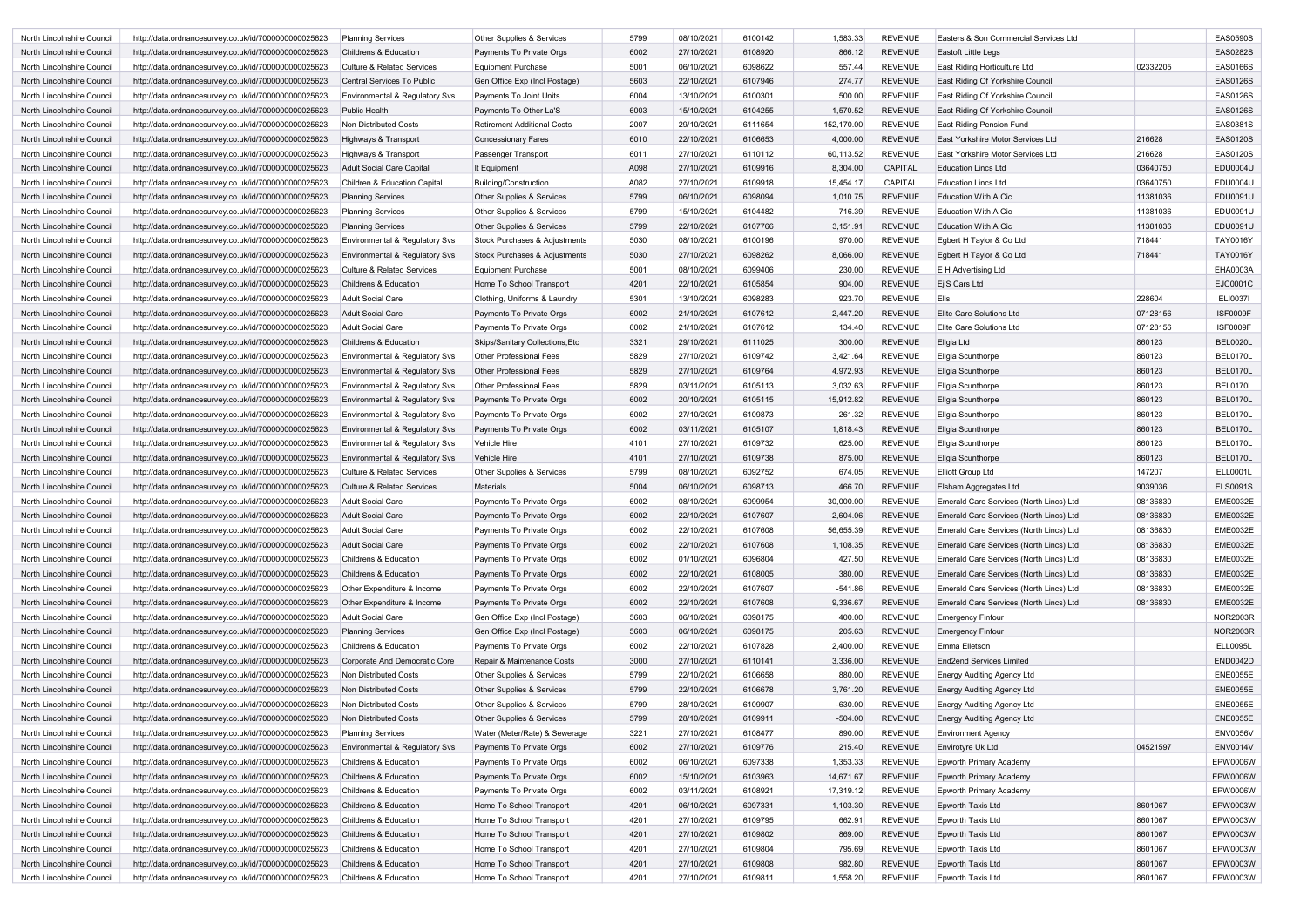| North Lincolnshire Council | http://data.ordnancesurvey.co.uk/id/7000000000025623 | <b>Childrens &amp; Education</b>          | <b>Payments To Voluntary Orgs</b> | 6001 | 27/10/2021 | 6108922 | 2,191.35  | <b>REVENUE</b> | Epworth Thurlow Pre-School                |          | EPW0018W        |
|----------------------------|------------------------------------------------------|-------------------------------------------|-----------------------------------|------|------------|---------|-----------|----------------|-------------------------------------------|----------|-----------------|
| North Lincolnshire Council | http://data.ordnancesurvey.co.uk/id/7000000000025623 | <b>Culture &amp; Related Services</b>     | <b>Equipment Purchase</b>         | 5001 | 15/10/2021 | 6103856 | 81.16     | <b>REVENUE</b> | Eryc - Supplies                           |          | <b>EAS0125S</b> |
| North Lincolnshire Council | http://data.ordnancesurvey.co.uk/id/7000000000025623 | <b>Culture &amp; Related Services</b>     | Gen Office Exp (Incl Postage)     | 5603 | 15/10/2021 | 6103856 | 276.84    | <b>REVENUE</b> | Eryc - Supplies                           |          | <b>EAS0125S</b> |
| North Lincolnshire Council | http://data.ordnancesurvey.co.uk/id/7000000000025623 | Highways & Transport                      | It Software-Maintenance           | 5053 | 13/10/2021 | 6100280 | 1,049.58  | <b>REVENUE</b> | <b>Euclid Limited</b>                     | 2248713  | <b>EUC0003C</b> |
| North Lincolnshire Council | http://data.ordnancesurvey.co.uk/id/7000000000025623 | Environmental & Regulatory Svs            | <b>Other Premises Costs</b>       | 3390 | 22/10/2021 | 6104573 | 2,440.00  | <b>REVENUE</b> | Eye Watch Security Ltd                    | 04480210 | <b>EYE0006E</b> |
| North Lincolnshire Council | http://data.ordnancesurvey.co.uk/id/7000000000025623 | Environmental & Regulatory Svs            | <b>Other Premises Costs</b>       | 3390 | 22/10/2021 | 6104575 | 600.00    | <b>REVENUE</b> | Eye Watch Security Ltd                    | 04480210 | <b>EYE0006E</b> |
| North Lincolnshire Council | http://data.ordnancesurvey.co.uk/id/7000000000025623 | <b>Childrens &amp; Education</b>          | Home To School Transport          | 4201 | 20/10/2021 | 6104453 | 18,632.18 | <b>REVENUE</b> | Fab Cab                                   |          | <b>RAH0120H</b> |
| North Lincolnshire Council | http://data.ordnancesurvey.co.uk/id/7000000000025623 | <b>Childrens &amp; Education</b>          | <b>Client Related Costs</b>       | 5534 | 08/10/2021 | 6098950 | 310.00    | <b>REVENUE</b> | Factory Direct Furniture Co               |          | <b>FAC0004C</b> |
| North Lincolnshire Council | http://data.ordnancesurvey.co.uk/id/7000000000025623 | <b>Childrens &amp; Education</b>          | <b>Client Related Costs</b>       | 5534 | 13/10/2021 | 6098949 | 360.00    | <b>REVENUE</b> | Factory Direct Furniture Co               |          | <b>FAC0004C</b> |
| North Lincolnshire Council | http://data.ordnancesurvey.co.uk/id/7000000000025623 | <b>Housing Services</b>                   | Other Supplies & Services         | 5799 | 22/10/2021 | 6107822 | 2,954.00  | <b>REVENUE</b> | Factory Direct Furniture Co               |          | <b>FAC0004C</b> |
| North Lincolnshire Council | http://data.ordnancesurvey.co.uk/id/7000000000025623 | <b>Environmental &amp; Regulatory Svs</b> | Equipment Maint.& Repair          | 5003 | 08/10/2021 | 6099301 | 316.25    | <b>REVENUE</b> | Facultatieve Technologies Ltd             | 633222   | FAC0013C        |
| North Lincolnshire Council | http://data.ordnancesurvey.co.uk/id/7000000000025623 | Environmental & Regulatory Svs            | Equipment Maint.& Repair          | 5003 | 03/11/2021 | 6111352 | 347.70    | <b>REVENUE</b> | Facultatieve Technologies Ltd             | 633222   | FAC0013C        |
| North Lincolnshire Council | http://data.ordnancesurvey.co.uk/id/7000000000025623 | <b>Culture &amp; Related Services</b>     | Equipment Maint.& Repair          | 5003 | 03/11/2021 | 6109997 | 429.14    | <b>REVENUE</b> | F G Adamson & Son                         |          | ADA0002A        |
| North Lincolnshire Council | http://data.ordnancesurvey.co.uk/id/7000000000025623 | <b>Culture &amp; Related Services</b>     | Equipment Maint.& Repair          | 5003 | 15/10/2021 | 6099400 | 1,921.00  | <b>REVENUE</b> | <b>Fidelity Sy Ltd</b>                    |          | <b>FID0005D</b> |
| North Lincolnshire Council | http://data.ordnancesurvey.co.uk/id/7000000000025623 | <b>Childrens &amp; Education</b>          | Payments To Private Orgs          | 6002 | 27/10/2021 | 6108925 | 20,445.57 | <b>REVENUE</b> | <b>Fieldview Day Nursery</b>              |          | <b>FIE0045E</b> |
| North Lincolnshire Council | http://data.ordnancesurvey.co.uk/id/7000000000025623 | <b>Childrens &amp; Education</b>          | Payments To Private Orgs          | 6002 | 13/10/2021 | 6102086 | 252.00    | <b>REVENUE</b> | <b>First Class Tailored Solutions Ltd</b> | 07819183 | <b>FIR0124R</b> |
| North Lincolnshire Council | http://data.ordnancesurvey.co.uk/id/7000000000025623 | <b>Childrens &amp; Education</b>          | Payments To Private Orgs          | 6002 | 15/10/2021 | 6103966 | 330.00    | <b>REVENUE</b> | <b>First Class Tailored Solutions Ltd</b> | 07819183 | <b>FIR0124R</b> |
|                            |                                                      |                                           |                                   |      |            |         |           | <b>REVENUE</b> |                                           |          |                 |
| North Lincolnshire Council | http://data.ordnancesurvey.co.uk/id/7000000000025623 | <b>Childrens &amp; Education</b>          | Payments To Private Orgs          | 6002 | 15/10/2021 | 6103970 | 330.00    |                | <b>First Class Tailored Solutions Ltd</b> | 07819183 | <b>FIR0124R</b> |
| North Lincolnshire Council | http://data.ordnancesurvey.co.uk/id/7000000000025623 | Childrens & Education                     | Payments To Private Orgs          | 6002 | 15/10/2021 | 6104542 | 330.00    | <b>REVENUE</b> | <b>First Class Tailored Solutions Ltd</b> | 07819183 | <b>FIR0124R</b> |
| North Lincolnshire Council | http://data.ordnancesurvey.co.uk/id/7000000000025623 | <b>Childrens &amp; Education</b>          | Payments To Private Orgs          | 6002 | 15/10/2021 | 6104546 | 330.00    | <b>REVENUE</b> | <b>First Class Tailored Solutions Ltd</b> | 07819183 | <b>FIR0124R</b> |
| North Lincolnshire Council | http://data.ordnancesurvey.co.uk/id/7000000000025623 | <b>Childrens &amp; Education</b>          | Payments To Private Orgs          | 6002 | 20/10/2021 | 6103971 | 252.00    | <b>REVENUE</b> | <b>First Class Tailored Solutions Ltd</b> | 07819183 | <b>FIR0124R</b> |
| North Lincolnshire Council | http://data.ordnancesurvey.co.uk/id/7000000000025623 | <b>Childrens &amp; Education</b>          | Payments To Private Orgs          | 6002 | 20/10/2021 | 6103980 | 364.00    | <b>REVENUE</b> | <b>First Class Tailored Solutions Ltd</b> | 07819183 | <b>FIR0124R</b> |
| North Lincolnshire Council | http://data.ordnancesurvey.co.uk/id/7000000000025623 | <b>Childrens &amp; Education</b>          | Payments To Private Orgs          | 6002 | 05/11/2021 | 6102079 | 364.00    | <b>REVENUE</b> | <b>First Class Tailored Solutions Ltd</b> | 07819183 | <b>FIR0124R</b> |
| North Lincolnshire Council | http://data.ordnancesurvey.co.uk/id/7000000000025623 | Highways & Transport                      | Passenger Transport               | 6011 | 13/10/2021 | 6100269 | 1,089.92  | <b>REVENUE</b> | First South Yorkshire Ltd                 | 2332529  | <b>FIR0041R</b> |
| North Lincolnshire Council | http://data.ordnancesurvey.co.uk/id/7000000000025623 | <b>Childrens &amp; Education</b>          | <b>Materials</b>                  | 5004 | 15/10/2021 | 6104305 | 4,608.00  | <b>REVENUE</b> | First Step Sports Ltd                     | 06866257 | <b>FIR0143R</b> |
| North Lincolnshire Council | http://data.ordnancesurvey.co.uk/id/7000000000025623 | <b>Disbursements To Businesses</b>        | <b>Business Support Grants</b>    | 6090 | 22/10/2021 | 6108024 | 1,001.00  | <b>REVENUE</b> | <b>Flavours</b>                           |          | CD069660        |
| North Lincolnshire Council | http://data.ordnancesurvey.co.uk/id/7000000000025623 | Highways & Transport                      | <b>Equipment Hire/Rent</b>        | 5002 | 13/10/2021 | 6100784 | 368.25    | <b>REVENUE</b> | Fleetclean Ltd                            | 01381865 | <b>FLE0007E</b> |
| North Lincolnshire Council | http://data.ordnancesurvey.co.uk/id/7000000000025623 | Highways & Transport                      | <b>Equipment Hire/Rent</b>        | 5002 | 27/10/2021 | 6108768 | 274.40    | <b>REVENUE</b> | Fleetclean Ltd                            | 01381865 | <b>FLE0007E</b> |
| North Lincolnshire Council | http://data.ordnancesurvey.co.uk/id/7000000000025623 | Childrens & Education                     | <b>Materials</b>                  | 5004 | 08/10/2021 | 6099474 | 294.21    | <b>REVENUE</b> | <b>Fleet Factors Ltd</b>                  | 01231325 | <b>FLE0026E</b> |
| North Lincolnshire Council | http://data.ordnancesurvey.co.uk/id/7000000000025623 | <b>Childrens &amp; Education</b>          | <b>Materials</b>                  | 5004 | 08/10/2021 | 6099477 | 3,482.00  | <b>REVENUE</b> | <b>Fleet Factors Ltd</b>                  | 01231325 | <b>FLE0026E</b> |
| North Lincolnshire Council | http://data.ordnancesurvey.co.uk/id/7000000000025623 | <b>Childrens &amp; Education</b>          | <b>Materials</b>                  | 5004 | 08/10/2021 | 6099503 | 780.20    | <b>REVENUE</b> | <b>Fleet Factors Ltd</b>                  | 01231325 | <b>FLE0026E</b> |
| North Lincolnshire Council | http://data.ordnancesurvey.co.uk/id/7000000000025623 | <b>Childrens &amp; Education</b>          | <b>Other Vehicle Costs</b>        | 4005 | 08/10/2021 | 6099467 | 292.30    | <b>REVENUE</b> | <b>Fleet Factors Ltd</b>                  | 01231325 | <b>FLE0026E</b> |
| North Lincolnshire Council | http://data.ordnancesurvey.co.uk/id/7000000000025623 | <b>Culture &amp; Related Services</b>     | Materials                         | 5004 | 08/10/2021 | 6099513 | 8,695.53  | <b>REVENUE</b> | Fleet Factors Ltd                         | 01231325 | <b>FLE0026E</b> |
| North Lincolnshire Council | http://data.ordnancesurvey.co.uk/id/7000000000025623 | Culture & Related Services                | Materials                         | 5004 | 08/10/2021 | 6099536 | 778.40    | <b>REVENUE</b> | Fleet Factors Ltd                         | 01231325 | <b>FLE0026E</b> |
| North Lincolnshire Council | http://data.ordnancesurvey.co.uk/id/7000000000025623 | <b>Environmental &amp; Regulatory Svs</b> | <b>Materials</b>                  | 5004 | 08/10/2021 | 6099469 | 1,291.91  | <b>REVENUE</b> | <b>Fleet Factors Ltd</b>                  | 01231325 | <b>FLE0026E</b> |
| North Lincolnshire Council | http://data.ordnancesurvey.co.uk/id/7000000000025623 | <b>Environmental &amp; Regulatory Svs</b> | Materials                         | 5004 | 08/10/2021 | 6099472 | 486.34    | <b>REVENUE</b> | <b>Fleet Factors Ltd</b>                  | 01231325 | <b>FLE0026E</b> |
| North Lincolnshire Council | http://data.ordnancesurvey.co.uk/id/7000000000025623 | Environmental & Regulatory Svs            | <b>Materials</b>                  | 5004 | 08/10/2021 | 6099473 | 660.06    | <b>REVENUE</b> | <b>Fleet Factors Ltd</b>                  | 01231325 | <b>FLE0026E</b> |
| North Lincolnshire Council | http://data.ordnancesurvey.co.uk/id/7000000000025623 | Environmental & Regulatory Svs            | <b>Materials</b>                  | 5004 | 08/10/2021 | 6099482 | 259.93    | <b>REVENUE</b> | <b>Fleet Factors Ltd</b>                  | 01231325 | <b>FLE0026E</b> |
| North Lincolnshire Council | http://data.ordnancesurvey.co.uk/id/7000000000025623 | Environmental & Regulatory Svs            | <b>Materials</b>                  | 5004 | 08/10/2021 | 6099483 | 401.20    | <b>REVENUE</b> | <b>Fleet Factors Ltd</b>                  | 01231325 | <b>FLE0026E</b> |
| North Lincolnshire Council | http://data.ordnancesurvey.co.uk/id/7000000000025623 | <b>Environmental &amp; Regulatory Svs</b> | <b>Materials</b>                  | 5004 | 08/10/2021 | 6099486 | 381.18    | <b>REVENUE</b> | Fleet Factors Ltd                         | 01231325 | <b>FLE0026E</b> |
| North Lincolnshire Council | http://data.ordnancesurvey.co.uk/id/7000000000025623 | <b>Environmental &amp; Regulatory Svs</b> | <b>Materials</b>                  | 5004 | 08/10/2021 | 6099489 | 350.09    | <b>REVENUE</b> | <b>Fleet Factors Ltd</b>                  | 01231325 | <b>FLE0026E</b> |
| North Lincolnshire Council | http://data.ordnancesurvey.co.uk/id/7000000000025623 | Environmental & Regulatory Svs            | <b>Materials</b>                  | 5004 | 08/10/2021 | 6099499 | 559.15    | <b>REVENUE</b> | Fleet Factors Ltd                         | 01231325 | <b>FLE0026E</b> |
| North Lincolnshire Council | http://data.ordnancesurvey.co.uk/id/7000000000025623 | Environmental & Regulatory Svs            | <b>Materials</b>                  | 5004 | 08/10/2021 | 6099511 | 315.00    | <b>REVENUE</b> | <b>Fleet Factors Ltd</b>                  | 01231325 | <b>FLE0026E</b> |
| North Lincolnshire Council | http://data.ordnancesurvey.co.uk/id/7000000000025623 | Environmental & Regulatory Svs            | <b>Materials</b>                  | 5004 | 08/10/2021 | 6099520 | 427.13    | <b>REVENUE</b> | Fleet Factors Ltd                         | 01231325 | <b>FLE0026E</b> |
| North Lincolnshire Council | http://data.ordnancesurvey.co.uk/id/7000000000025623 | Environmental & Regulatory Svs            | <b>Materials</b>                  | 5004 | 08/10/2021 | 6099531 | 1,019.08  | <b>REVENUE</b> | <b>Fleet Factors Ltd</b>                  | 01231325 | <b>FLE0026E</b> |
| North Lincolnshire Council | http://data.ordnancesurvey.co.uk/id/7000000000025623 | Environmental & Regulatory Svs            | <b>Other Vehicle Costs</b>        | 4005 | 08/10/2021 | 6099509 | 409.30    | <b>REVENUE</b> | <b>Fleet Factors Ltd</b>                  | 01231325 | <b>FLE0026E</b> |
|                            |                                                      |                                           | <b>Other Vehicle Costs</b>        | 4005 | 08/10/2021 | 6099510 | 648.00    | <b>REVENUE</b> | <b>Fleet Factors Ltd</b>                  | 01231325 | <b>FLE0026E</b> |
| North Lincolnshire Council | http://data.ordnancesurvey.co.uk/id/7000000000025623 | <b>Environmental &amp; Regulatory Svs</b> |                                   |      |            |         |           |                |                                           |          |                 |
| North Lincolnshire Council | http://data.ordnancesurvey.co.uk/id/7000000000025623 | Highways & Transport                      | Fuel                              | 4001 | 08/10/2021 | 6099507 | 1,220.00  | <b>REVENUE</b> | Fleet Factors Ltd                         | 01231325 | <b>FLE0026E</b> |
| North Lincolnshire Council | http://data.ordnancesurvey.co.uk/id/7000000000025623 | Highways & Transport                      | <b>Materials</b>                  | 5004 | 08/10/2021 | 6099488 | 4,116.92  | <b>REVENUE</b> | Fleet Factors Ltd                         | 01231325 | <b>FLE0026E</b> |
| North Lincolnshire Council | http://data.ordnancesurvey.co.uk/id/7000000000025623 | Highways & Transport                      | Materials                         | 5004 | 08/10/2021 | 6099505 | 337.39    | <b>REVENUE</b> | Fleet Factors Ltd                         | 01231325 | <b>FLE0026E</b> |
| North Lincolnshire Council | http://data.ordnancesurvey.co.uk/id/7000000000025623 | Highways & Transport                      | <b>Materials</b>                  | 5004 | 08/10/2021 | 6099534 | 335.35    | <b>REVENUE</b> | <b>Fleet Factors Ltd</b>                  | 01231325 | <b>FLE0026E</b> |
| North Lincolnshire Council | http://data.ordnancesurvey.co.uk/id/7000000000025623 | Highways & Transport                      | Materials                         | 5004 | 08/10/2021 | 6099538 | 414.00    | <b>REVENUE</b> | Fleet Factors Ltd                         | 01231325 | <b>FLE0026E</b> |
| North Lincolnshire Council | http://data.ordnancesurvey.co.uk/id/7000000000025623 | Highways & Transport                      | Stock Purchases & Adjustments     | 5030 | 08/10/2021 | 6099528 | 592.46    | <b>REVENUE</b> | Fleet Factors Ltd                         | 01231325 | <b>FLE0026E</b> |
| North Lincolnshire Council | http://data.ordnancesurvey.co.uk/id/7000000000025623 | Childrens & Education                     | Home To School Transport          | 4201 | 20/10/2021 | 6104606 | 1,050.00  | <b>REVENUE</b> | Flourish With Us Ltd                      | 12005316 | FLO0013O        |
| North Lincolnshire Council | http://data.ordnancesurvey.co.uk/id/7000000000025623 | Childrens & Education                     | Home To School Transport          | 4201 | 27/10/2021 | 6108083 | 1,575.00  | <b>REVENUE</b> | Flourish With Us Ltd                      | 12005316 | FLO0013O        |
| North Lincolnshire Council | http://data.ordnancesurvey.co.uk/id/7000000000025623 | <b>Highways &amp; Transport</b>           | Materials                         | 5004 | 27/10/2021 | 6108756 | 259.82    | <b>REVENUE</b> | Fmg Support (Rrrm) Ltd                    |          | <b>DEL0036L</b> |
| North Lincolnshire Council | http://data.ordnancesurvey.co.uk/id/7000000000025623 | Childrens & Education                     | <b>Equipment Purchase</b>         | 5001 | 20/10/2021 | 6105097 | 1,740.00  | <b>REVENUE</b> | Football In The Community                 | 6570835  | FOO0006O        |
| North Lincolnshire Council | http://data.ordnancesurvey.co.uk/id/7000000000025623 | N Lincs Gf Balance Sheet                  | Insurance-Combined Liability      | L493 | 20/10/2021 | 6105710 |           | <b>CAPITAL</b> | <b>Forbes Solicitors</b>                  |          | <b>FOR0452R</b> |
| North Lincolnshire Council | http://data.ordnancesurvey.co.uk/id/7000000000025623 | <b>Childrens &amp; Education</b>          | <b>Course Fees/Training</b>       | 2002 | 15/10/2021 | 6103845 | 480.00    | <b>REVENUE</b> | <b>Forefront Training Ltd</b>             | 7200153  | FOR0084R        |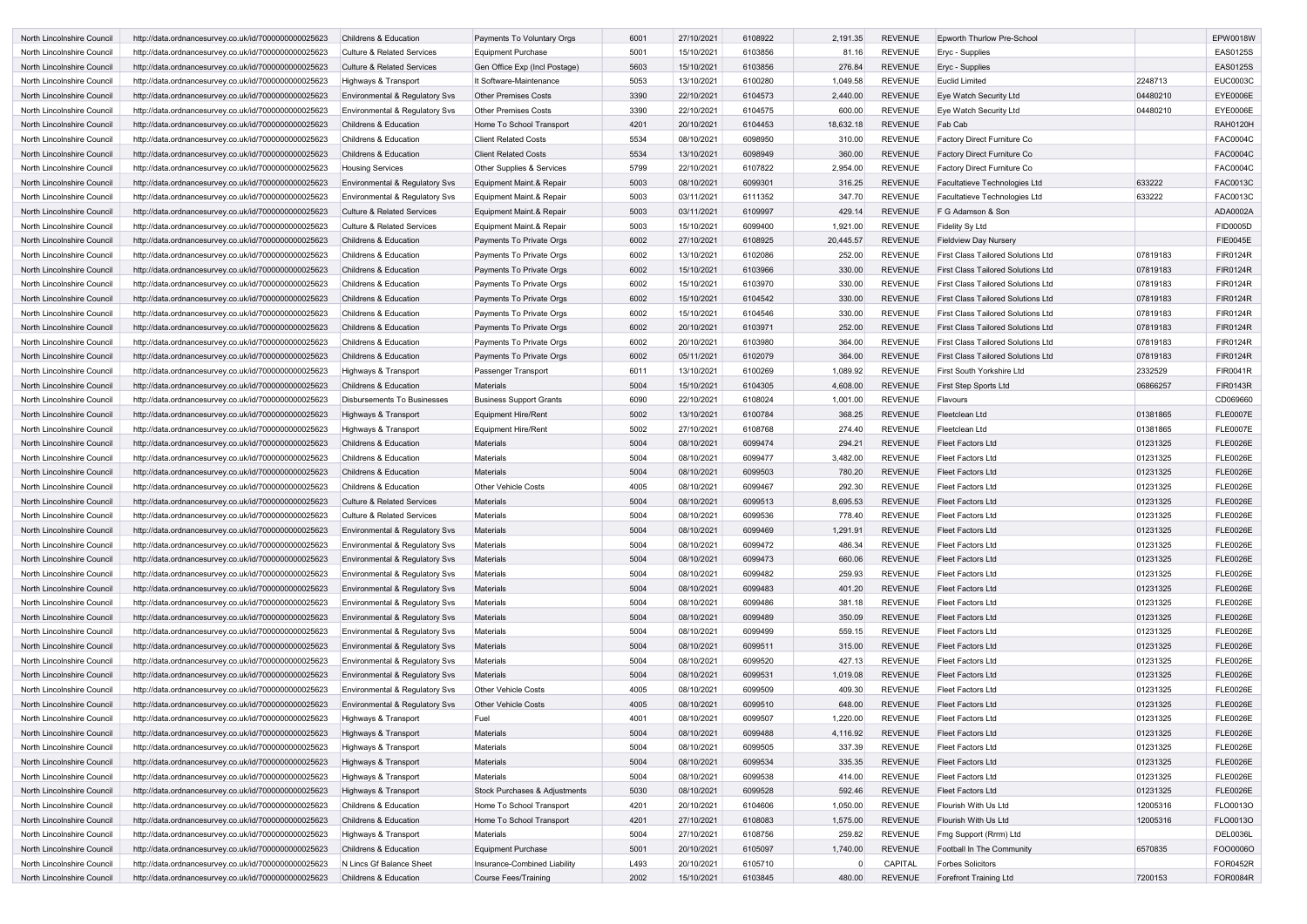| North Lincolnshire Council        | http://data.ordnancesurvey.co.uk/id/7000000000025623 | <b>Adult Social Care</b>                  | Payments To Private Orgs             | 6002 | 22/10/2021 | 6108013 | 341.00      | <b>REVENUE</b> | Foresight Ne Lincs Ltd                  | 1095120  | FOR0192R        |
|-----------------------------------|------------------------------------------------------|-------------------------------------------|--------------------------------------|------|------------|---------|-------------|----------------|-----------------------------------------|----------|-----------------|
| North Lincolnshire Council        | http://data.ordnancesurvey.co.uk/id/7000000000025623 | <b>Childrens &amp; Education</b>          | Payments To Private Orgs             | 6002 | 27/10/2021 | 6109923 | 2,850.00    | <b>REVENUE</b> | <b>Forest Pines Hotel</b>               | 10921354 | <b>FOR0245R</b> |
| North Lincolnshire Council        | http://data.ordnancesurvey.co.uk/id/7000000000025623 | Childrens & Education                     | Payments To Private Orgs             | 6002 | 27/10/2021 | 6109924 | 1,852.50    | <b>REVENUE</b> | <b>Forest Pines Hotel</b>               | 10921354 | FOR0245R        |
| North Lincolnshire Council        | http://data.ordnancesurvey.co.uk/id/7000000000025623 | Environmental & Regulatory Svs            | Vehicle Hire                         | 4101 | 27/10/2021 | 6108772 | 249.19      | <b>REVENUE</b> | <b>Forktruck Solutions Ltd</b>          | 4032332  | FOR0059R        |
| North Lincolnshire Council        | http://data.ordnancesurvey.co.uk/id/7000000000025623 | Childrens & Education                     | <b>Client Related Costs</b>          | 5534 | 20/10/2021 | 6106140 | 935.00      | <b>REVENUE</b> | Fortis Therapy & Training Ltd           | 8148553  | <b>MEN0061N</b> |
| North Lincolnshire Council        | http://data.ordnancesurvey.co.uk/id/7000000000025623 | <b>Childrens &amp; Education</b>          | <b>Client Related Costs</b>          | 5534 | 22/10/2021 | 6107412 | 255.00      | <b>REVENUE</b> | Fortis Therapy & Training Ltd           | 8148553  | <b>MEN0061N</b> |
| North Lincolnshire Council        | http://data.ordnancesurvey.co.uk/id/7000000000025623 | <b>Childrens &amp; Education</b>          | Payments To Private Orgs             | 6002 | 06/10/2021 | 6098711 | 3,192.60    | <b>REVENUE</b> | <b>Foster Care Associates Limited</b>   | 08273494 | FOS0030S        |
| North Lincolnshire Council        | http://data.ordnancesurvey.co.uk/id/7000000000025623 | <b>Childrens &amp; Education</b>          | Payments To Private Orgs             | 6002 | 15/10/2021 | 6103976 | 2,730.67    | <b>REVENUE</b> | <b>Fostering People Ltd</b>             |          | FOS0214S        |
| North Lincolnshire Council        | http://data.ordnancesurvey.co.uk/id/7000000000025623 | <b>Childrens &amp; Education</b>          | Payments To Private Orgs             | 6002 | 15/10/2021 | 6103979 | 3,676.18    | <b>REVENUE</b> | Fostering People Ltd                    |          | FOS0214S        |
| North Lincolnshire Council        | http://data.ordnancesurvey.co.uk/id/7000000000025623 | <b>Culture &amp; Related Services</b>     | <b>Other Supplies &amp; Services</b> | 5799 | 27/10/2021 | 6109985 | 508.00      | <b>REVENUE</b> | Fountains & Features Ltd                |          | <b>FEA0065A</b> |
|                                   |                                                      | Non Distributed Costs                     |                                      | 3000 | 15/10/2021 | 6104471 | 508.00      | <b>REVENUE</b> | Fountains & Features Ltd                |          | <b>FEA0065A</b> |
| North Lincolnshire Council        | http://data.ordnancesurvey.co.uk/id/7000000000025623 |                                           | Repair & Maintenance Costs           |      |            |         |             |                |                                         |          |                 |
| North Lincolnshire Council        | http://data.ordnancesurvey.co.uk/id/7000000000025623 | <b>Culture &amp; Related Services</b>     | <b>Materials</b>                     | 5004 | 13/10/2021 | 6100793 | 312.66      | <b>REVENUE</b> | <b>Fox Auto Electrical Ltd</b>          | 7903391  | FOX0061X        |
| North Lincolnshire Council        | http://data.ordnancesurvey.co.uk/id/7000000000025623 | Highways & Transport                      | Materials                            | 5004 | 13/10/2021 | 6100787 | 228.50      | <b>REVENUE</b> | <b>Fox Auto Electrical Ltd</b>          | 7903391  | FOX0061X        |
| North Lincolnshire Council        | http://data.ordnancesurvey.co.uk/id/7000000000025623 | Highways & Transport                      | <b>Materials</b>                     | 5004 | 27/10/2021 | 6108773 | 405.50      | <b>REVENUE</b> | Fox Auto Electrical Ltd                 | 7903391  | FOX0061X        |
| North Lincolnshire Council        | http://data.ordnancesurvey.co.uk/id/7000000000025623 | Culture, Env, Reg & Planning Cap          | Consultants                          | A087 | 06/10/2021 | 6098091 | 7,300.94    | <b>CAPITAL</b> | Fpc Environment & Design Ltd            |          | FPC0120C        |
| North Lincolnshire Council        | http://data.ordnancesurvey.co.uk/id/7000000000025623 | <b>Childrens &amp; Education</b>          | <b>Client Related Costs</b>          | 5534 | 22/10/2021 | 6106656 | 1,431.92    | <b>REVENUE</b> | Framework Housing Association           |          | <b>FRA0017A</b> |
| North Lincolnshire Council        | http://data.ordnancesurvey.co.uk/id/7000000000025623 | <b>Childrens &amp; Education</b>          | <b>Client Related Costs</b>          | 5534 | 22/10/2021 | 6107520 | 1,431.92    | <b>REVENUE</b> | <b>Framework Housing Association</b>    |          | <b>FRA0017A</b> |
| North Lincolnshire Council        | http://data.ordnancesurvey.co.uk/id/7000000000025623 | <b>Housing Services</b>                   | <b>Other Supplies &amp; Services</b> | 5799 | 06/10/2021 | 6098639 | 10,874.75   | <b>REVENUE</b> | <b>Framework Housing Association</b>    |          | <b>FRA0017A</b> |
| North Lincolnshire Council        | http://data.ordnancesurvey.co.uk/id/7000000000025623 | <b>Culture &amp; Related Services</b>     | <b>Exhibitions/Events</b>            | 5709 | 13/10/2021 | 6097244 | 500.00      | <b>REVENUE</b> | Fraser Muggeridge Studio                |          | <b>FRA0067A</b> |
| North Lincolnshire Council        | http://data.ordnancesurvey.co.uk/id/7000000000025623 | <b>Childrens &amp; Education</b>          | Payments To Private Orgs             | 6002 | 11/10/2021 | 6100867 | $-6,833.00$ | <b>REVENUE</b> | Frederick Gough School                  |          | <b>FRE0046E</b> |
| North Lincolnshire Council        | http://data.ordnancesurvey.co.uk/id/7000000000025623 | Highways & Transport                      | Licenses, Subs & Memberships         | 5510 | 13/10/2021 | 6100794 | 1,100.00    | <b>REVENUE</b> | <b>Freight Transport Ass</b>            |          | <b>FRE0014E</b> |
|                                   |                                                      |                                           |                                      |      |            |         |             |                |                                         |          |                 |
| North Lincolnshire Council        | http://data.ordnancesurvey.co.uk/id/7000000000025623 | <b>Planning Services</b>                  | Payments To Voluntary Orgs           | 6001 | 20/10/2021 | 6106246 | 400.00      | <b>REVENUE</b> | Friends Of Garthorpe & Fockerby         |          | FGF0001F        |
| North Lincolnshire Council        | http://data.ordnancesurvey.co.uk/id/7000000000025623 | Fin&Inv I&E                               | Other Supplies & Services            | 5799 | 08/10/2021 | 6099337 |             | <b>REVENUE</b> | G2 Recruitment Solutions                | 08067630 | G2R0001R        |
| North Lincolnshire Council        | http://data.ordnancesurvey.co.uk/id/7000000000025623 | Fin&Inv I&E                               | Pay - Agency                         | 0131 | 08/10/2021 | 6099337 | 1,000.00    | <b>REVENUE</b> | G2 Recruitment Solutions                | 08067630 | G2R0001R        |
| North Lincolnshire Council        | http://data.ordnancesurvey.co.uk/id/7000000000025623 | Fin&Inv I&E                               | Pay - Agency                         | 0131 | 20/10/2021 | 6103947 | 1,000.00    | <b>REVENUE</b> | <b>G2 Recruitment Solutions</b>         | 08067630 | G2R0001R        |
| North Lincolnshire Council        | http://data.ordnancesurvey.co.uk/id/7000000000025623 | Fin&Inv I&E                               | Pay - Agency                         | 0131 | 27/10/2021 | 6105864 | 1,000.00    | <b>REVENUE</b> | <b>G2 Recruitment Solutions</b>         | 08067630 | G2R0001R        |
| North Lincolnshire Council        | http://data.ordnancesurvey.co.uk/id/7000000000025623 | Fin&Inv I&E                               | Pay - Agency                         | 0131 | 03/11/2021 | 6111489 | 400.00      | <b>REVENUE</b> | <b>G2 Recruitment Solutions</b>         | 08067630 | G2R0001R        |
| North Lincolnshire Council        | http://data.ordnancesurvey.co.uk/id/7000000000025623 | Fin&Inv I&E                               | Pay - Agency                         | 0131 | 03/11/2021 | 6111490 | 1,000.00    | <b>REVENUE</b> | <b>G2 Recruitment Solutions</b>         | 08067630 | G2R0001R        |
| North Lincolnshire Council        | http://data.ordnancesurvey.co.uk/id/7000000000025623 | <b>Planning Services</b>                  | Pay - Agency                         | 0131 | 20/10/2021 | 6103946 | 1,295.00    | <b>REVENUE</b> | G2 Recruitment Solutions                | 08067630 | G2R0001R        |
| North Lincolnshire Council        | http://data.ordnancesurvey.co.uk/id/7000000000025623 | <b>Planning Services</b>                  | Pay - Agency                         | 0131 | 27/10/2021 | 6105903 | 1,295.00    | <b>REVENUE</b> | <b>G2 Recruitment Solutions</b>         | 08067630 | G2R0001R        |
| North Lincolnshire Council        | http://data.ordnancesurvey.co.uk/id/7000000000025623 | Environmental & Regulatory Svs            | Materials                            | 5004 | 13/10/2021 | 6100796 | 225.00      | <b>REVENUE</b> | <b>Gallows Wood Service Station Ltd</b> |          | GAL0001L        |
| North Lincolnshire Council        | http://data.ordnancesurvey.co.uk/id/7000000000025623 | Environmental & Regulatory Svs            | <b>Materials</b>                     | 5004 | 27/10/2021 | 6108781 | 300.00      | <b>REVENUE</b> | Gallows Wood Service Station Ltd        |          | <b>GAL0001L</b> |
| North Lincolnshire Council        |                                                      |                                           | <b>Materials</b>                     | 5004 | 03/11/2021 | 6100795 | 300.00      | <b>REVENUE</b> | Gallows Wood Service Station Ltd        |          | GAL0001L        |
|                                   | http://data.ordnancesurvey.co.uk/id/7000000000025623 | Environmental & Regulatory Svs            |                                      |      |            |         |             |                |                                         |          |                 |
| <b>North Lincolnshire Council</b> | http://data.ordnancesurvey.co.uk/id/7000000000025623 | Environmental & Regulatory Svs            | Repair & Maintenance Costs           | 3000 | 15/10/2021 | 6104261 | 445.00      | <b>REVENUE</b> | Gas Alarm Systems Ltd                   |          | GAS0005S        |
| North Lincolnshire Council        | http://data.ordnancesurvey.co.uk/id/7000000000025623 | Childrens & Education                     | Payments To Private Orgs             | 6002 | 27/10/2021 | 6108971 | 377.16      | <b>REVENUE</b> | Gayle Parker                            |          | PAR0491R        |
| North Lincolnshire Council        | http://data.ordnancesurvey.co.uk/id/7000000000025623 | Highways & Transport                      | <b>Equipment Purchase</b>            | 5001 | 22/10/2021 | 6092756 | 375.00      | <b>REVENUE</b> | G B Tachopak Ltd                        | 01513419 | <b>TAC0007C</b> |
| North Lincolnshire Council        | http://data.ordnancesurvey.co.uk/id/7000000000025623 | Childrens & Education                     | <b>Equipment Purchase</b>            | 5001 | 13/10/2021 | 6102334 | 722.95      | <b>REVENUE</b> | Gear4music Ltd                          |          | RED0164D        |
| North Lincolnshire Council        | http://data.ordnancesurvey.co.uk/id/7000000000025623 | Childrens & Education                     | Payments To Private Orgs             | 6002 | 27/10/2021 | 6108082 | 605.83      | <b>REVENUE</b> | Gemma Bond                              |          | <b>BON0088N</b> |
| North Lincolnshire Council        | http://data.ordnancesurvey.co.uk/id/7000000000025623 | Highways & Transport                      | Other Supplies & Services            | 5799 | 20/10/2021 | 6102376 | 465.00      | <b>REVENUE</b> | <b>Glanford Electronics Ltd</b>         | GLA0019  | GLA0019A        |
| North Lincolnshire Council        | http://data.ordnancesurvey.co.uk/id/7000000000025623 | Highways & Transport                      | Stock Purchases & Adjustments        | 5030 | 01/10/2021 | 6084253 | 25,007.50   | <b>REVENUE</b> | Glasdon Uk Ltd                          | 2160576  | <b>GLA0002A</b> |
| North Lincolnshire Council        | http://data.ordnancesurvey.co.uk/id/7000000000025623 | Corporate And Democratic Core             | Fees & Charges Income                | 9002 | 08/10/2021 | 6100207 | $-38.18$    | <b>REVENUE</b> | GMB                                     |          | GMB0003B        |
| North Lincolnshire Council        | http://data.ordnancesurvey.co.uk/id/7000000000025623 | <b>Culture &amp; Related Services</b>     | <b>Exhibitions/Events</b>            | 5709 | 08/10/2021 | 6099399 | 1,233.10    | <b>REVENUE</b> | Gobbledegook Theatre                    |          | GOB0124B        |
| North Lincolnshire Council        | http://data.ordnancesurvey.co.uk/id/7000000000025623 | Childrens & Education                     | Payments To Private Orgs             | 6002 | 27/10/2021 | 6108088 | 3,850.00    | <b>REVENUE</b> | Good Apple Independent School           |          | GO001100        |
| North Lincolnshire Council        | http://data.ordnancesurvey.co.uk/id/7000000000025623 | <b>Childrens &amp; Education</b>          | Payments To Private Orgs             | 6002 | 29/10/2021 | 6111558 | 6,545.00    | <b>REVENUE</b> | Good Apple Independent School           |          | GO001100        |
| North Lincolnshire Council        | http://data.ordnancesurvey.co.uk/id/7000000000025623 | <b>Culture &amp; Related Services</b>     | <b>Course Fees/Training</b>          | 2002 | 08/10/2021 | 6099395 | 1,200.00    | <b>REVENUE</b> | <b>Goss Consultancy Limited</b>         | 04222989 | GOS0037S        |
|                                   |                                                      |                                           |                                      |      | 27/10/2021 |         |             | <b>REVENUE</b> |                                         |          | GOX0012X        |
| North Lincolnshire Council        | http://data.ordnancesurvey.co.uk/id/7000000000025623 | Childrens & Education                     | Payments To Private Orgs             | 6002 |            | 6108929 | 3,427.55    |                | <b>Goxhill Pre-School</b>               |          |                 |
| North Lincolnshire Council        | http://data.ordnancesurvey.co.uk/id/7000000000025623 | Childrens & Education                     | Payments To Private Orgs             | 6002 | 11/10/2021 | 6100868 | $-1,260.00$ | <b>REVENUE</b> | <b>Goxhill Primary School Fund</b>      |          | GOX0005X        |
| North Lincolnshire Council        | http://data.ordnancesurvey.co.uk/id/7000000000025623 | Environmental & Regulatory Svs            | Repair & Maintenance Costs           | 3000 | 15/10/2021 | 6104285 | 285.00      | <b>REVENUE</b> | Grade 3 Limited                         | 4693854  | <b>GRA0389A</b> |
| North Lincolnshire Council        | http://data.ordnancesurvey.co.uk/id/7000000000025623 | Environmental & Regulatory Svs            | Repair & Maintenance Costs           | 3000 | 15/10/2021 | 6104321 | 220.00      | <b>REVENUE</b> | Grade 3 Limited                         | 4693854  | GRA0389A        |
| North Lincolnshire Council        | http://data.ordnancesurvey.co.uk/id/7000000000025623 | <b>Environmental &amp; Regulatory Svs</b> | Repair & Maintenance Costs           | 3000 | 15/10/2021 | 6104324 | 220.00      | <b>REVENUE</b> | Grade 3 Limited                         | 4693854  | <b>GRA0389A</b> |
| North Lincolnshire Council        | http://data.ordnancesurvey.co.uk/id/7000000000025623 | Environmental & Regulatory Svs            | Repair & Maintenance Costs           | 3000 | 15/10/2021 | 6104325 | 220.00      | <b>REVENUE</b> | Grade 3 Limited                         | 4693854  | GRA0389A        |
| North Lincolnshire Council        | http://data.ordnancesurvey.co.uk/id/7000000000025623 | <b>Environmental &amp; Regulatory Svs</b> | <b>Other Professional Fees</b>       | 5829 | 27/10/2021 | 6107825 | 1,088.00    | <b>REVENUE</b> | <b>Granart Ltd</b>                      | 2633289  | <b>GRA0288A</b> |
| North Lincolnshire Council        | http://data.ordnancesurvey.co.uk/id/7000000000025623 | <b>Adult Social Care</b>                  | Payments To Private Orgs             | 6002 | 21/10/2021 | 6107615 | 1,864.68    | <b>REVENUE</b> | Gray Healthcare Ltd                     | 06382591 | <b>ISF0032F</b> |
| North Lincolnshire Council        | http://data.ordnancesurvey.co.uk/id/7000000000025623 | <b>Culture &amp; Related Services</b>     | <b>Exhibitions/Events</b>            | 5709 | 06/10/2021 | 6097247 | 520.00      | <b>REVENUE</b> | Gregory And Tesseras Blacksmiths Ltd    |          | GTB0001B        |
| North Lincolnshire Council        | http://data.ordnancesurvey.co.uk/id/7000000000025623 | Children & Education Capital              | Building/Construction                | A082 | 15/10/2021 | 6104498 | 53,607.20   | CAPITAL        | G S Kelsey Construction Ltd             | 3136550  | <b>KEL0002L</b> |
| North Lincolnshire Council        | http://data.ordnancesurvey.co.uk/id/7000000000025623 | <b>Environmental &amp; Regulatory Svs</b> | Equipment Purchase                   | 5001 | 13/10/2021 | 6103015 | 241.00      | <b>REVENUE</b> | G T Cleaning Machines Ltd               | 04194750 | GTC0001C        |
|                                   |                                                      | Childrens & Education                     | Payments To Voluntary Orgs           | 6001 | 27/10/2021 | 6108931 | 6,370.14    | <b>REVENUE</b> | Gunness & Burringham Playgroup          |          | <b>GUN0025N</b> |
| North Lincolnshire Council        | http://data.ordnancesurvey.co.uk/id/7000000000025623 |                                           |                                      |      |            |         |             |                |                                         |          |                 |
| North Lincolnshire Council        | http://data.ordnancesurvey.co.uk/id/7000000000025623 | Environmental & Regulatory Svs            | Other Supplies & Services            | 5799 | 08/10/2021 | 6099255 | 425.00      | <b>REVENUE</b> | G W Lord (Gainsborough)                 |          | <b>LOR0004R</b> |
| North Lincolnshire Council        | http://data.ordnancesurvey.co.uk/id/7000000000025623 | <b>Adult Social Care</b>                  | Payments To Private Orgs             | 6002 | 22/10/2021 | 6107581 | 4,863.96    | <b>REVENUE</b> | Hales Group Ltd                         | 04738023 | ABB0054B        |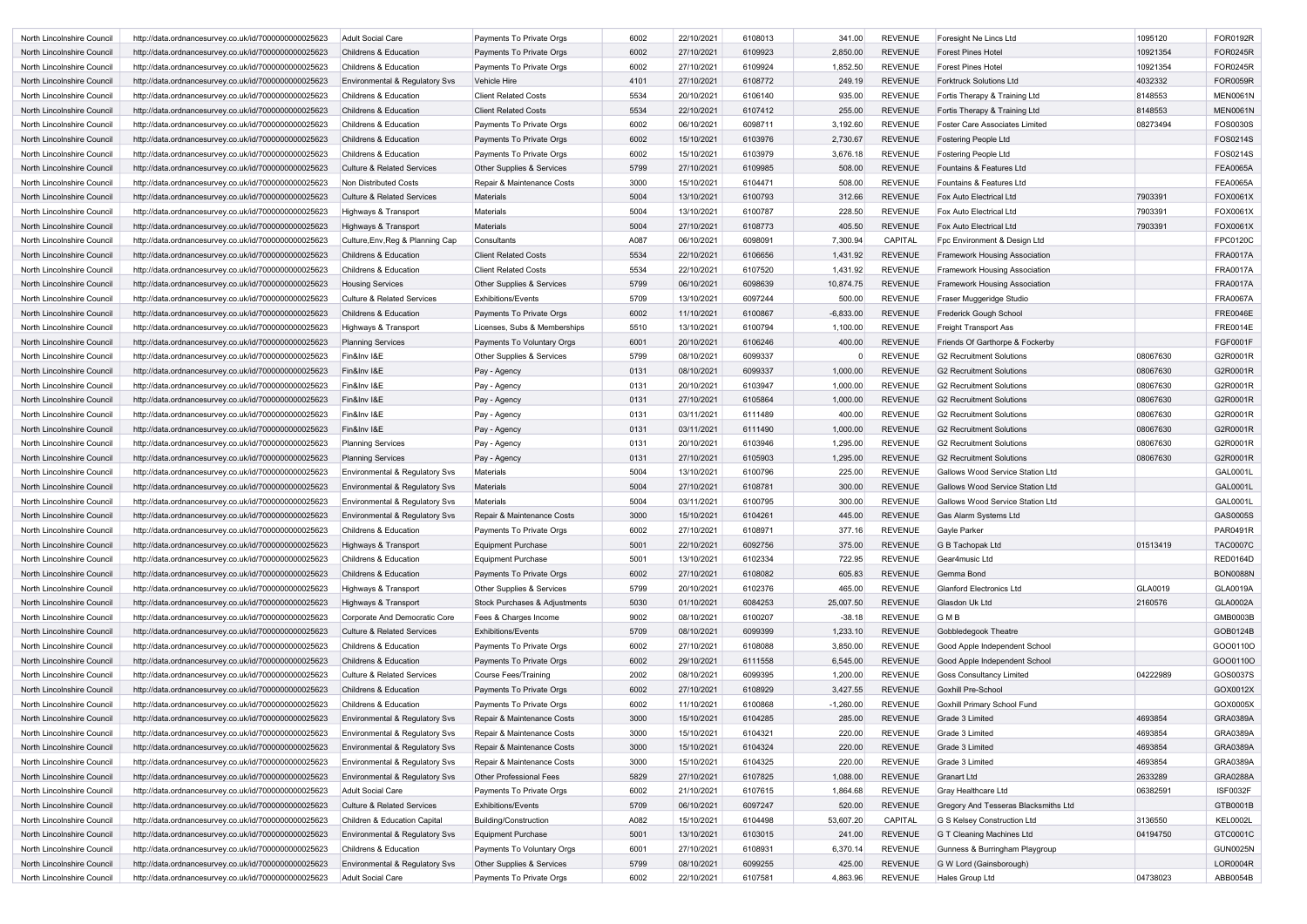| North Lincolnshire Council | http://data.ordnancesurvey.co.uk/id/7000000000025623 | Adult Social Care                         | Payments To Private Orgs             | 6002         | 22/10/2021 | 6107581            | 113,002.12         | <b>REVENUE</b> | Hales Group Ltd                         | 04738023             | ABB0054B        |
|----------------------------|------------------------------------------------------|-------------------------------------------|--------------------------------------|--------------|------------|--------------------|--------------------|----------------|-----------------------------------------|----------------------|-----------------|
| North Lincolnshire Council | http://data.ordnancesurvey.co.uk/id/7000000000025623 | Other Expenditure & Income                | Payments To Private Orgs             | 6002         | 22/10/2021 | 6107581            | 6,593.68           | <b>REVENUE</b> | Hales Group Ltd                         | 04738023             | ABB0054B        |
| North Lincolnshire Council | http://data.ordnancesurvey.co.uk/id/7000000000025623 | <b>Childrens &amp; Education</b>          | Materials                            | 5004         | 06/10/2021 | 6098803            | 1,280.00           | <b>REVENUE</b> | <b>Hall Farm Eastoft Cic</b>            | 11236573             | <b>HAL0391L</b> |
| North Lincolnshire Council | http://data.ordnancesurvey.co.uk/id/7000000000025623 | <b>Childrens &amp; Education</b>          | Payments To Private Orgs             | 6002         | 27/10/2021 | 6108934            | 16,611.58          | <b>REVENUE</b> | Happy Days Day Nursery                  |                      | <b>HAP0008P</b> |
| North Lincolnshire Council | http://data.ordnancesurvey.co.uk/id/7000000000025623 | <b>Childrens &amp; Education</b>          | Payments To Private Orgs             | 6002         | 27/10/2021 | 6108932            | 3,455.34           | <b>REVENUE</b> | Happy Stars Day Nursery                 |                      | <b>HAP0006P</b> |
| North Lincolnshire Council | http://data.ordnancesurvey.co.uk/id/7000000000025623 | <b>Childrens &amp; Education</b>          | Payments To Private Orgs             | 6002         | 27/10/2021 | 6108933            | 27,234.09          | <b>REVENUE</b> | Happy Stars Day Nursery                 |                      | <b>HAP0006F</b> |
| North Lincolnshire Council | http://data.ordnancesurvey.co.uk/id/7000000000025623 | Environmental & Regulatory Svs            | Other Supplies & Services            | 5799         | 27/10/2021 | 6106144            | 3,017.00           | <b>REVENUE</b> | Hatton Traffic Management Limited       | 1272806              | <b>HAT0008T</b> |
| North Lincolnshire Council | http://data.ordnancesurvey.co.uk/id/7000000000025623 | <b>Culture &amp; Related Services</b>     | Rents                                | 3201         | 22/10/2021 | 6107391            | 700.00             | <b>REVENUE</b> | Haxey Memorial Hall                     |                      | MEM0004M        |
| North Lincolnshire Council | http://data.ordnancesurvey.co.uk/id/7000000000025623 | <b>Childrens &amp; Education</b>          | Payments To Voluntary Orgs           | 6001         | 27/10/2021 | 6108937            | 6,706.89           | <b>REVENUE</b> | Haxey Pre-School Cio                    |                      | <b>HAX0008X</b> |
| North Lincolnshire Council | http://data.ordnancesurvey.co.uk/id/7000000000025623 | <b>Childrens &amp; Education</b>          | <b>Other Supplies &amp; Services</b> | 5799         | 06/10/2021 | 6097339            | 2,250.00           | <b>REVENUE</b> | Heartbreak Ents Ltd                     | 08340189             | <b>HEA0214A</b> |
| North Lincolnshire Council | http://data.ordnancesurvey.co.uk/id/7000000000025623 | Environmental & Regulatory Svs            | <b>Materials</b>                     | 5004         | 27/10/2021 | 6108762            | 273.00             | <b>REVENUE</b> | Heil Farid European Company Limited     | SC053003             | <b>FAR0008R</b> |
| North Lincolnshire Council | http://data.ordnancesurvey.co.uk/id/7000000000025623 | Environmental & Regulatory Svs            | Materials                            | 5004         | 27/10/2021 | 6108763            | 691.57             | <b>REVENUE</b> | Heil Farid European Company Limited     | SC053003             | <b>FAR0008R</b> |
| North Lincolnshire Council | http://data.ordnancesurvey.co.uk/id/7000000000025623 | <b>Environmental &amp; Regulatory Svs</b> | <b>Materials</b>                     | 5004         | 27/10/2021 | 6108764            | 5,530.34           | <b>REVENUE</b> | Heil Farid European Company Limited     | SC053003             | <b>FAR0008R</b> |
| North Lincolnshire Council | http://data.ordnancesurvey.co.uk/id/7000000000025623 | <b>Environmental &amp; Regulatory Svs</b> | Materials                            | 5004         | 27/10/2021 | 6108765            | 278.84             | <b>REVENUE</b> | Heil Farid European Company Limited     | SC053003             | <b>FAR0008R</b> |
| North Lincolnshire Council | http://data.ordnancesurvey.co.uk/id/7000000000025623 | Environmental & Regulatory Svs            | Materials                            | 5004         | 27/10/2021 | 6108766            | 1,134.12           | <b>REVENUE</b> | Heil Farid European Company Limited     | SC053003             | <b>FAR0008R</b> |
| North Lincolnshire Council | http://data.ordnancesurvey.co.uk/id/7000000000025623 | Environmental & Regulatory Svs            | Materials                            | 5004         | 27/10/2021 | 6108767            | 227.50             | <b>REVENUE</b> | Heil Farid European Company Limited     | SC053003             | <b>FAR0008R</b> |
| North Lincolnshire Council | http://data.ordnancesurvey.co.uk/id/7000000000025623 | <b>Culture &amp; Related Services</b>     | Payments To Private Orgs             | 6002         | 27/10/2021 | 6107977            | 4,745.00           | <b>REVENUE</b> | Heritage Lincolnshire                   | 2554738              | <b>HER0165R</b> |
| North Lincolnshire Council | http://data.ordnancesurvey.co.uk/id/7000000000025623 | <b>Childrens &amp; Education</b>          | <b>Client Related Costs</b>          | 5534         | 29/10/2021 | 6111523            | 241.50             | <b>REVENUE</b> | He Words Ltd                            | 03464388             | <b>HEW0030W</b> |
| North Lincolnshire Council | http://data.ordnancesurvey.co.uk/id/7000000000025623 | <b>Childrens &amp; Education</b>          | <b>Other Supplies &amp; Services</b> | 5799         | 29/10/2021 | 6111501            | 693.94             | <b>REVENUE</b> | He Words Ltd                            | 03464388             | <b>HEW0030W</b> |
| North Lincolnshire Council | http://data.ordnancesurvey.co.uk/id/7000000000025623 | <b>Childrens &amp; Education</b>          | Other Supplies & Services            | 5799         | 29/10/2021 | 6111502            | 1,242.30           | <b>REVENUE</b> | He Words Ltd                            | 03464388             | <b>HEW0030W</b> |
| North Lincolnshire Council | http://data.ordnancesurvey.co.uk/id/7000000000025623 | Environmental & Regulatory Svs            | Other Supplies & Services            | 5799         | 15/10/2021 | 6104152            | 360.00             | <b>REVENUE</b> | He Words Ltd                            | 03464388             | <b>HEW0030V</b> |
| North Lincolnshire Council | http://data.ordnancesurvey.co.uk/id/7000000000025623 | <b>Culture &amp; Related Services</b>     | Stock Purchases & Adjustments        | 5030         | 06/10/2021 | 6096859            | 226.65             | <b>REVENUE</b> | H Grossman Ltd T/A Tobar And Kit 4 Kids | 07845411             | <b>TOB0001B</b> |
| North Lincolnshire Council | http://data.ordnancesurvey.co.uk/id/7000000000025623 | <b>Childrens &amp; Education</b>          | <b>Client Related Costs</b>          | 5534         | 22/10/2021 | 6107754            | 700.00             | <b>REVENUE</b> | <b>H&amp;H Equestrian</b>               | 12272162             | <b>HHE0002E</b> |
| North Lincolnshire Council | http://data.ordnancesurvey.co.uk/id/7000000000025623 | <b>Childrens &amp; Education</b>          | <b>Client Related Costs</b>          | 5534         | 29/10/2021 | 6111187            | 700.00             | <b>REVENUE</b> | <b>H&amp;H Equestrian</b>               | 12272162             | <b>HHE0002E</b> |
|                            |                                                      |                                           | <b>Materials</b>                     |              |            | 6104400            |                    | <b>REVENUE</b> |                                         |                      | <b>HHE0002E</b> |
| North Lincolnshire Council | http://data.ordnancesurvey.co.uk/id/7000000000025623 | <b>Childrens &amp; Education</b>          |                                      | 5004<br>5799 | 15/10/2021 |                    | 1,380.00           | <b>REVENUE</b> | <b>H&amp;H Equestrian</b>               | 12272162             |                 |
| North Lincolnshire Council | http://data.ordnancesurvey.co.uk/id/7000000000025623 | <b>Planning Services</b>                  | Other Supplies & Services            | 5799         | 01/10/2021 | 6096853            | 1,648.55<br>716.39 | <b>REVENUE</b> | <b>H&amp;H</b> Equestrian               | 12272162<br>12272162 | <b>HHE0002E</b> |
| North Lincolnshire Council | http://data.ordnancesurvey.co.uk/id/7000000000025623 | <b>Planning Services</b>                  | Other Supplies & Services            |              | 06/10/2021 | 6098089<br>6100227 |                    |                | <b>H&amp;H</b> Equestrian               |                      | <b>HHE0002E</b> |
| North Lincolnshire Council | http://data.ordnancesurvey.co.uk/id/7000000000025623 | <b>Planning Services</b>                  | Other Supplies & Services            | 5799         | 08/10/2021 |                    | 716.39             | <b>REVENUE</b> | <b>H&amp;H Equestrian</b>               | 12272162             | <b>HHE0002E</b> |
| North Lincolnshire Council | http://data.ordnancesurvey.co.uk/id/7000000000025623 | <b>Planning Services</b>                  | Other Supplies & Services            | 5799         | 08/10/2021 | 6100242            | 716.39             | <b>REVENUE</b> | <b>H&amp;H Equestrian</b>               | 12272162             | <b>HHE0002E</b> |
| North Lincolnshire Council | http://data.ordnancesurvey.co.uk/id/7000000000025623 | <b>Planning Services</b>                  | Other Supplies & Services            | 5799         | 15/10/2021 | 6104486            | 1,010.75           | <b>REVENUE</b> | <b>H&amp;H Equestrian</b>               | 12272162             | <b>HHE0002E</b> |
| North Lincolnshire Council | http://data.ordnancesurvey.co.uk/id/7000000000025623 | <b>Planning Services</b>                  | Other Supplies & Services            | 5799         | 15/10/2021 | 6104488            | 2,210.75           | <b>REVENUE</b> | <b>H&amp;H</b> Equestrian               | 12272162             | <b>HHE0002E</b> |
| North Lincolnshire Council | http://data.ordnancesurvey.co.uk/id/7000000000025623 | <b>Planning Services</b>                  | Other Supplies & Services            | 5799         | 22/10/2021 | 6107767            | 1,010.75           | <b>REVENUE</b> | <b>H&amp;H Equestrian</b>               | 12272162             | HHE0002E        |
| North Lincolnshire Council | http://data.ordnancesurvey.co.uk/id/7000000000025623 | <b>Planning Services</b>                  | Other Supplies & Services            | 5799         | 27/10/2021 | 6109572            | 716.39             | <b>REVENUE</b> | <b>H&amp;H Equestrian</b>               | 12272162             | <b>HHE0002E</b> |
| North Lincolnshire Council | http://data.ordnancesurvey.co.uk/id/7000000000025623 | <b>Planning Services</b>                  | Other Supplies & Services            | 5799         | 27/10/2021 | 6110159            | 716.39             | <b>REVENUE</b> | <b>H&amp;H Equestrian</b>               | 12272162             | <b>HHE0002E</b> |
| North Lincolnshire Council | http://data.ordnancesurvey.co.uk/id/7000000000025623 | <b>Adult Social Care</b>                  | Payments To Private Orgs             | 6002         | 21/10/2021 | 6107613            | 1,382.56           | <b>REVENUE</b> | Hica Ltd                                |                      | <b>ISF0010F</b> |
| North Lincolnshire Council | http://data.ordnancesurvey.co.uk/id/7000000000025623 | <b>Planning Services</b>                  | Other Professional Fees              | 5829         | 08/10/2021 | 6099366            | 2,250.00           | <b>REVENUE</b> | High Street Safari                      |                      | <b>HIG0456G</b> |
| North Lincolnshire Council | http://data.ordnancesurvey.co.uk/id/7000000000025623 | Childrens & Education                     | Repair & Maintenance Costs           | 3000         | 20/10/2021 | 6104157            | 2,052.71           | <b>REVENUE</b> | Hill Builders (Humberside) Ltd          | 1876857              | <b>HIL0003L</b> |
| North Lincolnshire Council | http://data.ordnancesurvey.co.uk/id/7000000000025623 | Culture, Env, Reg & Planning Cap          | Building/Construction                | A082         | 08/10/2021 | 6100260            | 1,857.46           | CAPITAL        | Hill Builders (Humberside) Ltd          | 1876857              | <b>HIL0003L</b> |
| North Lincolnshire Council | http://data.ordnancesurvey.co.uk/id/7000000000025623 | <b>Culture &amp; Related Services</b>     | Equipment Maint.& Repair             | 5003         | 20/10/2021 | 6104157            | 84.62              | <b>REVENUE</b> | Hill Builders (Humberside) Ltd          | 1876857              | <b>HIL0003L</b> |
| North Lincolnshire Council | http://data.ordnancesurvey.co.uk/id/7000000000025623 | <b>Culture &amp; Related Services</b>     | Equipment Maint.& Repair             | 5003         | 27/10/2021 | 6110128            | 7,427.83           | <b>REVENUE</b> | Hill Builders (Humberside) Ltd          | 1876857              | <b>HIL0003L</b> |
| North Lincolnshire Council | http://data.ordnancesurvey.co.uk/id/7000000000025623 | <b>Culture &amp; Related Services</b>     | Repair & Maintenance Costs           | 3000         | 20/10/2021 | 6104157            | 3,776.69           | <b>REVENUE</b> | Hill Builders (Humberside) Ltd          | 1876857              | <b>HIL0003L</b> |
| North Lincolnshire Council | http://data.ordnancesurvey.co.uk/id/7000000000025623 | <b>Culture &amp; Related Services</b>     | Repair & Maintenance Costs           | 3000         | 27/10/2021 | 6110128            | 7,427.83           | <b>REVENUE</b> | Hill Builders (Humberside) Ltd          | 1876857              | <b>HIL0003L</b> |
| North Lincolnshire Council | http://data.ordnancesurvey.co.uk/id/7000000000025623 | <b>Environmental &amp; Regulatory Svs</b> | Repair & Maintenance Costs           | 3000         | 20/10/2021 | 6104157            | 1,070.48           | <b>REVENUE</b> | Hill Builders (Humberside) Ltd          | 1876857              | <b>HIL0003L</b> |
| North Lincolnshire Council | http://data.ordnancesurvey.co.uk/id/7000000000025623 | Non Distributed Costs                     | Repair & Maintenance Costs           | 3000         | 20/10/2021 | 6104157            | 219.40             | <b>REVENUE</b> | Hill Builders (Humberside) Ltd          | 1876857              | <b>HIL0003L</b> |
| North Lincolnshire Council | http://data.ordnancesurvey.co.uk/id/7000000000025623 | <b>Planning Services</b>                  | Other Supplies & Services            | 5799         | 15/10/2021 | 6104370            | 2,493.20           | <b>REVENUE</b> | Hill Builders (Humberside) Ltd          | 1876857              | <b>HIL0003L</b> |
| North Lincolnshire Council | http://data.ordnancesurvey.co.uk/id/7000000000025623 | Environmental & Regulatory Svs            | <b>Other Professional Fees</b>       | 5829         | 13/10/2021 | 6102354            | 777.72             | <b>REVENUE</b> | Hilton Studio                           |                      | <b>HIL0023L</b> |
| North Lincolnshire Council | http://data.ordnancesurvey.co.uk/id/7000000000025623 | Other Expenditure & Income                | Payments To Private Orgs             | 6002         | 20/10/2021 | 6106302            | 371.00             | <b>REVENUE</b> | <b>Hmcts</b>                            |                      | COU0051U        |
| North Lincolnshire Council | http://data.ordnancesurvey.co.uk/id/7000000000025623 | <b>Housing Services</b>                   | Other Supplies & Services            | 5799         | 29/10/2021 | 6111155            | 353.88             | <b>REVENUE</b> | Holdall Self Storage Ltd                | 9689822              | <b>SCU0218U</b> |
| North Lincolnshire Council | http://data.ordnancesurvey.co.uk/id/7000000000025623 | <b>Adult Social Care</b>                  | Equipment Maint.& Repair             | 5003         | 20/10/2021 | 6103046            | 77.02              | <b>REVENUE</b> | <b>Holls Electrical Ltd</b>             | 1421429              | <b>HOL0021L</b> |
| North Lincolnshire Council | http://data.ordnancesurvey.co.uk/id/7000000000025623 | Adult Social Care                         | Repair & Maintenance Costs           | 3000         | 20/10/2021 | 6103046            | 79.39              | <b>REVENUE</b> | <b>Holls Electrical Ltd</b>             | 1421429              | <b>HOL0021L</b> |
| North Lincolnshire Council | http://data.ordnancesurvey.co.uk/id/7000000000025623 | <b>Adult Social Care</b>                  | Repair & Maintenance Costs           | 3000         | 20/10/2021 | 6103046            | 74.79              | <b>REVENUE</b> | <b>Holls Electrical Ltd</b>             | 1421429              | <b>HOL0021L</b> |
| North Lincolnshire Council | http://data.ordnancesurvey.co.uk/id/7000000000025623 | <b>Adult Social Care</b>                  | Repair & Maintenance Costs           | 3000         | 27/10/2021 | 6108529            | 125.00             | <b>REVENUE</b> | <b>Holls Electrical Ltd</b>             | 1421429              | <b>HOL0021L</b> |
| North Lincolnshire Council | http://data.ordnancesurvey.co.uk/id/7000000000025623 | <b>Adult Social Care</b>                  | Repair & Maintenance Costs           | 3000         | 27/10/2021 | 6108529            | 125.00             | <b>REVENUE</b> | <b>Holls Electrical Ltd</b>             | 1421429              | <b>HOL0021L</b> |
|                            |                                                      |                                           |                                      |              |            |                    |                    | CAPITAL        |                                         | 1421429              | <b>HOL0021L</b> |
| North Lincolnshire Council | http://data.ordnancesurvey.co.uk/id/7000000000025623 | <b>Adult Social Care Capital</b>          | Building/Construction                | A082         | 15/10/2021 | 6104577            | 975.04             |                | <b>Holls Electrical Ltd</b>             |                      |                 |
| North Lincolnshire Council | http://data.ordnancesurvey.co.uk/id/7000000000025623 | Central Services To Public                | Repair & Maintenance Costs           | 3000         | 15/10/2021 | 6104381            |                    | <b>REVENUE</b> | <b>Holls Electrical Ltd</b>             | 1421429              | <b>HOL0021L</b> |
| North Lincolnshire Council | http://data.ordnancesurvey.co.uk/id/7000000000025623 | Central Services To Public                | Repair & Maintenance Costs           | 3000         | 27/10/2021 | 6107435            | 217.34             | <b>REVENUE</b> | <b>Holls Electrical Ltd</b>             | 1421429              | <b>HOL0021L</b> |
| North Lincolnshire Council | http://data.ordnancesurvey.co.uk/id/7000000000025623 | Central Services To Public                | Repair & Maintenance Costs           | 3000         | 27/10/2021 | 6108529            |                    | <b>REVENUE</b> | <b>Holls Electrical Ltd</b>             | 1421429              | <b>HOL0021L</b> |
| North Lincolnshire Council | http://data.ordnancesurvey.co.uk/id/7000000000025623 | Childrens & Education                     | Repair & Maintenance Costs           | 3000         | 20/10/2021 | 6103046            | 729.37             | <b>REVENUE</b> | Holls Electrical Ltd                    | 1421429              | <b>HOL0021L</b> |
| North Lincolnshire Council | http://data.ordnancesurvey.co.uk/id/7000000000025623 | Childrens & Education                     | Repair & Maintenance Costs           | 3000         | 27/10/2021 | 6108529            | 120.00             | <b>REVENUE</b> | <b>Holls Electrical Ltd</b>             | 1421429              | <b>HOL0021L</b> |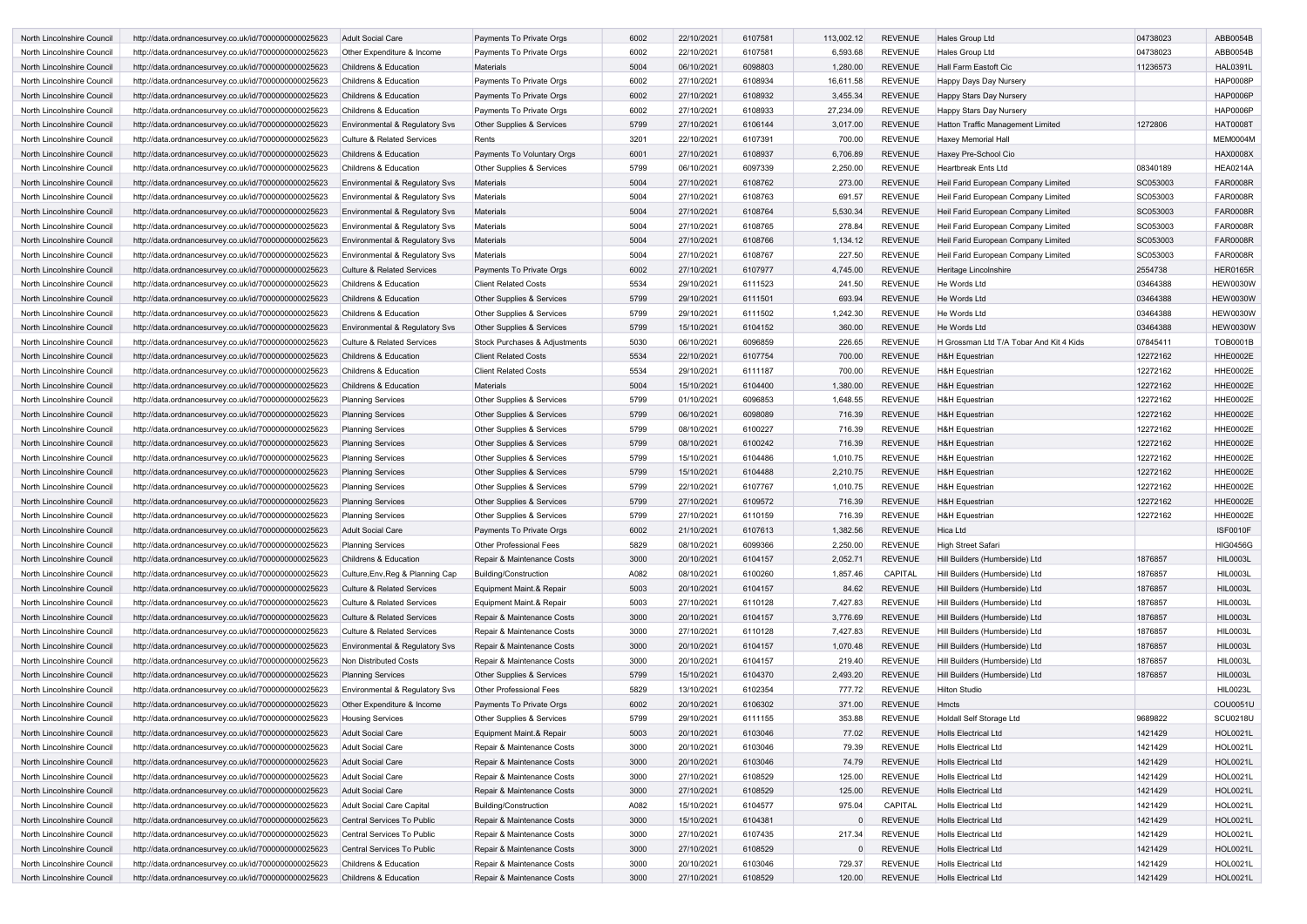| North Lincolnshire Council                               | http://data.ordnancesurvey.co.uk/id/7000000000025623                                                         | <b>Childrens &amp; Education</b>                                    | Repair & Maintenance Costs                              | 3000         | 27/10/2021               | 6108529            | 2,933.00           | <b>REVENUE</b>                   | <b>Holls Electrical Ltd</b>                        | 1421429              | <b>HOL0021L</b>                    |
|----------------------------------------------------------|--------------------------------------------------------------------------------------------------------------|---------------------------------------------------------------------|---------------------------------------------------------|--------------|--------------------------|--------------------|--------------------|----------------------------------|----------------------------------------------------|----------------------|------------------------------------|
| North Lincolnshire Council                               | http://data.ordnancesurvey.co.uk/id/7000000000025623                                                         | Corporate And Democratic Core                                       | Repair & Maintenance Costs                              | 3000         | 01/10/2021               | 6096778            |                    | <b>REVENUE</b>                   | <b>Holls Electrical Ltd</b>                        | 1421429              | <b>HOL0021L</b>                    |
| North Lincolnshire Council                               | http://data.ordnancesurvey.co.uk/id/7000000000025623                                                         | Corporate And Democratic Core                                       | Repair & Maintenance Costs                              | 3000         | 27/10/2021               | 6108529            | 512.50             | <b>REVENUE</b>                   | <b>Holls Electrical Ltd</b>                        | 1421429              | <b>HOL0021L</b>                    |
| North Lincolnshire Council                               | http://data.ordnancesurvey.co.uk/id/7000000000025623                                                         | Corporate And Democratic Core                                       | Repair & Maintenance Costs                              | 3000         | 27/10/2021               | 6108558            |                    | <b>REVENUE</b>                   | <b>Holls Electrical Ltd</b>                        | 1421429              | <b>HOL0021L</b>                    |
| North Lincolnshire Council                               | http://data.ordnancesurvey.co.uk/id/7000000000025623                                                         | Culture, Env, Reg & Planning Cap                                    | Building/Construction                                   | A082         | 27/10/2021               | 6107414            | 721.97             | <b>CAPITAL</b>                   | <b>Holls Electrical Ltd</b>                        | 1421429              | <b>HOL0021L</b>                    |
| North Lincolnshire Council                               | http://data.ordnancesurvey.co.uk/id/7000000000025623                                                         | <b>Culture &amp; Related Services</b>                               | Repair & Maintenance Costs                              | 3000         | 01/10/2021               | 6096778            | 122.50             | <b>REVENUE</b>                   | <b>Holls Electrical Ltd</b>                        | 1421429              | <b>HOL0021L</b>                    |
| North Lincolnshire Council                               | http://data.ordnancesurvey.co.uk/id/7000000000025623                                                         | <b>Culture &amp; Related Services</b>                               | Repair & Maintenance Costs                              | 3000         | 15/10/2021               | 6104381            | 265.00             | <b>REVENUE</b>                   | <b>Holls Electrical Ltd</b>                        | 1421429              | <b>HOL0021L</b>                    |
| North Lincolnshire Council                               | http://data.ordnancesurvey.co.uk/id/7000000000025623                                                         | <b>Culture &amp; Related Services</b>                               | Repair & Maintenance Costs                              | 3000         | 20/10/2021               | 6103046            | 175.80             | <b>REVENUE</b>                   | <b>Holls Electrical Ltd</b>                        | 1421429              | <b>HOL0021L</b>                    |
| North Lincolnshire Council                               | http://data.ordnancesurvey.co.uk/id/7000000000025623                                                         | <b>Culture &amp; Related Services</b>                               | Repair & Maintenance Costs                              | 3000         | 27/10/2021               | 6108529            | 4,929.50           | <b>REVENUE</b>                   | <b>Holls Electrical Ltd</b>                        | 1421429              | <b>HOL0021L</b>                    |
| North Lincolnshire Council                               | http://data.ordnancesurvey.co.uk/id/7000000000025623                                                         | <b>Environmental &amp; Regulatory Svs</b>                           | Repair & Maintenance Costs                              | 3000         | 27/10/2021               | 6108529            | 247.50             | <b>REVENUE</b>                   | <b>Holls Electrical Ltd</b>                        | 1421429              | <b>HOL0021L</b>                    |
| North Lincolnshire Council                               | http://data.ordnancesurvey.co.uk/id/7000000000025623                                                         | Fin&Inv I&E                                                         | Repair & Maintenance Costs                              | 3000         | 01/10/2021               | 6096778            | 125.00             | <b>REVENUE</b>                   | <b>Holls Electrical Ltd</b>                        | 1421429              | <b>HOL0021L</b>                    |
| North Lincolnshire Council                               | http://data.ordnancesurvey.co.uk/id/7000000000025623                                                         | Fin&Inv I&E                                                         | Repair & Maintenance Costs                              | 3000         | 27/10/2021               | 6108529            | 122.50             | <b>REVENUE</b>                   | <b>Holls Electrical Ltd</b>                        | 1421429              | <b>HOL0021L</b>                    |
| North Lincolnshire Council                               | http://data.ordnancesurvey.co.uk/id/7000000000025623                                                         | Highways & Transport                                                | Repair & Maintenance Costs                              | 3000         | 27/10/2021               | 6108529            | 245.00             | <b>REVENUE</b>                   | <b>Holls Electrical Ltd</b>                        | 1421429              | <b>HOL0021L</b>                    |
| North Lincolnshire Council                               | http://data.ordnancesurvey.co.uk/id/7000000000025623                                                         | Highways & Transport                                                | Repair & Maintenance Costs                              | 3000         | 27/10/2021               | 6108529            | 120.00             | <b>REVENUE</b>                   | <b>Holls Electrical Ltd</b>                        | 1421429              | <b>HOL0021L</b>                    |
| North Lincolnshire Council                               | http://data.ordnancesurvey.co.uk/id/7000000000025623                                                         | <b>Non Distributed Costs</b>                                        | Repair & Maintenance Costs                              | 3000         | 20/10/2021               | 6103046            | 40.45              | <b>REVENUE</b>                   | <b>Holls Electrical Ltd</b>                        | 1421429              | <b>HOL0021L</b>                    |
| North Lincolnshire Council                               | http://data.ordnancesurvey.co.uk/id/7000000000025623                                                         | Non Distributed Costs                                               | Repair & Maintenance Costs                              | 3000         | 27/10/2021               | 6108529            | 370.00             | <b>REVENUE</b>                   | <b>Holls Electrical Ltd</b>                        | 1421429              | <b>HOL0021L</b>                    |
| North Lincolnshire Council                               | http://data.ordnancesurvey.co.uk/id/7000000000025623                                                         | <b>Planning Services</b>                                            | Repair & Maintenance Costs                              | 3000         | 01/10/2021               | 6096778            | 125.00             | <b>REVENUE</b>                   | <b>Holls Electrical Ltd</b>                        | 1421429              | <b>HOL0021L</b>                    |
| North Lincolnshire Council                               | http://data.ordnancesurvey.co.uk/id/7000000000025623                                                         | <b>Planning Services</b>                                            | Repair & Maintenance Costs                              | 3000         | 20/10/2021               | 6103046            | 42.64              | <b>REVENUE</b>                   | <b>Holls Electrical Ltd</b>                        | 1421429              | <b>HOL0021L</b>                    |
| North Lincolnshire Council                               | http://data.ordnancesurvey.co.uk/id/7000000000025623                                                         | <b>Public Health</b>                                                | Equipment Maint.& Repair                                | 5003         | 15/10/2021               | 6104375            | 533.43             | <b>REVENUE</b>                   | <b>Holls Electrical Ltd</b>                        | 1421429              | <b>HOL0021L</b>                    |
| North Lincolnshire Council                               | http://data.ordnancesurvey.co.uk/id/7000000000025623                                                         | <b>Childrens &amp; Education</b>                                    | Payments To Private Orgs                                | 6002         | 15/10/2021               | 6104548            | 61,954.68          | <b>REVENUE</b>                   | Hollybank                                          |                      | <b>HOL0116L</b>                    |
| North Lincolnshire Council                               |                                                                                                              | <b>Childrens &amp; Education</b>                                    |                                                         | 6002         | 27/10/2021               | 6108939            | 1,073.54           | <b>REVENUE</b>                   | Home Comforts Childminding                         |                      | <b>HOM0132M</b>                    |
| North Lincolnshire Council                               | http://data.ordnancesurvey.co.uk/id/7000000000025623<br>http://data.ordnancesurvey.co.uk/id/7000000000025623 | <b>Housing Services</b>                                             | Payments To Private Orgs<br>Other Supplies & Services   | 5799         | 22/10/2021               | 6107518            | 1,243.50           | <b>REVENUE</b>                   |                                                    |                      | <b>HOM0097M</b>                    |
|                                                          |                                                                                                              | <b>Culture &amp; Related Services</b>                               |                                                         | 5201         | 15/10/2021               | 6103865            | 269.73             | <b>REVENUE</b>                   | Homegroup Ltd                                      | 01404481             | <b>HOP0104P</b>                    |
| North Lincolnshire Council                               | http://data.ordnancesurvey.co.uk/id/7000000000025623                                                         |                                                                     | Provisions                                              | 5201         | 06/10/2021               |                    |                    |                                  | Hopwells Limited                                   |                      | <b>HOP0104P</b>                    |
| North Lincolnshire Council                               | http://data.ordnancesurvey.co.uk/id/7000000000025623                                                         | Fin&Inv I&E                                                         | Provisions                                              |              |                          | 6098433            | 294.41             | <b>REVENUE</b>                   | Hopwells Limited                                   | 01404481             |                                    |
| North Lincolnshire Council                               | http://data.ordnancesurvey.co.uk/id/7000000000025623                                                         | Fin&Inv I&E                                                         | Provisions                                              | 5201         | 06/10/2021               | 6098448            | 297.32             | <b>REVENUE</b>                   | <b>Hopwells Limited</b>                            | 01404481             | <b>HOP0104P</b>                    |
| North Lincolnshire Council                               | http://data.ordnancesurvey.co.uk/id/7000000000025623                                                         | Fin&Inv I&E                                                         | Provisions                                              | 5201         | 06/10/2021               | 6098458            | 421.33             | <b>REVENUE</b>                   | <b>Hopwells Limited</b>                            | 01404481             | <b>HOP0104P</b>                    |
| North Lincolnshire Council                               | http://data.ordnancesurvey.co.uk/id/7000000000025623                                                         | Fin&Inv I&E                                                         | Provisions<br>Provisions                                | 5201<br>5201 | 13/10/2021<br>13/10/2021 | 6102678<br>6102701 | 261.78<br>387.93   | <b>REVENUE</b><br><b>REVENUE</b> | <b>Hopwells Limited</b>                            | 01404481             | <b>HOP0104P</b><br><b>HOP0104P</b> |
| North Lincolnshire Council                               | http://data.ordnancesurvey.co.uk/id/7000000000025623                                                         | Fin&Inv I&E                                                         | Provisions                                              | 5201         | 13/10/2021               | 6102710            | 356.15             | <b>REVENUE</b>                   | <b>Hopwells Limited</b>                            | 01404481<br>01404481 | <b>HOP0104P</b>                    |
| North Lincolnshire Council                               | http://data.ordnancesurvey.co.uk/id/7000000000025623                                                         | Fin&Inv I&E                                                         |                                                         | 5201         |                          |                    |                    | <b>REVENUE</b>                   | <b>Hopwells Limited</b>                            |                      | <b>HOP0104P</b>                    |
| North Lincolnshire Council<br>North Lincolnshire Council | http://data.ordnancesurvey.co.uk/id/7000000000025623                                                         | Fin&Inv I&E                                                         | Provisions                                              | 5201         | 13/10/2021               | 6102714            | 262.37<br>427.93   |                                  | Hopwells Limited                                   | 01404481             |                                    |
|                                                          | http://data.ordnancesurvey.co.uk/id/7000000000025623                                                         | Fin&Inv I&E                                                         | Provisions                                              |              | 13/10/2021               | 6102732            |                    | <b>REVENUE</b>                   | <b>Hopwells Limited</b>                            | 01404481             | <b>HOP0104P</b>                    |
| North Lincolnshire Council                               | http://data.ordnancesurvey.co.uk/id/7000000000025623                                                         | Fin&Inv I&E<br>Fin&Inv I&E                                          | Provisions                                              | 5201<br>5201 | 13/10/2021<br>20/10/2021 | 6102748<br>6106362 | 309.65<br>285.55   | <b>REVENUE</b><br><b>REVENUE</b> | <b>Hopwells Limited</b><br><b>Hopwells Limited</b> | 01404481<br>01404481 | <b>HOP0104P</b><br>HOP0104P        |
| North Lincolnshire Council                               | http://data.ordnancesurvey.co.uk/id/7000000000025623<br>http://data.ordnancesurvey.co.uk/id/7000000000025623 |                                                                     | Provisions                                              | 5201         | 20/10/2021               | 6106422            | 254.06             | <b>REVENUE</b>                   |                                                    | 01404481             | HOP0104P                           |
| North Lincolnshire Council<br>North Lincolnshire Council | http://data.ordnancesurvey.co.uk/id/7000000000025623                                                         | Fin&Inv I&E<br>Fin&Inv I&E                                          | Provisions<br>Provisions                                | 5201         | 20/10/2021               | 6106428            | 380.58             | <b>REVENUE</b>                   | <b>Hopwells Limited</b><br><b>Hopwells Limited</b> | 01404481             | HOP0104P                           |
| North Lincolnshire Council                               |                                                                                                              | Fin&Inv I&E                                                         | Provisions                                              | 5201         | 20/10/2021               | 6106460            | 462.63             | <b>REVENUE</b>                   | <b>Hopwells Limited</b>                            | 01404481             | HOP0104P                           |
| North Lincolnshire Council                               | http://data.ordnancesurvey.co.uk/id/7000000000025623<br>http://data.ordnancesurvey.co.uk/id/7000000000025623 | Fin&Inv I&E                                                         | Provisions                                              | 5201         | 20/10/2021               | 6106462            | 268.82             | <b>REVENUE</b>                   | <b>Hopwells Limited</b>                            | 01404481             | HOP0104P                           |
| North Lincolnshire Council                               | http://data.ordnancesurvey.co.uk/id/7000000000025623                                                         | Fin&Inv I&E                                                         | Provisions                                              | 5201         | 27/10/2021               | 6110163            | 255.72             | <b>REVENUE</b>                   | <b>Hopwells Limited</b>                            | 01404481             | HOP0104P                           |
| North Lincolnshire Council                               | http://data.ordnancesurvey.co.uk/id/7000000000025623                                                         | Fin&Inv I&E                                                         | Provisions                                              | 5201         | 27/10/2021               | 6110170            | 286.70             | <b>REVENUE</b>                   | <b>Hopwells Limited</b>                            | 01404481             | HOP0104P                           |
| North Lincolnshire Council                               | http://data.ordnancesurvey.co.uk/id/7000000000025623                                                         | Fin&Inv I&E                                                         | Provisions                                              | 5201         | 27/10/2021               | 6110171            | 334.26             | <b>REVENUE</b>                   | <b>Hopwells Limited</b>                            | 01404481             | HOP0104P                           |
| North Lincolnshire Council                               | http://data.ordnancesurvey.co.uk/id/7000000000025623                                                         | Fin&Inv I&E                                                         | Provisions                                              | 5201         | 29/10/2021               | 6111360            | 503.90             | <b>REVENUE</b>                   | <b>Hopwells Limited</b>                            | 01404481             | <b>HOP0104P</b>                    |
| North Lincolnshire Council                               | http://data.ordnancesurvey.co.uk/id/7000000000025623                                                         | Childrens & Education                                               | Home To School Transport                                | 4201         | 13/10/2021               | 6102154            | 15,023.00          | <b>REVENUE</b>                   | <b>Hornsby Travel Services Ltd</b>                 | 01490232             | <b>HOR0122R</b>                    |
| North Lincolnshire Council                               | http://data.ordnancesurvey.co.uk/id/7000000000025623                                                         | Highways & Transport                                                | <b>Concessionary Fares</b>                              | 6010         | 22/10/2021               | 6106651            | 33,167.00          | <b>REVENUE</b>                   | Hornsby Travel Services Ltd                        | 01490232             | HOR0122R                           |
| North Lincolnshire Council                               | http://data.ordnancesurvey.co.uk/id/7000000000025623                                                         | Highways & Transport                                                | Passenger Transport                                     | 6011         | 08/10/2021               | 6100283            | 16,393.93          | <b>REVENUE</b>                   | Hornsby Travel Services Ltd                        | 01490232             | <b>HOR0122R</b>                    |
|                                                          |                                                                                                              | <b>Planning Services</b>                                            | Other Supplies & Services                               | 5799         | 06/10/2021               | 6098132            | 2,940.00           | <b>REVENUE</b>                   | Hornsby Travel Services Ltd                        | 01490232             | HOR0122R                           |
| North Lincolnshire Council                               | http://data.ordnancesurvey.co.uk/id/7000000000025623                                                         |                                                                     | Payments To Private Orgs                                | 6002         | 21/10/2021               | 6107614            | 5,732.16           | <b>REVENUE</b>                   | Housing & Support Solutions Ltd                    | 04383479             | <b>ISF0014F</b>                    |
| North Lincolnshire Council<br>North Lincolnshire Council | http://data.ordnancesurvey.co.uk/id/7000000000025623                                                         | <b>Adult Social Care</b><br><b>Adult Social Care</b>                | Payments To Private Orgs                                | 6002         | 22/10/2021               | 6107611            | 24,359.08          | <b>REVENUE</b>                   | Housing & Support Solutions Ltd                    | 04383479             | <b>HOU0264U</b>                    |
|                                                          | http://data.ordnancesurvey.co.uk/id/7000000000025623                                                         | <b>Adult Social Care</b>                                            | Payments To Private Orgs                                | 6002         | 22/10/2021               | 6107611            | 8,798.19           | <b>REVENUE</b>                   | Housing & Support Solutions Ltd                    | 04383479             | <b>HOU0264U</b>                    |
| North Lincolnshire Council                               | http://data.ordnancesurvey.co.uk/id/7000000000025623                                                         |                                                                     |                                                         |              |                          |                    |                    |                                  |                                                    |                      |                                    |
| North Lincolnshire Council<br>North Lincolnshire Council | http://data.ordnancesurvey.co.uk/id/7000000000025623                                                         | Highways & Transport                                                | Materials<br><b>Materials</b>                           | 5004<br>5004 | 15/10/2021<br>27/10/2021 | 6103048            | 371.14<br>1,952.34 | <b>REVENUE</b><br><b>REVENUE</b> | Humber Merchants Ltd<br>Humber Merchants Ltd       | 1045179              | <b>HUM0003M</b><br><b>HUM0003M</b> |
| North Lincolnshire Council                               | http://data.ordnancesurvey.co.uk/id/7000000000025623                                                         | Highways & Transport<br>Public Health                               | <b>Materials</b>                                        | 5004         | 30/11/2021               | 6098335<br>6107980 | 290.01             | <b>REVENUE</b>                   | Humber Merchants Ltd                               | 1045179<br>1045179   | <b>HUM0003M</b>                    |
| North Lincolnshire Council                               | http://data.ordnancesurvey.co.uk/id/7000000000025623                                                         | <b>Culture &amp; Related Services</b>                               | <b>Equipment Hire/Rent</b>                              | 5002         | 08/10/2021               | 6083838            | 1,004.00           | <b>REVENUE</b>                   | Humberside Aid Plant Hire Ltd                      | 1207398              | <b>HUM0020M</b>                    |
|                                                          | http://data.ordnancesurvey.co.uk/id/7000000000025623                                                         |                                                                     |                                                         | 5003         | 08/10/2021               | 6090933            | 319.00             | <b>REVENUE</b>                   | Humberside Aid Plant Hire Ltd                      | 1207398              | <b>HUM0020M</b>                    |
| North Lincolnshire Council<br>North Lincolnshire Council | http://data.ordnancesurvey.co.uk/id/7000000000025623<br>http://data.ordnancesurvey.co.uk/id/7000000000025623 | Culture & Related Services<br><b>Culture &amp; Related Services</b> | Equipment Maint.& Repair<br><b>Other Premises Costs</b> | 3390         | 27/10/2021               | 6110134            | 358.25             | <b>REVENUE</b>                   | Humberside Fire & Rescue Service                   |                      | <b>HUM0043M</b>                    |
| North Lincolnshire Council                               | http://data.ordnancesurvey.co.uk/id/7000000000025623                                                         | Childrens & Education                                               | <b>Client Related Costs</b>                             | 5534         | 27/10/2021               | 6109841            | 278.00             | <b>REVENUE</b>                   | Humberside Sunblinds Ltd                           | 3810294              | <b>HUM0273M</b>                    |
| North Lincolnshire Council                               | http://data.ordnancesurvey.co.uk/id/7000000000025623                                                         | Childrens & Education                                               | <b>Equipment Purchase</b>                               | 5001         | 27/10/2021               | 6108830            | 1,139.00           | <b>REVENUE</b>                   | Humberside Sunblinds Ltd                           | 3810294              | <b>HUM0273M</b>                    |
| North Lincolnshire Council                               | http://data.ordnancesurvey.co.uk/id/7000000000025623                                                         | Childrens & Education                                               | <b>Fixtures &amp; Fittings</b>                          | 3350         | 29/10/2021               | 6111121            | 742.88             | <b>REVENUE</b>                   | Humberside Sunblinds Ltd                           | 3810294              | <b>HUM0273M</b>                    |
| North Lincolnshire Council                               | http://data.ordnancesurvey.co.uk/id/7000000000025623                                                         | Non Distributed Costs                                               | Fixtures & Fittings                                     | 3350         | 29/10/2021               | 6111122            | 385.00             | <b>REVENUE</b>                   | Humberside Sunblinds Ltd                           | 3810294              | <b>HUM0273M</b>                    |
| North Lincolnshire Council                               | http://data.ordnancesurvey.co.uk/id/7000000000025623                                                         | Public Health                                                       | Payments To Private Orgs                                | 6002         | 01/10/2021               | 6096698            | 12,480.00          | <b>REVENUE</b>                   | Humber & Wolds Rural Community Council             | 4606085              | <b>HUM0335M</b>                    |
|                                                          |                                                                                                              |                                                                     |                                                         |              |                          |                    |                    |                                  |                                                    |                      |                                    |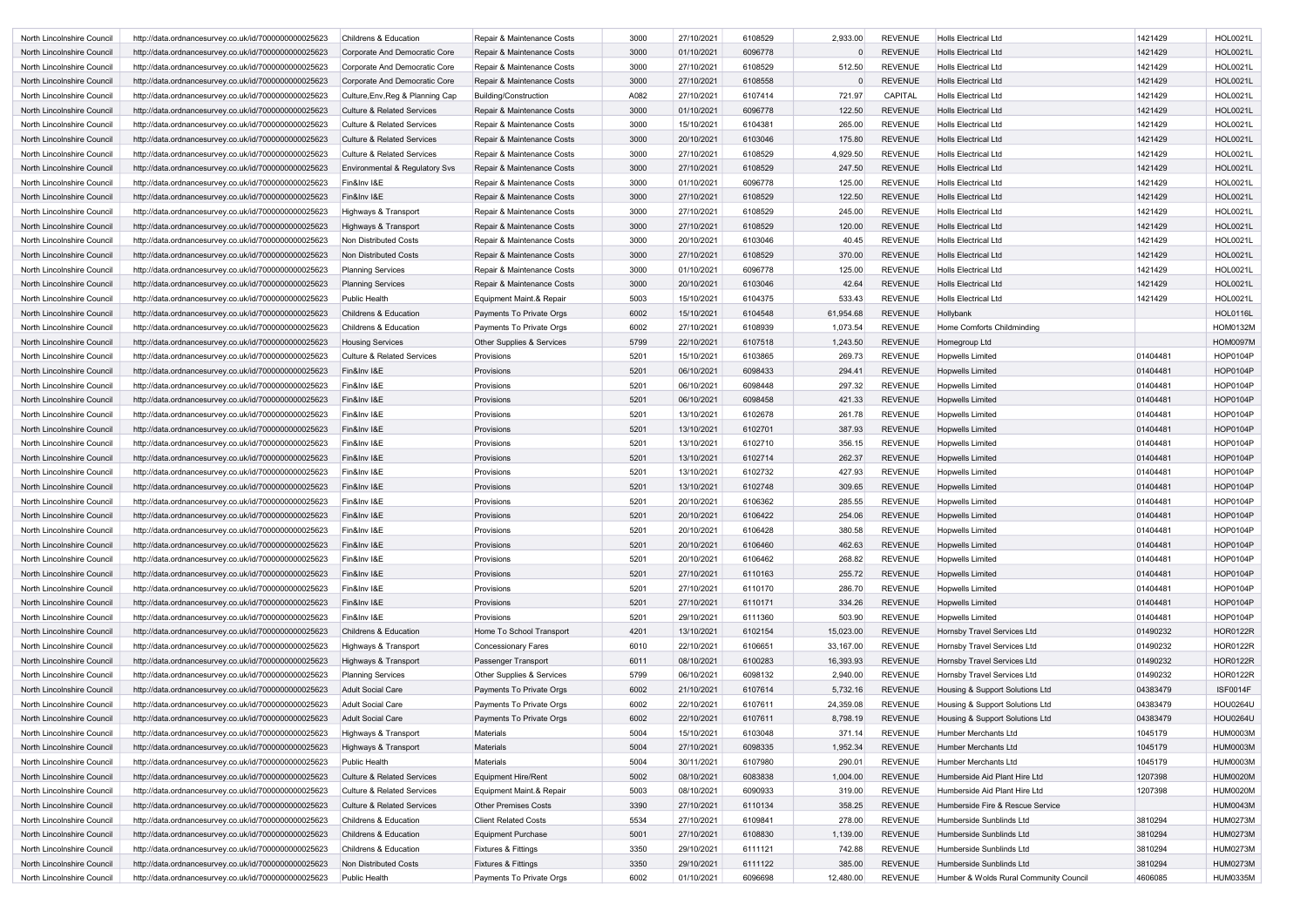| North Lincolnshire Council | http://data.ordnancesurvey.co.uk/id/7000000000025623 | Fin&Inv I&E                               | Grounds Maintenance                      | 3010 | 22/10/2021 | 6107753 | 324.00    | <b>REVENUE</b> | Hydrainer Pump Hire Ltd                  | 1522204  | <b>HYD0065D</b> |
|----------------------------|------------------------------------------------------|-------------------------------------------|------------------------------------------|------|------------|---------|-----------|----------------|------------------------------------------|----------|-----------------|
| North Lincolnshire Council | http://data.ordnancesurvey.co.uk/id/7000000000025623 | Fin&Inv I&E                               | Grounds Maintenance                      | 3010 | 27/10/2021 | 6107775 | 396.00    | <b>REVENUE</b> | <b>Hydrainer Pump Hire Ltd</b>           | 1522204  | <b>HYD0065D</b> |
| North Lincolnshire Council | http://data.ordnancesurvey.co.uk/id/7000000000025623 | Central Services To Public                | Repair & Maintenance Costs               | 3000 | 01/10/2021 | 6096661 |           | <b>REVENUE</b> | lag Developments Ltd                     | 05073636 | <b>IGA0021A</b> |
| North Lincolnshire Council | http://data.ordnancesurvey.co.uk/id/7000000000025623 | <b>Childrens &amp; Education</b>          | Repair & Maintenance Costs               | 3000 | 20/10/2021 | 6102413 | 179.93    | <b>REVENUE</b> | lag Developments Ltd                     | 05073636 | IGA0021A        |
| North Lincolnshire Council | http://data.ordnancesurvey.co.uk/id/7000000000025623 | <b>Culture &amp; Related Services</b>     | Repair & Maintenance Costs               | 3000 | 01/10/2021 | 6096661 | 230.10    | <b>REVENUE</b> | lag Developments Ltd                     | 05073636 | <b>IGA0021A</b> |
| North Lincolnshire Council | http://data.ordnancesurvey.co.uk/id/7000000000025623 | <b>Culture &amp; Related Services</b>     | Repair & Maintenance Costs               | 3000 | 20/10/2021 | 6102413 | 2,574.15  | <b>REVENUE</b> | lag Developments Ltd                     | 05073636 | <b>IGA0021A</b> |
| North Lincolnshire Council | http://data.ordnancesurvey.co.uk/id/7000000000025623 | Environmental & Regulatory Svs            | Repair & Maintenance Costs               | 3000 | 20/10/2021 | 6102413 | 236.83    | <b>REVENUE</b> | lag Developments Ltd                     | 05073636 | <b>IGA0021A</b> |
| North Lincolnshire Council | http://data.ordnancesurvey.co.uk/id/7000000000025623 | Non Distributed Costs                     | Repair & Maintenance Costs               | 3000 | 20/10/2021 | 6102413 | 500.01    | <b>REVENUE</b> | Iag Developments Ltd                     | 05073636 | IGA0021A        |
| North Lincolnshire Council | http://data.ordnancesurvey.co.uk/id/7000000000025623 | Corporate And Democratic Core             | Course Fees/Training                     | 2002 | 03/11/2021 | 6111666 | 656.17    | <b>REVENUE</b> | Ics Learn                                |          | <b>ICS0001S</b> |
| North Lincolnshire Council | http://data.ordnancesurvey.co.uk/id/7000000000025623 | Central Services To Public                | Gen Office Exp (Incl Postage)            | 5603 | 08/10/2021 | 6098709 | 5,478.97  | <b>REVENUE</b> | Idox Software Ltd                        | 02933889 | <b>IDO0120O</b> |
| North Lincolnshire Council | http://data.ordnancesurvey.co.uk/id/7000000000025623 | Central Services To Public                | Gen Office Exp (Incl Postage)            | 5603 | 05/11/2021 | 6111488 | 1,073.20  | <b>REVENUE</b> | <b>Idox Software Ltd</b>                 | 02933889 | <b>IDO0120O</b> |
| North Lincolnshire Council | http://data.ordnancesurvey.co.uk/id/7000000000025623 | <b>Childrens &amp; Education</b>          | Payments To Private Orgs                 | 6002 | 27/10/2021 | 6108941 | 12,142.20 | <b>REVENUE</b> | I Learn Education Crowle                 |          | <b>ILE0012E</b> |
| North Lincolnshire Council | http://data.ordnancesurvey.co.uk/id/7000000000025623 | <b>Childrens &amp; Education</b>          | <b>Client Related Costs</b>              | 5534 | 01/10/2021 | 6096796 | 1,487.00  | <b>REVENUE</b> | I Learn Education Ltd                    |          | ILE0004E        |
| North Lincolnshire Council | http://data.ordnancesurvey.co.uk/id/7000000000025623 | <b>Childrens &amp; Education</b>          | Payments To Private Orgs                 | 6002 | 27/10/2021 | 6108896 | 10,536.96 | <b>REVENUE</b> | I Learn Education Ltd                    | 08785045 | ABC0063C        |
| North Lincolnshire Council | http://data.ordnancesurvey.co.uk/id/7000000000025623 | <b>Childrens &amp; Education</b>          | Payments To Private Orgs                 | 6002 | 27/10/2021 | 6108940 | 15,190.65 | <b>REVENUE</b> | I Learn Education Ltd                    |          | <b>ILE0004E</b> |
| North Lincolnshire Council | http://data.ordnancesurvey.co.uk/id/7000000000025623 | <b>Adult Social Care</b>                  | Equipment Maint.& Repair                 | 5003 | 08/10/2021 | 6099268 |           | <b>REVENUE</b> | Initial Washroom Solutions               | 293397   | <b>INI00501</b> |
| North Lincolnshire Council | http://data.ordnancesurvey.co.uk/id/7000000000025623 | Adult Social Care                         | Equipment Maint.& Repair                 | 5003 | 08/10/2021 | 6099268 | 911.24    | <b>REVENUE</b> | Initial Washroom Solutions               | 293397   | <b>INI00501</b> |
| North Lincolnshire Council | http://data.ordnancesurvey.co.uk/id/7000000000025623 | <b>Adult Social Care</b>                  | Equipment Maint.& Repair                 | 5003 | 20/10/2021 | 6104739 | 1,075.14  | <b>REVENUE</b> | Initial Washroom Solutions               | 293397   | <b>INI00501</b> |
| North Lincolnshire Council | http://data.ordnancesurvey.co.uk/id/7000000000025623 | <b>Adult Social Care</b>                  | Equipment Maint.& Repair                 | 5003 | 20/10/2021 | 6104739 |           | <b>REVENUE</b> | Initial Washroom Solutions               | 293397   | <b>INI00501</b> |
|                            |                                                      |                                           |                                          |      |            |         |           |                |                                          |          |                 |
| North Lincolnshire Council | http://data.ordnancesurvey.co.uk/id/7000000000025623 | Corporate And Democratic Core             | It Software-Maintenance                  | 5053 | 13/10/2021 | 6102312 | 5,550.00  | <b>REVENUE</b> | Insight Media Ltd                        | 3631231  | <b>INS0230S</b> |
| North Lincolnshire Council | http://data.ordnancesurvey.co.uk/id/7000000000025623 | Highways & Transport                      | <b>Stock Purchases &amp; Adjustments</b> | 5030 | 22/10/2021 | 6092428 | 1,164.36  | <b>REVENUE</b> | Instarmac Group Plc                      | 1324925  | <b>INS0024S</b> |
| North Lincolnshire Council | http://data.ordnancesurvey.co.uk/id/7000000000025623 | Other Expenditure & Income                | <b>Client Related Costs</b>              | 5534 | 03/12/2021 | 6106137 | 440.00    | <b>REVENUE</b> | Integrate Families                       | OC425723 | <b>INT0330T</b> |
| North Lincolnshire Council | http://data.ordnancesurvey.co.uk/id/7000000000025623 | <b>Culture &amp; Related Services</b>     | Course Fees/Training                     | 2002 | 29/10/2021 | 6107541 | 208.35    | <b>REVENUE</b> | Iql Uk Ltd                               |          | <b>IQL0001L</b> |
| North Lincolnshire Council | http://data.ordnancesurvey.co.uk/id/7000000000025623 | <b>Childrens &amp; Education</b>          | Home To School Transport                 | 4201 | 13/10/2021 | 6102158 | 7,711.91  | <b>REVENUE</b> | <b>Isle Coaches</b>                      |          | COA0039A        |
| North Lincolnshire Council | http://data.ordnancesurvey.co.uk/id/7000000000025623 | Highways & Transport                      | <b>Concessionary Fares</b>               | 6010 | 22/10/2021 | 6106654 | 5,000.00  | <b>REVENUE</b> | <b>Isle Coaches</b>                      |          | COA0039A        |
| North Lincolnshire Council | http://data.ordnancesurvey.co.uk/id/7000000000025623 | Highways & Transport                      | Passenger Transport                      | 6011 | 13/10/2021 | 6100311 | 2,714.80  | <b>REVENUE</b> | <b>Isle Coaches</b>                      |          | COA0039A        |
| North Lincolnshire Council | http://data.ordnancesurvey.co.uk/id/7000000000025623 | <b>Childrens &amp; Education</b>          | Payments To Private Orgs                 | 6002 | 15/10/2021 | 6100256 | 450.00    | <b>REVENUE</b> | <b>Isle Education Trust</b>              | 07814150 | <b>ISL0029L</b> |
| North Lincolnshire Council | http://data.ordnancesurvey.co.uk/id/7000000000025623 | Childrens & Education                     | Payments To Private Orgs                 | 6002 | 20/10/2021 | 6102303 | 372.00    | <b>REVENUE</b> | <b>Isle Education Trust</b>              | 07814150 | <b>ISL0029L</b> |
| North Lincolnshire Council | http://data.ordnancesurvey.co.uk/id/7000000000025623 | <b>Culture &amp; Related Services</b>     | Equipment Maint.& Repair                 | 5003 | 15/10/2021 | 6104136 | 993.92    | <b>REVENUE</b> | Isle Education Trust Enterprises Limited | 07814150 | <b>ISL0101L</b> |
| North Lincolnshire Council | http://data.ordnancesurvey.co.uk/id/7000000000025623 | Highways & Transport                      | Clothing, Uniforms & Laundry             | 5301 | 13/10/2021 | 6100797 | 566.25    | <b>REVENUE</b> | Jacksons Workwear Rental Ltd             | 193856   | <b>JAC0171C</b> |
| North Lincolnshire Council | http://data.ordnancesurvey.co.uk/id/7000000000025623 | Disbursements To Businesses               | <b>Business Support Grants</b>           | 6090 | 15/10/2021 | 6104602 | 1,000.00  | <b>REVENUE</b> | Jakey'S Tech Ltd                         |          | CD069690        |
| North Lincolnshire Council | http://data.ordnancesurvey.co.uk/id/7000000000025623 | <b>Planning Services</b>                  | Consultancy                              | 5830 | 20/10/2021 | 6106248 | 1,167.00  | <b>REVENUE</b> | Jba Consulting                           |          | <b>JBA0003A</b> |
| North Lincolnshire Council | http://data.ordnancesurvey.co.uk/id/7000000000025623 | Environmental & Regulatory Svs            | Payments To Private Orgs                 | 6002 | 20/10/2021 | 6105108 | 7,871.03  | <b>REVENUE</b> | <b>J&amp;B Bio Limited</b>               | 09040234 | <b>BIO0030O</b> |
| North Lincolnshire Council | http://data.ordnancesurvey.co.uk/id/7000000000025623 | Environmental & Regulatory Svs            | Payments To Private Orgs                 | 6002 | 22/10/2021 | 6107513 | 7.390.45  | <b>REVENUE</b> | <b>J&amp;B Bio Limited</b>               | 09040234 | <b>BIO0030O</b> |
| North Lincolnshire Council | http://data.ordnancesurvey.co.uk/id/7000000000025623 | Culture & Related Services                | <b>Exhibitions/Events</b>                | 5709 | 20/10/2021 | 6106055 | 430.00    | <b>REVENUE</b> | Jennifer Holtridge                       |          | <b>HOL0127L</b> |
| North Lincolnshire Council | http://data.ordnancesurvey.co.uk/id/7000000000025623 | Highways & Transport                      | <b>Equipment Purchase</b>                | 5001 | 13/10/2021 | 6091112 | 1,519.77  | <b>REVENUE</b> | Jetchem Systems Ltd                      |          | JET0011T        |
| North Lincolnshire Council | http://data.ordnancesurvey.co.uk/id/7000000000025623 | Fin&Inv I&E                               | Repair & Maintenance Costs               | 3000 | 15/10/2021 | 6098946 | 4,301.48  | <b>REVENUE</b> | J E Vickers & Sons                       |          | <b>VIC0036C</b> |
| North Lincolnshire Council | http://data.ordnancesurvey.co.uk/id/7000000000025623 | <b>Environmental &amp; Regulatory Svs</b> | Equipment Maint.& Repair                 | 5003 | 22/10/2021 | 6107824 | 670.00    | <b>REVENUE</b> | J & J Maintenance Services               |          | <b>JJM0010M</b> |
| North Lincolnshire Council | http://data.ordnancesurvey.co.uk/id/7000000000025623 | <b>Adult Social Care</b>                  | <b>Cleaning Services &amp; Contracts</b> | 3311 | 13/10/2021 | 6099270 | 4,267.00  | <b>REVENUE</b> | Jla Total Care Ltd                       | 02951461 | <b>LAU0014U</b> |
| North Lincolnshire Council | http://data.ordnancesurvey.co.uk/id/7000000000025623 | Highways & Transport                      | Other Supplies & Services                | 5799 | 22/10/2021 | 6080227 | 1,190.64  | <b>REVENUE</b> | J Mccann & Co Ltd                        | 08326109 | <b>JMC0004C</b> |
| North Lincolnshire Council | http://data.ordnancesurvey.co.uk/id/7000000000025623 | <b>Adult Social Care</b>                  | Payments To Private Orgs                 | 6002 | 21/10/2021 | 6107616 | 24,687.80 | <b>REVENUE</b> | Jme Care Ltd                             | 07516089 | <b>ISF0035F</b> |
| North Lincolnshire Council | http://data.ordnancesurvey.co.uk/id/7000000000025623 | Childrens & Education                     | Payments To Private Orgs                 | 6002 | 27/10/2021 | 6108935 | 441.00    | <b>REVENUE</b> | Joanne Hargrave                          |          | <b>HAR0767R</b> |
| North Lincolnshire Council | http://data.ordnancesurvey.co.uk/id/7000000000025623 | Highways & Transport                      | Stock Purchases & Adjustments            | 5030 | 06/10/2021 | 6090720 | 519.60    | <b>REVENUE</b> | Jobling Purser Ltd                       | 02681119 | <b>JOB0007B</b> |
| North Lincolnshire Council | http://data.ordnancesurvey.co.uk/id/7000000000025623 | <b>Culture &amp; Related Services</b>     | <b>Exhibitions/Events</b>                | 5709 | 22/10/2021 | 6106612 | 1,350.45  | <b>REVENUE</b> | John Espin Signs Ltd                     | 05305298 | <b>ESP0003P</b> |
| North Lincolnshire Council | http://data.ordnancesurvey.co.uk/id/7000000000025623 | <b>Culture &amp; Related Services</b>     | <b>Exhibitions/Events</b>                | 5709 | 27/10/2021 | 6109747 | 666.30    | <b>REVENUE</b> | John Espin Signs Ltd                     | 05305298 | ESP0003P        |
|                            |                                                      |                                           |                                          | 5709 | 03/11/2021 | 6109744 | 502.28    | <b>REVENUE</b> |                                          | 05305298 | ESP0003P        |
| North Lincolnshire Council | http://data.ordnancesurvey.co.uk/id/7000000000025623 | <b>Culture &amp; Related Services</b>     | <b>Exhibitions/Events</b>                |      |            | 6105869 | 564.64    |                | John Espin Signs Ltd                     | 05305298 |                 |
| North Lincolnshire Council | http://data.ordnancesurvey.co.uk/id/7000000000025623 | Highways & Transport                      | <b>Advertising &amp; Publicity</b>       | 5610 | 20/10/2021 |         |           | <b>REVENUE</b> | John Espin Signs Ltd                     |          | <b>ESP0003P</b> |
| North Lincolnshire Council | http://data.ordnancesurvey.co.uk/id/7000000000025623 | <b>Planning Services</b>                  | Other Supplies & Services                | 5799 | 15/10/2021 | 6103928 | 941.16    | <b>REVENUE</b> | John Leggott College                     |          | JOH0003H        |
| North Lincolnshire Council | http://data.ordnancesurvey.co.uk/id/7000000000025623 | Childrens & Education                     | <b>Client Related Costs</b>              | 5534 | 06/10/2021 | 6097326 | 575.00    | <b>REVENUE</b> | Johns Electrical Ltd                     | 03464388 | JOH0126H        |
| North Lincolnshire Council | http://data.ordnancesurvey.co.uk/id/7000000000025623 | Childrens & Education                     | <b>Client Related Costs</b>              | 5534 | 22/10/2021 | 6107417 | 216.67    | <b>REVENUE</b> | Johns Electrical Ltd                     | 03464388 | JOH0126H        |
| North Lincolnshire Council | http://data.ordnancesurvey.co.uk/id/7000000000025623 | <b>Housing Services</b>                   | Other Supplies & Services                | 5799 | 08/10/2021 | 6099367 | 858.33    | <b>REVENUE</b> | Johns Electrical Ltd                     | 03464388 | JOH0126H        |
| North Lincolnshire Council | http://data.ordnancesurvey.co.uk/id/7000000000025623 | <b>Housing Services</b>                   | Other Supplies & Services                | 5799 | 08/10/2021 | 6099367 |           | <b>REVENUE</b> | Johns Electrical Ltd                     | 03464388 | JOH0126H        |
| North Lincolnshire Council | http://data.ordnancesurvey.co.uk/id/7000000000025623 | <b>Housing Services</b>                   | Other Supplies & Services                | 5799 | 13/10/2021 | 6102009 | 583.33    | <b>REVENUE</b> | Johns Electrical Ltd                     | 03464388 | JOH0126H        |
| North Lincolnshire Council | http://data.ordnancesurvey.co.uk/id/7000000000025623 | Fin&Inv I&E                               | <b>Equipment Purchase</b>                | 5001 | 29/10/2021 | 6111363 | 219.28    | <b>REVENUE</b> | Johnson Catering Equipment               | 4519013  | JOH0152H        |
| North Lincolnshire Council | http://data.ordnancesurvey.co.uk/id/7000000000025623 | Fin&Inv I&E                               | <b>Equipment Purchase</b>                | 5001 | 29/10/2021 | 6111364 | 507.10    | <b>REVENUE</b> | Johnson Catering Equipment               | 4519013  | JOH0152H        |
| North Lincolnshire Council | http://data.ordnancesurvey.co.uk/id/7000000000025623 | Childrens & Education                     | Home To School Transport                 | 4201 | 15/10/2021 | 6098834 | 5,225.00  | <b>REVENUE</b> | Johnson Coaches                          |          | <b>JOH0153H</b> |
| North Lincolnshire Council | http://data.ordnancesurvey.co.uk/id/7000000000025623 | Childrens & Education                     | Home To School Transport                 | 4201 | 27/10/2021 | 6104464 | 1,000.00  | <b>REVENUE</b> | <b>Johnson Coaches</b>                   |          | <b>JOH0153H</b> |
| North Lincolnshire Council | http://data.ordnancesurvey.co.uk/id/7000000000025623 | Environmental & Regulatory Svs            | <b>Materials</b>                         | 5004 | 27/10/2021 | 6108782 | 320.50    | <b>REVENUE</b> | Johnston Sweepers Ltd                    | 199841   | <b>JOH0004H</b> |
| North Lincolnshire Council | http://data.ordnancesurvey.co.uk/id/7000000000025623 | <b>Culture &amp; Related Services</b>     | Equipment Maint.& Repair                 | 5003 | 27/10/2021 | 6110153 | 526.00    | <b>REVENUE</b> | John Watson T/A Ultrasonic Systems       |          | <b>WAT0063T</b> |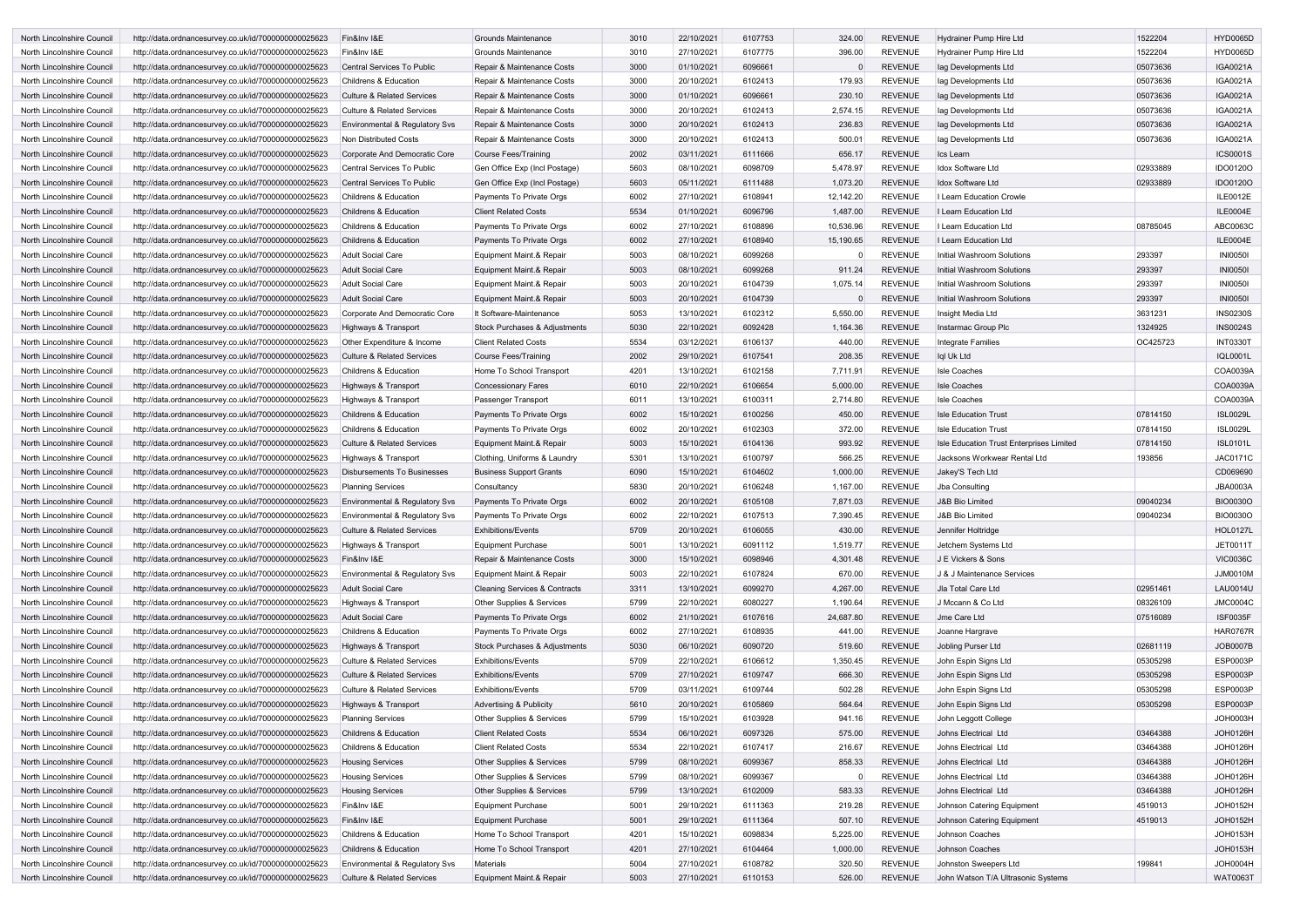| North Lincolnshire Council                               | http://data.ordnancesurvey.co.uk/id/7000000000025623                                                         | <b>Culture &amp; Related Services</b>                              | Other Supplies & Services                              | 5799         | 06/10/2021               | 6096863            | 14,355.60          | <b>REVENUE</b>                   | Joi Polloi                                            |          | POL0131L                    |
|----------------------------------------------------------|--------------------------------------------------------------------------------------------------------------|--------------------------------------------------------------------|--------------------------------------------------------|--------------|--------------------------|--------------------|--------------------|----------------------------------|-------------------------------------------------------|----------|-----------------------------|
| North Lincolnshire Council                               | http://data.ordnancesurvey.co.uk/id/7000000000025623                                                         | <b>Culture &amp; Related Services</b>                              | Other Supplies & Services                              | 5799         | 13/10/2021               | 6101427            | 450.00             | <b>REVENUE</b>                   | Josie Deno                                            |          | <b>JOS0003S</b>             |
| North Lincolnshire Council                               | http://data.ordnancesurvey.co.uk/id/7000000000025623                                                         | <b>Childrens &amp; Education</b>                                   | Payments To Private Orgs                               | 6002         | 15/10/2021               | 6103972            | 1,061.55           | <b>REVENUE</b>                   | Just Teachers                                         | 05355195 | <b>JUS0099S</b>             |
| North Lincolnshire Council                               | http://data.ordnancesurvey.co.uk/id/7000000000025623                                                         | <b>Childrens &amp; Education</b>                                   | Payments To Private Orgs                               | 6002         | 20/10/2021               | 6104736            | 1,061.55           | <b>REVENUE</b>                   | <b>Just Teachers</b>                                  | 05355195 | <b>JUS0099S</b>             |
| North Lincolnshire Council                               | http://data.ordnancesurvey.co.uk/id/7000000000025623                                                         | <b>Childrens &amp; Education</b>                                   | Payments To Private Orgs                               | 6002         | 20/10/2021               | 6104737            | 849.24             | <b>REVENUE</b>                   | <b>Just Teachers</b>                                  | 05355195 | <b>JUS0099S</b>             |
| North Lincolnshire Council                               | http://data.ordnancesurvey.co.uk/id/7000000000025623                                                         | <b>Childrens &amp; Education</b>                                   | Payments To Private Orgs                               | 6002         | 29/10/2021               | 6111556            | 1,061.55           | <b>REVENUE</b>                   | <b>Just Teachers</b>                                  | 05355195 | <b>JUS0099S</b>             |
| North Lincolnshire Council                               | http://data.ordnancesurvey.co.uk/id/7000000000025623                                                         | <b>Childrens &amp; Education</b>                                   | Payments To Private Orgs                               | 6002         | 03/11/2021               | 6111560            | 849.24             | <b>REVENUE</b>                   | Just Teachers                                         | 05355195 | <b>JUS0099S</b>             |
| North Lincolnshire Council                               | http://data.ordnancesurvey.co.uk/id/7000000000025623                                                         | <b>Childrens &amp; Education</b>                                   | <b>Other Professional Fees</b>                         | 5829         | 27/10/2021               | 6109925            | 683.32             | <b>REVENUE</b>                   | Karen Beer                                            |          | <b>BEE0016E</b>             |
| North Lincolnshire Council                               | http://data.ordnancesurvey.co.uk/id/7000000000025623                                                         | <b>Culture &amp; Related Services</b>                              | Fees & Charges Income                                  | 9002         | 27/10/2021               | 6107855            | $-91.20$           | <b>REVENUE</b>                   | Karen Raithby                                         |          | RAI0063I                    |
| North Lincolnshire Council                               | http://data.ordnancesurvey.co.uk/id/7000000000025623                                                         | <b>Culture &amp; Related Services</b>                              | Stock Purchases & Adjustments                          | 5030         | 27/10/2021               | 6107855            | 456.00             | <b>REVENUE</b>                   | Karen Raithby                                         |          | RAI00631                    |
| North Lincolnshire Council                               | http://data.ordnancesurvey.co.uk/id/7000000000025623                                                         | <b>Childrens &amp; Education</b>                                   | Payments To Private Orgs                               | 6002         | 27/10/2021               | 6108992            | 441.00             | <b>REVENUE</b>                   | Karen Tidmarsh                                        |          | <b>TID0036D</b>             |
| North Lincolnshire Council                               | http://data.ordnancesurvey.co.uk/id/7000000000025623                                                         | Other Expenditure & Income                                         | Payments To Private Orgs                               | 6002         | 20/10/2021               | 6106136            | 250.00             | <b>REVENUE</b>                   | Karma Nirvana                                         |          | <b>KAR0018R</b>             |
| North Lincolnshire Council                               | http://data.ordnancesurvey.co.uk/id/7000000000025623                                                         | <b>Planning Services</b>                                           | Other Supplies & Services                              | 5799         | 08/10/2021               | 6100244            | 1,657.55           | <b>REVENUE</b>                   | K B Dale Ltd                                          | 02644741 | <b>KBD0037D</b>             |
| North Lincolnshire Council                               | http://data.ordnancesurvey.co.uk/id/7000000000025623                                                         | <b>Planning Services</b>                                           | Other Supplies & Services                              | 5799         | 29/10/2021               | 6111564            | 716.39             | <b>REVENUE</b>                   | K B Dale Ltd                                          | 02644741 | <b>KBD0037D</b>             |
| North Lincolnshire Council                               | http://data.ordnancesurvey.co.uk/id/7000000000025623                                                         | Children & Education Capital                                       | Building/Construction                                  | A082         | 08/10/2021               | 6100270            | 94,297.95          | CAPITAL                          | K Binks Heating Ltd                                   |          | <b>BIN0005N</b>             |
| North Lincolnshire Council                               | http://data.ordnancesurvey.co.uk/id/7000000000025623                                                         | Corporate And Democratic Core                                      | Clothing, Uniforms & Laundry                           | 5301         | 21/08/2021               | 6073142            | $-218.00$          | <b>REVENUE</b>                   | Kdg Work Wear Ltd                                     | 4630104  | <b>KDG0001G</b>             |
| North Lincolnshire Council                               | http://data.ordnancesurvey.co.uk/id/7000000000025623                                                         | <b>Childrens &amp; Education</b>                                   | <b>Client Related Costs</b>                            | 5534         | 22/10/2021               | 6106680            | 2,100.00           | <b>REVENUE</b>                   | Kenneth Cousen                                        |          | <b>KEN0050N</b>             |
| North Lincolnshire Council                               | http://data.ordnancesurvey.co.uk/id/7000000000025623                                                         | Non Distributed Costs                                              | Legal Fees                                             | 5823         | 08/10/2021               | 6099265            | 600.00             | <b>REVENUE</b>                   | Kenyon Son & Craddock Solicitors                      |          | <b>KEN0192N</b>             |
| North Lincolnshire Council                               | http://data.ordnancesurvey.co.uk/id/7000000000025623                                                         | <b>Culture &amp; Related Services</b>                              | Stock Purchases & Adjustments                          | 5030         | 20/10/2021               | 6104273            | 217.20             | <b>REVENUE</b>                   | <b>Keycraft Ltd</b>                                   | SC466323 | <b>KEY0021Y</b>             |
| North Lincolnshire Council                               | http://data.ordnancesurvey.co.uk/id/7000000000025623                                                         | Highways & Transport                                               | Stock Purchases & Adjustments                          | 5030         | 13/10/2021               | 6098251            | 702.72             | <b>REVENUE</b>                   | Keyline Builders Merchants                            | 42425    | <b>KEY0035Y</b>             |
| North Lincolnshire Council                               | http://data.ordnancesurvey.co.uk/id/7000000000025623                                                         | <b>Childrens &amp; Education</b>                                   | Payments To Private Orgs                               | 6002         | 27/10/2021               | 6109935            | 6,900.00           | <b>REVENUE</b>                   | Keys Pce Ltd                                          | 10660100 | <b>KEY0164Y</b>             |
| North Lincolnshire Council                               | http://data.ordnancesurvey.co.uk/id/7000000000025623                                                         | <b>Childrens &amp; Education</b>                                   | Payments To Private Orgs                               | 6002         | 27/10/2021               | 6109951            | 8,602.00           | <b>REVENUE</b>                   | Keys Pce Ltd                                          | 10660100 | <b>KEY0164Y</b>             |
| North Lincolnshire Council                               | http://data.ordnancesurvey.co.uk/id/7000000000025623                                                         | <b>Childrens &amp; Education</b>                                   | Payments To Private Orgs                               | 6002         | 27/10/2021               | 6108943            | 401.10             | <b>REVENUE</b>                   | Kidz Club                                             |          | <b>KID0044D</b>             |
| North Lincolnshire Council                               | http://data.ordnancesurvey.co.uk/id/7000000000025623                                                         | Environmental & Regulatory Svs                                     | <b>Materials</b>                                       | 5004         | 01/10/2021               | 6096789            | 217.40             | <b>REVENUE</b>                   | Killgerm Chemicals Ltd                                |          | <b>KIL0002L</b>             |
| North Lincolnshire Council                               | http://data.ordnancesurvey.co.uk/id/7000000000025623                                                         | <b>Culture &amp; Related Services</b>                              | <b>Equipment Purchase</b>                              | 5001         | 20/10/2021               | 6042870            | 2,973.00           | <b>REVENUE</b>                   | Kingfisher Direct Limited                             |          | <b>KIN0067N</b>             |
| North Lincolnshire Council                               | http://data.ordnancesurvey.co.uk/id/7000000000025623                                                         | <b>Childrens &amp; Education</b>                                   | Payments To Private Orgs                               | 6002         | 27/10/2021               | 6108944            | 10,174.27          | <b>REVENUE</b>                   | Kingsway Consulting Ltd                               | 02808435 | <b>KIN0105N</b>             |
| North Lincolnshire Council                               | http://data.ordnancesurvey.co.uk/id/7000000000025623                                                         | <b>Disbursements To Businesses</b>                                 | <b>Business Support Grants</b>                         | 6090         | 22/10/2021               | 6108021            | 1,000.00           | <b>REVENUE</b>                   | Kmsfootcare                                           |          | CD069700                    |
| North Lincolnshire Council                               | http://data.ordnancesurvey.co.uk/id/7000000000025623                                                         | <b>Planning Services</b>                                           | Other Supplies & Services                              | 5799         | 06/10/2021               | 6098096            | 941.16             | <b>REVENUE</b>                   | Know Media                                            | 08479208 | KNO0010O                    |
| North Lincolnshire Council                               | http://data.ordnancesurvey.co.uk/id/7000000000025623                                                         | <b>Planning Services</b>                                           | Other Supplies & Services                              | 5799         | 22/10/2021               | 6107763            | 941.16             | <b>REVENUE</b>                   | <b>Know Media</b>                                     | 08479208 | <b>KNO0010O</b>             |
| North Lincolnshire Council                               | http://data.ordnancesurvey.co.uk/id/7000000000025623                                                         | Culture & Related Services                                         | Materials                                              | 5004         | 01/10/2021               | 6081603            | 422.05             | <b>REVENUE</b>                   | Landscape Supply Company                              |          | <b>LAN0070N</b>             |
| North Lincolnshire Council                               | http://data.ordnancesurvey.co.uk/id/7000000000025623                                                         | Highways & Transport                                               | <b>Equipment Purchase</b>                              | 5001         | 27/10/2021               | 6092753            | 1,231.58           | <b>REVENUE</b>                   | Landscape Supply Company                              |          | <b>LAN0070N</b>             |
| North Lincolnshire Council                               | http://data.ordnancesurvey.co.uk/id/7000000000025623                                                         | <b>Childrens &amp; Education</b>                                   | <b>Client Related Costs</b>                            | 5534         | 13/10/2021               | 6102095            | 1,282.72           | <b>REVENUE</b>                   | Language Is Everything Ltd                            | 03464388 | EIT0002T                    |
| North Lincolnshire Council                               | http://data.ordnancesurvey.co.uk/id/7000000000025623                                                         | <b>Childrens &amp; Education</b>                                   | Payments To Private Orgs                               | 6002         | 27/10/2021               | 6108946            | 279.30             | <b>REVENUE</b>                   | Laurens Little Learners                               |          | <b>LAU0005U</b>             |
| North Lincolnshire Council                               | http://data.ordnancesurvey.co.uk/id/7000000000025623                                                         | Culture & Related Services                                         | Other Supplies & Services                              | 5799         | 06/10/2021               | 6098402            | 1,833.33           | REVENUE                          | Ld Golf Ltd                                           | 10458739 | LDG0120G                    |
| North Lincolnshire Council                               | http://data.ordnancesurvey.co.uk/id/7000000000025623                                                         | Childrens & Education                                              | Payments To Private Orgs                               | 6002         | 27/10/2021               | 6108997            | 940.80             | <b>REVENUE</b>                   | Leanne Webster                                        |          | <b>WEB0058B</b>             |
| North Lincolnshire Council                               | http://data.ordnancesurvey.co.uk/id/7000000000025623                                                         | Childrens & Education                                              | Payments To Private Orgs                               | 6002         | 27/10/2021               | 6108948            | 8,647.80           | <b>REVENUE</b>                   | Leap Ahead Childcare (Nlincs) Ltd                     |          | <b>LEA0299A</b>             |
| North Lincolnshire Council                               | http://data.ordnancesurvey.co.uk/id/7000000000025623                                                         | Childrens & Education                                              | Payments To Private Orgs                               | 6002         | 27/10/2021               | 6108949            | 10,679.25          | <b>REVENUE</b>                   | Leap Ahead Nurseries Ltd                              |          | <b>LEA0369A</b>             |
| North Lincolnshire Council                               | http://data.ordnancesurvey.co.uk/id/7000000000025623                                                         | Culture & Related Services                                         | Other Professional Fees                                | 5829         | 22/10/2021               | 6105833            | $-1,029.57$        | <b>REVENUE</b>                   | Les Mills Fitness Uk Ltd                              | 07880229 | MIL0298L                    |
| North Lincolnshire Council                               | http://data.ordnancesurvey.co.uk/id/7000000000025623                                                         | <b>Culture &amp; Related Services</b>                              | <b>Other Professional Fees</b>                         | 5829         | 22/10/2021               | 6105851            | $-325.00$          | <b>REVENUE</b>                   | Les Mills Fitness Uk Ltd                              | 07880229 | <b>MIL0298L</b>             |
| North Lincolnshire Council                               | http://data.ordnancesurvey.co.uk/id/7000000000025623                                                         | Childrens & Education                                              | Legal Fees                                             | 5823         | 20/10/2021               | 6105871            | 270.00             | <b>REVENUE</b>                   | Lextox                                                |          | LEX0011X                    |
| North Lincolnshire Council                               | http://data.ordnancesurvey.co.uk/id/7000000000025623                                                         | Childrens & Education                                              | Payments To Private Orgs                               | 6002         | 11/10/2021               | 6100870            | $-1,890.00$        | <b>REVENUE</b>                   | Leys Farm Junior School Fund                          |          | <b>LEY0009Y</b>             |
| North Lincolnshire Council                               | http://data.ordnancesurvey.co.uk/id/7000000000025623                                                         | Childrens & Education                                              | Other Professional Fees                                | 5829         | 06/10/2021               | 6098742            | 2,797.50           | <b>REVENUE</b>                   | Liam Fletcher                                         |          | <b>FLE0167E</b>             |
| North Lincolnshire Council                               | http://data.ordnancesurvey.co.uk/id/7000000000025623                                                         | Culture, Env, Reg & Planning Cap                                   | <b>Other Costs</b>                                     | A085         | 20/10/2021               | 6105829            | 4,307.04           | CAPITAL                          | Life Fitness (Uk) Ltd                                 | 2747223  | <b>LIF0002F</b>             |
| North Lincolnshire Council                               | http://data.ordnancesurvey.co.uk/id/7000000000025623                                                         | Culture, Env, Reg & Planning Cap                                   | <b>Other Costs</b>                                     | A085         | 27/10/2021               | 6105830            | 4,947.86           | <b>CAPITAL</b>                   | Life Fitness (Uk) Ltd                                 | 2747223  | <b>LIF0002F</b>             |
| North Lincolnshire Council                               | http://data.ordnancesurvey.co.uk/id/7000000000025623                                                         | Culture, Env, Reg & Planning Cap                                   | <b>Other Costs</b>                                     | A085         | 27/10/2021               | 6105832            | 18,158.40          | CAPITAL                          | Life Fitness (Uk) Ltd                                 | 2747223  | <b>LIF0002F</b>             |
| North Lincolnshire Council                               | http://data.ordnancesurvey.co.uk/id/7000000000025623                                                         | Culture, Env, Reg & Planning Cap                                   | <b>Other Costs</b>                                     | A085         | 27/10/2021               | 6105836            | 20,616.02          | <b>CAPITAL</b>                   | Life Fitness (Uk) Ltd                                 | 2747223  | <b>LIF0002F</b>             |
| North Lincolnshire Council                               | http://data.ordnancesurvey.co.uk/id/7000000000025623                                                         | Childrens & Education                                              | Payments To Private Orgs                               | 6002         | 27/10/2021               | 6108950            | 6,357.33           | <b>REVENUE</b>                   | Lincoln Gardens Pre School                            |          | <b>LIN0248N</b>             |
| North Lincolnshire Council                               | http://data.ordnancesurvey.co.uk/id/7000000000025623                                                         | Childrens & Education                                              | Payments To Private Orgs                               | 6002         | 27/10/2021               | 6109954            | 2,562.56           | <b>REVENUE</b>                   | Lincoln Minster School                                |          | <b>LIN0203N</b>             |
| North Lincolnshire Council                               | http://data.ordnancesurvey.co.uk/id/7000000000025623                                                         | Environmental & Regulatory Svs                                     | Consultancy                                            | 5830         | 29/10/2021               | 6107816            | 296.35             | <b>REVENUE</b>                   | Lincolnshire Wildlife Trust                           | 461863   | <b>LIN0026N</b>             |
| North Lincolnshire Council                               | http://data.ordnancesurvey.co.uk/id/7000000000025623                                                         | <b>Adult Social Care</b>                                           | Payments To Health Providers                           | 6019         | 13/10/2021               | 6100379            | 686.00             | <b>REVENUE</b>                   | Lincs Community Health Services Nhst                  |          | <b>LIN0384N</b>             |
| North Lincolnshire Council                               | http://data.ordnancesurvey.co.uk/id/7000000000025623                                                         | Highways & Transport                                               | Equipment Hire/Rent                                    | 5002         | 22/10/2021               | 6093664            | 865.00             | <b>REVENUE</b><br><b>REVENUE</b> | Lincs Hire And Sales Ltd                              |          | <b>LIN1020N</b>             |
| North Lincolnshire Council                               | http://data.ordnancesurvey.co.uk/id/7000000000025623                                                         | Highways & Transport                                               | <b>Equipment Hire/Rent</b>                             | 5002         | 22/10/2021<br>27/10/2021 | 6093665            | 865.00             |                                  | Lincs Hire And Sales Ltd                              |          | <b>LIN1020N</b><br>WOO0052O |
| North Lincolnshire Council                               | http://data.ordnancesurvey.co.uk/id/7000000000025623<br>http://data.ordnancesurvey.co.uk/id/7000000000025623 | Childrens & Education<br><b>Environmental &amp; Regulatory Svs</b> | Payments To Private Orgs<br>Payments To Voluntary Orgs | 6002<br>6001 | 08/10/2021               | 6109005<br>6100167 | 2,146.20<br>496.33 | <b>REVENUE</b><br><b>REVENUE</b> | Linda Wood T/As Tiddly Peeps<br>Lindsey Lodge Hospice |          | <b>LIN0261N</b>             |
| North Lincolnshire Council<br>North Lincolnshire Council | http://data.ordnancesurvey.co.uk/id/7000000000025623                                                         | Environmental & Regulatory Svs                                     | Payments To Voluntary Orgs                             | 6001         | 22/10/2021               | 6107492            | 441.51             | <b>REVENUE</b>                   | Lindsey Lodge Hospice                                 |          | <b>LIN0261N</b>             |
| North Lincolnshire Council                               | http://data.ordnancesurvey.co.uk/id/7000000000025623                                                         | Childrens & Education                                              | Home To School Transport                               | 4201         | 15/10/2021               | 6104396            | 825.00             | <b>REVENUE</b>                   | <b>Links Taxis</b>                                    |          | <b>LIN0324N</b>             |
| North Lincolnshire Council                               | http://data.ordnancesurvey.co.uk/id/7000000000025623                                                         | Childrens & Education                                              | Home To School Transport                               | 4201         | 15/10/2021               | 6104404            | 1,575.00           | <b>REVENUE</b>                   | Links Taxis                                           |          | <b>LIN0324N</b>             |
| North Lincolnshire Council                               | http://data.ordnancesurvey.co.uk/id/7000000000025623                                                         | Childrens & Education                                              | Home To School Transport                               | 4201         | 15/10/2021               | 6104483            | 1,500.00           | <b>REVENUE</b>                   | Links Taxis                                           |          | <b>LIN0324N</b>             |
| North Lincolnshire Council                               | http://data.ordnancesurvey.co.uk/id/7000000000025623                                                         | Childrens & Education                                              | Payments To Private Orgs                               | 6002         | 27/10/2021               | 6108902            | 1,396.50           | <b>REVENUE</b>                   | Lisa Backhouse                                        |          | <b>BAC0163C</b>             |
|                                                          |                                                                                                              |                                                                    |                                                        |              |                          |                    |                    |                                  |                                                       |          |                             |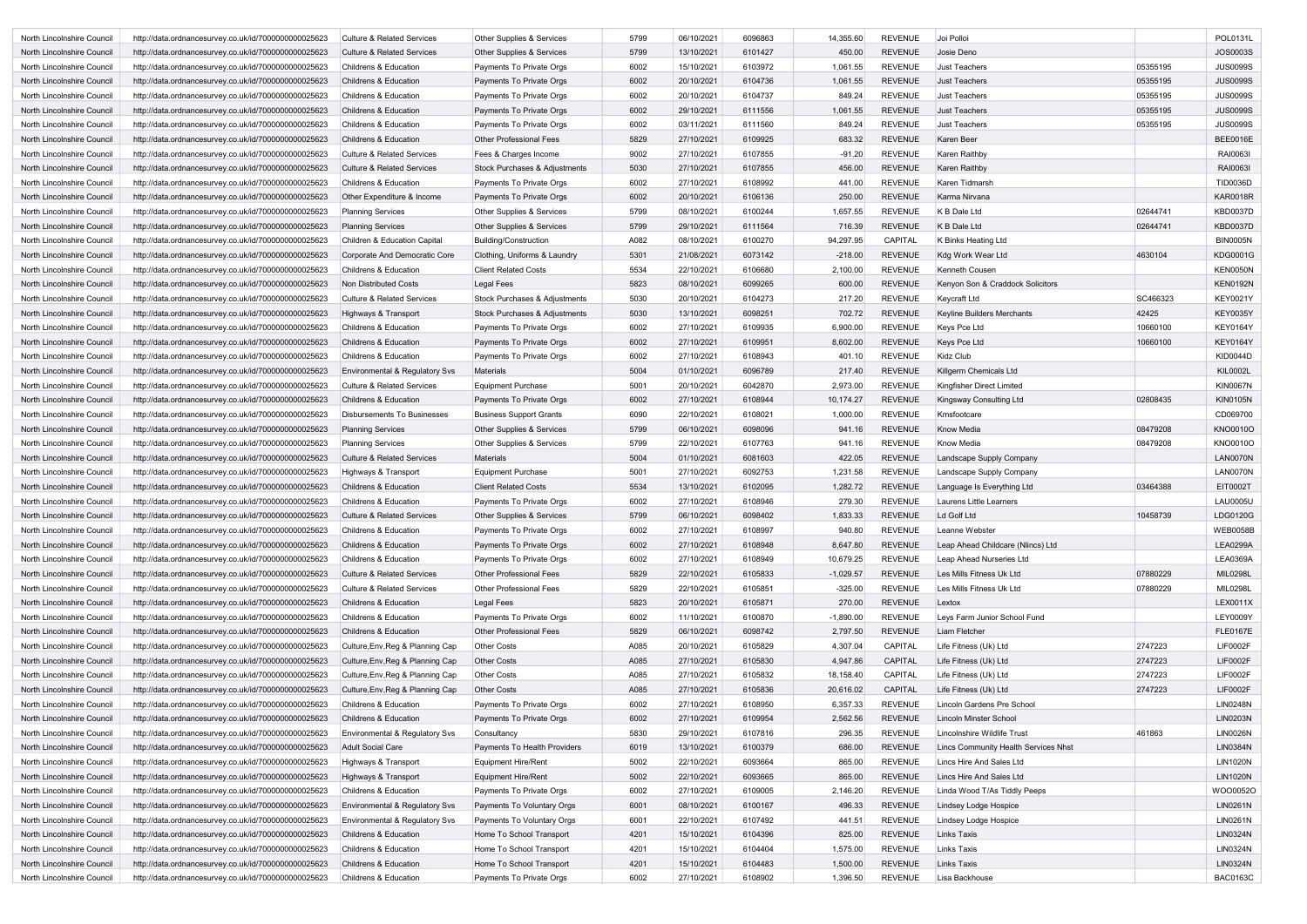| North Lincolnshire Council | http://data.ordnancesurvey.co.uk/id/7000000000025623 | <b>Childrens &amp; Education</b>          | Payments To Voluntary Orgs           | 6001 | 27/10/2021 | 6108952 | 9,845.97  | <b>REVENUE</b> | Little Acorns Pre-School        |          | <b>LIT0009T</b> |
|----------------------------|------------------------------------------------------|-------------------------------------------|--------------------------------------|------|------------|---------|-----------|----------------|---------------------------------|----------|-----------------|
| North Lincolnshire Council | http://data.ordnancesurvey.co.uk/id/7000000000025623 | <b>Childrens &amp; Education</b>          | Payments To Private Orgs             | 6002 | 27/10/2021 | 6108947 | 6,887.28  | <b>REVENUE</b> | Little Cygnets Nursery          |          | <b>LCN0002N</b> |
| North Lincolnshire Council | http://data.ordnancesurvey.co.uk/id/7000000000025623 | <b>Childrens &amp; Education</b>          | Payments To Private Orgs             | 6002 | 27/10/2021 | 6108928 | 9,841.72  | <b>REVENUE</b> | Little Frogs Daycare Ltd        | 10865826 | FRO0037O        |
| North Lincolnshire Council | http://data.ordnancesurvey.co.uk/id/7000000000025623 | <b>Childrens &amp; Education</b>          | Payments To Private Orgs             | 6002 | 27/10/2021 | 6108955 | 6,884.85  | <b>REVENUE</b> | Little Imps Playgroup           |          | LIT0035T        |
| North Lincolnshire Council | http://data.ordnancesurvey.co.uk/id/7000000000025623 | <b>Childrens &amp; Education</b>          | Payments To Private Orgs             | 6002 | 27/10/2021 | 6108960 | 529.20    | <b>REVENUE</b> | Little Learners                 |          | LIT0112T        |
| North Lincolnshire Council | http://data.ordnancesurvey.co.uk/id/7000000000025623 | <b>Childrens &amp; Education</b>          | <b>Client Related Costs</b>          | 5534 | 22/10/2021 | 6107768 | 605.00    | <b>REVENUE</b> | Little Owls Pre-School          |          | LIT0041T        |
| North Lincolnshire Council | http://data.ordnancesurvey.co.uk/id/7000000000025623 | <b>Childrens &amp; Education</b>          | Payments To Private Orgs             | 6002 | 27/10/2021 | 6108956 | 14,446.32 | <b>REVENUE</b> | Little Owls Pre-School          |          | LIT0041T        |
| North Lincolnshire Council | http://data.ordnancesurvey.co.uk/id/7000000000025623 | <b>Childrens &amp; Education</b>          | Payments To Private Orgs             | 6002 | 27/10/2021 | 6108957 | 14,597.94 | <b>REVENUE</b> | Little Owls Pre-School          |          | LIT0041T        |
| North Lincolnshire Council | http://data.ordnancesurvey.co.uk/id/7000000000025623 | <b>Childrens &amp; Education</b>          | Payments To Private Orgs             | 6002 | 27/10/2021 | 6108958 | 12,270.29 | <b>REVENUE</b> | Little Owls Pre-School          |          | LIT0041T        |
| North Lincolnshire Council | http://data.ordnancesurvey.co.uk/id/7000000000025623 | <b>Childrens &amp; Education</b>          | Payments To Voluntary Orgs           | 6001 | 27/10/2021 | 6108954 | 13,785.57 | <b>REVENUE</b> | Little Rascals Pre-School       |          | LIT0011T        |
| North Lincolnshire Council | http://data.ordnancesurvey.co.uk/id/7000000000025623 | <b>Childrens &amp; Education</b>          | Payments To Private Orgs             | 6002 | 27/10/2021 | 6108953 | 17,760.69 | <b>REVENUE</b> | Little Tots Nursery             |          | LIT0010T        |
| North Lincolnshire Council | http://data.ordnancesurvey.co.uk/id/7000000000025623 | <b>Childrens &amp; Education</b>          | <b>Client Related Costs</b>          | 5534 | 22/10/2021 | 6107523 | 3,106.15  | <b>REVENUE</b> | Longhurst Group                 |          | <b>LON0252N</b> |
| North Lincolnshire Council | http://data.ordnancesurvey.co.uk/id/7000000000025623 | <b>Childrens &amp; Education</b>          | <b>Client Related Costs</b>          | 5534 | 22/10/2021 | 6107524 | 7,735.10  | <b>REVENUE</b> | Longhurst Group                 |          | <b>LON0252N</b> |
| North Lincolnshire Council | http://data.ordnancesurvey.co.uk/id/7000000000025623 | <b>Childrens &amp; Education</b>          | <b>Client Related Costs</b>          | 5534 | 22/10/2021 | 6107525 | 1,181.26  | <b>REVENUE</b> | Longhurst Group                 |          | <b>LON0252N</b> |
| North Lincolnshire Council | http://data.ordnancesurvey.co.uk/id/7000000000025623 | Central Services To Public                | Gen Office Exp (Incl Postage)        | 5603 | 13/10/2021 | 6099767 | 373.34    | <b>REVENUE</b> | Lyreco Uk Ltd                   | 442696   | <b>LYR0001R</b> |
|                            |                                                      |                                           |                                      | 5603 |            | 6102355 |           | <b>REVENUE</b> |                                 | 442696   | <b>LYR0001R</b> |
| North Lincolnshire Council | http://data.ordnancesurvey.co.uk/id/7000000000025623 | Environmental & Regulatory Svs            | Gen Office Exp (Incl Postage)        |      | 13/10/2021 |         | 211.29    |                | Lyreco Uk Ltd                   |          |                 |
| North Lincolnshire Council | http://data.ordnancesurvey.co.uk/id/7000000000025623 | Environmental & Regulatory Svs            | Gen Office Exp (Incl Postage)        | 5603 | 13/10/2021 | 6102402 | 361.08    | <b>REVENUE</b> | Lyreco Uk Ltd                   | 442696   | <b>LYR0001R</b> |
| North Lincolnshire Council | http://data.ordnancesurvey.co.uk/id/7000000000025623 | Environmental & Regulatory Svs            | Gen Office Exp (Incl Postage)        | 5603 | 15/10/2021 | 6103037 | 273.12    | <b>REVENUE</b> | Lyreco Uk Ltd                   | 442696   | LYR0001R        |
| North Lincolnshire Council | http://data.ordnancesurvey.co.uk/id/7000000000025623 | Environmental & Regulatory Svs            | Course Fees/Training                 | 2002 | 13/10/2021 | 6102328 | 990.00    | <b>REVENUE</b> | <b>Mallard Consultancy Ltd</b>  | 03486991 | <b>MAL0002L</b> |
| North Lincolnshire Council | http://data.ordnancesurvey.co.uk/id/7000000000025623 | Environmental & Regulatory Svs            | <b>Equipment Purchase</b>            | 5001 | 01/10/2021 | 6094518 | 281.90    | <b>REVENUE</b> | Mallatite Ltd                   | 2621328  | <b>MAL0036L</b> |
| North Lincolnshire Council | http://data.ordnancesurvey.co.uk/id/7000000000025623 | Highways & Transport                      | Equipment Purchase                   | 5001 | 27/10/2021 | 6109614 | 1,199.00  | <b>REVENUE</b> | Manchester Safety Services Ltd  | 01438951 | <b>MAN0127N</b> |
| North Lincolnshire Council | http://data.ordnancesurvey.co.uk/id/7000000000025623 | <b>Childrens &amp; Education</b>          | Payments To Private Orgs             | 6002 | 27/10/2021 | 6108923 | 1,249.50  | <b>REVENUE</b> | Marie Fenwick                   |          | <b>FEN0095N</b> |
| North Lincolnshire Council | http://data.ordnancesurvey.co.uk/id/7000000000025623 | <b>Housing Services</b>                   | Other Supplies & Services            | 5799 | 06/10/2021 | 6098107 | 2,640.00  | <b>REVENUE</b> | Mark And Julie Wilkinson        |          | <b>WIL0521L</b> |
| North Lincolnshire Council | http://data.ordnancesurvey.co.uk/id/7000000000025623 | <b>Culture &amp; Related Services</b>     | Payments To Private Orgs             | 6002 | 13/10/2021 | 6100306 | 344.40    | <b>REVENUE</b> | <b>Mark Griffiths</b>           |          | GRI0219I        |
| North Lincolnshire Council | http://data.ordnancesurvey.co.uk/id/7000000000025623 | <b>Culture &amp; Related Services</b>     | Fees & Charges Income                | 9002 | 08/10/2021 | 6099639 | $-140.24$ | <b>REVENUE</b> | Mark Richardson                 |          | <b>RIC0267C</b> |
| North Lincolnshire Council | http://data.ordnancesurvey.co.uk/id/7000000000025623 | <b>Culture &amp; Related Services</b>     | Stock Purchases & Adjustments        | 5030 | 08/10/2021 | 6099639 | 701.20    | <b>REVENUE</b> | Mark Richardson                 |          | <b>RIC0267C</b> |
| North Lincolnshire Council | http://data.ordnancesurvey.co.uk/id/7000000000025623 | <b>Culture &amp; Related Services</b>     | Stock Purchases & Adjustments        | 5030 | 29/10/2021 | 6111532 | 620.00    | <b>REVENUE</b> | <b>Mark Richardson</b>          |          | <b>RIC0267C</b> |
| North Lincolnshire Council | http://data.ordnancesurvey.co.uk/id/7000000000025623 | <b>Culture &amp; Related Services</b>     | Materials                            | 5004 | 08/10/2021 | 6099401 | 4,313.30  | <b>REVENUE</b> | <b>Marmax Products Ltd</b>      |          | <b>MAR0299R</b> |
| North Lincolnshire Council | http://data.ordnancesurvey.co.uk/id/7000000000025623 | <b>Childrens &amp; Education</b>          | <b>Other Professional Fees</b>       | 5829 | 06/10/2021 | 6098746 | 2,950.00  | <b>REVENUE</b> | <b>Martin Clarridge</b>         |          | <b>CLA0690A</b> |
| North Lincolnshire Council | http://data.ordnancesurvey.co.uk/id/7000000000025623 | <b>Childrens &amp; Education</b>          | <b>Other Professional Fees</b>       | 5829 | 03/11/2021 | 6109927 | 2,600.00  | <b>REVENUE</b> | Martin Clarridge                |          | <b>CLA0690A</b> |
| North Lincolnshire Council | http://data.ordnancesurvey.co.uk/id/7000000000025623 | <b>Culture &amp; Related Services</b>     | Other Supplies & Services            | 5799 | 27/10/2021 | 6108162 | 11,757.60 | <b>REVENUE</b> | <b>Mason Clark Associates</b>   | 02537113 | <b>MAS0158S</b> |
| North Lincolnshire Council | http://data.ordnancesurvey.co.uk/id/7000000000025623 | <b>Adult Social Care Capital</b>          | Building/Construction                | A082 | 29/10/2021 | 6106082 | 2,940.00  | <b>CAPITAL</b> | <b>Mcdermott Decorating</b>     |          | MCD0046D        |
| North Lincolnshire Council | http://data.ordnancesurvey.co.uk/id/7000000000025623 | <b>Environmental &amp; Regulatory Svs</b> | Repair & Maintenance Costs           | 3000 | 29/10/2021 | 6109887 | 1,120.00  | <b>REVENUE</b> | Md Holmes Decorating Services   |          | MDH0003H        |
| North Lincolnshire Council | http://data.ordnancesurvey.co.uk/id/7000000000025623 | Culture, Env, Reg & Planning Cap          | <b>Other Costs</b>                   | A085 | 15/10/2021 | 6104208 | 1.607.13  | <b>CAPITAL</b> | Md Signs Limited                | 07734254 | MDS0003S        |
| North Lincolnshire Council | http://data.ordnancesurvey.co.uk/id/7000000000025623 | Culture, Env, Reg & Planning Cap          | <b>Other Costs</b>                   | A085 | 15/10/2021 | 6104211 | 970.25    | <b>CAPITAL</b> | Md Signs Limited                | 07734254 | MDS0003S        |
| North Lincolnshire Council | http://data.ordnancesurvey.co.uk/id/7000000000025623 | Culture, Env, Reg & Planning Cap          | <b>Other Costs</b>                   | A085 | 15/10/2021 | 6104569 | 316.00    | <b>CAPITAL</b> | Md Signs Limited                | 07734254 | MDS0003S        |
| North Lincolnshire Council | http://data.ordnancesurvey.co.uk/id/7000000000025623 | <b>Culture &amp; Related Services</b>     | <b>Equipment Purchase</b>            | 5001 | 27/10/2021 | 6110071 | 337.50    | <b>REVENUE</b> | Md Signs Limited                | 07734254 | MDS0003S        |
| North Lincolnshire Council | http://data.ordnancesurvey.co.uk/id/7000000000025623 | Culture & Related Services                | <b>Exhibitions/Events</b>            | 5709 | 22/10/2021 | 6107787 | 771.00    | <b>REVENUE</b> | Md Signs Limited                | 07734254 | <b>MDS0003S</b> |
| North Lincolnshire Council | http://data.ordnancesurvey.co.uk/id/7000000000025623 | <b>Culture &amp; Related Services</b>     | <b>Other Supplies &amp; Services</b> | 5799 | 06/10/2021 | 6098403 | 442.10    | <b>REVENUE</b> | Md Signs Limited                | 07734254 | <b>MDS0003S</b> |
| North Lincolnshire Council | http://data.ordnancesurvey.co.uk/id/7000000000025623 | <b>Culture &amp; Related Services</b>     | Repair & Maintenance Costs           | 3000 | 08/10/2021 | 6099361 | 224.00    | <b>REVENUE</b> | Md Signs Limited                | 07734254 | <b>MDS0003S</b> |
| North Lincolnshire Council | http://data.ordnancesurvey.co.uk/id/7000000000025623 | Public Health                             | Other Supplies & Services            | 5799 | 15/10/2021 | 6104253 | 1,865.00  | <b>REVENUE</b> | Md Signs Limited                | 07734254 | <b>MDS0003S</b> |
| North Lincolnshire Council | http://data.ordnancesurvey.co.uk/id/7000000000025623 | Public Health                             | Other Supplies & Services            | 5799 | 15/10/2021 | 6104270 | 1,673.00  | <b>REVENUE</b> | Md Signs Limited                | 07734254 | MDS0003S        |
| North Lincolnshire Council | http://data.ordnancesurvey.co.uk/id/7000000000025623 | Childrens & Education                     | Payments To Private Orgs             | 6002 | 06/10/2021 | 6098377 | 2,250.00  | <b>REVENUE</b> | <b>Meeting New Horizons</b>     | 7605054  | <b>MNH0001H</b> |
| North Lincolnshire Council | http://data.ordnancesurvey.co.uk/id/7000000000025623 | Childrens & Education                     | Payments To Private Orgs             | 6002 | 27/10/2021 | 6109928 | 21,170.83 | <b>REVENUE</b> | <b>Melior Community Academy</b> | 07386086 | MEL0023L        |
| North Lincolnshire Council | http://data.ordnancesurvey.co.uk/id/7000000000025623 | Childrens & Education                     | Payments To Private Orgs             | 6002 | 27/10/2021 | 6108962 | 13,799.65 | <b>REVENUE</b> | Mels Totstop Day Nursery        |          | MEL0044L        |
| North Lincolnshire Council | http://data.ordnancesurvey.co.uk/id/7000000000025623 | <b>Adult Social Care</b>                  | Payments To Private Orgs             | 6002 | 22/10/2021 | 6107620 | 4,087.00  | <b>REVENUE</b> | Mencap                          |          | MEN0244N        |
| North Lincolnshire Council | http://data.ordnancesurvey.co.uk/id/7000000000025623 | Highways & Transport                      | <b>Equipment Purchase</b>            | 5001 | 27/10/2021 | 6109833 | 242.57    | <b>REVENUE</b> | Metric Group Ltd                | 2560839  | <b>MET0006T</b> |
| North Lincolnshire Council | http://data.ordnancesurvey.co.uk/id/7000000000025623 | Highways & Transport                      | <b>Equipment Purchase</b>            | 5001 | 27/10/2021 | 6109834 | 242.57    | <b>REVENUE</b> | Metric Group Ltd                | 2560839  | <b>MET0006T</b> |
| North Lincolnshire Council | http://data.ordnancesurvey.co.uk/id/7000000000025623 | Highways & Transport                      | <b>Equipment Purchase</b>            | 5001 | 03/11/2021 | 6110031 | 228.35    | <b>REVENUE</b> | Metric Group Ltd                | 2560839  | <b>MET0006T</b> |
| North Lincolnshire Council | http://data.ordnancesurvey.co.uk/id/7000000000025623 | Highways & Transport                      | <b>Equipment Purchase</b>            | 5001 | 05/11/2021 | 6110858 | 390.34    | <b>REVENUE</b> | Metric Group Ltd                | 2560839  | <b>MET0006T</b> |
| North Lincolnshire Council | http://data.ordnancesurvey.co.uk/id/7000000000025623 | Support Servs Capital                     | <b>External Fees</b>                 | A083 | 13/10/2021 | 6102297 | 1,440.00  | <b>CAPITAL</b> | Mhr International Uk Limited    | 01852206 | <b>MHR0001R</b> |
|                            |                                                      |                                           | <b>External Fees</b>                 | A083 | 29/10/2021 | 6110342 | 549.99    | CAPITAL        | Mhr International Uk Limited    | 01852206 | <b>MHR0001R</b> |
| North Lincolnshire Council | http://data.ordnancesurvey.co.uk/id/7000000000025623 | Support Servs Capital                     |                                      |      |            |         |           |                |                                 |          |                 |
| North Lincolnshire Council | http://data.ordnancesurvey.co.uk/id/7000000000025623 | Support Servs Capital                     | It Equipment                         | A098 | 13/10/2021 | 6097322 | 1,080.00  | <b>CAPITAL</b> | Mhr International Uk Limited    | 01852206 | <b>MHR0001R</b> |
| North Lincolnshire Council | http://data.ordnancesurvey.co.uk/id/7000000000025623 | Support Servs Capital                     | It Equipment                         | A098 | 13/10/2021 | 6097323 | 540.00    | CAPITAL        | Mhr International Uk Limited    | 01852206 | <b>MHR0001R</b> |
| North Lincolnshire Council | http://data.ordnancesurvey.co.uk/id/7000000000025623 | Support Servs Capital                     | It Equipment                         | A098 | 13/10/2021 | 6097324 | 540.00    | <b>CAPITAL</b> | Mhr International Uk Limited    | 01852206 | <b>MHR0001R</b> |
| North Lincolnshire Council | http://data.ordnancesurvey.co.uk/id/7000000000025623 | Support Servs Capital                     | It Equipment                         | A098 | 27/10/2021 | 6110030 | 544.50    | CAPITAL        | Mhr International Uk Limited    | 01852206 | <b>MHR0001R</b> |
| North Lincolnshire Council | http://data.ordnancesurvey.co.uk/id/7000000000025623 | Children & Education Capital              | Building/Construction                | A082 | 29/10/2021 | 6111027 | 350.00    | CAPITAL        | Micron Analytical Ltd           | 05396498 | <b>MIC0029C</b> |
| North Lincolnshire Council | http://data.ordnancesurvey.co.uk/id/7000000000025623 | <b>Culture &amp; Related Services</b>     | Equipment Maint.& Repair             | 5003 | 27/10/2021 | 6106639 | 1,059.76  | <b>REVENUE</b> | Midori Pools And Gardens Ltd    |          | MID0033D        |
| North Lincolnshire Council | http://data.ordnancesurvey.co.uk/id/7000000000025623 | Childrens & Education                     | Payments To Private Orgs             | 6002 | 27/10/2021 | 6108963 | 279.30    | <b>REVENUE</b> | Mini Monkeys Childminding       |          | <b>MIN0121N</b> |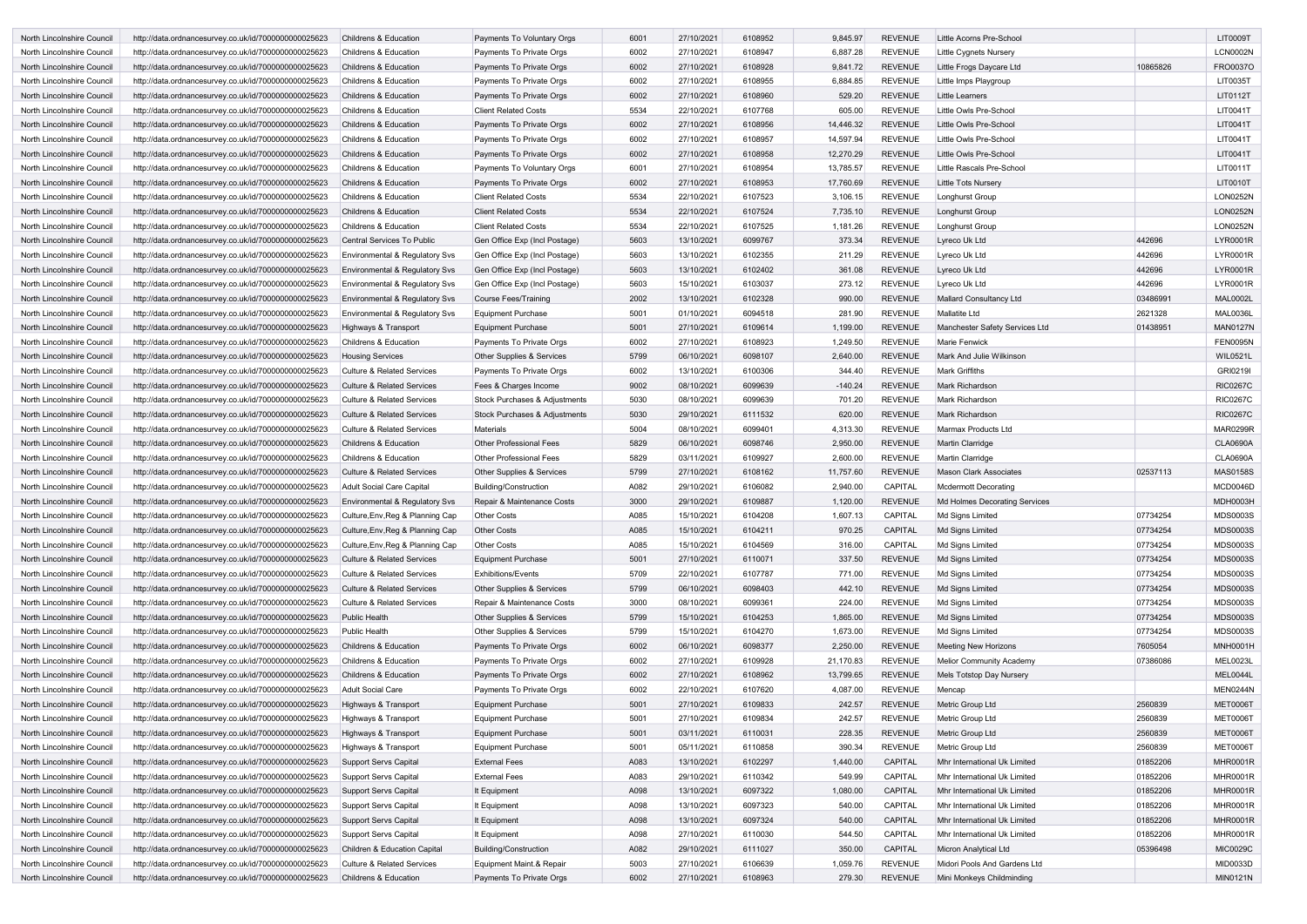| North Lincolnshire Council | http://data.ordnancesurvey.co.uk/id/7000000000025623 | Corporate And Democratic Core         | Legal Fees                           | 5823 | 06/10/2021 | 6098716 | 775.00      | <b>REVENUE</b> | Miss Alison Davenport               |          | DAV0318V        |
|----------------------------|------------------------------------------------------|---------------------------------------|--------------------------------------|------|------------|---------|-------------|----------------|-------------------------------------|----------|-----------------|
| North Lincolnshire Council | http://data.ordnancesurvey.co.uk/id/7000000000025623 | <b>Adult Social Care</b>              | <b>Other Professional Fees</b>       | 5829 | 29/10/2021 | 6111163 | 2,443.00    | <b>REVENUE</b> | Mic Law Ltd                         | 10995817 | <b>MJC0002C</b> |
| North Lincolnshire Council | http://data.ordnancesurvey.co.uk/id/7000000000025623 | <b>Culture &amp; Related Services</b> | Materials                            | 5004 | 13/10/2021 | 6100804 | 240.00      | <b>REVENUE</b> | M L Protective Coatings Ltd         | 01773189 | <b>MLP0002P</b> |
| North Lincolnshire Council | http://data.ordnancesurvey.co.uk/id/7000000000025623 | Environmental & Regulatory Svs        | <b>Materials</b>                     | 5004 | 13/10/2021 | 6100799 | 245.00      | <b>REVENUE</b> | M L Protective Coatings Ltd         | 01773189 | <b>MLP0002P</b> |
| North Lincolnshire Council | http://data.ordnancesurvey.co.uk/id/7000000000025623 | Environmental & Regulatory Svs        | Materials                            | 5004 | 13/10/2021 | 6100800 | 260.00      | <b>REVENUE</b> | M L Protective Coatings Ltd         | 01773189 | <b>MLP0002P</b> |
| North Lincolnshire Council | http://data.ordnancesurvey.co.uk/id/7000000000025623 | Highways & Transport                  | Materials                            | 5004 | 13/10/2021 | 6100805 | 280.00      | <b>REVENUE</b> | M L Protective Coatings Ltd         | 01773189 | <b>MLP0002P</b> |
| North Lincolnshire Council | http://data.ordnancesurvey.co.uk/id/7000000000025623 | <b>Adult Social Care</b>              | Payments To Private Orgs             | 6002 | 29/10/2021 | 6111244 | 972.00      | <b>REVENUE</b> | Moorwell Miracles Ltd               | 08852659 | MOO0120C        |
| North Lincolnshire Council | http://data.ordnancesurvey.co.uk/id/7000000000025623 | <b>Childrens &amp; Education</b>      | Payments To Private Orgs             | 6002 | 27/10/2021 | 6108964 | 18,552.15   | <b>REVENUE</b> | <b>Moorwell Miracles Ltd</b>        | 08852659 | MOO0120O        |
| North Lincolnshire Council | http://data.ordnancesurvey.co.uk/id/7000000000025623 | Highways & Transport                  | <b>Other Vehicle Costs</b>           | 4005 | 27/10/2021 | 6108783 | 1,190.41    | <b>REVENUE</b> | <b>Motus Commercials</b>            | 00653665 | <b>MOT0070T</b> |
| North Lincolnshire Council | http://data.ordnancesurvey.co.uk/id/7000000000025623 | Highways & Transport                  | <b>Other Supplies &amp; Services</b> | 5799 | 20/10/2021 | 6082253 | 393.75      | <b>REVENUE</b> | Mr B Clark                          |          | <b>CLA0030A</b> |
| North Lincolnshire Council | http://data.ordnancesurvey.co.uk/id/7000000000025623 | Highways & Transport                  | <b>Other Supplies &amp; Services</b> | 5799 | 22/10/2021 | 6092763 | 647.50      | <b>REVENUE</b> | Mr B Clark                          |          | <b>CLA0030A</b> |
| North Lincolnshire Council | http://data.ordnancesurvey.co.uk/id/7000000000025623 | Highways & Transport                  | Other Supplies & Services            | 5799 | 22/10/2021 | 6096000 | 647.50      | <b>REVENUE</b> | Mr B Clark                          |          | <b>CLA0030A</b> |
| North Lincolnshire Council | http://data.ordnancesurvey.co.uk/id/7000000000025623 | <b>Culture &amp; Related Services</b> | Other Supplies & Services            | 5799 | 15/10/2021 | 6099756 | 2,000.00    | <b>REVENUE</b> | Mr M Jackson                        |          | <b>JAC0529C</b> |
| North Lincolnshire Council | http://data.ordnancesurvey.co.uk/id/7000000000025623 | <b>Adult Social Care</b>              | Legal Fees                           | 5823 | 20/10/2021 | 6103854 | 750.00      | <b>REVENUE</b> | Mr Richard Copnall Ltd              |          | COP0024P        |
|                            |                                                      |                                       |                                      |      |            |         |             |                |                                     |          |                 |
| North Lincolnshire Council | http://data.ordnancesurvey.co.uk/id/7000000000025623 | <b>Childrens &amp; Education</b>      | Payments To Private Orgs             | 6002 | 27/10/2021 | 6108938 | 4,991.70    | <b>REVENUE</b> | Mrs Alexandra Heighington           |          | <b>HEI0036I</b> |
| North Lincolnshire Council | http://data.ordnancesurvey.co.uk/id/7000000000025623 | <b>Childrens &amp; Education</b>      | Payments To Private Orgs             | 6002 | 27/10/2021 | 6108919 | 558.60      | <b>REVENUE</b> | Mrs J E Easton                      |          | <b>EAS0196S</b> |
| North Lincolnshire Council | http://data.ordnancesurvey.co.uk/id/7000000000025623 | Adult Social Care                     | Payments To Private Orgs             | 6002 | 27/10/2021 | 6108889 | 455.00      | <b>REVENUE</b> | Mrs Rebecca Miller                  |          | <b>MIL0169L</b> |
| North Lincolnshire Council | http://data.ordnancesurvey.co.uk/id/7000000000025623 | Corporate And Democratic Core         | Legal Fees                           | 5823 | 22/10/2021 | 6107915 | 1,020.00    | <b>REVENUE</b> | Mrs Rebecca Miller                  |          | <b>MIL0169L</b> |
| North Lincolnshire Council | http://data.ordnancesurvey.co.uk/id/7000000000025623 | <b>Culture &amp; Related Services</b> | <b>Exhibitions/Events</b>            | 5709 | 06/10/2021 | 6096867 | 1,945.00    | <b>REVENUE</b> | Mufti Games                         |          | MUF0130F        |
| North Lincolnshire Council | http://data.ordnancesurvey.co.uk/id/7000000000025623 | <b>Public Health</b>                  | Clothing, Uniforms & Laundry         | 5301 | 29/10/2021 | 6107945 | 281.40      | <b>REVENUE</b> | Mwuk Ltd T/A Alexandra              | 0454264  | ALE0001E        |
| North Lincolnshire Council | http://data.ordnancesurvey.co.uk/id/7000000000025623 | <b>Childrens &amp; Education</b>      | Payments To Private Orgs             | 6002 | 29/10/2021 | 6111538 | 41,400.32   | <b>REVENUE</b> | Nas Services Ltd                    | 2757062  | <b>NAS0022S</b> |
| North Lincolnshire Council | http://data.ordnancesurvey.co.uk/id/7000000000025623 | <b>Childrens &amp; Education</b>      | Payments To Private Orgs             | 6002 | 29/10/2021 | 6111559 | 22,690.33   | <b>REVENUE</b> | Nas Services Ltd                    | 2757062  | <b>NAS0022S</b> |
| North Lincolnshire Council | http://data.ordnancesurvey.co.uk/id/7000000000025623 | <b>Childrens &amp; Education</b>      | Payments To Private Orgs             | 6002 | 27/10/2021 | 6108996 | 2,013.90    | <b>REVENUE</b> | Natalie Watson                      |          | WAT04301        |
| North Lincolnshire Council | http://data.ordnancesurvey.co.uk/id/7000000000025623 | <b>Adult Social Care</b>              | Payments To Private Orgs             | 6002 | 22/10/2021 | 6106116 | 745.00      | <b>REVENUE</b> | <b>National Education Group Ltd</b> | 10738856 | <b>NAT0462T</b> |
| North Lincolnshire Council | http://data.ordnancesurvey.co.uk/id/7000000000025623 | <b>Childrens &amp; Education</b>      | Payments To Private Orgs             | 6002 | 15/10/2021 | 6103973 | 3,160.50    | <b>REVENUE</b> | National Fostering Agency Ltd       | 03127814 | <b>NAT0100T</b> |
| North Lincolnshire Council | http://data.ordnancesurvey.co.uk/id/7000000000025623 | Other Expenditure & Income            | Payments To Private Orgs             | 6002 | 22/10/2021 | 6107622 | 18,809.28   | <b>REVENUE</b> | New Concept Care & Nursing Ltd      | 3892391  | <b>NEW0146W</b> |
| North Lincolnshire Council | http://data.ordnancesurvey.co.uk/id/7000000000025623 | Highways & Transport                  | Repair & Maintenance Costs           | 3000 | 29/10/2021 | 6111123 | 276.66      | <b>REVENUE</b> | New County Glazing Ltd              | 04402867 | <b>NEW0032W</b> |
| North Lincolnshire Council | http://data.ordnancesurvey.co.uk/id/7000000000025623 | Non Distributed Costs                 | Repair & Maintenance Costs           | 3000 | 27/10/2021 | 6109781 | 280.94      | <b>REVENUE</b> | New County Glazing Ltd              | 04402867 | <b>NEW0032W</b> |
| North Lincolnshire Council | http://data.ordnancesurvey.co.uk/id/7000000000025623 | Corporate And Democratic Core         | Gen Office Exp (Incl Postage)        | 5603 | 15/10/2021 | 6104250 | 4,138.40    | <b>REVENUE</b> | Newsquest Media Group               | 1676637  | <b>NEW0540W</b> |
| North Lincolnshire Council | http://data.ordnancesurvey.co.uk/id/7000000000025623 | <b>Adult Social Care</b>              | <b>Cleaning Costs/ Materials</b>     | 3301 | 29/10/2021 | 6111232 | 212.41      | <b>REVENUE</b> | Nexon Group                         | 8560885  | <b>GRE0002E</b> |
| North Lincolnshire Council | http://data.ordnancesurvey.co.uk/id/7000000000025623 | <b>Adult Social Care</b>              | Rents                                | 3201 | 15/09/2021 | 6108455 | 3,457.98    | <b>REVENUE</b> | <b>Nhs Property Services Ltd</b>    |          | <b>NHS0021S</b> |
| North Lincolnshire Council | http://data.ordnancesurvey.co.uk/id/7000000000025623 | <b>Adult Social Care</b>              | Rents                                | 3201 | 15/09/2021 | 6108459 | 355.82      | <b>REVENUE</b> | Nhs Property Services Ltd           |          | <b>NHS0021S</b> |
| North Lincolnshire Council | http://data.ordnancesurvey.co.uk/id/7000000000025623 | <b>Childrens &amp; Education</b>      | Rents                                | 3201 | 15/09/2021 | 6108456 | $-5,598.72$ | <b>REVENUE</b> | <b>Nhs Property Services Ltd</b>    |          | <b>NHS0021S</b> |
| North Lincolnshire Council | http://data.ordnancesurvey.co.uk/id/7000000000025623 | <b>Childrens &amp; Education</b>      | Rents                                | 3201 | 15/09/2021 | 6108458 | $-5.285.74$ | <b>REVENUE</b> | Nhs Property Services Ltd           |          | <b>NHS0021S</b> |
| North Lincolnshire Council | http://data.ordnancesurvey.co.uk/id/7000000000025623 | <b>Adult Social Care</b>              | Provisions                           | 5201 | 27/10/2021 | 6109806 | 250.50      | <b>REVENUE</b> | Nhs Supply Chain                    |          | <b>NHS0006S</b> |
| North Lincolnshire Council | http://data.ordnancesurvey.co.uk/id/7000000000025623 | Corporate And Democratic Core         | Course Fees/Training                 | 2002 | 15/10/2021 | 6102318 | 600.00      | <b>REVENUE</b> | Niki Whitaker                       |          | <b>WHI0699I</b> |
| North Lincolnshire Council | http://data.ordnancesurvey.co.uk/id/7000000000025623 | Fin&Inv I&E                           | <b>Equipment Purchase</b>            | 5001 | 13/10/2021 | 6103022 | 213.60      | <b>REVENUE</b> | Nilfisk Ltd                         | 212642   | <b>NIL0006L</b> |
| North Lincolnshire Council | http://data.ordnancesurvey.co.uk/id/7000000000025623 | Fin&Inv I&E                           | <b>Equipment Purchase</b>            | 5001 | 29/10/2021 | 6111366 | 614.99      | <b>REVENUE</b> | <b>Nisbets</b>                      | 01693112 | <b>NIS0001S</b> |
| North Lincolnshire Council | http://data.ordnancesurvey.co.uk/id/7000000000025623 | Corporate And Democratic Core         | Licenses, Subs & Memberships         | 5510 | 13/10/2021 | 6102105 | 1,882.00    | <b>REVENUE</b> | Nla Media Access Ltd                | 3003589  | <b>NEW0035W</b> |
| North Lincolnshire Council | http://data.ordnancesurvey.co.uk/id/7000000000025623 | <b>Adult Social Care</b>              | <b>Client Related Costs</b>          | 5534 | 13/10/2021 | 6102144 | 301.73      | <b>REVENUE</b> | Nic-Central Admin Team              |          | <b>NOR0836R</b> |
| North Lincolnshire Council | http://data.ordnancesurvey.co.uk/id/7000000000025623 | <b>Adult Social Care</b>              | Equipment Maint.& Repair             | 5003 | 13/10/2021 | 6102144 | 34.92       | <b>REVENUE</b> | Nic-Central Admin Team              |          | <b>NOR0836R</b> |
| North Lincolnshire Council | http://data.ordnancesurvey.co.uk/id/7000000000025623 | <b>Adult Social Care</b>              | <b>Equipment Purchase</b>            | 5001 | 13/10/2021 | 6102144 | 10.00       | <b>REVENUE</b> | Nic-Central Admin Team              |          | <b>NOR0836R</b> |
| North Lincolnshire Council | http://data.ordnancesurvey.co.uk/id/7000000000025623 | <b>Adult Social Care</b>              | <b>Equipment Purchase</b>            | 5001 | 13/10/2021 | 6102144 | 150.00      | <b>REVENUE</b> | Nic-Central Admin Team              |          | <b>NOR0836R</b> |
| North Lincolnshire Council | http://data.ordnancesurvey.co.uk/id/7000000000025623 | <b>Adult Social Care</b>              | Gen Office Exp (Incl Postage)        | 5603 | 13/10/2021 | 6102144 | 8.17        | <b>REVENUE</b> | Nic-Central Admin Team              |          | <b>NOR0836R</b> |
| North Lincolnshire Council | http://data.ordnancesurvey.co.uk/id/7000000000025623 | <b>Adult Social Care</b>              | <b>Materials</b>                     | 5004 | 13/10/2021 | 6102144 | 15.79       | <b>REVENUE</b> | NIc-Central Admin Team              |          | <b>NOR0836R</b> |
| North Lincolnshire Council | http://data.ordnancesurvey.co.uk/id/7000000000025623 | <b>Adult Social Care</b>              | Other Supplies & Services            | 5799 | 13/10/2021 | 6102144 | 18.00       | <b>REVENUE</b> | Nic-Central Admin Team              |          | <b>NOR0836R</b> |
|                            |                                                      | <b>Adult Social Care</b>              | Provisions                           | 5201 | 13/10/2021 | 6102144 | 517.05      | <b>REVENUE</b> | Nic-Central Admin Team              |          | <b>NOR0836R</b> |
| North Lincolnshire Council | http://data.ordnancesurvey.co.uk/id/7000000000025623 | <b>Childrens &amp; Education</b>      | <b>Client Related Costs</b>          | 5534 | 13/10/2021 | 6102144 |             |                | Nic-Central Admin Team              |          | <b>NOR0836R</b> |
| North Lincolnshire Council | http://data.ordnancesurvey.co.uk/id/7000000000025623 |                                       |                                      |      |            |         | 1,147.72    | <b>REVENUE</b> |                                     |          |                 |
| North Lincolnshire Council | http://data.ordnancesurvey.co.uk/id/7000000000025623 | Childrens & Education                 | <b>Equipment Purchase</b>            | 5001 | 13/10/2021 | 6102144 | 1,088.02    | <b>REVENUE</b> | Nic-Central Admin Team              |          | <b>NOR0836R</b> |
| North Lincolnshire Council | http://data.ordnancesurvey.co.uk/id/7000000000025623 | Childrens & Education                 | <b>Exhibitions/Events</b>            | 5709 | 13/10/2021 | 6102144 | 38.77       | <b>REVENUE</b> | Nlc-Central Admin Team              |          | <b>NOR0836R</b> |
| North Lincolnshire Council | http://data.ordnancesurvey.co.uk/id/7000000000025623 | Childrens & Education                 | <b>Materials</b>                     | 5004 | 13/10/2021 | 6102144 | 281.29      | <b>REVENUE</b> | Nlc-Central Admin Team              |          | <b>NOR0836R</b> |
| North Lincolnshire Council | http://data.ordnancesurvey.co.uk/id/7000000000025623 | <b>Childrens &amp; Education</b>      | <b>Materials</b>                     | 5004 | 13/10/2021 | 6102144 | 71.76       | <b>REVENUE</b> | Nic-Central Admin Team              |          | <b>NOR0836R</b> |
| North Lincolnshire Council | http://data.ordnancesurvey.co.uk/id/7000000000025623 | Childrens & Education                 | Provisions                           | 5201 | 13/10/2021 | 6102144 | 755.64      | <b>REVENUE</b> | Nic-Central Admin Team              |          | <b>NOR0836R</b> |
| North Lincolnshire Council | http://data.ordnancesurvey.co.uk/id/7000000000025623 | Childrens & Education                 | Provisions                           | 5201 | 13/10/2021 | 6102144 | 81.54       | <b>REVENUE</b> | Nic-Central Admin Team              |          | <b>NOR0836R</b> |
| North Lincolnshire Council | http://data.ordnancesurvey.co.uk/id/7000000000025623 | Corporate And Democratic Core         | Gen Office Exp (Incl Postage)        | 5603 | 13/10/2021 | 6102144 | 9.79        | <b>REVENUE</b> | Nic-Central Admin Team              |          | <b>NOR0836R</b> |
| North Lincolnshire Council | http://data.ordnancesurvey.co.uk/id/7000000000025623 | Corporate And Democratic Core         | Other Supplies & Services            | 5799 | 13/10/2021 | 6102144 | 284.76      | <b>REVENUE</b> | Nic-Central Admin Team              |          | <b>NOR0836R</b> |
| North Lincolnshire Council | http://data.ordnancesurvey.co.uk/id/7000000000025623 | <b>Culture &amp; Related Services</b> | <b>Cleaning Costs/ Materials</b>     | 3301 | 13/10/2021 | 6102144 | 10.99       | <b>REVENUE</b> | Nic-Central Admin Team              |          | <b>NOR0836R</b> |
| North Lincolnshire Council | http://data.ordnancesurvey.co.uk/id/7000000000025623 | <b>Culture &amp; Related Services</b> | Gen Office Exp (Incl Postage)        | 5603 | 13/10/2021 | 6102144 | 47.89       | <b>REVENUE</b> | Nic-Central Admin Team              |          | <b>NOR0836R</b> |
| North Lincolnshire Council | http://data.ordnancesurvey.co.uk/id/7000000000025623 | <b>Culture &amp; Related Services</b> | Other Supplies & Services            | 5799 | 13/10/2021 | 6102144 | 34.93       | <b>REVENUE</b> | Nic-Central Admin Team              |          | <b>NOR0836R</b> |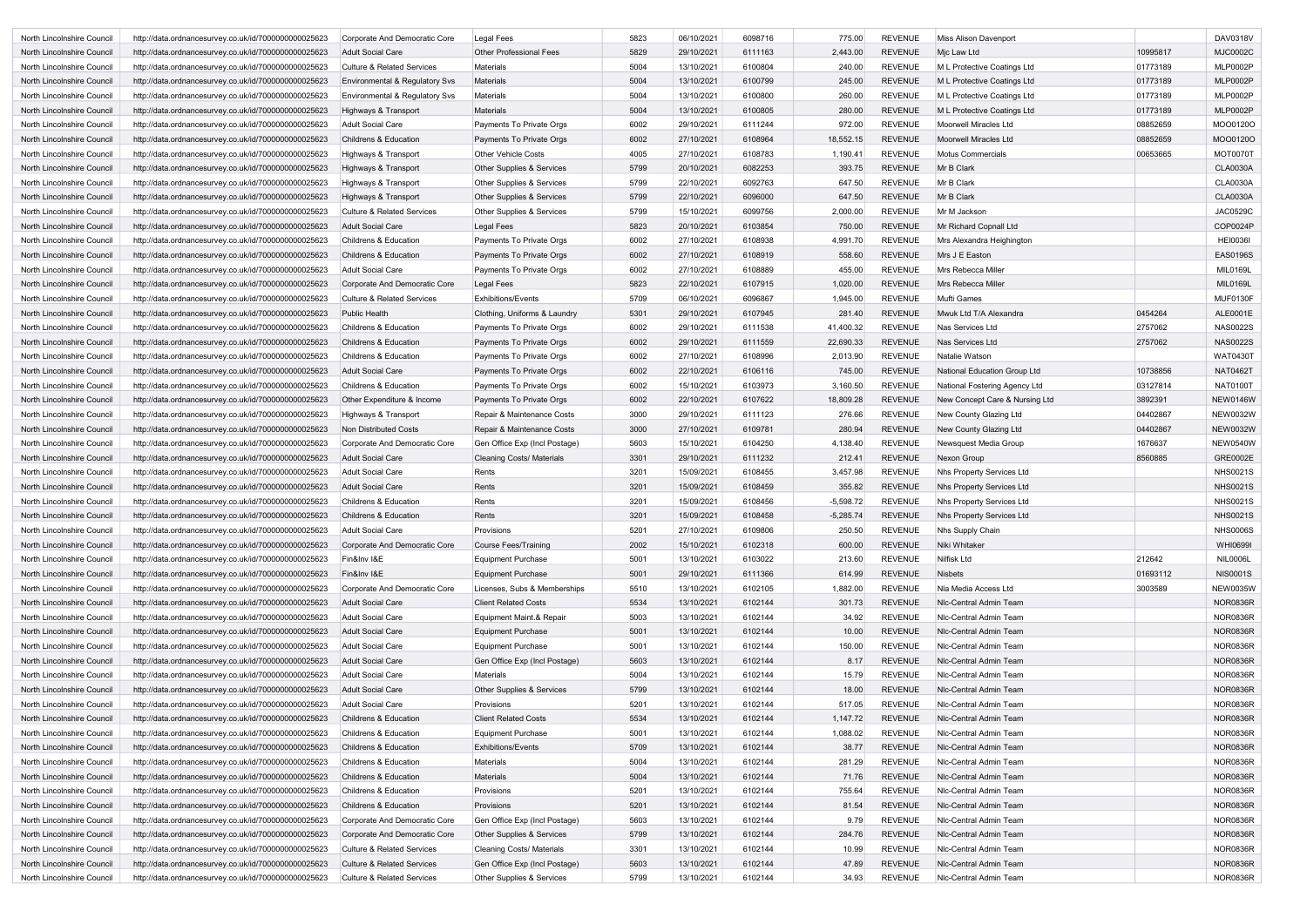| North Lincolnshire Council | http://data.ordnancesurvey.co.uk/id/7000000000025623 | Culture & Related Services       | Provisions                          | 5201 | 13/10/2021 | 6102144 | 54.99     | <b>REVENUE</b> | Nic-Central Admin Team                        | <b>NOR0836R</b> |
|----------------------------|------------------------------------------------------|----------------------------------|-------------------------------------|------|------------|---------|-----------|----------------|-----------------------------------------------|-----------------|
| North Lincolnshire Council | http://data.ordnancesurvey.co.uk/id/7000000000025623 | Environmental & Regulatory Svs   | Clothing, Uniforms & Laundry        | 5301 | 13/10/2021 | 6102144 | 50.37     | <b>REVENUE</b> | Nic-Central Admin Team                        | <b>NOR0836R</b> |
| North Lincolnshire Council | http://data.ordnancesurvey.co.uk/id/7000000000025623 | Environmental & Regulatory Svs   | Course Fees/Training                | 2002 | 13/10/2021 | 6102144 | 37.00     | <b>REVENUE</b> | Nic-Central Admin Team                        | <b>NOR0836R</b> |
| North Lincolnshire Council | http://data.ordnancesurvey.co.uk/id/7000000000025623 | Environmental & Regulatory Svs   | Course Fees/Training                | 2002 | 13/10/2021 | 6102144 | 10.41     | <b>REVENUE</b> | NIc-Central Admin Team                        | <b>NOR0836R</b> |
| North Lincolnshire Council | http://data.ordnancesurvey.co.uk/id/7000000000025623 | Environmental & Regulatory Svs   | <b>Other Premises Costs</b>         | 3390 | 13/10/2021 | 6102144 | 16.00     | <b>REVENUE</b> | NIc-Central Admin Team                        | <b>NOR0836R</b> |
| North Lincolnshire Council | http://data.ordnancesurvey.co.uk/id/7000000000025623 | Environmental & Regulatory Svs   | <b>Other Professional Fees</b>      | 5829 | 13/10/2021 | 6102144 | 18.10     | <b>REVENUE</b> | Nic-Central Admin Team                        | <b>NOR0836R</b> |
| North Lincolnshire Council | http://data.ordnancesurvey.co.uk/id/7000000000025623 | Fin&Inv I&E                      | <b>Catering Contract</b>            | 5204 | 13/10/2021 | 6102144 | 2.19      | <b>REVENUE</b> | Nic-Central Admin Team                        | <b>NOR0836R</b> |
| North Lincolnshire Council | http://data.ordnancesurvey.co.uk/id/7000000000025623 | Fin&Inv I&E                      | Catering Equipment & Materials      | 5210 | 13/10/2021 | 6102144 | 32.16     | <b>REVENUE</b> | Nlc-Central Admin Team                        | <b>NOR0836R</b> |
| North Lincolnshire Council | http://data.ordnancesurvey.co.uk/id/7000000000025623 | Fin&Inv I&E                      | <b>Equipment Purchase</b>           | 5001 | 13/10/2021 | 6102144 | 113.80    | <b>REVENUE</b> | Nic-Central Admin Team                        | <b>NOR0836R</b> |
| North Lincolnshire Council | http://data.ordnancesurvey.co.uk/id/7000000000025623 | Fin&Inv I&E                      | Other Supplies & Services           | 5799 | 13/10/2021 | 6102144 | 28.00     | <b>REVENUE</b> | NIc-Central Admin Team                        | <b>NOR0836R</b> |
| North Lincolnshire Council | http://data.ordnancesurvey.co.uk/id/7000000000025623 | Fin&Inv I&E                      | Provisions                          | 5201 | 13/10/2021 | 6102144 | 6.99      | <b>REVENUE</b> | Nic-Central Admin Team                        | <b>NOR0836R</b> |
| North Lincolnshire Council | http://data.ordnancesurvey.co.uk/id/7000000000025623 | Other Expenditure & Income       | <b>Client Related Costs</b>         | 5534 | 13/10/2021 | 6102144 | 400.00    | <b>REVENUE</b> | Nic-Central Admin Team                        | <b>NOR0836R</b> |
| North Lincolnshire Council | http://data.ordnancesurvey.co.uk/id/7000000000025623 | Other Expenditure & Income       | <b>Equipment Purchase</b>           | 5001 | 13/10/2021 | 6102144 | 70.00     | <b>REVENUE</b> | Nic-Central Admin Team                        | <b>NOR0836R</b> |
| North Lincolnshire Council | http://data.ordnancesurvey.co.uk/id/7000000000025623 | <b>Public Health</b>             | Fuel                                | 4001 | 13/10/2021 | 6102144 | 220.96    | <b>REVENUE</b> | Nlc-Central Admin Team                        | <b>NOR0836R</b> |
| North Lincolnshire Council | http://data.ordnancesurvey.co.uk/id/7000000000025623 | <b>Adult Social Care</b>         | <b>Client Related Costs</b>         | 5534 | 15/10/2021 | 6104293 | 35.14     | <b>REVENUE</b> | NIc-Children And Community Resilience Imprest | <b>NOR2007R</b> |
|                            |                                                      | <b>Adult Social Care</b>         |                                     | 6092 |            | 6099641 | 104.00    | <b>REVENUE</b> |                                               | <b>NOR2007R</b> |
| North Lincolnshire Council | http://data.ordnancesurvey.co.uk/id/7000000000025623 |                                  | <b>Client Transport Costs</b>       |      | 08/10/2021 |         |           |                | NIc-Children And Community Resilience Imprest |                 |
| North Lincolnshire Council | http://data.ordnancesurvey.co.uk/id/7000000000025623 | <b>Adult Social Care</b>         | <b>Client Transport Costs</b>       | 6092 | 15/10/2021 | 6104293 | 203.80    | <b>REVENUE</b> | NIc-Children And Community Resilience Imprest | <b>NOR2007R</b> |
| North Lincolnshire Council | http://data.ordnancesurvey.co.uk/id/7000000000025623 | <b>Childrens &amp; Education</b> | <b>Client Related Costs</b>         | 5534 | 08/10/2021 | 6099641 | 1,299.88  | <b>REVENUE</b> | NIc-Children And Community Resilience Imprest | <b>NOR2007R</b> |
| North Lincolnshire Council | http://data.ordnancesurvey.co.uk/id/7000000000025623 | <b>Childrens &amp; Education</b> | <b>Client Related Costs</b>         | 5534 | 15/10/2021 | 6104293 | 1,699.87  | <b>REVENUE</b> | NIc-Children And Community Resilience Imprest | <b>NOR2007R</b> |
| North Lincolnshire Council | http://data.ordnancesurvey.co.uk/id/7000000000025623 | <b>Childrens &amp; Education</b> | <b>Client Transport Costs</b>       | 6092 | 08/10/2021 | 6099641 | 80.00     | <b>REVENUE</b> | Nic-Children And Community Resilience Imprest | <b>NOR2007R</b> |
| North Lincolnshire Council | http://data.ordnancesurvey.co.uk/id/7000000000025623 | <b>Childrens &amp; Education</b> | <b>Equipment Purchase</b>           | 5001 | 08/10/2021 | 6099641 | 20.00     | <b>REVENUE</b> | NIc-Children And Community Resilience Imprest | <b>NOR2007R</b> |
| North Lincolnshire Council | http://data.ordnancesurvey.co.uk/id/7000000000025623 | <b>Adult Social Care</b>         | Payments To Private Orgs            | 6002 | 01/10/2021 | 6096798 | 605.00    | <b>REVENUE</b> | NI Group Limited                              | <b>NLG0003G</b> |
| North Lincolnshire Council | http://data.ordnancesurvey.co.uk/id/7000000000025623 | <b>Adult Social Care</b>         | Payments To Private Orgs            | 6002 | 01/10/2021 | 6096799 | 670.00    | <b>REVENUE</b> | NI Group Limited                              | <b>NLG0003G</b> |
| North Lincolnshire Council | http://data.ordnancesurvey.co.uk/id/7000000000025623 | <b>Adult Social Care</b>         | Payments To Private Orgs            | 6002 | 01/10/2021 | 6096800 | 370.00    | <b>REVENUE</b> | NI Group Limited                              | <b>NLG0003G</b> |
| North Lincolnshire Council | http://data.ordnancesurvey.co.uk/id/7000000000025623 | <b>Adult Social Care</b>         | Payments To Private Orgs            | 6002 | 06/10/2021 | 6096801 | 370.00    | <b>REVENUE</b> | NI Group Limited                              | <b>NLG0003G</b> |
| North Lincolnshire Council | http://data.ordnancesurvey.co.uk/id/7000000000025623 | <b>Adult Social Care</b>         | Payments To Private Orgs            | 6002 | 22/10/2021 | 6107623 | 43,080.00 | <b>REVENUE</b> | NI Group Limited                              | <b>NLG0003G</b> |
| North Lincolnshire Council | http://data.ordnancesurvey.co.uk/id/7000000000025623 | <b>Adult Social Care</b>         | Payments To Private Orgs            | 6002 | 22/10/2021 | 6107624 |           | <b>REVENUE</b> | NI Group Limited                              | <b>NLG0003G</b> |
| North Lincolnshire Council | http://data.ordnancesurvey.co.uk/id/7000000000025623 | <b>Adult Social Care</b>         | Payments To Private Orgs            | 6002 | 22/10/2021 | 6108015 | 450.00    | <b>REVENUE</b> | NI Group Limited                              | <b>NLG0003G</b> |
| North Lincolnshire Council | http://data.ordnancesurvey.co.uk/id/7000000000025623 | <b>Adult Social Care</b>         | Payments To Private Orgs            | 6002 | 22/10/2021 | 6108031 | 450.00    | <b>REVENUE</b> | NI Group Limited                              | <b>NLG0003G</b> |
| North Lincolnshire Council | http://data.ordnancesurvey.co.uk/id/7000000000025623 | <b>Adult Social Care</b>         | Payments To Private Orgs            | 6002 | 27/10/2021 | 6108041 | 370.00    | <b>REVENUE</b> | NI Group Limited                              | <b>NLG0003G</b> |
| North Lincolnshire Council | http://data.ordnancesurvey.co.uk/id/7000000000025623 | <b>Childrens &amp; Education</b> | Payments To Health Providers        | 6019 | 15/10/2021 | 6104439 | 4,232.50  | <b>REVENUE</b> | NI Group Limited                              | <b>NLG0003G</b> |
| North Lincolnshire Council | http://data.ordnancesurvey.co.uk/id/7000000000025623 | Childrens & Education            | <b>Payments To Health Providers</b> | 6019 | 22/10/2021 | 6107979 | 4,232.50  | <b>REVENUE</b> | NI Group Limited                              | <b>NLG0003G</b> |
| North Lincolnshire Council | http://data.ordnancesurvey.co.uk/id/7000000000025623 | <b>Childrens &amp; Education</b> | Payments To Health Providers        | 6019 | 29/10/2021 | 6109926 | 4,232.50  | <b>REVENUE</b> | NI Group Limited                              | <b>NLG0003G</b> |
| North Lincolnshire Council | http://data.ordnancesurvey.co.uk/id/7000000000025623 | Childrens & Education            | Payments To Private Orgs            | 6002 | 15/10/2021 | 6104541 | 1,600.00  | <b>REVENUE</b> | NI Group Limited                              | <b>NLG0003G</b> |
| North Lincolnshire Council | http://data.ordnancesurvey.co.uk/id/7000000000025623 | <b>Childrens &amp; Education</b> | Payments To Private Orgs            | 6002 | 27/10/2021 | 6109965 | 1,600.00  | <b>REVENUE</b> | NI Group Limited                              | <b>NLG0003G</b> |
| North Lincolnshire Council | http://data.ordnancesurvey.co.uk/id/7000000000025623 | <b>Childrens &amp; Education</b> | Payments To Private Orgs            | 6002 | 27/10/2021 | 6109968 | 1,600.00  | <b>REVENUE</b> | NI Group Limited                              | <b>NLG0003G</b> |
| North Lincolnshire Council | http://data.ordnancesurvey.co.uk/id/7000000000025623 | Other Expenditure & Income       | Payments To Private Orgs            | 6002 | 22/10/2021 | 6107624 | 47,952.00 | <b>REVENUE</b> | NI Group Limited                              | <b>NLG0003G</b> |
| North Lincolnshire Council | http://data.ordnancesurvey.co.uk/id/7000000000025623 | <b>Adult Social Care</b>         | <b>Other Professional Fees</b>      | 5829 | 27/10/2021 | 6108513 | 43,191.99 | <b>REVENUE</b> | N Lincs & Goole Hosps Nhs Ft                  | <b>NOR0424R</b> |
| North Lincolnshire Council | http://data.ordnancesurvey.co.uk/id/7000000000025623 | <b>Childrens &amp; Education</b> | Payments To Health Providers        | 6019 | 06/10/2021 | 6098825 | 3,357.92  | <b>REVENUE</b> | N Lincs & Goole Hosps Nhs Ft                  | <b>NOR0424R</b> |
| North Lincolnshire Council | http://data.ordnancesurvey.co.uk/id/7000000000025623 | <b>Childrens &amp; Education</b> | Payments To Health Providers        | 6019 | 08/10/2021 | 6100262 | 3,357.92  | <b>REVENUE</b> | N Lincs & Goole Hosps Nhs Ft                  | <b>NOR0424R</b> |
| North Lincolnshire Council | http://data.ordnancesurvey.co.uk/id/7000000000025623 | <b>Childrens &amp; Education</b> | Payments To Private Orgs            | 6002 | 29/10/2021 | 6111536 | 4,583.33  | <b>REVENUE</b> | N Lincs & Goole Hosps Nhs Ft                  | <b>NOR0424R</b> |
| North Lincolnshire Council | http://data.ordnancesurvey.co.uk/id/7000000000025623 | <b>Childrens &amp; Education</b> | Payments To Private Orgs            | 6002 | 29/10/2021 | 6111537 | 12,356.33 | <b>REVENUE</b> | N Lincs & Goole Hosps Nhs Ft                  | <b>NOR0424R</b> |
| North Lincolnshire Council | http://data.ordnancesurvey.co.uk/id/7000000000025623 | Public Health                    | Payments To Health Providers        | 6019 | 27/10/2021 | 6108089 | 5,002.00  | <b>REVENUE</b> | N Lincs & Goole Hosps Nhs Ft                  | <b>NOR0424R</b> |
| North Lincolnshire Council | http://data.ordnancesurvey.co.uk/id/7000000000025623 | <b>Childrens &amp; Education</b> | <b>Client Related Costs</b>         | 5534 | 08/10/2021 | 6099266 | 336.00    | <b>REVENUE</b> | Normanby Hotel                                | <b>NOR0478R</b> |
|                            |                                                      |                                  |                                     |      |            |         |           | <b>REVENUE</b> |                                               | <b>NOR0478R</b> |
| North Lincolnshire Council | http://data.ordnancesurvey.co.uk/id/7000000000025623 | <b>Childrens &amp; Education</b> | <b>Client Related Costs</b>         | 5534 | 13/10/2021 | 6102264 | 336.00    |                | Normanby Hotel                                |                 |
| North Lincolnshire Council | http://data.ordnancesurvey.co.uk/id/7000000000025623 | <b>Childrens &amp; Education</b> | <b>Client Related Costs</b>         | 5534 | 15/10/2021 | 6104555 | 2,700.00  | <b>REVENUE</b> | Normanby Hotel                                | <b>NOR0478R</b> |
| North Lincolnshire Council | http://data.ordnancesurvey.co.uk/id/7000000000025623 | <b>Housing Services</b>          | Other Supplies & Services           | 5799 | 08/10/2021 | 6099256 | 5,262.00  | <b>REVENUE</b> | Normanby Hotel                                | <b>NOR0478R</b> |
| North Lincolnshire Council | http://data.ordnancesurvey.co.uk/id/7000000000025623 | <b>Housing Services</b>          | Other Supplies & Services           | 5799 | 08/10/2021 | 6099256 |           | <b>REVENUE</b> | Normanby Hotel                                | <b>NOR0478R</b> |
| North Lincolnshire Council | http://data.ordnancesurvey.co.uk/id/7000000000025623 | <b>Housing Services</b>          | Other Supplies & Services           | 5799 | 13/10/2021 | 6102329 | 968.00    | <b>REVENUE</b> | Normanby Hotel                                | <b>NOR0478R</b> |
| North Lincolnshire Council | http://data.ordnancesurvey.co.uk/id/7000000000025623 | <b>Housing Services</b>          | Other Supplies & Services           | 5799 | 13/10/2021 | 6102332 | 4,804.00  | <b>REVENUE</b> | Normanby Hotel                                | <b>NOR0478R</b> |
| North Lincolnshire Council | http://data.ordnancesurvey.co.uk/id/7000000000025623 | <b>Housing Services</b>          | Other Supplies & Services           | 5799 | 15/10/2021 | 6104549 | 310.00    | <b>REVENUE</b> | Normanby Hotel                                | <b>NOR0478R</b> |
| North Lincolnshire Council | http://data.ordnancesurvey.co.uk/id/7000000000025623 | <b>Housing Services</b>          | Other Supplies & Services           | 5799 | 15/10/2021 | 6104550 | 5,614.00  | <b>REVENUE</b> | Normanby Hotel                                | <b>NOR0478R</b> |
| North Lincolnshire Council | http://data.ordnancesurvey.co.uk/id/7000000000025623 | <b>Housing Services</b>          | Other Supplies & Services           | 5799 | 15/10/2021 | 6104553 | 7,033.75  | <b>REVENUE</b> | Normanby Hotel                                | <b>NOR0478R</b> |
| North Lincolnshire Council | http://data.ordnancesurvey.co.uk/id/7000000000025623 | <b>Housing Services</b>          | Other Supplies & Services           | 5799 | 22/10/2021 | 6107534 | 5,386.00  | <b>REVENUE</b> | Normanby Hotel                                | <b>NOR0478R</b> |
| North Lincolnshire Council | http://data.ordnancesurvey.co.uk/id/7000000000025623 | <b>Housing Services</b>          | Other Supplies & Services           | 5799 | 22/10/2021 | 6107536 | 4,368.00  | <b>REVENUE</b> | Normanby Hotel                                | <b>NOR0478R</b> |
| North Lincolnshire Council | http://data.ordnancesurvey.co.uk/id/7000000000025623 | <b>Housing Services</b>          | Other Supplies & Services           | 5799 | 22/10/2021 | 6107538 | 672.00    | <b>REVENUE</b> | Normanby Hotel                                | <b>NOR0478R</b> |
| North Lincolnshire Council | http://data.ordnancesurvey.co.uk/id/7000000000025623 | <b>Housing Services</b>          | Other Supplies & Services           | 5799 | 29/10/2021 | 6110348 | 5,000.00  | <b>REVENUE</b> | Normanby Hotel                                | <b>NOR0478R</b> |
| North Lincolnshire Council | http://data.ordnancesurvey.co.uk/id/7000000000025623 | <b>Housing Services</b>          | Other Supplies & Services           | 5799 | 29/10/2021 | 6111186 | 325.00    | <b>REVENUE</b> | Normanby Hotel                                | <b>NOR0478R</b> |
| North Lincolnshire Council | http://data.ordnancesurvey.co.uk/id/7000000000025623 | <b>Childrens &amp; Education</b> | Other Supplies & Services           | 5799 | 29/10/2021 | 6111154 | 337.50    | <b>REVENUE</b> | North East Lincolnshire Council               | NOR0379R        |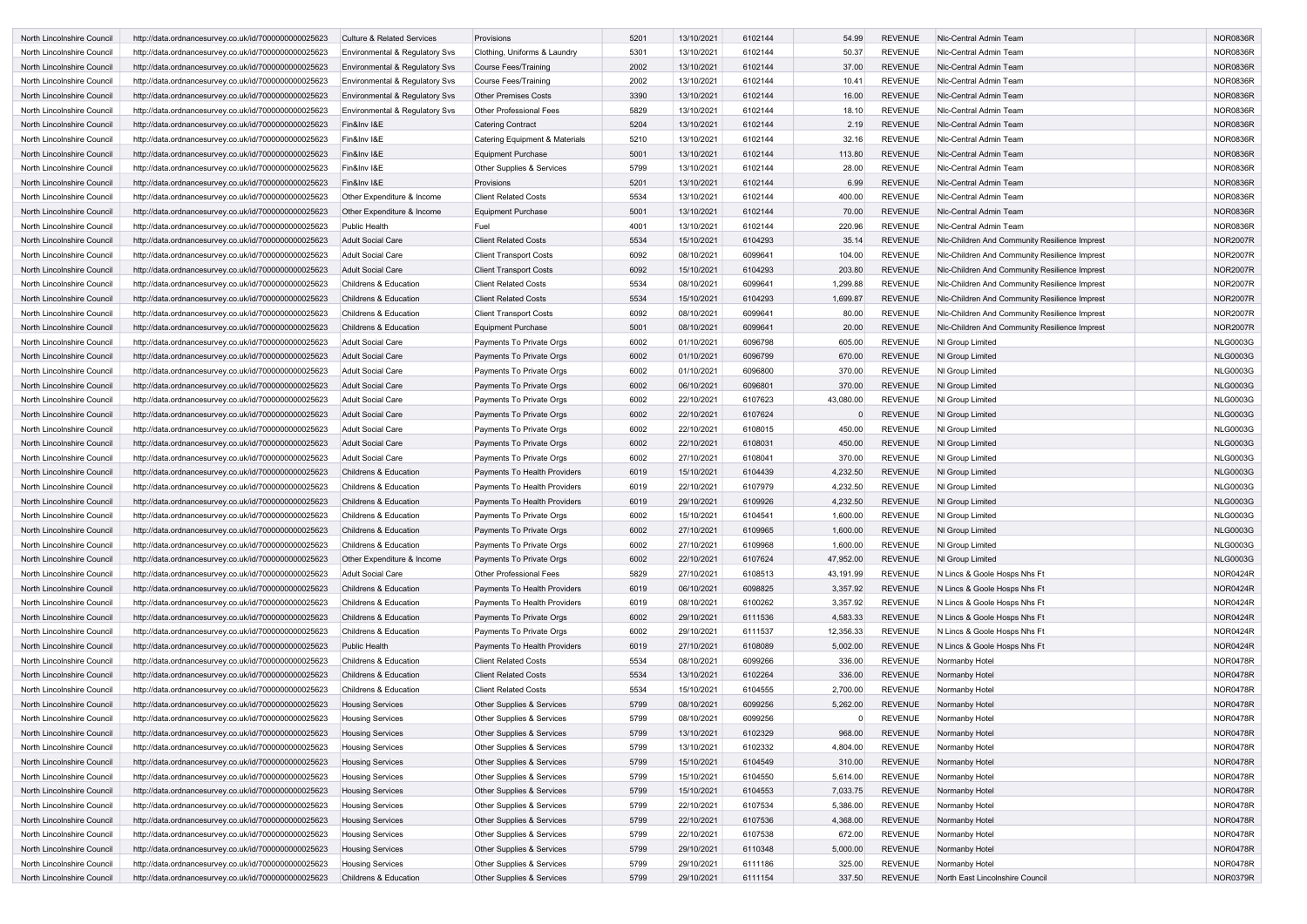| North Lincolnshire Council | http://data.ordnancesurvey.co.uk/id/7000000000025623 | <b>Environmental &amp; Regulatory Svs</b> | Payments To Private Orgs       | 6002 | 27/10/2021 | 6109884 | 70,352.33   | <b>REVENUE</b> | North East Lincolnshire Council           |          | NOR0269R        |
|----------------------------|------------------------------------------------------|-------------------------------------------|--------------------------------|------|------------|---------|-------------|----------------|-------------------------------------------|----------|-----------------|
| North Lincolnshire Council | http://data.ordnancesurvey.co.uk/id/7000000000025623 | Environmental & Regulatory Svs            | Payments To Private Orgs       | 6002 | 27/10/2021 | 6109886 | 35,274.29   | <b>REVENUE</b> | North East Lincolnshire Council           |          | <b>NOR0269R</b> |
| North Lincolnshire Council | http://data.ordnancesurvey.co.uk/id/7000000000025623 | Central Services To Public                | Repair & Maintenance Costs     | 3000 | 27/10/2021 | 6108471 |             | <b>REVENUE</b> | Northern Flags Ltd                        |          | <b>NOR0037R</b> |
| North Lincolnshire Council | http://data.ordnancesurvey.co.uk/id/7000000000025623 | Corporate And Democratic Core             | Repair & Maintenance Costs     | 3000 | 27/10/2021 | 6108471 | 269.00      | <b>REVENUE</b> | Northern Flags Ltd                        |          | <b>NOR0037R</b> |
| North Lincolnshire Council | http://data.ordnancesurvey.co.uk/id/7000000000025623 | <b>Culture &amp; Related Services</b>     | Equipment Maint.& Repair       | 5003 | 27/10/2021 | 6108471 | 403.50      | <b>REVENUE</b> | Northern Flags Ltd                        |          | <b>NOR0037R</b> |
| North Lincolnshire Council | http://data.ordnancesurvey.co.uk/id/7000000000025623 | <b>Culture &amp; Related Services</b>     | Repair & Maintenance Costs     | 3000 | 27/10/2021 | 6108471 | 269.00      | <b>REVENUE</b> | Northern Flags Ltd                        |          | <b>NOR0037R</b> |
| North Lincolnshire Council | http://data.ordnancesurvey.co.uk/id/7000000000025623 | <b>Environmental &amp; Regulatory Svs</b> | Repair & Maintenance Costs     | 3000 | 27/10/2021 | 6108471 | 134.50      | <b>REVENUE</b> | Northern Flags Ltd                        |          | <b>NOR0037R</b> |
| North Lincolnshire Council | http://data.ordnancesurvey.co.uk/id/7000000000025623 | <b>Adult Social Care</b>                  | Licences                       | 4002 | 15/10/2021 | 6104239 | 277.50      | <b>REVENUE</b> | North Lincolnshire Council                |          | <b>NOR0802R</b> |
| North Lincolnshire Council | http://data.ordnancesurvey.co.uk/id/7000000000025623 | <b>Adult Social Care</b>                  | Payments To Private Orgs       | 6002 | 22/10/2021 | 6108049 | 2,920.00    | <b>REVENUE</b> | North Lincolnshire Council                |          | <b>NOR0351R</b> |
| North Lincolnshire Council | http://data.ordnancesurvey.co.uk/id/7000000000025623 | <b>Central Services To Public</b>         | Licences                       | 4002 | 15/10/2021 | 6104239 | 22.50       | <b>REVENUE</b> | North Lincolnshire Council                |          | <b>NOR0802R</b> |
| North Lincolnshire Council | http://data.ordnancesurvey.co.uk/id/7000000000025623 | <b>Childrens &amp; Education</b>          | <b>Client Related Costs</b>    | 5534 | 20/10/2021 | 6106344 | 2,000.00    | <b>REVENUE</b> | North Lincolnshire Council                |          | <b>NOR0380R</b> |
| North Lincolnshire Council | http://data.ordnancesurvey.co.uk/id/7000000000025623 | <b>Childrens &amp; Education</b>          | Licences                       | 4002 | 15/10/2021 | 6104239 | 960.00      | <b>REVENUE</b> | North Lincolnshire Council                |          | <b>NOR0802R</b> |
|                            |                                                      |                                           | <b>Other Professional Fees</b> | 5829 | 22/10/2021 | 6108049 | 5,237.00    | <b>REVENUE</b> | North Lincolnshire Council                |          | <b>NOR0351R</b> |
| North Lincolnshire Council | http://data.ordnancesurvey.co.uk/id/7000000000025623 | <b>Childrens &amp; Education</b>          |                                |      |            |         |             |                |                                           |          | <b>NOR0326R</b> |
| North Lincolnshire Council | http://data.ordnancesurvey.co.uk/id/7000000000025623 | <b>Childrens &amp; Education</b>          | Payments To Private Orgs       | 6002 | 11/10/2021 | 6100871 | $-1,260.00$ | <b>REVENUE</b> | North Lincolnshire Council                |          |                 |
| North Lincolnshire Council | http://data.ordnancesurvey.co.uk/id/7000000000025623 | Corporate And Democratic Core             | <b>Equipment Purchase</b>      | 5001 | 27/10/2021 | 6109578 | 24.78       | <b>REVENUE</b> | North Lincolnshire Council                |          | <b>NOR0860R</b> |
| North Lincolnshire Council | http://data.ordnancesurvey.co.uk/id/7000000000025623 | Corporate And Democratic Core             | Gen Office Exp (Incl Postage)  | 5603 | 27/10/2021 | 6109578 | $-9.92$     | <b>REVENUE</b> | North Lincolnshire Council                |          | <b>NOR0860R</b> |
| North Lincolnshire Council | http://data.ordnancesurvey.co.uk/id/7000000000025623 | Culture & Related Services                | <b>Bank Charges</b>            | 5821 | 27/10/2021 | 6109578 | 1.09        | <b>REVENUE</b> | North Lincolnshire Council                |          | <b>NOR0860R</b> |
| North Lincolnshire Council | http://data.ordnancesurvey.co.uk/id/7000000000025623 | <b>Culture &amp; Related Services</b>     | Books (Libraries+Schools Only) | 5005 | 27/10/2021 | 6109578 | 254.73      | <b>REVENUE</b> | North Lincolnshire Council                |          | <b>NOR0860R</b> |
| North Lincolnshire Council | http://data.ordnancesurvey.co.uk/id/7000000000025623 | Culture & Related Services                | Course Fees/Training           | 2002 | 27/10/2021 | 6109578 | 72.00       | <b>REVENUE</b> | North Lincolnshire Council                |          | <b>NOR0860R</b> |
| North Lincolnshire Council | http://data.ordnancesurvey.co.uk/id/7000000000025623 | <b>Culture &amp; Related Services</b>     | <b>Equipment Purchase</b>      | 5001 | 27/10/2021 | 6109578 | 619.71      | <b>REVENUE</b> | North Lincolnshire Council                |          | <b>NOR0860R</b> |
| North Lincolnshire Council | http://data.ordnancesurvey.co.uk/id/7000000000025623 | Culture & Related Services                | <b>Exhibitions/Events</b>      | 5709 | 27/10/2021 | 6109578 | 322.75      | <b>REVENUE</b> | North Lincolnshire Council                |          | <b>NOR0860R</b> |
| North Lincolnshire Council | http://data.ordnancesurvey.co.uk/id/7000000000025623 | Culture & Related Services                | Gen Office Exp (Incl Postage)  | 5603 | 27/10/2021 | 6109578 | 59.44       | <b>REVENUE</b> | North Lincolnshire Council                |          | <b>NOR0860R</b> |
| North Lincolnshire Council | http://data.ordnancesurvey.co.uk/id/7000000000025623 | <b>Culture &amp; Related Services</b>     | Licences                       | 4002 | 15/10/2021 | 6104239 | 835.00      | <b>REVENUE</b> | North Lincolnshire Council                |          | NOR0802R        |
| North Lincolnshire Council | http://data.ordnancesurvey.co.uk/id/7000000000025623 | <b>Culture &amp; Related Services</b>     | <b>Materials</b>               | 5004 | 27/10/2021 | 6109578 | 16.64       | <b>REVENUE</b> | North Lincolnshire Council                |          | <b>NOR0860R</b> |
| North Lincolnshire Council | http://data.ordnancesurvey.co.uk/id/7000000000025623 | Environmental & Regulatory Svs            | Licences                       | 4002 | 15/10/2021 | 6104239 | 557.50      | <b>REVENUE</b> | North Lincolnshire Council                |          | <b>NOR0802R</b> |
| North Lincolnshire Council | http://data.ordnancesurvey.co.uk/id/7000000000025623 | <b>Environmental &amp; Regulatory Svs</b> | Licences                       | 4002 | 15/10/2021 | 6104239 | 502.50      | <b>REVENUE</b> | North Lincolnshire Council                |          | <b>NOR0802R</b> |
| North Lincolnshire Council | http://data.ordnancesurvey.co.uk/id/7000000000025623 | Highways & Transport                      | <b>Bank Charges</b>            | 5821 | 15/10/2021 | 6104239 | 45.00       | <b>REVENUE</b> | North Lincolnshire Council                |          | <b>NOR0802R</b> |
| North Lincolnshire Council | http://data.ordnancesurvey.co.uk/id/7000000000025623 | Highways & Transport                      | <b>Course Fees/Training</b>    | 2002 | 15/10/2021 | 6104239 | 345.00      | <b>REVENUE</b> | North Lincolnshire Council                |          | <b>NOR0802R</b> |
| North Lincolnshire Council | http://data.ordnancesurvey.co.uk/id/7000000000025623 | Highways & Transport                      | Licences                       | 4002 | 15/10/2021 | 6104239 | 580.00      | <b>REVENUE</b> | North Lincolnshire Council                |          | <b>NOR0802R</b> |
| North Lincolnshire Council | http://data.ordnancesurvey.co.uk/id/7000000000025623 | Highways & Transport                      | Licences                       | 4002 | 15/10/2021 | 6104239 | 555.00      | <b>REVENUE</b> | North Lincolnshire Council                |          | <b>NOR0802R</b> |
| North Lincolnshire Council | http://data.ordnancesurvey.co.uk/id/7000000000025623 | Highways & Transport                      | Licenses, Subs & Memberships   | 5510 | 15/10/2021 | 6104239 | 9.00        | <b>REVENUE</b> | North Lincolnshire Council                |          | <b>NOR0802R</b> |
| North Lincolnshire Council | http://data.ordnancesurvey.co.uk/id/7000000000025623 | <b>Planning Services</b>                  | <b>Client Related Costs</b>    | 5534 | 27/10/2021 | 6109578 | 155.99      | <b>REVENUE</b> | North Lincolnshire Council                |          | <b>NOR0860R</b> |
| North Lincolnshire Council | http://data.ordnancesurvey.co.uk/id/7000000000025623 | <b>Planning Services</b>                  | Licences                       | 4002 | 15/10/2021 | 6104239 | 117.50      | <b>REVENUE</b> | North Lincolnshire Council                |          | NOR0802R        |
| North Lincolnshire Council | http://data.ordnancesurvey.co.uk/id/7000000000025623 | <b>Environmental &amp; Regulatory Svs</b> | <b>Materials</b>               | 5004 | 27/10/2021 | 6108785 | 1,135.02    | <b>REVENUE</b> | Northside Truck Centre                    |          | <b>NOR0643R</b> |
| North Lincolnshire Council | http://data.ordnancesurvey.co.uk/id/7000000000025623 | Environmental & Regulatory Svs            | Materials                      | 5004 | 27/10/2021 | 6108786 | 3,662.59    | <b>REVENUE</b> | Northside Truck Centre                    |          | <b>NOR0643R</b> |
| North Lincolnshire Council |                                                      | <b>Adult Social Care</b>                  | Electricity                    | 3102 | 08/10/2021 | 6099645 | 258.00      | <b>REVENUE</b> | Npower Limited                            | 03653277 | NPO0007O        |
|                            | http://data.ordnancesurvey.co.uk/id/7000000000025623 |                                           |                                | 3102 | 27/10/2021 |         | 269.18      | <b>REVENUE</b> |                                           | 03653277 | NPO0007O        |
| North Lincolnshire Council | http://data.ordnancesurvey.co.uk/id/7000000000025623 | Highways & Transport                      | Electricity                    |      |            | 6109605 |             |                | Npower Limited                            |          |                 |
| North Lincolnshire Council | http://data.ordnancesurvey.co.uk/id/7000000000025623 | Highways & Transport                      | Electricity                    | 3102 | 27/10/2021 | 6109641 | 350.47      | <b>REVENUE</b> | Npower Limited                            | 03653277 | NPO0007O        |
| North Lincolnshire Council | http://data.ordnancesurvey.co.uk/id/7000000000025623 | Highways & Transport                      | Electricity                    | 3102 | 27/10/2021 | 6109645 | 934.65      | <b>REVENUE</b> | Npower Limited                            | 03653277 | NPO0007O        |
| North Lincolnshire Council | http://data.ordnancesurvey.co.uk/id/7000000000025623 | Highways & Transport                      | Electricity                    | 3102 | 27/10/2021 | 6109647 | 600.27      | <b>REVENUE</b> | Npower Limited                            | 03653277 | <b>NPO0007O</b> |
| North Lincolnshire Council | http://data.ordnancesurvey.co.uk/id/7000000000025623 | Children & Education Capital              | <b>Building/Construction</b>   | A082 | 27/10/2021 | 6110008 | 1,354.79    | CAPITAL        | Nra Roofing & Flooring Services Ltd       | 2001873  | <b>NRA0001A</b> |
| North Lincolnshire Council | http://data.ordnancesurvey.co.uk/id/7000000000025623 | <b>Public Health</b>                      | <b>Materials</b>               | 5004 | 15/10/2021 | 6102103 | 321.60      | <b>REVENUE</b> | <b>Nymas</b>                              |          | <b>NYM0001M</b> |
| North Lincolnshire Council | http://data.ordnancesurvey.co.uk/id/7000000000025623 | <b>Adult Social Care</b>                  | Payments To Private Orgs       | 6002 | 22/10/2021 | 6107625 | 749.00      | <b>REVENUE</b> | Oakhills Residential Homes Ltd            | 05295728 | <b>OAK0300K</b> |
| North Lincolnshire Council | http://data.ordnancesurvey.co.uk/id/7000000000025623 | Childrens & Education                     | Payments To Private Orgs       | 6002 | 03/11/2021 | 6111561 | 1,166.67    | <b>REVENUE</b> | Oasis Academy Immingham                   |          | <b>OAS0001S</b> |
| North Lincolnshire Council | http://data.ordnancesurvey.co.uk/id/7000000000025623 | Childrens & Education                     | Payments To Private Orgs       | 6002 | 27/10/2021 | 6108966 | 30,277.80   | <b>REVENUE</b> | Oasis Academy Parkwood                    |          | <b>OAS0085S</b> |
| North Lincolnshire Council | http://data.ordnancesurvey.co.uk/id/7000000000025623 | <b>Planning Services</b>                  | Payments To Voluntary Orgs     | 6001 | 08/10/2021 | 6100258 |             | <b>REVENUE</b> | Oasis Community Hub Henderson Avenue      |          | <b>OAS0026S</b> |
| North Lincolnshire Council | http://data.ordnancesurvey.co.uk/id/7000000000025623 | <b>Planning Services</b>                  | Payments To Voluntary Orgs     | 6001 | 20/10/2021 | 6105028 | 11,400.15   | <b>REVENUE</b> | Oasis Community Hub Henderson Avenue      |          | <b>OAS0026S</b> |
| North Lincolnshire Council | http://data.ordnancesurvey.co.uk/id/7000000000025623 | Childrens & Education                     | Payments To Private Orgs       | 6002 | 27/10/2021 | 6108965 | 43,709.10   | <b>REVENUE</b> | Oasis Community Learning Henderson Avenue | 05398529 | <b>OAS0032S</b> |
| North Lincolnshire Council | http://data.ordnancesurvey.co.uk/id/7000000000025623 | Corporate And Democratic Core             | Legal Fees                     | 5823 | 15/10/2021 | 6104556 | 1,770.00    | <b>REVENUE</b> | Olivia Bennyworth                         |          | <b>BEN0299N</b> |
| North Lincolnshire Council | http://data.ordnancesurvey.co.uk/id/7000000000025623 | Culture & Related Services                | <b>Exhibitions/Events</b>      | 5709 | 06/10/2021 | 6096866 | 395.00      | <b>REVENUE</b> | Om Interactive Ltd                        |          | <b>OMI0025I</b> |
| North Lincolnshire Council | http://data.ordnancesurvey.co.uk/id/7000000000025623 | <b>Adult Social Care</b>                  | Other Supplies & Services      | 5799 | 29/10/2021 | 6111237 | 20.00       | <b>REVENUE</b> | One 2 One Taxis                           |          | <b>ONE0035E</b> |
| North Lincolnshire Council | http://data.ordnancesurvey.co.uk/id/7000000000025623 | <b>Childrens &amp; Education</b>          | <b>Client Transport Costs</b>  | 6092 | 06/10/2021 | 6098617 | 5,551.00    | <b>REVENUE</b> | One 2 One Taxis                           |          | <b>ONE0035E</b> |
| North Lincolnshire Council | http://data.ordnancesurvey.co.uk/id/7000000000025623 | Childrens & Education                     | <b>Client Transport Costs</b>  | 6092 | 13/10/2021 | 6101722 | 28,428.00   | <b>REVENUE</b> | One 2 One Taxis                           |          | <b>ONE0035E</b> |
| North Lincolnshire Council | http://data.ordnancesurvey.co.uk/id/7000000000025623 | Childrens & Education                     | <b>Client Transport Costs</b>  | 6092 | 22/10/2021 | 6107834 | 29,481.00   | <b>REVENUE</b> | One 2 One Taxis                           |          | <b>ONE0035E</b> |
| North Lincolnshire Council | http://data.ordnancesurvey.co.uk/id/7000000000025623 | Childrens & Education                     | <b>Client Transport Costs</b>  | 6092 | 03/11/2021 | 6111549 | 23,305.00   | <b>REVENUE</b> | One 2 One Taxis                           |          | <b>ONE0035E</b> |
| North Lincolnshire Council | http://data.ordnancesurvey.co.uk/id/7000000000025623 | <b>Childrens &amp; Education</b>          | Home To School Transport       | 4201 | 27/10/2021 | 6109791 | 2,325.00    | <b>REVENUE</b> | One 2 One Taxis                           |          | <b>ONE0035E</b> |
| North Lincolnshire Council | http://data.ordnancesurvey.co.uk/id/7000000000025623 | Childrens & Education                     | Home To School Transport       | 4201 | 29/10/2021 | 6111237 | 8,769.00    | <b>REVENUE</b> | One 2 One Taxis                           |          | <b>ONE0035E</b> |
| North Lincolnshire Council | http://data.ordnancesurvey.co.uk/id/7000000000025623 | Childrens & Education                     | Payments To Private Orgs       | 6002 | 22/10/2021 | 6107514 | 388.64      | <b>REVENUE</b> | Ongo                                      |          | <b>HOM0100M</b> |
| North Lincolnshire Council | http://data.ordnancesurvey.co.uk/id/7000000000025623 | Childrens & Education                     | Payments To Private Orgs       | 6002 | 22/10/2021 | 6107515 | 390.96      | <b>REVENUE</b> | Ongo                                      |          | <b>HOM0100M</b> |
|                            |                                                      |                                           |                                |      |            |         |             |                |                                           |          |                 |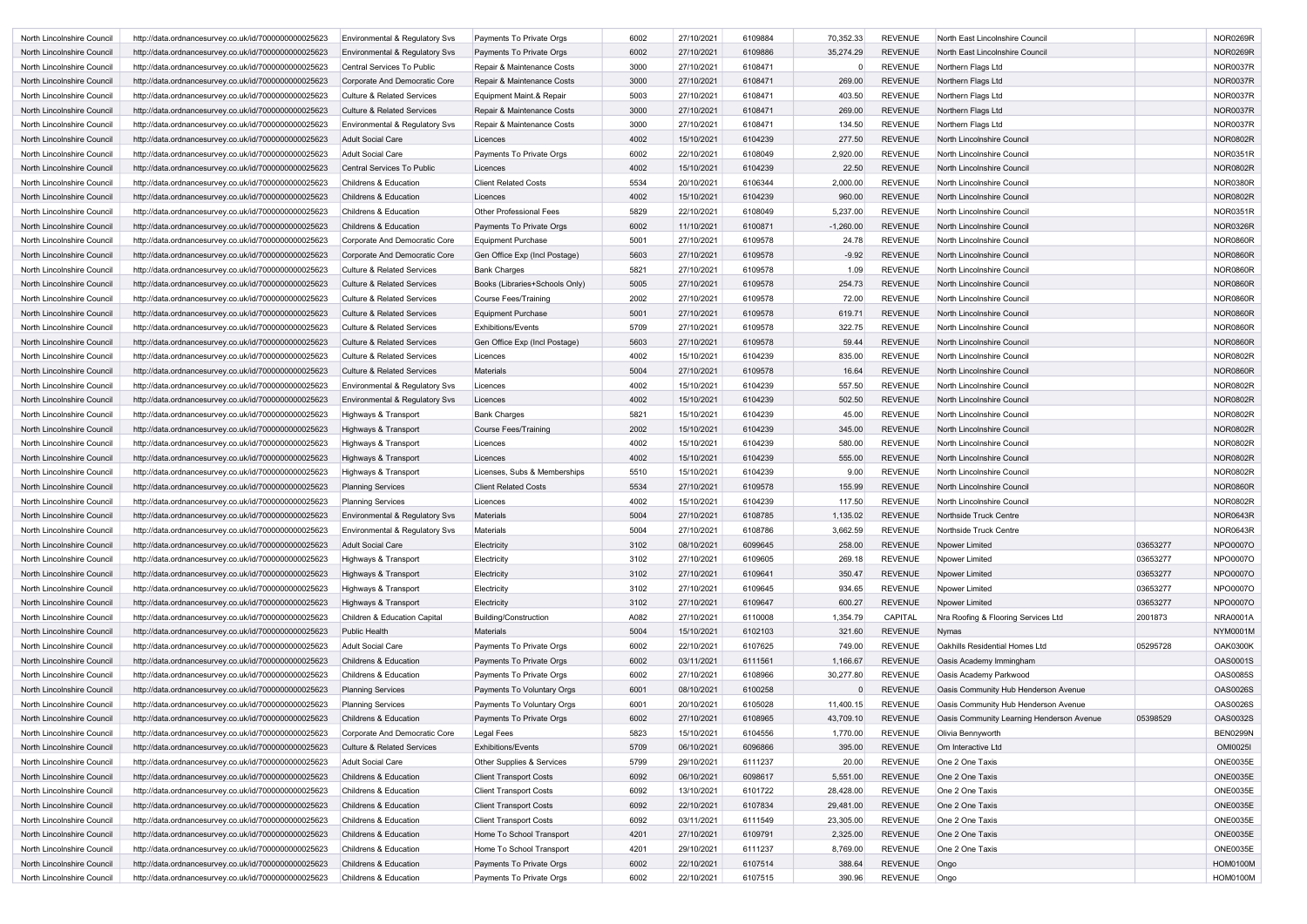| North Lincolnshire Council | http://data.ordnancesurvey.co.uk/id/7000000000025623 | <b>Planning Services</b>              | Payments To Voluntary Orgs               | 6001 | 15/10/2021 | 6098734 | 6,702.01         | <b>REVENUE</b> | Ongo Communities Ltd                         | 1156007  | <b>ONG0001G</b> |
|----------------------------|------------------------------------------------------|---------------------------------------|------------------------------------------|------|------------|---------|------------------|----------------|----------------------------------------------|----------|-----------------|
| North Lincolnshire Council | http://data.ordnancesurvey.co.uk/id/7000000000025623 | <b>Adult Social Care</b>              | Payments To Private Orgs                 | 6002 | 01/10/2021 | 6096787 | 1,297.29         | <b>REVENUE</b> | Ongo Recruitment Ltd                         | 4750128  | CRO0323O        |
| North Lincolnshire Council | http://data.ordnancesurvey.co.uk/id/7000000000025623 | <b>Adult Social Care</b>              | Payments To Private Orgs                 | 6002 | 01/10/2021 | 6096805 | 216.00           | <b>REVENUE</b> | Ongo Recruitment Ltd                         | 4750128  | CRO0323O        |
| North Lincolnshire Council | http://data.ordnancesurvey.co.uk/id/7000000000025623 | <b>Adult Social Care</b>              | Payments To Private Orgs                 | 6002 | 21/10/2021 | 6107617 | 570.24           | <b>REVENUE</b> | <b>Ongo Recruitment Ltd</b>                  |          | <b>ISF0039F</b> |
| North Lincolnshire Council | http://data.ordnancesurvey.co.uk/id/7000000000025623 | <b>Childrens &amp; Education</b>      | <b>Client Related Costs</b>              | 5534 | 03/11/2021 | 6111664 | 270.40           | <b>REVENUE</b> | Ongo Recruitment Ltd                         | 4750128  | CRO0323O        |
| North Lincolnshire Council | http://data.ordnancesurvey.co.uk/id/7000000000025623 | <b>Childrens &amp; Education</b>      | Pay - Agency                             | 0131 | 01/10/2021 | 6096795 | 1,394.61         | <b>REVENUE</b> | Ongo Recruitment Ltd                         | 4750128  | CRO0323O        |
| North Lincolnshire Council | http://data.ordnancesurvey.co.uk/id/7000000000025623 | <b>Childrens &amp; Education</b>      | Payments To Private Orgs                 | 6002 | 27/10/2021 | 6110034 | 6,245.08         | <b>REVENUE</b> | Ongo Recruitment Ltd                         | 4750128  | CRO0323O        |
| North Lincolnshire Council | http://data.ordnancesurvey.co.uk/id/7000000000025623 | <b>Childrens &amp; Education</b>      | Payments To Private Orgs                 | 6002 | 13/10/2021 | 6100202 | 22,285.71        | <b>REVENUE</b> | Oracle Care Limited                          | 5618803  | <b>ORA0060A</b> |
| North Lincolnshire Council | http://data.ordnancesurvey.co.uk/id/7000000000025623 | <b>Childrens &amp; Education</b>      | Payments To Private Orgs                 | 6002 | 27/10/2021 | 6109962 | 10,473.33        | <b>REVENUE</b> | Orchard Education Ltd                        | 11492001 | <b>ORC0021C</b> |
| North Lincolnshire Council | http://data.ordnancesurvey.co.uk/id/7000000000025623 | <b>Childrens &amp; Education</b>      | Payments To Private Orgs                 | 6002 | 27/10/2021 | 6108967 | 8,401.47         | <b>REVENUE</b> | <b>Orkidz Nursery</b>                        |          | <b>ORK0001K</b> |
| North Lincolnshire Council | http://data.ordnancesurvey.co.uk/id/7000000000025623 | <b>Culture &amp; Related Services</b> | <b>Stock Purchases &amp; Adjustments</b> | 5030 | 27/10/2021 | 6107781 | 231.74           | <b>REVENUE</b> | <b>Otter House Ltd</b>                       | 2655839  | OTT0001T        |
| North Lincolnshire Council | http://data.ordnancesurvey.co.uk/id/7000000000025623 | <b>Adult Social Care</b>              | <b>Other Supplies &amp; Services</b>     | 5799 | 27/10/2021 | 6109753 | 520.00           | <b>REVENUE</b> | Our Weigh Ltd                                |          | <b>OUR0002R</b> |
| North Lincolnshire Council | http://data.ordnancesurvey.co.uk/id/7000000000025623 | <b>Childrens &amp; Education</b>      | Payments To Private Orgs                 | 6002 | 13/10/2021 | 6102012 | 930.00           | <b>REVENUE</b> | Outwood Academy Brumby                       |          | OUT0032T        |
| North Lincolnshire Council | http://data.ordnancesurvey.co.uk/id/7000000000025623 | <b>Childrens &amp; Education</b>      | Payments To Private Orgs                 | 6002 | 15/10/2021 | 6104545 | 52,382.50        | <b>REVENUE</b> | Outwood Academy Brumby                       |          | OUT0032T        |
| North Lincolnshire Council | http://data.ordnancesurvey.co.uk/id/7000000000025623 | <b>Childrens &amp; Education</b>      | Payments To Private Orgs                 | 6002 | 15/10/2021 | 6104544 | 33,129.25        | <b>REVENUE</b> | Outwood Academy Foxhills                     |          | FTC0002C        |
|                            |                                                      |                                       |                                          | 6002 |            | 6102010 |                  | <b>REVENUE</b> |                                              |          | OUT0141T        |
| North Lincolnshire Council | http://data.ordnancesurvey.co.uk/id/7000000000025623 | <b>Childrens &amp; Education</b>      | Payments To Private Orgs                 | 6002 | 13/10/2021 |         | 600.00<br>700.00 | <b>REVENUE</b> | <b>Outwood Primary Academies</b>             |          | OUT0141T        |
| North Lincolnshire Council | http://data.ordnancesurvey.co.uk/id/7000000000025623 | <b>Childrens &amp; Education</b>      | Payments To Private Orgs                 |      | 13/10/2021 | 6102011 |                  |                | Outwood Primary Academies                    |          |                 |
| North Lincolnshire Council | http://data.ordnancesurvey.co.uk/id/7000000000025623 | <b>Childrens &amp; Education</b>      | Payments To Private Orgs                 | 6002 | 20/10/2021 | 6106111 | 2,183.00         | <b>REVENUE</b> | <b>Outwood Primary Academies</b>             |          | <b>OUT0141T</b> |
| North Lincolnshire Council | http://data.ordnancesurvey.co.uk/id/7000000000025623 | <b>Public Health</b>                  | Gen Office Exp (Incl Postage)            | 5603 | 13/10/2021 | 6102005 | 1,080.00         | <b>REVENUE</b> | Pace Communications Ltd                      | 9683110  | <b>COM0402M</b> |
| North Lincolnshire Council | http://data.ordnancesurvey.co.uk/id/7000000000025623 | <b>Childrens &amp; Education</b>      | Payments To Voluntary Orgs               | 6001 | 27/10/2021 | 6108970 | 2,553.26         | <b>REVENUE</b> | Panda Play Playgroup                         |          | <b>PAN0016N</b> |
| North Lincolnshire Council | http://data.ordnancesurvey.co.uk/id/7000000000025623 | Corporate And Democratic Core         | Pay - Agency                             | 0131 | 15/10/2021 | 6099321 | 15,340.00        | <b>REVENUE</b> | Panoramic Associates Ltd                     | 09573050 | <b>PAN0150N</b> |
| North Lincolnshire Council | http://data.ordnancesurvey.co.uk/id/7000000000025623 | Adult Social Care                     | <b>Other Professional Fees</b>           | 5829 | 13/10/2021 | 6099789 | 1,118.40         | <b>REVENUE</b> | Paragon Medical Ltd                          |          | <b>HOP0053P</b> |
| North Lincolnshire Council | http://data.ordnancesurvey.co.uk/id/7000000000025623 | <b>Adult Social Care</b>              | <b>Other Professional Fees</b>           | 5829 | 20/10/2021 | 6104031 | 907.60           | <b>REVENUE</b> | Paragon Medical Ltd                          |          | HOP0053P        |
| North Lincolnshire Council | http://data.ordnancesurvey.co.uk/id/7000000000025623 | Adult Social Care                     | <b>Other Professional Fees</b>           | 5829 | 03/11/2021 | 6111571 | 587.20           | <b>REVENUE</b> | Paragon Medical Ltd                          |          | <b>HOP0053P</b> |
| North Lincolnshire Council | http://data.ordnancesurvey.co.uk/id/7000000000025623 | <b>Adult Social Care</b>              | <b>Other Professional Fees</b>           | 5829 | 05/11/2021 | 6111570 | 751.20           | <b>REVENUE</b> | Paragon Medical Ltd                          |          | <b>HOP0053P</b> |
| North Lincolnshire Council | http://data.ordnancesurvey.co.uk/id/7000000000025623 | Highways & Transport                  | <b>Equipment Purchase</b>                | 5001 | 27/10/2021 | 6108787 | 262.00           | <b>REVENUE</b> | Paragon Training (Uk) Ltd                    | 5389575  | PAR0461R        |
| North Lincolnshire Council | http://data.ordnancesurvey.co.uk/id/7000000000025623 | Fin&Inv I&E                           | It Software-Maintenance                  | 5053 | 15/10/2021 | 6107878 | $-315.64$        | <b>REVENUE</b> | Parent Pay Ltd                               | 04513692 | PAR0103R        |
| North Lincolnshire Council | http://data.ordnancesurvey.co.uk/id/7000000000025623 | <b>Adult Social Care</b>              | <b>Other Professional Fees</b>           | 5829 | 22/10/2021 | 6107971 | 900.00           | <b>REVENUE</b> | Parklane Plowden Chambers                    | 51726    | <b>PAR0599R</b> |
| North Lincolnshire Council | http://data.ordnancesurvey.co.uk/id/7000000000025623 | <b>Adult Social Care</b>              | <b>Other Professional Fees</b>           | 5829 | 27/10/2021 | 6107533 | 750.00           | <b>REVENUE</b> | Parklane Plowden Chambers                    | 51726    | <b>PAR0599R</b> |
| North Lincolnshire Council | http://data.ordnancesurvey.co.uk/id/7000000000025623 | <b>Childrens &amp; Education</b>      | Home To School Transport                 | 4201 | 20/10/2021 | 6105875 | 735.00           | <b>REVENUE</b> | Pat Frankish Psychology & Psychotherapy Ltd  | 6711712  | <b>FRA0130A</b> |
| North Lincolnshire Council | http://data.ordnancesurvey.co.uk/id/7000000000025623 | <b>Childrens &amp; Education</b>      | Home To School Transport                 | 4201 | 13/10/2021 | 6102168 | 6,652.80         | <b>REVENUE</b> | <b>Pc Coaches Limited</b>                    |          | <b>PCC0006C</b> |
| North Lincolnshire Council | http://data.ordnancesurvey.co.uk/id/7000000000025623 | Childrens & Education                 | Home To School Transport                 | 4201 | 13/10/2021 | 6102171 | 6,468.00         | <b>REVENUE</b> | <b>Pc Coaches Limited</b>                    |          | <b>PCC0006C</b> |
| North Lincolnshire Council | http://data.ordnancesurvey.co.uk/id/7000000000025623 | <b>Culture &amp; Related Services</b> | Stock Purchases & Adjustments            | 5030 | 08/10/2021 | 6099372 | 810.04           | <b>REVENUE</b> | Peace Of Mind 925 Ltd                        |          | <b>PEA0369A</b> |
| North Lincolnshire Council | http://data.ordnancesurvey.co.uk/id/7000000000025623 | Childrens & Education                 | Payments To Private Orgs                 | 6002 | 27/10/2021 | 6108973 | 9,756.57         | <b>REVENUE</b> | Peekaboo Day Nursery                         |          | PEE0011E        |
| North Lincolnshire Council | http://data.ordnancesurvey.co.uk/id/7000000000025623 | <b>Housing Services</b>               | <b>Other Supplies &amp; Services</b>     | 5799 | 06/10/2021 | 6098644 |                  | <b>REVENUE</b> | Pelham Hotel                                 |          | <b>PEL0031L</b> |
| North Lincolnshire Council | http://data.ordnancesurvey.co.uk/id/7000000000025623 | <b>Housing Services</b>               | Other Supplies & Services                | 5799 | 06/10/2021 | 6098644 | 4,675.00         | <b>REVENUE</b> | Pelham Hotel                                 |          | <b>PEL0031L</b> |
| North Lincolnshire Council | http://data.ordnancesurvey.co.uk/id/7000000000025623 | Highways & Transport                  | Consultancy                              | 5830 | 13/10/2021 | 6091129 | 1,450.00         | <b>REVENUE</b> | Pell Frischman Consultants Ltd               | 1777946  | <b>PEL0004L</b> |
| North Lincolnshire Council | http://data.ordnancesurvey.co.uk/id/7000000000025623 | Corporate And Democratic Core         | <b>Recruitment Costs And Dbs</b>         | 2004 | 13/10/2021 | 6100862 | 5,436.79         | <b>REVENUE</b> | People Asset Management Ltd                  | 5199107  | PEO0120O        |
| North Lincolnshire Council | http://data.ordnancesurvey.co.uk/id/7000000000025623 | Childrens & Education                 | Legal Fees                               | 5823 | 20/10/2021 | 6105877 | 500.00           | <b>REVENUE</b> | Pepperells Solicitors Ltd                    | 10244781 | <b>PEP0001P</b> |
| North Lincolnshire Council | http://data.ordnancesurvey.co.uk/id/7000000000025623 | Non Distributed Costs                 | Other Supplies & Services                | 5799 | 27/10/2021 | 6108467 | 7,922.63         | <b>REVENUE</b> | Persimmon Homes Ltd - Sth Yorks Division     | 4108747  | <b>PER0196R</b> |
| North Lincolnshire Council | http://data.ordnancesurvey.co.uk/id/7000000000025623 | <b>Adult Social Care</b>              | <b>Cleaning Costs/ Materials</b>         | 3301 | 29/10/2021 | 6111239 | 596.88           | <b>REVENUE</b> | Peter Hogarth & Sons Ltd                     | 1143352  | <b>HOG0001G</b> |
| North Lincolnshire Council | http://data.ordnancesurvey.co.uk/id/7000000000025623 | <b>Culture &amp; Related Services</b> | <b>Cleaning Costs/ Materials</b>         | 3301 | 08/10/2021 | 6100326 | 522.92           | <b>REVENUE</b> | Peter Hogarth & Sons Ltd                     | 1143352  | <b>HOG0001G</b> |
| North Lincolnshire Council | http://data.ordnancesurvey.co.uk/id/7000000000025623 | <b>Culture &amp; Related Services</b> | <b>Cleaning Costs/ Materials</b>         | 3301 | 27/10/2021 | 6106326 | 324.20           | <b>REVENUE</b> | Peter Hogarth & Sons Ltd                     | 1143352  | HOG0001G        |
| North Lincolnshire Council | http://data.ordnancesurvey.co.uk/id/7000000000025623 | <b>Culture &amp; Related Services</b> | <b>Cleaning Costs/ Materials</b>         | 3301 | 27/10/2021 | 6106339 | 316.68           | <b>REVENUE</b> | Peter Hogarth & Sons Ltd                     | 1143352  | HOG0001G        |
| North Lincolnshire Council | http://data.ordnancesurvey.co.uk/id/7000000000025623 | <b>Culture &amp; Related Services</b> | <b>Cleaning Costs/ Materials</b>         | 3301 | 27/10/2021 | 6106342 | 416.10           | <b>REVENUE</b> | Peter Hogarth & Sons Ltd                     | 1143352  | <b>HOG0001G</b> |
| North Lincolnshire Council | http://data.ordnancesurvey.co.uk/id/7000000000025623 | <b>Culture &amp; Related Services</b> | <b>Cleaning Costs/ Materials</b>         | 3301 | 27/10/2021 | 6109715 | 251.74           | <b>REVENUE</b> | Peter Hogarth & Sons Ltd                     | 1143352  | <b>HOG0001G</b> |
| North Lincolnshire Council | http://data.ordnancesurvey.co.uk/id/7000000000025623 | <b>Culture &amp; Related Services</b> | <b>Cleaning Costs/ Materials</b>         | 3301 | 29/10/2021 | 6111218 | 251.94           | <b>REVENUE</b> | Peter Hogarth & Sons Ltd                     | 1143352  | HOG0001G        |
| North Lincolnshire Council | http://data.ordnancesurvey.co.uk/id/7000000000025623 | Environmental & Regulatory Svs        | <b>Cleaning Costs/ Materials</b>         | 3301 | 27/10/2021 | 6109721 | 283.08           | <b>REVENUE</b> | Peter Hogarth & Sons Ltd                     | 1143352  | HOG0001G        |
| North Lincolnshire Council | http://data.ordnancesurvey.co.uk/id/7000000000025623 | Fin&Inv I&E                           | <b>Cleaning Costs/ Materials</b>         | 3301 | 13/10/2021 | 6103016 | 1,838.38         | <b>REVENUE</b> | Peter Hogarth & Sons Ltd                     | 1143352  | HOG0001G        |
| North Lincolnshire Council | http://data.ordnancesurvey.co.uk/id/7000000000025623 | <b>Planning Services</b>              | Other Supplies & Services                | 5799 | 06/10/2021 | 6098099 | 941.16           | <b>REVENUE</b> | P H And S Barrett Ltd                        |          | <b>BAR0106R</b> |
| North Lincolnshire Council | http://data.ordnancesurvey.co.uk/id/7000000000025623 | Corporate And Democratic Core         | Gen Office Exp (Incl Postage)            | 5603 | 15/10/2021 | 6104284 | 285.00           | <b>REVENUE</b> | <b>Phase Creative Communications</b>         |          | <b>PHA0030A</b> |
| North Lincolnshire Council | http://data.ordnancesurvey.co.uk/id/7000000000025623 | Fin&Inv I&E                           | Repair & Maintenance Costs               | 3000 | 13/10/2021 | 6098947 | 1,319.50         | <b>REVENUE</b> | Phil Jarratt                                 |          | <b>JAR0097R</b> |
| North Lincolnshire Council | http://data.ordnancesurvey.co.uk/id/7000000000025623 | <b>Culture &amp; Related Services</b> | <b>Course Fees/Training</b>              | 2002 | 27/10/2021 | 6106048 | 400.00           | <b>REVENUE</b> | Phoenix Accountancy Business Consultancy Ltd |          | PHO0026O        |
| North Lincolnshire Council | http://data.ordnancesurvey.co.uk/id/7000000000025623 | Corporate And Democratic Core         | It Software-Maintenance                  | 5053 | 15/10/2021 | 6103840 | 324.21           | <b>REVENUE</b> | Phoenix Software Ltd                         | 2548628  | SOF0026F        |
| North Lincolnshire Council | http://data.ordnancesurvey.co.uk/id/7000000000025623 | Corporate And Democratic Core         | It Software-Maintenance                  | 5053 | 27/10/2021 | 6109890 | 1,187.34         | <b>REVENUE</b> | Phoenix Software Ltd                         | 2548628  | SOF0026F        |
| North Lincolnshire Council | http://data.ordnancesurvey.co.uk/id/7000000000025623 | Corporate And Democratic Core         | It Software-Purchase                     | 5051 | 15/10/2021 | 6103840 |                  | <b>REVENUE</b> | Phoenix Software Ltd                         | 2548628  | SOF0026F        |
| North Lincolnshire Council | http://data.ordnancesurvey.co.uk/id/7000000000025623 | <b>Adult Social Care</b>              | Repair & Maintenance Costs               | 3000 | 15/10/2021 | 6104479 | 24.45            | <b>REVENUE</b> | Pickerings Europe Ltd                        | 3217853  | <b>PIC0003C</b> |
| North Lincolnshire Council | http://data.ordnancesurvey.co.uk/id/7000000000025623 | <b>Adult Social Care</b>              | Repair & Maintenance Costs               | 3000 | 15/10/2021 | 6104479 | 7.24             | <b>REVENUE</b> | Pickerings Europe Ltd                        | 3217853  | <b>PIC0003C</b> |
| North Lincolnshire Council | http://data.ordnancesurvey.co.uk/id/7000000000025623 | Central Services To Public            | Repair & Maintenance Costs               | 3000 | 15/10/2021 | 6104479 |                  | <b>REVENUE</b> | Pickerings Europe Ltd                        | 3217853  | <b>PIC0003C</b> |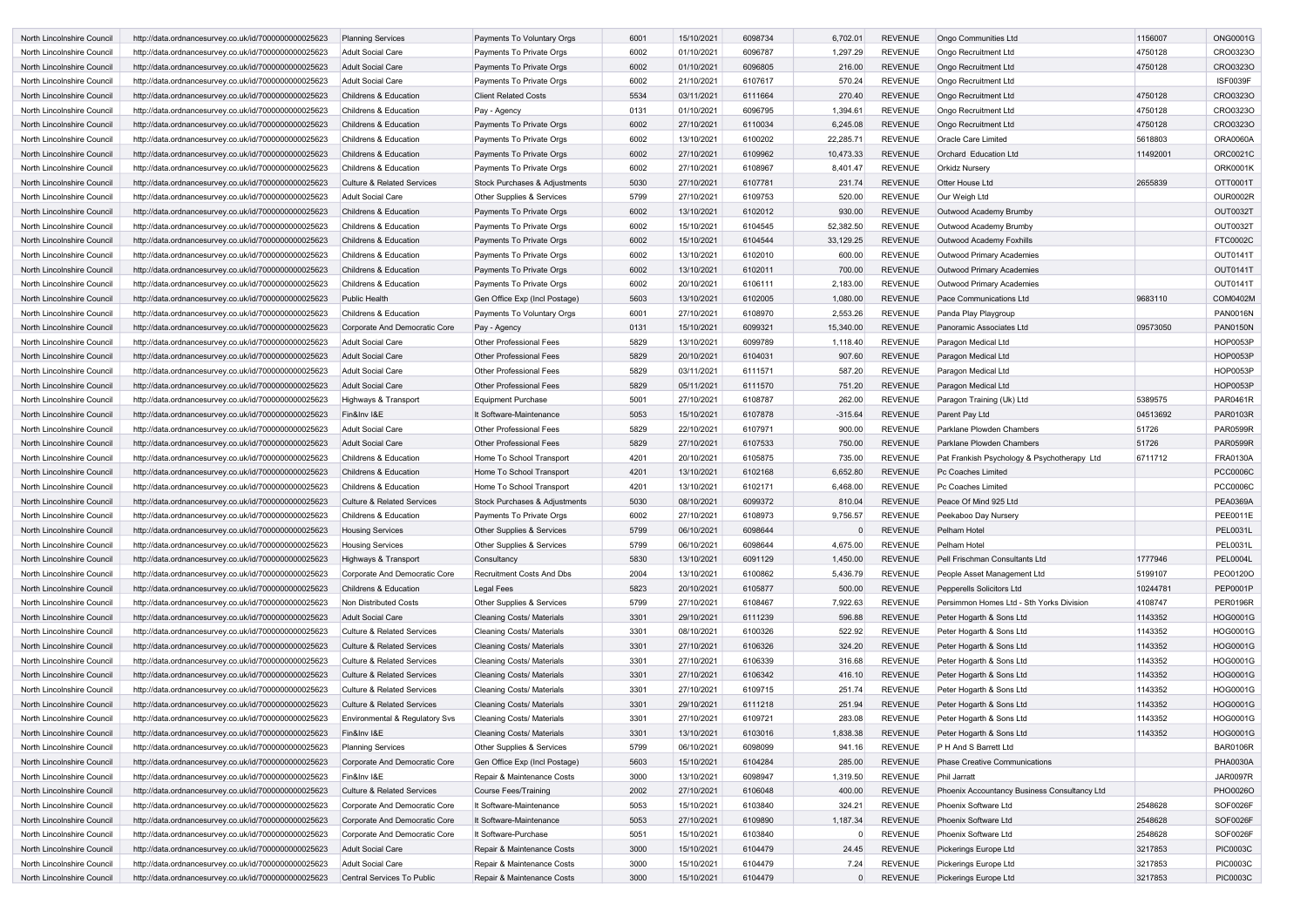| North Lincolnshire Council | http://data.ordnancesurvey.co.uk/id/7000000000025623 | <b>Childrens &amp; Education</b>      | Repair & Maintenance Costs               | 3000 | 15/10/2021 | 6104479 | 28.96      | <b>REVENUE</b> | Pickerings Europe Ltd                  | 3217853  | <b>PIC0003C</b> |
|----------------------------|------------------------------------------------------|---------------------------------------|------------------------------------------|------|------------|---------|------------|----------------|----------------------------------------|----------|-----------------|
| North Lincolnshire Council | http://data.ordnancesurvey.co.uk/id/7000000000025623 | Corporate And Democratic Core         | Repair & Maintenance Costs               | 3000 | 15/10/2021 | 6104479 | 165.69     | <b>REVENUE</b> | Pickerings Europe Ltd                  | 3217853  | <b>PIC0003C</b> |
| North Lincolnshire Council | http://data.ordnancesurvey.co.uk/id/7000000000025623 | <b>Culture &amp; Related Services</b> | Equipment Maint.& Repair                 | 5003 | 01/10/2021 | 6096694 | 2,840.15   | <b>REVENUE</b> | Pickerings Europe Ltd                  | 3217853  | <b>PIC0003C</b> |
| North Lincolnshire Council | http://data.ordnancesurvey.co.uk/id/7000000000025623 | <b>Culture &amp; Related Services</b> | Repair & Maintenance Costs               | 3000 | 15/10/2021 | 6104479 | 272.76     | <b>REVENUE</b> | Pickerings Europe Ltd                  | 3217853  | <b>PIC0003C</b> |
| North Lincolnshire Council | http://data.ordnancesurvey.co.uk/id/7000000000025623 | Highways & Transport                  | Repair & Maintenance Costs               | 3000 | 15/10/2021 | 6104479 | 92.32      | <b>REVENUE</b> | Pickerings Europe Ltd                  | 3217853  | <b>PIC0003C</b> |
| North Lincolnshire Council | http://data.ordnancesurvey.co.uk/id/7000000000025623 | Non Distributed Costs                 | Repair & Maintenance Costs               | 3000 | 15/10/2021 | 6104479 | 6.88       | <b>REVENUE</b> | Pickerings Europe Ltd                  | 3217853  | <b>PIC0003C</b> |
| North Lincolnshire Council | http://data.ordnancesurvey.co.uk/id/7000000000025623 | <b>Planning Services</b>              | Repair & Maintenance Costs               | 3000 | 15/10/2021 | 6104479 | 63.38      | <b>REVENUE</b> | Pickerings Europe Ltd                  | 3217853  | <b>PIC0003C</b> |
| North Lincolnshire Council | http://data.ordnancesurvey.co.uk/id/7000000000025623 | <b>Adult Social Care Capital</b>      | Furniture & Fittings                     | A097 | 27/10/2021 | 6109837 | 9,471.95   | <b>CAPITAL</b> | <b>Pied Piper</b>                      |          | <b>PIE0021E</b> |
| North Lincolnshire Council | http://data.ordnancesurvey.co.uk/id/7000000000025623 | Children & Education Capital          | Furniture & Fittings                     | A097 | 27/10/2021 | 6109837 |            | <b>CAPITAL</b> | <b>Pied Piper</b>                      |          | <b>PIE0021E</b> |
| North Lincolnshire Council | http://data.ordnancesurvey.co.uk/id/7000000000025623 | <b>Childrens &amp; Education</b>      | Home To School Transport                 | 4201 | 06/10/2021 | 6098344 | 1,176.00   | <b>REVENUE</b> | Placebook Minicabs Ltd                 | 09508214 | <b>PLA0065A</b> |
| North Lincolnshire Council | http://data.ordnancesurvey.co.uk/id/7000000000025623 | <b>Childrens &amp; Education</b>      | Home To School Transport                 | 4201 | 29/10/2021 | 6111475 | 896.00     | <b>REVENUE</b> | Placebook Minicabs Ltd                 | 09508214 | <b>PLA0065A</b> |
|                            |                                                      |                                       |                                          |      | 27/10/2021 | 6110028 | 199,063.32 | <b>REVENUE</b> |                                        |          | <b>PLU0004U</b> |
| North Lincolnshire Council | http://data.ordnancesurvey.co.uk/id/7000000000025623 | <b>Childrens &amp; Education</b>      | Payments To Private Orgs                 | 6002 |            |         |            |                | Plus Skills Development Ltd            |          |                 |
| North Lincolnshire Council | http://data.ordnancesurvey.co.uk/id/7000000000025623 | <b>Planning Services</b>              | Payments To Private Orgs                 | 6002 | 20/10/2021 | 6105043 | 11,554.24  | <b>REVENUE</b> | Plus Skills Development Ltd            |          | <b>PLU0004U</b> |
| North Lincolnshire Council | http://data.ordnancesurvey.co.uk/id/7000000000025623 | Corporate And Democratic Core         | Other Supplies & Services                | 5799 | 13/10/2021 | 6100860 | 1,008.00   | <b>REVENUE</b> | P & M M Ltd                            | 1090180  | P&M0008M        |
| North Lincolnshire Council | http://data.ordnancesurvey.co.uk/id/7000000000025623 | <b>Culture &amp; Related Services</b> | Repair & Maintenance Costs               | 3000 | 01/10/2021 | 6096665 | 813.50     | <b>REVENUE</b> | Poolside Leisure                       |          | PO00002C        |
| North Lincolnshire Council | http://data.ordnancesurvey.co.uk/id/7000000000025623 | <b>Culture &amp; Related Services</b> | Repair & Maintenance Costs               | 3000 | 01/10/2021 | 6096666 | 444.04     | <b>REVENUE</b> | Poolside Leisure                       |          | POO0002C        |
| North Lincolnshire Council | http://data.ordnancesurvey.co.uk/id/7000000000025623 | Environmental & Regulatory Svs        | Other Supplies & Services                | 5799 | 20/10/2021 | 6105880 | 354.59     | <b>REVENUE</b> | Portland House Veterinary Group        |          | POR0014R        |
| North Lincolnshire Council | http://data.ordnancesurvey.co.uk/id/7000000000025623 | Childrens & Education                 | Licenses, Subs & Memberships             | 5510 | 20/10/2021 | 6106139 | 1,767.50   | <b>REVENUE</b> | <b>Post-Adoption Centre</b>            |          | <b>POS0056S</b> |
| North Lincolnshire Council | http://data.ordnancesurvey.co.uk/id/7000000000025623 | <b>Culture &amp; Related Services</b> | <b>Other Professional Fees</b>           | 5829 | 27/10/2021 | 6110076 | 414.67     | <b>REVENUE</b> | Ppl Prs Ltd                            | 10376001 | <b>PPL0001L</b> |
| North Lincolnshire Council | http://data.ordnancesurvey.co.uk/id/7000000000025623 | <b>Childrens &amp; Education</b>      | Home To School Transport                 | 4201 | 13/10/2021 | 6102174 | 2,311.10   | <b>REVENUE</b> | <b>Premier Cabs</b>                    |          | <b>PRE0280E</b> |
| North Lincolnshire Council | http://data.ordnancesurvey.co.uk/id/7000000000025623 | <b>Childrens &amp; Education</b>      | Repair & Maintenance Costs               | 3000 | 20/10/2021 | 6102961 | 3,219.86   | <b>REVENUE</b> | Premier Roofing And Services Ltd       | 4577119  | <b>PRE0164E</b> |
| North Lincolnshire Council | http://data.ordnancesurvey.co.uk/id/7000000000025623 | <b>Culture &amp; Related Services</b> | Repair & Maintenance Costs               | 3000 | 20/10/2021 | 6102961 | 915.20     | <b>REVENUE</b> | Premier Roofing And Services Ltd       | 4577119  | <b>PRE0164E</b> |
| North Lincolnshire Council | http://data.ordnancesurvey.co.uk/id/7000000000025623 | Environmental & Regulatory Svs        | Repair & Maintenance Costs               | 3000 | 20/10/2021 | 6102961 | 2,015.48   | <b>REVENUE</b> | Premier Roofing And Services Ltd       | 4577119  | <b>PRE0164E</b> |
| North Lincolnshire Council | http://data.ordnancesurvey.co.uk/id/7000000000025623 | Fin&Inv I&E                           | Repair & Maintenance Costs               | 3000 | 20/10/2021 | 6102961 | 603.35     | <b>REVENUE</b> | Premier Roofing And Services Ltd       | 4577119  | <b>PRE0164E</b> |
| North Lincolnshire Council | http://data.ordnancesurvey.co.uk/id/7000000000025623 | <b>Planning Services</b>              | Repair & Maintenance Costs               | 3000 | 20/10/2021 | 6102961 | 261.33     | <b>REVENUE</b> | Premier Roofing And Services Ltd       | 4577119  | <b>PRE0164E</b> |
| North Lincolnshire Council | http://data.ordnancesurvey.co.uk/id/7000000000025623 | <b>Childrens &amp; Education</b>      | <b>Client Related Costs</b>              | 5534 | 01/10/2021 | 6096797 | 420.00     | <b>REVENUE</b> | Pre-School Learning Alliance           |          | <b>PRE0172E</b> |
| North Lincolnshire Council | http://data.ordnancesurvey.co.uk/id/7000000000025623 | <b>Childrens &amp; Education</b>      | Payments To Voluntary Orgs               | 6001 | 27/10/2021 | 6108976 | 19,460.73  | <b>REVENUE</b> | Pre-School Learning Alliance           |          | <b>PRE0172E</b> |
| North Lincolnshire Council | http://data.ordnancesurvey.co.uk/id/7000000000025623 | Children & Education Capital          | It Equipment                             | A098 | 15/10/2021 | 6104601 | 23,265.89  | <b>CAPITAL</b> | <b>Primary Technologies Ltd</b>        | 04760864 | PRI0164I        |
| North Lincolnshire Council | http://data.ordnancesurvey.co.uk/id/7000000000025623 | <b>Childrens &amp; Education</b>      | <b>Agency Costs</b>                      | 6005 | 27/10/2021 | 6106124 | 300.00     | <b>REVENUE</b> | Principal Resourcing Ltd               | 5159515  | PRI01011        |
| North Lincolnshire Council | http://data.ordnancesurvey.co.uk/id/7000000000025623 | <b>Childrens &amp; Education</b>      | Pay - Agency                             | 0131 | 13/10/2021 | 6098386 | 1,250.25   | <b>REVENUE</b> | <b>Principal Resourcing Ltd</b>        | 5159515  | PRI01011        |
| North Lincolnshire Council | http://data.ordnancesurvey.co.uk/id/7000000000025623 | <b>Childrens &amp; Education</b>      | Pay - Agency                             | 0131 | 20/10/2021 | 6102627 | 1,220.25   | <b>REVENUE</b> | <b>Principal Resourcing Ltd</b>        | 5159515  | PRI01011        |
| North Lincolnshire Council | http://data.ordnancesurvey.co.uk/id/7000000000025623 | <b>Childrens &amp; Education</b>      | Pay - Agency                             | 0131 | 27/10/2021 | 6107998 | 1,220.25   | <b>REVENUE</b> | <b>Principal Resourcing Ltd</b>        | 5159515  | PRI01011        |
| North Lincolnshire Council | http://data.ordnancesurvey.co.uk/id/7000000000025623 | <b>Central Services To Public</b>     | Gen Office Exp (Incl Postage)            | 5603 | 20/10/2021 | 6105881 | 218.00     | <b>REVENUE</b> | <b>Print Image Facilities LIp</b>      | OC330921 | <b>PRI00571</b> |
| North Lincolnshire Council | http://data.ordnancesurvey.co.uk/id/7000000000025623 | <b>Childrens &amp; Education</b>      | Payments To Voluntary Orgs               | 6001 | 27/10/2021 | 6108945 | 8.954.31   | <b>REVENUE</b> | Priory Lane Pre-School                 |          | <b>LAN0081N</b> |
| North Lincolnshire Council | http://data.ordnancesurvey.co.uk/id/7000000000025623 | Corporate And Democratic Core         | <b>Course Fees/Training</b>              | 2002 | 03/11/2021 | 6107953 | 2,700.00   | <b>REVENUE</b> | <b>Pristine Condition Ltd</b>          |          | <b>PRI01071</b> |
| North Lincolnshire Council | http://data.ordnancesurvey.co.uk/id/7000000000025623 | Corporate And Democratic Core         | <b>Course Fees/Training</b>              | 2002 | 03/11/2021 | 6107961 | 550.00     | <b>REVENUE</b> | <b>Pristine Condition Ltd</b>          |          | <b>PRI01071</b> |
| North Lincolnshire Council |                                                      | <b>Planning Services</b>              | Other Supplies & Services                | 5799 | 27/10/2021 | 6105856 | 545.00     | <b>REVENUE</b> | <b>Professional Conferences</b>        |          | PRO0232O        |
|                            | http://data.ordnancesurvey.co.uk/id/7000000000025623 |                                       |                                          |      |            |         |            |                |                                        |          |                 |
| North Lincolnshire Council | http://data.ordnancesurvey.co.uk/id/7000000000025623 | Corporate And Democratic Core         | Course Fees/Training                     | 2002 | 20/10/2021 | 6103953 | 330.65     | <b>REVENUE</b> | Professional Development Group         |          | GOV0123V        |
| North Lincolnshire Council | http://data.ordnancesurvey.co.uk/id/7000000000025623 | Culture, Env, Reg & Planning Cap      | <b>Other Costs</b>                       | A085 | 15/10/2021 | 6104202 | 10,573.68  | CAPITAL        | Professional Telecom Installations Ltd | 04629825 | PRO0051O        |
| North Lincolnshire Council | http://data.ordnancesurvey.co.uk/id/7000000000025623 | Support Servs Capital                 | It Equipment                             | A098 | 13/10/2021 | 6102519 | 1,413.53   | <b>CAPITAL</b> | Professional Telecom Installations Ltd | 04629825 | PRO0051O        |
| North Lincolnshire Council | http://data.ordnancesurvey.co.uk/id/7000000000025623 | Support Servs Capital                 | It Equipment                             | A098 | 13/10/2021 | 6102520 | 401.66     | CAPITAL        | Professional Telecom Installations Ltd | 04629825 | PRO0051O        |
| North Lincolnshire Council | http://data.ordnancesurvey.co.uk/id/7000000000025623 | <b>Adult Social Care</b>              | Payments To Private Orgs                 | 6002 | 01/10/2021 | 6096885 | 1,763.18   | <b>REVENUE</b> | <b>Progress Housing Group Ltd</b>      | 28685R   | PRO0320O        |
| North Lincolnshire Council | http://data.ordnancesurvey.co.uk/id/7000000000025623 | <b>Adult Social Care</b>              | Payments To Private Orgs                 | 6002 | 20/10/2021 | 6104741 | 437.66     | <b>REVENUE</b> | Progress Housing Group Ltd             | 28685R   | PRO0320O        |
| North Lincolnshire Council | http://data.ordnancesurvey.co.uk/id/7000000000025623 | <b>Adult Social Care</b>              | Payments To Private Orgs                 | 6002 | 20/10/2021 | 6104742 | 875.32     | <b>REVENUE</b> | Progress Housing Group Ltd             | 28685R   | PRO0320O        |
| North Lincolnshire Council | http://data.ordnancesurvey.co.uk/id/7000000000025623 | Environmental & Regulatory Svs        | Other Professional Fees                  | 5829 | 13/10/2021 | 6100310 | 1,427.65   | <b>REVENUE</b> | Public Health England                  |          | <b>PUB0015B</b> |
| North Lincolnshire Council | http://data.ordnancesurvey.co.uk/id/7000000000025623 | Corporate And Democratic Core         | It Software-Maintenance                  | 5053 | 13/10/2021 | 6096864 | 650.00     | <b>REVENUE</b> | Public Sector Live                     |          | <b>PUB0160B</b> |
| North Lincolnshire Council | http://data.ordnancesurvey.co.uk/id/7000000000025623 | Fin&Inv I&E                           | <b>Cleaning Services &amp; Contracts</b> | 3311 | 05/11/2021 | 6111355 | 350.18     | <b>REVENUE</b> | Pure Water Cleaning Contractors Ltd    | 11361613 | <b>PUR0010R</b> |
| North Lincolnshire Council | http://data.ordnancesurvey.co.uk/id/7000000000025623 | <b>Adult Social Care</b>              | Gen Office Exp (Incl Postage)            | 5603 | 08/10/2021 | 6099738 | 217.59     | <b>REVENUE</b> | Quadient Uk Limited                    | 2658324  | <b>NEO0001O</b> |
| North Lincolnshire Council | http://data.ordnancesurvey.co.uk/id/7000000000025623 | <b>Adult Social Care</b>              | Gen Office Exp (Incl Postage)            | 5603 | 13/10/2021 | 6102097 | 208.44     | <b>REVENUE</b> | <b>Quadient Uk Limited</b>             | 2658324  | <b>NEO0001O</b> |
| North Lincolnshire Council | http://data.ordnancesurvey.co.uk/id/7000000000025623 | Childrens & Education                 | Gen Office Exp (Incl Postage)            | 5603 | 13/10/2021 | 6102196 | 1,984.42   | <b>REVENUE</b> | Quadient Uk Limited                    | 2658324  | <b>NEO0001O</b> |
| North Lincolnshire Council | http://data.ordnancesurvey.co.uk/id/7000000000025623 | Corporate And Democratic Core         | <b>Equipment Hire/Rent</b>               | 5002 | 20/10/2021 | 6105033 | 4,130.39   | <b>REVENUE</b> | Quadient Uk Limited                    | 2658324  | <b>NEO0001O</b> |
| North Lincolnshire Council | http://data.ordnancesurvey.co.uk/id/7000000000025623 | Corporate And Democratic Core         | Gen Office Exp (Incl Postage)            | 5603 | 08/10/2021 | 6099791 | 2,212.81   | <b>REVENUE</b> | Quadient Uk Limited                    | 2658324  | <b>NEO0001O</b> |
| North Lincolnshire Council | http://data.ordnancesurvey.co.uk/id/7000000000025623 | Corporate And Democratic Core         | Gen Office Exp (Incl Postage)            | 5603 | 08/10/2021 | 6100105 | 376.11     | <b>REVENUE</b> | Quadient Uk Limited                    | 2658324  | <b>NEO0001O</b> |
| North Lincolnshire Council | http://data.ordnancesurvey.co.uk/id/7000000000025623 | Corporate And Democratic Core         | Gen Office Exp (Incl Postage)            | 5603 | 08/10/2021 | 6100106 | 6,897.27   | <b>REVENUE</b> | Quadient Uk Limited                    | 2658324  | <b>NEO0001O</b> |
| North Lincolnshire Council | http://data.ordnancesurvey.co.uk/id/7000000000025623 | Corporate And Democratic Core         | Gen Office Exp (Incl Postage)            | 5603 | 08/10/2021 | 6100143 | 2,204.12   | <b>REVENUE</b> | Quadient Uk Limited                    | 2658324  | <b>NEO0001O</b> |
| North Lincolnshire Council | http://data.ordnancesurvey.co.uk/id/7000000000025623 | Corporate And Democratic Core         | Gen Office Exp (Incl Postage)            | 5603 | 13/10/2021 | 6101387 | 1,292.16   | <b>REVENUE</b> | Quadient Uk Limited                    | 2658324  | <b>NEO0001O</b> |
| North Lincolnshire Council | http://data.ordnancesurvey.co.uk/id/7000000000025623 | Corporate And Democratic Core         | Gen Office Exp (Incl Postage)            | 5603 | 13/10/2021 | 6101388 | 473.01     | <b>REVENUE</b> | Quadient Uk Limited                    | 2658324  | <b>NEO0001O</b> |
| North Lincolnshire Council | http://data.ordnancesurvey.co.uk/id/7000000000025623 | Corporate And Democratic Core         | Gen Office Exp (Incl Postage)            | 5603 | 13/10/2021 | 6102194 | 2,415.17   | <b>REVENUE</b> | Quadient Uk Limited                    | 2658324  | <b>NEO0001O</b> |
| North Lincolnshire Council | http://data.ordnancesurvey.co.uk/id/7000000000025623 | Corporate And Democratic Core         | Gen Office Exp (Incl Postage)            | 5603 | 13/10/2021 | 6102204 | 5,815.94   | <b>REVENUE</b> | Quadient Uk Limited                    | 2658324  | <b>NEO0001O</b> |
|                            |                                                      |                                       |                                          |      |            |         |            |                |                                        |          |                 |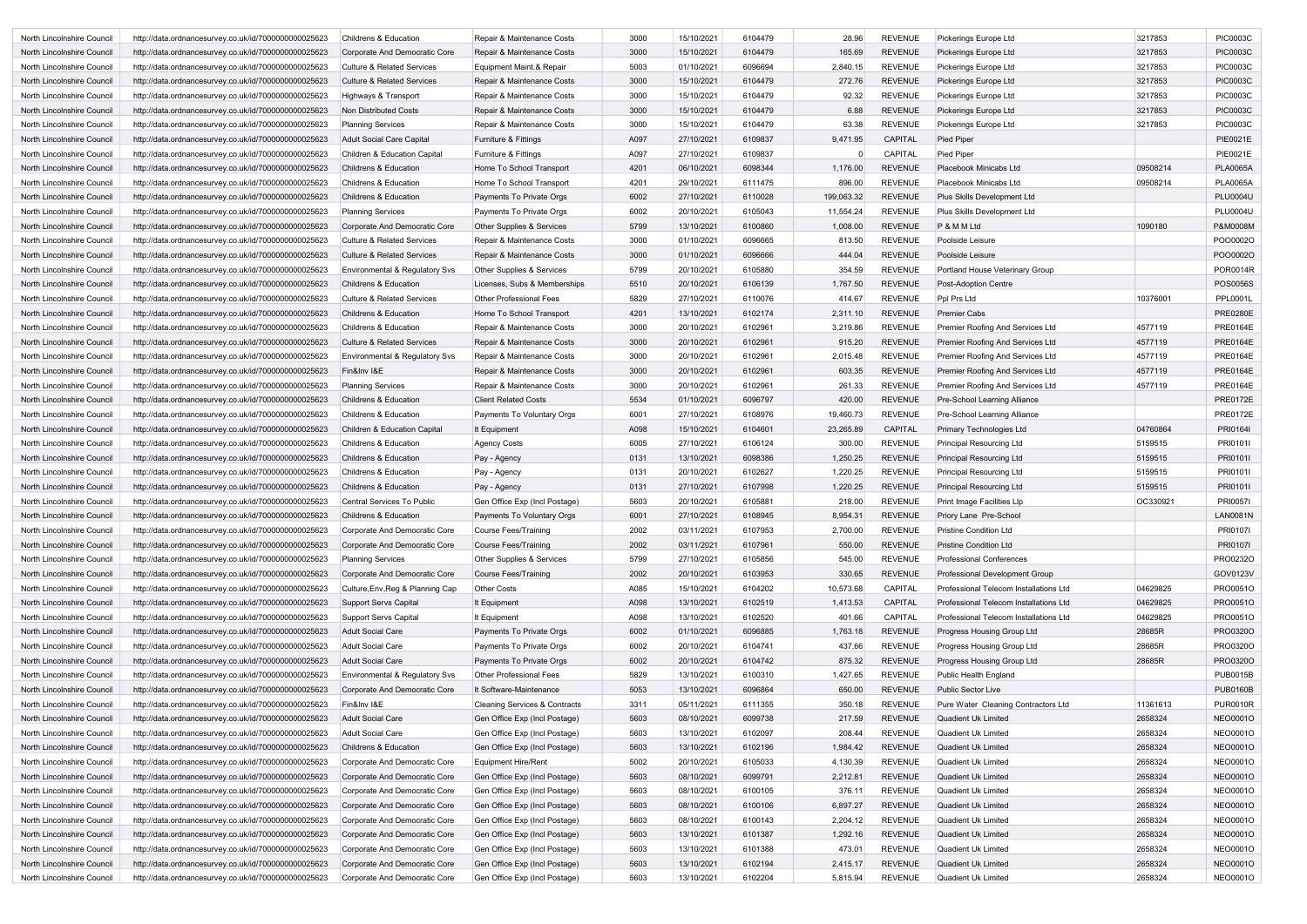| North Lincolnshire Council | http://data.ordnancesurvey.co.uk/id/7000000000025623 | <b>Childrens &amp; Education</b>          | Payments To Private Orgs           | 6002 | 20/10/2021 | 6102302 | 960.00    | <b>REVENUE</b> | Queen Elizabeth'S High School          |         | QUE0111E        |
|----------------------------|------------------------------------------------------|-------------------------------------------|------------------------------------|------|------------|---------|-----------|----------------|----------------------------------------|---------|-----------------|
| North Lincolnshire Council | http://data.ordnancesurvey.co.uk/id/7000000000025623 | <b>Planning Services</b>                  | Payments To Voluntary Orgs         | 6001 | 03/11/2021 | 6107376 | 7,605.60  | <b>REVENUE</b> | Queen Street School Preservation Trust |         | QUE0052E        |
| North Lincolnshire Council |                                                      |                                           |                                    |      |            |         |           |                |                                        |         |                 |
|                            | http://data.ordnancesurvey.co.uk/id/7000000000025623 | <b>Childrens &amp; Education</b>          | Payments To Private Orgs           | 6002 | 27/10/2021 | 6108912 | 264.60    | <b>REVENUE</b> | Rachel Carter-Smith                    |         | <b>CAR0224R</b> |
| North Lincolnshire Council | http://data.ordnancesurvey.co.uk/id/7000000000025623 | <b>Childrens &amp; Education</b>          | Payments To Private Orgs           | 6002 | 27/10/2021 | 6108975 | 2,551.50  | <b>REVENUE</b> | Rachel Popovski                        |         | POP0165P        |
| North Lincolnshire Council | http://data.ordnancesurvey.co.uk/id/7000000000025623 | <b>Environmental &amp; Regulatory Svs</b> | Repair & Maintenance Costs         | 3000 | 29/10/2021 | 6111129 | 650.00    | <b>REVENUE</b> | Rainbow International                  |         | <b>RAI0006I</b> |
| North Lincolnshire Council | http://data.ordnancesurvey.co.uk/id/7000000000025623 | Fin&Inv I&E                               | Repair & Maintenance Costs         | 3000 | 29/10/2021 | 6111146 | 476.28    | <b>REVENUE</b> | Rainbow International                  |         | <b>RAI0006I</b> |
| North Lincolnshire Council | http://data.ordnancesurvey.co.uk/id/7000000000025623 | <b>Childrens &amp; Education</b>          | Payments To Private Orgs           | 6002 | 27/10/2021 | 6108990 | 24,409.10 | <b>REVENUE</b> | Rainbow Kindergarten Barton            |         | STO0060O        |
| North Lincolnshire Council | http://data.ordnancesurvey.co.uk/id/7000000000025623 | <b>Culture &amp; Related Services</b>     | Payments To Private Orgs           | 6002 | 20/10/2021 | 6100307 | 729.97    | <b>REVENUE</b> | Rangjung Yeshe Uk                      |         | <b>RAN0097N</b> |
| North Lincolnshire Council | http://data.ordnancesurvey.co.uk/id/7000000000025623 | <b>Childrens &amp; Education</b>          | It Software-Maintenance            | 5053 | 13/10/2021 | 6102309 | 350.00    | <b>REVENUE</b> | Ray Arber Consulting Limited           |         | ARB0030B        |
| North Lincolnshire Council | http://data.ordnancesurvey.co.uk/id/7000000000025623 | Childrens & Education                     | Payments To Private Orgs           | 6002 | 15/10/2021 | 6104241 | 350.00    | <b>REVENUE</b> | Ray Arber Consulting Limited           |         | ARB0030B        |
| North Lincolnshire Council | http://data.ordnancesurvey.co.uk/id/7000000000025623 | <b>Adult Social Care</b>                  | Payments To Health Providers       | 6019 | 13/10/2021 | 6100380 | 18,463.80 | <b>REVENUE</b> | Rdash Ft                               |         | <b>RDA0003A</b> |
| North Lincolnshire Council | http://data.ordnancesurvey.co.uk/id/7000000000025623 | Corporate And Democratic Core             | Gen Office Exp (Incl Postage)      | 5603 | 13/10/2021 | 6100304 | 10,855.00 | <b>REVENUE</b> | Reach Publishing Ltd                   | 82548   | <b>REA0038A</b> |
| North Lincolnshire Council | http://data.ordnancesurvey.co.uk/id/7000000000025623 | Corporate And Democratic Core             | Gen Office Exp (Incl Postage)      | 5603 | 13/10/2021 | 6102298 | 660.00    | <b>REVENUE</b> | Reach Publishing Ltd                   | 82548   | <b>REA0038A</b> |
| North Lincolnshire Council | http://data.ordnancesurvey.co.uk/id/7000000000025623 | Corporate And Democratic Core             | Gen Office Exp (Incl Postage)      | 5603 | 13/10/2021 | 6102299 | 825.00    | <b>REVENUE</b> | Reach Publishing Ltd                   | 82548   | <b>REA0038A</b> |
| North Lincolnshire Council | http://data.ordnancesurvey.co.uk/id/7000000000025623 | Corporate And Democratic Core             | Gen Office Exp (Incl Postage)      | 5603 | 13/10/2021 | 6102300 | 495.00    | <b>REVENUE</b> | Reach Publishing Ltd                   | 82548   | <b>REA0038A</b> |
| North Lincolnshire Council | http://data.ordnancesurvey.co.uk/id/7000000000025623 | Corporate And Democratic Core             | Other Supplies & Services          | 5799 | 20/10/2021 | 6103925 | 1,168.00  | <b>REVENUE</b> | Reach Publishing Ltd                   | 82548   | <b>REA0038A</b> |
| North Lincolnshire Council | http://data.ordnancesurvey.co.uk/id/7000000000025623 | Highways & Transport                      | <b>Advertising &amp; Publicity</b> | 5610 | 27/10/2021 | 6107999 | 467.20    | <b>REVENUE</b> | Reach Publishing Ltd                   | 82548   | <b>REA0038A</b> |
|                            |                                                      |                                           |                                    |      |            |         |           |                |                                        |         |                 |
| North Lincolnshire Council | http://data.ordnancesurvey.co.uk/id/7000000000025623 | <b>Planning Services</b>                  | <b>Advertising &amp; Publicity</b> | 5610 | 06/10/2021 | 6098129 | 233.60    | <b>REVENUE</b> | Reach Publishing Ltd                   | 82548   | <b>REA0038A</b> |
| North Lincolnshire Council | http://data.ordnancesurvey.co.uk/id/7000000000025623 | <b>Planning Services</b>                  | <b>Advertising &amp; Publicity</b> | 5610 | 15/10/2021 | 6103944 | 262.80    | <b>REVENUE</b> | Reach Publishing Ltd                   | 82548   | <b>REA0038A</b> |
| North Lincolnshire Council | http://data.ordnancesurvey.co.uk/id/7000000000025623 | <b>Planning Services</b>                  | <b>Advertising &amp; Publicity</b> | 5610 | 20/10/2021 | 6103965 | 321.20    | <b>REVENUE</b> | Reach Publishing Ltd                   | 82548   | <b>REA0038A</b> |
| North Lincolnshire Council | http://data.ordnancesurvey.co.uk/id/7000000000025623 | <b>Planning Services</b>                  | <b>Advertising &amp; Publicity</b> | 5610 | 27/10/2021 | 6108008 | 292.00    | <b>REVENUE</b> | Reach Publishing Ltd                   | 82548   | <b>REA0038A</b> |
| North Lincolnshire Council | http://data.ordnancesurvey.co.uk/id/7000000000025623 | Adult Social Care                         | Payments To Private Orgs           | 6002 | 22/10/2021 | 6107601 | 595.84    | <b>REVENUE</b> | React Homecare Ltd                     |         | <b>CLA0252A</b> |
| North Lincolnshire Council | http://data.ordnancesurvey.co.uk/id/7000000000025623 | <b>Adult Social Care</b>                  | Payments To Private Orgs           | 6002 | 22/10/2021 | 6107601 | 20,259.05 | <b>REVENUE</b> | React Homecare Ltd                     |         | <b>CLA0252A</b> |
| North Lincolnshire Council | http://data.ordnancesurvey.co.uk/id/7000000000025623 | Other Expenditure & Income                | Payments To Private Orgs           | 6002 | 22/10/2021 | 6107601 | 204.24    | <b>REVENUE</b> | React Homecare Ltd                     |         | <b>CLA0252A</b> |
| North Lincolnshire Council | http://data.ordnancesurvey.co.uk/id/7000000000025623 | <b>Childrens &amp; Education</b>          | <b>Vehicle Hire</b>                | 4101 | 13/10/2021 | 6100810 | 492.84    | <b>REVENUE</b> | Ready Rent A Car                       | 2177268 | <b>REA0004A</b> |
| North Lincolnshire Council | http://data.ordnancesurvey.co.uk/id/7000000000025623 | <b>Childrens &amp; Education</b>          | Course Fees/Training               | 2002 | 13/10/2021 | 6102331 | 492.00    | <b>REVENUE</b> | Rebound Therapy                        |         | <b>REB0005B</b> |
| North Lincolnshire Council | http://data.ordnancesurvey.co.uk/id/7000000000025623 | Adult Social Care                         | Direct Payments To Clients         | 6012 | 05/10/2021 | 6101186 | -497.64   | <b>REVENUE</b> | <b>REDACTED</b>                        |         | <b>REDACTED</b> |
| North Lincolnshire Council | http://data.ordnancesurvey.co.uk/id/7000000000025623 | Adult Social Care                         | Direct Payments To Clients         | 6012 | 05/10/2021 | 6101187 | 497.64    | <b>REVENUE</b> | <b>REDACTED</b>                        |         | <b>REDACTED</b> |
| North Lincolnshire Council | http://data.ordnancesurvey.co.uk/id/7000000000025623 | Adult Social Care                         | Direct Payments To Clients         | 6012 | 05/10/2021 | 6101300 | $-724.00$ | <b>REVENUE</b> | <b>REDACTED</b>                        |         | <b>REDACTED</b> |
| North Lincolnshire Council | http://data.ordnancesurvey.co.uk/id/7000000000025623 | <b>Adult Social Care</b>                  |                                    | 6012 | 05/10/2021 | 6101301 | 724.00    | <b>REVENUE</b> | <b>REDACTED</b>                        |         | <b>REDACTED</b> |
|                            |                                                      |                                           | Direct Payments To Clients         |      |            |         |           |                |                                        |         |                 |
| North Lincolnshire Council | http://data.ordnancesurvey.co.uk/id/7000000000025623 | <b>Adult Social Care</b>                  | Direct Payments To Clients         | 6012 | 06/10/2021 | 6097248 | 250.00    | <b>REVENUE</b> | <b>REDACTED</b>                        |         | <b>REDACTED</b> |
| North Lincolnshire Council | http://data.ordnancesurvey.co.uk/id/7000000000025623 | Adult Social Care                         | Direct Payments To Clients         | 6012 | 06/10/2021 | 6097249 | 750.00    | <b>REVENUE</b> | <b>REDACTED</b>                        |         | <b>REDACTED</b> |
| North Lincolnshire Council | http://data.ordnancesurvey.co.uk/id/7000000000025623 | <b>Adult Social Care</b>                  | Direct Payments To Clients         | 6012 | 06/10/2021 | 6097250 | 500.00    | <b>REVENUE</b> | <b>REDACTED</b>                        |         | <b>REDACTED</b> |
| North Lincolnshire Council | http://data.ordnancesurvey.co.uk/id/7000000000025623 | <b>Adult Social Care</b>                  | Direct Payments To Clients         | 6012 | 06/10/2021 | 6097251 | 500.00    | <b>REVENUE</b> | <b>REDACTED</b>                        |         | <b>REDACTED</b> |
| North Lincolnshire Council | http://data.ordnancesurvey.co.uk/id/7000000000025623 | <b>Adult Social Care</b>                  | Direct Payments To Clients         | 6012 | 06/10/2021 | 6097252 | 250.00    | <b>REVENUE</b> | <b>REDACTED</b>                        |         | <b>REDACTED</b> |
| North Lincolnshire Council | http://data.ordnancesurvey.co.uk/id/7000000000025623 | <b>Adult Social Care</b>                  | Direct Payments To Clients         | 6012 | 13/10/2021 | 6100953 | 1,261.48  | <b>REVENUE</b> | <b>REDACTED</b>                        |         | <b>REDACTED</b> |
| North Lincolnshire Council | http://data.ordnancesurvey.co.uk/id/7000000000025623 | <b>Adult Social Care</b>                  | Direct Payments To Clients         | 6012 | 13/10/2021 | 6100955 | 1,200.00  | <b>REVENUE</b> | <b>REDACTED</b>                        |         | <b>REDACTED</b> |
| North Lincolnshire Council | http://data.ordnancesurvey.co.uk/id/7000000000025623 | <b>Adult Social Care</b>                  | <b>Direct Payments To Clients</b>  | 6012 | 13/10/2021 | 6100956 | 1,004.80  | <b>REVENUE</b> | <b>REDACTED</b>                        |         | <b>REDACTED</b> |
| North Lincolnshire Council | http://data.ordnancesurvey.co.uk/id/7000000000025623 | <b>Adult Social Care</b>                  | Direct Payments To Clients         | 6012 | 13/10/2021 | 6100957 | 420.76    | <b>REVENUE</b> | <b>REDACTED</b>                        |         | <b>REDACTED</b> |
| North Lincolnshire Council | http://data.ordnancesurvey.co.uk/id/7000000000025623 | <b>Adult Social Care</b>                  | Direct Payments To Clients         | 6012 | 13/10/2021 | 6100958 | 584.00    | <b>REVENUE</b> | <b>REDACTED</b>                        |         | <b>REDACTED</b> |
| North Lincolnshire Council | http://data.ordnancesurvey.co.uk/id/7000000000025623 | <b>Adult Social Care</b>                  | Direct Payments To Clients         | 6012 | 13/10/2021 | 6100960 | 1,182.52  | <b>REVENUE</b> | <b>REDACTED</b>                        |         | <b>REDACTED</b> |
| North Lincolnshire Council | http://data.ordnancesurvey.co.uk/id/7000000000025623 | Adult Social Care                         | Direct Payments To Clients         | 6012 | 13/10/2021 | 6100961 | 1,124.00  | <b>REVENUE</b> | <b>REDACTED</b>                        |         | <b>REDACTED</b> |
| North Lincolnshire Council | http://data.ordnancesurvey.co.uk/id/7000000000025623 | <b>Adult Social Care</b>                  | Direct Payments To Clients         | 6012 | 13/10/2021 | 6100962 | 1,474.32  | <b>REVENUE</b> | <b>REDACTED</b>                        |         | <b>REDACTED</b> |
| North Lincolnshire Council | http://data.ordnancesurvey.co.uk/id/7000000000025623 | <b>Adult Social Care</b>                  | Direct Payments To Clients         | 6012 | 13/10/2021 | 6100965 | 1,288.00  | <b>REVENUE</b> | <b>REDACTED</b>                        |         | <b>REDACTED</b> |
|                            |                                                      |                                           |                                    |      |            |         |           |                |                                        |         |                 |
| North Lincolnshire Council | http://data.ordnancesurvey.co.uk/id/7000000000025623 | <b>Adult Social Care</b>                  | Direct Payments To Clients         | 6012 | 13/10/2021 | 6100966 | 681.56    | <b>REVENUE</b> | <b>REDACTED</b>                        |         | <b>REDACTED</b> |
| North Lincolnshire Council | http://data.ordnancesurvey.co.uk/id/7000000000025623 | <b>Adult Social Care</b>                  | Direct Payments To Clients         | 6012 | 13/10/2021 | 6100967 | 2,028.88  | <b>REVENUE</b> | <b>REDACTED</b>                        |         | <b>REDACTED</b> |
| North Lincolnshire Council | http://data.ordnancesurvey.co.uk/id/7000000000025623 | <b>Adult Social Care</b>                  | Direct Payments To Clients         | 6012 | 13/10/2021 | 6100968 | 907.52    | <b>REVENUE</b> | <b>REDACTED</b>                        |         | <b>REDACTED</b> |
| North Lincolnshire Council | http://data.ordnancesurvey.co.uk/id/7000000000025623 | <b>Adult Social Care</b>                  | Direct Payments To Clients         | 6012 | 13/10/2021 | 6100969 | 1,451.48  | <b>REVENUE</b> | <b>REDACTED</b>                        |         | <b>REDACTED</b> |
| North Lincolnshire Council | http://data.ordnancesurvey.co.uk/id/7000000000025623 | <b>Adult Social Care</b>                  | Direct Payments To Clients         | 6012 | 13/10/2021 | 6100970 | 1,064.00  | <b>REVENUE</b> | <b>REDACTED</b>                        |         | <b>REDACTED</b> |
| North Lincolnshire Council | http://data.ordnancesurvey.co.uk/id/7000000000025623 | <b>Adult Social Care</b>                  | Direct Payments To Clients         | 6012 | 13/10/2021 | 6100971 | 1,166.96  | <b>REVENUE</b> | <b>REDACTED</b>                        |         | <b>REDACTED</b> |
| North Lincolnshire Council | http://data.ordnancesurvey.co.uk/id/7000000000025623 | <b>Adult Social Care</b>                  | Direct Payments To Clients         | 6012 | 13/10/2021 | 6100972 | 2,058.72  | <b>REVENUE</b> | <b>REDACTED</b>                        |         | <b>REDACTED</b> |
| North Lincolnshire Council | http://data.ordnancesurvey.co.uk/id/7000000000025623 | Adult Social Care                         | Direct Payments To Clients         | 6012 | 13/10/2021 | 6100973 | 800.00    | <b>REVENUE</b> | <b>REDACTED</b>                        |         | <b>REDACTED</b> |
| North Lincolnshire Council | http://data.ordnancesurvey.co.uk/id/7000000000025623 | <b>Adult Social Care</b>                  | Direct Payments To Clients         | 6012 | 13/10/2021 | 6100974 | 1,536.00  | <b>REVENUE</b> | <b>REDACTED</b>                        |         | <b>REDACTED</b> |
| North Lincolnshire Council | http://data.ordnancesurvey.co.uk/id/7000000000025623 | <b>Adult Social Care</b>                  | Direct Payments To Clients         | 6012 | 13/10/2021 | 6100975 | 1,107.00  | <b>REVENUE</b> | <b>REDACTED</b>                        |         | <b>REDACTED</b> |
| North Lincolnshire Council | http://data.ordnancesurvey.co.uk/id/7000000000025623 | <b>Adult Social Care</b>                  | Direct Payments To Clients         | 6012 | 13/10/2021 | 6100976 | 861.42    | <b>REVENUE</b> | <b>REDACTED</b>                        |         | <b>REDACTED</b> |
| North Lincolnshire Council | http://data.ordnancesurvey.co.uk/id/7000000000025623 | <b>Adult Social Care</b>                  | Direct Payments To Clients         | 6012 | 13/10/2021 | 6100977 | 1,023.60  | <b>REVENUE</b> | <b>REDACTED</b>                        |         | <b>REDACTED</b> |
| North Lincolnshire Council | http://data.ordnancesurvey.co.uk/id/7000000000025623 | <b>Adult Social Care</b>                  | Direct Payments To Clients         | 6012 | 13/10/2021 | 6100978 | 956.12    | <b>REVENUE</b> | <b>REDACTED</b>                        |         | <b>REDACTED</b> |
|                            |                                                      |                                           |                                    | 6012 |            |         |           |                |                                        |         |                 |
| North Lincolnshire Council | http://data.ordnancesurvey.co.uk/id/7000000000025623 | <b>Adult Social Care</b>                  | Direct Payments To Clients         |      | 13/10/2021 | 6100979 | 829.52    | <b>REVENUE</b> | <b>REDACTED</b>                        |         | <b>REDACTED</b> |
| North Lincolnshire Council | http://data.ordnancesurvey.co.uk/id/7000000000025623 | Adult Social Care                         | Direct Payments To Clients         | 6012 | 13/10/2021 | 6100981 | 841.60    | <b>REVENUE</b> | <b>REDACTED</b>                        |         | <b>REDACTED</b> |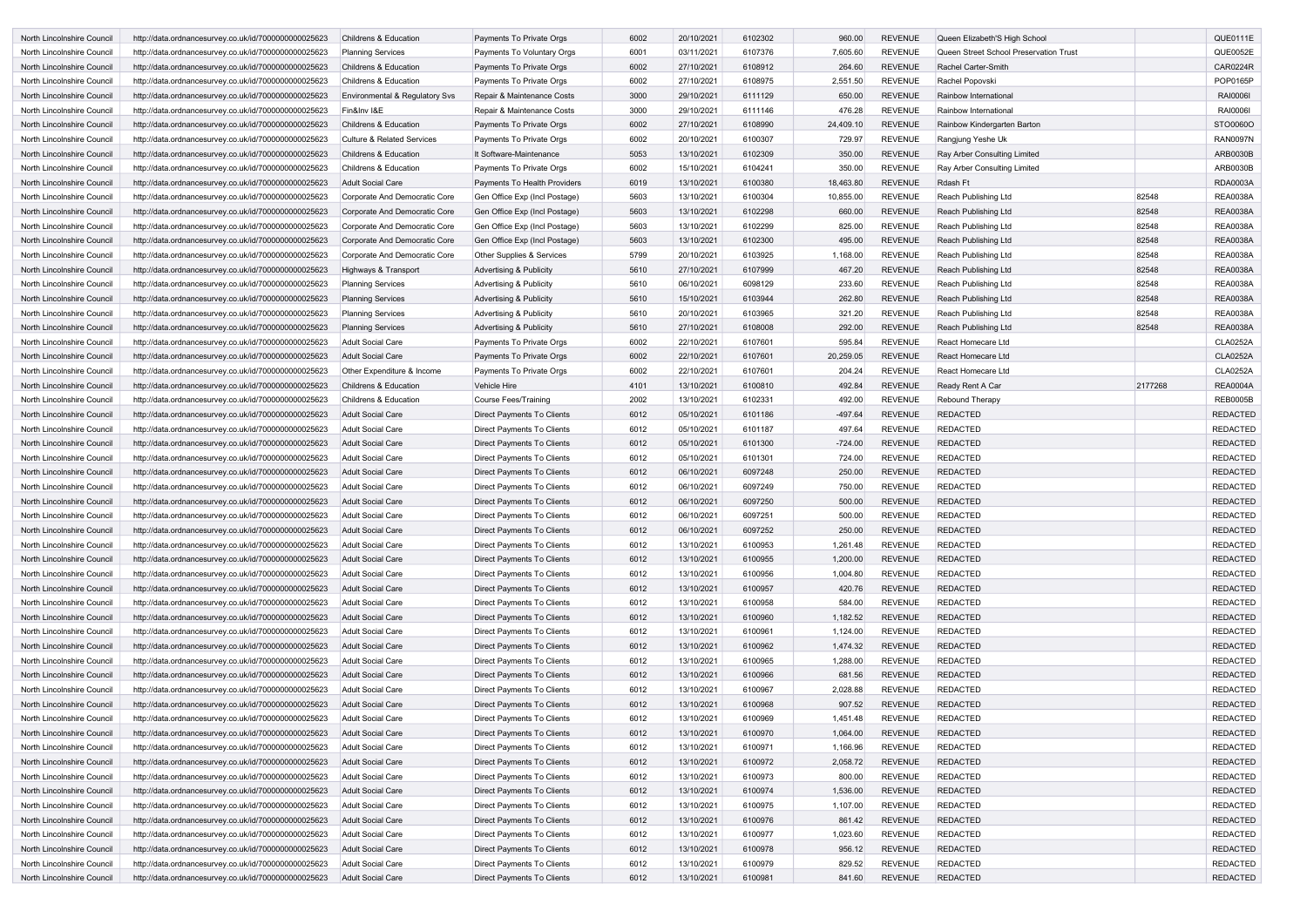| North Lincolnshire Council | http://data.ordnancesurvey.co.uk/id/7000000000025623 | <b>Adult Social Care</b> | Direct Payments To Clients        | 6012 | 13/10/2021 | 6100982 | 1,596.04  | <b>REVENUE</b> | <b>REDACTED</b> | <b>REDACTED</b> |
|----------------------------|------------------------------------------------------|--------------------------|-----------------------------------|------|------------|---------|-----------|----------------|-----------------|-----------------|
| North Lincolnshire Council | http://data.ordnancesurvey.co.uk/id/7000000000025623 | <b>Adult Social Care</b> | Direct Payments To Clients        | 6012 | 13/10/2021 | 6100983 | 1,584.08  | <b>REVENUE</b> | <b>REDACTED</b> | <b>REDACTED</b> |
| North Lincolnshire Council | http://data.ordnancesurvey.co.uk/id/7000000000025623 | Adult Social Care        | Direct Payments To Clients        | 6012 | 13/10/2021 | 6100984 | 1,594.00  | <b>REVENUE</b> | <b>REDACTED</b> | <b>REDACTED</b> |
| North Lincolnshire Council | http://data.ordnancesurvey.co.uk/id/7000000000025623 | Adult Social Care        | Direct Payments To Clients        | 6012 | 13/10/2021 | 6100985 | 729.64    | <b>REVENUE</b> | <b>REDACTED</b> | <b>REDACTED</b> |
| North Lincolnshire Council | http://data.ordnancesurvey.co.uk/id/7000000000025623 | <b>Adult Social Care</b> | <b>Direct Payments To Clients</b> | 6012 | 13/10/2021 | 6100986 | 600.00    | <b>REVENUE</b> | <b>REDACTED</b> | <b>REDACTED</b> |
| North Lincolnshire Council | http://data.ordnancesurvey.co.uk/id/7000000000025623 | Adult Social Care        | Direct Payments To Clients        | 6012 | 13/10/2021 | 6100987 | 1,180.72  | <b>REVENUE</b> | <b>REDACTED</b> | <b>REDACTED</b> |
| North Lincolnshire Council | http://data.ordnancesurvey.co.uk/id/7000000000025623 | <b>Adult Social Care</b> | <b>Direct Payments To Clients</b> | 6012 | 13/10/2021 | 6100988 | 1,706.00  | <b>REVENUE</b> | <b>REDACTED</b> | <b>REDACTED</b> |
| North Lincolnshire Council | http://data.ordnancesurvey.co.uk/id/7000000000025623 | Adult Social Care        | Direct Payments To Clients        | 6012 | 13/10/2021 | 6100990 | 600.00    | <b>REVENUE</b> | <b>REDACTED</b> | <b>REDACTED</b> |
| North Lincolnshire Council | http://data.ordnancesurvey.co.uk/id/7000000000025623 | <b>Adult Social Care</b> | Direct Payments To Clients        | 6012 | 13/10/2021 | 6100991 | 1,048.00  | <b>REVENUE</b> | <b>REDACTED</b> | <b>REDACTED</b> |
| North Lincolnshire Council | http://data.ordnancesurvey.co.uk/id/7000000000025623 | <b>Adult Social Care</b> | Direct Payments To Clients        | 6012 | 13/10/2021 | 6100992 | 1,536.56  | <b>REVENUE</b> | <b>REDACTED</b> | <b>REDACTED</b> |
| North Lincolnshire Council | http://data.ordnancesurvey.co.uk/id/7000000000025623 | <b>Adult Social Care</b> | Direct Payments To Clients        | 6012 | 13/10/2021 | 6100993 | 807.60    | <b>REVENUE</b> | <b>REDACTED</b> | <b>REDACTED</b> |
| North Lincolnshire Council | http://data.ordnancesurvey.co.uk/id/7000000000025623 | <b>Adult Social Care</b> | Direct Payments To Clients        | 6012 | 13/10/2021 | 6100994 | 600.00    | <b>REVENUE</b> | <b>REDACTED</b> | <b>REDACTED</b> |
| North Lincolnshire Council | http://data.ordnancesurvey.co.uk/id/7000000000025623 | <b>Adult Social Care</b> | Direct Payments To Clients        | 6012 | 13/10/2021 | 6100995 | 1,603.68  | <b>REVENUE</b> | <b>REDACTED</b> | <b>REDACTED</b> |
| North Lincolnshire Council | http://data.ordnancesurvey.co.uk/id/7000000000025623 | Adult Social Care        | Direct Payments To Clients        | 6012 | 13/10/2021 | 6100996 | 1,671.84  | <b>REVENUE</b> | <b>REDACTED</b> | <b>REDACTED</b> |
| North Lincolnshire Council | http://data.ordnancesurvey.co.uk/id/7000000000025623 | <b>Adult Social Care</b> | <b>Direct Payments To Clients</b> | 6012 | 13/10/2021 | 6100997 | 4,036.96  | <b>REVENUE</b> | <b>REDACTED</b> | <b>REDACTED</b> |
| North Lincolnshire Council | http://data.ordnancesurvey.co.uk/id/7000000000025623 | Adult Social Care        | <b>Direct Payments To Clients</b> | 6012 | 13/10/2021 | 6100998 | 280.00    | <b>REVENUE</b> | <b>REDACTED</b> | <b>REDACTED</b> |
| North Lincolnshire Council |                                                      | <b>Adult Social Care</b> | <b>Direct Payments To Clients</b> | 6012 | 13/10/2021 | 6100999 | 1,320.00  | <b>REVENUE</b> | <b>REDACTED</b> | <b>REDACTED</b> |
|                            | http://data.ordnancesurvey.co.uk/id/7000000000025623 |                          |                                   |      |            |         |           | <b>REVENUE</b> | <b>REDACTED</b> | <b>REDACTED</b> |
| North Lincolnshire Council | http://data.ordnancesurvey.co.uk/id/7000000000025623 | Adult Social Care        | Direct Payments To Clients        | 6012 | 13/10/2021 | 6101000 | 1,143.68  |                |                 |                 |
| North Lincolnshire Council | http://data.ordnancesurvey.co.uk/id/7000000000025623 | <b>Adult Social Care</b> | Direct Payments To Clients        | 6012 | 13/10/2021 | 6101001 | 2,370.52  | <b>REVENUE</b> | <b>REDACTED</b> | <b>REDACTED</b> |
| North Lincolnshire Council | http://data.ordnancesurvey.co.uk/id/7000000000025623 | Adult Social Care        | Direct Payments To Clients        | 6012 | 13/10/2021 | 6101002 | 373.44    | <b>REVENUE</b> | <b>REDACTED</b> | <b>REDACTED</b> |
| North Lincolnshire Council | http://data.ordnancesurvey.co.uk/id/7000000000025623 | <b>Adult Social Care</b> | Direct Payments To Clients        | 6012 | 13/10/2021 | 6101003 | 1,488.32  | <b>REVENUE</b> | <b>REDACTED</b> | <b>REDACTED</b> |
| North Lincolnshire Council | http://data.ordnancesurvey.co.uk/id/7000000000025623 | <b>Adult Social Care</b> | Direct Payments To Clients        | 6012 | 13/10/2021 | 6101004 | 2,377.48  | <b>REVENUE</b> | <b>REDACTED</b> | <b>REDACTED</b> |
| North Lincolnshire Council | http://data.ordnancesurvey.co.uk/id/7000000000025623 | Adult Social Care        | Direct Payments To Clients        | 6012 | 13/10/2021 | 6101005 | 877.00    | <b>REVENUE</b> | <b>REDACTED</b> | <b>REDACTED</b> |
| North Lincolnshire Council | http://data.ordnancesurvey.co.uk/id/7000000000025623 | Adult Social Care        | Direct Payments To Clients        | 6012 | 13/10/2021 | 6101006 | 594.00    | <b>REVENUE</b> | <b>REDACTED</b> | <b>REDACTED</b> |
| North Lincolnshire Council | http://data.ordnancesurvey.co.uk/id/7000000000025623 | <b>Adult Social Care</b> | <b>Direct Payments To Clients</b> | 6012 | 13/10/2021 | 6101007 | 1,356.68  | <b>REVENUE</b> | <b>REDACTED</b> | <b>REDACTED</b> |
| North Lincolnshire Council | http://data.ordnancesurvey.co.uk/id/7000000000025623 | Adult Social Care        | Direct Payments To Clients        | 6012 | 13/10/2021 | 6101008 | 1,006.68  | <b>REVENUE</b> | <b>REDACTED</b> | <b>REDACTED</b> |
| North Lincolnshire Council | http://data.ordnancesurvey.co.uk/id/7000000000025623 | <b>Adult Social Care</b> | Direct Payments To Clients        | 6012 | 13/10/2021 | 6101009 | 1,302.48  | <b>REVENUE</b> | <b>REDACTED</b> | <b>REDACTED</b> |
| North Lincolnshire Council | http://data.ordnancesurvey.co.uk/id/7000000000025623 | Adult Social Care        | Direct Payments To Clients        | 6012 | 13/10/2021 | 6101010 | 1,116.56  | <b>REVENUE</b> | <b>REDACTED</b> | <b>REDACTED</b> |
| North Lincolnshire Council | http://data.ordnancesurvey.co.uk/id/7000000000025623 | <b>Adult Social Care</b> | Direct Payments To Clients        | 6012 | 13/10/2021 | 6101012 | 659.20    | <b>REVENUE</b> | <b>REDACTED</b> | <b>REDACTED</b> |
| North Lincolnshire Council | http://data.ordnancesurvey.co.uk/id/7000000000025623 | Adult Social Care        | Direct Payments To Clients        | 6012 | 13/10/2021 | 6101013 | 1,846.28  | <b>REVENUE</b> | <b>REDACTED</b> | <b>REDACTED</b> |
| North Lincolnshire Council | http://data.ordnancesurvey.co.uk/id/7000000000025623 | Adult Social Care        | <b>Direct Payments To Clients</b> | 6012 | 13/10/2021 | 6101014 | 848.96    | <b>REVENUE</b> | <b>REDACTED</b> | <b>REDACTED</b> |
| North Lincolnshire Council | http://data.ordnancesurvey.co.uk/id/7000000000025623 | <b>Adult Social Care</b> | Direct Payments To Clients        | 6012 | 13/10/2021 | 6101015 | 600.00    | <b>REVENUE</b> | <b>REDACTED</b> | <b>REDACTED</b> |
| North Lincolnshire Council | http://data.ordnancesurvey.co.uk/id/7000000000025623 | Adult Social Care        | Direct Payments To Clients        | 6012 | 13/10/2021 | 6101016 | 1,564.96  | <b>REVENUE</b> | <b>REDACTED</b> | <b>REDACTED</b> |
| North Lincolnshire Council | http://data.ordnancesurvey.co.uk/id/7000000000025623 | <b>Adult Social Care</b> | Direct Payments To Clients        | 6012 | 13/10/2021 | 6101017 | 892.80    | <b>REVENUE</b> | <b>REDACTED</b> | <b>REDACTED</b> |
| North Lincolnshire Council | http://data.ordnancesurvey.co.uk/id/7000000000025623 | Adult Social Care        | <b>Direct Payments To Clients</b> | 6012 | 13/10/2021 | 6101018 | 1,000.00  | <b>REVENUE</b> | <b>REDACTED</b> | <b>REDACTED</b> |
| North Lincolnshire Council | http://data.ordnancesurvey.co.uk/id/7000000000025623 | <b>Adult Social Care</b> | Direct Payments To Clients        | 6012 | 13/10/2021 | 6101019 | 4,087.84  | <b>REVENUE</b> | <b>REDACTED</b> | <b>REDACTED</b> |
| North Lincolnshire Council | http://data.ordnancesurvey.co.uk/id/7000000000025623 | <b>Adult Social Care</b> | Direct Payments To Clients        | 6012 | 13/10/2021 | 6101020 | 760.12    | <b>REVENUE</b> | <b>REDACTED</b> | <b>REDACTED</b> |
| North Lincolnshire Council | http://data.ordnancesurvey.co.uk/id/7000000000025623 | <b>Adult Social Care</b> | Direct Payments To Clients        | 6012 | 13/10/2021 | 6101021 | 792.28    | <b>REVENUE</b> | <b>REDACTED</b> | <b>REDACTED</b> |
| North Lincolnshire Council | http://data.ordnancesurvey.co.uk/id/7000000000025623 | Adult Social Care        | Direct Payments To Clients        | 6012 | 13/10/2021 | 6101022 | 1,809.24  | <b>REVENUE</b> | <b>REDACTED</b> | <b>REDACTED</b> |
| North Lincolnshire Council | http://data.ordnancesurvey.co.uk/id/7000000000025623 | <b>Adult Social Care</b> | Direct Payments To Clients        | 6012 | 13/10/2021 | 6101023 | 1,055.68  | <b>REVENUE</b> | <b>REDACTED</b> | <b>REDACTED</b> |
| North Lincolnshire Council | http://data.ordnancesurvey.co.uk/id/7000000000025623 | Adult Social Care        | Direct Payments To Clients        | 6012 | 13/10/2021 | 6101024 | 1,235.68  | <b>REVENUE</b> | <b>REDACTED</b> | <b>REDACTED</b> |
| North Lincolnshire Council | http://data.ordnancesurvey.co.uk/id/7000000000025623 | <b>Adult Social Care</b> | <b>Direct Payments To Clients</b> | 6012 | 13/10/2021 | 6101025 | 2,900.00  | <b>REVENUE</b> | <b>REDACTED</b> | <b>REDACTED</b> |
| North Lincolnshire Council | http://data.ordnancesurvey.co.uk/id/7000000000025623 | <b>Adult Social Care</b> | Direct Payments To Clients        | 6012 | 13/10/2021 | 6101026 | 949.20    | <b>REVENUE</b> | <b>REDACTED</b> | <b>REDACTED</b> |
| North Lincolnshire Council | http://data.ordnancesurvey.co.uk/id/7000000000025623 | <b>Adult Social Care</b> | Direct Payments To Clients        | 6012 | 13/10/2021 | 6101027 | 760.00    | <b>REVENUE</b> | <b>REDACTED</b> | <b>REDACTED</b> |
| North Lincolnshire Council | http://data.ordnancesurvey.co.uk/id/7000000000025623 | Adult Social Care        | Direct Payments To Clients        | 6012 | 13/10/2021 | 6101028 | 1,519.32  | <b>REVENUE</b> | <b>REDACTED</b> | <b>REDACTED</b> |
| North Lincolnshire Council | http://data.ordnancesurvey.co.uk/id/7000000000025623 | <b>Adult Social Care</b> | Direct Payments To Clients        | 6012 | 13/10/2021 | 6101029 | 759.36    | <b>REVENUE</b> | <b>REDACTED</b> | <b>REDACTED</b> |
| North Lincolnshire Council | http://data.ordnancesurvey.co.uk/id/7000000000025623 | Adult Social Care        | Direct Payments To Clients        | 6012 | 13/10/2021 | 6101030 | 1,178.44  | <b>REVENUE</b> | <b>REDACTED</b> | <b>REDACTED</b> |
| North Lincolnshire Council | http://data.ordnancesurvey.co.uk/id/7000000000025623 | <b>Adult Social Care</b> | Direct Payments To Clients        | 6012 | 13/10/2021 | 6101031 | 809.64    | <b>REVENUE</b> | <b>REDACTED</b> | <b>REDACTED</b> |
| North Lincolnshire Council | http://data.ordnancesurvey.co.uk/id/7000000000025623 | Adult Social Care        | Direct Payments To Clients        | 6012 | 13/10/2021 | 6101032 | 1,531.20  | <b>REVENUE</b> | <b>REDACTED</b> | <b>REDACTED</b> |
| North Lincolnshire Council | http://data.ordnancesurvey.co.uk/id/7000000000025623 | <b>Adult Social Care</b> | Direct Payments To Clients        | 6012 | 13/10/2021 | 6101033 | 1,282.92  | <b>REVENUE</b> | <b>REDACTED</b> | <b>REDACTED</b> |
| North Lincolnshire Council | http://data.ordnancesurvey.co.uk/id/7000000000025623 | Adult Social Care        | Direct Payments To Clients        | 6012 | 13/10/2021 | 6101034 | 12,953.04 | <b>REVENUE</b> | <b>REDACTED</b> | <b>REDACTED</b> |
| North Lincolnshire Council | http://data.ordnancesurvey.co.uk/id/7000000000025623 | <b>Adult Social Care</b> | Direct Payments To Clients        | 6012 | 13/10/2021 | 6101035 | 3,216.96  | <b>REVENUE</b> | <b>REDACTED</b> | <b>REDACTED</b> |
| North Lincolnshire Council | http://data.ordnancesurvey.co.uk/id/7000000000025623 | <b>Adult Social Care</b> | Direct Payments To Clients        | 6012 | 13/10/2021 | 6101036 | 1,680.00  | <b>REVENUE</b> | <b>REDACTED</b> | <b>REDACTED</b> |
| North Lincolnshire Council | http://data.ordnancesurvey.co.uk/id/7000000000025623 | <b>Adult Social Care</b> | Direct Payments To Clients        | 6012 | 13/10/2021 | 6101037 | 1,249.60  | <b>REVENUE</b> | <b>REDACTED</b> | <b>REDACTED</b> |
| North Lincolnshire Council | http://data.ordnancesurvey.co.uk/id/7000000000025623 | <b>Adult Social Care</b> | Direct Payments To Clients        | 6012 | 13/10/2021 | 6101038 | 987.68    | <b>REVENUE</b> | <b>REDACTED</b> | <b>REDACTED</b> |
| North Lincolnshire Council | http://data.ordnancesurvey.co.uk/id/7000000000025623 | <b>Adult Social Care</b> | Direct Payments To Clients        | 6012 | 13/10/2021 | 6101039 | 921.44    | <b>REVENUE</b> | <b>REDACTED</b> | <b>REDACTED</b> |
| North Lincolnshire Council | http://data.ordnancesurvey.co.uk/id/7000000000025623 | <b>Adult Social Care</b> | Direct Payments To Clients        | 6012 | 13/10/2021 | 6101041 | 4,173.36  | <b>REVENUE</b> | <b>REDACTED</b> | <b>REDACTED</b> |
| North Lincolnshire Council | http://data.ordnancesurvey.co.uk/id/7000000000025623 | Adult Social Care        | Direct Payments To Clients        | 6012 | 13/10/2021 | 6101042 | 1,082.36  | <b>REVENUE</b> | <b>REDACTED</b> | <b>REDACTED</b> |
| North Lincolnshire Council | http://data.ordnancesurvey.co.uk/id/7000000000025623 | Adult Social Care        | <b>Direct Payments To Clients</b> | 6012 | 13/10/2021 | 6101043 | 2,800.00  | <b>REVENUE</b> | <b>REDACTED</b> | <b>REDACTED</b> |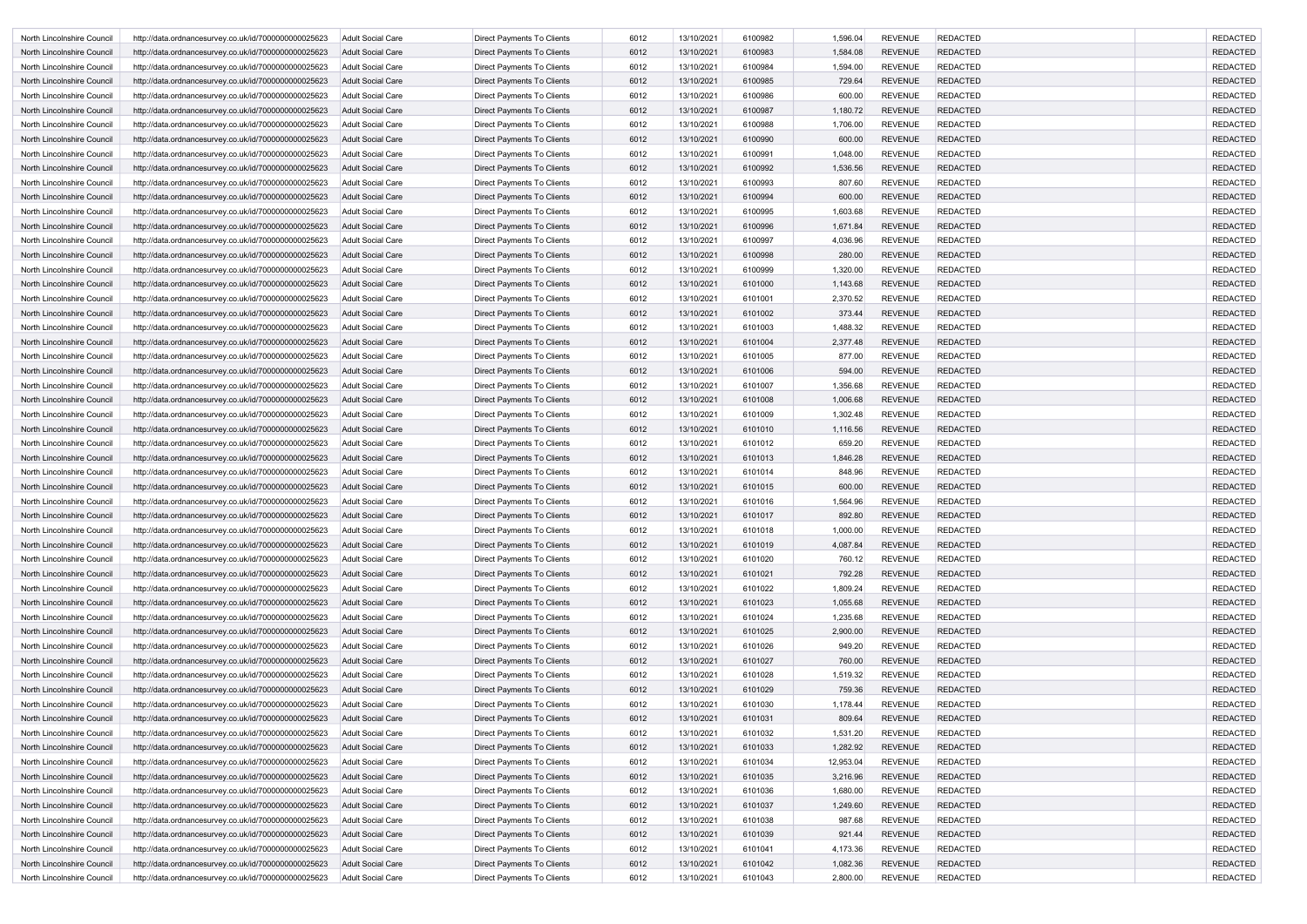| North Lincolnshire Council        | http://data.ordnancesurvey.co.uk/id/7000000000025623 | Adult Social Care        | Direct Payments To Clients        | 6012 | 13/10/2021 | 6101044 | 2,716.56  | <b>REVENUE</b> | <b>REDACTED</b> | <b>REDACTED</b> |
|-----------------------------------|------------------------------------------------------|--------------------------|-----------------------------------|------|------------|---------|-----------|----------------|-----------------|-----------------|
| North Lincolnshire Council        | http://data.ordnancesurvey.co.uk/id/7000000000025623 | Adult Social Care        | <b>Direct Payments To Clients</b> | 6012 | 13/10/2021 | 6101045 | 1,008.76  | <b>REVENUE</b> | <b>REDACTED</b> | <b>REDACTED</b> |
| North Lincolnshire Council        | http://data.ordnancesurvey.co.uk/id/7000000000025623 | Adult Social Care        | Direct Payments To Clients        | 6012 | 13/10/2021 | 6101046 | 560.00    | <b>REVENUE</b> | <b>REDACTED</b> | <b>REDACTED</b> |
| North Lincolnshire Council        | http://data.ordnancesurvey.co.uk/id/7000000000025623 | <b>Adult Social Care</b> | Direct Payments To Clients        | 6012 | 13/10/2021 | 6101047 | 715.76    | <b>REVENUE</b> | <b>REDACTED</b> | <b>REDACTED</b> |
| North Lincolnshire Council        | http://data.ordnancesurvey.co.uk/id/7000000000025623 | Adult Social Care        | Direct Payments To Clients        | 6012 | 13/10/2021 | 6101049 | 1,676.00  | <b>REVENUE</b> | <b>REDACTED</b> | <b>REDACTED</b> |
| North Lincolnshire Council        | http://data.ordnancesurvey.co.uk/id/7000000000025623 | <b>Adult Social Care</b> | Direct Payments To Clients        | 6012 | 13/10/2021 | 6101050 | 2,270.56  | <b>REVENUE</b> | <b>REDACTED</b> | <b>REDACTED</b> |
| North Lincolnshire Council        | http://data.ordnancesurvey.co.uk/id/7000000000025623 | <b>Adult Social Care</b> | Direct Payments To Clients        | 6012 | 13/10/2021 | 6101051 | 1,945.48  | <b>REVENUE</b> | <b>REDACTED</b> | <b>REDACTED</b> |
| North Lincolnshire Council        | http://data.ordnancesurvey.co.uk/id/7000000000025623 | <b>Adult Social Care</b> | Direct Payments To Clients        | 6012 | 13/10/2021 | 6101052 | 1,016.00  | <b>REVENUE</b> | <b>REDACTED</b> | <b>REDACTED</b> |
| North Lincolnshire Council        | http://data.ordnancesurvey.co.uk/id/7000000000025623 | <b>Adult Social Care</b> | Direct Payments To Clients        | 6012 | 13/10/2021 | 6101053 | 791.72    | <b>REVENUE</b> | <b>REDACTED</b> | <b>REDACTED</b> |
| North Lincolnshire Council        | http://data.ordnancesurvey.co.uk/id/7000000000025623 | <b>Adult Social Care</b> | Direct Payments To Clients        | 6012 | 13/10/2021 | 6101054 | 452.00    | <b>REVENUE</b> | <b>REDACTED</b> | <b>REDACTED</b> |
| North Lincolnshire Council        | http://data.ordnancesurvey.co.uk/id/7000000000025623 | <b>Adult Social Care</b> | Direct Payments To Clients        | 6012 | 13/10/2021 | 6101055 | 361.44    | <b>REVENUE</b> | <b>REDACTED</b> | <b>REDACTED</b> |
| North Lincolnshire Council        | http://data.ordnancesurvey.co.uk/id/7000000000025623 | Adult Social Care        | Direct Payments To Clients        | 6012 | 13/10/2021 | 6101056 | 842.24    | <b>REVENUE</b> | <b>REDACTED</b> | <b>REDACTED</b> |
| North Lincolnshire Council        | http://data.ordnancesurvey.co.uk/id/7000000000025623 | <b>Adult Social Care</b> | Direct Payments To Clients        | 6012 | 13/10/2021 | 6101057 | 2,600.00  | <b>REVENUE</b> | <b>REDACTED</b> | <b>REDACTED</b> |
| North Lincolnshire Council        | http://data.ordnancesurvey.co.uk/id/7000000000025623 | <b>Adult Social Care</b> | Direct Payments To Clients        | 6012 | 13/10/2021 | 6101058 | 416.00    | <b>REVENUE</b> | <b>REDACTED</b> | <b>REDACTED</b> |
| North Lincolnshire Council        | http://data.ordnancesurvey.co.uk/id/7000000000025623 | Adult Social Care        | Direct Payments To Clients        | 6012 | 13/10/2021 | 6101060 | 916.60    | <b>REVENUE</b> | <b>REDACTED</b> | <b>REDACTED</b> |
| North Lincolnshire Council        | http://data.ordnancesurvey.co.uk/id/7000000000025623 | <b>Adult Social Care</b> | Direct Payments To Clients        | 6012 | 13/10/2021 | 6101061 | 864.36    | <b>REVENUE</b> | <b>REDACTED</b> | <b>REDACTED</b> |
| <b>North Lincolnshire Council</b> | http://data.ordnancesurvey.co.uk/id/7000000000025623 | <b>Adult Social Care</b> | Direct Payments To Clients        | 6012 | 13/10/2021 | 6101062 | 1,731.08  | <b>REVENUE</b> | <b>REDACTED</b> | <b>REDACTED</b> |
| North Lincolnshire Council        | http://data.ordnancesurvey.co.uk/id/7000000000025623 | <b>Adult Social Care</b> | Direct Payments To Clients        | 6012 | 13/10/2021 | 6101063 | 770.20    | <b>REVENUE</b> | <b>REDACTED</b> | <b>REDACTED</b> |
| North Lincolnshire Council        | http://data.ordnancesurvey.co.uk/id/7000000000025623 | Adult Social Care        | Direct Payments To Clients        | 6012 | 13/10/2021 | 6101064 | 460.00    | <b>REVENUE</b> | <b>REDACTED</b> | <b>REDACTED</b> |
| North Lincolnshire Council        | http://data.ordnancesurvey.co.uk/id/7000000000025623 | <b>Adult Social Care</b> | Direct Payments To Clients        | 6012 | 13/10/2021 | 6101065 | 3,151.76  | <b>REVENUE</b> | <b>REDACTED</b> | <b>REDACTED</b> |
| North Lincolnshire Council        | http://data.ordnancesurvey.co.uk/id/7000000000025623 | Adult Social Care        | Direct Payments To Clients        | 6012 | 13/10/2021 | 6101066 | 840.00    | <b>REVENUE</b> | <b>REDACTED</b> | <b>REDACTED</b> |
| North Lincolnshire Council        | http://data.ordnancesurvey.co.uk/id/7000000000025623 | Adult Social Care        | Direct Payments To Clients        | 6012 | 13/10/2021 | 6101067 | 747.72    | <b>REVENUE</b> | <b>REDACTED</b> | <b>REDACTED</b> |
| North Lincolnshire Council        | http://data.ordnancesurvey.co.uk/id/7000000000025623 | <b>Adult Social Care</b> | Direct Payments To Clients        | 6012 | 13/10/2021 | 6101068 | 3,988.20  | <b>REVENUE</b> | <b>REDACTED</b> | <b>REDACTED</b> |
| North Lincolnshire Council        | http://data.ordnancesurvey.co.uk/id/7000000000025623 | <b>Adult Social Care</b> | Direct Payments To Clients        | 6012 | 13/10/2021 | 6101069 | 1,172.00  | <b>REVENUE</b> | <b>REDACTED</b> | <b>REDACTED</b> |
| North Lincolnshire Council        | http://data.ordnancesurvey.co.uk/id/7000000000025623 | <b>Adult Social Care</b> | Direct Payments To Clients        | 6012 | 13/10/2021 | 6101070 | 1,200.00  | <b>REVENUE</b> | <b>REDACTED</b> | <b>REDACTED</b> |
| North Lincolnshire Council        | http://data.ordnancesurvey.co.uk/id/7000000000025623 | Adult Social Care        | Direct Payments To Clients        | 6012 | 13/10/2021 | 6101071 | 1,618.40  | <b>REVENUE</b> | <b>REDACTED</b> | <b>REDACTED</b> |
| North Lincolnshire Council        | http://data.ordnancesurvey.co.uk/id/7000000000025623 | <b>Adult Social Care</b> | Direct Payments To Clients        | 6012 | 13/10/2021 | 6101072 | 2,200.80  | <b>REVENUE</b> | <b>REDACTED</b> | <b>REDACTED</b> |
| North Lincolnshire Council        | http://data.ordnancesurvey.co.uk/id/7000000000025623 | <b>Adult Social Care</b> | Direct Payments To Clients        | 6012 | 13/10/2021 | 6101073 | 2,720.00  | <b>REVENUE</b> | <b>REDACTED</b> | <b>REDACTED</b> |
| North Lincolnshire Council        | http://data.ordnancesurvey.co.uk/id/7000000000025623 | Adult Social Care        | Direct Payments To Clients        | 6012 | 13/10/2021 | 6101074 | 560.00    | <b>REVENUE</b> | <b>REDACTED</b> | <b>REDACTED</b> |
| North Lincolnshire Council        | http://data.ordnancesurvey.co.uk/id/7000000000025623 | <b>Adult Social Care</b> | Direct Payments To Clients        | 6012 | 13/10/2021 | 6101075 | 1,505.76  | <b>REVENUE</b> | <b>REDACTED</b> | <b>REDACTED</b> |
| North Lincolnshire Council        | http://data.ordnancesurvey.co.uk/id/7000000000025623 | Adult Social Care        | Direct Payments To Clients        | 6012 | 13/10/2021 | 6101076 | 411.44    | <b>REVENUE</b> | <b>REDACTED</b> | <b>REDACTED</b> |
| North Lincolnshire Council        | http://data.ordnancesurvey.co.uk/id/7000000000025623 | Adult Social Care        | Direct Payments To Clients        | 6012 | 13/10/2021 | 6101077 | 13,680.00 | <b>REVENUE</b> | <b>REDACTED</b> | <b>REDACTED</b> |
| North Lincolnshire Council        | http://data.ordnancesurvey.co.uk/id/7000000000025623 | Adult Social Care        | Direct Payments To Clients        | 6012 | 13/10/2021 | 6101078 | 1,180.00  | <b>REVENUE</b> | <b>REDACTED</b> | <b>REDACTED</b> |
| North Lincolnshire Council        | http://data.ordnancesurvey.co.uk/id/7000000000025623 | <b>Adult Social Care</b> | <b>Direct Payments To Clients</b> | 6012 | 13/10/2021 | 6101079 | 1,678.48  | <b>REVENUE</b> | <b>REDACTED</b> | <b>REDACTED</b> |
| North Lincolnshire Council        | http://data.ordnancesurvey.co.uk/id/7000000000025623 | <b>Adult Social Care</b> | <b>Direct Payments To Clients</b> | 6012 | 13/10/2021 | 6101080 | 2,255.56  | <b>REVENUE</b> | <b>REDACTED</b> | <b>REDACTED</b> |
| North Lincolnshire Council        | http://data.ordnancesurvey.co.uk/id/7000000000025623 | Adult Social Care        | Direct Payments To Clients        | 6012 | 13/10/2021 | 6101081 | 856.72    | <b>REVENUE</b> | <b>REDACTED</b> | <b>REDACTED</b> |
| North Lincolnshire Council        | http://data.ordnancesurvey.co.uk/id/7000000000025623 | <b>Adult Social Care</b> | Direct Payments To Clients        | 6012 | 13/10/2021 | 6101082 | 828.00    | <b>REVENUE</b> | <b>REDACTED</b> | <b>REDACTED</b> |
| North Lincolnshire Council        | http://data.ordnancesurvey.co.uk/id/7000000000025623 | <b>Adult Social Care</b> | Direct Payments To Clients        | 6012 | 13/10/2021 | 6101083 | 1,344.00  | <b>REVENUE</b> | <b>REDACTED</b> | <b>REDACTED</b> |
| North Lincolnshire Council        | http://data.ordnancesurvey.co.uk/id/7000000000025623 | <b>Adult Social Care</b> | Direct Payments To Clients        | 6012 | 13/10/2021 | 6101084 | 2,555.96  | <b>REVENUE</b> | <b>REDACTED</b> | <b>REDACTED</b> |
| North Lincolnshire Council        | http://data.ordnancesurvey.co.uk/id/7000000000025623 | <b>Adult Social Care</b> | Direct Payments To Clients        | 6012 | 13/10/2021 | 6101085 | 2,090.00  | <b>REVENUE</b> | <b>REDACTED</b> | <b>REDACTED</b> |
| North Lincolnshire Council        | http://data.ordnancesurvey.co.uk/id/7000000000025623 | <b>Adult Social Care</b> | Direct Payments To Clients        | 6012 | 13/10/2021 | 6101086 | 2,216.80  | <b>REVENUE</b> | <b>REDACTED</b> | <b>REDACTED</b> |
| North Lincolnshire Council        | http://data.ordnancesurvey.co.uk/id/7000000000025623 | Adult Social Care        | Direct Payments To Clients        | 6012 | 13/10/2021 | 6101087 | 1,878.36  | <b>REVENUE</b> | <b>REDACTED</b> | <b>REDACTED</b> |
| North Lincolnshire Council        | http://data.ordnancesurvey.co.uk/id/7000000000025623 | <b>Adult Social Care</b> | <b>Direct Payments To Clients</b> | 6012 | 13/10/2021 | 6101088 | 1,040.00  | <b>REVENUE</b> | <b>REDACTED</b> | <b>REDACTED</b> |
| North Lincolnshire Council        | http://data.ordnancesurvey.co.uk/id/7000000000025623 | <b>Adult Social Care</b> | Direct Payments To Clients        | 6012 | 13/10/2021 | 6101089 | 1,205.12  | <b>REVENUE</b> | <b>REDACTED</b> | <b>REDACTED</b> |
| North Lincolnshire Council        | http://data.ordnancesurvey.co.uk/id/7000000000025623 | <b>Adult Social Care</b> | Direct Payments To Clients        | 6012 | 13/10/2021 | 6101090 | 1,066.08  | <b>REVENUE</b> | <b>REDACTED</b> | <b>REDACTED</b> |
| North Lincolnshire Council        | http://data.ordnancesurvey.co.uk/id/7000000000025623 | <b>Adult Social Care</b> | Direct Payments To Clients        | 6012 | 13/10/2021 | 6101091 | 2,351.20  | <b>REVENUE</b> | <b>REDACTED</b> | <b>REDACTED</b> |
| North Lincolnshire Council        | http://data.ordnancesurvey.co.uk/id/7000000000025623 | <b>Adult Social Care</b> | Direct Payments To Clients        | 6012 | 13/10/2021 | 6101093 | 1,026.44  | <b>REVENUE</b> | <b>REDACTED</b> | <b>REDACTED</b> |
| North Lincolnshire Council        | http://data.ordnancesurvey.co.uk/id/7000000000025623 | <b>Adult Social Care</b> | Direct Payments To Clients        | 6012 | 13/10/2021 | 6101094 | 1,040.00  | <b>REVENUE</b> | <b>REDACTED</b> | <b>REDACTED</b> |
| North Lincolnshire Council        | http://data.ordnancesurvey.co.uk/id/7000000000025623 | <b>Adult Social Care</b> | Direct Payments To Clients        | 6012 | 13/10/2021 | 6101095 | 828.00    | <b>REVENUE</b> | <b>REDACTED</b> | <b>REDACTED</b> |
| North Lincolnshire Council        | http://data.ordnancesurvey.co.uk/id/7000000000025623 | <b>Adult Social Care</b> | Direct Payments To Clients        | 6012 | 13/10/2021 | 6101096 | 1,557.60  | <b>REVENUE</b> | <b>REDACTED</b> | <b>REDACTED</b> |
| North Lincolnshire Council        | http://data.ordnancesurvey.co.uk/id/7000000000025623 | <b>Adult Social Care</b> | Direct Payments To Clients        | 6012 | 13/10/2021 | 6101097 | 384.00    | <b>REVENUE</b> | <b>REDACTED</b> | <b>REDACTED</b> |
| North Lincolnshire Council        | http://data.ordnancesurvey.co.uk/id/7000000000025623 | Adult Social Care        | Direct Payments To Clients        | 6012 | 13/10/2021 | 6101098 | 1,410.20  | <b>REVENUE</b> | <b>REDACTED</b> | <b>REDACTED</b> |
| North Lincolnshire Council        | http://data.ordnancesurvey.co.uk/id/7000000000025623 | <b>Adult Social Care</b> | <b>Direct Payments To Clients</b> | 6012 | 13/10/2021 | 6101099 | 1,380.00  | <b>REVENUE</b> | <b>REDACTED</b> | <b>REDACTED</b> |
| North Lincolnshire Council        | http://data.ordnancesurvey.co.uk/id/7000000000025623 | <b>Adult Social Care</b> | Direct Payments To Clients        | 6012 | 13/10/2021 | 6101100 | 1,069.20  | <b>REVENUE</b> | <b>REDACTED</b> | <b>REDACTED</b> |
| North Lincolnshire Council        | http://data.ordnancesurvey.co.uk/id/7000000000025623 | <b>Adult Social Care</b> | Direct Payments To Clients        | 6012 | 13/10/2021 | 6101101 | 1,000.00  | <b>REVENUE</b> | <b>REDACTED</b> | <b>REDACTED</b> |
| North Lincolnshire Council        | http://data.ordnancesurvey.co.uk/id/7000000000025623 | <b>Adult Social Care</b> | Direct Payments To Clients        | 6012 | 13/10/2021 | 6101102 | 3,399.80  | <b>REVENUE</b> | <b>REDACTED</b> | <b>REDACTED</b> |
| North Lincolnshire Council        | http://data.ordnancesurvey.co.uk/id/7000000000025623 | <b>Adult Social Care</b> | Direct Payments To Clients        | 6012 | 13/10/2021 | 6101103 | 4,893.76  | <b>REVENUE</b> | <b>REDACTED</b> | <b>REDACTED</b> |
| North Lincolnshire Council        | http://data.ordnancesurvey.co.uk/id/7000000000025623 | <b>Adult Social Care</b> | Direct Payments To Clients        | 6012 | 13/10/2021 | 6101104 | 1,394.72  | <b>REVENUE</b> | <b>REDACTED</b> | <b>REDACTED</b> |
| North Lincolnshire Council        | http://data.ordnancesurvey.co.uk/id/7000000000025623 | <b>Adult Social Care</b> | <b>Direct Payments To Clients</b> | 6012 | 13/10/2021 | 6101105 | 1,441.58  | <b>REVENUE</b> | <b>REDACTED</b> | <b>REDACTED</b> |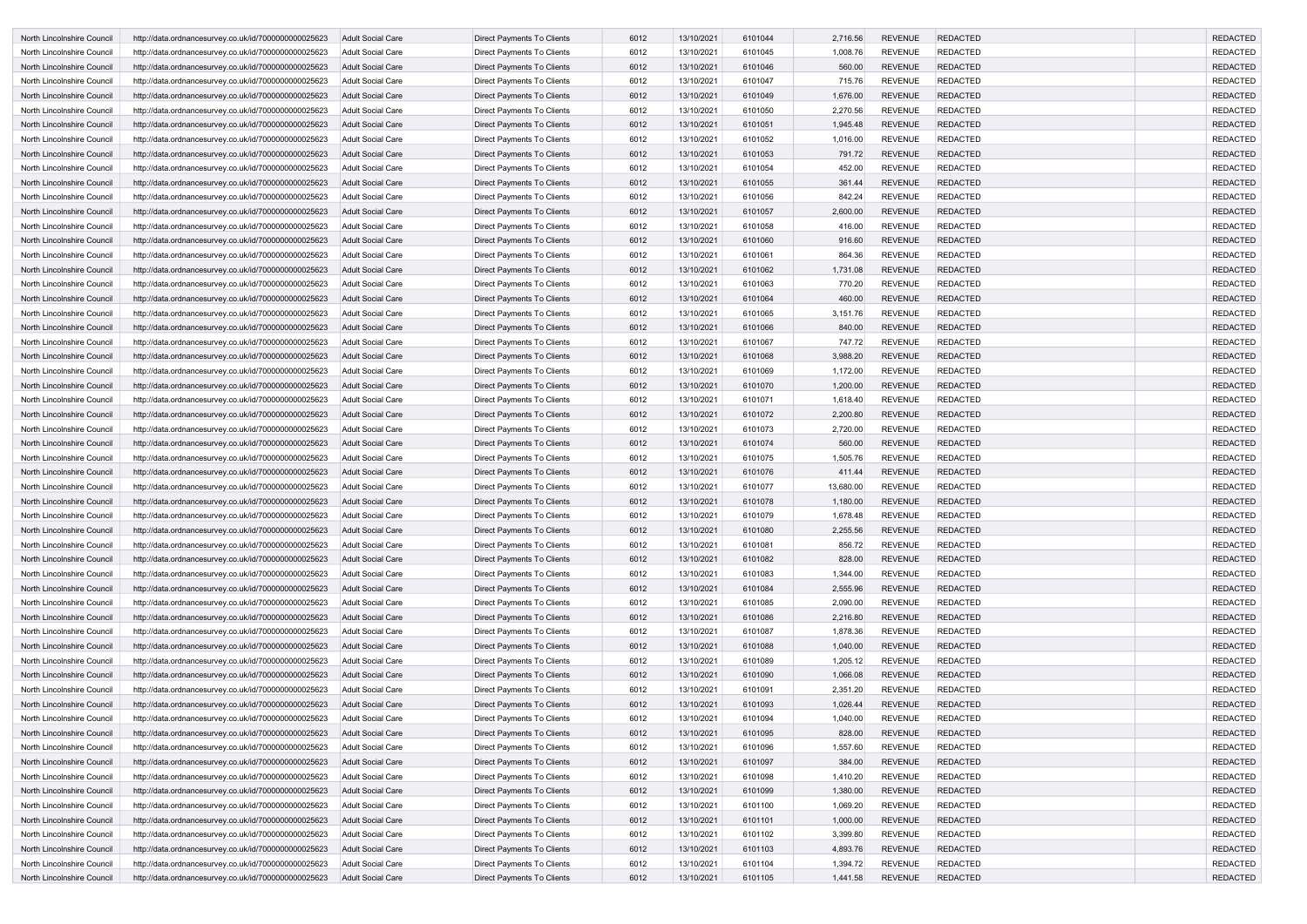| North Lincolnshire Council | http://data.ordnancesurvey.co.uk/id/7000000000025623 | <b>Adult Social Care</b> | Direct Payments To Clients        | 6012 | 13/10/2021 | 6101106 | 1,676.36 | <b>REVENUE</b> | <b>REDACTED</b> | <b>REDACTED</b> |
|----------------------------|------------------------------------------------------|--------------------------|-----------------------------------|------|------------|---------|----------|----------------|-----------------|-----------------|
| North Lincolnshire Council | http://data.ordnancesurvey.co.uk/id/7000000000025623 | <b>Adult Social Care</b> | Direct Payments To Clients        | 6012 | 13/10/2021 | 6101107 | 1,080.00 | <b>REVENUE</b> | <b>REDACTED</b> | <b>REDACTED</b> |
| North Lincolnshire Council | http://data.ordnancesurvey.co.uk/id/7000000000025623 | Adult Social Care        | Direct Payments To Clients        | 6012 | 13/10/2021 | 6101108 | 280.00   | <b>REVENUE</b> | <b>REDACTED</b> | <b>REDACTED</b> |
| North Lincolnshire Council | http://data.ordnancesurvey.co.uk/id/7000000000025623 | Adult Social Care        | Direct Payments To Clients        | 6012 | 13/10/2021 | 6101109 | 2,672.00 | <b>REVENUE</b> | <b>REDACTED</b> | <b>REDACTED</b> |
| North Lincolnshire Council | http://data.ordnancesurvey.co.uk/id/7000000000025623 | <b>Adult Social Care</b> | <b>Direct Payments To Clients</b> | 6012 | 13/10/2021 | 6101110 | 3,145.52 | <b>REVENUE</b> | <b>REDACTED</b> | <b>REDACTED</b> |
| North Lincolnshire Council | http://data.ordnancesurvey.co.uk/id/7000000000025623 | Adult Social Care        | Direct Payments To Clients        | 6012 | 13/10/2021 | 6101111 | 1,251.80 | <b>REVENUE</b> | <b>REDACTED</b> | <b>REDACTED</b> |
| North Lincolnshire Council | http://data.ordnancesurvey.co.uk/id/7000000000025623 | <b>Adult Social Care</b> | <b>Direct Payments To Clients</b> | 6012 | 13/10/2021 | 6101112 | 1,969.08 | <b>REVENUE</b> | <b>REDACTED</b> | <b>REDACTED</b> |
| North Lincolnshire Council | http://data.ordnancesurvey.co.uk/id/7000000000025623 | Adult Social Care        | Direct Payments To Clients        | 6012 | 13/10/2021 | 6101113 | 952.80   | <b>REVENUE</b> | <b>REDACTED</b> | <b>REDACTED</b> |
| North Lincolnshire Council | http://data.ordnancesurvey.co.uk/id/7000000000025623 | <b>Adult Social Care</b> | Direct Payments To Clients        | 6012 | 13/10/2021 | 6101114 | 1,240.00 | <b>REVENUE</b> | <b>REDACTED</b> | <b>REDACTED</b> |
| North Lincolnshire Council | http://data.ordnancesurvey.co.uk/id/7000000000025623 | <b>Adult Social Care</b> | Direct Payments To Clients        | 6012 | 13/10/2021 | 6101115 | 906.92   | <b>REVENUE</b> | <b>REDACTED</b> | <b>REDACTED</b> |
| North Lincolnshire Council | http://data.ordnancesurvey.co.uk/id/7000000000025623 | <b>Adult Social Care</b> | Direct Payments To Clients        | 6012 | 13/10/2021 | 6101116 | 689.04   | <b>REVENUE</b> | <b>REDACTED</b> | <b>REDACTED</b> |
| North Lincolnshire Council | http://data.ordnancesurvey.co.uk/id/7000000000025623 | <b>Adult Social Care</b> | Direct Payments To Clients        | 6012 | 13/10/2021 | 6101117 | 860.00   | <b>REVENUE</b> | <b>REDACTED</b> | <b>REDACTED</b> |
| North Lincolnshire Council | http://data.ordnancesurvey.co.uk/id/7000000000025623 | <b>Adult Social Care</b> | Direct Payments To Clients        | 6012 | 13/10/2021 | 6101118 | 3,076.44 | <b>REVENUE</b> | <b>REDACTED</b> | <b>REDACTED</b> |
| North Lincolnshire Council | http://data.ordnancesurvey.co.uk/id/7000000000025623 | Adult Social Care        | Direct Payments To Clients        | 6012 | 13/10/2021 | 6101119 | 2,621.08 | <b>REVENUE</b> | <b>REDACTED</b> | <b>REDACTED</b> |
| North Lincolnshire Council | http://data.ordnancesurvey.co.uk/id/7000000000025623 | <b>Adult Social Care</b> | <b>Direct Payments To Clients</b> | 6012 | 13/10/2021 | 6101120 | 373.43   | <b>REVENUE</b> | <b>REDACTED</b> | <b>REDACTED</b> |
| North Lincolnshire Council | http://data.ordnancesurvey.co.uk/id/7000000000025623 | Adult Social Care        | <b>Direct Payments To Clients</b> | 6012 | 13/10/2021 | 6101121 | 928.00   | <b>REVENUE</b> | <b>REDACTED</b> | <b>REDACTED</b> |
| North Lincolnshire Council |                                                      | <b>Adult Social Care</b> | <b>Direct Payments To Clients</b> | 6012 | 13/10/2021 | 6101122 | 1,113.60 | <b>REVENUE</b> | <b>REDACTED</b> | <b>REDACTED</b> |
|                            | http://data.ordnancesurvey.co.uk/id/7000000000025623 |                          |                                   |      |            |         |          | <b>REVENUE</b> | <b>REDACTED</b> | <b>REDACTED</b> |
| North Lincolnshire Council | http://data.ordnancesurvey.co.uk/id/7000000000025623 | Adult Social Care        | Direct Payments To Clients        | 6012 | 13/10/2021 | 6101123 | 2,262.04 |                |                 |                 |
| North Lincolnshire Council | http://data.ordnancesurvey.co.uk/id/7000000000025623 | <b>Adult Social Care</b> | Direct Payments To Clients        | 6012 | 13/10/2021 | 6101124 | 560.00   | <b>REVENUE</b> | <b>REDACTED</b> | <b>REDACTED</b> |
| North Lincolnshire Council | http://data.ordnancesurvey.co.uk/id/7000000000025623 | Adult Social Care        | Direct Payments To Clients        | 6012 | 13/10/2021 | 6101125 | 1,413.44 | <b>REVENUE</b> | <b>REDACTED</b> | <b>REDACTED</b> |
| North Lincolnshire Council | http://data.ordnancesurvey.co.uk/id/7000000000025623 | <b>Adult Social Care</b> | Direct Payments To Clients        | 6012 | 13/10/2021 | 6101127 | 1,084.64 | <b>REVENUE</b> | <b>REDACTED</b> | <b>REDACTED</b> |
| North Lincolnshire Council | http://data.ordnancesurvey.co.uk/id/7000000000025623 | <b>Adult Social Care</b> | Direct Payments To Clients        | 6012 | 13/10/2021 | 6101128 | 464.00   | <b>REVENUE</b> | <b>REDACTED</b> | <b>REDACTED</b> |
| North Lincolnshire Council | http://data.ordnancesurvey.co.uk/id/7000000000025623 | Adult Social Care        | Direct Payments To Clients        | 6012 | 13/10/2021 | 6101129 | 570.24   | <b>REVENUE</b> | <b>REDACTED</b> | <b>REDACTED</b> |
| North Lincolnshire Council | http://data.ordnancesurvey.co.uk/id/7000000000025623 | Adult Social Care        | Direct Payments To Clients        | 6012 | 13/10/2021 | 6101130 | 1,785.28 | <b>REVENUE</b> | <b>REDACTED</b> | <b>REDACTED</b> |
| North Lincolnshire Council | http://data.ordnancesurvey.co.uk/id/7000000000025623 | <b>Adult Social Care</b> | <b>Direct Payments To Clients</b> | 6012 | 13/10/2021 | 6101131 | 1,914.00 | <b>REVENUE</b> | <b>REDACTED</b> | <b>REDACTED</b> |
| North Lincolnshire Council | http://data.ordnancesurvey.co.uk/id/7000000000025623 | Adult Social Care        | Direct Payments To Clients        | 6012 | 13/10/2021 | 6101132 | 1,889.04 | <b>REVENUE</b> | <b>REDACTED</b> | <b>REDACTED</b> |
| North Lincolnshire Council | http://data.ordnancesurvey.co.uk/id/7000000000025623 | <b>Adult Social Care</b> | Direct Payments To Clients        | 6012 | 13/10/2021 | 6101133 | 4,136.92 | <b>REVENUE</b> | <b>REDACTED</b> | <b>REDACTED</b> |
| North Lincolnshire Council | http://data.ordnancesurvey.co.uk/id/7000000000025623 | Adult Social Care        | Direct Payments To Clients        | 6012 | 13/10/2021 | 6101134 | 2,547.16 | <b>REVENUE</b> | <b>REDACTED</b> | <b>REDACTED</b> |
| North Lincolnshire Council | http://data.ordnancesurvey.co.uk/id/7000000000025623 | <b>Adult Social Care</b> | Direct Payments To Clients        | 6012 | 13/10/2021 | 6101135 | 278.40   | <b>REVENUE</b> | <b>REDACTED</b> | <b>REDACTED</b> |
| North Lincolnshire Council | http://data.ordnancesurvey.co.uk/id/7000000000025623 | Adult Social Care        | Direct Payments To Clients        | 6012 | 13/10/2021 | 6101136 | 3,185.36 | <b>REVENUE</b> | <b>REDACTED</b> | <b>REDACTED</b> |
| North Lincolnshire Council | http://data.ordnancesurvey.co.uk/id/7000000000025623 | Adult Social Care        | <b>Direct Payments To Clients</b> | 6012 | 13/10/2021 | 6101137 | 335.56   | <b>REVENUE</b> | <b>REDACTED</b> | <b>REDACTED</b> |
| North Lincolnshire Council | http://data.ordnancesurvey.co.uk/id/7000000000025623 | <b>Adult Social Care</b> | Direct Payments To Clients        | 6012 | 13/10/2021 | 6101138 | 871.36   | <b>REVENUE</b> | <b>REDACTED</b> | <b>REDACTED</b> |
| North Lincolnshire Council | http://data.ordnancesurvey.co.uk/id/7000000000025623 | Adult Social Care        | Direct Payments To Clients        | 6012 | 13/10/2021 | 6101139 | 1,021.72 | <b>REVENUE</b> | <b>REDACTED</b> | <b>REDACTED</b> |
| North Lincolnshire Council | http://data.ordnancesurvey.co.uk/id/7000000000025623 | <b>Adult Social Care</b> | Direct Payments To Clients        | 6012 | 13/10/2021 | 6101140 | 762.76   | <b>REVENUE</b> | <b>REDACTED</b> | <b>REDACTED</b> |
| North Lincolnshire Council | http://data.ordnancesurvey.co.uk/id/7000000000025623 | Adult Social Care        | <b>Direct Payments To Clients</b> | 6012 | 13/10/2021 | 6101141 | 835.20   | <b>REVENUE</b> | <b>REDACTED</b> | <b>REDACTED</b> |
| North Lincolnshire Council | http://data.ordnancesurvey.co.uk/id/7000000000025623 | <b>Adult Social Care</b> | Direct Payments To Clients        | 6012 | 13/10/2021 | 6101142 | 1,290.24 | <b>REVENUE</b> | <b>REDACTED</b> | <b>REDACTED</b> |
| North Lincolnshire Council | http://data.ordnancesurvey.co.uk/id/7000000000025623 | <b>Adult Social Care</b> | Direct Payments To Clients        | 6012 | 13/10/2021 | 6101143 | 1,211.44 | <b>REVENUE</b> | <b>REDACTED</b> | <b>REDACTED</b> |
| North Lincolnshire Council | http://data.ordnancesurvey.co.uk/id/7000000000025623 | <b>Adult Social Care</b> | Direct Payments To Clients        | 6012 | 13/10/2021 | 6101144 | 706.91   | <b>REVENUE</b> | <b>REDACTED</b> | <b>REDACTED</b> |
| North Lincolnshire Council | http://data.ordnancesurvey.co.uk/id/7000000000025623 | Adult Social Care        | Direct Payments To Clients        | 6012 | 13/10/2021 | 6101145 | 1,059.84 | <b>REVENUE</b> | <b>REDACTED</b> | <b>REDACTED</b> |
| North Lincolnshire Council | http://data.ordnancesurvey.co.uk/id/7000000000025623 | <b>Adult Social Care</b> | Direct Payments To Clients        | 6012 | 13/10/2021 | 6101146 | 1,048.00 | <b>REVENUE</b> | <b>REDACTED</b> | <b>REDACTED</b> |
| North Lincolnshire Council | http://data.ordnancesurvey.co.uk/id/7000000000025623 | Adult Social Care        | Direct Payments To Clients        | 6012 | 13/10/2021 | 6101147 | 1,669.84 | <b>REVENUE</b> | <b>REDACTED</b> | <b>REDACTED</b> |
| North Lincolnshire Council | http://data.ordnancesurvey.co.uk/id/7000000000025623 | <b>Adult Social Care</b> | Direct Payments To Clients        | 6012 | 13/10/2021 | 6101149 | 3,880.36 | <b>REVENUE</b> | <b>REDACTED</b> | <b>REDACTED</b> |
| North Lincolnshire Council | http://data.ordnancesurvey.co.uk/id/7000000000025623 | <b>Adult Social Care</b> | Direct Payments To Clients        | 6012 | 13/10/2021 | 6101150 | 2,320.00 | <b>REVENUE</b> | <b>REDACTED</b> | <b>REDACTED</b> |
| North Lincolnshire Council | http://data.ordnancesurvey.co.uk/id/7000000000025623 | <b>Adult Social Care</b> | Direct Payments To Clients        | 6012 | 13/10/2021 | 6101151 | 2,592.00 | <b>REVENUE</b> | <b>REDACTED</b> | <b>REDACTED</b> |
| North Lincolnshire Council | http://data.ordnancesurvey.co.uk/id/7000000000025623 | Adult Social Care        | Direct Payments To Clients        | 6012 | 13/10/2021 | 6101152 | 1,120.32 | <b>REVENUE</b> | <b>REDACTED</b> | <b>REDACTED</b> |
| North Lincolnshire Council | http://data.ordnancesurvey.co.uk/id/7000000000025623 | <b>Adult Social Care</b> | Direct Payments To Clients        | 6012 | 13/10/2021 | 6101153 | 1,467.32 | <b>REVENUE</b> | <b>REDACTED</b> | <b>REDACTED</b> |
| North Lincolnshire Council | http://data.ordnancesurvey.co.uk/id/7000000000025623 | Adult Social Care        | Direct Payments To Clients        | 6012 | 13/10/2021 | 6101154 | 870.88   | <b>REVENUE</b> | <b>REDACTED</b> | <b>REDACTED</b> |
| North Lincolnshire Council | http://data.ordnancesurvey.co.uk/id/7000000000025623 | <b>Adult Social Care</b> | Direct Payments To Clients        | 6012 | 13/10/2021 | 6101155 | 847.76   | <b>REVENUE</b> | <b>REDACTED</b> | <b>REDACTED</b> |
| North Lincolnshire Council | http://data.ordnancesurvey.co.uk/id/7000000000025623 | Adult Social Care        | Direct Payments To Clients        | 6012 | 13/10/2021 | 6101156 | 672.00   | <b>REVENUE</b> | <b>REDACTED</b> | <b>REDACTED</b> |
| North Lincolnshire Council | http://data.ordnancesurvey.co.uk/id/7000000000025623 | <b>Adult Social Care</b> | Direct Payments To Clients        | 6012 | 13/10/2021 | 6101157 | 540.00   | <b>REVENUE</b> | <b>REDACTED</b> | <b>REDACTED</b> |
| North Lincolnshire Council | http://data.ordnancesurvey.co.uk/id/7000000000025623 | Adult Social Care        | Direct Payments To Clients        | 6012 | 13/10/2021 | 6101158 | 655.20   | <b>REVENUE</b> | <b>REDACTED</b> | <b>REDACTED</b> |
| North Lincolnshire Council | http://data.ordnancesurvey.co.uk/id/7000000000025623 | <b>Adult Social Care</b> | Direct Payments To Clients        | 6012 | 13/10/2021 | 6101159 | 834.00   | <b>REVENUE</b> | <b>REDACTED</b> | <b>REDACTED</b> |
| North Lincolnshire Council | http://data.ordnancesurvey.co.uk/id/7000000000025623 | <b>Adult Social Care</b> | Direct Payments To Clients        | 6012 | 13/10/2021 | 6101160 | 4,136.92 | <b>REVENUE</b> | <b>REDACTED</b> | <b>REDACTED</b> |
| North Lincolnshire Council | http://data.ordnancesurvey.co.uk/id/7000000000025623 | <b>Adult Social Care</b> | Direct Payments To Clients        | 6012 | 13/10/2021 | 6101161 | 1,307.04 | <b>REVENUE</b> | <b>REDACTED</b> | <b>REDACTED</b> |
| North Lincolnshire Council | http://data.ordnancesurvey.co.uk/id/7000000000025623 | <b>Adult Social Care</b> | Direct Payments To Clients        | 6012 | 13/10/2021 | 6101162 | 1,089.20 | <b>REVENUE</b> | <b>REDACTED</b> | <b>REDACTED</b> |
| North Lincolnshire Council | http://data.ordnancesurvey.co.uk/id/7000000000025623 | <b>Adult Social Care</b> | Direct Payments To Clients        | 6012 | 13/10/2021 | 6101163 | 827.00   | <b>REVENUE</b> | <b>REDACTED</b> | <b>REDACTED</b> |
| North Lincolnshire Council | http://data.ordnancesurvey.co.uk/id/7000000000025623 | <b>Adult Social Care</b> | Direct Payments To Clients        | 6012 | 13/10/2021 | 6101164 | 765.60   | <b>REVENUE</b> | <b>REDACTED</b> | <b>REDACTED</b> |
| North Lincolnshire Council | http://data.ordnancesurvey.co.uk/id/7000000000025623 | Adult Social Care        | Direct Payments To Clients        | 6012 | 13/10/2021 | 6101165 | 2,546.88 | <b>REVENUE</b> | <b>REDACTED</b> | <b>REDACTED</b> |
| North Lincolnshire Council | http://data.ordnancesurvey.co.uk/id/7000000000025623 | Adult Social Care        | Direct Payments To Clients        | 6012 | 13/10/2021 | 6101166 | 3,274.96 | <b>REVENUE</b> | <b>REDACTED</b> | <b>REDACTED</b> |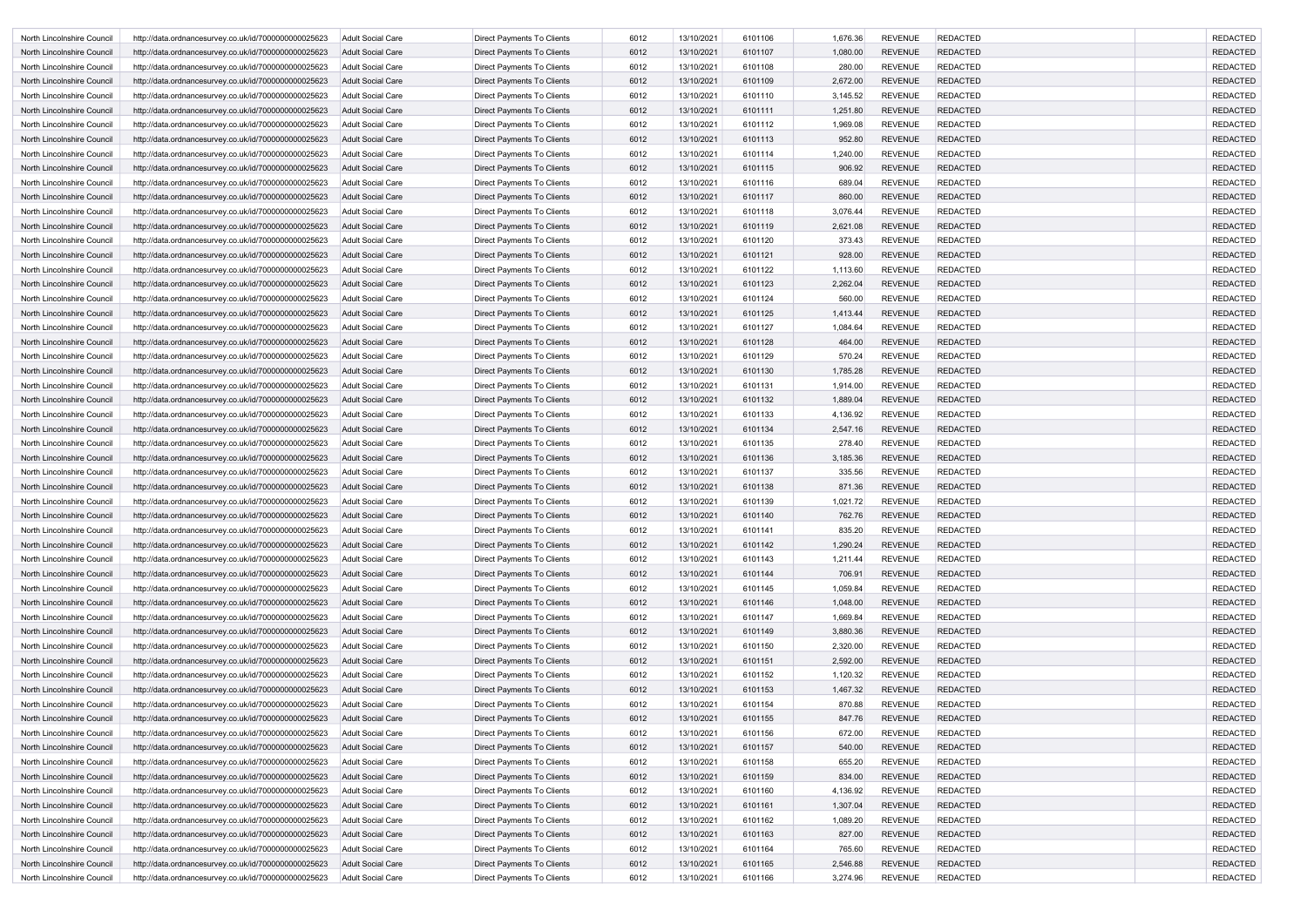| North Lincolnshire Council        | http://data.ordnancesurvey.co.uk/id/7000000000025623 | Adult Social Care        | Direct Payments To Clients        | 6012 | 13/10/2021 | 6101167 | 2,789.44             | <b>REVENUE</b> | <b>REDACTED</b> | <b>REDACTED</b>                    |
|-----------------------------------|------------------------------------------------------|--------------------------|-----------------------------------|------|------------|---------|----------------------|----------------|-----------------|------------------------------------|
| North Lincolnshire Council        | http://data.ordnancesurvey.co.uk/id/7000000000025623 | Adult Social Care        | <b>Direct Payments To Clients</b> | 6012 | 13/10/2021 | 6101168 | 1,104.76             | <b>REVENUE</b> | <b>REDACTED</b> | <b>REDACTED</b>                    |
| North Lincolnshire Council        | http://data.ordnancesurvey.co.uk/id/7000000000025623 | Adult Social Care        | Direct Payments To Clients        | 6012 | 13/10/2021 | 6101169 | 1,008.00             | <b>REVENUE</b> | <b>REDACTED</b> | <b>REDACTED</b>                    |
| North Lincolnshire Council        | http://data.ordnancesurvey.co.uk/id/7000000000025623 | <b>Adult Social Care</b> | Direct Payments To Clients        | 6012 | 13/10/2021 | 6101170 | 1,724.80             | <b>REVENUE</b> | <b>REDACTED</b> | <b>REDACTED</b>                    |
| North Lincolnshire Council        | http://data.ordnancesurvey.co.uk/id/7000000000025623 | Adult Social Care        | Direct Payments To Clients        | 6012 | 13/10/2021 | 6101171 | 3,827.28             | <b>REVENUE</b> | <b>REDACTED</b> | <b>REDACTED</b>                    |
| North Lincolnshire Council        | http://data.ordnancesurvey.co.uk/id/7000000000025623 | <b>Adult Social Care</b> | Direct Payments To Clients        | 6012 | 13/10/2021 | 6101172 | 630.16               | <b>REVENUE</b> | <b>REDACTED</b> | <b>REDACTED</b>                    |
| North Lincolnshire Council        | http://data.ordnancesurvey.co.uk/id/7000000000025623 | <b>Adult Social Care</b> | Direct Payments To Clients        | 6012 | 13/10/2021 | 6101173 | 3,056.64             | <b>REVENUE</b> | <b>REDACTED</b> | <b>REDACTED</b>                    |
| North Lincolnshire Council        | http://data.ordnancesurvey.co.uk/id/7000000000025623 | <b>Adult Social Care</b> | Direct Payments To Clients        | 6012 | 13/10/2021 | 6101174 | 3,010.40             | <b>REVENUE</b> | <b>REDACTED</b> | <b>REDACTED</b>                    |
| North Lincolnshire Council        | http://data.ordnancesurvey.co.uk/id/7000000000025623 | <b>Adult Social Care</b> | Direct Payments To Clients        | 6012 | 13/10/2021 | 6101175 | 2,801.80             | <b>REVENUE</b> | <b>REDACTED</b> | <b>REDACTED</b>                    |
| North Lincolnshire Council        | http://data.ordnancesurvey.co.uk/id/7000000000025623 | <b>Adult Social Care</b> | Direct Payments To Clients        | 6012 | 13/10/2021 | 6101176 | 746.88               | <b>REVENUE</b> | <b>REDACTED</b> | <b>REDACTED</b>                    |
| North Lincolnshire Council        | http://data.ordnancesurvey.co.uk/id/7000000000025623 | <b>Adult Social Care</b> | Direct Payments To Clients        | 6012 | 13/10/2021 | 6101177 | 519.20               | <b>REVENUE</b> | <b>REDACTED</b> | <b>REDACTED</b>                    |
| North Lincolnshire Council        | http://data.ordnancesurvey.co.uk/id/7000000000025623 | Adult Social Care        | Direct Payments To Clients        | 6012 | 13/10/2021 | 6101178 | 2,084.95             | <b>REVENUE</b> | <b>REDACTED</b> | <b>REDACTED</b>                    |
| North Lincolnshire Council        | http://data.ordnancesurvey.co.uk/id/7000000000025623 | <b>Adult Social Care</b> | Direct Payments To Clients        | 6012 | 13/10/2021 | 6101179 | 1,210.56             | <b>REVENUE</b> | <b>REDACTED</b> | <b>REDACTED</b>                    |
| North Lincolnshire Council        | http://data.ordnancesurvey.co.uk/id/7000000000025623 | <b>Adult Social Care</b> | Direct Payments To Clients        | 6012 | 13/10/2021 | 6101180 | 3,960.00             | <b>REVENUE</b> | <b>REDACTED</b> | <b>REDACTED</b>                    |
|                                   |                                                      |                          |                                   |      |            |         |                      | <b>REVENUE</b> | <b>REDACTED</b> |                                    |
| North Lincolnshire Council        | http://data.ordnancesurvey.co.uk/id/7000000000025623 | Adult Social Care        | Direct Payments To Clients        | 6012 | 13/10/2021 | 6101181 | 2,550.64<br>4,467.32 | <b>REVENUE</b> | <b>REDACTED</b> | <b>REDACTED</b><br><b>REDACTED</b> |
| North Lincolnshire Council        | http://data.ordnancesurvey.co.uk/id/7000000000025623 | <b>Adult Social Care</b> | Direct Payments To Clients        | 6012 | 13/10/2021 | 6101182 |                      |                |                 |                                    |
| <b>North Lincolnshire Council</b> | http://data.ordnancesurvey.co.uk/id/7000000000025623 | <b>Adult Social Care</b> | Direct Payments To Clients        | 6012 | 13/10/2021 | 6101183 | 1,179.08             | <b>REVENUE</b> | <b>REDACTED</b> | <b>REDACTED</b>                    |
| North Lincolnshire Council        | http://data.ordnancesurvey.co.uk/id/7000000000025623 | <b>Adult Social Care</b> | Direct Payments To Clients        | 6012 | 13/10/2021 | 6101184 | 2,148.64             | <b>REVENUE</b> | <b>REDACTED</b> | <b>REDACTED</b>                    |
| North Lincolnshire Council        | http://data.ordnancesurvey.co.uk/id/7000000000025623 | Adult Social Care        | Direct Payments To Clients        | 6012 | 13/10/2021 | 6101185 | 655.68               | <b>REVENUE</b> | <b>REDACTED</b> | <b>REDACTED</b>                    |
| North Lincolnshire Council        | http://data.ordnancesurvey.co.uk/id/7000000000025623 | <b>Adult Social Care</b> | Direct Payments To Clients        | 6012 | 13/10/2021 | 6101188 | 694.68               | <b>REVENUE</b> | <b>REDACTED</b> | <b>REDACTED</b>                    |
| North Lincolnshire Council        | http://data.ordnancesurvey.co.uk/id/7000000000025623 | Adult Social Care        | Direct Payments To Clients        | 6012 | 13/10/2021 | 6101189 | 1,160.00             | <b>REVENUE</b> | <b>REDACTED</b> | <b>REDACTED</b>                    |
| North Lincolnshire Council        | http://data.ordnancesurvey.co.uk/id/7000000000025623 | Adult Social Care        | Direct Payments To Clients        | 6012 | 13/10/2021 | 6101190 | 672.00               | <b>REVENUE</b> | <b>REDACTED</b> | <b>REDACTED</b>                    |
| North Lincolnshire Council        | http://data.ordnancesurvey.co.uk/id/7000000000025623 | <b>Adult Social Care</b> | Direct Payments To Clients        | 6012 | 13/10/2021 | 6101191 | 996.28               | <b>REVENUE</b> | <b>REDACTED</b> | <b>REDACTED</b>                    |
| North Lincolnshire Council        | http://data.ordnancesurvey.co.uk/id/7000000000025623 | <b>Adult Social Care</b> | Direct Payments To Clients        | 6012 | 13/10/2021 | 6101192 | 1,336.80             | <b>REVENUE</b> | <b>REDACTED</b> | <b>REDACTED</b>                    |
| North Lincolnshire Council        | http://data.ordnancesurvey.co.uk/id/7000000000025623 | <b>Adult Social Care</b> | Direct Payments To Clients        | 6012 | 13/10/2021 | 6101193 | 1,765.28             | <b>REVENUE</b> | <b>REDACTED</b> | <b>REDACTED</b>                    |
| North Lincolnshire Council        | http://data.ordnancesurvey.co.uk/id/7000000000025623 | Adult Social Care        | Direct Payments To Clients        | 6012 | 13/10/2021 | 6101194 | 1,200.40             | <b>REVENUE</b> | <b>REDACTED</b> | <b>REDACTED</b>                    |
| North Lincolnshire Council        | http://data.ordnancesurvey.co.uk/id/7000000000025623 | Adult Social Care        | Direct Payments To Clients        | 6012 | 13/10/2021 | 6101195 | 884.00               | <b>REVENUE</b> | <b>REDACTED</b> | <b>REDACTED</b>                    |
| North Lincolnshire Council        | http://data.ordnancesurvey.co.uk/id/7000000000025623 | <b>Adult Social Care</b> | Direct Payments To Clients        | 6012 | 13/10/2021 | 6101196 | 6,532.00             | <b>REVENUE</b> | <b>REDACTED</b> | <b>REDACTED</b>                    |
| North Lincolnshire Council        | http://data.ordnancesurvey.co.uk/id/7000000000025623 | Adult Social Care        | Direct Payments To Clients        | 6012 | 13/10/2021 | 6101197 | 2,200.28             | <b>REVENUE</b> | <b>REDACTED</b> | <b>REDACTED</b>                    |
| North Lincolnshire Council        | http://data.ordnancesurvey.co.uk/id/7000000000025623 | <b>Adult Social Care</b> | Direct Payments To Clients        | 6012 | 13/10/2021 | 6101198 | 1,287.00             | <b>REVENUE</b> | <b>REDACTED</b> | <b>REDACTED</b>                    |
| North Lincolnshire Council        | http://data.ordnancesurvey.co.uk/id/7000000000025623 | Adult Social Care        | Direct Payments To Clients        | 6012 | 13/10/2021 | 6101199 | 2,600.00             | <b>REVENUE</b> | <b>REDACTED</b> | <b>REDACTED</b>                    |
| North Lincolnshire Council        | http://data.ordnancesurvey.co.uk/id/7000000000025623 | Adult Social Care        | Direct Payments To Clients        | 6012 | 13/10/2021 | 6101200 | 1,388.96             | <b>REVENUE</b> | <b>REDACTED</b> | <b>REDACTED</b>                    |
| North Lincolnshire Council        | http://data.ordnancesurvey.co.uk/id/7000000000025623 | Adult Social Care        | Direct Payments To Clients        | 6012 | 13/10/2021 | 6101202 | 3,077.64             | <b>REVENUE</b> | <b>REDACTED</b> | <b>REDACTED</b>                    |
| North Lincolnshire Council        | http://data.ordnancesurvey.co.uk/id/7000000000025623 | <b>Adult Social Care</b> | <b>Direct Payments To Clients</b> | 6012 | 13/10/2021 | 6101203 | 744.00               | <b>REVENUE</b> | <b>REDACTED</b> | <b>REDACTED</b>                    |
| North Lincolnshire Council        | http://data.ordnancesurvey.co.uk/id/7000000000025623 | <b>Adult Social Care</b> | <b>Direct Payments To Clients</b> | 6012 | 13/10/2021 | 6101204 | 3,595.96             | <b>REVENUE</b> | <b>REDACTED</b> | <b>REDACTED</b>                    |
| North Lincolnshire Council        | http://data.ordnancesurvey.co.uk/id/7000000000025623 | Adult Social Care        | Direct Payments To Clients        | 6012 | 13/10/2021 | 6101205 | 2,621.36             | <b>REVENUE</b> | <b>REDACTED</b> | <b>REDACTED</b>                    |
| North Lincolnshire Council        | http://data.ordnancesurvey.co.uk/id/7000000000025623 | <b>Adult Social Care</b> | Direct Payments To Clients        | 6012 | 13/10/2021 | 6101206 | 1,082.92             | <b>REVENUE</b> | <b>REDACTED</b> | <b>REDACTED</b>                    |
| North Lincolnshire Council        | http://data.ordnancesurvey.co.uk/id/7000000000025623 | <b>Adult Social Care</b> | Direct Payments To Clients        | 6012 | 13/10/2021 | 6101207 | 1,000.00             | <b>REVENUE</b> | <b>REDACTED</b> | <b>REDACTED</b>                    |
| North Lincolnshire Council        | http://data.ordnancesurvey.co.uk/id/7000000000025623 | <b>Adult Social Care</b> | Direct Payments To Clients        | 6012 | 13/10/2021 | 6101208 | 820.40               | <b>REVENUE</b> | <b>REDACTED</b> | <b>REDACTED</b>                    |
| North Lincolnshire Council        | http://data.ordnancesurvey.co.uk/id/7000000000025623 | <b>Adult Social Care</b> | Direct Payments To Clients        | 6012 | 13/10/2021 | 6101209 | 789.16               | <b>REVENUE</b> | <b>REDACTED</b> | <b>REDACTED</b>                    |
| North Lincolnshire Council        | http://data.ordnancesurvey.co.uk/id/7000000000025623 | <b>Adult Social Care</b> | Direct Payments To Clients        | 6012 | 13/10/2021 | 6101210 | 535.92               | <b>REVENUE</b> | <b>REDACTED</b> | <b>REDACTED</b>                    |
| North Lincolnshire Council        | http://data.ordnancesurvey.co.uk/id/7000000000025623 | Adult Social Care        | Direct Payments To Clients        | 6012 | 13/10/2021 | 6101211 | 617.40               | <b>REVENUE</b> | <b>REDACTED</b> | <b>REDACTED</b>                    |
| North Lincolnshire Council        | http://data.ordnancesurvey.co.uk/id/7000000000025623 | <b>Adult Social Care</b> | <b>Direct Payments To Clients</b> | 6012 | 13/10/2021 | 6101212 | 2,436.00             | <b>REVENUE</b> | <b>REDACTED</b> | <b>REDACTED</b>                    |
| North Lincolnshire Council        | http://data.ordnancesurvey.co.uk/id/7000000000025623 | <b>Adult Social Care</b> | Direct Payments To Clients        | 6012 | 13/10/2021 | 6101213 | 828.00               | <b>REVENUE</b> | <b>REDACTED</b> | <b>REDACTED</b>                    |
| North Lincolnshire Council        | http://data.ordnancesurvey.co.uk/id/7000000000025623 | <b>Adult Social Care</b> | Direct Payments To Clients        | 6012 | 13/10/2021 | 6101214 | 600.00               | <b>REVENUE</b> | <b>REDACTED</b> | <b>REDACTED</b>                    |
| North Lincolnshire Council        | http://data.ordnancesurvey.co.uk/id/7000000000025623 | <b>Adult Social Care</b> | Direct Payments To Clients        | 6012 | 13/10/2021 | 6101215 | 560.00               | <b>REVENUE</b> | <b>REDACTED</b> | <b>REDACTED</b>                    |
| North Lincolnshire Council        | http://data.ordnancesurvey.co.uk/id/7000000000025623 | <b>Adult Social Care</b> | Direct Payments To Clients        | 6012 | 13/10/2021 | 6101216 | 1,160.80             | <b>REVENUE</b> | <b>REDACTED</b> | <b>REDACTED</b>                    |
| North Lincolnshire Council        | http://data.ordnancesurvey.co.uk/id/7000000000025623 | <b>Adult Social Care</b> | Direct Payments To Clients        | 6012 | 13/10/2021 | 6101217 | 2,437.12             | <b>REVENUE</b> | <b>REDACTED</b> | <b>REDACTED</b>                    |
| North Lincolnshire Council        | http://data.ordnancesurvey.co.uk/id/7000000000025623 | <b>Adult Social Care</b> | Direct Payments To Clients        | 6012 | 13/10/2021 | 6101218 | 781.04               | <b>REVENUE</b> | <b>REDACTED</b> | <b>REDACTED</b>                    |
| North Lincolnshire Council        | http://data.ordnancesurvey.co.uk/id/7000000000025623 | <b>Adult Social Care</b> | Direct Payments To Clients        | 6012 | 13/10/2021 | 6101219 | 1,392.00             | <b>REVENUE</b> | <b>REDACTED</b> | <b>REDACTED</b>                    |
| North Lincolnshire Council        | http://data.ordnancesurvey.co.uk/id/7000000000025623 | <b>Adult Social Care</b> | Direct Payments To Clients        | 6012 | 13/10/2021 | 6101220 | 2,621.08             | <b>REVENUE</b> | <b>REDACTED</b> | <b>REDACTED</b>                    |
| North Lincolnshire Council        | http://data.ordnancesurvey.co.uk/id/7000000000025623 | Adult Social Care        | Direct Payments To Clients        | 6012 | 13/10/2021 | 6101221 | 1,738.40             | <b>REVENUE</b> | <b>REDACTED</b> | <b>REDACTED</b>                    |
| North Lincolnshire Council        | http://data.ordnancesurvey.co.uk/id/7000000000025623 | <b>Adult Social Care</b> | <b>Direct Payments To Clients</b> | 6012 | 13/10/2021 | 6101224 | 637.60               | <b>REVENUE</b> | <b>REDACTED</b> | <b>REDACTED</b>                    |
| North Lincolnshire Council        | http://data.ordnancesurvey.co.uk/id/7000000000025623 | <b>Adult Social Care</b> | Direct Payments To Clients        | 6012 | 13/10/2021 | 6101225 | 714.20               | <b>REVENUE</b> | <b>REDACTED</b> | <b>REDACTED</b>                    |
| North Lincolnshire Council        | http://data.ordnancesurvey.co.uk/id/7000000000025623 | <b>Adult Social Care</b> | Direct Payments To Clients        | 6012 | 13/10/2021 | 6101227 | 3,080.00             | <b>REVENUE</b> | <b>REDACTED</b> | <b>REDACTED</b>                    |
| North Lincolnshire Council        | http://data.ordnancesurvey.co.uk/id/7000000000025623 | <b>Adult Social Care</b> | Direct Payments To Clients        | 6012 | 13/10/2021 | 6101228 | 2,876.57             | <b>REVENUE</b> | <b>REDACTED</b> | <b>REDACTED</b>                    |
| North Lincolnshire Council        | http://data.ordnancesurvey.co.uk/id/7000000000025623 | <b>Adult Social Care</b> | Direct Payments To Clients        | 6012 | 13/10/2021 | 6101229 | 448.00               | <b>REVENUE</b> | <b>REDACTED</b> | <b>REDACTED</b>                    |
| North Lincolnshire Council        | http://data.ordnancesurvey.co.uk/id/7000000000025623 | <b>Adult Social Care</b> | Direct Payments To Clients        | 6012 | 13/10/2021 | 6101230 | 4,312.20             | <b>REVENUE</b> | <b>REDACTED</b> | <b>REDACTED</b>                    |
| North Lincolnshire Council        | http://data.ordnancesurvey.co.uk/id/7000000000025623 | <b>Adult Social Care</b> | <b>Direct Payments To Clients</b> | 6012 | 13/10/2021 | 6101231 | 507.68               | <b>REVENUE</b> | REDACTED        | <b>REDACTED</b>                    |
|                                   |                                                      |                          |                                   |      |            |         |                      |                |                 |                                    |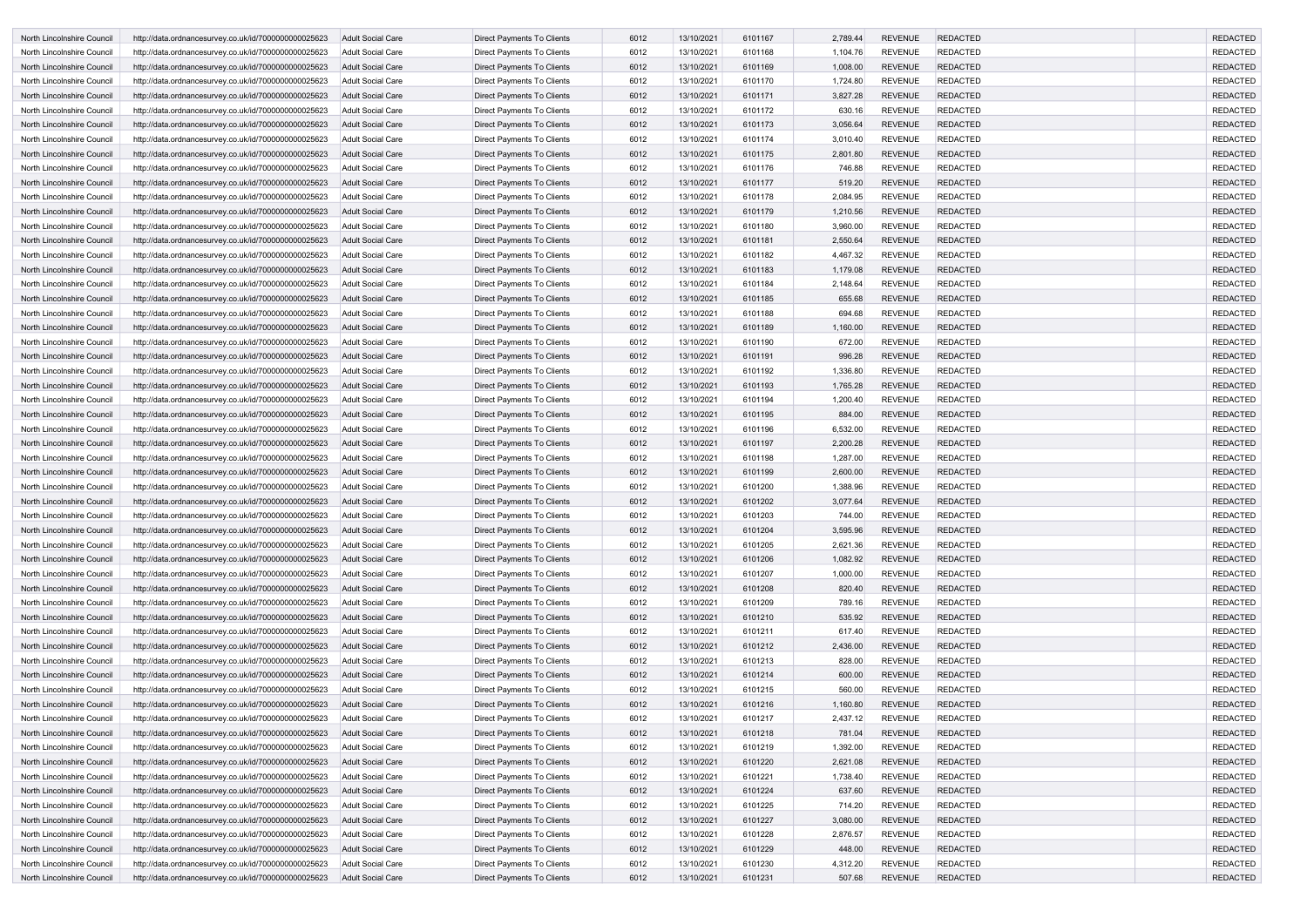| North Lincolnshire Council | http://data.ordnancesurvey.co.uk/id/7000000000025623 | <b>Adult Social Care</b> | Direct Payments To Clients        | 6012 | 13/10/2021 | 6101232 | 1,004.40    | <b>REVENUE</b> | <b>REDACTED</b> | <b>REDACTED</b> |
|----------------------------|------------------------------------------------------|--------------------------|-----------------------------------|------|------------|---------|-------------|----------------|-----------------|-----------------|
| North Lincolnshire Council | http://data.ordnancesurvey.co.uk/id/7000000000025623 | <b>Adult Social Care</b> | Direct Payments To Clients        | 6012 | 13/10/2021 | 6101233 | 862.72      | <b>REVENUE</b> | <b>REDACTED</b> | <b>REDACTED</b> |
| North Lincolnshire Council | http://data.ordnancesurvey.co.uk/id/7000000000025623 | Adult Social Care        | Direct Payments To Clients        | 6012 | 13/10/2021 | 6101234 | 1,120.00    | <b>REVENUE</b> | <b>REDACTED</b> | <b>REDACTED</b> |
| North Lincolnshire Council | http://data.ordnancesurvey.co.uk/id/7000000000025623 | Adult Social Care        | Direct Payments To Clients        | 6012 | 13/10/2021 | 6101235 | 886.68      | <b>REVENUE</b> | <b>REDACTED</b> | <b>REDACTED</b> |
| North Lincolnshire Council | http://data.ordnancesurvey.co.uk/id/7000000000025623 | <b>Adult Social Care</b> | <b>Direct Payments To Clients</b> | 6012 | 13/10/2021 | 6101236 | 894.92      | <b>REVENUE</b> | <b>REDACTED</b> | <b>REDACTED</b> |
| North Lincolnshire Council | http://data.ordnancesurvey.co.uk/id/7000000000025623 | Adult Social Care        | Direct Payments To Clients        | 6012 | 13/10/2021 | 6101237 | 956.40      | <b>REVENUE</b> | <b>REDACTED</b> | <b>REDACTED</b> |
| North Lincolnshire Council | http://data.ordnancesurvey.co.uk/id/7000000000025623 | <b>Adult Social Care</b> | <b>Direct Payments To Clients</b> | 6012 | 13/10/2021 | 6101238 | 3,400.68    | <b>REVENUE</b> | <b>REDACTED</b> | <b>REDACTED</b> |
| North Lincolnshire Council | http://data.ordnancesurvey.co.uk/id/7000000000025623 | Adult Social Care        | Direct Payments To Clients        | 6012 | 13/10/2021 | 6101239 | 803.88      | <b>REVENUE</b> | <b>REDACTED</b> | <b>REDACTED</b> |
| North Lincolnshire Council | http://data.ordnancesurvey.co.uk/id/7000000000025623 | <b>Adult Social Care</b> | Direct Payments To Clients        | 6012 | 13/10/2021 | 6101240 | 534.60      | <b>REVENUE</b> | <b>REDACTED</b> | <b>REDACTED</b> |
| North Lincolnshire Council | http://data.ordnancesurvey.co.uk/id/7000000000025623 | <b>Adult Social Care</b> | Direct Payments To Clients        | 6012 | 13/10/2021 | 6101241 | 1,249.60    | <b>REVENUE</b> | <b>REDACTED</b> | <b>REDACTED</b> |
| North Lincolnshire Council | http://data.ordnancesurvey.co.uk/id/7000000000025623 | <b>Adult Social Care</b> | Direct Payments To Clients        | 6012 | 13/10/2021 | 6101242 | 574.20      | <b>REVENUE</b> | <b>REDACTED</b> | <b>REDACTED</b> |
| North Lincolnshire Council | http://data.ordnancesurvey.co.uk/id/7000000000025623 | <b>Adult Social Care</b> | Direct Payments To Clients        | 6012 | 13/10/2021 | 6101243 | 456.48      | <b>REVENUE</b> | <b>REDACTED</b> | <b>REDACTED</b> |
| North Lincolnshire Council | http://data.ordnancesurvey.co.uk/id/7000000000025623 | <b>Adult Social Care</b> | Direct Payments To Clients        | 6012 | 13/10/2021 | 6101244 | 1,926.80    | <b>REVENUE</b> | <b>REDACTED</b> | <b>REDACTED</b> |
| North Lincolnshire Council |                                                      | Adult Social Care        | Direct Payments To Clients        | 6012 | 13/10/2021 | 6101245 | 320.00      | <b>REVENUE</b> | <b>REDACTED</b> | <b>REDACTED</b> |
|                            | http://data.ordnancesurvey.co.uk/id/7000000000025623 |                          |                                   |      |            |         |             |                |                 |                 |
| North Lincolnshire Council | http://data.ordnancesurvey.co.uk/id/7000000000025623 | <b>Adult Social Care</b> | <b>Direct Payments To Clients</b> | 6012 | 13/10/2021 | 6101246 | 2,255.16    | <b>REVENUE</b> | <b>REDACTED</b> | <b>REDACTED</b> |
| North Lincolnshire Council | http://data.ordnancesurvey.co.uk/id/7000000000025623 | Adult Social Care        | <b>Direct Payments To Clients</b> | 6012 | 13/10/2021 | 6101247 | 591.12      | <b>REVENUE</b> | <b>REDACTED</b> | <b>REDACTED</b> |
| North Lincolnshire Council | http://data.ordnancesurvey.co.uk/id/7000000000025623 | <b>Adult Social Care</b> | <b>Direct Payments To Clients</b> | 6012 | 13/10/2021 | 6101248 | 2,520.00    | <b>REVENUE</b> | <b>REDACTED</b> | <b>REDACTED</b> |
| North Lincolnshire Council | http://data.ordnancesurvey.co.uk/id/7000000000025623 | Adult Social Care        | Direct Payments To Clients        | 6012 | 13/10/2021 | 6101249 | 462.44      | <b>REVENUE</b> | <b>REDACTED</b> | <b>REDACTED</b> |
| North Lincolnshire Council | http://data.ordnancesurvey.co.uk/id/7000000000025623 | <b>Adult Social Care</b> | Direct Payments To Clients        | 6012 | 13/10/2021 | 6101250 | 656.80      | <b>REVENUE</b> | <b>REDACTED</b> | <b>REDACTED</b> |
| North Lincolnshire Council | http://data.ordnancesurvey.co.uk/id/7000000000025623 | Adult Social Care        | Direct Payments To Clients        | 6012 | 13/10/2021 | 6101251 | 1,127.20    | <b>REVENUE</b> | <b>REDACTED</b> | <b>REDACTED</b> |
| North Lincolnshire Council | http://data.ordnancesurvey.co.uk/id/7000000000025623 | <b>Adult Social Care</b> | Direct Payments To Clients        | 6012 | 13/10/2021 | 6101252 | 1,044.96    | <b>REVENUE</b> | <b>REDACTED</b> | <b>REDACTED</b> |
| North Lincolnshire Council | http://data.ordnancesurvey.co.uk/id/7000000000025623 | <b>Adult Social Care</b> | Direct Payments To Clients        | 6012 | 13/10/2021 | 6101253 | 1,249.60    | <b>REVENUE</b> | <b>REDACTED</b> | <b>REDACTED</b> |
| North Lincolnshire Council | http://data.ordnancesurvey.co.uk/id/7000000000025623 | Adult Social Care        | Direct Payments To Clients        | 6012 | 13/10/2021 | 6101254 | 1,071.84    | <b>REVENUE</b> | <b>REDACTED</b> | <b>REDACTED</b> |
| North Lincolnshire Council | http://data.ordnancesurvey.co.uk/id/7000000000025623 | Adult Social Care        | Direct Payments To Clients        | 6012 | 13/10/2021 | 6101255 | 344.84      | <b>REVENUE</b> | <b>REDACTED</b> | <b>REDACTED</b> |
| North Lincolnshire Council | http://data.ordnancesurvey.co.uk/id/7000000000025623 | <b>Adult Social Care</b> | <b>Direct Payments To Clients</b> | 6012 | 13/10/2021 | 6101256 | 1,072.40    | <b>REVENUE</b> | <b>REDACTED</b> | <b>REDACTED</b> |
| North Lincolnshire Council | http://data.ordnancesurvey.co.uk/id/7000000000025623 | Adult Social Care        | Direct Payments To Clients        | 6012 | 13/10/2021 | 6101257 | 593.84      | <b>REVENUE</b> | <b>REDACTED</b> | <b>REDACTED</b> |
| North Lincolnshire Council | http://data.ordnancesurvey.co.uk/id/7000000000025623 | <b>Adult Social Care</b> | Direct Payments To Clients        | 6012 | 13/10/2021 | 6101258 | 1,620.56    | <b>REVENUE</b> | <b>REDACTED</b> | <b>REDACTED</b> |
| North Lincolnshire Council | http://data.ordnancesurvey.co.uk/id/7000000000025623 | Adult Social Care        | Direct Payments To Clients        | 6012 | 13/10/2021 | 6101260 | 2,110.48    | <b>REVENUE</b> | <b>REDACTED</b> | <b>REDACTED</b> |
| North Lincolnshire Council | http://data.ordnancesurvey.co.uk/id/7000000000025623 | <b>Adult Social Care</b> | Direct Payments To Clients        | 6012 | 13/10/2021 | 610126  | 765.60      | <b>REVENUE</b> | <b>REDACTED</b> | <b>REDACTED</b> |
| North Lincolnshire Council | http://data.ordnancesurvey.co.uk/id/7000000000025623 | Adult Social Care        | Direct Payments To Clients        | 6012 | 13/10/2021 | 6101262 | $-1,247.92$ | <b>REVENUE</b> | <b>REDACTED</b> | <b>REDACTED</b> |
| North Lincolnshire Council | http://data.ordnancesurvey.co.uk/id/7000000000025623 | Adult Social Care        | <b>Direct Payments To Clients</b> | 6012 | 13/10/2021 | 6101263 | 1,839.04    | <b>REVENUE</b> | <b>REDACTED</b> | <b>REDACTED</b> |
| North Lincolnshire Council | http://data.ordnancesurvey.co.uk/id/7000000000025623 | <b>Adult Social Care</b> | Direct Payments To Clients        | 6012 | 13/10/2021 | 6101264 | 742.00      | <b>REVENUE</b> | <b>REDACTED</b> | <b>REDACTED</b> |
| North Lincolnshire Council | http://data.ordnancesurvey.co.uk/id/7000000000025623 | Adult Social Care        | Direct Payments To Clients        | 6012 | 13/10/2021 | 6101266 | 544.00      | <b>REVENUE</b> | <b>REDACTED</b> | <b>REDACTED</b> |
| North Lincolnshire Council | http://data.ordnancesurvey.co.uk/id/7000000000025623 | <b>Adult Social Care</b> | Direct Payments To Clients        | 6012 | 13/10/2021 | 6101268 | 1,361.60    | <b>REVENUE</b> | <b>REDACTED</b> | <b>REDACTED</b> |
| North Lincolnshire Council | http://data.ordnancesurvey.co.uk/id/7000000000025623 | Adult Social Care        | <b>Direct Payments To Clients</b> | 6012 | 13/10/2021 | 6101269 | 1,005.80    | <b>REVENUE</b> | <b>REDACTED</b> | <b>REDACTED</b> |
| North Lincolnshire Council | http://data.ordnancesurvey.co.uk/id/7000000000025623 | <b>Adult Social Care</b> | Direct Payments To Clients        | 6012 | 13/10/2021 | 6101270 | 620.00      | <b>REVENUE</b> | <b>REDACTED</b> | <b>REDACTED</b> |
| North Lincolnshire Council | http://data.ordnancesurvey.co.uk/id/7000000000025623 | <b>Adult Social Care</b> | Direct Payments To Clients        | 6012 | 13/10/2021 | 6101271 | 1,226.40    | <b>REVENUE</b> | <b>REDACTED</b> | <b>REDACTED</b> |
| North Lincolnshire Council | http://data.ordnancesurvey.co.uk/id/7000000000025623 | <b>Adult Social Care</b> | Direct Payments To Clients        | 6012 | 13/10/2021 | 6101272 | 4,033.32    | <b>REVENUE</b> | <b>REDACTED</b> | <b>REDACTED</b> |
| North Lincolnshire Council | http://data.ordnancesurvey.co.uk/id/7000000000025623 | Adult Social Care        | Direct Payments To Clients        | 6012 | 13/10/2021 | 6101273 | 1,839.04    | <b>REVENUE</b> | <b>REDACTED</b> | <b>REDACTED</b> |
| North Lincolnshire Council | http://data.ordnancesurvey.co.uk/id/7000000000025623 | <b>Adult Social Care</b> | Direct Payments To Clients        | 6012 | 13/10/2021 | 6101274 | 1,034.32    | <b>REVENUE</b> | <b>REDACTED</b> | <b>REDACTED</b> |
| North Lincolnshire Council | http://data.ordnancesurvey.co.uk/id/7000000000025623 | Adult Social Care        | Direct Payments To Clients        | 6012 | 13/10/2021 | 6101275 | 1,912.80    | <b>REVENUE</b> | <b>REDACTED</b> | <b>REDACTED</b> |
| North Lincolnshire Council | http://data.ordnancesurvey.co.uk/id/7000000000025623 | <b>Adult Social Care</b> | <b>Direct Payments To Clients</b> | 6012 | 13/10/2021 | 6101276 | 560.00      | <b>REVENUE</b> | <b>REDACTED</b> | <b>REDACTED</b> |
| North Lincolnshire Council | http://data.ordnancesurvey.co.uk/id/7000000000025623 | <b>Adult Social Care</b> | Direct Payments To Clients        | 6012 | 13/10/2021 | 6101277 | 1,954.00    | <b>REVENUE</b> | <b>REDACTED</b> | <b>REDACTED</b> |
| North Lincolnshire Council | http://data.ordnancesurvey.co.uk/id/7000000000025623 | <b>Adult Social Care</b> | Direct Payments To Clients        | 6012 | 13/10/2021 | 6101278 | 640.00      | <b>REVENUE</b> | <b>REDACTED</b> | <b>REDACTED</b> |
| North Lincolnshire Council | http://data.ordnancesurvey.co.uk/id/7000000000025623 | Adult Social Care        | Direct Payments To Clients        | 6012 | 13/10/2021 | 6101279 | 725.72      | <b>REVENUE</b> | <b>REDACTED</b> | <b>REDACTED</b> |
| North Lincolnshire Council | http://data.ordnancesurvey.co.uk/id/7000000000025623 | <b>Adult Social Care</b> | Direct Payments To Clients        | 6012 | 13/10/2021 | 6101281 | 1,117.60    | <b>REVENUE</b> | <b>REDACTED</b> | <b>REDACTED</b> |
| North Lincolnshire Council | http://data.ordnancesurvey.co.uk/id/7000000000025623 | Adult Social Care        | Direct Payments To Clients        | 6012 | 13/10/2021 | 6101283 | 370.60      | <b>REVENUE</b> | <b>REDACTED</b> | <b>REDACTED</b> |
| North Lincolnshire Council | http://data.ordnancesurvey.co.uk/id/7000000000025623 | <b>Adult Social Care</b> | Direct Payments To Clients        | 6012 | 13/10/2021 | 6101284 | 1,243.56    | <b>REVENUE</b> | <b>REDACTED</b> | <b>REDACTED</b> |
| North Lincolnshire Council | http://data.ordnancesurvey.co.uk/id/7000000000025623 | Adult Social Care        | Direct Payments To Clients        | 6012 | 13/10/2021 | 6101285 | 660.48      | <b>REVENUE</b> | <b>REDACTED</b> | <b>REDACTED</b> |
| North Lincolnshire Council | http://data.ordnancesurvey.co.uk/id/7000000000025623 | <b>Adult Social Care</b> | Direct Payments To Clients        | 6012 | 13/10/2021 | 6101286 | 524.00      | <b>REVENUE</b> | <b>REDACTED</b> | <b>REDACTED</b> |
| North Lincolnshire Council | http://data.ordnancesurvey.co.uk/id/7000000000025623 | Adult Social Care        | Direct Payments To Clients        | 6012 | 13/10/2021 | 6101287 | 417.60      | <b>REVENUE</b> | <b>REDACTED</b> | <b>REDACTED</b> |
| North Lincolnshire Council | http://data.ordnancesurvey.co.uk/id/7000000000025623 | <b>Adult Social Care</b> | Direct Payments To Clients        | 6012 | 13/10/2021 | 6101288 | 476.56      | <b>REVENUE</b> | <b>REDACTED</b> | <b>REDACTED</b> |
| North Lincolnshire Council | http://data.ordnancesurvey.co.uk/id/7000000000025623 | <b>Adult Social Care</b> | Direct Payments To Clients        | 6012 | 13/10/2021 | 6101289 | 720.00      | <b>REVENUE</b> | <b>REDACTED</b> | <b>REDACTED</b> |
| North Lincolnshire Council | http://data.ordnancesurvey.co.uk/id/7000000000025623 | <b>Adult Social Care</b> | Direct Payments To Clients        | 6012 | 13/10/2021 | 6101290 | 744.00      | <b>REVENUE</b> | <b>REDACTED</b> | <b>REDACTED</b> |
| North Lincolnshire Council | http://data.ordnancesurvey.co.uk/id/7000000000025623 | <b>Adult Social Care</b> | Direct Payments To Clients        | 6012 | 13/10/2021 | 6101291 | 412.80      | <b>REVENUE</b> | <b>REDACTED</b> | <b>REDACTED</b> |
| North Lincolnshire Council | http://data.ordnancesurvey.co.uk/id/7000000000025623 | <b>Adult Social Care</b> | Direct Payments To Clients        | 6012 | 13/10/2021 | 6101293 | 851.00      | <b>REVENUE</b> | <b>REDACTED</b> | <b>REDACTED</b> |
| North Lincolnshire Council | http://data.ordnancesurvey.co.uk/id/7000000000025623 | <b>Adult Social Care</b> | Direct Payments To Clients        | 6012 | 13/10/2021 | 6101295 | 656.80      | <b>REVENUE</b> | <b>REDACTED</b> | <b>REDACTED</b> |
| North Lincolnshire Council | http://data.ordnancesurvey.co.uk/id/7000000000025623 | Adult Social Care        | Direct Payments To Clients        | 6012 | 13/10/2021 | 6101296 | 4,053.72    | <b>REVENUE</b> | <b>REDACTED</b> | <b>REDACTED</b> |
| North Lincolnshire Council | http://data.ordnancesurvey.co.uk/id/7000000000025623 | Adult Social Care        | Direct Payments To Clients        | 6012 | 13/10/2021 | 6101297 | 1,497.76    | <b>REVENUE</b> | <b>REDACTED</b> | <b>REDACTED</b> |
|                            |                                                      |                          |                                   |      |            |         |             |                |                 |                 |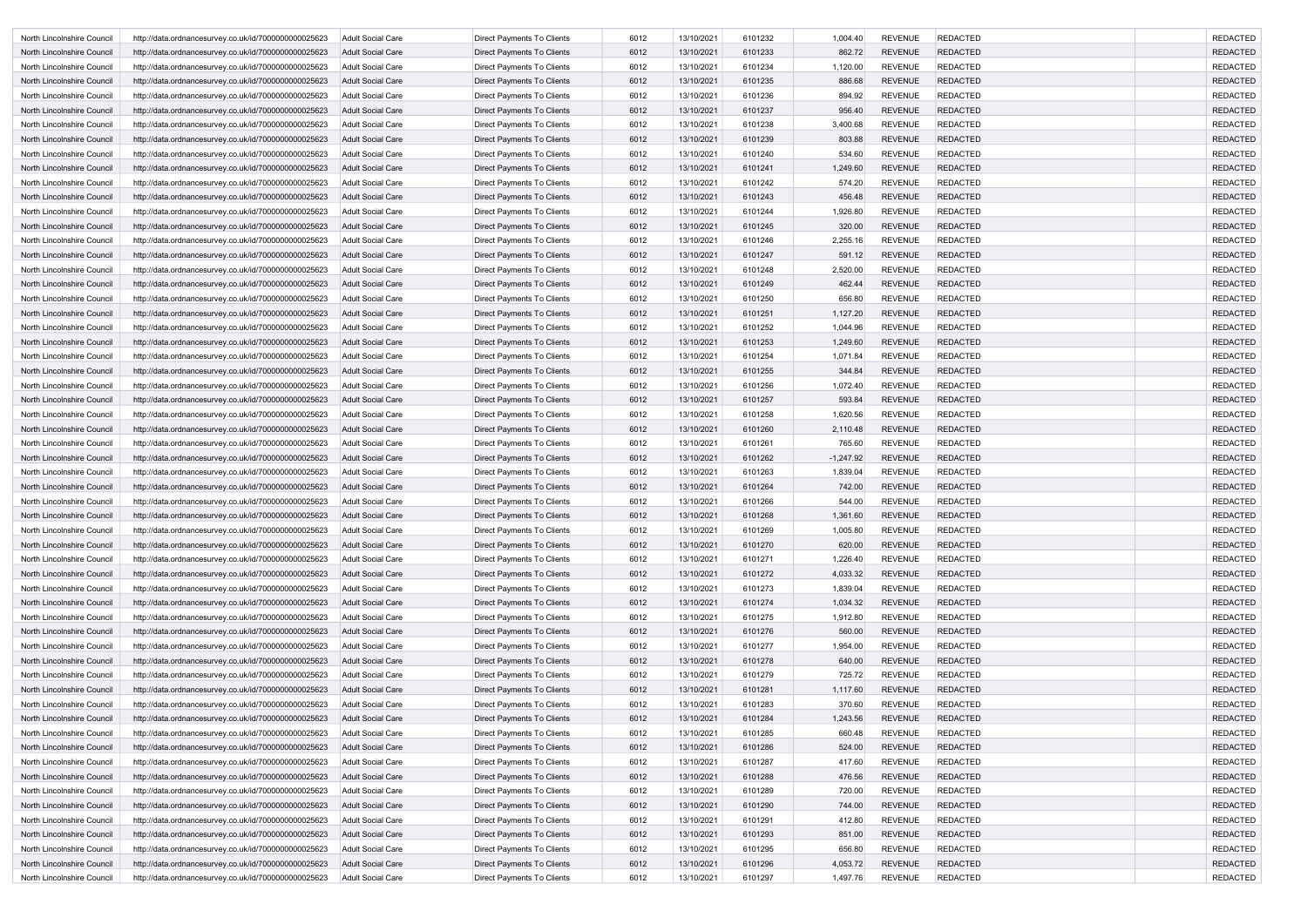| North Lincolnshire Council        | http://data.ordnancesurvey.co.uk/id/7000000000025623 | Adult Social Care        | Direct Payments To Clients        | 6012 | 13/10/2021 | 6101298 | 420.40   | <b>REVENUE</b> | <b>REDACTED</b> | <b>REDACTED</b>                    |
|-----------------------------------|------------------------------------------------------|--------------------------|-----------------------------------|------|------------|---------|----------|----------------|-----------------|------------------------------------|
| North Lincolnshire Council        | http://data.ordnancesurvey.co.uk/id/7000000000025623 | Adult Social Care        | <b>Direct Payments To Clients</b> | 6012 | 13/10/2021 | 6101299 | 8,358.88 | <b>REVENUE</b> | <b>REDACTED</b> | <b>REDACTED</b>                    |
| North Lincolnshire Council        | http://data.ordnancesurvey.co.uk/id/7000000000025623 | Adult Social Care        | Direct Payments To Clients        | 6012 | 13/10/2021 | 6101302 | 1,004.80 | <b>REVENUE</b> | <b>REDACTED</b> | <b>REDACTED</b>                    |
| North Lincolnshire Council        | http://data.ordnancesurvey.co.uk/id/7000000000025623 | <b>Adult Social Care</b> | Direct Payments To Clients        | 6012 | 13/10/2021 | 6101303 | 1,440.00 | <b>REVENUE</b> | <b>REDACTED</b> | <b>REDACTED</b>                    |
| North Lincolnshire Council        | http://data.ordnancesurvey.co.uk/id/7000000000025623 | Adult Social Care        | Direct Payments To Clients        | 6012 | 13/10/2021 | 6101304 | 1,595.20 | <b>REVENUE</b> | <b>REDACTED</b> | <b>REDACTED</b>                    |
| North Lincolnshire Council        | http://data.ordnancesurvey.co.uk/id/7000000000025623 | <b>Adult Social Care</b> | Direct Payments To Clients        | 6012 | 13/10/2021 | 6101305 | 1,893.80 | <b>REVENUE</b> | <b>REDACTED</b> | <b>REDACTED</b>                    |
| North Lincolnshire Council        | http://data.ordnancesurvey.co.uk/id/7000000000025623 | <b>Adult Social Care</b> | Direct Payments To Clients        | 6012 | 13/10/2021 | 6101306 | 2,612.96 | <b>REVENUE</b> | <b>REDACTED</b> | <b>REDACTED</b>                    |
| North Lincolnshire Council        | http://data.ordnancesurvey.co.uk/id/7000000000025623 | <b>Adult Social Care</b> | Direct Payments To Clients        | 6012 | 13/10/2021 | 6101307 | 1,017.16 | <b>REVENUE</b> | <b>REDACTED</b> | <b>REDACTED</b>                    |
| North Lincolnshire Council        | http://data.ordnancesurvey.co.uk/id/7000000000025623 | <b>Adult Social Care</b> | Direct Payments To Clients        | 6012 | 13/10/2021 | 6101308 | 611.60   | <b>REVENUE</b> | <b>REDACTED</b> | <b>REDACTED</b>                    |
| North Lincolnshire Council        | http://data.ordnancesurvey.co.uk/id/7000000000025623 | <b>Adult Social Care</b> | Direct Payments To Clients        | 6012 | 13/10/2021 | 6101309 | 799.76   | <b>REVENUE</b> | <b>REDACTED</b> | <b>REDACTED</b>                    |
| North Lincolnshire Council        | http://data.ordnancesurvey.co.uk/id/7000000000025623 | <b>Adult Social Care</b> | Direct Payments To Clients        | 6012 | 13/10/2021 | 6101310 | 1,260.80 | <b>REVENUE</b> | <b>REDACTED</b> | <b>REDACTED</b>                    |
| North Lincolnshire Council        | http://data.ordnancesurvey.co.uk/id/7000000000025623 | Adult Social Care        | Direct Payments To Clients        | 6012 | 13/10/2021 | 6101312 | 3,216.96 | <b>REVENUE</b> | <b>REDACTED</b> | <b>REDACTED</b>                    |
| North Lincolnshire Council        | http://data.ordnancesurvey.co.uk/id/7000000000025623 | <b>Adult Social Care</b> | Direct Payments To Clients        | 6012 | 13/10/2021 | 6101313 | 3,216.96 | <b>REVENUE</b> | <b>REDACTED</b> | <b>REDACTED</b>                    |
| North Lincolnshire Council        | http://data.ordnancesurvey.co.uk/id/7000000000025623 | <b>Adult Social Care</b> | Direct Payments To Clients        | 6012 | 13/10/2021 | 6101314 | 3,216.96 | <b>REVENUE</b> | <b>REDACTED</b> | <b>REDACTED</b>                    |
| North Lincolnshire Council        | http://data.ordnancesurvey.co.uk/id/7000000000025623 | Adult Social Care        | Direct Payments To Clients        | 6012 | 13/10/2021 | 6101315 | 880.00   | <b>REVENUE</b> | <b>REDACTED</b> | <b>REDACTED</b>                    |
| North Lincolnshire Council        | http://data.ordnancesurvey.co.uk/id/7000000000025623 | <b>Adult Social Care</b> | Direct Payments To Clients        | 6012 | 13/10/2021 | 6101316 | 3,955.56 | <b>REVENUE</b> | <b>REDACTED</b> | <b>REDACTED</b>                    |
| <b>North Lincolnshire Council</b> | http://data.ordnancesurvey.co.uk/id/7000000000025623 | <b>Adult Social Care</b> | Direct Payments To Clients        | 6012 | 13/10/2021 | 6101317 | 1,464.44 | <b>REVENUE</b> | <b>REDACTED</b> | <b>REDACTED</b>                    |
| North Lincolnshire Council        | http://data.ordnancesurvey.co.uk/id/7000000000025623 | <b>Adult Social Care</b> | Direct Payments To Clients        | 6012 | 13/10/2021 | 6101318 | 1,194.80 | <b>REVENUE</b> | <b>REDACTED</b> | <b>REDACTED</b>                    |
| North Lincolnshire Council        |                                                      | Adult Social Care        |                                   | 6012 | 13/10/2021 | 6101319 | 1,753.32 | <b>REVENUE</b> | <b>REDACTED</b> | <b>REDACTED</b>                    |
|                                   | http://data.ordnancesurvey.co.uk/id/7000000000025623 |                          | Direct Payments To Clients        | 6012 |            |         |          | <b>REVENUE</b> | <b>REDACTED</b> |                                    |
| North Lincolnshire Council        | http://data.ordnancesurvey.co.uk/id/7000000000025623 | <b>Adult Social Care</b> | Direct Payments To Clients        |      | 13/10/2021 | 6101320 | 1,944.88 |                |                 | <b>REDACTED</b><br><b>REDACTED</b> |
| North Lincolnshire Council        | http://data.ordnancesurvey.co.uk/id/7000000000025623 | Adult Social Care        | Direct Payments To Clients        | 6012 | 13/10/2021 | 6101321 | 2,049.00 | <b>REVENUE</b> | <b>REDACTED</b> |                                    |
| North Lincolnshire Council        | http://data.ordnancesurvey.co.uk/id/7000000000025623 | Adult Social Care        | Direct Payments To Clients        | 6012 | 13/10/2021 | 6101322 | 1,358.28 | <b>REVENUE</b> | <b>REDACTED</b> | <b>REDACTED</b>                    |
| North Lincolnshire Council        | http://data.ordnancesurvey.co.uk/id/7000000000025623 | <b>Adult Social Care</b> | Direct Payments To Clients        | 6012 | 13/10/2021 | 6101323 | 1,961.24 | <b>REVENUE</b> | <b>REDACTED</b> | <b>REDACTED</b>                    |
| North Lincolnshire Council        | http://data.ordnancesurvey.co.uk/id/7000000000025623 | <b>Adult Social Care</b> | Direct Payments To Clients        | 6012 | 13/10/2021 | 6101324 | 2,028.00 | <b>REVENUE</b> | <b>REDACTED</b> | <b>REDACTED</b>                    |
| North Lincolnshire Council        | http://data.ordnancesurvey.co.uk/id/7000000000025623 | <b>Adult Social Care</b> | Direct Payments To Clients        | 6012 | 13/10/2021 | 6101325 | 852.00   | <b>REVENUE</b> | <b>REDACTED</b> | <b>REDACTED</b>                    |
| North Lincolnshire Council        | http://data.ordnancesurvey.co.uk/id/7000000000025623 | Adult Social Care        | Direct Payments To Clients        | 6012 | 13/10/2021 | 6101326 | 444.00   | <b>REVENUE</b> | <b>REDACTED</b> | <b>REDACTED</b>                    |
| North Lincolnshire Council        | http://data.ordnancesurvey.co.uk/id/7000000000025623 | Adult Social Care        | Direct Payments To Clients        | 6012 | 13/10/2021 | 6101327 | 600.00   | <b>REVENUE</b> | <b>REDACTED</b> | <b>REDACTED</b>                    |
| North Lincolnshire Council        | http://data.ordnancesurvey.co.uk/id/7000000000025623 | <b>Adult Social Care</b> | Direct Payments To Clients        | 6012 | 13/10/2021 | 6101328 | 975.52   | <b>REVENUE</b> | <b>REDACTED</b> | <b>REDACTED</b>                    |
| North Lincolnshire Council        | http://data.ordnancesurvey.co.uk/id/7000000000025623 | Adult Social Care        | Direct Payments To Clients        | 6012 | 13/10/2021 | 6101329 | 730.80   | <b>REVENUE</b> | <b>REDACTED</b> | <b>REDACTED</b>                    |
| North Lincolnshire Council        | http://data.ordnancesurvey.co.uk/id/7000000000025623 | <b>Adult Social Care</b> | Direct Payments To Clients        | 6012 | 13/10/2021 | 6101330 | 2,586.56 | <b>REVENUE</b> | <b>REDACTED</b> | <b>REDACTED</b>                    |
| North Lincolnshire Council        | http://data.ordnancesurvey.co.uk/id/7000000000025623 | Adult Social Care        | Direct Payments To Clients        | 6012 | 13/10/2021 | 6101331 | 397.60   | <b>REVENUE</b> | <b>REDACTED</b> | <b>REDACTED</b>                    |
| North Lincolnshire Council        | http://data.ordnancesurvey.co.uk/id/7000000000025623 | Adult Social Care        | Direct Payments To Clients        | 6012 | 13/10/2021 | 6101332 | 1,461.60 | <b>REVENUE</b> | <b>REDACTED</b> | <b>REDACTED</b>                    |
| North Lincolnshire Council        | http://data.ordnancesurvey.co.uk/id/7000000000025623 | Adult Social Care        | Direct Payments To Clients        | 6012 | 13/10/2021 | 6101333 | 3,190.00 | <b>REVENUE</b> | <b>REDACTED</b> | <b>REDACTED</b>                    |
| North Lincolnshire Council        | http://data.ordnancesurvey.co.uk/id/7000000000025623 | <b>Adult Social Care</b> | <b>Direct Payments To Clients</b> | 6012 | 13/10/2021 | 6101334 | 640.00   | <b>REVENUE</b> | <b>REDACTED</b> | <b>REDACTED</b>                    |
| North Lincolnshire Council        | http://data.ordnancesurvey.co.uk/id/7000000000025623 | <b>Adult Social Care</b> | Direct Payments To Clients        | 6012 | 13/10/2021 | 6101336 | 1,411.56 | <b>REVENUE</b> | <b>REDACTED</b> | <b>REDACTED</b>                    |
| North Lincolnshire Council        | http://data.ordnancesurvey.co.uk/id/7000000000025623 | Adult Social Care        | Direct Payments To Clients        | 6012 | 13/10/2021 | 6101337 | 913.84   | <b>REVENUE</b> | <b>REDACTED</b> | <b>REDACTED</b>                    |
| North Lincolnshire Council        | http://data.ordnancesurvey.co.uk/id/7000000000025623 | <b>Adult Social Care</b> | Direct Payments To Clients        | 6012 | 13/10/2021 | 6101338 | 5,067.68 | <b>REVENUE</b> | <b>REDACTED</b> | <b>REDACTED</b>                    |
| North Lincolnshire Council        | http://data.ordnancesurvey.co.uk/id/7000000000025623 | <b>Adult Social Care</b> | Direct Payments To Clients        | 6012 | 13/10/2021 | 6101339 | 3,327.60 | <b>REVENUE</b> | <b>REDACTED</b> | <b>REDACTED</b>                    |
| North Lincolnshire Council        | http://data.ordnancesurvey.co.uk/id/7000000000025623 | <b>Adult Social Care</b> | Direct Payments To Clients        | 6012 | 13/10/2021 | 6101340 | 737.68   | <b>REVENUE</b> | <b>REDACTED</b> | <b>REDACTED</b>                    |
| North Lincolnshire Council        | http://data.ordnancesurvey.co.uk/id/7000000000025623 | <b>Adult Social Care</b> | Direct Payments To Clients        | 6012 | 13/10/2021 | 6101342 | 1,160.48 | <b>REVENUE</b> | <b>REDACTED</b> | <b>REDACTED</b>                    |
| North Lincolnshire Council        | http://data.ordnancesurvey.co.uk/id/7000000000025623 | <b>Adult Social Care</b> | Direct Payments To Clients        | 6012 | 13/10/2021 | 6101343 | 1,380.00 | <b>REVENUE</b> | <b>REDACTED</b> | <b>REDACTED</b>                    |
| North Lincolnshire Council        | http://data.ordnancesurvey.co.uk/id/7000000000025623 | Adult Social Care        | Direct Payments To Clients        | 6012 | 13/10/2021 | 6101344 | 2,032.04 | <b>REVENUE</b> | <b>REDACTED</b> | <b>REDACTED</b>                    |
| North Lincolnshire Council        | http://data.ordnancesurvey.co.uk/id/7000000000025623 | <b>Adult Social Care</b> | Direct Payments To Clients        | 6012 | 13/10/2021 | 6101345 | 920.00   | <b>REVENUE</b> | <b>REDACTED</b> | <b>REDACTED</b>                    |
| North Lincolnshire Council        | http://data.ordnancesurvey.co.uk/id/7000000000025623 | <b>Adult Social Care</b> | Direct Payments To Clients        | 6012 | 13/10/2021 | 6101346 | 1,548.00 | <b>REVENUE</b> | <b>REDACTED</b> | <b>REDACTED</b>                    |
| North Lincolnshire Council        | http://data.ordnancesurvey.co.uk/id/7000000000025623 | <b>Adult Social Care</b> | Direct Payments To Clients        | 6012 | 13/10/2021 | 6101347 | 1,440.60 | <b>REVENUE</b> | <b>REDACTED</b> | <b>REDACTED</b>                    |
| North Lincolnshire Council        | http://data.ordnancesurvey.co.uk/id/7000000000025623 | <b>Adult Social Care</b> | Direct Payments To Clients        | 6012 | 13/10/2021 | 6101348 | 1,358.28 | <b>REVENUE</b> | <b>REDACTED</b> | <b>REDACTED</b>                    |
| North Lincolnshire Council        | http://data.ordnancesurvey.co.uk/id/7000000000025623 | <b>Adult Social Care</b> | Direct Payments To Clients        | 6012 | 13/10/2021 | 6101349 | 783.60   | <b>REVENUE</b> | <b>REDACTED</b> | <b>REDACTED</b>                    |
| North Lincolnshire Council        | http://data.ordnancesurvey.co.uk/id/7000000000025623 | <b>Adult Social Care</b> | Direct Payments To Clients        | 6012 | 13/10/2021 | 6101350 | 1,376.64 | <b>REVENUE</b> | <b>REDACTED</b> | <b>REDACTED</b>                    |
| North Lincolnshire Council        | http://data.ordnancesurvey.co.uk/id/7000000000025623 | <b>Adult Social Care</b> | Direct Payments To Clients        | 6012 | 13/10/2021 | 6102145 | 1,924.81 | <b>REVENUE</b> | <b>REDACTED</b> | <b>REDACTED</b>                    |
| North Lincolnshire Council        | http://data.ordnancesurvey.co.uk/id/7000000000025623 | <b>Adult Social Care</b> | Direct Payments To Clients        | 6012 | 13/10/2021 | 6102359 | 500.00   | <b>REVENUE</b> | <b>REDACTED</b> | <b>REDACTED</b>                    |
| North Lincolnshire Council        | http://data.ordnancesurvey.co.uk/id/7000000000025623 | <b>Adult Social Care</b> | Direct Payments To Clients        | 6012 | 13/10/2021 | 6102360 | 750.00   | <b>REVENUE</b> | <b>REDACTED</b> | <b>REDACTED</b>                    |
| North Lincolnshire Council        | http://data.ordnancesurvey.co.uk/id/7000000000025623 | Adult Social Care        | Direct Payments To Clients        | 6012 | 13/10/2021 | 6102361 | 500.00   | <b>REVENUE</b> | <b>REDACTED</b> | <b>REDACTED</b>                    |
| North Lincolnshire Council        | http://data.ordnancesurvey.co.uk/id/7000000000025623 | <b>Adult Social Care</b> | <b>Direct Payments To Clients</b> | 6012 | 13/10/2021 | 6102362 | 500.00   | <b>REVENUE</b> | <b>REDACTED</b> | <b>REDACTED</b>                    |
| North Lincolnshire Council        | http://data.ordnancesurvey.co.uk/id/7000000000025623 | <b>Adult Social Care</b> | Direct Payments To Clients        | 6012 | 13/10/2021 | 6102363 | 550.00   | <b>REVENUE</b> | <b>REDACTED</b> | <b>REDACTED</b>                    |
| North Lincolnshire Council        | http://data.ordnancesurvey.co.uk/id/7000000000025623 | <b>Adult Social Care</b> | Direct Payments To Clients        | 6012 | 13/10/2021 | 6102382 | 567.12   | <b>REVENUE</b> | <b>REDACTED</b> | <b>REDACTED</b>                    |
| North Lincolnshire Council        | http://data.ordnancesurvey.co.uk/id/7000000000025623 | <b>Adult Social Care</b> | Direct Payments To Clients        | 6012 | 20/10/2021 | 6105153 | 250.00   | <b>REVENUE</b> | <b>REDACTED</b> | <b>REDACTED</b>                    |
| North Lincolnshire Council        | http://data.ordnancesurvey.co.uk/id/7000000000025623 | <b>Adult Social Care</b> | Direct Payments To Clients        | 6012 | 20/10/2021 | 6105154 | 607.50   | <b>REVENUE</b> | <b>REDACTED</b> | <b>REDACTED</b>                    |
| North Lincolnshire Council        | http://data.ordnancesurvey.co.uk/id/7000000000025623 | <b>Adult Social Care</b> | Direct Payments To Clients        | 6012 | 20/10/2021 | 6105155 | 250.00   | <b>REVENUE</b> | <b>REDACTED</b> | <b>REDACTED</b>                    |
| North Lincolnshire Council        | http://data.ordnancesurvey.co.uk/id/7000000000025623 | Adult Social Care        | <b>Direct Payments To Clients</b> | 6012 | 20/10/2021 | 6105156 | 250.00   | <b>REVENUE</b> | REDACTED        | <b>REDACTED</b>                    |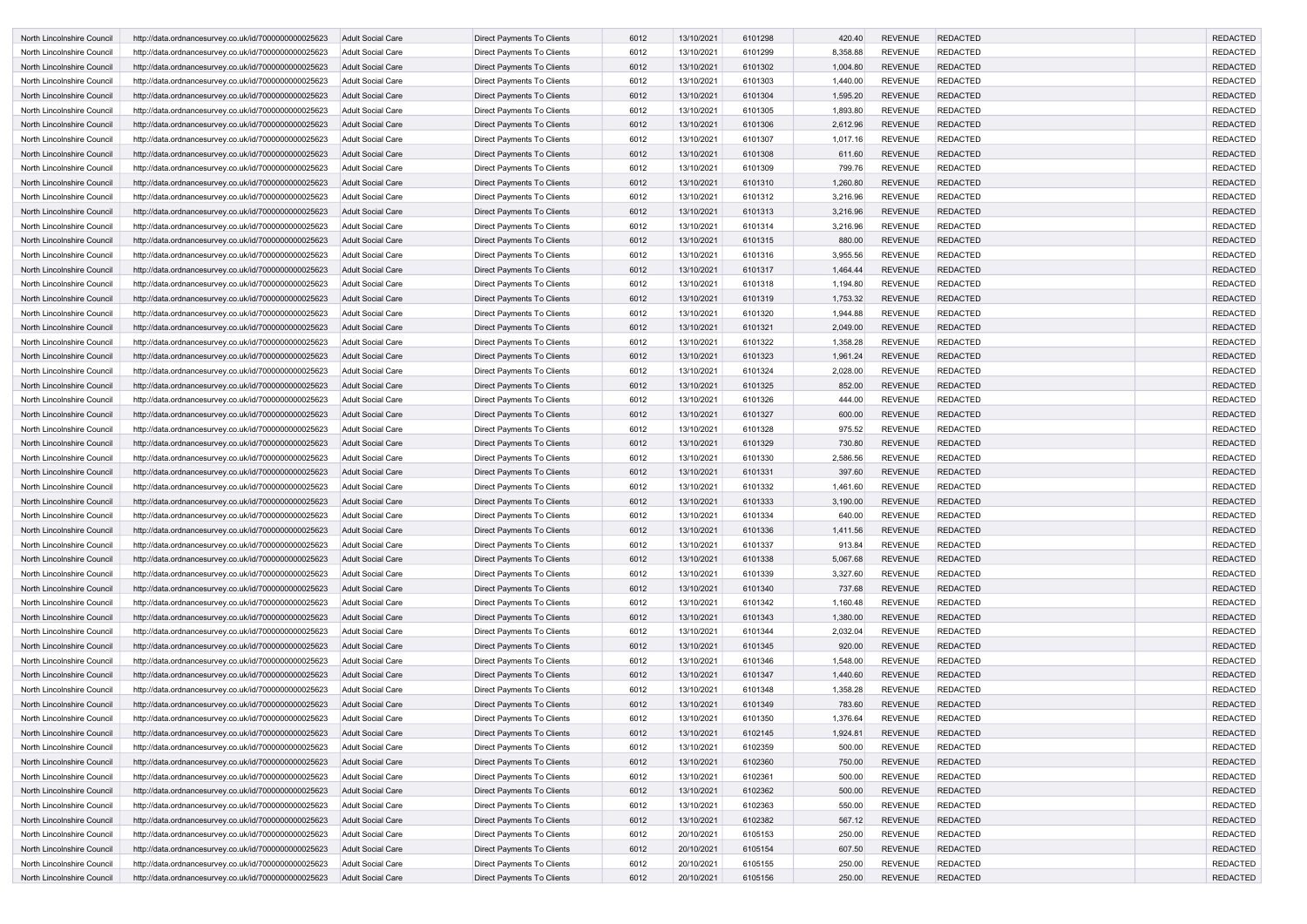| North Lincolnshire Council | http://data.ordnancesurvey.co.uk/id/7000000000025623 | Adult Social Care        | <b>Direct Payments To Clients</b> | 6012 | 20/10/2021 | 6105157 | 3,682.30  | <b>REVENUE</b> | <b>REDACTED</b> | <b>REDACTED</b> |
|----------------------------|------------------------------------------------------|--------------------------|-----------------------------------|------|------------|---------|-----------|----------------|-----------------|-----------------|
| North Lincolnshire Council | http://data.ordnancesurvey.co.uk/id/7000000000025623 | <b>Adult Social Care</b> | Direct Payments To Clients        | 6012 | 20/10/2021 | 6105704 | 500.00    | <b>REVENUE</b> | <b>REDACTED</b> | <b>REDACTED</b> |
| North Lincolnshire Council | http://data.ordnancesurvey.co.uk/id/7000000000025623 | Adult Social Care        | Direct Payments To Clients        | 6012 | 20/10/2021 | 6105705 | 750.00    | <b>REVENUE</b> | <b>REDACTED</b> | <b>REDACTED</b> |
| North Lincolnshire Council | http://data.ordnancesurvey.co.uk/id/7000000000025623 | Adult Social Care        | Direct Payments To Clients        | 6012 | 20/10/2021 | 6105706 | 750.00    | <b>REVENUE</b> | <b>REDACTED</b> | <b>REDACTED</b> |
| North Lincolnshire Council | http://data.ordnancesurvey.co.uk/id/7000000000025623 | <b>Adult Social Care</b> | <b>Direct Payments To Clients</b> | 6012 | 20/10/2021 | 6105707 | 250.00    | <b>REVENUE</b> | <b>REDACTED</b> | <b>REDACTED</b> |
| North Lincolnshire Council | http://data.ordnancesurvey.co.uk/id/7000000000025623 | Adult Social Care        | Direct Payments To Clients        | 6012 | 20/10/2021 | 6105708 | 500.00    | <b>REVENUE</b> | <b>REDACTED</b> | <b>REDACTED</b> |
| North Lincolnshire Council | http://data.ordnancesurvey.co.uk/id/7000000000025623 | <b>Adult Social Care</b> | <b>Direct Payments To Clients</b> | 6012 | 20/10/2021 | 6105709 | 1,000.00  | <b>REVENUE</b> | <b>REDACTED</b> | <b>REDACTED</b> |
| North Lincolnshire Council | http://data.ordnancesurvey.co.uk/id/7000000000025623 | Adult Social Care        | Direct Payments To Clients        | 6012 | 27/10/2021 | 6108548 | 250.00    | <b>REVENUE</b> | <b>REDACTED</b> | <b>REDACTED</b> |
| North Lincolnshire Council | http://data.ordnancesurvey.co.uk/id/7000000000025623 | <b>Adult Social Care</b> | Direct Payments To Clients        | 6012 | 27/10/2021 | 6108571 | 1,323.76  | <b>REVENUE</b> | <b>REDACTED</b> | <b>REDACTED</b> |
| North Lincolnshire Council | http://data.ordnancesurvey.co.uk/id/7000000000025623 | <b>Adult Social Care</b> | Direct Payments To Clients        | 6012 | 27/10/2021 | 6109586 | 250.00    | <b>REVENUE</b> | <b>REDACTED</b> | <b>REDACTED</b> |
| North Lincolnshire Council | http://data.ordnancesurvey.co.uk/id/7000000000025623 | Adult Social Care        | Direct Payments To Clients        | 6012 | 27/10/2021 | 6109587 | 750.00    | <b>REVENUE</b> | <b>REDACTED</b> | <b>REDACTED</b> |
| North Lincolnshire Council | http://data.ordnancesurvey.co.uk/id/7000000000025623 | <b>Adult Social Care</b> | Direct Payments To Clients        | 6012 | 27/10/2021 | 6109588 | 750.00    | <b>REVENUE</b> | <b>REDACTED</b> | <b>REDACTED</b> |
| North Lincolnshire Council | http://data.ordnancesurvey.co.uk/id/7000000000025623 | <b>Adult Social Care</b> | Direct Payments To Clients        | 6012 | 27/10/2021 | 6109793 | 1,327.69  | <b>REVENUE</b> | <b>REDACTED</b> | <b>REDACTED</b> |
| North Lincolnshire Council | http://data.ordnancesurvey.co.uk/id/7000000000025623 | Adult Social Care        | Direct Payments To Clients        | 6012 | 29/10/2021 | 6111183 | 1,182.50  | <b>REVENUE</b> | <b>REDACTED</b> | <b>REDACTED</b> |
| North Lincolnshire Council | http://data.ordnancesurvey.co.uk/id/7000000000025623 | <b>Adult Social Care</b> | <b>Direct Payments To Clients</b> | 6012 | 29/10/2021 | 6111220 | 429.82    | <b>REVENUE</b> | <b>REDACTED</b> | <b>REDACTED</b> |
| North Lincolnshire Council | http://data.ordnancesurvey.co.uk/id/7000000000025623 | Adult Social Care        | Direct Payments To Clients        | 6012 | 29/10/2021 | 6111292 | 500.00    | <b>REVENUE</b> | <b>REDACTED</b> | <b>REDACTED</b> |
| North Lincolnshire Council |                                                      | <b>Adult Social Care</b> | <b>Direct Payments To Clients</b> | 6012 | 29/10/2021 | 6111293 | 500.00    | <b>REVENUE</b> | <b>REDACTED</b> | <b>REDACTED</b> |
|                            | http://data.ordnancesurvey.co.uk/id/7000000000025623 |                          |                                   |      |            | 6111294 |           | <b>REVENUE</b> | <b>REDACTED</b> | <b>REDACTED</b> |
| North Lincolnshire Council | http://data.ordnancesurvey.co.uk/id/7000000000025623 | Adult Social Care        | Direct Payments To Clients        | 6012 | 29/10/2021 |         | 750.00    |                |                 |                 |
| North Lincolnshire Council | http://data.ordnancesurvey.co.uk/id/7000000000025623 | <b>Adult Social Care</b> | Direct Payments To Clients        | 6012 | 29/10/2021 | 6111295 | 250.00    | <b>REVENUE</b> | <b>REDACTED</b> | <b>REDACTED</b> |
| North Lincolnshire Council | http://data.ordnancesurvey.co.uk/id/7000000000025623 | Adult Social Care        | Direct Payments To Clients        | 6012 | 29/10/2021 | 6111296 | 250.00    | <b>REVENUE</b> | <b>REDACTED</b> | <b>REDACTED</b> |
| North Lincolnshire Council | http://data.ordnancesurvey.co.uk/id/7000000000025623 | Adult Social Care        | Direct Payments To Clients        | 6012 | 29/10/2021 | 6111297 | 500.00    | <b>REVENUE</b> | <b>REDACTED</b> | <b>REDACTED</b> |
| North Lincolnshire Council | http://data.ordnancesurvey.co.uk/id/7000000000025623 | <b>Adult Social Care</b> | Direct Payments To Clients        | 6012 | 29/10/2021 | 6111298 | 1,000.00  | <b>REVENUE</b> | <b>REDACTED</b> | <b>REDACTED</b> |
| North Lincolnshire Council | http://data.ordnancesurvey.co.uk/id/7000000000025623 | Adult Social Care        | Fees & Charges Income             | 9002 | 05/10/2021 | 6101186 | 30.12     | <b>REVENUE</b> | <b>REDACTED</b> | <b>REDACTED</b> |
| North Lincolnshire Council | http://data.ordnancesurvey.co.uk/id/7000000000025623 | Adult Social Care        | Fees & Charges Income             | 9002 | 05/10/2021 | 6101187 | $-30.12$  | <b>REVENUE</b> | <b>REDACTED</b> | <b>REDACTED</b> |
| North Lincolnshire Council | http://data.ordnancesurvey.co.uk/id/7000000000025623 | <b>Adult Social Care</b> | Fees & Charges Income             | 9002 | 05/10/2021 | 6101300 | 127.36    | <b>REVENUE</b> | <b>REDACTED</b> | <b>REDACTED</b> |
| North Lincolnshire Council | http://data.ordnancesurvey.co.uk/id/7000000000025623 | Adult Social Care        | Fees & Charges Income             | 9002 | 05/10/2021 | 6101301 | $-127.36$ | <b>REVENUE</b> | <b>REDACTED</b> | <b>REDACTED</b> |
| North Lincolnshire Council | http://data.ordnancesurvey.co.uk/id/7000000000025623 | <b>Adult Social Care</b> | Fees & Charges Income             | 9002 | 13/10/2021 | 6100953 | $-99.72$  | <b>REVENUE</b> | <b>REDACTED</b> | <b>REDACTED</b> |
| North Lincolnshire Council | http://data.ordnancesurvey.co.uk/id/7000000000025623 | Adult Social Care        | Fees & Charges Income             | 9002 | 13/10/2021 | 6100955 | $-198.56$ | <b>REVENUE</b> | <b>REDACTED</b> | <b>REDACTED</b> |
| North Lincolnshire Council | http://data.ordnancesurvey.co.uk/id/7000000000025623 | <b>Adult Social Care</b> | Fees & Charges Income             | 9002 | 13/10/2021 | 6100956 | $-379.76$ | <b>REVENUE</b> | <b>REDACTED</b> | <b>REDACTED</b> |
| North Lincolnshire Council | http://data.ordnancesurvey.co.uk/id/7000000000025623 | Adult Social Care        | Fees & Charges Income             | 9002 | 13/10/2021 | 6100958 | $-119.28$ | <b>REVENUE</b> | <b>REDACTED</b> | <b>REDACTED</b> |
| North Lincolnshire Council | http://data.ordnancesurvey.co.uk/id/7000000000025623 | Adult Social Care        | Fees & Charges Income             | 9002 | 13/10/2021 | 6100960 | $-138.96$ | <b>REVENUE</b> | <b>REDACTED</b> | <b>REDACTED</b> |
| North Lincolnshire Council | http://data.ordnancesurvey.co.uk/id/7000000000025623 | <b>Adult Social Care</b> | Fees & Charges Income             | 9002 | 13/10/2021 | 6100961 | $-122.56$ | <b>REVENUE</b> | <b>REDACTED</b> | <b>REDACTED</b> |
| North Lincolnshire Council | http://data.ordnancesurvey.co.uk/id/7000000000025623 | Adult Social Care        | Fees & Charges Income             | 9002 | 13/10/2021 | 6100962 | $-274.36$ | <b>REVENUE</b> | <b>REDACTED</b> | <b>REDACTED</b> |
| North Lincolnshire Council | http://data.ordnancesurvey.co.uk/id/7000000000025623 | <b>Adult Social Care</b> | Fees & Charges Income             | 9002 | 13/10/2021 | 6100965 | $-122.56$ | <b>REVENUE</b> | <b>REDACTED</b> | <b>REDACTED</b> |
| North Lincolnshire Council | http://data.ordnancesurvey.co.uk/id/7000000000025623 | Adult Social Care        | Fees & Charges Income             | 9002 | 13/10/2021 | 6100966 | $-122.56$ | <b>REVENUE</b> | <b>REDACTED</b> | <b>REDACTED</b> |
| North Lincolnshire Council | http://data.ordnancesurvey.co.uk/id/7000000000025623 | <b>Adult Social Care</b> | Fees & Charges Income             | 9002 | 13/10/2021 | 6100968 | $-187.68$ | <b>REVENUE</b> | <b>REDACTED</b> | <b>REDACTED</b> |
| North Lincolnshire Council | http://data.ordnancesurvey.co.uk/id/7000000000025623 | <b>Adult Social Care</b> | Fees & Charges Income             | 9002 | 13/10/2021 | 6100970 | $-122.56$ | <b>REVENUE</b> | <b>REDACTED</b> | <b>REDACTED</b> |
| North Lincolnshire Council | http://data.ordnancesurvey.co.uk/id/7000000000025623 | Adult Social Care        | Fees & Charges Income             | 9002 | 13/10/2021 | 6100971 | $-122.56$ | <b>REVENUE</b> | <b>REDACTED</b> | <b>REDACTED</b> |
| North Lincolnshire Council | http://data.ordnancesurvey.co.uk/id/7000000000025623 | Adult Social Care        | Fees & Charges Income             | 9002 | 13/10/2021 | 6100972 | $-122.56$ | <b>REVENUE</b> | <b>REDACTED</b> | <b>REDACTED</b> |
| North Lincolnshire Council | http://data.ordnancesurvey.co.uk/id/7000000000025623 | <b>Adult Social Care</b> | Fees & Charges Income             | 9002 | 13/10/2021 | 6100973 | $-123.00$ | <b>REVENUE</b> | <b>REDACTED</b> | <b>REDACTED</b> |
| North Lincolnshire Council | http://data.ordnancesurvey.co.uk/id/7000000000025623 | Adult Social Care        | Fees & Charges Income             | 9002 | 13/10/2021 | 6100974 | $-122.56$ | <b>REVENUE</b> | <b>REDACTED</b> | <b>REDACTED</b> |
| North Lincolnshire Council | http://data.ordnancesurvey.co.uk/id/7000000000025623 | <b>Adult Social Care</b> | Fees & Charges Income             | 9002 | 13/10/2021 | 6100976 | $-56.96$  | <b>REVENUE</b> | <b>REDACTED</b> | <b>REDACTED</b> |
| North Lincolnshire Council | http://data.ordnancesurvey.co.uk/id/7000000000025623 | <b>Adult Social Care</b> | Fees & Charges Income             | 9002 | 13/10/2021 | 6100977 | $-363.76$ | <b>REVENUE</b> | <b>REDACTED</b> | <b>REDACTED</b> |
| North Lincolnshire Council | http://data.ordnancesurvey.co.uk/id/7000000000025623 | <b>Adult Social Care</b> | Fees & Charges Income             | 9002 | 13/10/2021 | 6100978 | $-98.56$  | <b>REVENUE</b> | <b>REDACTED</b> | <b>REDACTED</b> |
| North Lincolnshire Council | http://data.ordnancesurvey.co.uk/id/7000000000025623 | Adult Social Care        | Fees & Charges Income             | 9002 | 13/10/2021 | 6100979 | $-122.56$ | <b>REVENUE</b> | <b>REDACTED</b> | <b>REDACTED</b> |
| North Lincolnshire Council | http://data.ordnancesurvey.co.uk/id/7000000000025623 | <b>Adult Social Care</b> | Fees & Charges Income             | 9002 | 13/10/2021 | 6100984 | $-120.32$ | <b>REVENUE</b> | <b>REDACTED</b> | <b>REDACTED</b> |
| North Lincolnshire Council | http://data.ordnancesurvey.co.uk/id/7000000000025623 | <b>Adult Social Care</b> | Fees & Charges Income             | 9002 | 13/10/2021 | 6100987 | $-365.16$ | <b>REVENUE</b> | <b>REDACTED</b> | <b>REDACTED</b> |
| North Lincolnshire Council | http://data.ordnancesurvey.co.uk/id/7000000000025623 | <b>Adult Social Care</b> | Fees & Charges Income             | 9002 | 13/10/2021 | 6100988 | $-122.56$ | <b>REVENUE</b> | <b>REDACTED</b> | <b>REDACTED</b> |
| North Lincolnshire Council | http://data.ordnancesurvey.co.uk/id/7000000000025623 | Adult Social Care        | Fees & Charges Income             | 9002 | 13/10/2021 | 6100991 | $-57.36$  | <b>REVENUE</b> | <b>REDACTED</b> | <b>REDACTED</b> |
| North Lincolnshire Council | http://data.ordnancesurvey.co.uk/id/7000000000025623 | <b>Adult Social Care</b> | Fees & Charges Income             | 9002 | 13/10/2021 | 6100992 | $-122.56$ | <b>REVENUE</b> | <b>REDACTED</b> | <b>REDACTED</b> |
| North Lincolnshire Council | http://data.ordnancesurvey.co.uk/id/7000000000025623 | Adult Social Care        | Fees & Charges Income             | 9002 | 13/10/2021 | 6100993 | $-198.56$ | <b>REVENUE</b> | <b>REDACTED</b> | <b>REDACTED</b> |
| North Lincolnshire Council | http://data.ordnancesurvey.co.uk/id/7000000000025623 | <b>Adult Social Care</b> | Fees & Charges Income             | 9002 | 13/10/2021 | 6100994 | $-122.56$ | <b>REVENUE</b> | <b>REDACTED</b> | <b>REDACTED</b> |
| North Lincolnshire Council | http://data.ordnancesurvey.co.uk/id/7000000000025623 | <b>Adult Social Care</b> | Fees & Charges Income             | 9002 | 13/10/2021 | 6100995 | $-198.56$ | <b>REVENUE</b> | <b>REDACTED</b> | <b>REDACTED</b> |
| North Lincolnshire Council | http://data.ordnancesurvey.co.uk/id/7000000000025623 | <b>Adult Social Care</b> | Fees & Charges Income             | 9002 | 13/10/2021 | 6100996 | $-109.36$ | <b>REVENUE</b> | <b>REDACTED</b> | <b>REDACTED</b> |
| North Lincolnshire Council | http://data.ordnancesurvey.co.uk/id/7000000000025623 | Adult Social Care        | Fees & Charges Income             | 9002 | 13/10/2021 | 6100997 | $-56.96$  | <b>REVENUE</b> | <b>REDACTED</b> | <b>REDACTED</b> |
| North Lincolnshire Council | http://data.ordnancesurvey.co.uk/id/7000000000025623 | <b>Adult Social Care</b> | Fees & Charges Income             | 9002 | 13/10/2021 | 6100999 | $-122.56$ | <b>REVENUE</b> | <b>REDACTED</b> | <b>REDACTED</b> |
| North Lincolnshire Council | http://data.ordnancesurvey.co.uk/id/7000000000025623 | <b>Adult Social Care</b> | Fees & Charges Income             | 9002 | 13/10/2021 | 6101000 | $-122.56$ | <b>REVENUE</b> | <b>REDACTED</b> | <b>REDACTED</b> |
| North Lincolnshire Council | http://data.ordnancesurvey.co.uk/id/7000000000025623 | Adult Social Care        | Fees & Charges Income             | 9002 | 13/10/2021 | 6101001 | $-198.56$ | <b>REVENUE</b> | <b>REDACTED</b> | <b>REDACTED</b> |
| North Lincolnshire Council | http://data.ordnancesurvey.co.uk/id/7000000000025623 | Adult Social Care        | Fees & Charges Income             | 9002 | 13/10/2021 | 6101002 | $-122.56$ | <b>REVENUE</b> | <b>REDACTED</b> | <b>REDACTED</b> |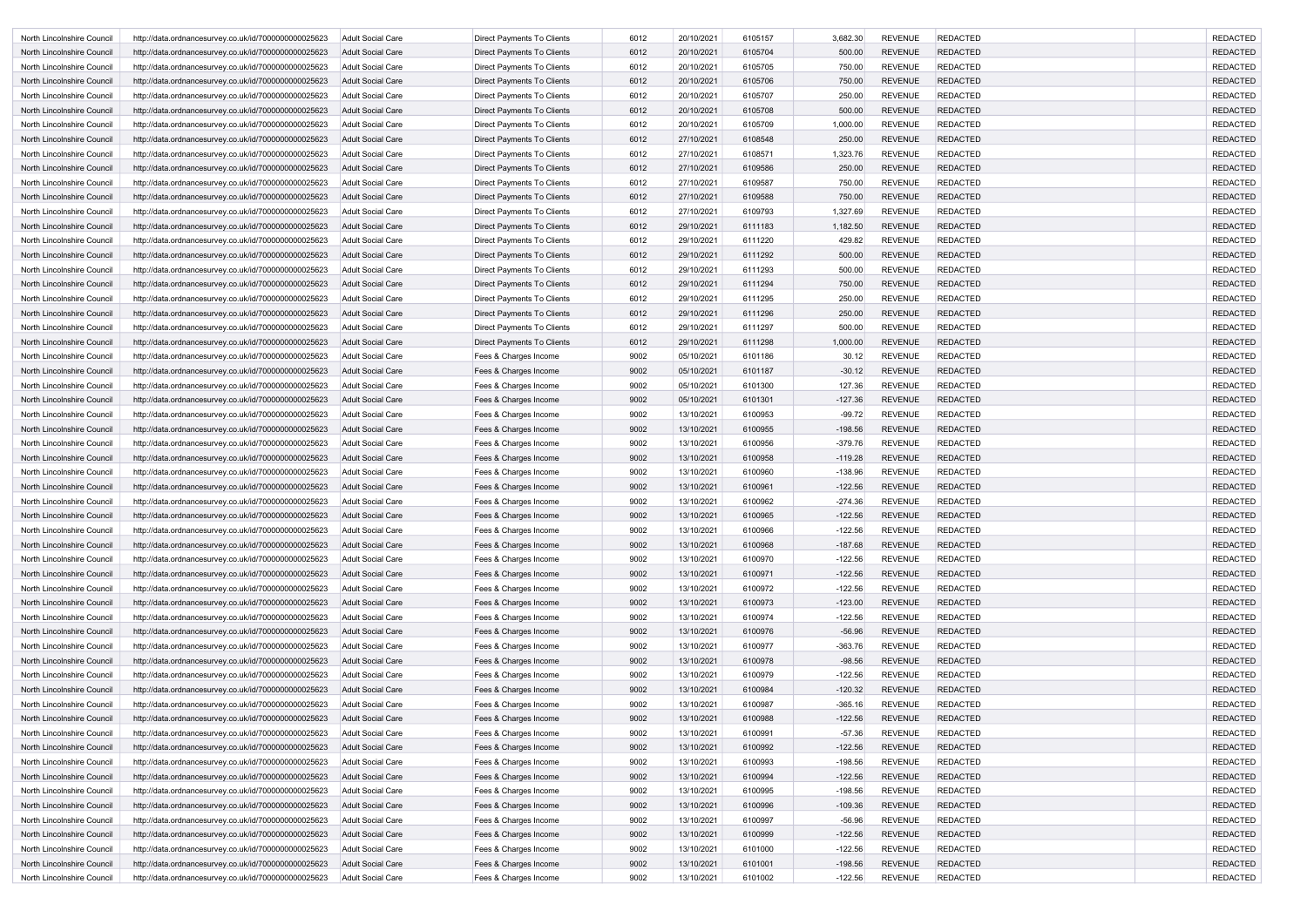| North Lincolnshire Council | http://data.ordnancesurvey.co.uk/id/7000000000025623 | Adult Social Care        | Fees & Charges Income | 9002 | 13/10/2021 | 6101003 | $-346.44$ | <b>REVENUE</b> | <b>REDACTED</b> | <b>REDACTED</b> |
|----------------------------|------------------------------------------------------|--------------------------|-----------------------|------|------------|---------|-----------|----------------|-----------------|-----------------|
| North Lincolnshire Council | http://data.ordnancesurvey.co.uk/id/7000000000025623 | Adult Social Care        | Fees & Charges Income | 9002 | 13/10/2021 | 6101004 | $-379.76$ | <b>REVENUE</b> | <b>REDACTED</b> | <b>REDACTED</b> |
| North Lincolnshire Council | http://data.ordnancesurvey.co.uk/id/7000000000025623 | <b>Adult Social Care</b> | Fees & Charges Income | 9002 | 13/10/2021 | 6101005 | $-127.36$ | <b>REVENUE</b> | <b>REDACTED</b> | <b>REDACTED</b> |
| North Lincolnshire Council | http://data.ordnancesurvey.co.uk/id/7000000000025623 | <b>Adult Social Care</b> | Fees & Charges Income | 9002 | 13/10/2021 | 6101006 | $-113.72$ | <b>REVENUE</b> | <b>REDACTED</b> | <b>REDACTED</b> |
| North Lincolnshire Council | http://data.ordnancesurvey.co.uk/id/7000000000025623 | Adult Social Care        | Fees & Charges Income | 9002 | 13/10/2021 | 6101007 | $-122.56$ | <b>REVENUE</b> | <b>REDACTED</b> | <b>REDACTED</b> |
| North Lincolnshire Council | http://data.ordnancesurvey.co.uk/id/7000000000025623 | <b>Adult Social Care</b> | Fees & Charges Income | 9002 | 13/10/2021 | 6101009 | $-364.72$ | <b>REVENUE</b> | <b>REDACTED</b> | <b>REDACTED</b> |
| North Lincolnshire Council | http://data.ordnancesurvey.co.uk/id/7000000000025623 | <b>Adult Social Care</b> | Fees & Charges Income | 9002 | 13/10/2021 | 6101010 | $-85.04$  | <b>REVENUE</b> | <b>REDACTED</b> | <b>REDACTED</b> |
| North Lincolnshire Council | http://data.ordnancesurvey.co.uk/id/7000000000025623 | <b>Adult Social Care</b> | Fees & Charges Income | 9002 | 13/10/2021 | 6101012 | $-104.56$ | <b>REVENUE</b> | <b>REDACTED</b> | <b>REDACTED</b> |
| North Lincolnshire Council | http://data.ordnancesurvey.co.uk/id/7000000000025623 | Adult Social Care        | Fees & Charges Income | 9002 | 13/10/2021 | 6101014 | $-41.12$  | <b>REVENUE</b> | <b>REDACTED</b> | <b>REDACTED</b> |
| North Lincolnshire Council | http://data.ordnancesurvey.co.uk/id/7000000000025623 | <b>Adult Social Care</b> | Fees & Charges Income | 9002 | 13/10/2021 | 6101015 | $-122.56$ | <b>REVENUE</b> | <b>REDACTED</b> | <b>REDACTED</b> |
| North Lincolnshire Council | http://data.ordnancesurvey.co.uk/id/7000000000025623 | <b>Adult Social Care</b> | Fees & Charges Income | 9002 | 13/10/2021 | 6101016 | $-341.76$ | <b>REVENUE</b> | <b>REDACTED</b> | <b>REDACTED</b> |
| North Lincolnshire Council | http://data.ordnancesurvey.co.uk/id/7000000000025623 | Adult Social Care        | Fees & Charges Income | 9002 | 13/10/2021 | 6101017 | $-352.76$ | <b>REVENUE</b> | <b>REDACTED</b> | <b>REDACTED</b> |
| North Lincolnshire Council | http://data.ordnancesurvey.co.uk/id/7000000000025623 | <b>Adult Social Care</b> | Fees & Charges Income | 9002 | 13/10/2021 | 6101020 | $-122.56$ | <b>REVENUE</b> | <b>REDACTED</b> | <b>REDACTED</b> |
| North Lincolnshire Council | http://data.ordnancesurvey.co.uk/id/7000000000025623 | Adult Social Care        | Fees & Charges Income | 9002 | 13/10/2021 | 6101021 | $-122.56$ | <b>REVENUE</b> | <b>REDACTED</b> | <b>REDACTED</b> |
| North Lincolnshire Council | http://data.ordnancesurvey.co.uk/id/7000000000025623 | <b>Adult Social Care</b> | Fees & Charges Income | 9002 | 13/10/2021 | 6101024 | $-122.56$ | <b>REVENUE</b> | <b>REDACTED</b> | <b>REDACTED</b> |
| North Lincolnshire Council | http://data.ordnancesurvey.co.uk/id/7000000000025623 | <b>Adult Social Care</b> | Fees & Charges Income | 9002 | 13/10/2021 | 6101025 | $-379.76$ | <b>REVENUE</b> | <b>REDACTED</b> | <b>REDACTED</b> |
| North Lincolnshire Council | http://data.ordnancesurvey.co.uk/id/7000000000025623 | <b>Adult Social Care</b> | Fees & Charges Income | 9002 | 13/10/2021 | 6101026 | $-49.52$  | <b>REVENUE</b> | <b>REDACTED</b> | <b>REDACTED</b> |
| North Lincolnshire Council | http://data.ordnancesurvey.co.uk/id/7000000000025623 | <b>Adult Social Care</b> | Fees & Charges Income | 9002 | 13/10/2021 | 6101027 | $-77.92$  | <b>REVENUE</b> | <b>REDACTED</b> | <b>REDACTED</b> |
| North Lincolnshire Council | http://data.ordnancesurvey.co.uk/id/7000000000025623 | Adult Social Care        | Fees & Charges Income | 9002 | 13/10/2021 | 6101028 | $-318.04$ | <b>REVENUE</b> | <b>REDACTED</b> | <b>REDACTED</b> |
| North Lincolnshire Council | http://data.ordnancesurvey.co.uk/id/7000000000025623 | Adult Social Care        | Fees & Charges Income | 9002 | 13/10/2021 | 6101029 | $-198.56$ | <b>REVENUE</b> | <b>REDACTED</b> | <b>REDACTED</b> |
| North Lincolnshire Council | http://data.ordnancesurvey.co.uk/id/7000000000025623 | <b>Adult Social Care</b> | Fees & Charges Income | 9002 | 13/10/2021 | 6101031 | $-103.88$ | <b>REVENUE</b> | <b>REDACTED</b> | <b>REDACTED</b> |
| North Lincolnshire Council | http://data.ordnancesurvey.co.uk/id/7000000000025623 | Adult Social Care        | Fees & Charges Income | 9002 | 13/10/2021 | 6101032 | $-322.92$ | <b>REVENUE</b> | <b>REDACTED</b> | <b>REDACTED</b> |
| North Lincolnshire Council | http://data.ordnancesurvey.co.uk/id/7000000000025623 | <b>Adult Social Care</b> | Fees & Charges Income | 9002 | 13/10/2021 | 6101033 | $-57.36$  | <b>REVENUE</b> | <b>REDACTED</b> | <b>REDACTED</b> |
| North Lincolnshire Council | http://data.ordnancesurvey.co.uk/id/7000000000025623 | <b>Adult Social Care</b> | Fees & Charges Income | 9002 | 13/10/2021 | 6101034 | $-198.56$ | <b>REVENUE</b> | <b>REDACTED</b> | <b>REDACTED</b> |
| North Lincolnshire Council | http://data.ordnancesurvey.co.uk/id/7000000000025623 | <b>Adult Social Care</b> | Fees & Charges Income | 9002 | 13/10/2021 | 6101035 | $-122.56$ | <b>REVENUE</b> | <b>REDACTED</b> | <b>REDACTED</b> |
| North Lincolnshire Council | http://data.ordnancesurvey.co.uk/id/7000000000025623 | <b>Adult Social Care</b> | Fees & Charges Income | 9002 | 13/10/2021 | 6101036 | $-122.56$ | <b>REVENUE</b> | <b>REDACTED</b> | <b>REDACTED</b> |
| North Lincolnshire Council | http://data.ordnancesurvey.co.uk/id/7000000000025623 | Adult Social Care        | Fees & Charges Income | 9002 | 13/10/2021 | 6101037 | $-57.36$  | <b>REVENUE</b> | <b>REDACTED</b> | <b>REDACTED</b> |
| North Lincolnshire Council | http://data.ordnancesurvey.co.uk/id/7000000000025623 | <b>Adult Social Care</b> | Fees & Charges Income | 9002 | 13/10/2021 | 6101038 | $-122.56$ | <b>REVENUE</b> | <b>REDACTED</b> | <b>REDACTED</b> |
| North Lincolnshire Council | http://data.ordnancesurvey.co.uk/id/7000000000025623 | Adult Social Care        | Fees & Charges Income | 9002 | 13/10/2021 | 6101039 | $-198.56$ | <b>REVENUE</b> | <b>REDACTED</b> | <b>REDACTED</b> |
| North Lincolnshire Council | http://data.ordnancesurvey.co.uk/id/7000000000025623 | <b>Adult Social Care</b> | Fees & Charges Income | 9002 | 13/10/2021 | 6101042 | $-85.64$  | <b>REVENUE</b> | <b>REDACTED</b> | <b>REDACTED</b> |
| North Lincolnshire Council | http://data.ordnancesurvey.co.uk/id/7000000000025623 | Adult Social Care        | Fees & Charges Income | 9002 | 13/10/2021 | 6101043 | $-183.96$ | <b>REVENUE</b> | <b>REDACTED</b> | <b>REDACTED</b> |
| North Lincolnshire Council | http://data.ordnancesurvey.co.uk/id/7000000000025623 | Adult Social Care        | Fees & Charges Income | 9002 | 13/10/2021 | 6101044 | $-130.44$ | <b>REVENUE</b> | <b>REDACTED</b> | <b>REDACTED</b> |
| North Lincolnshire Council | http://data.ordnancesurvey.co.uk/id/7000000000025623 | <b>Adult Social Care</b> | Fees & Charges Income | 9002 | 13/10/2021 | 6101045 | $-286.40$ | <b>REVENUE</b> | <b>REDACTED</b> | <b>REDACTED</b> |
| North Lincolnshire Council | http://data.ordnancesurvey.co.uk/id/7000000000025623 | <b>Adult Social Care</b> | Fees & Charges Income | 9002 | 13/10/2021 | 6101046 | $-47.56$  | <b>REVENUE</b> | <b>REDACTED</b> | <b>REDACTED</b> |
| North Lincolnshire Council | http://data.ordnancesurvey.co.uk/id/7000000000025623 | <b>Adult Social Care</b> | Fees & Charges Income | 9002 | 13/10/2021 | 6101047 | $-244.80$ | <b>REVENUE</b> | <b>REDACTED</b> | <b>REDACTED</b> |
| North Lincolnshire Council | http://data.ordnancesurvey.co.uk/id/7000000000025623 | Adult Social Care        | Fees & Charges Income | 9002 | 13/10/2021 | 6101049 | $-105.48$ | <b>REVENUE</b> | <b>REDACTED</b> | <b>REDACTED</b> |
| North Lincolnshire Council | http://data.ordnancesurvey.co.uk/id/7000000000025623 | <b>Adult Social Care</b> | Fees & Charges Income | 9002 | 13/10/2021 | 6101050 | $-107.96$ | <b>REVENUE</b> | <b>REDACTED</b> | <b>REDACTED</b> |
| North Lincolnshire Council | http://data.ordnancesurvey.co.uk/id/7000000000025623 | <b>Adult Social Care</b> | Fees & Charges Income | 9002 | 13/10/2021 | 6101051 | $-323.40$ | <b>REVENUE</b> | <b>REDACTED</b> | <b>REDACTED</b> |
| North Lincolnshire Council | http://data.ordnancesurvey.co.uk/id/7000000000025623 | <b>Adult Social Care</b> | Fees & Charges Income | 9002 | 13/10/2021 | 6101052 | $-332.84$ | <b>REVENUE</b> | <b>REDACTED</b> | <b>REDACTED</b> |
| North Lincolnshire Council | http://data.ordnancesurvey.co.uk/id/7000000000025623 | <b>Adult Social Care</b> | Fees & Charges Income | 9002 | 13/10/2021 | 6101053 | $-136.60$ | <b>REVENUE</b> | <b>REDACTED</b> | <b>REDACTED</b> |
| North Lincolnshire Council | http://data.ordnancesurvey.co.uk/id/7000000000025623 | <b>Adult Social Care</b> | Fees & Charges Income | 9002 | 13/10/2021 | 6101054 | $-122.56$ | <b>REVENUE</b> | <b>REDACTED</b> | <b>REDACTED</b> |
| North Lincolnshire Council | http://data.ordnancesurvey.co.uk/id/7000000000025623 | Adult Social Care        | Fees & Charges Income | 9002 | 13/10/2021 | 6101056 | $-25.92$  | <b>REVENUE</b> | <b>REDACTED</b> | <b>REDACTED</b> |
| North Lincolnshire Council | http://data.ordnancesurvey.co.uk/id/7000000000025623 | <b>Adult Social Care</b> | Fees & Charges Income | 9002 | 13/10/2021 | 6101057 | $-74.20$  | <b>REVENUE</b> | <b>REDACTED</b> | <b>REDACTED</b> |
| North Lincolnshire Council | http://data.ordnancesurvey.co.uk/id/7000000000025623 | <b>Adult Social Care</b> | Fees & Charges Income | 9002 | 13/10/2021 | 6101062 | $-312.80$ | <b>REVENUE</b> | <b>REDACTED</b> | <b>REDACTED</b> |
| North Lincolnshire Council | http://data.ordnancesurvey.co.uk/id/7000000000025623 | <b>Adult Social Care</b> | Fees & Charges Income | 9002 | 13/10/2021 | 6101066 | $-280.56$ | <b>REVENUE</b> | <b>REDACTED</b> | <b>REDACTED</b> |
| North Lincolnshire Council | http://data.ordnancesurvey.co.uk/id/7000000000025623 | <b>Adult Social Care</b> | Fees & Charges Income | 9002 | 13/10/2021 | 6101067 | $-122.56$ | <b>REVENUE</b> | <b>REDACTED</b> | <b>REDACTED</b> |
| North Lincolnshire Council | http://data.ordnancesurvey.co.uk/id/7000000000025623 | <b>Adult Social Care</b> | Fees & Charges Income | 9002 | 13/10/2021 | 6101068 | $-52.20$  | <b>REVENUE</b> | <b>REDACTED</b> | <b>REDACTED</b> |
| North Lincolnshire Council | http://data.ordnancesurvey.co.uk/id/7000000000025623 | <b>Adult Social Care</b> | Fees & Charges Income | 9002 | 13/10/2021 | 6101069 | $-122.56$ | <b>REVENUE</b> | <b>REDACTED</b> | <b>REDACTED</b> |
| North Lincolnshire Council | http://data.ordnancesurvey.co.uk/id/7000000000025623 | <b>Adult Social Care</b> | Fees & Charges Income | 9002 | 13/10/2021 | 6101070 | $-315.52$ | <b>REVENUE</b> | <b>REDACTED</b> | <b>REDACTED</b> |
| North Lincolnshire Council | http://data.ordnancesurvey.co.uk/id/7000000000025623 | <b>Adult Social Care</b> | Fees & Charges Income | 9002 | 13/10/2021 | 6101072 | $-299.20$ | <b>REVENUE</b> | <b>REDACTED</b> | <b>REDACTED</b> |
| North Lincolnshire Council | http://data.ordnancesurvey.co.uk/id/7000000000025623 | <b>Adult Social Care</b> | Fees & Charges Income | 9002 | 13/10/2021 | 6101073 | $-198.56$ | <b>REVENUE</b> | <b>REDACTED</b> | <b>REDACTED</b> |
| North Lincolnshire Council | http://data.ordnancesurvey.co.uk/id/7000000000025623 | Adult Social Care        | Fees & Charges Income | 9002 | 13/10/2021 | 6101074 | $-122.56$ | <b>REVENUE</b> | <b>REDACTED</b> | <b>REDACTED</b> |
| North Lincolnshire Council | http://data.ordnancesurvey.co.uk/id/7000000000025623 | <b>Adult Social Care</b> | Fees & Charges Income | 9002 | 13/10/2021 | 6101075 | $-323.40$ | <b>REVENUE</b> | <b>REDACTED</b> | <b>REDACTED</b> |
| North Lincolnshire Council | http://data.ordnancesurvey.co.uk/id/7000000000025623 | <b>Adult Social Care</b> | Fees & Charges Income | 9002 | 13/10/2021 | 6101079 | $-321.00$ | <b>REVENUE</b> | <b>REDACTED</b> | <b>REDACTED</b> |
| North Lincolnshire Council | http://data.ordnancesurvey.co.uk/id/7000000000025623 | <b>Adult Social Care</b> | Fees & Charges Income | 9002 | 13/10/2021 | 6101080 | $-177.48$ | <b>REVENUE</b> | <b>REDACTED</b> | <b>REDACTED</b> |
| North Lincolnshire Council | http://data.ordnancesurvey.co.uk/id/7000000000025623 | <b>Adult Social Care</b> | Fees & Charges Income | 9002 | 13/10/2021 | 6101081 | $-119.32$ | <b>REVENUE</b> | <b>REDACTED</b> | <b>REDACTED</b> |
| North Lincolnshire Council | http://data.ordnancesurvey.co.uk/id/7000000000025623 | <b>Adult Social Care</b> | Fees & Charges Income | 9002 | 13/10/2021 | 6101082 | $-198.56$ | <b>REVENUE</b> | <b>REDACTED</b> | <b>REDACTED</b> |
| North Lincolnshire Council | http://data.ordnancesurvey.co.uk/id/7000000000025623 | <b>Adult Social Care</b> | Fees & Charges Income | 9002 | 13/10/2021 | 6101084 | $-69.16$  | <b>REVENUE</b> | <b>REDACTED</b> | <b>REDACTED</b> |
| North Lincolnshire Council | http://data.ordnancesurvey.co.uk/id/7000000000025623 | <b>Adult Social Care</b> | Fees & Charges Income | 9002 | 13/10/2021 | 6101085 | $-198.56$ | <b>REVENUE</b> | REDACTED        | <b>REDACTED</b> |
|                            |                                                      |                          |                       |      |            |         |           |                |                 |                 |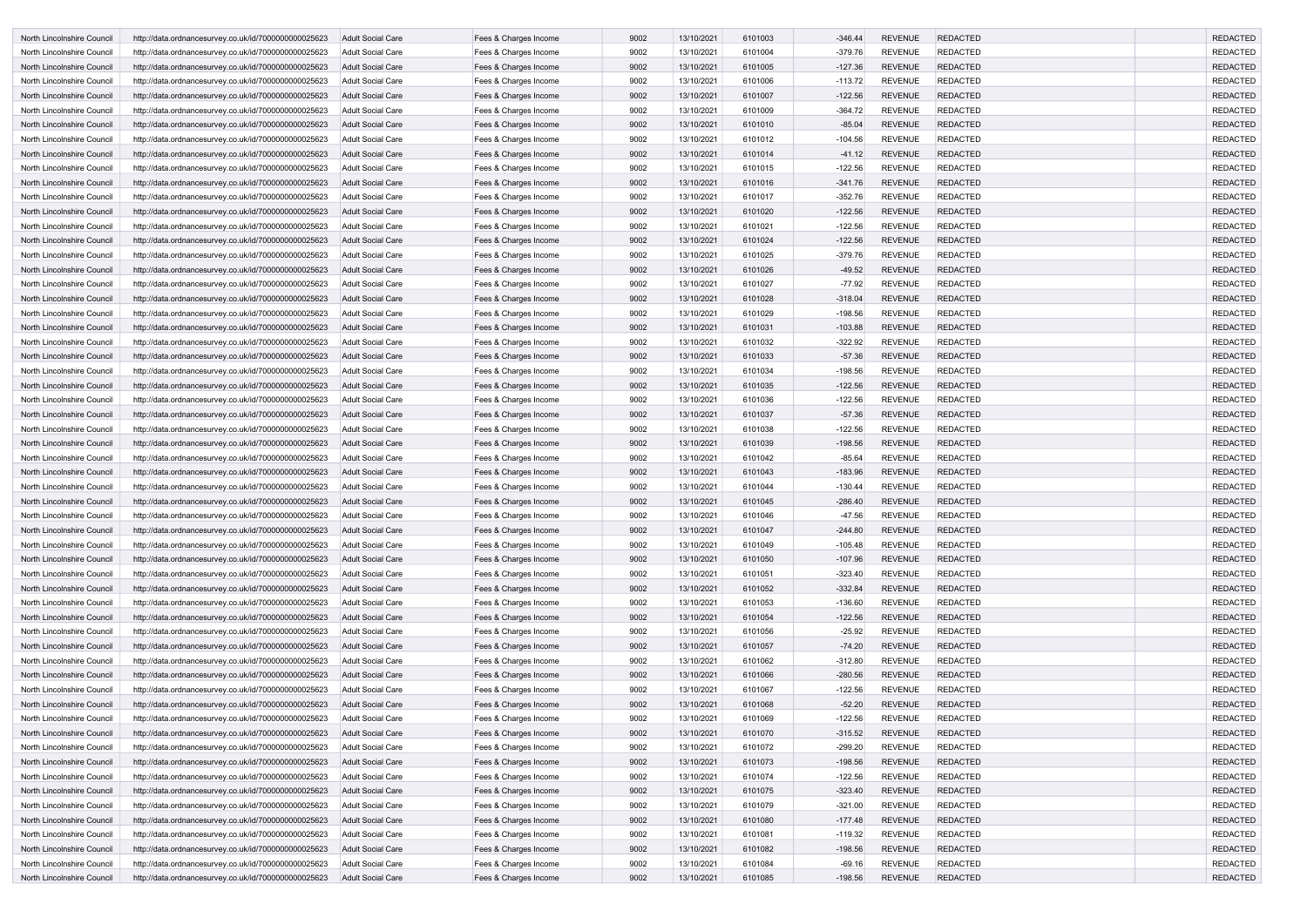| North Lincolnshire Council | http://data.ordnancesurvey.co.uk/id/7000000000025623 | Adult Social Care        | Fees & Charges Income | 9002 | 13/10/2021 | 6101086 | $-30.24$  | <b>REVENUE</b> | <b>REDACTED</b> | <b>REDACTED</b> |
|----------------------------|------------------------------------------------------|--------------------------|-----------------------|------|------------|---------|-----------|----------------|-----------------|-----------------|
| North Lincolnshire Council | http://data.ordnancesurvey.co.uk/id/7000000000025623 | <b>Adult Social Care</b> | Fees & Charges Income | 9002 | 13/10/2021 | 6101088 | $-37.84$  | <b>REVENUE</b> | <b>REDACTED</b> | <b>REDACTED</b> |
| North Lincolnshire Council | http://data.ordnancesurvey.co.uk/id/7000000000025623 | Adult Social Care        | Fees & Charges Income | 9002 | 13/10/2021 | 6101089 | $-87.16$  | <b>REVENUE</b> | <b>REDACTED</b> | <b>REDACTED</b> |
| North Lincolnshire Council | http://data.ordnancesurvey.co.uk/id/7000000000025623 | Adult Social Care        | Fees & Charges Income | 9002 | 13/10/2021 | 6101090 | $-271.12$ | <b>REVENUE</b> | <b>REDACTED</b> | <b>REDACTED</b> |
| North Lincolnshire Council | http://data.ordnancesurvey.co.uk/id/7000000000025623 | <b>Adult Social Care</b> | Fees & Charges Income | 9002 | 13/10/2021 | 6101096 | $-198.56$ | <b>REVENUE</b> | <b>REDACTED</b> | <b>REDACTED</b> |
| North Lincolnshire Council | http://data.ordnancesurvey.co.uk/id/7000000000025623 | Adult Social Care        | Fees & Charges Income | 9002 | 13/10/2021 | 6101098 | $-33.44$  | <b>REVENUE</b> | <b>REDACTED</b> | <b>REDACTED</b> |
| North Lincolnshire Council | http://data.ordnancesurvey.co.uk/id/7000000000025623 | <b>Adult Social Care</b> | Fees & Charges Income | 9002 | 13/10/2021 | 6101102 | $-58.48$  | <b>REVENUE</b> | <b>REDACTED</b> | <b>REDACTED</b> |
| North Lincolnshire Council | http://data.ordnancesurvey.co.uk/id/7000000000025623 | Adult Social Care        | Fees & Charges Income | 9002 | 13/10/2021 | 6101107 | $-397.20$ | <b>REVENUE</b> | <b>REDACTED</b> | <b>REDACTED</b> |
| North Lincolnshire Council | http://data.ordnancesurvey.co.uk/id/7000000000025623 | Adult Social Care        | Fees & Charges Income | 9002 | 13/10/2021 | 6101109 | $-123.88$ | <b>REVENUE</b> | <b>REDACTED</b> | <b>REDACTED</b> |
| North Lincolnshire Council | http://data.ordnancesurvey.co.uk/id/7000000000025623 | <b>Adult Social Care</b> | Fees & Charges Income | 9002 | 13/10/2021 | 6101111 | $-161.32$ | <b>REVENUE</b> | <b>REDACTED</b> | <b>REDACTED</b> |
| North Lincolnshire Council | http://data.ordnancesurvey.co.uk/id/7000000000025623 | Adult Social Care        | Fees & Charges Income | 9002 | 13/10/2021 | 6101112 | $-104.80$ | <b>REVENUE</b> | <b>REDACTED</b> | <b>REDACTED</b> |
| North Lincolnshire Council | http://data.ordnancesurvey.co.uk/id/7000000000025623 | <b>Adult Social Care</b> | Fees & Charges Income | 9002 | 13/10/2021 | 6101113 | $-122.56$ | <b>REVENUE</b> | <b>REDACTED</b> | <b>REDACTED</b> |
| North Lincolnshire Council | http://data.ordnancesurvey.co.uk/id/7000000000025623 | Adult Social Care        | Fees & Charges Income | 9002 | 13/10/2021 | 6101114 | $-232.28$ | <b>REVENUE</b> | <b>REDACTED</b> | <b>REDACTED</b> |
| North Lincolnshire Council | http://data.ordnancesurvey.co.uk/id/7000000000025623 | Adult Social Care        | Fees & Charges Income | 9002 | 13/10/2021 | 6101115 | $-22.76$  | <b>REVENUE</b> | <b>REDACTED</b> | <b>REDACTED</b> |
| North Lincolnshire Council | http://data.ordnancesurvey.co.uk/id/7000000000025623 | <b>Adult Social Care</b> | Fees & Charges Income | 9002 | 13/10/2021 | 6101116 | $-122.56$ | <b>REVENUE</b> | <b>REDACTED</b> | <b>REDACTED</b> |
| North Lincolnshire Council | http://data.ordnancesurvey.co.uk/id/7000000000025623 | Adult Social Care        | Fees & Charges Income | 9002 | 13/10/2021 | 6101118 | $-284.44$ | <b>REVENUE</b> | <b>REDACTED</b> | <b>REDACTED</b> |
| North Lincolnshire Council | http://data.ordnancesurvey.co.uk/id/7000000000025623 | <b>Adult Social Care</b> | Fees & Charges Income | 9002 | 13/10/2021 | 6101119 | $-292.16$ | <b>REVENUE</b> | <b>REDACTED</b> | <b>REDACTED</b> |
| North Lincolnshire Council | http://data.ordnancesurvey.co.uk/id/7000000000025623 | Adult Social Care        | Fees & Charges Income | 9002 | 13/10/2021 | 6101125 | $-301.28$ | <b>REVENUE</b> | <b>REDACTED</b> | <b>REDACTED</b> |
| North Lincolnshire Council | http://data.ordnancesurvey.co.uk/id/7000000000025623 | <b>Adult Social Care</b> | Fees & Charges Income | 9002 | 13/10/2021 | 6101130 | $-135.00$ | <b>REVENUE</b> | <b>REDACTED</b> | <b>REDACTED</b> |
| North Lincolnshire Council | http://data.ordnancesurvey.co.uk/id/7000000000025623 | Adult Social Care        | Fees & Charges Income | 9002 | 13/10/2021 | 6101133 | $-122.56$ | <b>REVENUE</b> | <b>REDACTED</b> | <b>REDACTED</b> |
| North Lincolnshire Council | http://data.ordnancesurvey.co.uk/id/7000000000025623 | Adult Social Care        | Fees & Charges Income | 9002 | 13/10/2021 | 6101136 | $-229.12$ | <b>REVENUE</b> | <b>REDACTED</b> | <b>REDACTED</b> |
| North Lincolnshire Council | http://data.ordnancesurvey.co.uk/id/7000000000025623 | <b>Adult Social Care</b> | Fees & Charges Income | 9002 | 13/10/2021 | 6101143 | $-228.24$ | <b>REVENUE</b> | <b>REDACTED</b> | <b>REDACTED</b> |
| North Lincolnshire Council | http://data.ordnancesurvey.co.uk/id/7000000000025623 | Adult Social Care        | Fees & Charges Income | 9002 | 13/10/2021 | 6101145 | $-191.60$ | <b>REVENUE</b> | <b>REDACTED</b> | <b>REDACTED</b> |
| North Lincolnshire Council | http://data.ordnancesurvey.co.uk/id/7000000000025623 | Adult Social Care        | Fees & Charges Income | 9002 | 13/10/2021 | 6101146 | $-122.56$ | <b>REVENUE</b> | <b>REDACTED</b> | <b>REDACTED</b> |
| North Lincolnshire Council | http://data.ordnancesurvey.co.uk/id/7000000000025623 | <b>Adult Social Care</b> | Fees & Charges Income | 9002 | 13/10/2021 | 6101153 | $-232.28$ | <b>REVENUE</b> | <b>REDACTED</b> | <b>REDACTED</b> |
| North Lincolnshire Council | http://data.ordnancesurvey.co.uk/id/7000000000025623 | Adult Social Care        | Fees & Charges Income | 9002 | 13/10/2021 | 6101155 | $-180.20$ | <b>REVENUE</b> | <b>REDACTED</b> | <b>REDACTED</b> |
| North Lincolnshire Council | http://data.ordnancesurvey.co.uk/id/7000000000025623 | Adult Social Care        | Fees & Charges Income | 9002 | 13/10/2021 | 6101156 | $-122.56$ | <b>REVENUE</b> | <b>REDACTED</b> | <b>REDACTED</b> |
| North Lincolnshire Council | http://data.ordnancesurvey.co.uk/id/7000000000025623 | Adult Social Care        | Fees & Charges Income | 9002 | 13/10/2021 | 6101159 | $-65.92$  | <b>REVENUE</b> | <b>REDACTED</b> | <b>REDACTED</b> |
| North Lincolnshire Council | http://data.ordnancesurvey.co.uk/id/7000000000025623 | <b>Adult Social Care</b> | Fees & Charges Income | 9002 | 13/10/2021 | 6101160 | $-217.24$ | <b>REVENUE</b> | <b>REDACTED</b> | <b>REDACTED</b> |
| North Lincolnshire Council | http://data.ordnancesurvey.co.uk/id/7000000000025623 | Adult Social Care        | Fees & Charges Income | 9002 | 13/10/2021 | 6101162 | $-583.44$ | <b>REVENUE</b> | <b>REDACTED</b> | <b>REDACTED</b> |
| North Lincolnshire Council | http://data.ordnancesurvey.co.uk/id/7000000000025623 | Adult Social Care        | Fees & Charges Income | 9002 | 13/10/2021 | 6101163 | $-53.64$  | <b>REVENUE</b> | <b>REDACTED</b> | <b>REDACTED</b> |
| North Lincolnshire Council | http://data.ordnancesurvey.co.uk/id/7000000000025623 | <b>Adult Social Care</b> | Fees & Charges Income | 9002 | 13/10/2021 | 6101165 | $-196.00$ | <b>REVENUE</b> | <b>REDACTED</b> | <b>REDACTED</b> |
| North Lincolnshire Council | http://data.ordnancesurvey.co.uk/id/7000000000025623 | <b>Adult Social Care</b> | Fees & Charges Income | 9002 | 13/10/2021 | 6101168 | $-66.20$  | <b>REVENUE</b> | <b>REDACTED</b> | <b>REDACTED</b> |
| North Lincolnshire Council | http://data.ordnancesurvey.co.uk/id/7000000000025623 | <b>Adult Social Care</b> | Fees & Charges Income | 9002 | 13/10/2021 | 6101170 | $-442.96$ | <b>REVENUE</b> | <b>REDACTED</b> | <b>REDACTED</b> |
| North Lincolnshire Council | http://data.ordnancesurvey.co.uk/id/7000000000025623 | Adult Social Care        | Fees & Charges Income | 9002 | 13/10/2021 | 6101171 | $-124.88$ | <b>REVENUE</b> | <b>REDACTED</b> | <b>REDACTED</b> |
| North Lincolnshire Council | http://data.ordnancesurvey.co.uk/id/7000000000025623 | <b>Adult Social Care</b> | Fees & Charges Income | 9002 | 13/10/2021 | 6101172 | $-58.00$  | <b>REVENUE</b> | <b>REDACTED</b> | <b>REDACTED</b> |
| North Lincolnshire Council | http://data.ordnancesurvey.co.uk/id/7000000000025623 | <b>Adult Social Care</b> | Fees & Charges Income | 9002 | 13/10/2021 | 6101173 | $-73.96$  | <b>REVENUE</b> | <b>REDACTED</b> | <b>REDACTED</b> |
| North Lincolnshire Council | http://data.ordnancesurvey.co.uk/id/7000000000025623 | Adult Social Care        | Fees & Charges Income | 9002 | 13/10/2021 | 6101174 | $-203.36$ | <b>REVENUE</b> | <b>REDACTED</b> | <b>REDACTED</b> |
| North Lincolnshire Council | http://data.ordnancesurvey.co.uk/id/7000000000025623 | Adult Social Care        | Fees & Charges Income | 9002 | 13/10/2021 | 6101176 | $-56.12$  | <b>REVENUE</b> | <b>REDACTED</b> | <b>REDACTED</b> |
| North Lincolnshire Council | http://data.ordnancesurvey.co.uk/id/7000000000025623 | <b>Adult Social Care</b> | Fees & Charges Income | 9002 | 13/10/2021 | 6101177 | $-122.56$ | <b>REVENUE</b> | <b>REDACTED</b> | <b>REDACTED</b> |
| North Lincolnshire Council | http://data.ordnancesurvey.co.uk/id/7000000000025623 | Adult Social Care        | Fees & Charges Income | 9002 | 13/10/2021 | 6101179 | $-104.80$ | <b>REVENUE</b> | <b>REDACTED</b> | <b>REDACTED</b> |
| North Lincolnshire Council | http://data.ordnancesurvey.co.uk/id/7000000000025623 | <b>Adult Social Care</b> | Fees & Charges Income | 9002 | 13/10/2021 | 6101180 | $-262.04$ | <b>REVENUE</b> | <b>REDACTED</b> | <b>REDACTED</b> |
| North Lincolnshire Council | http://data.ordnancesurvey.co.uk/id/7000000000025623 | <b>Adult Social Care</b> | Fees & Charges Income | 9002 | 13/10/2021 | 6101182 | $-80.92$  | <b>REVENUE</b> | <b>REDACTED</b> | <b>REDACTED</b> |
| North Lincolnshire Council | http://data.ordnancesurvey.co.uk/id/7000000000025623 | <b>Adult Social Care</b> | Fees & Charges Income | 9002 | 13/10/2021 | 6101185 | $-362.72$ | <b>REVENUE</b> | <b>REDACTED</b> | <b>REDACTED</b> |
| North Lincolnshire Council | http://data.ordnancesurvey.co.uk/id/7000000000025623 | Adult Social Care        | Fees & Charges Income | 9002 | 13/10/2021 | 6101188 | $-262.76$ | <b>REVENUE</b> | <b>REDACTED</b> | <b>REDACTED</b> |
| North Lincolnshire Council | http://data.ordnancesurvey.co.uk/id/7000000000025623 | <b>Adult Social Care</b> | Fees & Charges Income | 9002 | 13/10/2021 | 6101189 | $-129.40$ | <b>REVENUE</b> | <b>REDACTED</b> | <b>REDACTED</b> |
| North Lincolnshire Council | http://data.ordnancesurvey.co.uk/id/7000000000025623 | Adult Social Care        | Fees & Charges Income | 9002 | 13/10/2021 | 6101190 | $-87.16$  | <b>REVENUE</b> | <b>REDACTED</b> | <b>REDACTED</b> |
| North Lincolnshire Council | http://data.ordnancesurvey.co.uk/id/7000000000025623 | <b>Adult Social Care</b> | Fees & Charges Income | 9002 | 13/10/2021 | 6101191 | $-457.56$ | <b>REVENUE</b> | <b>REDACTED</b> | <b>REDACTED</b> |
| North Lincolnshire Council | http://data.ordnancesurvey.co.uk/id/7000000000025623 | Adult Social Care        | Fees & Charges Income | 9002 | 13/10/2021 | 6101194 | $-304.24$ | <b>REVENUE</b> | <b>REDACTED</b> | <b>REDACTED</b> |
| North Lincolnshire Council | http://data.ordnancesurvey.co.uk/id/7000000000025623 | <b>Adult Social Care</b> | Fees & Charges Income | 9002 | 13/10/2021 | 6101196 | $-338.24$ | <b>REVENUE</b> | <b>REDACTED</b> | <b>REDACTED</b> |
| North Lincolnshire Council | http://data.ordnancesurvey.co.uk/id/7000000000025623 | Adult Social Care        | Fees & Charges Income | 9002 | 13/10/2021 | 6101197 | $-392.28$ | <b>REVENUE</b> | <b>REDACTED</b> | <b>REDACTED</b> |
| North Lincolnshire Council | http://data.ordnancesurvey.co.uk/id/7000000000025623 | <b>Adult Social Care</b> | Fees & Charges Income | 9002 | 13/10/2021 | 6101198 | $-103.20$ | <b>REVENUE</b> | <b>REDACTED</b> | <b>REDACTED</b> |
| North Lincolnshire Council | http://data.ordnancesurvey.co.uk/id/7000000000025623 | <b>Adult Social Care</b> | Fees & Charges Income | 9002 | 13/10/2021 | 6101202 | $-945.84$ | <b>REVENUE</b> | <b>REDACTED</b> | <b>REDACTED</b> |
| North Lincolnshire Council | http://data.ordnancesurvey.co.uk/id/7000000000025623 | <b>Adult Social Care</b> | Fees & Charges Income | 9002 | 13/10/2021 | 6101203 | $-334.96$ | <b>REVENUE</b> | <b>REDACTED</b> | <b>REDACTED</b> |
| North Lincolnshire Council | http://data.ordnancesurvey.co.uk/id/7000000000025623 | Adult Social Care        | Fees & Charges Income | 9002 | 13/10/2021 | 6101205 | $-841.52$ | <b>REVENUE</b> | <b>REDACTED</b> | <b>REDACTED</b> |
| North Lincolnshire Council | http://data.ordnancesurvey.co.uk/id/7000000000025623 | <b>Adult Social Care</b> | Fees & Charges Income | 9002 | 13/10/2021 | 6101206 | $-114.16$ | <b>REVENUE</b> | <b>REDACTED</b> | <b>REDACTED</b> |
| North Lincolnshire Council | http://data.ordnancesurvey.co.uk/id/7000000000025623 | <b>Adult Social Care</b> | Fees & Charges Income | 9002 | 13/10/2021 | 6101208 | $-207.60$ | <b>REVENUE</b> | <b>REDACTED</b> | <b>REDACTED</b> |
| North Lincolnshire Council | http://data.ordnancesurvey.co.uk/id/7000000000025623 | Adult Social Care        | Fees & Charges Income | 9002 | 13/10/2021 | 6101209 | $-1.40$   | <b>REVENUE</b> | <b>REDACTED</b> | <b>REDACTED</b> |
| North Lincolnshire Council | http://data.ordnancesurvey.co.uk/id/7000000000025623 | Adult Social Care        | Fees & Charges Income | 9002 | 13/10/2021 | 6101210 | $-103.88$ | <b>REVENUE</b> | <b>REDACTED</b> | <b>REDACTED</b> |
|                            |                                                      |                          |                       |      |            |         |           |                |                 |                 |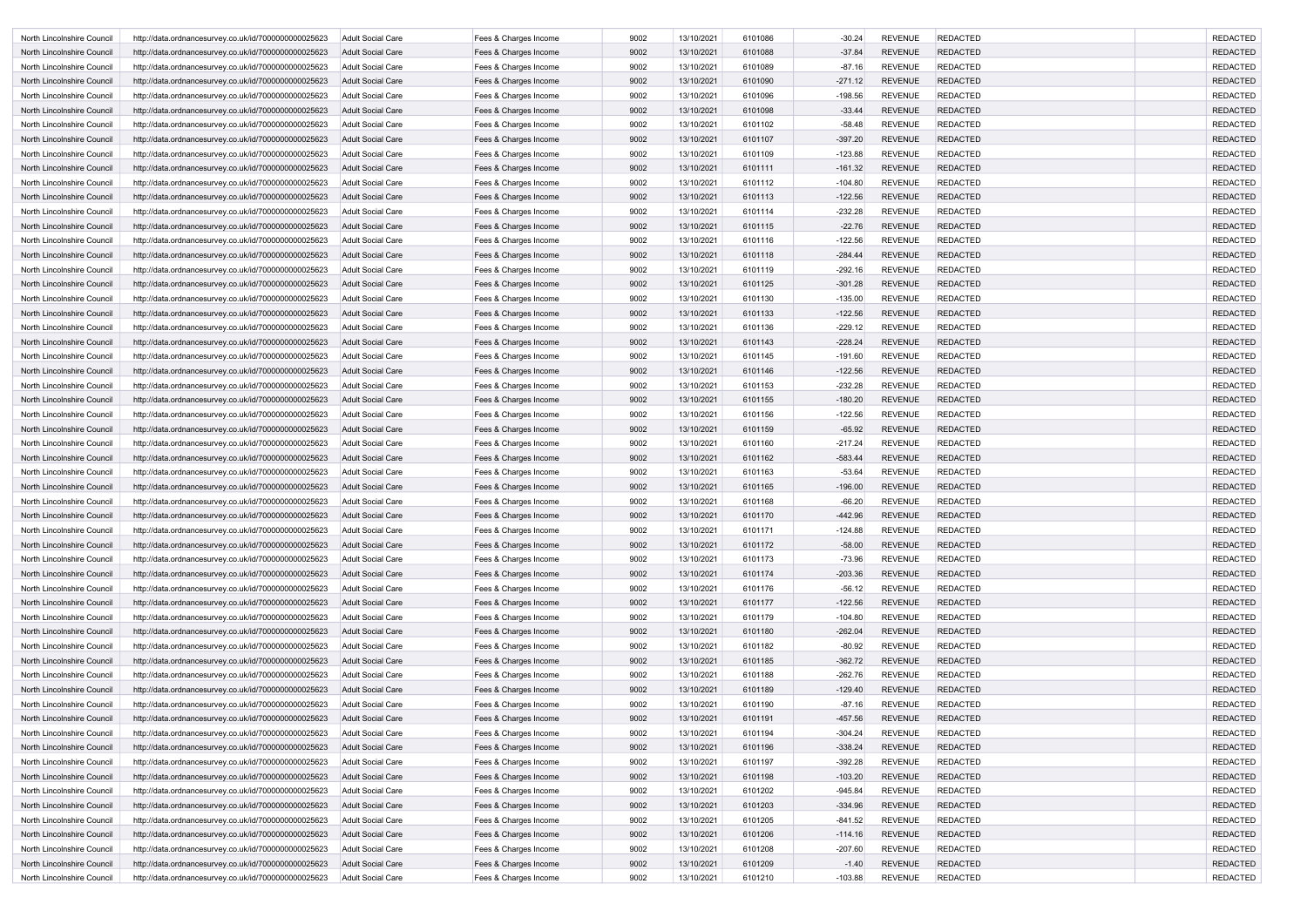| North Lincolnshire Council                               | http://data.ordnancesurvey.co.uk/id/7000000000025623                                                         | Adult Social Care                             | Fees & Charges Income                          | 9002         | 13/10/2021               | 6101211            | $-320.84$              | <b>REVENUE</b>                   | <b>REDACTED</b>                    | <b>REDACTED</b>                    |
|----------------------------------------------------------|--------------------------------------------------------------------------------------------------------------|-----------------------------------------------|------------------------------------------------|--------------|--------------------------|--------------------|------------------------|----------------------------------|------------------------------------|------------------------------------|
| North Lincolnshire Council                               | http://data.ordnancesurvey.co.uk/id/7000000000025623                                                         | Adult Social Care                             | Fees & Charges Income                          | 9002         | 13/10/2021               | 6101213            | $-130.20$              | <b>REVENUE</b>                   | <b>REDACTED</b>                    | <b>REDACTED</b>                    |
| North Lincolnshire Council                               | http://data.ordnancesurvey.co.uk/id/7000000000025623                                                         | <b>Adult Social Care</b>                      | Fees & Charges Income                          | 9002         | 13/10/2021               | 6101217            | $-290.72$              | <b>REVENUE</b>                   | <b>REDACTED</b>                    | <b>REDACTED</b>                    |
| North Lincolnshire Council                               | http://data.ordnancesurvey.co.uk/id/7000000000025623                                                         | <b>Adult Social Care</b>                      | Fees & Charges Income                          | 9002         | 13/10/2021               | 6101219            | $-175.76$              | <b>REVENUE</b>                   | <b>REDACTED</b>                    | <b>REDACTED</b>                    |
| North Lincolnshire Council                               | http://data.ordnancesurvey.co.uk/id/7000000000025623                                                         | Adult Social Care                             | Fees & Charges Income                          | 9002         | 13/10/2021               | 6101221            | $-303.24$              | <b>REVENUE</b>                   | <b>REDACTED</b>                    | <b>REDACTED</b>                    |
| North Lincolnshire Council                               | http://data.ordnancesurvey.co.uk/id/7000000000025623                                                         | <b>Adult Social Care</b>                      | Fees & Charges Income                          | 9002         | 13/10/2021               | 6101224            | $-121.28$              | <b>REVENUE</b>                   | <b>REDACTED</b>                    | <b>REDACTED</b>                    |
| North Lincolnshire Council                               | http://data.ordnancesurvey.co.uk/id/7000000000025623                                                         | <b>Adult Social Care</b>                      | Fees & Charges Income                          | 9002         | 13/10/2021               | 6101227            | $-104.76$              | <b>REVENUE</b>                   | <b>REDACTED</b>                    | <b>REDACTED</b>                    |
| North Lincolnshire Council                               | http://data.ordnancesurvey.co.uk/id/7000000000025623                                                         | <b>Adult Social Care</b>                      | Fees & Charges Income                          | 9002         | 13/10/2021               | 6101230            | $-122.56$              | <b>REVENUE</b>                   | <b>REDACTED</b>                    | <b>REDACTED</b>                    |
| North Lincolnshire Council                               | http://data.ordnancesurvey.co.uk/id/7000000000025623                                                         | Adult Social Care                             | Fees & Charges Income                          | 9002         | 13/10/2021               | 6101231            | $-61.76$               | <b>REVENUE</b>                   | <b>REDACTED</b>                    | <b>REDACTED</b>                    |
| North Lincolnshire Council                               | http://data.ordnancesurvey.co.uk/id/7000000000025623                                                         | <b>Adult Social Care</b>                      | Fees & Charges Income                          | 9002         | 13/10/2021               | 6101235            | $-332.84$              | <b>REVENUE</b>                   | <b>REDACTED</b>                    | <b>REDACTED</b>                    |
| North Lincolnshire Council                               | http://data.ordnancesurvey.co.uk/id/7000000000025623                                                         | <b>Adult Social Care</b>                      | Fees & Charges Income                          | 9002         | 13/10/2021               | 6101238            | $-57.36$               | <b>REVENUE</b>                   | <b>REDACTED</b>                    | <b>REDACTED</b>                    |
| North Lincolnshire Council                               | http://data.ordnancesurvey.co.uk/id/7000000000025623                                                         | Adult Social Care                             | Fees & Charges Income                          | 9002         | 13/10/2021               | 6101246            | $-299.32$              | <b>REVENUE</b>                   | <b>REDACTED</b>                    | <b>REDACTED</b>                    |
| North Lincolnshire Council                               | http://data.ordnancesurvey.co.uk/id/7000000000025623                                                         | <b>Adult Social Care</b>                      | Fees & Charges Income                          | 9002         | 13/10/2021               | 6101249            | $-63.08$               | <b>REVENUE</b>                   | <b>REDACTED</b>                    | <b>REDACTED</b>                    |
| North Lincolnshire Council                               | http://data.ordnancesurvey.co.uk/id/7000000000025623                                                         | Adult Social Care                             | Fees & Charges Income                          | 9002         | 13/10/2021               | 6101251            | $-319.16$              | <b>REVENUE</b>                   | <b>REDACTED</b>                    | <b>REDACTED</b>                    |
| North Lincolnshire Council                               | http://data.ordnancesurvey.co.uk/id/7000000000025623                                                         | <b>Adult Social Care</b>                      | Fees & Charges Income                          | 9002         | 13/10/2021               | 6101252            | $-395.52$              | <b>REVENUE</b>                   | <b>REDACTED</b>                    | <b>REDACTED</b>                    |
| North Lincolnshire Council                               | http://data.ordnancesurvey.co.uk/id/7000000000025623                                                         | <b>Adult Social Care</b>                      | Fees & Charges Income                          | 9002         | 13/10/2021               | 6101253            | $-225.80$              | <b>REVENUE</b>                   | <b>REDACTED</b>                    | <b>REDACTED</b>                    |
| North Lincolnshire Council                               | http://data.ordnancesurvey.co.uk/id/7000000000025623                                                         | <b>Adult Social Care</b>                      | Fees & Charges Income                          | 9002         | 13/10/2021               | 6101254            | $-267.92$              | <b>REVENUE</b>                   | <b>REDACTED</b>                    | <b>REDACTED</b>                    |
| North Lincolnshire Council                               | http://data.ordnancesurvey.co.uk/id/7000000000025623                                                         | <b>Adult Social Care</b>                      | Fees & Charges Income                          | 9002         | 13/10/2021               | 6101256            | $-57.64$               | <b>REVENUE</b>                   | <b>REDACTED</b>                    | <b>REDACTED</b>                    |
| North Lincolnshire Council                               | http://data.ordnancesurvey.co.uk/id/7000000000025623                                                         | Adult Social Care                             | Fees & Charges Income                          | 9002         | 13/10/2021               | 6101257            | $-103.52$              | <b>REVENUE</b>                   | <b>REDACTED</b>                    | <b>REDACTED</b>                    |
|                                                          |                                                                                                              | Adult Social Care                             |                                                | 9002         | 13/10/2021               | 6101260            | $-679.68$              | <b>REVENUE</b>                   | <b>REDACTED</b>                    | <b>REDACTED</b>                    |
| North Lincolnshire Council<br>North Lincolnshire Council | http://data.ordnancesurvey.co.uk/id/7000000000025623                                                         | <b>Adult Social Care</b>                      | Fees & Charges Income                          | 9002         | 13/10/2021               | 6101261            | $-206.64$              | <b>REVENUE</b>                   | <b>REDACTED</b>                    | <b>REDACTED</b>                    |
|                                                          | http://data.ordnancesurvey.co.uk/id/7000000000025623                                                         |                                               | Fees & Charges Income                          |              |                          | 6101264            |                        | <b>REVENUE</b>                   | <b>REDACTED</b>                    | <b>REDACTED</b>                    |
| North Lincolnshire Council                               | http://data.ordnancesurvey.co.uk/id/7000000000025623                                                         | Adult Social Care                             | Fees & Charges Income                          | 9002         | 13/10/2021               |                    | $-130.80$<br>$-115.36$ | <b>REVENUE</b>                   | <b>REDACTED</b>                    | <b>REDACTED</b>                    |
| North Lincolnshire Council                               | http://data.ordnancesurvey.co.uk/id/7000000000025623                                                         | <b>Adult Social Care</b>                      | Fees & Charges Income                          | 9002<br>9002 | 13/10/2021<br>13/10/2021 | 6101269            |                        | <b>REVENUE</b>                   | <b>REDACTED</b>                    | <b>REDACTED</b>                    |
| North Lincolnshire Council                               | http://data.ordnancesurvey.co.uk/id/7000000000025623                                                         | <b>Adult Social Care</b>                      | Fees & Charges Income                          |              |                          | 6101270            | $-315.08$              |                                  |                                    |                                    |
| North Lincolnshire Council                               | http://data.ordnancesurvey.co.uk/id/7000000000025623                                                         | <b>Adult Social Care</b>                      | Fees & Charges Income                          | 9002<br>9002 | 13/10/2021<br>13/10/2021 | 6101271            | $-167.40$              | <b>REVENUE</b><br><b>REVENUE</b> | <b>REDACTED</b><br><b>REDACTED</b> | <b>REDACTED</b><br><b>REDACTED</b> |
| North Lincolnshire Council<br>North Lincolnshire Council | http://data.ordnancesurvey.co.uk/id/7000000000025623                                                         | <b>Adult Social Care</b><br>Adult Social Care | Fees & Charges Income                          | 9002         | 13/10/2021               | 6101273<br>6101274 | $-244.64$<br>$-63.12$  | <b>REVENUE</b>                   | <b>REDACTED</b>                    | <b>REDACTED</b>                    |
| North Lincolnshire Council                               | http://data.ordnancesurvey.co.uk/id/7000000000025623<br>http://data.ordnancesurvey.co.uk/id/7000000000025623 | <b>Adult Social Care</b>                      | Fees & Charges Income<br>Fees & Charges Income | 9002         | 13/10/2021               | 6101276            | $-17.92$               | <b>REVENUE</b>                   | <b>REDACTED</b>                    | <b>REDACTED</b>                    |
| North Lincolnshire Council                               | http://data.ordnancesurvey.co.uk/id/7000000000025623                                                         | Adult Social Care                             | Fees & Charges Income                          | 9002         | 13/10/2021               | 6101279            | $-424.80$              | <b>REVENUE</b>                   | <b>REDACTED</b>                    | <b>REDACTED</b>                    |
|                                                          |                                                                                                              | <b>Adult Social Care</b>                      | Fees & Charges Income                          | 9002         | 13/10/2021               | 6101284            | $-559.40$              | <b>REVENUE</b>                   | <b>REDACTED</b>                    | <b>REDACTED</b>                    |
| North Lincolnshire Council<br>North Lincolnshire Council | http://data.ordnancesurvey.co.uk/id/7000000000025623                                                         | Adult Social Care                             |                                                | 9002         | 13/10/2021               | 6101285            | $-113.76$              | <b>REVENUE</b>                   | <b>REDACTED</b>                    | <b>REDACTED</b>                    |
| North Lincolnshire Council                               | http://data.ordnancesurvey.co.uk/id/7000000000025623<br>http://data.ordnancesurvey.co.uk/id/7000000000025623 | Adult Social Care                             | Fees & Charges Income<br>Fees & Charges Income | 9002         | 13/10/2021               | 6101288            | $-36.88$               | <b>REVENUE</b>                   | <b>REDACTED</b>                    | <b>REDACTED</b>                    |
| North Lincolnshire Council                               | http://data.ordnancesurvey.co.uk/id/7000000000025623                                                         | <b>Adult Social Care</b>                      | Fees & Charges Income                          | 9002         | 13/10/2021               | 6101291            | $-36.44$               | <b>REVENUE</b>                   | <b>REDACTED</b>                    | <b>REDACTED</b>                    |
| North Lincolnshire Council                               | http://data.ordnancesurvey.co.uk/id/7000000000025623                                                         | <b>Adult Social Care</b>                      | Fees & Charges Income                          | 9002         | 13/10/2021               | 6101296            | $-104.84$              | <b>REVENUE</b>                   | <b>REDACTED</b>                    | <b>REDACTED</b>                    |
| North Lincolnshire Council                               | http://data.ordnancesurvey.co.uk/id/7000000000025623                                                         | <b>Adult Social Care</b>                      | Fees & Charges Income                          | 9002         | 13/10/2021               | 6101297            | $-73.36$               | <b>REVENUE</b>                   | <b>REDACTED</b>                    | <b>REDACTED</b>                    |
| North Lincolnshire Council                               | http://data.ordnancesurvey.co.uk/id/7000000000025623                                                         | Adult Social Care                             | Fees & Charges Income                          | 9002         | 13/10/2021               | 6101299            | $-352.00$              | <b>REVENUE</b>                   | <b>REDACTED</b>                    | <b>REDACTED</b>                    |
| North Lincolnshire Council                               | http://data.ordnancesurvey.co.uk/id/7000000000025623                                                         | <b>Adult Social Care</b>                      | Fees & Charges Income                          | 9002         | 13/10/2021               | 6101302            | $-122.56$              | <b>REVENUE</b>                   | <b>REDACTED</b>                    | <b>REDACTED</b>                    |
| North Lincolnshire Council                               | http://data.ordnancesurvey.co.uk/id/7000000000025623                                                         | <b>Adult Social Care</b>                      | Fees & Charges Income                          | 9002         | 13/10/2021               | 6101303            | $-57.04$               | <b>REVENUE</b>                   | <b>REDACTED</b>                    | <b>REDACTED</b>                    |
| North Lincolnshire Council                               | http://data.ordnancesurvey.co.uk/id/7000000000025623                                                         | <b>Adult Social Care</b>                      | Fees & Charges Income                          | 9002         | 13/10/2021               | 6101304            | $-74.60$               | <b>REVENUE</b>                   | <b>REDACTED</b>                    | <b>REDACTED</b>                    |
| North Lincolnshire Council                               | http://data.ordnancesurvey.co.uk/id/7000000000025623                                                         | <b>Adult Social Care</b>                      | Fees & Charges Income                          | 9002         | 13/10/2021               | 6101305            | $-56.96$               | <b>REVENUE</b>                   | <b>REDACTED</b>                    | <b>REDACTED</b>                    |
| North Lincolnshire Council                               | http://data.ordnancesurvey.co.uk/id/7000000000025623                                                         | <b>Adult Social Care</b>                      | Fees & Charges Income                          | 9002         | 13/10/2021               | 6101308            | $-122.56$              | <b>REVENUE</b>                   | <b>REDACTED</b>                    | <b>REDACTED</b>                    |
| North Lincolnshire Council                               | http://data.ordnancesurvey.co.uk/id/7000000000025623                                                         | Adult Social Care                             | Fees & Charges Income                          | 9002         | 13/10/2021               | 6101309            | $-122.56$              | <b>REVENUE</b>                   | <b>REDACTED</b>                    | <b>REDACTED</b>                    |
| North Lincolnshire Council                               | http://data.ordnancesurvey.co.uk/id/7000000000025623                                                         | <b>Adult Social Care</b>                      | Fees & Charges Income                          | 9002         | 13/10/2021               | 6101310            | $-55.24$               | <b>REVENUE</b>                   | <b>REDACTED</b>                    | <b>REDACTED</b>                    |
| North Lincolnshire Council                               | http://data.ordnancesurvey.co.uk/id/7000000000025623                                                         | <b>Adult Social Care</b>                      | Fees & Charges Income                          | 9002         | 13/10/2021               | 6101312            | $-122.56$              | <b>REVENUE</b>                   | <b>REDACTED</b>                    | <b>REDACTED</b>                    |
| North Lincolnshire Council                               | http://data.ordnancesurvey.co.uk/id/7000000000025623                                                         | <b>Adult Social Care</b>                      | Fees & Charges Income                          | 9002         | 13/10/2021               | 6101313            | $-122.56$              | <b>REVENUE</b>                   | <b>REDACTED</b>                    | <b>REDACTED</b>                    |
| North Lincolnshire Council                               | http://data.ordnancesurvey.co.uk/id/7000000000025623                                                         | <b>Adult Social Care</b>                      | Fees & Charges Income                          | 9002         | 13/10/2021               | 6101314            | $-122.56$              | <b>REVENUE</b>                   | <b>REDACTED</b>                    | <b>REDACTED</b>                    |
| North Lincolnshire Council                               | http://data.ordnancesurvey.co.uk/id/7000000000025623                                                         | <b>Adult Social Care</b>                      | Fees & Charges Income                          | 9002         | 13/10/2021               | 6101315            | $-122.56$              | <b>REVENUE</b>                   | <b>REDACTED</b>                    | <b>REDACTED</b>                    |
| North Lincolnshire Council                               | http://data.ordnancesurvey.co.uk/id/7000000000025623                                                         | <b>Adult Social Care</b>                      | Fees & Charges Income                          | 9002         | 13/10/2021               | 6101316            | $-284.24$              | <b>REVENUE</b>                   | <b>REDACTED</b>                    | <b>REDACTED</b>                    |
| North Lincolnshire Council                               | http://data.ordnancesurvey.co.uk/id/7000000000025623                                                         | <b>Adult Social Care</b>                      | Fees & Charges Income                          | 9002         | 13/10/2021               | 6101317            | $-56.96$               | <b>REVENUE</b>                   | <b>REDACTED</b>                    | <b>REDACTED</b>                    |
| North Lincolnshire Council                               | http://data.ordnancesurvey.co.uk/id/7000000000025623                                                         | <b>Adult Social Care</b>                      | Fees & Charges Income                          | 9002         | 13/10/2021               | 6101318            | $-119.28$              | <b>REVENUE</b>                   | <b>REDACTED</b>                    | <b>REDACTED</b>                    |
| North Lincolnshire Council                               | http://data.ordnancesurvey.co.uk/id/7000000000025623                                                         | <b>Adult Social Care</b>                      | Fees & Charges Income                          | 9002         | 13/10/2021               | 6101319            | $-122.56$              | <b>REVENUE</b>                   | <b>REDACTED</b>                    | <b>REDACTED</b>                    |
| North Lincolnshire Council                               | http://data.ordnancesurvey.co.uk/id/7000000000025623                                                         | Adult Social Care                             | Fees & Charges Income                          | 9002         | 13/10/2021               | 6101320            | $-372.64$              | <b>REVENUE</b>                   | <b>REDACTED</b>                    | <b>REDACTED</b>                    |
| North Lincolnshire Council                               | http://data.ordnancesurvey.co.uk/id/7000000000025623                                                         | <b>Adult Social Care</b>                      | Fees & Charges Income                          | 9002         | 13/10/2021               | 6101321            | $-103.88$              | <b>REVENUE</b>                   | <b>REDACTED</b>                    | <b>REDACTED</b>                    |
| North Lincolnshire Council                               | http://data.ordnancesurvey.co.uk/id/7000000000025623                                                         | <b>Adult Social Care</b>                      | Fees & Charges Income                          | 9002         | 13/10/2021               | 6101322            | $-122.56$              | <b>REVENUE</b>                   | <b>REDACTED</b>                    | <b>REDACTED</b>                    |
| North Lincolnshire Council                               | http://data.ordnancesurvey.co.uk/id/7000000000025623                                                         | <b>Adult Social Care</b>                      | Fees & Charges Income                          | 9002         | 13/10/2021               | 6101323            | $-122.56$              | <b>REVENUE</b>                   | <b>REDACTED</b>                    | <b>REDACTED</b>                    |
| North Lincolnshire Council                               | http://data.ordnancesurvey.co.uk/id/7000000000025623                                                         | <b>Adult Social Care</b>                      | Fees & Charges Income                          | 9002         | 13/10/2021               | 6101324            | $-12.44$               | <b>REVENUE</b>                   | <b>REDACTED</b>                    | <b>REDACTED</b>                    |
| North Lincolnshire Council                               | http://data.ordnancesurvey.co.uk/id/7000000000025623                                                         | <b>Adult Social Care</b>                      | Fees & Charges Income                          | 9002         | 13/10/2021               | 6101325            | $-122.56$              | <b>REVENUE</b>                   | <b>REDACTED</b>                    | <b>REDACTED</b>                    |
| North Lincolnshire Council                               | http://data.ordnancesurvey.co.uk/id/7000000000025623                                                         | <b>Adult Social Care</b>                      | Fees & Charges Income                          | 9002         | 13/10/2021               | 6101328            | $-122.56$              | <b>REVENUE</b>                   | <b>REDACTED</b>                    | <b>REDACTED</b>                    |
| North Lincolnshire Council                               | http://data.ordnancesurvey.co.uk/id/7000000000025623                                                         | <b>Adult Social Care</b>                      | Fees & Charges Income                          | 9002         | 13/10/2021               | 6101329            | $-119.28$              | <b>REVENUE</b>                   | REDACTED                           | <b>REDACTED</b>                    |
|                                                          |                                                                                                              |                                               |                                                |              |                          |                    |                        |                                  |                                    |                                    |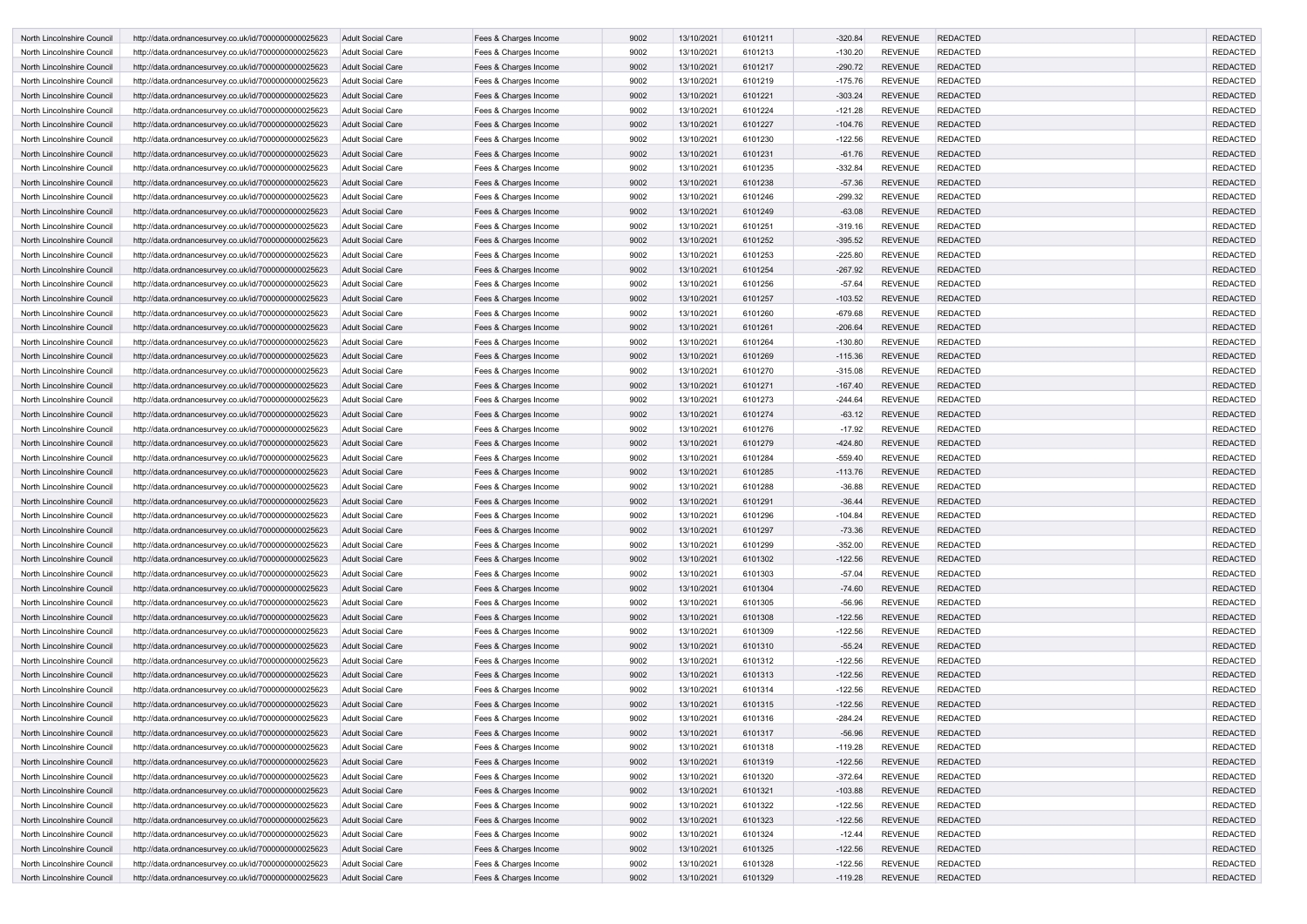| North Lincolnshire Council | http://data.ordnancesurvey.co.uk/id/7000000000025623 | <b>Adult Social Care</b> | Fees & Charges Income        | 9002 | 13/10/2021 | 6101330 | $-62.16$  | <b>REVENUE</b> | <b>REDACTED</b> |          | <b>REDACTED</b> |
|----------------------------|------------------------------------------------------|--------------------------|------------------------------|------|------------|---------|-----------|----------------|-----------------|----------|-----------------|
| North Lincolnshire Council | http://data.ordnancesurvey.co.uk/id/7000000000025623 | Adult Social Care        | Fees & Charges Income        | 9002 | 13/10/2021 | 6101331 | $-84.12$  | <b>REVENUE</b> | <b>REDACTED</b> |          | <b>REDACTED</b> |
| North Lincolnshire Council | http://data.ordnancesurvey.co.uk/id/7000000000025623 | Adult Social Care        | Fees & Charges Income        | 9002 | 13/10/2021 | 6101332 | $-42.24$  | <b>REVENUE</b> | <b>REDACTED</b> |          | <b>REDACTED</b> |
| North Lincolnshire Council | http://data.ordnancesurvey.co.uk/id/7000000000025623 | <b>Adult Social Care</b> | Fees & Charges Income        | 9002 | 13/10/2021 | 6101334 | $-322.76$ | <b>REVENUE</b> | <b>REDACTED</b> |          | <b>REDACTED</b> |
| North Lincolnshire Council | http://data.ordnancesurvey.co.uk/id/7000000000025623 | Adult Social Care        | Fees & Charges Income        | 9002 | 13/10/2021 | 6101336 | $-119.28$ | <b>REVENUE</b> | <b>REDACTED</b> |          | <b>REDACTED</b> |
| North Lincolnshire Council | http://data.ordnancesurvey.co.uk/id/7000000000025623 | Adult Social Care        | Fees & Charges Income        | 9002 | 13/10/2021 | 6101337 | $-54.76$  | <b>REVENUE</b> | <b>REDACTED</b> |          | <b>REDACTED</b> |
| North Lincolnshire Council | http://data.ordnancesurvey.co.uk/id/7000000000025623 | <b>Adult Social Care</b> | Fees & Charges Income        | 9002 | 13/10/2021 | 6101338 | $-82.00$  | <b>REVENUE</b> | <b>REDACTED</b> |          | <b>REDACTED</b> |
| North Lincolnshire Council | http://data.ordnancesurvey.co.uk/id/7000000000025623 | Adult Social Care        | Fees & Charges Income        | 9002 | 13/10/2021 | 6101339 | $-323.40$ | <b>REVENUE</b> | <b>REDACTED</b> |          | <b>REDACTED</b> |
| North Lincolnshire Council | http://data.ordnancesurvey.co.uk/id/7000000000025623 | <b>Adult Social Care</b> | Fees & Charges Income        | 9002 | 13/10/2021 | 6101342 | $-122.56$ | <b>REVENUE</b> | <b>REDACTED</b> |          | <b>REDACTED</b> |
| North Lincolnshire Council | http://data.ordnancesurvey.co.uk/id/7000000000025623 | Adult Social Care        | Fees & Charges Income        | 9002 | 13/10/2021 | 6101344 | $-210.48$ | <b>REVENUE</b> | <b>REDACTED</b> |          | <b>REDACTED</b> |
| North Lincolnshire Council | http://data.ordnancesurvey.co.uk/id/7000000000025623 | Adult Social Care        | Fees & Charges Income        | 9002 | 13/10/2021 | 6101345 | $-122.56$ | <b>REVENUE</b> | <b>REDACTED</b> |          | <b>REDACTED</b> |
| North Lincolnshire Council | http://data.ordnancesurvey.co.uk/id/7000000000025623 | Adult Social Care        | Fees & Charges Income        | 9002 | 13/10/2021 | 6101346 | $-122.56$ | <b>REVENUE</b> | <b>REDACTED</b> |          | <b>REDACTED</b> |
| North Lincolnshire Council | http://data.ordnancesurvey.co.uk/id/7000000000025623 | Adult Social Care        | Fees & Charges Income        | 9002 | 13/10/2021 | 6101347 | $-198.56$ | <b>REVENUE</b> | <b>REDACTED</b> |          | <b>REDACTED</b> |
| North Lincolnshire Council | http://data.ordnancesurvey.co.uk/id/7000000000025623 | <b>Adult Social Care</b> | Fees & Charges Income        | 9002 | 13/10/2021 | 6101348 | $-21.12$  | <b>REVENUE</b> | <b>REDACTED</b> |          | <b>REDACTED</b> |
| North Lincolnshire Council | http://data.ordnancesurvey.co.uk/id/7000000000025623 | <b>Adult Social Care</b> | Fees & Charges Income        | 9002 | 13/10/2021 | 6101349 | $-237.04$ | <b>REVENUE</b> | <b>REDACTED</b> |          | <b>REDACTED</b> |
| North Lincolnshire Council | http://data.ordnancesurvey.co.uk/id/7000000000025623 | Adult Social Care        | Fees & Charges Income        | 9002 | 13/10/2021 | 6101350 | $-198.56$ | <b>REVENUE</b> | <b>REDACTED</b> |          | <b>REDACTED</b> |
| North Lincolnshire Council | http://data.ordnancesurvey.co.uk/id/7000000000025623 | Adult Social Care        | Payments To Health Providers | 6019 | 27/10/2021 | 6108091 | 3,000.00  | <b>REVENUE</b> | <b>REDACTED</b> | 09597036 | <b>REDACTED</b> |
| North Lincolnshire Council | http://data.ordnancesurvey.co.uk/id/7000000000025623 | Adult Social Care        | Payments To Private Orgs     | 6002 | 20/10/2021 | 6105845 | 42,750.00 | <b>REVENUE</b> | <b>REDACTED</b> |          | <b>REDACTED</b> |
| North Lincolnshire Council | http://data.ordnancesurvey.co.uk/id/7000000000025623 | <b>Adult Social Care</b> | Payments To Private Orgs     | 6002 | 22/10/2021 | 6107585 | 26,575.48 | <b>REVENUE</b> | <b>REDACTED</b> | 08596756 | <b>REDACTED</b> |
| North Lincolnshire Council | http://data.ordnancesurvey.co.uk/id/7000000000025623 | Adult Social Care        | Payments To Private Orgs     | 6002 | 22/10/2021 | 6107585 | 24,714.02 | <b>REVENUE</b> | <b>REDACTED</b> | 08596756 | <b>REDACTED</b> |
| North Lincolnshire Council | http://data.ordnancesurvey.co.uk/id/7000000000025623 | Adult Social Care        | Payments To Private Orgs     | 6002 | 22/10/2021 | 6107588 | 574.84    | <b>REVENUE</b> | <b>REDACTED</b> |          | <b>REDACTED</b> |
| North Lincolnshire Council | http://data.ordnancesurvey.co.uk/id/7000000000025623 | Adult Social Care        | Payments To Private Orgs     | 6002 | 22/10/2021 | 6107597 | $-653.36$ | <b>REVENUE</b> | <b>REDACTED</b> |          | <b>REDACTED</b> |
| North Lincolnshire Council | http://data.ordnancesurvey.co.uk/id/7000000000025623 | Adult Social Care        | Payments To Private Orgs     | 6002 | 22/10/2021 | 6107597 | $-528.03$ | <b>REVENUE</b> | <b>REDACTED</b> |          | <b>REDACTED</b> |
| North Lincolnshire Council | http://data.ordnancesurvey.co.uk/id/7000000000025623 | <b>Adult Social Care</b> | Payments To Private Orgs     | 6002 | 22/10/2021 | 6107598 | 42,853.59 | <b>REVENUE</b> | <b>REDACTED</b> |          | <b>REDACTED</b> |
| North Lincolnshire Council | http://data.ordnancesurvey.co.uk/id/7000000000025623 | <b>Adult Social Care</b> | Payments To Private Orgs     | 6002 | 22/10/2021 | 6107598 | 48,435.15 | <b>REVENUE</b> | <b>REDACTED</b> |          | <b>REDACTED</b> |
| North Lincolnshire Council | http://data.ordnancesurvey.co.uk/id/7000000000025623 | Adult Social Care        | Payments To Private Orgs     | 6002 | 22/10/2021 | 6107605 | 2,907.28  | <b>REVENUE</b> | <b>REDACTED</b> |          | <b>REDACTED</b> |
| North Lincolnshire Council | http://data.ordnancesurvey.co.uk/id/7000000000025623 | <b>Adult Social Care</b> | Payments To Private Orgs     | 6002 | 22/10/2021 | 6107606 | 1,839.04  | <b>REVENUE</b> | <b>REDACTED</b> | 07128156 | <b>REDACTED</b> |
| North Lincolnshire Council | http://data.ordnancesurvey.co.uk/id/7000000000025623 | Adult Social Care        | Payments To Private Orgs     | 6002 | 22/10/2021 | 6107606 | 920.96    | <b>REVENUE</b> | <b>REDACTED</b> | 07128156 | <b>REDACTED</b> |
| North Lincolnshire Council | http://data.ordnancesurvey.co.uk/id/7000000000025623 | Adult Social Care        | Payments To Private Orgs     | 6002 | 22/10/2021 | 6107609 | 20,901.46 | <b>REVENUE</b> | <b>REDACTED</b> | 27662    | <b>REDACTED</b> |
| North Lincolnshire Council | http://data.ordnancesurvey.co.uk/id/7000000000025623 | Adult Social Care        | Payments To Private Orgs     | 6002 | 22/10/2021 | 6107618 | 12,031.44 | <b>REVENUE</b> | <b>REDACTED</b> | 07516089 | <b>REDACTED</b> |
| North Lincolnshire Council | http://data.ordnancesurvey.co.uk/id/7000000000025623 | Adult Social Care        | Payments To Private Orgs     | 6002 | 22/10/2021 | 6107619 | 3,500.00  | <b>REVENUE</b> | <b>REDACTED</b> | 04126127 | <b>REDACTED</b> |
| North Lincolnshire Council | http://data.ordnancesurvey.co.uk/id/7000000000025623 | Adult Social Care        | Payments To Private Orgs     | 6002 | 22/10/2021 | 6107621 | 5,959.00  | <b>REVENUE</b> | <b>REDACTED</b> |          | <b>REDACTED</b> |
| North Lincolnshire Council | http://data.ordnancesurvey.co.uk/id/7000000000025623 | <b>Adult Social Care</b> | Payments To Private Orgs     | 6002 | 22/10/2021 | 6107626 | 3,952.32  | <b>REVENUE</b> | <b>REDACTED</b> |          | <b>REDACTED</b> |
| North Lincolnshire Council | http://data.ordnancesurvey.co.uk/id/7000000000025623 | Adult Social Care        | Payments To Private Orgs     | 6002 | 22/10/2021 | 6107627 | 585.20    | REVENUE        | <b>REDACTED</b> | 04228353 | REDACTED        |
| North Lincolnshire Council | http://data.ordnancesurvey.co.uk/id/7000000000025623 | Adult Social Care        | Payments To Private Orgs     | 6002 | 22/10/2021 | 6107628 | 8,819.28  | <b>REVENUE</b> | <b>REDACTED</b> |          | <b>REDACTED</b> |
| North Lincolnshire Council | http://data.ordnancesurvey.co.uk/id/7000000000025623 | <b>Adult Social Care</b> | Payments To Private Orgs     | 6002 | 27/10/2021 | 6100366 | 6,089.29  | <b>REVENUE</b> | <b>REDACTED</b> |          | <b>REDACTED</b> |
| North Lincolnshire Council | http://data.ordnancesurvey.co.uk/id/7000000000025623 | Adult Social Care        | Payments To Private Orgs     | 6002 | 27/10/2021 | 6110869 | 6,260.00  | <b>REVENUE</b> | <b>REDACTED</b> |          | <b>REDACTED</b> |
| North Lincolnshire Council | http://data.ordnancesurvey.co.uk/id/7000000000025623 | <b>Adult Social Care</b> | Payments To Private Orgs     | 6002 | 27/10/2021 | 6110870 | 8,511.04  | <b>REVENUE</b> | <b>REDACTED</b> |          | <b>REDACTED</b> |
| North Lincolnshire Council | http://data.ordnancesurvey.co.uk/id/7000000000025623 | <b>Adult Social Care</b> | Payments To Private Orgs     | 6002 | 27/10/2021 | 6110871 | 3,188.00  | <b>REVENUE</b> | <b>REDACTED</b> |          | <b>REDACTED</b> |
| North Lincolnshire Council | http://data.ordnancesurvey.co.uk/id/7000000000025623 | <b>Adult Social Care</b> | Payments To Private Orgs     | 6002 | 27/10/2021 | 6110872 | 7,195.04  | <b>REVENUE</b> | <b>REDACTED</b> |          | <b>REDACTED</b> |
| North Lincolnshire Council | http://data.ordnancesurvey.co.uk/id/7000000000025623 | Adult Social Care        | Payments To Private Orgs     | 6002 | 27/10/2021 | 6110873 | 14,184.52 | <b>REVENUE</b> | <b>REDACTED</b> |          | <b>REDACTED</b> |
| North Lincolnshire Council | http://data.ordnancesurvey.co.uk/id/7000000000025623 | <b>Adult Social Care</b> | Payments To Private Orgs     | 6002 | 27/10/2021 | 6110874 | 39,781.44 | <b>REVENUE</b> | <b>REDACTED</b> |          | <b>REDACTED</b> |
| North Lincolnshire Council | http://data.ordnancesurvey.co.uk/id/7000000000025623 | Adult Social Care        | Payments To Private Orgs     | 6002 | 27/10/2021 | 6110874 | 5,499.64  | <b>REVENUE</b> | <b>REDACTED</b> |          | <b>REDACTED</b> |
| North Lincolnshire Council | http://data.ordnancesurvey.co.uk/id/7000000000025623 | <b>Adult Social Care</b> | Payments To Private Orgs     | 6002 | 27/10/2021 | 6110875 | 2,110.48  | <b>REVENUE</b> | <b>REDACTED</b> | 11881882 | <b>REDACTED</b> |
| North Lincolnshire Council | http://data.ordnancesurvey.co.uk/id/7000000000025623 | <b>Adult Social Care</b> | Payments To Private Orgs     | 6002 | 27/10/2021 | 6110876 | 61,630.08 | <b>REVENUE</b> | <b>REDACTED</b> |          | <b>REDACTED</b> |
| North Lincolnshire Council | http://data.ordnancesurvey.co.uk/id/7000000000025623 | <b>Adult Social Care</b> | Payments To Private Orgs     | 6002 | 27/10/2021 | 6110876 | 4,308.72  | <b>REVENUE</b> | <b>REDACTED</b> |          | <b>REDACTED</b> |
| North Lincolnshire Council | http://data.ordnancesurvey.co.uk/id/7000000000025623 | Adult Social Care        | Payments To Private Orgs     | 6002 | 27/10/2021 | 6110878 | 1,615.77  | <b>REVENUE</b> | <b>REDACTED</b> |          | <b>REDACTED</b> |
| North Lincolnshire Council | http://data.ordnancesurvey.co.uk/id/7000000000025623 | <b>Adult Social Care</b> | Payments To Private Orgs     | 6002 | 27/10/2021 | 6110879 | 49,109.43 | <b>REVENUE</b> | <b>REDACTED</b> |          | <b>REDACTED</b> |
| North Lincolnshire Council | http://data.ordnancesurvey.co.uk/id/7000000000025623 | <b>Adult Social Care</b> | Payments To Private Orgs     | 6002 | 27/10/2021 | 6110879 | 4,508.72  | <b>REVENUE</b> | <b>REDACTED</b> |          | <b>REDACTED</b> |
| North Lincolnshire Council | http://data.ordnancesurvey.co.uk/id/7000000000025623 | <b>Adult Social Care</b> | Payments To Private Orgs     | 6002 | 27/10/2021 | 6110882 | 20,162.43 | <b>REVENUE</b> | <b>REDACTED</b> |          | <b>REDACTED</b> |
| North Lincolnshire Council | http://data.ordnancesurvey.co.uk/id/7000000000025623 | Adult Social Care        | Payments To Private Orgs     | 6002 | 27/10/2021 | 6110884 | 8,171.48  | <b>REVENUE</b> | <b>REDACTED</b> |          | <b>REDACTED</b> |
| North Lincolnshire Council | http://data.ordnancesurvey.co.uk/id/7000000000025623 | <b>Adult Social Care</b> | Payments To Private Orgs     | 6002 | 27/10/2021 | 6110885 | 13,135.57 | <b>REVENUE</b> | <b>REDACTED</b> |          | <b>REDACTED</b> |
| North Lincolnshire Council | http://data.ordnancesurvey.co.uk/id/7000000000025623 | Adult Social Care        | Payments To Private Orgs     | 6002 | 27/10/2021 | 6110886 | 2,272.00  | <b>REVENUE</b> | <b>REDACTED</b> |          | <b>REDACTED</b> |
| North Lincolnshire Council | http://data.ordnancesurvey.co.uk/id/7000000000025623 | <b>Adult Social Care</b> | Payments To Private Orgs     | 6002 | 27/10/2021 | 6110887 | 3,368.80  | <b>REVENUE</b> | <b>REDACTED</b> |          | <b>REDACTED</b> |
| North Lincolnshire Council | http://data.ordnancesurvey.co.uk/id/7000000000025623 | <b>Adult Social Care</b> | Payments To Private Orgs     | 6002 | 27/10/2021 | 6110888 | 42,977.79 | <b>REVENUE</b> | <b>REDACTED</b> | 01952719 | <b>REDACTED</b> |
| North Lincolnshire Council | http://data.ordnancesurvey.co.uk/id/7000000000025623 | <b>Adult Social Care</b> | Payments To Private Orgs     | 6002 | 27/10/2021 | 6110889 | 303.19    | <b>REVENUE</b> | <b>REDACTED</b> | 01952719 | <b>REDACTED</b> |
| North Lincolnshire Council | http://data.ordnancesurvey.co.uk/id/7000000000025623 | Adult Social Care        | Payments To Private Orgs     | 6002 | 27/10/2021 | 6110890 | 4,640.00  | <b>REVENUE</b> | <b>REDACTED</b> |          | <b>REDACTED</b> |
| North Lincolnshire Council | http://data.ordnancesurvey.co.uk/id/7000000000025623 | <b>Adult Social Care</b> | Payments To Private Orgs     | 6002 | 27/10/2021 | 6110891 | 3,962.53  | <b>REVENUE</b> | <b>REDACTED</b> |          | <b>REDACTED</b> |
| North Lincolnshire Council | http://data.ordnancesurvey.co.uk/id/7000000000025623 | Adult Social Care        | Payments To Private Orgs     | 6002 | 27/10/2021 | 6110892 | 2,882.32  | <b>REVENUE</b> | <b>REDACTED</b> |          | <b>REDACTED</b> |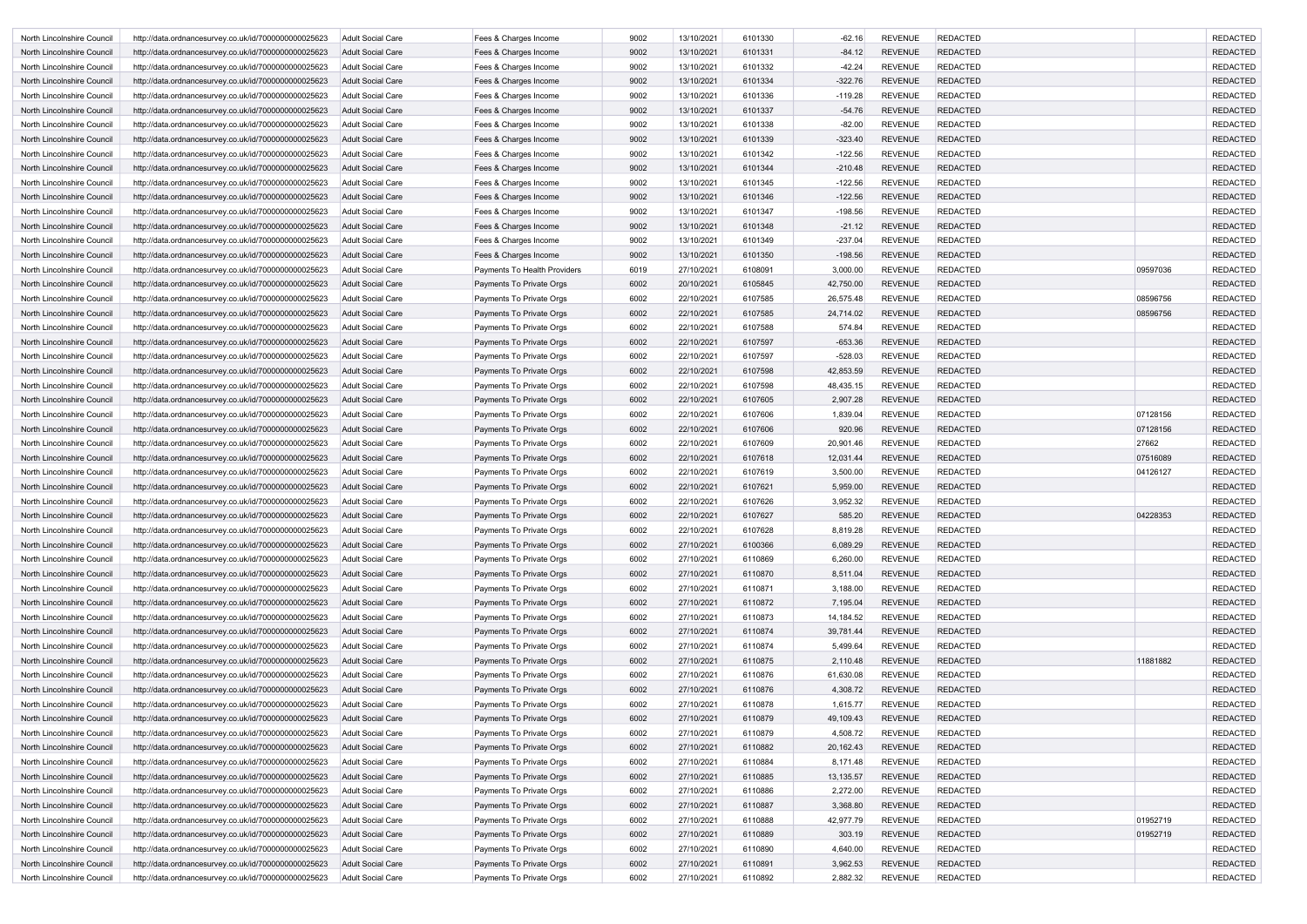| North Lincolnshire Council | http://data.ordnancesurvey.co.uk/id/7000000000025623 | Adult Social Care        | Payments To Private Orgs | 6002 | 27/10/2021 | 6110894 | 2,132.00    | <b>REVENUE</b> | <b>REDACTED</b> |          | <b>REDACTED</b> |
|----------------------------|------------------------------------------------------|--------------------------|--------------------------|------|------------|---------|-------------|----------------|-----------------|----------|-----------------|
| North Lincolnshire Council | http://data.ordnancesurvey.co.uk/id/7000000000025623 | Adult Social Care        | Payments To Private Orgs | 6002 | 27/10/2021 | 6110895 | 2,397.36    | <b>REVENUE</b> | <b>REDACTED</b> |          | <b>REDACTED</b> |
| North Lincolnshire Council | http://data.ordnancesurvey.co.uk/id/7000000000025623 | Adult Social Care        | Payments To Private Orgs | 6002 | 27/10/2021 | 6110896 | 2,254.80    | <b>REVENUE</b> | <b>REDACTED</b> | 02111989 | <b>REDACTED</b> |
| North Lincolnshire Council | http://data.ordnancesurvey.co.uk/id/7000000000025623 | Adult Social Care        | Payments To Private Orgs | 6002 | 27/10/2021 | 6110897 | 13,126.16   | <b>REVENUE</b> | <b>REDACTED</b> |          | <b>REDACTED</b> |
| North Lincolnshire Council | http://data.ordnancesurvey.co.uk/id/7000000000025623 | Adult Social Care        | Payments To Private Orgs | 6002 | 27/10/2021 | 6110899 | 2,026.36    | <b>REVENUE</b> | <b>REDACTED</b> |          | <b>REDACTED</b> |
| North Lincolnshire Council | http://data.ordnancesurvey.co.uk/id/7000000000025623 | <b>Adult Social Care</b> | Payments To Private Orgs | 6002 | 27/10/2021 | 6110899 | 38,428.47   | <b>REVENUE</b> | <b>REDACTED</b> |          | <b>REDACTED</b> |
| North Lincolnshire Council | http://data.ordnancesurvey.co.uk/id/7000000000025623 | Adult Social Care        | Payments To Private Orgs | 6002 | 27/10/2021 | 6110900 | $-289.48$   | <b>REVENUE</b> | <b>REDACTED</b> |          | <b>REDACTED</b> |
| North Lincolnshire Council | http://data.ordnancesurvey.co.uk/id/7000000000025623 | <b>Adult Social Care</b> | Payments To Private Orgs | 6002 | 27/10/2021 | 6110901 | 36,402.1    | <b>REVENUE</b> | <b>REDACTED</b> |          | <b>REDACTED</b> |
| North Lincolnshire Council | http://data.ordnancesurvey.co.uk/id/7000000000025623 | Adult Social Care        | Payments To Private Orgs | 6002 | 27/10/2021 | 6110902 | 32,404.65   | <b>REVENUE</b> | <b>REDACTED</b> |          | <b>REDACTED</b> |
| North Lincolnshire Council | http://data.ordnancesurvey.co.uk/id/7000000000025623 | <b>Adult Social Care</b> | Payments To Private Orgs | 6002 | 27/10/2021 | 6110902 | 2,026.36    | <b>REVENUE</b> | <b>REDACTED</b> |          | <b>REDACTED</b> |
| North Lincolnshire Council | http://data.ordnancesurvey.co.uk/id/7000000000025623 | <b>Adult Social Care</b> | Payments To Private Orgs | 6002 | 27/10/2021 | 6110903 | $-4,021.32$ | <b>REVENUE</b> | <b>REDACTED</b> |          | <b>REDACTED</b> |
| North Lincolnshire Council | http://data.ordnancesurvey.co.uk/id/7000000000025623 | <b>Adult Social Care</b> | Payments To Private Orgs | 6002 | 27/10/2021 | 6110905 | 8,056.32    | <b>REVENUE</b> | <b>REDACTED</b> |          | <b>REDACTED</b> |
| North Lincolnshire Council | http://data.ordnancesurvey.co.uk/id/7000000000025623 | Adult Social Care        | Payments To Private Orgs | 6002 | 27/10/2021 | 6110906 | 8,386.00    | <b>REVENUE</b> | <b>REDACTED</b> |          | <b>REDACTED</b> |
| North Lincolnshire Council | http://data.ordnancesurvey.co.uk/id/7000000000025623 | Adult Social Care        | Payments To Private Orgs | 6002 | 27/10/2021 | 6110907 | 3,826.80    | <b>REVENUE</b> | <b>REDACTED</b> |          | <b>REDACTED</b> |
| North Lincolnshire Council | http://data.ordnancesurvey.co.uk/id/7000000000025623 | Adult Social Care        | Payments To Private Orgs | 6002 | 27/10/2021 | 6110908 | 2,122.36    | <b>REVENUE</b> | <b>REDACTED</b> |          | <b>REDACTED</b> |
| North Lincolnshire Council | http://data.ordnancesurvey.co.uk/id/7000000000025623 | Adult Social Care        | Payments To Private Orgs | 6002 | 27/10/2021 | 6110908 | 36,908.70   | <b>REVENUE</b> | <b>REDACTED</b> |          | <b>REDACTED</b> |
| North Lincolnshire Council | http://data.ordnancesurvey.co.uk/id/7000000000025623 | Adult Social Care        | Payments To Private Orgs | 6002 | 27/10/2021 | 6110910 | 1,949.60    | <b>REVENUE</b> | <b>REDACTED</b> | 03553864 | <b>REDACTED</b> |
| North Lincolnshire Council | http://data.ordnancesurvey.co.uk/id/7000000000025623 | <b>Adult Social Care</b> | Payments To Private Orgs | 6002 | 27/10/2021 | 6110911 | 56,336.42   | <b>REVENUE</b> | <b>REDACTED</b> |          | <b>REDACTED</b> |
| North Lincolnshire Council | http://data.ordnancesurvey.co.uk/id/7000000000025623 | Adult Social Care        | Payments To Private Orgs | 6002 | 27/10/2021 | 6110911 | 4,508.72    | <b>REVENUE</b> | <b>REDACTED</b> |          | <b>REDACTED</b> |
| North Lincolnshire Council | http://data.ordnancesurvey.co.uk/id/7000000000025623 | Adult Social Care        | Payments To Private Orgs | 6002 | 27/10/2021 | 6110912 | 1,000.24    | <b>REVENUE</b> | <b>REDACTED</b> |          | <b>REDACTED</b> |
| North Lincolnshire Council | http://data.ordnancesurvey.co.uk/id/7000000000025623 | <b>Adult Social Care</b> | Payments To Private Orgs | 6002 | 27/10/2021 | 6110913 | 2,132.00    | <b>REVENUE</b> | <b>REDACTED</b> |          | <b>REDACTED</b> |
| North Lincolnshire Council | http://data.ordnancesurvey.co.uk/id/7000000000025623 | <b>Adult Social Care</b> | Payments To Private Orgs | 6002 | 27/10/2021 | 6110914 | 5,384.08    | <b>REVENUE</b> | <b>REDACTED</b> |          | <b>REDACTED</b> |
| North Lincolnshire Council | http://data.ordnancesurvey.co.uk/id/7000000000025623 | Adult Social Care        | Payments To Private Orgs | 6002 | 27/10/2021 | 6110915 | 8,018.64    | <b>REVENUE</b> | <b>REDACTED</b> |          | <b>REDACTED</b> |
|                            |                                                      |                          |                          | 6002 |            | 6110916 | 5,817.70    | <b>REVENUE</b> | <b>REDACTED</b> |          | <b>REDACTED</b> |
| North Lincolnshire Council | http://data.ordnancesurvey.co.uk/id/7000000000025623 | Adult Social Care        | Payments To Private Orgs |      | 27/10/2021 |         |             |                |                 |          |                 |
| North Lincolnshire Council | http://data.ordnancesurvey.co.uk/id/7000000000025623 | Adult Social Care        | Payments To Private Orgs | 6002 | 27/10/2021 | 6110917 | 29,160.81   | <b>REVENUE</b> | <b>REDACTED</b> |          | <b>REDACTED</b> |
| North Lincolnshire Council | http://data.ordnancesurvey.co.uk/id/7000000000025623 | Adult Social Care        | Payments To Private Orgs | 6002 | 27/10/2021 | 6110918 | 538.58      | <b>REVENUE</b> | <b>REDACTED</b> |          | <b>REDACTED</b> |
| North Lincolnshire Council | http://data.ordnancesurvey.co.uk/id/7000000000025623 | Adult Social Care        | Payments To Private Orgs | 6002 | 27/10/2021 | 6110919 | 28,745.26   | <b>REVENUE</b> | <b>REDACTED</b> |          | <b>REDACTED</b> |
| North Lincolnshire Council | http://data.ordnancesurvey.co.uk/id/7000000000025623 | <b>Adult Social Care</b> | Payments To Private Orgs | 6002 | 27/10/2021 | 6110921 | 2,111.48    | <b>REVENUE</b> | <b>REDACTED</b> |          | <b>REDACTED</b> |
| North Lincolnshire Council | http://data.ordnancesurvey.co.uk/id/7000000000025623 | Adult Social Care        | Payments To Private Orgs | 6002 | 27/10/2021 | 6110922 | 9,326.72    | <b>REVENUE</b> | <b>REDACTED</b> |          | <b>REDACTED</b> |
| North Lincolnshire Council | http://data.ordnancesurvey.co.uk/id/7000000000025623 | Adult Social Care        | Payments To Private Orgs | 6002 | 27/10/2021 | 6110922 | 10,072.12   | <b>REVENUE</b> | <b>REDACTED</b> |          | <b>REDACTED</b> |
| North Lincolnshire Council | http://data.ordnancesurvey.co.uk/id/7000000000025623 | <b>Adult Social Care</b> | Payments To Private Orgs | 6002 | 27/10/2021 | 6110923 | 4,500.00    | <b>REVENUE</b> | <b>REDACTED</b> |          | <b>REDACTED</b> |
| North Lincolnshire Council | http://data.ordnancesurvey.co.uk/id/7000000000025623 | <b>Adult Social Care</b> | Payments To Private Orgs | 6002 | 27/10/2021 | 6110924 | 9,923.48    | <b>REVENUE</b> | <b>REDACTED</b> |          | <b>REDACTED</b> |
| North Lincolnshire Council | http://data.ordnancesurvey.co.uk/id/7000000000025623 | <b>Adult Social Care</b> | Payments To Private Orgs | 6002 | 27/10/2021 | 6110925 | 2,364.60    | <b>REVENUE</b> | <b>REDACTED</b> |          | <b>REDACTED</b> |
| North Lincolnshire Council | http://data.ordnancesurvey.co.uk/id/7000000000025623 | <b>Adult Social Care</b> | Payments To Private Orgs | 6002 | 27/10/2021 | 6110927 | 43,258.28   | REVENUE        | <b>REDACTED</b> | 27662    | REDACTED        |
| North Lincolnshire Council | http://data.ordnancesurvey.co.uk/id/7000000000025623 | Adult Social Care        | Payments To Private Orgs | 6002 | 27/10/2021 | 6110928 | 2,111.48    | <b>REVENUE</b> | <b>REDACTED</b> | 27662    | <b>REDACTED</b> |
| North Lincolnshire Council | http://data.ordnancesurvey.co.uk/id/7000000000025623 | <b>Adult Social Care</b> | Payments To Private Orgs | 6002 | 27/10/2021 | 6110929 | 2,369.36    | <b>REVENUE</b> | <b>REDACTED</b> | 27662    | <b>REDACTED</b> |
| North Lincolnshire Council | http://data.ordnancesurvey.co.uk/id/7000000000025623 | <b>Adult Social Care</b> | Payments To Private Orgs | 6002 | 27/10/2021 | 6110930 | 2,330.64    | <b>REVENUE</b> | <b>REDACTED</b> | 27662    | <b>REDACTED</b> |
| North Lincolnshire Council | http://data.ordnancesurvey.co.uk/id/7000000000025623 | Adult Social Care        | Payments To Private Orgs | 6002 | 27/10/2021 | 6110930 | 61,018.68   | <b>REVENUE</b> | <b>REDACTED</b> | 27662    | <b>REDACTED</b> |
| North Lincolnshire Council | http://data.ordnancesurvey.co.uk/id/7000000000025623 | <b>Adult Social Care</b> | Payments To Private Orgs | 6002 | 27/10/2021 | 6110931 | 755.47      | <b>REVENUE</b> | <b>REDACTED</b> | 27662    | <b>REDACTED</b> |
| North Lincolnshire Council | http://data.ordnancesurvey.co.uk/id/7000000000025623 | Adult Social Care        | Payments To Private Orgs | 6002 | 27/10/2021 | 6110932 | 41,795.25   | <b>REVENUE</b> | <b>REDACTED</b> |          | <b>REDACTED</b> |
| North Lincolnshire Council | http://data.ordnancesurvey.co.uk/id/7000000000025623 | <b>Adult Social Care</b> | Payments To Private Orgs | 6002 | 27/10/2021 | 6110933 | 2,026.36    | <b>REVENUE</b> | <b>REDACTED</b> |          | <b>REDACTED</b> |
| North Lincolnshire Council | http://data.ordnancesurvey.co.uk/id/7000000000025623 | Adult Social Care        | Payments To Private Orgs | 6002 | 27/10/2021 | 6110933 | 20,023.07   | <b>REVENUE</b> | <b>REDACTED</b> |          | <b>REDACTED</b> |
| North Lincolnshire Council | http://data.ordnancesurvey.co.uk/id/7000000000025623 | <b>Adult Social Care</b> | Payments To Private Orgs | 6002 | 27/10/2021 | 6110934 | 21,351.53   | <b>REVENUE</b> | <b>REDACTED</b> |          | <b>REDACTED</b> |
| North Lincolnshire Council | http://data.ordnancesurvey.co.uk/id/7000000000025623 | <b>Adult Social Care</b> | Payments To Private Orgs | 6002 | 27/10/2021 | 6110935 | 1,418.46    | <b>REVENUE</b> | <b>REDACTED</b> |          | <b>REDACTED</b> |
| North Lincolnshire Council | http://data.ordnancesurvey.co.uk/id/7000000000025623 | <b>Adult Social Care</b> | Payments To Private Orgs | 6002 | 27/10/2021 | 6110936 | 2,058.44    | <b>REVENUE</b> | <b>REDACTED</b> |          | <b>REDACTED</b> |
| North Lincolnshire Council | http://data.ordnancesurvey.co.uk/id/7000000000025623 | Adult Social Care        | Payments To Private Orgs | 6002 | 27/10/2021 | 6110936 | 10,291.80   | <b>REVENUE</b> | <b>REDACTED</b> |          | <b>REDACTED</b> |
| North Lincolnshire Council | http://data.ordnancesurvey.co.uk/id/7000000000025623 | <b>Adult Social Care</b> | Payments To Private Orgs | 6002 | 27/10/2021 | 6110937 | 37,028.28   | <b>REVENUE</b> | <b>REDACTED</b> |          | <b>REDACTED</b> |
| North Lincolnshire Council | http://data.ordnancesurvey.co.uk/id/7000000000025623 | <b>Adult Social Care</b> | Payments To Private Orgs | 6002 | 27/10/2021 | 6110937 | 4,546.80    | <b>REVENUE</b> | <b>REDACTED</b> |          | <b>REDACTED</b> |
| North Lincolnshire Council | http://data.ordnancesurvey.co.uk/id/7000000000025623 | <b>Adult Social Care</b> | Payments To Private Orgs | 6002 | 27/10/2021 | 6110939 | 4,252.72    | <b>REVENUE</b> | <b>REDACTED</b> |          | <b>REDACTED</b> |
| North Lincolnshire Council | http://data.ordnancesurvey.co.uk/id/7000000000025623 | Adult Social Care        | Payments To Private Orgs | 6002 | 27/10/2021 | 6110939 | 12,222.69   | <b>REVENUE</b> | <b>REDACTED</b> |          | <b>REDACTED</b> |
| North Lincolnshire Council | http://data.ordnancesurvey.co.uk/id/7000000000025623 | <b>Adult Social Care</b> | Payments To Private Orgs | 6002 | 27/10/2021 | 6110940 | 2,152.36    | <b>REVENUE</b> | <b>REDACTED</b> |          | <b>REDACTED</b> |
| North Lincolnshire Council | http://data.ordnancesurvey.co.uk/id/7000000000025623 | Adult Social Care        | Payments To Private Orgs | 6002 | 27/10/2021 | 6110941 | 2,290.36    | <b>REVENUE</b> | <b>REDACTED</b> |          | <b>REDACTED</b> |
| North Lincolnshire Council | http://data.ordnancesurvey.co.uk/id/7000000000025623 | <b>Adult Social Care</b> | Payments To Private Orgs | 6002 | 27/10/2021 | 6110941 | 22,168.78   | <b>REVENUE</b> | <b>REDACTED</b> |          | <b>REDACTED</b> |
|                            |                                                      | <b>Adult Social Care</b> | Payments To Private Orgs | 6002 | 27/10/2021 | 6110942 | 4,800.00    | <b>REVENUE</b> | <b>REDACTED</b> | 5049402  | <b>REDACTED</b> |
| North Lincolnshire Council | http://data.ordnancesurvey.co.uk/id/7000000000025623 |                          |                          |      |            |         |             |                |                 |          |                 |
| North Lincolnshire Council | http://data.ordnancesurvey.co.uk/id/7000000000025623 | Adult Social Care        | Payments To Private Orgs | 6002 | 27/10/2021 | 6110943 | 3,850.00    | <b>REVENUE</b> | <b>REDACTED</b> |          | <b>REDACTED</b> |
| North Lincolnshire Council | http://data.ordnancesurvey.co.uk/id/7000000000025623 | <b>Adult Social Care</b> | Payments To Private Orgs | 6002 | 27/10/2021 | 6110944 | 7,229.44    | <b>REVENUE</b> | <b>REDACTED</b> | 04126127 | <b>REDACTED</b> |
| North Lincolnshire Council | http://data.ordnancesurvey.co.uk/id/7000000000025623 | <b>Adult Social Care</b> | Payments To Private Orgs | 6002 | 27/10/2021 | 6110945 | 10,700.40   | <b>REVENUE</b> | <b>REDACTED</b> | 02262217 | <b>REDACTED</b> |
| North Lincolnshire Council | http://data.ordnancesurvey.co.uk/id/7000000000025623 | <b>Adult Social Care</b> | Payments To Private Orgs | 6002 | 27/10/2021 | 6110945 | 20,791.68   | <b>REVENUE</b> | <b>REDACTED</b> | 02262217 | <b>REDACTED</b> |
| North Lincolnshire Council | http://data.ordnancesurvey.co.uk/id/7000000000025623 | <b>Adult Social Care</b> | Payments To Private Orgs | 6002 | 27/10/2021 | 6110946 | 17,445.47   | REVENUE        | <b>REDACTED</b> |          | <b>REDACTED</b> |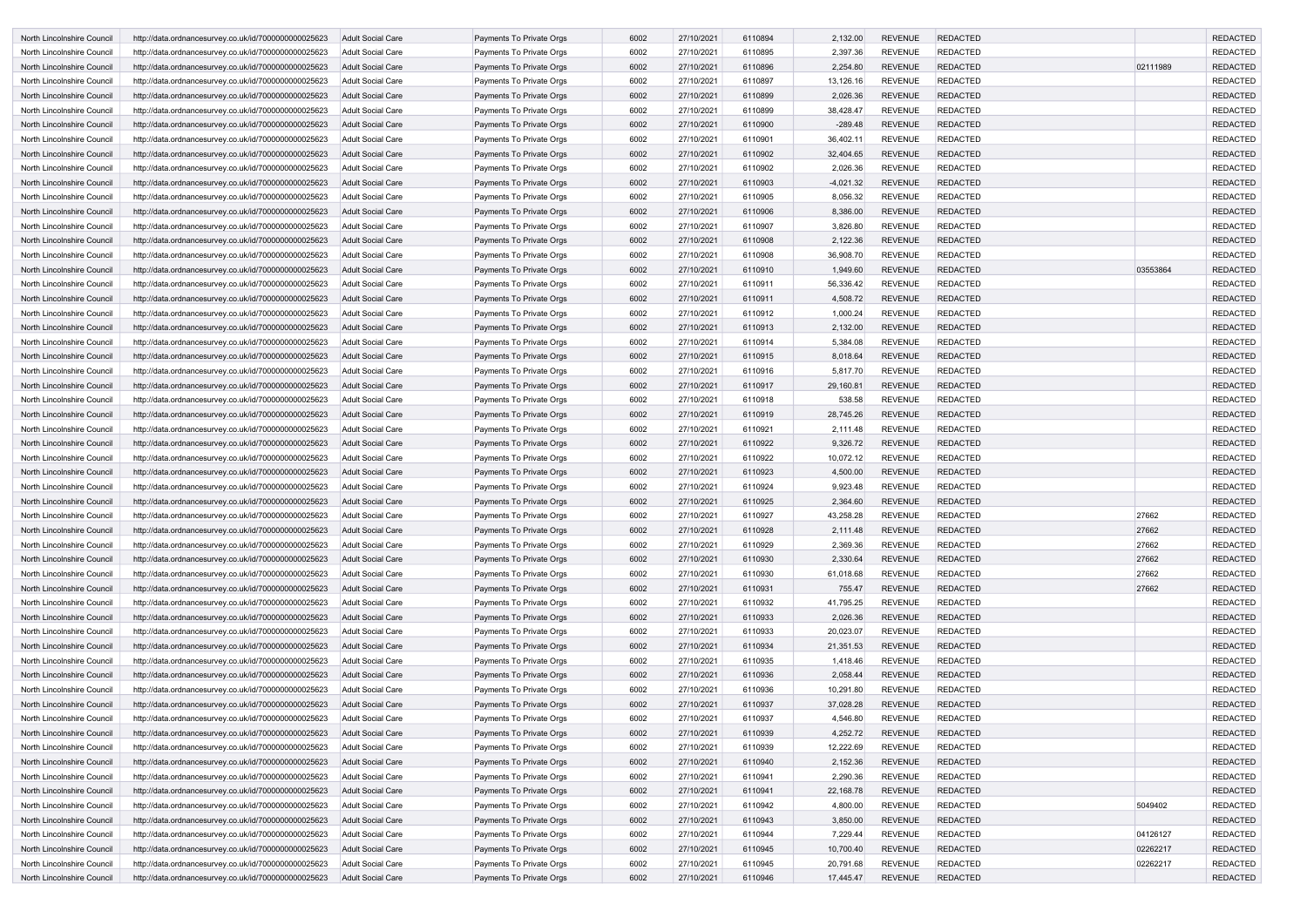| North Lincolnshire Council                               | http://data.ordnancesurvey.co.uk/id/7000000000025623                                                         | Adult Social Care                      | Payments To Private Orgs                             | 6002 | 27/10/2021 | 6110946 | 2,090.36    | <b>REVENUE</b> | <b>REDACTED</b> |          | <b>REDACTED</b> |
|----------------------------------------------------------|--------------------------------------------------------------------------------------------------------------|----------------------------------------|------------------------------------------------------|------|------------|---------|-------------|----------------|-----------------|----------|-----------------|
| North Lincolnshire Council                               | http://data.ordnancesurvey.co.uk/id/7000000000025623                                                         | Adult Social Care                      | Payments To Private Orgs                             | 6002 | 27/10/2021 | 6110947 | $-298.62$   | <b>REVENUE</b> | <b>REDACTED</b> |          | <b>REDACTED</b> |
| North Lincolnshire Council                               | http://data.ordnancesurvey.co.uk/id/7000000000025623                                                         | Adult Social Care                      | Payments To Private Orgs                             | 6002 | 27/10/2021 | 6110948 | 38,701.53   | <b>REVENUE</b> | <b>REDACTED</b> |          | <b>REDACTED</b> |
| North Lincolnshire Council                               | http://data.ordnancesurvey.co.uk/id/7000000000025623                                                         | Adult Social Care                      | Payments To Private Orgs                             | 6002 | 27/10/2021 | 6110949 | 461.64      | <b>REVENUE</b> | <b>REDACTED</b> |          | <b>REDACTED</b> |
| North Lincolnshire Council                               | http://data.ordnancesurvey.co.uk/id/7000000000025623                                                         | Adult Social Care                      | Payments To Private Orgs                             | 6002 | 27/10/2021 | 6110950 | 2,543.84    | <b>REVENUE</b> | <b>REDACTED</b> |          | <b>REDACTED</b> |
| North Lincolnshire Council                               | http://data.ordnancesurvey.co.uk/id/7000000000025623                                                         | Adult Social Care                      | Payments To Private Orgs                             | 6002 | 27/10/2021 | 6110950 | 2,084.00    | <b>REVENUE</b> | <b>REDACTED</b> |          | <b>REDACTED</b> |
| North Lincolnshire Council                               | http://data.ordnancesurvey.co.uk/id/7000000000025623                                                         | Adult Social Care                      | Payments To Private Orgs                             | 6002 | 27/10/2021 | 6110951 | 2,132.00    | <b>REVENUE</b> | <b>REDACTED</b> |          | <b>REDACTED</b> |
| North Lincolnshire Council                               | http://data.ordnancesurvey.co.uk/id/7000000000025623                                                         | <b>Adult Social Care</b>               | Payments To Private Orgs                             | 6002 | 27/10/2021 | 6110952 | 2,523.00    | <b>REVENUE</b> | <b>REDACTED</b> |          | <b>REDACTED</b> |
| North Lincolnshire Council                               | http://data.ordnancesurvey.co.uk/id/7000000000025623                                                         | <b>Adult Social Care</b>               | Payments To Private Orgs                             | 6002 | 27/10/2021 | 6110953 | 24,805.43   | <b>REVENUE</b> | <b>REDACTED</b> | 03745258 | <b>REDACTED</b> |
| North Lincolnshire Council                               | http://data.ordnancesurvey.co.uk/id/7000000000025623                                                         | Adult Social Care                      | Payments To Private Orgs                             | 6002 | 27/10/2021 | 6110954 | 578.96      | <b>REVENUE</b> | <b>REDACTED</b> | 03745258 | <b>REDACTED</b> |
| North Lincolnshire Council                               | http://data.ordnancesurvey.co.uk/id/7000000000025623                                                         | <b>Adult Social Care</b>               | Payments To Private Orgs                             | 6002 | 27/10/2021 | 6110955 | $-476.00$   | <b>REVENUE</b> | <b>REDACTED</b> | 03745258 | <b>REDACTED</b> |
| North Lincolnshire Council                               | http://data.ordnancesurvey.co.uk/id/7000000000025623                                                         | Adult Social Care                      | Payments To Private Orgs                             | 6002 | 27/10/2021 | 6110956 | 4,277.44    | <b>REVENUE</b> | <b>REDACTED</b> |          | <b>REDACTED</b> |
| North Lincolnshire Council                               | http://data.ordnancesurvey.co.uk/id/7000000000025623                                                         | Adult Social Care                      | Payments To Private Orgs                             | 6002 | 27/10/2021 | 6110956 | 24,916.32   | <b>REVENUE</b> | <b>REDACTED</b> |          | <b>REDACTED</b> |
| North Lincolnshire Council                               | http://data.ordnancesurvey.co.uk/id/7000000000025623                                                         | <b>Adult Social Care</b>               | Payments To Private Orgs                             | 6002 | 27/10/2021 | 6110957 | 10,820.16   | <b>REVENUE</b> | <b>REDACTED</b> |          | <b>REDACTED</b> |
| North Lincolnshire Council                               | http://data.ordnancesurvey.co.uk/id/7000000000025623                                                         | <b>Adult Social Care</b>               | Payments To Private Orgs                             | 6002 | 27/10/2021 | 6110958 | 14,433.88   | <b>REVENUE</b> | <b>REDACTED</b> |          | <b>REDACTED</b> |
| North Lincolnshire Council                               | http://data.ordnancesurvey.co.uk/id/7000000000025623                                                         | Adult Social Care                      | Payments To Private Orgs                             | 6002 | 27/10/2021 | 6110959 | 27,961.56   | <b>REVENUE</b> | <b>REDACTED</b> |          | <b>REDACTED</b> |
| North Lincolnshire Council                               | http://data.ordnancesurvey.co.uk/id/7000000000025623                                                         | Adult Social Care                      | Payments To Private Orgs                             | 6002 | 27/10/2021 | 6110960 | 14,835.85   | <b>REVENUE</b> | <b>REDACTED</b> |          | <b>REDACTED</b> |
| North Lincolnshire Council                               | http://data.ordnancesurvey.co.uk/id/7000000000025623                                                         | <b>Adult Social Care</b>               | Payments To Private Orgs                             | 6002 | 27/10/2021 | 6110961 | 33,707.31   | <b>REVENUE</b> | <b>REDACTED</b> |          | <b>REDACTED</b> |
| North Lincolnshire Council                               | http://data.ordnancesurvey.co.uk/id/7000000000025623                                                         | <b>Adult Social Care</b>               | Payments To Private Orgs                             | 6002 | 27/10/2021 | 6110962 | 15,057.00   | <b>REVENUE</b> | <b>REDACTED</b> |          | <b>REDACTED</b> |
| North Lincolnshire Council                               | http://data.ordnancesurvey.co.uk/id/7000000000025623                                                         | <b>Adult Social Care</b>               | Payments To Private Orgs                             | 6002 | 27/10/2021 | 6110963 | 7,471.92    | <b>REVENUE</b> | <b>REDACTED</b> |          | <b>REDACTED</b> |
| North Lincolnshire Council                               | http://data.ordnancesurvey.co.uk/id/7000000000025623                                                         | Adult Social Care                      | Payments To Private Orgs                             | 6002 | 27/10/2021 | 6110963 | 6,982.11    | <b>REVENUE</b> | <b>REDACTED</b> |          | <b>REDACTED</b> |
| North Lincolnshire Council                               | http://data.ordnancesurvey.co.uk/id/7000000000025623                                                         | Adult Social Care                      | Payments To Private Orgs                             | 6002 | 27/10/2021 | 6110964 | 6,848.00    | <b>REVENUE</b> | <b>REDACTED</b> |          | <b>REDACTED</b> |
| North Lincolnshire Council                               | http://data.ordnancesurvey.co.uk/id/7000000000025623                                                         | <b>Adult Social Care</b>               | Payments To Private Orgs                             | 6002 | 27/10/2021 | 6110965 | 6,391.92    | <b>REVENUE</b> | <b>REDACTED</b> | 02779611 | <b>REDACTED</b> |
| North Lincolnshire Council                               | http://data.ordnancesurvey.co.uk/id/7000000000025623                                                         | Adult Social Care                      | Payments To Private Orgs                             | 6002 | 27/10/2021 | 6110966 | 152.19      | <b>REVENUE</b> | <b>REDACTED</b> | 02779611 | <b>REDACTED</b> |
| North Lincolnshire Council                               |                                                                                                              | <b>Adult Social Care</b>               | Payments To Private Orgs                             | 6002 | 27/10/2021 | 6110966 | 12,631.65   | <b>REVENUE</b> | <b>REDACTED</b> | 02779611 | <b>REDACTED</b> |
|                                                          | http://data.ordnancesurvey.co.uk/id/7000000000025623                                                         |                                        |                                                      | 6002 | 27/10/2021 | 6110967 | 44,907.76   | <b>REVENUE</b> | <b>REDACTED</b> | 02779611 | <b>REDACTED</b> |
| North Lincolnshire Council<br>North Lincolnshire Council | http://data.ordnancesurvey.co.uk/id/7000000000025623<br>http://data.ordnancesurvey.co.uk/id/7000000000025623 | Adult Social Care<br>Adult Social Care | Payments To Private Orgs<br>Payments To Private Orgs | 6002 | 27/10/2021 | 6110968 | 39,321.18   | <b>REVENUE</b> | <b>REDACTED</b> | 02779611 | <b>REDACTED</b> |
| North Lincolnshire Council                               | http://data.ordnancesurvey.co.uk/id/7000000000025623                                                         | <b>Adult Social Care</b>               | Payments To Private Orgs                             | 6002 | 27/10/2021 | 6110968 | 2,130.64    | <b>REVENUE</b> | <b>REDACTED</b> | 02779611 | <b>REDACTED</b> |
|                                                          | http://data.ordnancesurvey.co.uk/id/7000000000025623                                                         | Adult Social Care                      | Payments To Private Orgs                             | 6002 | 27/10/2021 | 6110969 | $-755.47$   | <b>REVENUE</b> | <b>REDACTED</b> | 02779611 | <b>REDACTED</b> |
| North Lincolnshire Council<br>North Lincolnshire Council | http://data.ordnancesurvey.co.uk/id/7000000000025623                                                         | <b>Adult Social Care</b>               | Payments To Private Orgs                             | 6002 | 27/10/2021 | 6110970 | 65,227.59   | <b>REVENUE</b> | <b>REDACTED</b> | 02779611 | <b>REDACTED</b> |
| North Lincolnshire Council                               | http://data.ordnancesurvey.co.uk/id/7000000000025623                                                         | Adult Social Care                      | Payments To Private Orgs                             | 6002 | 27/10/2021 | 6110970 | 14,923.76   | <b>REVENUE</b> | <b>REDACTED</b> | 02779611 | <b>REDACTED</b> |
| North Lincolnshire Council                               | http://data.ordnancesurvey.co.uk/id/7000000000025623                                                         | Adult Social Care                      | Payments To Private Orgs                             | 6002 | 27/10/2021 | 6110971 | 7,036.00    | <b>REVENUE</b> | <b>REDACTED</b> | 02779611 | <b>REDACTED</b> |
| North Lincolnshire Council                               | http://data.ordnancesurvey.co.uk/id/7000000000025623                                                         | Adult Social Care                      | Payments To Private Orgs                             | 6002 | 27/10/2021 | 6110972 | 13,036.00   | <b>REVENUE</b> | <b>REDACTED</b> | 02779611 | <b>REDACTED</b> |
| North Lincolnshire Council                               | http://data.ordnancesurvey.co.uk/id/7000000000025623                                                         | <b>Adult Social Care</b>               | Payments To Private Orgs                             | 6002 | 27/10/2021 | 6110972 | 14,796.80   | REVENUE        | <b>REDACTED</b> | 02779611 | REDACTED        |
| North Lincolnshire Council                               | http://data.ordnancesurvey.co.uk/id/7000000000025623                                                         | Adult Social Care                      | Payments To Private Orgs                             | 6002 | 27/10/2021 | 6110973 | 16,406.88   | <b>REVENUE</b> | <b>REDACTED</b> | 02779611 | <b>REDACTED</b> |
| North Lincolnshire Council                               | http://data.ordnancesurvey.co.uk/id/7000000000025623                                                         | <b>Adult Social Care</b>               | Payments To Private Orgs                             | 6002 | 27/10/2021 | 6110974 | 2,130.64    | <b>REVENUE</b> | <b>REDACTED</b> | 02779611 | <b>REDACTED</b> |
| North Lincolnshire Council                               | http://data.ordnancesurvey.co.uk/id/7000000000025623                                                         | Adult Social Care                      | Payments To Private Orgs                             | 6002 | 27/10/2021 | 6110974 | 6,391.92    | <b>REVENUE</b> | <b>REDACTED</b> | 02779611 | <b>REDACTED</b> |
| North Lincolnshire Council                               | http://data.ordnancesurvey.co.uk/id/7000000000025623                                                         | <b>Adult Social Care</b>               | Payments To Private Orgs                             | 6002 | 27/10/2021 | 6110977 | 2,132.00    | <b>REVENUE</b> | <b>REDACTED</b> | 02779611 | <b>REDACTED</b> |
| North Lincolnshire Council                               | http://data.ordnancesurvey.co.uk/id/7000000000025623                                                         | <b>Adult Social Care</b>               | Payments To Private Orgs                             | 6002 | 27/10/2021 | 6110980 | 1,611.92    | <b>REVENUE</b> | <b>REDACTED</b> |          | <b>REDACTED</b> |
| North Lincolnshire Council                               | http://data.ordnancesurvey.co.uk/id/7000000000025623                                                         | <b>Adult Social Care</b>               | Payments To Private Orgs                             | 6002 | 27/10/2021 | 6110981 | 53,647.21   | <b>REVENUE</b> | <b>REDACTED</b> |          | <b>REDACTED</b> |
| North Lincolnshire Council                               | http://data.ordnancesurvey.co.uk/id/7000000000025623                                                         | <b>Adult Social Care</b>               | Payments To Private Orgs                             | 6002 | 27/10/2021 | 6110981 | 2,026.36    | <b>REVENUE</b> | <b>REDACTED</b> |          | <b>REDACTED</b> |
| North Lincolnshire Council                               | http://data.ordnancesurvey.co.uk/id/7000000000025623                                                         | <b>Adult Social Care</b>               | Payments To Private Orgs                             | 6002 | 27/10/2021 | 6110982 | 361.85      | <b>REVENUE</b> | <b>REDACTED</b> |          | <b>REDACTED</b> |
| North Lincolnshire Council                               | http://data.ordnancesurvey.co.uk/id/7000000000025623                                                         | <b>Adult Social Care</b>               | Payments To Private Orgs                             | 6002 | 27/10/2021 | 6110983 | $-3,256.65$ | <b>REVENUE</b> | <b>REDACTED</b> |          | <b>REDACTED</b> |
| North Lincolnshire Council                               | http://data.ordnancesurvey.co.uk/id/7000000000025623                                                         | <b>Adult Social Care</b>               | Payments To Private Orgs                             | 6002 | 27/10/2021 | 6110984 | 8,750.08    | <b>REVENUE</b> | <b>REDACTED</b> |          | <b>REDACTED</b> |
| North Lincolnshire Council                               | http://data.ordnancesurvey.co.uk/id/7000000000025623                                                         | <b>Adult Social Care</b>               | Payments To Private Orgs                             | 6002 | 27/10/2021 | 6110985 | 25,233.63   | <b>REVENUE</b> | <b>REDACTED</b> | 4738023  | <b>REDACTED</b> |
| North Lincolnshire Council                               | http://data.ordnancesurvey.co.uk/id/7000000000025623                                                         | <b>Adult Social Care</b>               | Payments To Private Orgs                             | 6002 | 27/10/2021 | 6110985 | 2,090.36    | <b>REVENUE</b> | <b>REDACTED</b> | 4738023  | <b>REDACTED</b> |
| North Lincolnshire Council                               | http://data.ordnancesurvey.co.uk/id/7000000000025623                                                         | Adult Social Care                      | Payments To Private Orgs                             | 6002 | 27/10/2021 | 6110986 | 3,400.00    | <b>REVENUE</b> | <b>REDACTED</b> |          | <b>REDACTED</b> |
| North Lincolnshire Council                               | http://data.ordnancesurvey.co.uk/id/7000000000025623                                                         | <b>Adult Social Care</b>               | Payments To Private Orgs                             | 6002 | 27/10/2021 | 6110987 | 2,364.60    | <b>REVENUE</b> | <b>REDACTED</b> |          | <b>REDACTED</b> |
| North Lincolnshire Council                               | http://data.ordnancesurvey.co.uk/id/7000000000025623                                                         | Adult Social Care                      | Payments To Private Orgs                             | 6002 | 27/10/2021 | 6110988 | 36,240.26   | <b>REVENUE</b> | <b>REDACTED</b> |          | <b>REDACTED</b> |
| North Lincolnshire Council                               | http://data.ordnancesurvey.co.uk/id/7000000000025623                                                         | <b>Adult Social Care</b>               | Payments To Private Orgs                             | 6002 | 27/10/2021 | 6110989 | 12,158.16   | <b>REVENUE</b> | <b>REDACTED</b> |          | <b>REDACTED</b> |
| North Lincolnshire Council                               | http://data.ordnancesurvey.co.uk/id/7000000000025623                                                         | Adult Social Care                      | Payments To Private Orgs                             | 6002 | 27/10/2021 | 6110990 | 11,348.91   | <b>REVENUE</b> | <b>REDACTED</b> |          | <b>REDACTED</b> |
| North Lincolnshire Council                               | http://data.ordnancesurvey.co.uk/id/7000000000025623                                                         | <b>Adult Social Care</b>               | Payments To Private Orgs                             | 6002 | 27/10/2021 | 6110991 | 2,512.00    | <b>REVENUE</b> | <b>REDACTED</b> |          | <b>REDACTED</b> |
| North Lincolnshire Council                               | http://data.ordnancesurvey.co.uk/id/7000000000025623                                                         | <b>Adult Social Care</b>               | Payments To Private Orgs                             | 6002 | 27/10/2021 | 6110992 | 2,770.56    | <b>REVENUE</b> | <b>REDACTED</b> |          | <b>REDACTED</b> |
| North Lincolnshire Council                               | http://data.ordnancesurvey.co.uk/id/7000000000025623                                                         | <b>Adult Social Care</b>               | Payments To Private Orgs                             | 6002 | 27/10/2021 | 6110993 | 17,224.06   | <b>REVENUE</b> | <b>REDACTED</b> |          | <b>REDACTED</b> |
| North Lincolnshire Council                               | http://data.ordnancesurvey.co.uk/id/7000000000025623                                                         | Adult Social Care                      | Payments To Private Orgs                             | 6002 | 27/10/2021 | 6110994 | 4,052.72    | <b>REVENUE</b> | <b>REDACTED</b> |          | <b>REDACTED</b> |
| North Lincolnshire Council                               | http://data.ordnancesurvey.co.uk/id/7000000000025623                                                         | <b>Adult Social Care</b>               | Payments To Private Orgs                             | 6002 | 27/10/2021 | 6110994 | 39,441.65   | <b>REVENUE</b> | <b>REDACTED</b> |          | <b>REDACTED</b> |
| North Lincolnshire Council                               | http://data.ordnancesurvey.co.uk/id/7000000000025623                                                         | Adult Social Care                      | Payments To Private Orgs                             | 6002 | 27/10/2021 | 6110996 | 4,308.72    | <b>REVENUE</b> | <b>REDACTED</b> |          | <b>REDACTED</b> |
| North Lincolnshire Council                               | http://data.ordnancesurvey.co.uk/id/7000000000025623                                                         | <b>Adult Social Care</b>               | Payments To Private Orgs                             | 6002 | 27/10/2021 | 6110996 | 47,395.92   | <b>REVENUE</b> | <b>REDACTED</b> |          | <b>REDACTED</b> |
| North Lincolnshire Council                               | http://data.ordnancesurvey.co.uk/id/7000000000025623                                                         | Adult Social Care                      | Payments To Private Orgs                             | 6002 | 27/10/2021 | 6110998 | 2,760.84    | REVENUE        | <b>REDACTED</b> |          | <b>REDACTED</b> |
|                                                          |                                                                                                              |                                        |                                                      |      |            |         |             |                |                 |          |                 |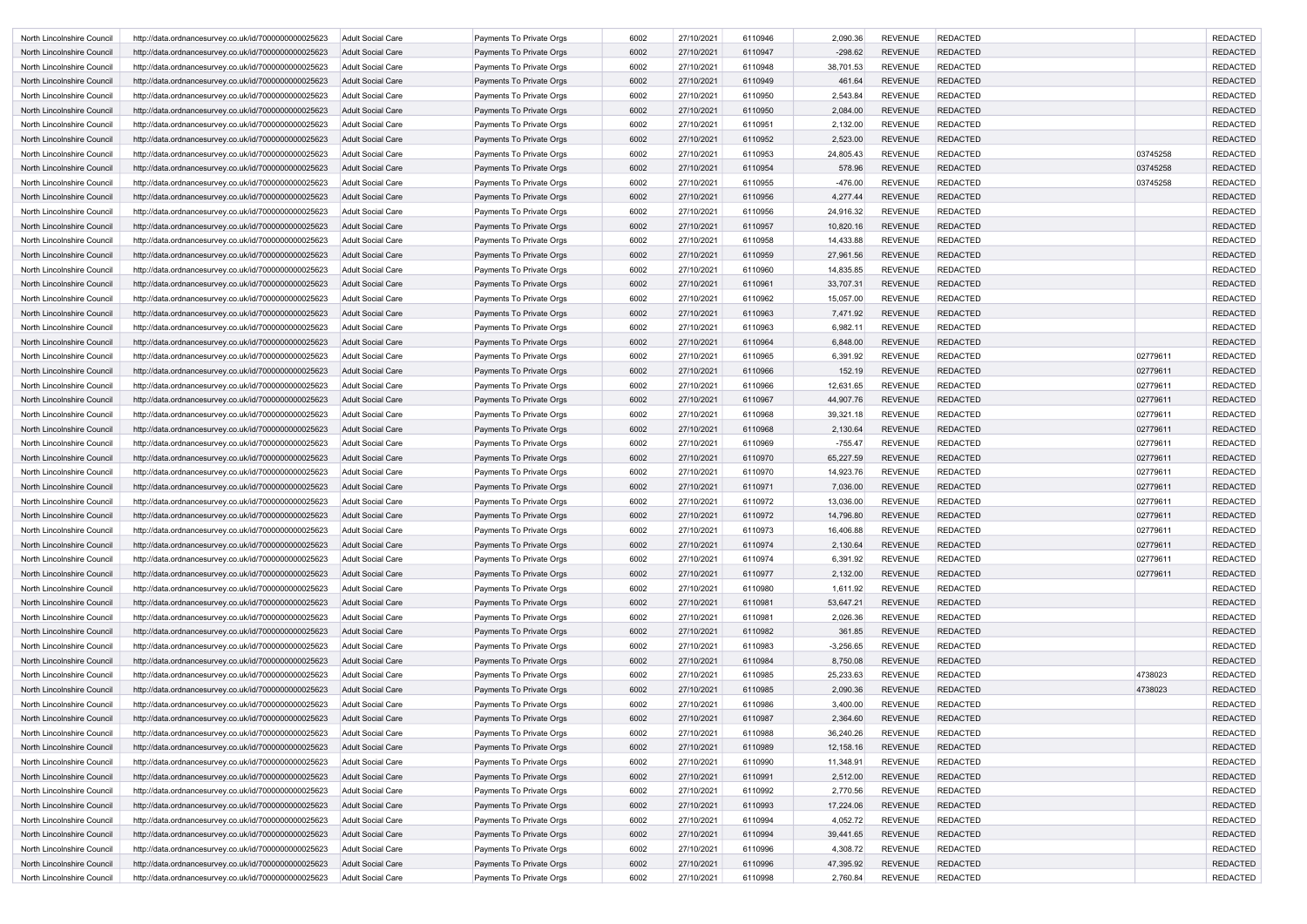| North Lincolnshire Council | http://data.ordnancesurvey.co.uk/id/7000000000025623 | Adult Social Care        | Payments To Private Orgs       | 6002 | 27/10/2021 | 6110999 | 45,453.78    | <b>REVENUE</b> | <b>REDACTED</b> |          | <b>REDACTED</b> |
|----------------------------|------------------------------------------------------|--------------------------|--------------------------------|------|------------|---------|--------------|----------------|-----------------|----------|-----------------|
| North Lincolnshire Council | http://data.ordnancesurvey.co.uk/id/7000000000025623 | <b>Adult Social Care</b> | Payments To Private Orgs       | 6002 | 27/10/2021 | 6111000 | 3,456.00     | <b>REVENUE</b> | <b>REDACTED</b> |          | <b>REDACTED</b> |
| North Lincolnshire Council | http://data.ordnancesurvey.co.uk/id/7000000000025623 | Adult Social Care        | Payments To Private Orgs       | 6002 | 27/10/2021 | 6111001 | $-2,894.80$  | <b>REVENUE</b> | <b>REDACTED</b> |          | <b>REDACTED</b> |
| North Lincolnshire Council | http://data.ordnancesurvey.co.uk/id/7000000000025623 | Adult Social Care        | Payments To Private Orgs       | 6002 | 27/10/2021 | 6111002 | 12,396.24    | <b>REVENUE</b> | <b>REDACTED</b> |          | <b>REDACTED</b> |
| North Lincolnshire Council | http://data.ordnancesurvey.co.uk/id/7000000000025623 | <b>Adult Social Care</b> | Payments To Private Orgs       | 6002 | 27/10/2021 | 6111003 | 1,372.00     | <b>REVENUE</b> | <b>REDACTED</b> |          | <b>REDACTED</b> |
| North Lincolnshire Council | http://data.ordnancesurvey.co.uk/id/7000000000025623 | Adult Social Care        | Payments To Private Orgs       | 6002 | 27/10/2021 | 6111004 | 36,037.16    | <b>REVENUE</b> | <b>REDACTED</b> | 05794940 | <b>REDACTED</b> |
| North Lincolnshire Council | http://data.ordnancesurvey.co.uk/id/7000000000025623 | Adult Social Care        | Payments To Private Orgs       | 6002 | 27/10/2021 | 6111005 | $-307.77$    | <b>REVENUE</b> | <b>REDACTED</b> | 05794940 | <b>REDACTED</b> |
| North Lincolnshire Council | http://data.ordnancesurvey.co.uk/id/7000000000025623 | Adult Social Care        | Payments To Private Orgs       | 6002 | 27/10/2021 | 6111006 | 1,599.00     | <b>REVENUE</b> | <b>REDACTED</b> |          | <b>REDACTED</b> |
| North Lincolnshire Council | http://data.ordnancesurvey.co.uk/id/7000000000025623 | Adult Social Care        | Payments To Private Orgs       | 6002 | 27/10/2021 | 6111007 | 837.57       | <b>REVENUE</b> | <b>REDACTED</b> |          | <b>REDACTED</b> |
| North Lincolnshire Council | http://data.ordnancesurvey.co.uk/id/7000000000025623 | <b>Adult Social Care</b> | Payments To Private Orgs       | 6002 | 27/10/2021 | 6111008 | 2,393.20     | <b>REVENUE</b> | <b>REDACTED</b> |          | <b>REDACTED</b> |
| North Lincolnshire Council | http://data.ordnancesurvey.co.uk/id/7000000000025623 | <b>Adult Social Care</b> | Payments To Private Orgs       | 6002 | 27/10/2021 | 6111011 | 1,953.99     | <b>REVENUE</b> | <b>REDACTED</b> |          | <b>REDACTED</b> |
| North Lincolnshire Council | http://data.ordnancesurvey.co.uk/id/7000000000025623 | <b>Adult Social Care</b> | Payments To Private Orgs       | 6002 | 27/10/2021 | 6111012 | 8,905.44     | <b>REVENUE</b> | <b>REDACTED</b> |          | <b>REDACTED</b> |
| North Lincolnshire Council | http://data.ordnancesurvey.co.uk/id/7000000000025623 | <b>Adult Social Care</b> | Payments To Private Orgs       | 6002 | 27/10/2021 | 6111012 | 79,155.67    | <b>REVENUE</b> | <b>REDACTED</b> |          | <b>REDACTED</b> |
| North Lincolnshire Council | http://data.ordnancesurvey.co.uk/id/7000000000025623 | Adult Social Care        | Payments To Private Orgs       | 6002 | 27/10/2021 | 6111013 | 31,438.59    | <b>REVENUE</b> | <b>REDACTED</b> |          | <b>REDACTED</b> |
| North Lincolnshire Council | http://data.ordnancesurvey.co.uk/id/7000000000025623 | <b>Adult Social Care</b> | Payments To Private Orgs       | 6002 | 27/10/2021 | 6111013 | 10,331.80    | <b>REVENUE</b> | <b>REDACTED</b> |          | <b>REDACTED</b> |
| North Lincolnshire Council | http://data.ordnancesurvey.co.uk/id/7000000000025623 | Adult Social Care        | Payments To Private Orgs       | 6002 | 27/10/2021 | 6111014 | 2,191.88     | <b>REVENUE</b> | <b>REDACTED</b> |          | <b>REDACTED</b> |
| North Lincolnshire Council | http://data.ordnancesurvey.co.uk/id/7000000000025623 | <b>Adult Social Care</b> | Payments To Private Orgs       | 6002 | 27/10/2021 | 6111016 | 2,111.48     | <b>REVENUE</b> | <b>REDACTED</b> | 02779611 | <b>REDACTED</b> |
|                            |                                                      |                          |                                |      |            | 6111016 |              |                | <b>REDACTED</b> | 02779611 | <b>REDACTED</b> |
| North Lincolnshire Council | http://data.ordnancesurvey.co.uk/id/7000000000025623 | <b>Adult Social Care</b> | Payments To Private Orgs       | 6002 | 27/10/2021 |         | 2,111.48     | <b>REVENUE</b> |                 |          |                 |
| North Lincolnshire Council | http://data.ordnancesurvey.co.uk/id/7000000000025623 | Adult Social Care        | Payments To Private Orgs       | 6002 | 27/10/2021 | 6111017 | 2,096.00     | <b>REVENUE</b> | <b>REDACTED</b> |          | <b>REDACTED</b> |
| North Lincolnshire Council | http://data.ordnancesurvey.co.uk/id/7000000000025623 | Adult Social Care        | Payments To Private Orgs       | 6002 | 27/10/2021 | 6111018 | 30,395.40    | <b>REVENUE</b> | <b>REDACTED</b> |          | <b>REDACTED</b> |
| North Lincolnshire Council | http://data.ordnancesurvey.co.uk/id/7000000000025623 | <b>Adult Social Care</b> | Payments To Private Orgs       | 6002 | 27/10/2021 | 6111018 | 2,026.36     | <b>REVENUE</b> | <b>REDACTED</b> |          | <b>REDACTED</b> |
| North Lincolnshire Council | http://data.ordnancesurvey.co.uk/id/7000000000025623 | <b>Adult Social Care</b> | Payments To Private Orgs       | 6002 | 27/10/2021 | 6111019 | 434.22       | <b>REVENUE</b> | <b>REDACTED</b> |          | <b>REDACTED</b> |
| North Lincolnshire Council | http://data.ordnancesurvey.co.uk/id/7000000000025623 | <b>Adult Social Care</b> | Payments To Private Orgs       | 6002 | 27/10/2021 | 6111020 | 2,110.48     | <b>REVENUE</b> | <b>REDACTED</b> |          | <b>REDACTED</b> |
| North Lincolnshire Council | http://data.ordnancesurvey.co.uk/id/7000000000025623 | Adult Social Care        | Payments To Private Orgs       | 6002 | 27/10/2021 | 6111021 | 33,173.85    | <b>REVENUE</b> | <b>REDACTED</b> |          | <b>REDACTED</b> |
| North Lincolnshire Council | http://data.ordnancesurvey.co.uk/id/7000000000025623 | Adult Social Care        | Payments To Private Orgs       | 6002 | 27/10/2021 | 6111021 | 2,290.36     | <b>REVENUE</b> | <b>REDACTED</b> |          | <b>REDACTED</b> |
| North Lincolnshire Council | http://data.ordnancesurvey.co.uk/id/7000000000025623 | Adult Social Care        | Payments To Private Orgs       | 6002 | 27/10/2021 | 6111022 | 2,176.64     | <b>REVENUE</b> | <b>REDACTED</b> |          | <b>REDACTED</b> |
| North Lincolnshire Council | http://data.ordnancesurvey.co.uk/id/7000000000025623 | Adult Social Care        | Payments To Private Orgs       | 6002 | 27/10/2021 | 6111023 | 5,000.00     | <b>REVENUE</b> | <b>REDACTED</b> |          | <b>REDACTED</b> |
| North Lincolnshire Council | http://data.ordnancesurvey.co.uk/id/7000000000025623 | <b>Adult Social Care</b> | <b>Residential Care Income</b> | 9078 | 27/10/2021 | 6110872 | $-425.60$    | <b>REVENUE</b> | <b>REDACTED</b> |          | <b>REDACTED</b> |
| North Lincolnshire Council | http://data.ordnancesurvey.co.uk/id/7000000000025623 | <b>Adult Social Care</b> | <b>Residential Care Income</b> | 9078 | 27/10/2021 | 6110873 | $-5,625.96$  | <b>REVENUE</b> | <b>REDACTED</b> |          | <b>REDACTED</b> |
| North Lincolnshire Council | http://data.ordnancesurvey.co.uk/id/7000000000025623 | <b>Adult Social Care</b> | <b>Residential Care Income</b> | 9078 | 27/10/2021 | 6110874 | $-1,125.12$  | <b>REVENUE</b> | <b>REDACTED</b> |          | <b>REDACTED</b> |
| North Lincolnshire Council | http://data.ordnancesurvey.co.uk/id/7000000000025623 | Adult Social Care        | <b>Residential Care Income</b> | 9078 | 27/10/2021 | 6110876 | $-19,994.85$ | <b>REVENUE</b> | <b>REDACTED</b> |          | <b>REDACTED</b> |
| North Lincolnshire Council | http://data.ordnancesurvey.co.uk/id/7000000000025623 | <b>Adult Social Care</b> | Residential Care Income        | 9078 | 27/10/2021 | 6110876 | $-425.60$    | <b>REVENUE</b> | <b>REDACTED</b> |          | <b>REDACTED</b> |
| North Lincolnshire Council | http://data.ordnancesurvey.co.uk/id/7000000000025623 | Adult Social Care        | <b>Residential Care Income</b> | 9078 | 27/10/2021 | 6110879 | $-12,484.20$ | <b>REVENUE</b> | <b>REDACTED</b> |          | <b>REDACTED</b> |
| North Lincolnshire Council | http://data.ordnancesurvey.co.uk/id/7000000000025623 | Adult Social Care        | Residential Care Income        | 9078 | 27/10/2021 | 6110879 | $-669.92$    | <b>REVENUE</b> | <b>REDACTED</b> |          | REDACTED        |
| North Lincolnshire Council | http://data.ordnancesurvey.co.uk/id/7000000000025623 | Adult Social Care        | <b>Residential Care Income</b> | 9078 | 27/10/2021 | 6110881 | $-846.36$    | <b>REVENUE</b> | <b>REDACTED</b> |          | <b>REDACTED</b> |
| North Lincolnshire Council | http://data.ordnancesurvey.co.uk/id/7000000000025623 | Adult Social Care        | <b>Residential Care Income</b> | 9078 | 27/10/2021 | 6110882 | $-6,279.40$  | <b>REVENUE</b> | <b>REDACTED</b> |          | <b>REDACTED</b> |
| North Lincolnshire Council | http://data.ordnancesurvey.co.uk/id/7000000000025623 | <b>Adult Social Care</b> | Residential Care Income        | 9078 | 27/10/2021 | 6110888 | $-11,771.16$ | <b>REVENUE</b> | <b>REDACTED</b> | 01952719 | <b>REDACTED</b> |
| North Lincolnshire Council | http://data.ordnancesurvey.co.uk/id/7000000000025623 | Adult Social Care        | Residential Care Income        | 9078 | 27/10/2021 | 6110890 | $-776.20$    | <b>REVENUE</b> | <b>REDACTED</b> |          | <b>REDACTED</b> |
| North Lincolnshire Council | http://data.ordnancesurvey.co.uk/id/7000000000025623 | <b>Adult Social Care</b> | Residential Care Income        | 9078 | 27/10/2021 | 6110897 | $-7,162.60$  | <b>REVENUE</b> | <b>REDACTED</b> |          | <b>REDACTED</b> |
| North Lincolnshire Council | http://data.ordnancesurvey.co.uk/id/7000000000025623 | <b>Adult Social Care</b> | <b>Residential Care Income</b> | 9078 | 27/10/2021 | 6110899 | $-10,472.16$ | <b>REVENUE</b> | <b>REDACTED</b> |          | <b>REDACTED</b> |
| North Lincolnshire Council | http://data.ordnancesurvey.co.uk/id/7000000000025623 | <b>Adult Social Care</b> | Residential Care Income        | 9078 | 27/10/2021 | 6110901 | $-5,387.86$  | <b>REVENUE</b> | <b>REDACTED</b> |          | <b>REDACTED</b> |
| North Lincolnshire Council | http://data.ordnancesurvey.co.uk/id/7000000000025623 | <b>Adult Social Care</b> | Residential Care Income        | 9078 | 27/10/2021 | 6110902 | $-9,989.87$  | <b>REVENUE</b> | <b>REDACTED</b> |          | <b>REDACTED</b> |
| North Lincolnshire Council | http://data.ordnancesurvey.co.uk/id/7000000000025623 | <b>Adult Social Care</b> | Residential Care Income        | 9078 | 27/10/2021 | 6110902 | $-608.80$    | <b>REVENUE</b> | <b>REDACTED</b> |          | <b>REDACTED</b> |
| North Lincolnshire Council | http://data.ordnancesurvey.co.uk/id/7000000000025623 | <b>Adult Social Care</b> | <b>Residential Care Income</b> | 9078 | 27/10/2021 | 6110903 | 266.20       | <b>REVENUE</b> | <b>REDACTED</b> |          | <b>REDACTED</b> |
| North Lincolnshire Council | http://data.ordnancesurvey.co.uk/id/7000000000025623 | <b>Adult Social Care</b> | <b>Residential Care Income</b> | 9078 | 27/10/2021 | 6110908 | $-8,368.42$  | <b>REVENUE</b> | <b>REDACTED</b> |          | <b>REDACTED</b> |
| North Lincolnshire Council | http://data.ordnancesurvey.co.uk/id/7000000000025623 | Adult Social Care        | <b>Residential Care Income</b> | 9078 | 27/10/2021 | 6110911 | $-19,592.58$ | <b>REVENUE</b> | <b>REDACTED</b> |          | <b>REDACTED</b> |
| North Lincolnshire Council | http://data.ordnancesurvey.co.uk/id/7000000000025623 | <b>Adult Social Care</b> | Residential Care Income        | 9078 | 27/10/2021 | 6110911 | $-1,700.12$  | <b>REVENUE</b> | <b>REDACTED</b> |          | <b>REDACTED</b> |
| North Lincolnshire Council | http://data.ordnancesurvey.co.uk/id/7000000000025623 | <b>Adult Social Care</b> | Residential Care Income        | 9078 | 27/10/2021 | 6110912 | $-413.74$    | <b>REVENUE</b> | <b>REDACTED</b> |          | <b>REDACTED</b> |
| North Lincolnshire Council | http://data.ordnancesurvey.co.uk/id/7000000000025623 | <b>Adult Social Care</b> | Residential Care Income        | 9078 | 27/10/2021 | 6110913 | $-425.60$    | <b>REVENUE</b> | <b>REDACTED</b> |          | <b>REDACTED</b> |
| North Lincolnshire Council | http://data.ordnancesurvey.co.uk/id/7000000000025623 | <b>Adult Social Care</b> | <b>Residential Care Income</b> | 9078 | 27/10/2021 | 6110917 | $-6,317.24$  | <b>REVENUE</b> | <b>REDACTED</b> |          | <b>REDACTED</b> |
| North Lincolnshire Council |                                                      | <b>Adult Social Care</b> | Residential Care Income        | 9078 | 27/10/2021 | 6110919 | $-7,151.36$  | <b>REVENUE</b> | <b>REDACTED</b> |          | <b>REDACTED</b> |
| North Lincolnshire Council | http://data.ordnancesurvey.co.uk/id/7000000000025623 | <b>Adult Social Care</b> | Residential Care Income        | 9078 | 27/10/2021 | 6110927 | $-9,970.40$  | <b>REVENUE</b> | <b>REDACTED</b> | 27662    | <b>REDACTED</b> |
|                            | http://data.ordnancesurvey.co.uk/id/7000000000025623 |                          |                                |      |            |         |              |                |                 |          |                 |
| North Lincolnshire Council | http://data.ordnancesurvey.co.uk/id/7000000000025623 | <b>Adult Social Care</b> | Residential Care Income        | 9078 | 27/10/2021 | 6110930 | $-608.80$    | <b>REVENUE</b> | <b>REDACTED</b> | 27662    | <b>REDACTED</b> |
| North Lincolnshire Council | http://data.ordnancesurvey.co.uk/id/7000000000025623 | <b>Adult Social Care</b> | <b>Residential Care Income</b> | 9078 | 27/10/2021 | 6110930 | $-8,294.00$  | <b>REVENUE</b> | <b>REDACTED</b> | 27662    | <b>REDACTED</b> |
| North Lincolnshire Council | http://data.ordnancesurvey.co.uk/id/7000000000025623 | <b>Adult Social Care</b> | Residential Care Income        | 9078 | 27/10/2021 | 6110932 | $-1,648.80$  | <b>REVENUE</b> | REDACTED        |          | <b>REDACTED</b> |
| North Lincolnshire Council | http://data.ordnancesurvey.co.uk/id/7000000000025623 | <b>Adult Social Care</b> | <b>Residential Care Income</b> | 9078 | 27/10/2021 | 6110933 | $-813.13$    | <b>REVENUE</b> | <b>REDACTED</b> |          | <b>REDACTED</b> |
| North Lincolnshire Council | http://data.ordnancesurvey.co.uk/id/7000000000025623 | <b>Adult Social Care</b> | Residential Care Income        | 9078 | 27/10/2021 | 6110934 | $-6,364.44$  | <b>REVENUE</b> | <b>REDACTED</b> |          | <b>REDACTED</b> |
| North Lincolnshire Council | http://data.ordnancesurvey.co.uk/id/7000000000025623 | <b>Adult Social Care</b> | Residential Care Income        | 9078 | 27/10/2021 | 6110935 | 303.95       | <b>REVENUE</b> | <b>REDACTED</b> |          | <b>REDACTED</b> |
| North Lincolnshire Council | http://data.ordnancesurvey.co.uk/id/7000000000025623 | <b>Adult Social Care</b> | Residential Care Income        | 9078 | 27/10/2021 | 6110936 | $-6,727.56$  | <b>REVENUE</b> | <b>REDACTED</b> |          | <b>REDACTED</b> |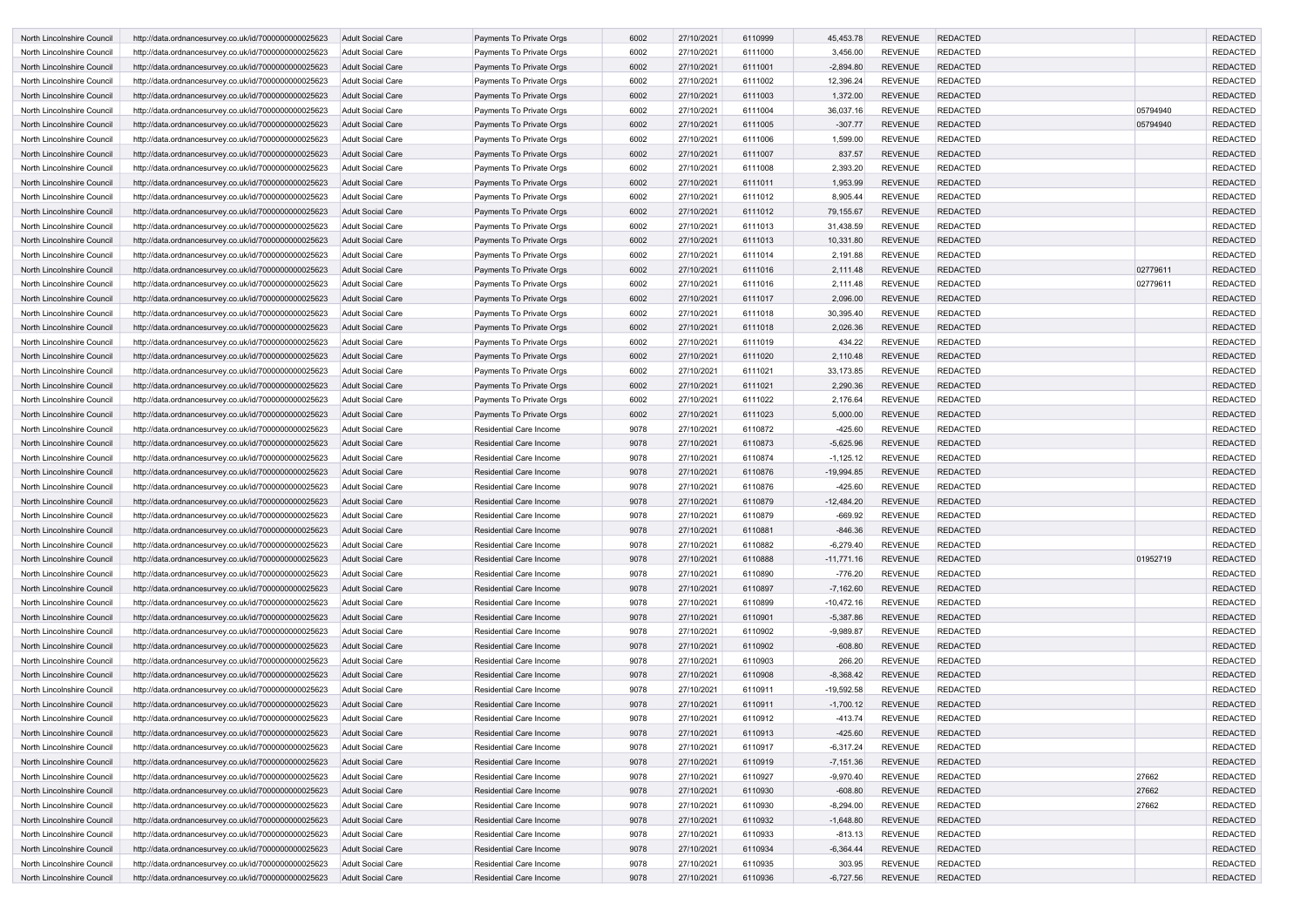| North Lincolnshire Council | http://data.ordnancesurvey.co.uk/id/7000000000025623 | Adult Social Care                | <b>Residential Care Income</b> | 9078 | 27/10/2021 | 6110937 | $-6,039.36$   | <b>REVENUE</b> | <b>REDACTED</b> |          | <b>REDACTED</b> |
|----------------------------|------------------------------------------------------|----------------------------------|--------------------------------|------|------------|---------|---------------|----------------|-----------------|----------|-----------------|
| North Lincolnshire Council | http://data.ordnancesurvey.co.uk/id/7000000000025623 | Adult Social Care                | <b>Residential Care Income</b> | 9078 | 27/10/2021 | 6110937 | $-280.24$     | <b>REVENUE</b> | <b>REDACTED</b> |          | <b>REDACTED</b> |
| North Lincolnshire Council | http://data.ordnancesurvey.co.uk/id/7000000000025623 | Adult Social Care                | <b>Residential Care Income</b> | 9078 | 27/10/2021 | 6110939 | $-3,637.24$   | <b>REVENUE</b> | <b>REDACTED</b> |          | <b>REDACTED</b> |
| North Lincolnshire Council | http://data.ordnancesurvey.co.uk/id/7000000000025623 | <b>Adult Social Care</b>         | <b>Residential Care Income</b> | 9078 | 27/10/2021 | 6110939 | $-1,301.92$   | <b>REVENUE</b> | <b>REDACTED</b> |          | <b>REDACTED</b> |
| North Lincolnshire Council | http://data.ordnancesurvey.co.uk/id/7000000000025623 | Adult Social Care                | <b>Residential Care Income</b> | 9078 | 27/10/2021 | 6110941 | $-11,715.42$  | <b>REVENUE</b> | <b>REDACTED</b> |          | <b>REDACTED</b> |
| North Lincolnshire Council | http://data.ordnancesurvey.co.uk/id/7000000000025623 | Adult Social Care                | <b>Residential Care Income</b> | 9078 | 27/10/2021 | 6110944 | $-356.80$     | <b>REVENUE</b> | <b>REDACTED</b> | 04126127 | <b>REDACTED</b> |
| North Lincolnshire Council | http://data.ordnancesurvey.co.uk/id/7000000000025623 | <b>Adult Social Care</b>         | <b>Residential Care Income</b> | 9078 | 27/10/2021 | 6110945 | $-3,306.00$   | <b>REVENUE</b> | <b>REDACTED</b> | 02262217 | <b>REDACTED</b> |
| North Lincolnshire Council | http://data.ordnancesurvey.co.uk/id/7000000000025623 | Adult Social Care                | <b>Residential Care Income</b> | 9078 | 27/10/2021 | 6110945 | $-850.40$     | <b>REVENUE</b> | <b>REDACTED</b> | 02262217 | <b>REDACTED</b> |
| North Lincolnshire Council | http://data.ordnancesurvey.co.uk/id/7000000000025623 | <b>Adult Social Care</b>         | <b>Residential Care Income</b> | 9078 | 27/10/2021 | 6110946 | $-3,976.28$   | <b>REVENUE</b> | <b>REDACTED</b> |          | <b>REDACTED</b> |
| North Lincolnshire Council | http://data.ordnancesurvey.co.uk/id/7000000000025623 | Adult Social Care                | <b>Residential Care Income</b> | 9078 | 27/10/2021 | 6110946 | $-1,095.36$   | <b>REVENUE</b> | <b>REDACTED</b> |          | <b>REDACTED</b> |
| North Lincolnshire Council | http://data.ordnancesurvey.co.uk/id/7000000000025623 | Adult Social Care                | <b>Residential Care Income</b> | 9078 | 27/10/2021 | 6110948 | $-17,733.05$  | <b>REVENUE</b> | <b>REDACTED</b> |          | <b>REDACTED</b> |
| North Lincolnshire Council | http://data.ordnancesurvey.co.uk/id/7000000000025623 | <b>Adult Social Care</b>         | <b>Residential Care Income</b> | 9078 | 27/10/2021 | 6110953 | -7,796.68     | <b>REVENUE</b> | <b>REDACTED</b> | 03745258 | <b>REDACTED</b> |
| North Lincolnshire Council | http://data.ordnancesurvey.co.uk/id/7000000000025623 | Adult Social Care                | <b>Residential Care Income</b> | 9078 | 27/10/2021 | 6110956 | $-10, 130.36$ | <b>REVENUE</b> | <b>REDACTED</b> |          | <b>REDACTED</b> |
| North Lincolnshire Council | http://data.ordnancesurvey.co.uk/id/7000000000025623 | <b>Adult Social Care</b>         | <b>Residential Care Income</b> | 9078 | 27/10/2021 | 6110958 | $-847.20$     | <b>REVENUE</b> | <b>REDACTED</b> |          | <b>REDACTED</b> |
| North Lincolnshire Council | http://data.ordnancesurvey.co.uk/id/7000000000025623 | <b>Adult Social Care</b>         | <b>Residential Care Income</b> | 9078 | 27/10/2021 | 6110959 | $-8,869.16$   | <b>REVENUE</b> | <b>REDACTED</b> |          | <b>REDACTED</b> |
| North Lincolnshire Council | http://data.ordnancesurvey.co.uk/id/7000000000025623 | Adult Social Care                | <b>Residential Care Income</b> | 9078 | 27/10/2021 | 6110961 | $-4,671.56$   | <b>REVENUE</b> | <b>REDACTED</b> |          | <b>REDACTED</b> |
| North Lincolnshire Council | http://data.ordnancesurvey.co.uk/id/7000000000025623 | Adult Social Care                | <b>Residential Care Income</b> | 9078 | 27/10/2021 | 6110963 | $-356.80$     | <b>REVENUE</b> | <b>REDACTED</b> |          | <b>REDACTED</b> |
| North Lincolnshire Council | http://data.ordnancesurvey.co.uk/id/7000000000025623 | Adult Social Care                | <b>Residential Care Income</b> | 9078 | 27/10/2021 | 6110963 | $-597.44$     | <b>REVENUE</b> | <b>REDACTED</b> |          | <b>REDACTED</b> |
| North Lincolnshire Council | http://data.ordnancesurvey.co.uk/id/7000000000025623 | <b>Adult Social Care</b>         | <b>Residential Care Income</b> | 9078 | 27/10/2021 | 6110964 | $-535.12$     | <b>REVENUE</b> | <b>REDACTED</b> |          | <b>REDACTED</b> |
| North Lincolnshire Council | http://data.ordnancesurvey.co.uk/id/7000000000025623 | <b>Adult Social Care</b>         | <b>Residential Care Income</b> | 9078 | 27/10/2021 | 6110965 | $-1,442.04$   | <b>REVENUE</b> | <b>REDACTED</b> | 02779611 | <b>REDACTED</b> |
| North Lincolnshire Council | http://data.ordnancesurvey.co.uk/id/7000000000025623 | Adult Social Care                | <b>Residential Care Income</b> | 9078 | 27/10/2021 | 6110966 | $-1,594.20$   | <b>REVENUE</b> | <b>REDACTED</b> | 02779611 | <b>REDACTED</b> |
| North Lincolnshire Council | http://data.ordnancesurvey.co.uk/id/7000000000025623 | Adult Social Care                | <b>Residential Care Income</b> | 9078 | 27/10/2021 | 6110967 | $-4,264.00$   | <b>REVENUE</b> | <b>REDACTED</b> | 02779611 | <b>REDACTED</b> |
| North Lincolnshire Council | http://data.ordnancesurvey.co.uk/id/7000000000025623 | Adult Social Care                | <b>Residential Care Income</b> | 9078 | 27/10/2021 | 6110968 | $-5,765.70$   | <b>REVENUE</b> | <b>REDACTED</b> | 02779611 | <b>REDACTED</b> |
| North Lincolnshire Council | http://data.ordnancesurvey.co.uk/id/7000000000025623 | <b>Adult Social Care</b>         | <b>Residential Care Income</b> | 9078 | 27/10/2021 | 6110968 | $-608.80$     | <b>REVENUE</b> | <b>REDACTED</b> | 02779611 | <b>REDACTED</b> |
| North Lincolnshire Council | http://data.ordnancesurvey.co.uk/id/7000000000025623 | Adult Social Care                | <b>Residential Care Income</b> | 9078 | 27/10/2021 | 6110969 | 108.71        | <b>REVENUE</b> | <b>REDACTED</b> | 02779611 | <b>REDACTED</b> |
| North Lincolnshire Council | http://data.ordnancesurvey.co.uk/id/7000000000025623 | Adult Social Care                | <b>Residential Care Income</b> | 9078 | 27/10/2021 | 6110970 | $-14,827.61$  | <b>REVENUE</b> | <b>REDACTED</b> | 02779611 | <b>REDACTED</b> |
| North Lincolnshire Council | http://data.ordnancesurvey.co.uk/id/7000000000025623 | Adult Social Care                | <b>Residential Care Income</b> | 9078 | 27/10/2021 | 6110970 | $-5,724.00$   | <b>REVENUE</b> | <b>REDACTED</b> | 02779611 | <b>REDACTED</b> |
|                            |                                                      |                                  | <b>Residential Care Income</b> | 9078 |            | 6110972 |               | <b>REVENUE</b> | <b>REDACTED</b> | 02779611 | <b>REDACTED</b> |
| North Lincolnshire Council | http://data.ordnancesurvey.co.uk/id/7000000000025623 | Adult Social Care                |                                |      | 27/10/2021 |         | $-2,316.12$   |                |                 |          |                 |
| North Lincolnshire Council | http://data.ordnancesurvey.co.uk/id/7000000000025623 | Adult Social Care                | <b>Residential Care Income</b> | 9078 | 27/10/2021 | 6110972 | $-3,754.72$   | <b>REVENUE</b> | <b>REDACTED</b> | 02779611 | <b>REDACTED</b> |
| North Lincolnshire Council | http://data.ordnancesurvey.co.uk/id/7000000000025623 | <b>Adult Social Care</b>         | <b>Residential Care Income</b> | 9078 | 27/10/2021 | 6110973 | $-1,625.60$   | <b>REVENUE</b> | <b>REDACTED</b> | 02779611 | <b>REDACTED</b> |
| North Lincolnshire Council | http://data.ordnancesurvey.co.uk/id/7000000000025623 | Adult Social Care                | <b>Residential Care Income</b> | 9078 | 27/10/2021 | 6110974 | $-425.60$     | <b>REVENUE</b> | <b>REDACTED</b> | 02779611 | <b>REDACTED</b> |
| North Lincolnshire Council | http://data.ordnancesurvey.co.uk/id/7000000000025623 | Adult Social Care                | <b>Residential Care Income</b> | 9078 | 27/10/2021 | 6110974 | $-851.20$     | <b>REVENUE</b> | <b>REDACTED</b> | 02779611 | <b>REDACTED</b> |
| North Lincolnshire Council | http://data.ordnancesurvey.co.uk/id/7000000000025623 | Adult Social Care                | <b>Residential Care Income</b> | 9078 | 27/10/2021 | 6110981 | $-16,917.80$  | <b>REVENUE</b> | <b>REDACTED</b> |          | <b>REDACTED</b> |
| North Lincolnshire Council | http://data.ordnancesurvey.co.uk/id/7000000000025623 | <b>Adult Social Care</b>         | <b>Residential Care Income</b> | 9078 | 27/10/2021 | 6110981 | $-608.80$     | <b>REVENUE</b> | <b>REDACTED</b> |          | <b>REDACTED</b> |
| North Lincolnshire Council | http://data.ordnancesurvey.co.uk/id/7000000000025623 | <b>Adult Social Care</b>         | <b>Residential Care Income</b> | 9078 | 27/10/2021 | 6110985 | $-8,708.98$   | <b>REVENUE</b> | <b>REDACTED</b> | 4738023  | <b>REDACTED</b> |
| North Lincolnshire Council | http://data.ordnancesurvey.co.uk/id/7000000000025623 | Adult Social Care                | <b>Residential Care Income</b> | 9078 | 27/10/2021 | 6110988 | $-11,714.64$  | <b>REVENUE</b> | <b>REDACTED</b> |          | <b>REDACTED</b> |
| North Lincolnshire Council | http://data.ordnancesurvey.co.uk/id/7000000000025623 | <b>Adult Social Care</b>         | <b>Residential Care Income</b> | 9078 | 27/10/2021 | 6110989 | $-3,999.56$   | <b>REVENUE</b> | <b>REDACTED</b> |          | <b>REDACTED</b> |
| North Lincolnshire Council | http://data.ordnancesurvey.co.uk/id/7000000000025623 | <b>Adult Social Care</b>         | Residential Care Income        | 9078 | 27/10/2021 | 6110992 | $-425.60$     | <b>REVENUE</b> | <b>REDACTED</b> |          | <b>REDACTED</b> |
| North Lincolnshire Council | http://data.ordnancesurvey.co.uk/id/7000000000025623 | <b>Adult Social Care</b>         | Residential Care Income        | 9078 | 27/10/2021 | 6110993 | $-5,889.50$   | <b>REVENUE</b> | <b>REDACTED</b> |          | <b>REDACTED</b> |
| North Lincolnshire Council | http://data.ordnancesurvey.co.uk/id/7000000000025623 | <b>Adult Social Care</b>         | <b>Residential Care Income</b> | 9078 | 27/10/2021 | 6110994 | $-11,397.97$  | <b>REVENUE</b> | <b>REDACTED</b> |          | <b>REDACTED</b> |
| North Lincolnshire Council | http://data.ordnancesurvey.co.uk/id/7000000000025623 | <b>Adult Social Care</b>         | Residential Care Income        | 9078 | 27/10/2021 | 6110994 | $-608.80$     | <b>REVENUE</b> | <b>REDACTED</b> |          | <b>REDACTED</b> |
| North Lincolnshire Council | http://data.ordnancesurvey.co.uk/id/7000000000025623 | Adult Social Care                | <b>Residential Care Income</b> | 9078 | 27/10/2021 | 6110996 | $-13,030.08$  | <b>REVENUE</b> | <b>REDACTED</b> |          | <b>REDACTED</b> |
| North Lincolnshire Council | http://data.ordnancesurvey.co.uk/id/7000000000025623 | <b>Adult Social Care</b>         | <b>Residential Care Income</b> | 9078 | 27/10/2021 | 6110996 | $-1,034.40$   | <b>REVENUE</b> | <b>REDACTED</b> |          | <b>REDACTED</b> |
| North Lincolnshire Council | http://data.ordnancesurvey.co.uk/id/7000000000025623 | <b>Adult Social Care</b>         | Residential Care Income        | 9078 | 27/10/2021 | 6111004 | $-9,807.72$   | <b>REVENUE</b> | <b>REDACTED</b> | 05794940 | <b>REDACTED</b> |
| North Lincolnshire Council | http://data.ordnancesurvey.co.uk/id/7000000000025623 | <b>Adult Social Care</b>         | Residential Care Income        | 9078 | 27/10/2021 | 6111012 | $-27,665.95$  | <b>REVENUE</b> | <b>REDACTED</b> |          | <b>REDACTED</b> |
| North Lincolnshire Council | http://data.ordnancesurvey.co.uk/id/7000000000025623 | <b>Adult Social Care</b>         | Residential Care Income        | 9078 | 27/10/2021 | 6111012 | $-2,033.76$   | <b>REVENUE</b> | <b>REDACTED</b> |          | <b>REDACTED</b> |
| North Lincolnshire Council | http://data.ordnancesurvey.co.uk/id/7000000000025623 | <b>Adult Social Care</b>         | <b>Residential Care Income</b> | 9078 | 27/10/2021 | 6111013 | $-3,853.21$   | <b>REVENUE</b> | <b>REDACTED</b> |          | <b>REDACTED</b> |
| North Lincolnshire Council | http://data.ordnancesurvey.co.uk/id/7000000000025623 | <b>Adult Social Care</b>         | <b>Residential Care Income</b> | 9078 | 27/10/2021 | 6111013 | $-3,965.89$   | <b>REVENUE</b> | <b>REDACTED</b> |          | <b>REDACTED</b> |
| North Lincolnshire Council | http://data.ordnancesurvey.co.uk/id/7000000000025623 | <b>Adult Social Care</b>         | <b>Residential Care Income</b> | 9078 | 27/10/2021 | 6111018 | $-6,962.68$   | <b>REVENUE</b> | <b>REDACTED</b> |          | <b>REDACTED</b> |
| North Lincolnshire Council | http://data.ordnancesurvey.co.uk/id/7000000000025623 | <b>Adult Social Care</b>         | <b>Residential Care Income</b> | 9078 | 27/10/2021 | 6111018 | $-947.16$     | <b>REVENUE</b> | <b>REDACTED</b> |          | <b>REDACTED</b> |
| North Lincolnshire Council | http://data.ordnancesurvey.co.uk/id/7000000000025623 | <b>Adult Social Care</b>         | Residential Care Income        | 9078 | 27/10/2021 | 6111019 | 437.68        | <b>REVENUE</b> | <b>REDACTED</b> |          | <b>REDACTED</b> |
| North Lincolnshire Council | http://data.ordnancesurvey.co.uk/id/7000000000025623 | <b>Adult Social Care</b>         | <b>Residential Care Income</b> | 9078 | 27/10/2021 | 6111021 | $-9,701.99$   | <b>REVENUE</b> | <b>REDACTED</b> |          | <b>REDACTED</b> |
| North Lincolnshire Council | http://data.ordnancesurvey.co.uk/id/7000000000025623 | <b>Adult Social Care</b>         | <b>Residential Care Income</b> | 9078 | 27/10/2021 | 6111021 | $-608.80$     | <b>REVENUE</b> | <b>REDACTED</b> |          | <b>REDACTED</b> |
| North Lincolnshire Council | http://data.ordnancesurvey.co.uk/id/7000000000025623 | <b>Adult Social Care</b>         | Residential Care Income        | 9078 | 27/10/2021 | 6111022 | $-646.68$     | <b>REVENUE</b> | <b>REDACTED</b> |          | <b>REDACTED</b> |
| North Lincolnshire Council | http://data.ordnancesurvey.co.uk/id/7000000000025623 | Childrens & Education            | <b>B Out Basic Allowance</b>   | 5520 | 04/10/2021 | 6097398 | 430.96        | <b>REVENUE</b> | <b>REDACTED</b> |          | <b>REDACTED</b> |
| North Lincolnshire Council | http://data.ordnancesurvey.co.uk/id/7000000000025623 | <b>Childrens &amp; Education</b> | <b>B Out Basic Allowance</b>   | 5520 | 04/10/2021 | 6097401 | 175.10        | <b>REVENUE</b> | <b>REDACTED</b> |          | <b>REDACTED</b> |
| North Lincolnshire Council | http://data.ordnancesurvey.co.uk/id/7000000000025623 | Childrens & Education            | <b>B Out Basic Allowance</b>   | 5520 | 04/10/2021 | 6097402 | 422.48        | <b>REVENUE</b> | <b>REDACTED</b> |          | <b>REDACTED</b> |
| North Lincolnshire Council | http://data.ordnancesurvey.co.uk/id/7000000000025623 | Childrens & Education            | <b>B Out Basic Allowance</b>   | 5520 | 04/10/2021 | 6097404 | 747.78        | <b>REVENUE</b> | <b>REDACTED</b> |          | <b>REDACTED</b> |
| North Lincolnshire Council | http://data.ordnancesurvey.co.uk/id/7000000000025623 | <b>Childrens &amp; Education</b> | <b>B Out Basic Allowance</b>   | 5520 | 04/10/2021 | 6097407 | 570.91        | REVENUE        | <b>REDACTED</b> |          | <b>REDACTED</b> |
|                            |                                                      |                                  |                                |      |            |         |               |                |                 |          |                 |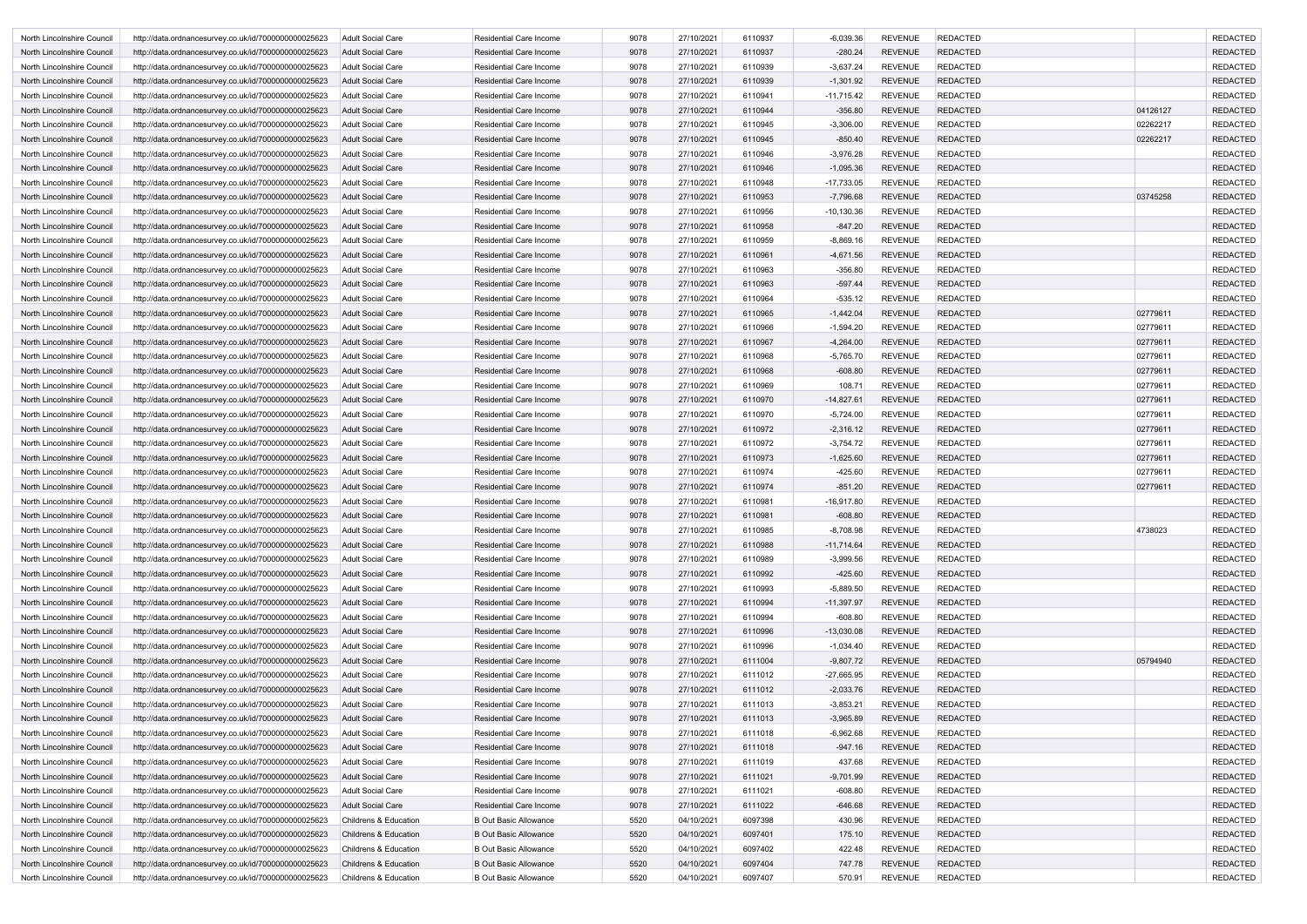| North Lincolnshire Council | http://data.ordnancesurvey.co.uk/id/7000000000025623 | <b>Childrens &amp; Education</b> | <b>B Out Basic Allowance</b> | 5520 | 04/10/2021 | 6097409 | 375.95   | <b>REVENUE</b> | <b>REDACTED</b> | <b>REDACTED</b> |
|----------------------------|------------------------------------------------------|----------------------------------|------------------------------|------|------------|---------|----------|----------------|-----------------|-----------------|
| North Lincolnshire Council | http://data.ordnancesurvey.co.uk/id/7000000000025623 | <b>Childrens &amp; Education</b> | <b>B Out Basic Allowance</b> | 5520 | 04/10/2021 | 6097411 | 885.80   | <b>REVENUE</b> | <b>REDACTED</b> | <b>REDACTED</b> |
| North Lincolnshire Council | http://data.ordnancesurvey.co.uk/id/7000000000025623 | <b>Childrens &amp; Education</b> | <b>B Out Basic Allowance</b> | 5520 | 04/10/2021 | 6097414 | 519.59   | <b>REVENUE</b> | <b>REDACTED</b> | <b>REDACTED</b> |
| North Lincolnshire Council | http://data.ordnancesurvey.co.uk/id/7000000000025623 | Childrens & Education            | <b>B Out Basic Allowance</b> | 5520 | 04/10/2021 | 6097416 | 577.85   | <b>REVENUE</b> | <b>REDACTED</b> | <b>REDACTED</b> |
| North Lincolnshire Council | http://data.ordnancesurvey.co.uk/id/7000000000025623 | <b>Childrens &amp; Education</b> | <b>B Out Basic Allowance</b> | 5520 | 04/10/2021 | 6097421 | 423.82   | <b>REVENUE</b> | <b>REDACTED</b> | <b>REDACTED</b> |
| North Lincolnshire Council | http://data.ordnancesurvey.co.uk/id/7000000000025623 | <b>Childrens &amp; Education</b> | <b>B Out Basic Allowance</b> | 5520 | 04/10/2021 | 6097422 | 598.43   | <b>REVENUE</b> | <b>REDACTED</b> | <b>REDACTED</b> |
| North Lincolnshire Council | http://data.ordnancesurvey.co.uk/id/7000000000025623 | <b>Childrens &amp; Education</b> | <b>B Out Basic Allowance</b> | 5520 | 04/10/2021 | 6097425 | 710.70   | <b>REVENUE</b> | <b>REDACTED</b> | <b>REDACTED</b> |
| North Lincolnshire Council | http://data.ordnancesurvey.co.uk/id/7000000000025623 | <b>Childrens &amp; Education</b> | <b>B Out Basic Allowance</b> | 5520 | 04/10/2021 | 6097428 | 222.48   | <b>REVENUE</b> | <b>REDACTED</b> | <b>REDACTED</b> |
| North Lincolnshire Council | http://data.ordnancesurvey.co.uk/id/7000000000025623 | <b>Childrens &amp; Education</b> | <b>B Out Basic Allowance</b> | 5520 | 04/10/2021 | 6097433 | 253.85   | <b>REVENUE</b> | <b>REDACTED</b> | <b>REDACTED</b> |
| North Lincolnshire Council | http://data.ordnancesurvey.co.uk/id/7000000000025623 | <b>Childrens &amp; Education</b> | <b>B Out Basic Allowance</b> | 5520 | 04/10/2021 | 6097434 | 381.53   | <b>REVENUE</b> | <b>REDACTED</b> | <b>REDACTED</b> |
| North Lincolnshire Council | http://data.ordnancesurvey.co.uk/id/7000000000025623 | <b>Childrens &amp; Education</b> | <b>B Out Basic Allowance</b> | 5520 | 04/10/2021 | 6097435 | 947.70   | <b>REVENUE</b> | <b>REDACTED</b> | <b>REDACTED</b> |
| North Lincolnshire Council | http://data.ordnancesurvey.co.uk/id/7000000000025623 | <b>Childrens &amp; Education</b> | <b>B Out Basic Allowance</b> | 5520 | 04/10/2021 | 6097437 | 318.00   | <b>REVENUE</b> | <b>REDACTED</b> | <b>REDACTED</b> |
| North Lincolnshire Council | http://data.ordnancesurvey.co.uk/id/7000000000025623 | <b>Childrens &amp; Education</b> | <b>B Out Basic Allowance</b> | 5520 | 04/10/2021 | 6097441 | 313.85   | <b>REVENUE</b> | <b>REDACTED</b> | <b>REDACTED</b> |
| North Lincolnshire Council | http://data.ordnancesurvey.co.uk/id/7000000000025623 | <b>Childrens &amp; Education</b> | <b>B Out Basic Allowance</b> | 5520 | 04/10/2021 | 6097444 | 282.85   | <b>REVENUE</b> | <b>REDACTED</b> | <b>REDACTED</b> |
| North Lincolnshire Council | http://data.ordnancesurvey.co.uk/id/7000000000025623 | <b>Childrens &amp; Education</b> | <b>B Out Basic Allowance</b> | 5520 | 04/10/2021 | 6097446 | 528.00   | <b>REVENUE</b> | <b>REDACTED</b> | <b>REDACTED</b> |
| North Lincolnshire Council | http://data.ordnancesurvey.co.uk/id/7000000000025623 | <b>Childrens &amp; Education</b> | <b>B Out Basic Allowance</b> | 5520 | 04/10/2021 | 6097449 | 316.85   | <b>REVENUE</b> | <b>REDACTED</b> | <b>REDACTED</b> |
| North Lincolnshire Council | http://data.ordnancesurvey.co.uk/id/7000000000025623 | <b>Childrens &amp; Education</b> | <b>B Out Basic Allowance</b> | 5520 | 04/10/2021 | 6097450 | 251.36   | <b>REVENUE</b> | <b>REDACTED</b> | <b>REDACTED</b> |
| North Lincolnshire Council | http://data.ordnancesurvey.co.uk/id/7000000000025623 | <b>Childrens &amp; Education</b> | <b>B Out Basic Allowance</b> | 5520 | 04/10/2021 | 6097451 | 382.49   | <b>REVENUE</b> | <b>REDACTED</b> | <b>REDACTED</b> |
| North Lincolnshire Council | http://data.ordnancesurvey.co.uk/id/7000000000025623 | <b>Childrens &amp; Education</b> | <b>B Out Basic Allowance</b> | 5520 | 04/10/2021 | 6097453 | 557.01   | <b>REVENUE</b> | <b>REDACTED</b> | <b>REDACTED</b> |
| North Lincolnshire Council | http://data.ordnancesurvey.co.uk/id/7000000000025623 | Childrens & Education            | <b>B Out Basic Allowance</b> | 5520 | 04/10/2021 | 6097454 | 421.87   | <b>REVENUE</b> | <b>REDACTED</b> | <b>REDACTED</b> |
| North Lincolnshire Council | http://data.ordnancesurvey.co.uk/id/7000000000025623 | <b>Childrens &amp; Education</b> | <b>B Out Basic Allowance</b> | 5520 | 04/10/2021 | 6097457 | 274.00   | <b>REVENUE</b> | <b>REDACTED</b> | <b>REDACTED</b> |
| North Lincolnshire Council | http://data.ordnancesurvey.co.uk/id/7000000000025623 | <b>Childrens &amp; Education</b> | <b>B Out Basic Allowance</b> | 5520 | 04/10/2021 | 6097458 | 914.70   | <b>REVENUE</b> | <b>REDACTED</b> | <b>REDACTED</b> |
| North Lincolnshire Council | http://data.ordnancesurvey.co.uk/id/7000000000025623 | <b>Childrens &amp; Education</b> | <b>B Out Basic Allowance</b> | 5520 | 04/10/2021 | 6097460 | 265.74   | <b>REVENUE</b> | <b>REDACTED</b> | <b>REDACTED</b> |
| North Lincolnshire Council | http://data.ordnancesurvey.co.uk/id/7000000000025623 | <b>Childrens &amp; Education</b> | <b>B Out Basic Allowance</b> | 5520 | 04/10/2021 | 6097461 | 572.68   | <b>REVENUE</b> | <b>REDACTED</b> | <b>REDACTED</b> |
| North Lincolnshire Council | http://data.ordnancesurvey.co.uk/id/7000000000025623 | <b>Childrens &amp; Education</b> | <b>B Out Basic Allowance</b> | 5520 | 04/10/2021 | 6097469 | 376.43   | <b>REVENUE</b> | <b>REDACTED</b> | <b>REDACTED</b> |
| North Lincolnshire Council | http://data.ordnancesurvey.co.uk/id/7000000000025623 | <b>Childrens &amp; Education</b> | <b>B Out Basic Allowance</b> | 5520 | 04/10/2021 | 6097470 | 275.08   | <b>REVENUE</b> | <b>REDACTED</b> | <b>REDACTED</b> |
| North Lincolnshire Council | http://data.ordnancesurvey.co.uk/id/7000000000025623 | <b>Childrens &amp; Education</b> | <b>B Out Basic Allowance</b> | 5520 | 04/10/2021 | 6097471 | 929.06   | <b>REVENUE</b> | <b>REDACTED</b> | <b>REDACTED</b> |
| North Lincolnshire Council | http://data.ordnancesurvey.co.uk/id/7000000000025623 | Childrens & Education            | <b>B Out Basic Allowance</b> | 5520 | 04/10/2021 | 6097473 | 222.48   | <b>REVENUE</b> | <b>REDACTED</b> | <b>REDACTED</b> |
| North Lincolnshire Council | http://data.ordnancesurvey.co.uk/id/7000000000025623 | Childrens & Education            | <b>B Out Basic Allowance</b> | 5520 | 04/10/2021 | 6097474 | 397.58   | <b>REVENUE</b> | <b>REDACTED</b> | <b>REDACTED</b> |
| North Lincolnshire Council | http://data.ordnancesurvey.co.uk/id/7000000000025623 | Childrens & Education            | <b>B Out Basic Allowance</b> | 5520 | 04/10/2021 | 6097476 | 316.85   | <b>REVENUE</b> | <b>REDACTED</b> | <b>REDACTED</b> |
| North Lincolnshire Council | http://data.ordnancesurvey.co.uk/id/7000000000025623 | <b>Childrens &amp; Education</b> | <b>B Out Basic Allowance</b> | 5520 | 04/10/2021 | 6097481 | 885.80   | <b>REVENUE</b> | <b>REDACTED</b> | <b>REDACTED</b> |
| North Lincolnshire Council | http://data.ordnancesurvey.co.uk/id/7000000000025623 | <b>Childrens &amp; Education</b> | <b>B Out Basic Allowance</b> | 5520 | 04/10/2021 | 6097483 | 281.20   | <b>REVENUE</b> | <b>REDACTED</b> | <b>REDACTED</b> |
| North Lincolnshire Council | http://data.ordnancesurvey.co.uk/id/7000000000025623 | <b>Childrens &amp; Education</b> | <b>B Out Basic Allowance</b> | 5520 | 04/10/2021 | 6097485 | 710.70   | <b>REVENUE</b> | <b>REDACTED</b> | <b>REDACTED</b> |
| North Lincolnshire Council | http://data.ordnancesurvey.co.uk/id/7000000000025623 | Childrens & Education            | <b>B Out Basic Allowance</b> | 5520 | 04/10/2021 | 6097489 | 265.00   | <b>REVENUE</b> | <b>REDACTED</b> | <b>REDACTED</b> |
| North Lincolnshire Council | http://data.ordnancesurvey.co.uk/id/7000000000025623 | Childrens & Education            | <b>B Out Basic Allowance</b> | 5520 | 04/10/2021 | 6097493 | 710.70   | <b>REVENUE</b> | <b>REDACTED</b> | <b>REDACTED</b> |
| North Lincolnshire Council | http://data.ordnancesurvey.co.uk/id/7000000000025623 | Childrens & Education            | <b>B Out Basic Allowance</b> | 5520 | 04/10/2021 | 6097496 | 393.85   | <b>REVENUE</b> | <b>REDACTED</b> | <b>REDACTED</b> |
| North Lincolnshire Council | http://data.ordnancesurvey.co.uk/id/7000000000025623 | Childrens & Education            | <b>B Out Basic Allowance</b> | 5520 | 04/10/2021 | 6097500 | 272.85   | <b>REVENUE</b> | <b>REDACTED</b> | <b>REDACTED</b> |
| North Lincolnshire Council | http://data.ordnancesurvey.co.uk/id/7000000000025623 | Childrens & Education            | <b>B Out Basic Allowance</b> | 5520 | 04/10/2021 | 6097501 | 372.41   | <b>REVENUE</b> | <b>REDACTED</b> | <b>REDACTED</b> |
| North Lincolnshire Council | http://data.ordnancesurvey.co.uk/id/7000000000025623 | <b>Childrens &amp; Education</b> | <b>B Out Basic Allowance</b> | 5520 | 04/10/2021 | 6097502 | 308.00   | <b>REVENUE</b> | <b>REDACTED</b> | <b>REDACTED</b> |
| North Lincolnshire Council | http://data.ordnancesurvey.co.uk/id/7000000000025623 | Childrens & Education            | <b>B Out Basic Allowance</b> | 5520 | 04/10/2021 | 6097503 | 434.00   | <b>REVENUE</b> | <b>REDACTED</b> | <b>REDACTED</b> |
| North Lincolnshire Council | http://data.ordnancesurvey.co.uk/id/7000000000025623 | Childrens & Education            | <b>B Out Basic Allowance</b> | 5520 | 04/10/2021 | 6097505 | 1,031.04 | <b>REVENUE</b> | <b>REDACTED</b> | <b>REDACTED</b> |
| North Lincolnshire Council | http://data.ordnancesurvey.co.uk/id/7000000000025623 | Childrens & Education            | <b>B Out Basic Allowance</b> | 5520 | 04/10/2021 | 6097506 | 397.58   | <b>REVENUE</b> | <b>REDACTED</b> | <b>REDACTED</b> |
| North Lincolnshire Council | http://data.ordnancesurvey.co.uk/id/7000000000025623 | <b>Childrens &amp; Education</b> | <b>B Out Basic Allowance</b> | 5520 | 04/10/2021 | 6097508 | 449.59   | <b>REVENUE</b> | <b>REDACTED</b> | <b>REDACTED</b> |
| North Lincolnshire Council | http://data.ordnancesurvey.co.uk/id/7000000000025623 | Childrens & Education            | <b>B Out Basic Allowance</b> | 5520 | 04/10/2021 | 6097518 | 380.00   | <b>REVENUE</b> | <b>REDACTED</b> | <b>REDACTED</b> |
| North Lincolnshire Council | http://data.ordnancesurvey.co.uk/id/7000000000025623 | Childrens & Education            | <b>B Out Basic Allowance</b> | 5520 | 04/10/2021 | 6097523 | 380.51   | <b>REVENUE</b> | <b>REDACTED</b> | <b>REDACTED</b> |
| North Lincolnshire Council | http://data.ordnancesurvey.co.uk/id/7000000000025623 | Childrens & Education            | <b>B Out Basic Allowance</b> | 5520 | 04/10/2021 | 6097524 | 222.48   | <b>REVENUE</b> | <b>REDACTED</b> | <b>REDACTED</b> |
| North Lincolnshire Council | http://data.ordnancesurvey.co.uk/id/7000000000025623 | Childrens & Education            | <b>B Out Basic Allowance</b> | 5520 | 04/10/2021 | 6097531 | 265.74   | <b>REVENUE</b> | <b>REDACTED</b> | <b>REDACTED</b> |
| North Lincolnshire Council | http://data.ordnancesurvey.co.uk/id/7000000000025623 | Childrens & Education            | <b>B Out Basic Allowance</b> | 5520 | 04/10/2021 | 6097532 | 257.48   | <b>REVENUE</b> | <b>REDACTED</b> | <b>REDACTED</b> |
| North Lincolnshire Council | http://data.ordnancesurvey.co.uk/id/7000000000025623 | <b>Childrens &amp; Education</b> | <b>B Out Basic Allowance</b> | 5520 | 04/10/2021 | 6097536 | 316.85   | <b>REVENUE</b> | <b>REDACTED</b> | <b>REDACTED</b> |
| North Lincolnshire Council | http://data.ordnancesurvey.co.uk/id/7000000000025623 | Childrens & Education            | <b>B Out Basic Allowance</b> | 5520 | 04/10/2021 | 6097537 | 837.83   | <b>REVENUE</b> | <b>REDACTED</b> | <b>REDACTED</b> |
| North Lincolnshire Council | http://data.ordnancesurvey.co.uk/id/7000000000025623 | Childrens & Education            | <b>B Out Basic Allowance</b> | 5520 | 04/10/2021 | 6097543 | 620.06   | <b>REVENUE</b> | <b>REDACTED</b> | <b>REDACTED</b> |
| North Lincolnshire Council | http://data.ordnancesurvey.co.uk/id/7000000000025623 | Childrens & Education            | <b>B Out Basic Allowance</b> | 5520 | 04/10/2021 | 6097545 | 354.86   | <b>REVENUE</b> | <b>REDACTED</b> | <b>REDACTED</b> |
| North Lincolnshire Council | http://data.ordnancesurvey.co.uk/id/7000000000025623 | Childrens & Education            | <b>B Out Basic Allowance</b> | 5520 | 04/10/2021 | 6097546 | 326.86   | <b>REVENUE</b> | <b>REDACTED</b> | <b>REDACTED</b> |
| North Lincolnshire Council | http://data.ordnancesurvey.co.uk/id/7000000000025623 | Childrens & Education            | <b>B Out Basic Allowance</b> | 5520 | 04/10/2021 | 6097549 | 265.74   | <b>REVENUE</b> | <b>REDACTED</b> | <b>REDACTED</b> |
| North Lincolnshire Council | http://data.ordnancesurvey.co.uk/id/7000000000025623 | Childrens & Education            | <b>B Out Basic Allowance</b> | 5520 | 04/10/2021 | 6097550 | 342.82   | <b>REVENUE</b> | <b>REDACTED</b> | <b>REDACTED</b> |
| North Lincolnshire Council | http://data.ordnancesurvey.co.uk/id/7000000000025623 | Childrens & Education            | <b>B Out Basic Allowance</b> | 5520 | 04/10/2021 | 6097552 | 222.48   | <b>REVENUE</b> | <b>REDACTED</b> | <b>REDACTED</b> |
| North Lincolnshire Council | http://data.ordnancesurvey.co.uk/id/7000000000025623 | <b>Childrens &amp; Education</b> | <b>B Out Basic Allowance</b> | 5520 | 04/10/2021 | 6097553 | 444.96   | <b>REVENUE</b> | <b>REDACTED</b> | <b>REDACTED</b> |
| North Lincolnshire Council | http://data.ordnancesurvey.co.uk/id/7000000000025623 | <b>Childrens &amp; Education</b> | <b>B Out Basic Allowance</b> | 5520 | 04/10/2021 | 6097554 | 488.22   | <b>REVENUE</b> | <b>REDACTED</b> | <b>REDACTED</b> |
| North Lincolnshire Council | http://data.ordnancesurvey.co.uk/id/7000000000025623 | <b>Childrens &amp; Education</b> | <b>B Out Basic Allowance</b> | 5520 | 04/10/2021 | 6097557 | 308.00   | <b>REVENUE</b> | <b>REDACTED</b> | <b>REDACTED</b> |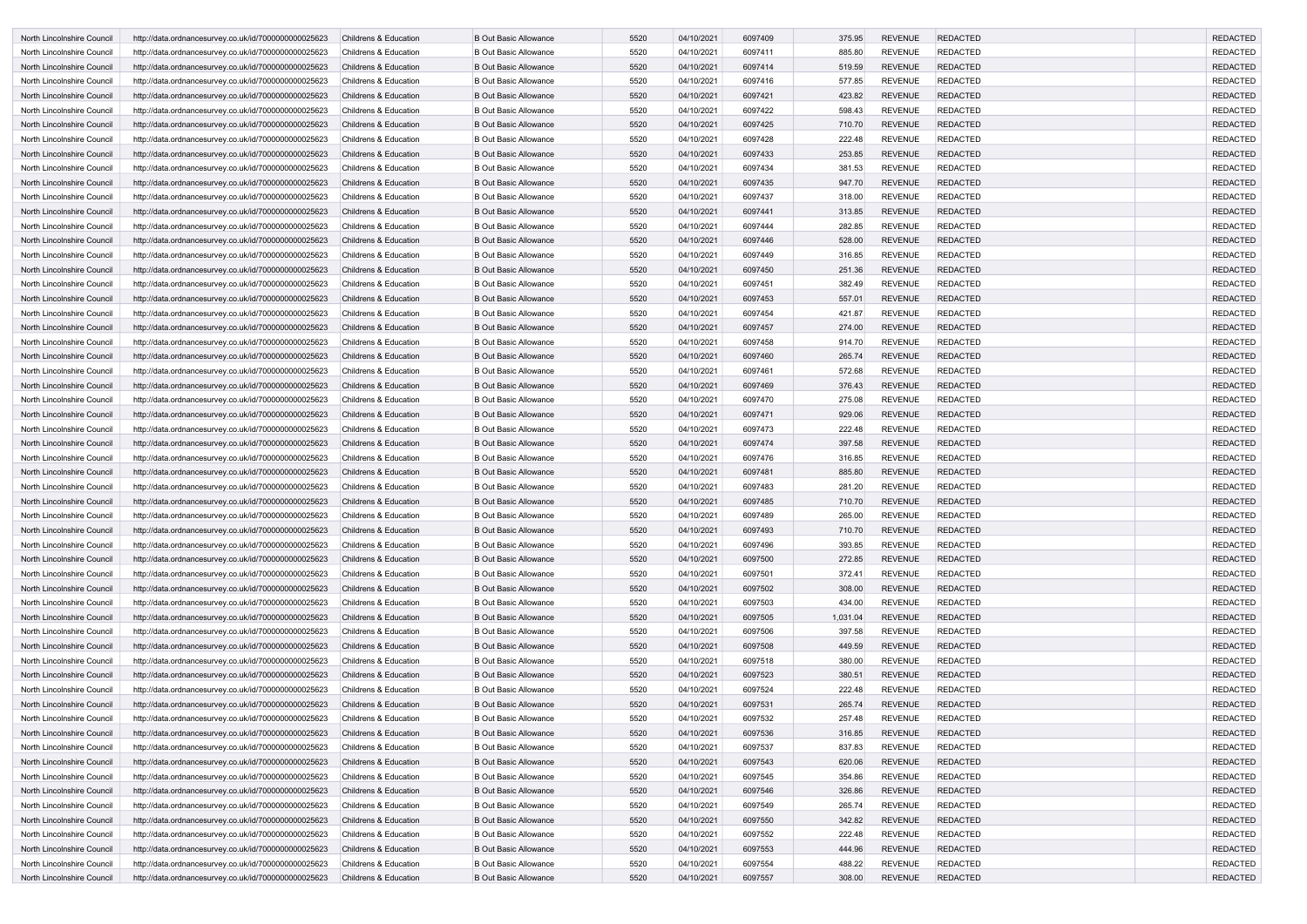| North Lincolnshire Council | http://data.ordnancesurvey.co.uk/id/7000000000025623                                                         | <b>Childrens &amp; Education</b> | <b>B Out Basic Allowance</b>                                 | 5520         | 04/10/2021 | 6097559 | 313.88           | <b>REVENUE</b>                   | <b>REDACTED</b>             | <b>REDACTED</b>                    |
|----------------------------|--------------------------------------------------------------------------------------------------------------|----------------------------------|--------------------------------------------------------------|--------------|------------|---------|------------------|----------------------------------|-----------------------------|------------------------------------|
| North Lincolnshire Council | http://data.ordnancesurvey.co.uk/id/7000000000025623                                                         | <b>Childrens &amp; Education</b> | <b>B Out Basic Allowance</b>                                 | 5520         | 04/10/2021 | 6097562 | 365.53           | <b>REVENUE</b>                   | <b>REDACTED</b>             | <b>REDACTED</b>                    |
| North Lincolnshire Council | http://data.ordnancesurvey.co.uk/id/7000000000025623                                                         | <b>Childrens &amp; Education</b> | <b>B Out Basic Allowance</b>                                 | 5520         | 04/10/2021 | 6097566 | 277.17           | <b>REVENUE</b>                   | <b>REDACTED</b>             | <b>REDACTED</b>                    |
| North Lincolnshire Council | http://data.ordnancesurvey.co.uk/id/7000000000025623                                                         | <b>Childrens &amp; Education</b> | <b>B Out Basic Allowance</b>                                 | 5520         | 04/10/2021 | 6097567 | 292.00           | <b>REVENUE</b>                   | <b>REDACTED</b>             | <b>REDACTED</b>                    |
| North Lincolnshire Council | http://data.ordnancesurvey.co.uk/id/7000000000025623                                                         | <b>Childrens &amp; Education</b> | <b>B Out Basic Allowance</b>                                 | 5520         | 04/10/2021 | 6097570 | 620.06           | <b>REVENUE</b>                   | <b>REDACTED</b>             | <b>REDACTED</b>                    |
| North Lincolnshire Council | http://data.ordnancesurvey.co.uk/id/7000000000025623                                                         | <b>Childrens &amp; Education</b> | <b>B Out Basic Allowance</b>                                 | 5520         | 04/10/2021 | 6097571 | 597.58           | <b>REVENUE</b>                   | <b>REDACTED</b>             | <b>REDACTED</b>                    |
| North Lincolnshire Council | http://data.ordnancesurvey.co.uk/id/7000000000025623                                                         | <b>Childrens &amp; Education</b> | <b>B Out Basic Allowance</b>                                 | 5520         | 04/10/2021 | 6097572 | 267.91           | <b>REVENUE</b>                   | <b>REDACTED</b>             | <b>REDACTED</b>                    |
| North Lincolnshire Council | http://data.ordnancesurvey.co.uk/id/7000000000025623                                                         | <b>Childrens &amp; Education</b> | <b>B Out Basic Allowance</b>                                 | 5520         | 04/10/2021 | 6097573 | 266.06           | <b>REVENUE</b>                   | <b>REDACTED</b>             | <b>REDACTED</b>                    |
| North Lincolnshire Council | http://data.ordnancesurvey.co.uk/id/7000000000025623                                                         | <b>Childrens &amp; Education</b> | <b>B Out Basic Allowance</b>                                 | 5520         | 04/10/2021 | 6097580 | 667.44           | <b>REVENUE</b>                   | <b>REDACTED</b>             | <b>REDACTED</b>                    |
| North Lincolnshire Council | http://data.ordnancesurvey.co.uk/id/7000000000025623                                                         | <b>Childrens &amp; Education</b> | <b>B Out Basic Allowance</b>                                 | 5520         | 04/10/2021 | 6097581 | 314.00           | <b>REVENUE</b>                   | <b>REDACTED</b>             | <b>REDACTED</b>                    |
| North Lincolnshire Council | http://data.ordnancesurvey.co.uk/id/7000000000025623                                                         | <b>Childrens &amp; Education</b> | <b>B Out Basic Allowance</b>                                 | 5520         | 04/10/2021 | 6097582 | 488.22           | <b>REVENUE</b>                   | <b>REDACTED</b>             | <b>REDACTED</b>                    |
| North Lincolnshire Council | http://data.ordnancesurvey.co.uk/id/7000000000025623                                                         | <b>Childrens &amp; Education</b> | <b>B Out Basic Allowance</b>                                 | 5520         | 04/10/2021 | 6097585 | 888.22           | <b>REVENUE</b>                   | <b>REDACTED</b>             | <b>REDACTED</b>                    |
| North Lincolnshire Council | http://data.ordnancesurvey.co.uk/id/7000000000025623                                                         | <b>Childrens &amp; Education</b> | <b>B Out Basic Allowance</b>                                 | 5520         | 04/10/2021 | 6097586 | 608.56           | <b>REVENUE</b>                   | <b>REDACTED</b>             | <b>REDACTED</b>                    |
| North Lincolnshire Council | http://data.ordnancesurvey.co.uk/id/7000000000025623                                                         | <b>Childrens &amp; Education</b> | <b>B Out Basic Allowance</b>                                 | 5520         | 04/10/2021 | 6097587 | 308.00           | <b>REVENUE</b>                   | <b>REDACTED</b>             | <b>REDACTED</b>                    |
| North Lincolnshire Council | http://data.ordnancesurvey.co.uk/id/7000000000025623                                                         | <b>Childrens &amp; Education</b> | <b>B Out Basic Allowance</b>                                 | 5520         | 04/10/2021 | 6097588 | 731.01           | <b>REVENUE</b>                   | <b>REDACTED</b>             | <b>REDACTED</b>                    |
| North Lincolnshire Council | http://data.ordnancesurvey.co.uk/id/7000000000025623                                                         | <b>Childrens &amp; Education</b> | <b>B Out Basic Allowance</b>                                 | 5520         | 04/10/2021 | 6097591 | 150.86           | <b>REVENUE</b>                   | <b>REDACTED</b>             | <b>REDACTED</b>                    |
| North Lincolnshire Council | http://data.ordnancesurvey.co.uk/id/7000000000025623                                                         | <b>Childrens &amp; Education</b> | <b>B Out Basic Allowance</b>                                 | 5520         | 04/10/2021 | 6097592 | 256.85           | <b>REVENUE</b>                   | <b>REDACTED</b>             | <b>REDACTED</b>                    |
| North Lincolnshire Council | http://data.ordnancesurvey.co.uk/id/7000000000025623                                                         | <b>Childrens &amp; Education</b> | <b>B Out Basic Allowance</b>                                 | 5520         | 04/10/2021 | 6097593 | 397.58           | <b>REVENUE</b>                   | <b>REDACTED</b>             | <b>REDACTED</b>                    |
| North Lincolnshire Council | http://data.ordnancesurvey.co.uk/id/7000000000025623                                                         | <b>Childrens &amp; Education</b> | <b>B Out Basic Allowance</b>                                 | 5520         | 04/10/2021 | 6097595 | 525.30           | <b>REVENUE</b>                   | <b>REDACTED</b>             | <b>REDACTED</b>                    |
| North Lincolnshire Council | http://data.ordnancesurvey.co.uk/id/7000000000025623                                                         | <b>Childrens &amp; Education</b> | <b>B Out Basic Allowance</b>                                 | 5520         | 04/10/2021 | 6097597 | 270.32           | <b>REVENUE</b>                   | <b>REDACTED</b>             | <b>REDACTED</b>                    |
| North Lincolnshire Council | http://data.ordnancesurvey.co.uk/id/7000000000025623                                                         | <b>Childrens &amp; Education</b> | <b>B Out Basic Allowance</b>                                 | 5520         | 04/10/2021 | 6097598 | 316.85           | <b>REVENUE</b>                   | <b>REDACTED</b>             | <b>REDACTED</b>                    |
| North Lincolnshire Council | http://data.ordnancesurvey.co.uk/id/7000000000025623                                                         | <b>Childrens &amp; Education</b> | <b>B Out Basic Allowance</b>                                 | 5520         | 04/10/2021 | 6097600 | 265.74           | <b>REVENUE</b>                   | <b>REDACTED</b>             | <b>REDACTED</b>                    |
| North Lincolnshire Council | http://data.ordnancesurvey.co.uk/id/7000000000025623                                                         | <b>Childrens &amp; Education</b> | <b>B Out Basic Allowance</b>                                 | 5520         | 04/10/2021 | 6097601 | 456.85           | <b>REVENUE</b>                   | <b>REDACTED</b>             | <b>REDACTED</b>                    |
| North Lincolnshire Council | http://data.ordnancesurvey.co.uk/id/7000000000025623                                                         | <b>Childrens &amp; Education</b> | <b>B Out Basic Allowance</b>                                 | 5520         | 04/10/2021 | 6097602 | 596.85           | <b>REVENUE</b>                   | <b>REDACTED</b>             | <b>REDACTED</b>                    |
| North Lincolnshire Council | http://data.ordnancesurvey.co.uk/id/7000000000025623                                                         | <b>Childrens &amp; Education</b> | <b>B Out Basic Allowance</b>                                 | 5520         | 04/10/2021 | 6097603 | 265.74           | <b>REVENUE</b>                   | <b>REDACTED</b>             | <b>REDACTED</b>                    |
| North Lincolnshire Council | http://data.ordnancesurvey.co.uk/id/7000000000025623                                                         | <b>Childrens &amp; Education</b> | <b>B Out Basic Allowance</b>                                 | 5520         | 04/10/2021 | 6097605 | 329.00           | <b>REVENUE</b>                   | <b>REDACTED</b>             | <b>REDACTED</b>                    |
| North Lincolnshire Council | http://data.ordnancesurvey.co.uk/id/7000000000025623                                                         | <b>Childrens &amp; Education</b> | <b>B Out Basic Allowance</b>                                 | 5520         | 04/10/2021 | 6097608 | 317.39           | <b>REVENUE</b>                   | <b>REDACTED</b>             | <b>REDACTED</b>                    |
| North Lincolnshire Council | http://data.ordnancesurvey.co.uk/id/7000000000025623                                                         | <b>Childrens &amp; Education</b> | <b>B Out Basic Allowance</b>                                 | 5520         | 04/10/2021 | 6097614 | 312.05           | <b>REVENUE</b>                   | <b>REDACTED</b>             | <b>REDACTED</b>                    |
| North Lincolnshire Council | http://data.ordnancesurvey.co.uk/id/7000000000025623                                                         | <b>Childrens &amp; Education</b> | <b>B Out Basic Allowance</b>                                 | 5520         | 04/10/2021 | 6097617 | 272.85           | <b>REVENUE</b>                   | <b>REDACTED</b>             | <b>REDACTED</b>                    |
| North Lincolnshire Council | http://data.ordnancesurvey.co.uk/id/7000000000025623                                                         | <b>Childrens &amp; Education</b> | <b>B Out Basic Allowance</b>                                 | 5520         | 04/10/2021 | 6097619 | 440.84           | <b>REVENUE</b>                   | <b>REDACTED</b>             | <b>REDACTED</b>                    |
| North Lincolnshire Council | http://data.ordnancesurvey.co.uk/id/7000000000025623                                                         | <b>Childrens &amp; Education</b> | <b>B Out Basic Allowance</b>                                 | 5520         | 04/10/2021 | 6097620 | 342.00           | <b>REVENUE</b>                   | REDACTED                    | <b>REDACTED</b>                    |
| North Lincolnshire Council | http://data.ordnancesurvey.co.uk/id/7000000000025623                                                         | <b>Childrens &amp; Education</b> | <b>B Out Basic Allowance</b>                                 | 5520         | 04/10/2021 | 6097621 | 842.54           | <b>REVENUE</b>                   | <b>REDACTED</b>             | <b>REDACTED</b>                    |
| North Lincolnshire Council | http://data.ordnancesurvey.co.uk/id/7000000000025623                                                         | <b>Childrens &amp; Education</b> | <b>B Out Basic Allowance</b>                                 | 5520         | 04/10/2021 | 6097624 | 292.00           | <b>REVENUE</b>                   | <b>REDACTED</b>             | <b>REDACTED</b>                    |
| North Lincolnshire Council | http://data.ordnancesurvey.co.uk/id/7000000000025623                                                         | Childrens & Education            | <b>B Out Basic Allowance</b>                                 | 5520         | 04/10/2021 | 6097625 | 488.22           | <b>REVENUE</b>                   | <b>REDACTED</b>             | <b>REDACTED</b>                    |
| North Lincolnshire Council | http://data.ordnancesurvey.co.uk/id/7000000000025623                                                         | Childrens & Education            | <b>B Out Basic Allowance</b>                                 | 5520         | 04/10/2021 | 6097628 | 265.74           | <b>REVENUE</b>                   | REDACTED                    | <b>REDACTED</b>                    |
| North Lincolnshire Council | http://data.ordnancesurvey.co.uk/id/7000000000025623                                                         | Childrens & Education            | <b>B Out Basic Allowance</b>                                 | 5520         | 04/10/2021 | 6097629 | 308.00           | <b>REVENUE</b>                   | <b>REDACTED</b>             | <b>REDACTED</b>                    |
| North Lincolnshire Council | http://data.ordnancesurvey.co.uk/id/7000000000025623                                                         | Childrens & Education            | <b>B Out Basic Allowance</b>                                 | 5520         | 04/10/2021 | 6097630 | 276.00           | <b>REVENUE</b>                   | <b>REDACTED</b>             | <b>REDACTED</b>                    |
| North Lincolnshire Council | http://data.ordnancesurvey.co.uk/id/7000000000025623                                                         | Childrens & Education            | <b>B Out Basic Allowance</b>                                 | 5520         | 04/10/2021 | 6097631 | 340.79           | <b>REVENUE</b>                   | <b>REDACTED</b>             | <b>REDACTED</b>                    |
| North Lincolnshire Council | http://data.ordnancesurvey.co.uk/id/7000000000025623                                                         | Childrens & Education            | <b>B Out Basic Allowance</b>                                 | 5520         | 04/10/2021 | 6097632 | 342.82           | <b>REVENUE</b>                   | <b>REDACTED</b>             | <b>REDACTED</b>                    |
| North Lincolnshire Council | http://data.ordnancesurvey.co.uk/id/7000000000025623                                                         | Childrens & Education            | <b>B Out Basic Allowance</b>                                 | 5520         | 04/10/2021 | 6097634 | 700.99           | <b>REVENUE</b>                   | <b>REDACTED</b>             | <b>REDACTED</b>                    |
| North Lincolnshire Council | http://data.ordnancesurvey.co.uk/id/7000000000025623                                                         | Childrens & Education            | <b>B Out Basic Allowance</b>                                 | 5520         | 04/10/2021 | 6097641 | 350.20           | <b>REVENUE</b>                   | <b>REDACTED</b>             | <b>REDACTED</b>                    |
| North Lincolnshire Council | http://data.ordnancesurvey.co.uk/id/7000000000025623                                                         | Childrens & Education            | <b>B Out Basic Allowance</b>                                 | 5520         | 04/10/2021 | 6097644 | 256.85           | <b>REVENUE</b>                   | <b>REDACTED</b>             | <b>REDACTED</b>                    |
| North Lincolnshire Council | http://data.ordnancesurvey.co.uk/id/7000000000025623                                                         | <b>Childrens &amp; Education</b> | <b>B Out Basic Allowance</b>                                 | 5520         | 04/10/2021 | 6097652 | 138.00           | <b>REVENUE</b>                   | <b>REDACTED</b>             | <b>REDACTED</b>                    |
| North Lincolnshire Council | http://data.ordnancesurvey.co.uk/id/7000000000025623                                                         | Childrens & Education            | <b>B Out Basic Allowance</b>                                 | 5520         | 04/10/2021 | 6097653 | 176.00           | <b>REVENUE</b>                   | <b>REDACTED</b>             | <b>REDACTED</b>                    |
| North Lincolnshire Council | http://data.ordnancesurvey.co.uk/id/7000000000025623                                                         | Childrens & Education            | <b>B Out Basic Allowance</b>                                 | 5520         | 04/10/2021 | 6097655 | 294.00           | <b>REVENUE</b>                   | REDACTED                    | <b>REDACTED</b>                    |
| North Lincolnshire Council | http://data.ordnancesurvey.co.uk/id/7000000000025623                                                         | Childrens & Education            | <b>B Out Basic Allowance</b>                                 | 5520         | 04/10/2021 | 6097657 | 572.68           | <b>REVENUE</b>                   | <b>REDACTED</b>             | <b>REDACTED</b>                    |
| North Lincolnshire Council | http://data.ordnancesurvey.co.uk/id/7000000000025623                                                         | Childrens & Education            | <b>B Out Basic Allowance</b>                                 | 5520         | 04/10/2021 | 6097661 | 308.00           | <b>REVENUE</b>                   | <b>REDACTED</b>             | <b>REDACTED</b>                    |
| North Lincolnshire Council | http://data.ordnancesurvey.co.uk/id/7000000000025623                                                         | <b>Childrens &amp; Education</b> | <b>B Out Basic Allowance</b>                                 | 5520         | 04/10/2021 | 6097663 | 312.56           | <b>REVENUE</b>                   | <b>REDACTED</b>             | <b>REDACTED</b>                    |
| North Lincolnshire Council | http://data.ordnancesurvey.co.uk/id/7000000000025623                                                         | Childrens & Education            | <b>B Out Basic Allowance</b>                                 | 5520         | 04/10/2021 | 6097670 | 276.00           | <b>REVENUE</b>                   | <b>REDACTED</b>             | <b>REDACTED</b>                    |
| North Lincolnshire Council | http://data.ordnancesurvey.co.uk/id/7000000000025623                                                         | Childrens & Education            | <b>B Out Basic Allowance</b>                                 | 5520         | 04/10/2021 | 6097672 | 308.00           | <b>REVENUE</b>                   | <b>REDACTED</b>             | <b>REDACTED</b>                    |
| North Lincolnshire Council |                                                                                                              | Childrens & Education            | <b>B Out Basic Allowance</b>                                 | 5520         | 04/10/2021 | 6097673 | 287.43           | <b>REVENUE</b>                   | <b>REDACTED</b>             | <b>REDACTED</b>                    |
| North Lincolnshire Council | http://data.ordnancesurvey.co.uk/id/7000000000025623<br>http://data.ordnancesurvey.co.uk/id/7000000000025623 | Childrens & Education            | <b>B Out Basic Allowance</b>                                 | 5520         | 11/10/2021 | 6101440 | 430.96           | <b>REVENUE</b>                   | <b>REDACTED</b>             | <b>REDACTED</b>                    |
|                            |                                                                                                              |                                  | <b>B Out Basic Allowance</b>                                 | 5520         | 11/10/2021 | 6101443 | 175.10           | <b>REVENUE</b>                   | <b>REDACTED</b>             | <b>REDACTED</b>                    |
| North Lincolnshire Council | http://data.ordnancesurvey.co.uk/id/7000000000025623                                                         | <b>Childrens &amp; Education</b> |                                                              |              |            |         |                  | <b>REVENUE</b>                   |                             |                                    |
| North Lincolnshire Council | http://data.ordnancesurvey.co.uk/id/7000000000025623                                                         | Childrens & Education            | <b>B Out Basic Allowance</b>                                 | 5520<br>5520 | 11/10/2021 | 6101444 | 422.48           |                                  | <b>REDACTED</b>             | <b>REDACTED</b><br><b>REDACTED</b> |
| North Lincolnshire Council | http://data.ordnancesurvey.co.uk/id/7000000000025623                                                         | Childrens & Education            | <b>B Out Basic Allowance</b><br><b>B Out Basic Allowance</b> | 5520         | 11/10/2021 | 6101446 | 747.78<br>570.91 | <b>REVENUE</b><br><b>REVENUE</b> | REDACTED<br><b>REDACTED</b> | <b>REDACTED</b>                    |
| North Lincolnshire Council | http://data.ordnancesurvey.co.uk/id/7000000000025623                                                         | Childrens & Education            |                                                              | 5520         | 11/10/2021 | 6101449 | 375.95           | <b>REVENUE</b>                   | <b>REDACTED</b>             | <b>REDACTED</b>                    |
| North Lincolnshire Council | http://data.ordnancesurvey.co.uk/id/7000000000025623                                                         | Childrens & Education            | <b>B Out Basic Allowance</b>                                 | 5520         | 11/10/2021 | 6101451 | 885.80           | <b>REVENUE</b>                   |                             | <b>REDACTED</b>                    |
| North Lincolnshire Council | http://data.ordnancesurvey.co.uk/id/7000000000025623                                                         | Childrens & Education            | <b>B Out Basic Allowance</b>                                 |              | 11/10/2021 | 6101453 |                  |                                  | <b>REDACTED</b>             |                                    |
| North Lincolnshire Council | http://data.ordnancesurvey.co.uk/id/7000000000025623                                                         | Childrens & Education            | <b>B Out Basic Allowance</b>                                 | 5520         | 11/10/2021 | 6101456 | 519.59           | REVENUE                          | <b>REDACTED</b>             | <b>REDACTED</b>                    |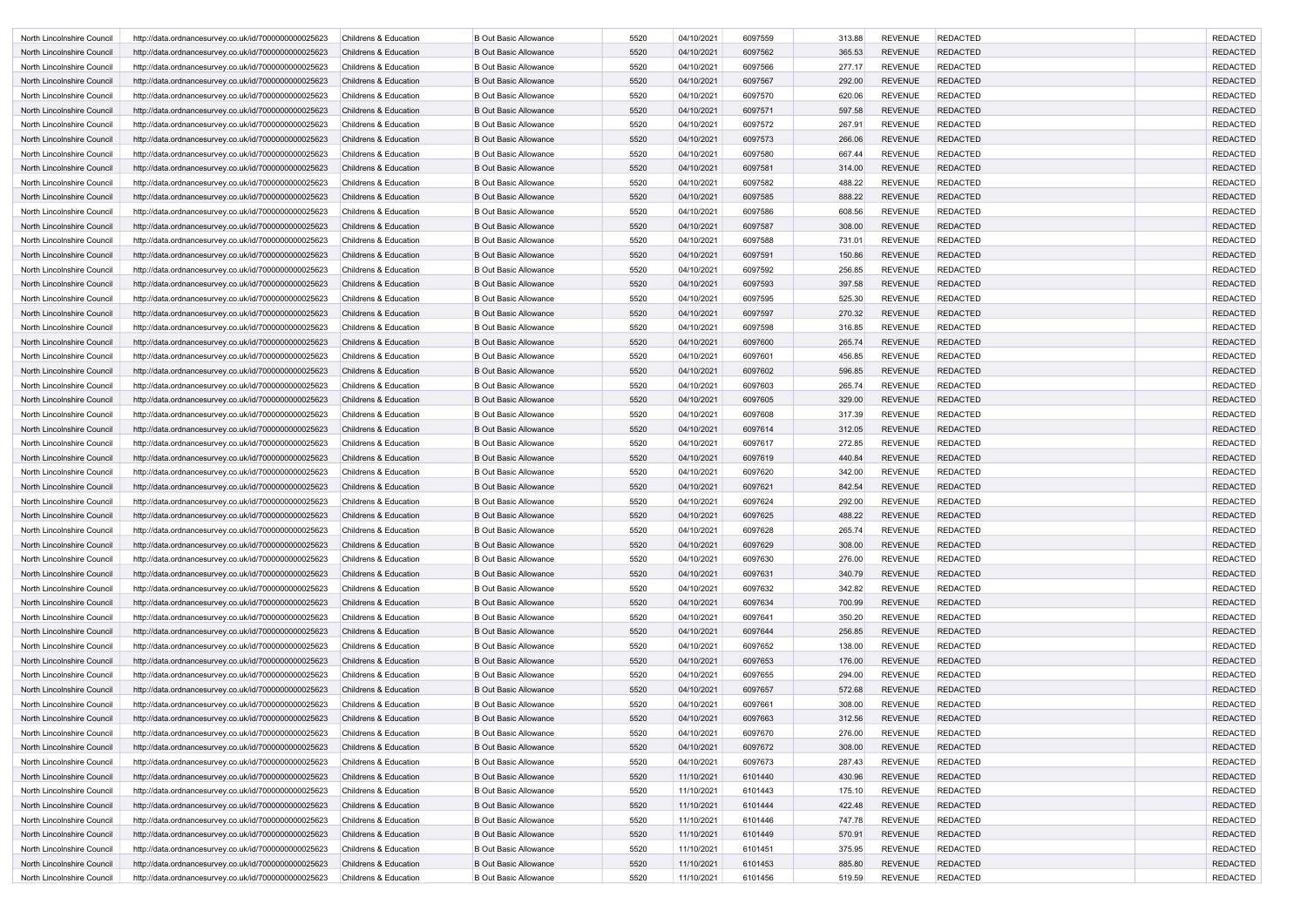| North Lincolnshire Council | http://data.ordnancesurvey.co.uk/id/7000000000025623 | <b>Childrens &amp; Education</b> | <b>B Out Basic Allowance</b> | 5520 | 11/10/2021 | 6101458 | 577.85   | <b>REVENUE</b> | <b>REDACTED</b> | <b>REDACTED</b> |
|----------------------------|------------------------------------------------------|----------------------------------|------------------------------|------|------------|---------|----------|----------------|-----------------|-----------------|
| North Lincolnshire Council | http://data.ordnancesurvey.co.uk/id/7000000000025623 | <b>Childrens &amp; Education</b> | <b>B Out Basic Allowance</b> | 5520 | 11/10/2021 | 6101463 | 319.33   | <b>REVENUE</b> | <b>REDACTED</b> | <b>REDACTED</b> |
| North Lincolnshire Council | http://data.ordnancesurvey.co.uk/id/7000000000025623 | <b>Childrens &amp; Education</b> | <b>B Out Basic Allowance</b> | 5520 | 11/10/2021 | 6101464 | 598.43   | <b>REVENUE</b> | <b>REDACTED</b> | <b>REDACTED</b> |
| North Lincolnshire Council | http://data.ordnancesurvey.co.uk/id/7000000000025623 | Childrens & Education            | <b>B Out Basic Allowance</b> | 5520 | 11/10/2021 | 6101467 | 710.70   | <b>REVENUE</b> | <b>REDACTED</b> | <b>REDACTED</b> |
| North Lincolnshire Council | http://data.ordnancesurvey.co.uk/id/7000000000025623 | <b>Childrens &amp; Education</b> | <b>B Out Basic Allowance</b> | 5520 | 11/10/2021 | 6101470 | 222.48   | <b>REVENUE</b> | <b>REDACTED</b> | <b>REDACTED</b> |
| North Lincolnshire Council | http://data.ordnancesurvey.co.uk/id/7000000000025623 | <b>Childrens &amp; Education</b> | <b>B Out Basic Allowance</b> | 5520 | 11/10/2021 | 6101475 | 253.85   | <b>REVENUE</b> | <b>REDACTED</b> | <b>REDACTED</b> |
| North Lincolnshire Council | http://data.ordnancesurvey.co.uk/id/7000000000025623 | <b>Childrens &amp; Education</b> | <b>B Out Basic Allowance</b> | 5520 | 11/10/2021 | 6101476 | 381.53   | <b>REVENUE</b> | <b>REDACTED</b> | <b>REDACTED</b> |
| North Lincolnshire Council | http://data.ordnancesurvey.co.uk/id/7000000000025623 | <b>Childrens &amp; Education</b> | <b>B Out Basic Allowance</b> | 5520 | 11/10/2021 | 6101477 | 947.70   | <b>REVENUE</b> | <b>REDACTED</b> | <b>REDACTED</b> |
| North Lincolnshire Council | http://data.ordnancesurvey.co.uk/id/7000000000025623 | <b>Childrens &amp; Education</b> | <b>B Out Basic Allowance</b> | 5520 | 11/10/2021 | 6101479 | 318.00   | <b>REVENUE</b> | <b>REDACTED</b> | <b>REDACTED</b> |
| North Lincolnshire Council | http://data.ordnancesurvey.co.uk/id/7000000000025623 | <b>Childrens &amp; Education</b> | <b>B Out Basic Allowance</b> | 5520 | 11/10/2021 | 6101483 | 313.85   | <b>REVENUE</b> | <b>REDACTED</b> | <b>REDACTED</b> |
| North Lincolnshire Council | http://data.ordnancesurvey.co.uk/id/7000000000025623 | <b>Childrens &amp; Education</b> | <b>B Out Basic Allowance</b> | 5520 | 11/10/2021 | 6101486 | 282.85   | <b>REVENUE</b> | <b>REDACTED</b> | <b>REDACTED</b> |
| North Lincolnshire Council | http://data.ordnancesurvey.co.uk/id/7000000000025623 | <b>Childrens &amp; Education</b> | <b>B Out Basic Allowance</b> | 5520 | 11/10/2021 | 6101488 | 528.00   | <b>REVENUE</b> | <b>REDACTED</b> | <b>REDACTED</b> |
| North Lincolnshire Council | http://data.ordnancesurvey.co.uk/id/7000000000025623 | <b>Childrens &amp; Education</b> | <b>B Out Basic Allowance</b> | 5520 | 11/10/2021 | 6101491 | 316.85   | <b>REVENUE</b> | <b>REDACTED</b> | <b>REDACTED</b> |
| North Lincolnshire Council | http://data.ordnancesurvey.co.uk/id/7000000000025623 | <b>Childrens &amp; Education</b> | <b>B Out Basic Allowance</b> | 5520 | 11/10/2021 | 6101492 | 251.36   | <b>REVENUE</b> | <b>REDACTED</b> | <b>REDACTED</b> |
| North Lincolnshire Council | http://data.ordnancesurvey.co.uk/id/7000000000025623 | <b>Childrens &amp; Education</b> | <b>B Out Basic Allowance</b> | 5520 | 11/10/2021 | 6101493 | 382.49   | <b>REVENUE</b> | <b>REDACTED</b> | <b>REDACTED</b> |
| North Lincolnshire Council | http://data.ordnancesurvey.co.uk/id/7000000000025623 | <b>Childrens &amp; Education</b> | <b>B Out Basic Allowance</b> | 5520 | 11/10/2021 | 6101495 | 557.01   | <b>REVENUE</b> | <b>REDACTED</b> | <b>REDACTED</b> |
| North Lincolnshire Council | http://data.ordnancesurvey.co.uk/id/7000000000025623 | <b>Childrens &amp; Education</b> | <b>B Out Basic Allowance</b> | 5520 | 11/10/2021 | 6101499 | 274.00   | <b>REVENUE</b> | <b>REDACTED</b> | <b>REDACTED</b> |
| North Lincolnshire Council | http://data.ordnancesurvey.co.uk/id/7000000000025623 | <b>Childrens &amp; Education</b> | <b>B Out Basic Allowance</b> | 5520 | 11/10/2021 | 6101500 | 1,200.75 | <b>REVENUE</b> | <b>REDACTED</b> | <b>REDACTED</b> |
| North Lincolnshire Council | http://data.ordnancesurvey.co.uk/id/7000000000025623 | <b>Childrens &amp; Education</b> | <b>B Out Basic Allowance</b> | 5520 | 11/10/2021 | 6101502 | 265.74   | <b>REVENUE</b> | <b>REDACTED</b> | <b>REDACTED</b> |
| North Lincolnshire Council | http://data.ordnancesurvey.co.uk/id/7000000000025623 | Childrens & Education            | <b>B Out Basic Allowance</b> | 5520 | 11/10/2021 | 6101503 | 572.68   | <b>REVENUE</b> | <b>REDACTED</b> | <b>REDACTED</b> |
| North Lincolnshire Council | http://data.ordnancesurvey.co.uk/id/7000000000025623 | <b>Childrens &amp; Education</b> | <b>B Out Basic Allowance</b> | 5520 | 11/10/2021 | 6101505 | 265.74   | <b>REVENUE</b> | <b>REDACTED</b> | <b>REDACTED</b> |
| North Lincolnshire Council | http://data.ordnancesurvey.co.uk/id/7000000000025623 | <b>Childrens &amp; Education</b> | <b>B Out Basic Allowance</b> | 5520 | 11/10/2021 | 6101506 | 667.44   | <b>REVENUE</b> | <b>REDACTED</b> | <b>REDACTED</b> |
| North Lincolnshire Council | http://data.ordnancesurvey.co.uk/id/7000000000025623 | <b>Childrens &amp; Education</b> | <b>B Out Basic Allowance</b> | 5520 | 11/10/2021 | 6101511 | 376.43   | <b>REVENUE</b> | <b>REDACTED</b> | <b>REDACTED</b> |
| North Lincolnshire Council | http://data.ordnancesurvey.co.uk/id/7000000000025623 | <b>Childrens &amp; Education</b> | <b>B Out Basic Allowance</b> | 5520 | 11/10/2021 | 6101512 | 275.08   | <b>REVENUE</b> | <b>REDACTED</b> | <b>REDACTED</b> |
| North Lincolnshire Council | http://data.ordnancesurvey.co.uk/id/7000000000025623 | <b>Childrens &amp; Education</b> | <b>B Out Basic Allowance</b> | 5520 | 11/10/2021 | 6101513 | 663.32   | <b>REVENUE</b> | <b>REDACTED</b> | <b>REDACTED</b> |
| North Lincolnshire Council | http://data.ordnancesurvey.co.uk/id/7000000000025623 | <b>Childrens &amp; Education</b> | <b>B Out Basic Allowance</b> | 5520 | 11/10/2021 | 6101515 | 444.96   | <b>REVENUE</b> | <b>REDACTED</b> | <b>REDACTED</b> |
| North Lincolnshire Council | http://data.ordnancesurvey.co.uk/id/7000000000025623 | <b>Childrens &amp; Education</b> | <b>B Out Basic Allowance</b> | 5520 | 11/10/2021 | 6101516 | 949.37   | <b>REVENUE</b> | <b>REDACTED</b> | <b>REDACTED</b> |
| North Lincolnshire Council | http://data.ordnancesurvey.co.uk/id/7000000000025623 | Childrens & Education            | <b>B Out Basic Allowance</b> | 5520 | 11/10/2021 | 6101518 | 316.85   | <b>REVENUE</b> | <b>REDACTED</b> | <b>REDACTED</b> |
| North Lincolnshire Council | http://data.ordnancesurvey.co.uk/id/7000000000025623 | <b>Childrens &amp; Education</b> | <b>B Out Basic Allowance</b> | 5520 | 11/10/2021 | 6101523 | 1,151.54 | <b>REVENUE</b> | <b>REDACTED</b> | <b>REDACTED</b> |
| North Lincolnshire Council | http://data.ordnancesurvey.co.uk/id/7000000000025623 | Childrens & Education            | <b>B Out Basic Allowance</b> | 5520 | 11/10/2021 | 6101525 | 281.20   | <b>REVENUE</b> | <b>REDACTED</b> | <b>REDACTED</b> |
| North Lincolnshire Council | http://data.ordnancesurvey.co.uk/id/7000000000025623 | <b>Childrens &amp; Education</b> | <b>B Out Basic Allowance</b> | 5520 | 11/10/2021 | 6101527 | 710.70   | <b>REVENUE</b> | <b>REDACTED</b> | <b>REDACTED</b> |
| North Lincolnshire Council | http://data.ordnancesurvey.co.uk/id/7000000000025623 | <b>Childrens &amp; Education</b> | <b>B Out Basic Allowance</b> | 5520 | 11/10/2021 | 6101531 | 265.00   | <b>REVENUE</b> | <b>REDACTED</b> | <b>REDACTED</b> |
| North Lincolnshire Council | http://data.ordnancesurvey.co.uk/id/7000000000025623 | <b>Childrens &amp; Education</b> | <b>B Out Basic Allowance</b> | 5520 | 11/10/2021 | 6101535 | 369.03   | <b>REVENUE</b> | <b>REDACTED</b> | <b>REDACTED</b> |
| North Lincolnshire Council | http://data.ordnancesurvey.co.uk/id/7000000000025623 | Childrens & Education            | <b>B Out Basic Allowance</b> | 5520 | 11/10/2021 | 6101538 | 393.85   | <b>REVENUE</b> | <b>REDACTED</b> | <b>REDACTED</b> |
| North Lincolnshire Council | http://data.ordnancesurvey.co.uk/id/7000000000025623 | Childrens & Education            | <b>B Out Basic Allowance</b> | 5520 | 11/10/2021 | 6101542 | 272.85   | <b>REVENUE</b> | <b>REDACTED</b> | <b>REDACTED</b> |
| North Lincolnshire Council | http://data.ordnancesurvey.co.uk/id/7000000000025623 | Childrens & Education            | <b>B Out Basic Allowance</b> | 5520 | 11/10/2021 | 6101543 | 372.41   | <b>REVENUE</b> | <b>REDACTED</b> | <b>REDACTED</b> |
| North Lincolnshire Council | http://data.ordnancesurvey.co.uk/id/7000000000025623 | Childrens & Education            | <b>B Out Basic Allowance</b> | 5520 | 11/10/2021 | 6101544 | 308.00   | <b>REVENUE</b> | <b>REDACTED</b> | <b>REDACTED</b> |
| North Lincolnshire Council | http://data.ordnancesurvey.co.uk/id/7000000000025623 | Childrens & Education            | <b>B Out Basic Allowance</b> | 5520 | 11/10/2021 | 6101545 | 434.00   | <b>REVENUE</b> | <b>REDACTED</b> | <b>REDACTED</b> |
| North Lincolnshire Council | http://data.ordnancesurvey.co.uk/id/7000000000025623 | <b>Childrens &amp; Education</b> | <b>B Out Basic Allowance</b> | 5520 | 11/10/2021 | 6101547 | 1,031.04 | <b>REVENUE</b> | <b>REDACTED</b> | <b>REDACTED</b> |
| North Lincolnshire Council | http://data.ordnancesurvey.co.uk/id/7000000000025623 | Childrens & Education            | <b>B Out Basic Allowance</b> | 5520 | 11/10/2021 | 6101548 | 438.19   | <b>REVENUE</b> | <b>REDACTED</b> | <b>REDACTED</b> |
| North Lincolnshire Council | http://data.ordnancesurvey.co.uk/id/7000000000025623 | Childrens & Education            | <b>B Out Basic Allowance</b> | 5520 | 11/10/2021 | 6101550 | 449.59   | <b>REVENUE</b> | <b>REDACTED</b> | <b>REDACTED</b> |
| North Lincolnshire Council | http://data.ordnancesurvey.co.uk/id/7000000000025623 | Childrens & Education            | <b>B Out Basic Allowance</b> | 5520 | 11/10/2021 | 6101560 | 380.00   | <b>REVENUE</b> | <b>REDACTED</b> | <b>REDACTED</b> |
| North Lincolnshire Council | http://data.ordnancesurvey.co.uk/id/7000000000025623 | <b>Childrens &amp; Education</b> | <b>B Out Basic Allowance</b> | 5520 | 11/10/2021 | 6101562 | 667.44   | <b>REVENUE</b> | <b>REDACTED</b> | <b>REDACTED</b> |
| North Lincolnshire Council | http://data.ordnancesurvey.co.uk/id/7000000000025623 | Childrens & Education            | <b>B Out Basic Allowance</b> | 5520 | 11/10/2021 | 6101567 | 222.48   | <b>REVENUE</b> | <b>REDACTED</b> | <b>REDACTED</b> |
| North Lincolnshire Council | http://data.ordnancesurvey.co.uk/id/7000000000025623 | Childrens & Education            | <b>B Out Basic Allowance</b> | 5520 | 11/10/2021 | 6101570 | 153.47   | <b>REVENUE</b> | <b>REDACTED</b> | <b>REDACTED</b> |
| North Lincolnshire Council | http://data.ordnancesurvey.co.uk/id/7000000000025623 | Childrens & Education            | <b>B Out Basic Allowance</b> | 5520 | 11/10/2021 | 6101575 | 265.74   | <b>REVENUE</b> | <b>REDACTED</b> | <b>REDACTED</b> |
| North Lincolnshire Council | http://data.ordnancesurvey.co.uk/id/7000000000025623 | Childrens & Education            | <b>B Out Basic Allowance</b> | 5520 | 11/10/2021 | 6101576 | 257.48   | <b>REVENUE</b> | <b>REDACTED</b> | <b>REDACTED</b> |
| North Lincolnshire Council | http://data.ordnancesurvey.co.uk/id/7000000000025623 | <b>Childrens &amp; Education</b> | <b>B Out Basic Allowance</b> | 5520 | 11/10/2021 | 6101580 | 316.85   | <b>REVENUE</b> | <b>REDACTED</b> | <b>REDACTED</b> |
| North Lincolnshire Council | http://data.ordnancesurvey.co.uk/id/7000000000025623 | <b>Childrens &amp; Education</b> | <b>B Out Basic Allowance</b> | 5520 | 11/10/2021 | 6101587 | 620.06   | <b>REVENUE</b> | <b>REDACTED</b> | <b>REDACTED</b> |
| North Lincolnshire Council | http://data.ordnancesurvey.co.uk/id/7000000000025623 | Childrens & Education            | <b>B Out Basic Allowance</b> | 5520 | 11/10/2021 | 6101593 | 265.74   | <b>REVENUE</b> | <b>REDACTED</b> | <b>REDACTED</b> |
| North Lincolnshire Council | http://data.ordnancesurvey.co.uk/id/7000000000025623 | Childrens & Education            | <b>B Out Basic Allowance</b> | 5520 | 11/10/2021 | 6101594 | 342.82   | <b>REVENUE</b> | <b>REDACTED</b> | <b>REDACTED</b> |
| North Lincolnshire Council | http://data.ordnancesurvey.co.uk/id/7000000000025623 | Childrens & Education            | <b>B Out Basic Allowance</b> | 5520 | 11/10/2021 | 6101596 | 222.48   | <b>REVENUE</b> | <b>REDACTED</b> | <b>REDACTED</b> |
| North Lincolnshire Council | http://data.ordnancesurvey.co.uk/id/7000000000025623 | Childrens & Education            | <b>B Out Basic Allowance</b> | 5520 | 11/10/2021 | 6101597 | 444.96   | <b>REVENUE</b> | REDACTED        | <b>REDACTED</b> |
| North Lincolnshire Council | http://data.ordnancesurvey.co.uk/id/7000000000025623 | Childrens & Education            | <b>B Out Basic Allowance</b> | 5520 | 11/10/2021 | 6101598 | 488.22   | <b>REVENUE</b> | <b>REDACTED</b> | <b>REDACTED</b> |
| North Lincolnshire Council | http://data.ordnancesurvey.co.uk/id/7000000000025623 | Childrens & Education            | <b>B Out Basic Allowance</b> | 5520 | 11/10/2021 | 6101601 | 308.00   | <b>REVENUE</b> | <b>REDACTED</b> | <b>REDACTED</b> |
| North Lincolnshire Council | http://data.ordnancesurvey.co.uk/id/7000000000025623 | Childrens & Education            | <b>B Out Basic Allowance</b> | 5520 | 11/10/2021 | 6101603 | 313.88   | <b>REVENUE</b> | <b>REDACTED</b> | <b>REDACTED</b> |
| North Lincolnshire Council | http://data.ordnancesurvey.co.uk/id/7000000000025623 | <b>Childrens &amp; Education</b> | <b>B Out Basic Allowance</b> | 5520 | 11/10/2021 | 6101605 | 365.53   | <b>REVENUE</b> | <b>REDACTED</b> | <b>REDACTED</b> |
| North Lincolnshire Council | http://data.ordnancesurvey.co.uk/id/7000000000025623 | <b>Childrens &amp; Education</b> | <b>B Out Basic Allowance</b> | 5520 | 11/10/2021 | 6101609 | 277.17   | <b>REVENUE</b> | <b>REDACTED</b> | <b>REDACTED</b> |
| North Lincolnshire Council | http://data.ordnancesurvey.co.uk/id/7000000000025623 | <b>Childrens &amp; Education</b> | <b>B Out Basic Allowance</b> | 5520 | 11/10/2021 | 6101610 | 292.00   | <b>REVENUE</b> | <b>REDACTED</b> | <b>REDACTED</b> |
|                            |                                                      |                                  |                              |      |            |         |          |                |                 |                 |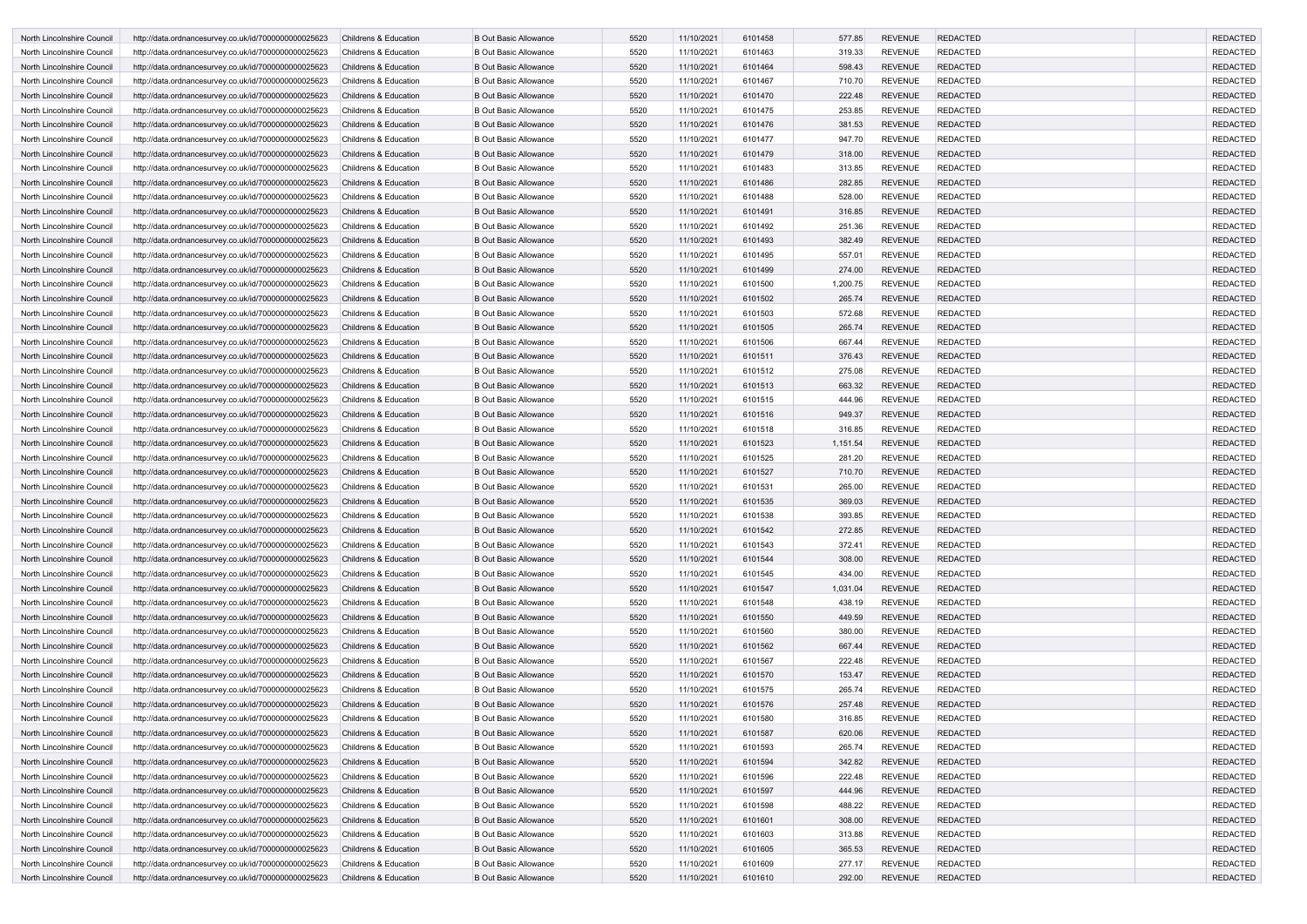| North Lincolnshire Council | http://data.ordnancesurvey.co.uk/id/7000000000025623                                                         | <b>Childrens &amp; Education</b> | <b>B Out Basic Allowance</b> | 5520 | 11/10/2021 | 6101613 | 620.06 | <b>REVENUE</b>                   | <b>REDACTED</b> | <b>REDACTED</b> |
|----------------------------|--------------------------------------------------------------------------------------------------------------|----------------------------------|------------------------------|------|------------|---------|--------|----------------------------------|-----------------|-----------------|
| North Lincolnshire Council | http://data.ordnancesurvey.co.uk/id/7000000000025623                                                         | <b>Childrens &amp; Education</b> | <b>B Out Basic Allowance</b> | 5520 | 11/10/2021 | 6101614 | 597.58 | <b>REVENUE</b>                   | <b>REDACTED</b> | <b>REDACTED</b> |
| North Lincolnshire Council | http://data.ordnancesurvey.co.uk/id/7000000000025623                                                         | <b>Childrens &amp; Education</b> | <b>B Out Basic Allowance</b> | 5520 | 11/10/2021 | 6101615 | 267.91 | <b>REVENUE</b>                   | <b>REDACTED</b> | <b>REDACTED</b> |
| North Lincolnshire Council | http://data.ordnancesurvey.co.uk/id/7000000000025623                                                         | <b>Childrens &amp; Education</b> | <b>B Out Basic Allowance</b> | 5520 | 11/10/2021 | 6101616 | 266.06 | <b>REVENUE</b>                   | <b>REDACTED</b> | <b>REDACTED</b> |
| North Lincolnshire Council | http://data.ordnancesurvey.co.uk/id/7000000000025623                                                         | <b>Childrens &amp; Education</b> | <b>B Out Basic Allowance</b> | 5520 | 11/10/2021 | 6101618 | 265.74 | <b>REVENUE</b>                   | <b>REDACTED</b> | <b>REDACTED</b> |
| North Lincolnshire Council | http://data.ordnancesurvey.co.uk/id/7000000000025623                                                         | <b>Childrens &amp; Education</b> | <b>B Out Basic Allowance</b> | 5520 | 11/10/2021 | 6101623 | 667.44 | <b>REVENUE</b>                   | <b>REDACTED</b> | <b>REDACTED</b> |
| North Lincolnshire Council | http://data.ordnancesurvey.co.uk/id/7000000000025623                                                         | <b>Childrens &amp; Education</b> | <b>B Out Basic Allowance</b> | 5520 | 11/10/2021 | 6101624 | 314.00 | <b>REVENUE</b>                   | <b>REDACTED</b> | <b>REDACTED</b> |
| North Lincolnshire Council | http://data.ordnancesurvey.co.uk/id/7000000000025623                                                         | <b>Childrens &amp; Education</b> | <b>B Out Basic Allowance</b> | 5520 | 11/10/2021 | 6101625 | 520.89 | <b>REVENUE</b>                   | <b>REDACTED</b> | <b>REDACTED</b> |
| North Lincolnshire Council | http://data.ordnancesurvey.co.uk/id/7000000000025623                                                         | <b>Childrens &amp; Education</b> | <b>B Out Basic Allowance</b> | 5520 | 11/10/2021 | 6101628 | 888.22 | <b>REVENUE</b>                   | <b>REDACTED</b> | <b>REDACTED</b> |
| North Lincolnshire Council | http://data.ordnancesurvey.co.uk/id/7000000000025623                                                         | <b>Childrens &amp; Education</b> | <b>B Out Basic Allowance</b> | 5520 | 11/10/2021 | 6101629 | 608.56 | <b>REVENUE</b>                   | <b>REDACTED</b> | <b>REDACTED</b> |
| North Lincolnshire Council | http://data.ordnancesurvey.co.uk/id/7000000000025623                                                         | <b>Childrens &amp; Education</b> | <b>B Out Basic Allowance</b> | 5520 | 11/10/2021 | 6101630 | 462.00 | <b>REVENUE</b>                   | <b>REDACTED</b> | <b>REDACTED</b> |
| North Lincolnshire Council | http://data.ordnancesurvey.co.uk/id/7000000000025623                                                         | <b>Childrens &amp; Education</b> | <b>B Out Basic Allowance</b> | 5520 | 11/10/2021 | 6101633 | 176.00 | <b>REVENUE</b>                   | <b>REDACTED</b> | <b>REDACTED</b> |
| North Lincolnshire Council | http://data.ordnancesurvey.co.uk/id/7000000000025623                                                         | <b>Childrens &amp; Education</b> | <b>B Out Basic Allowance</b> | 5520 | 11/10/2021 | 6101634 | 511.18 | <b>REVENUE</b>                   | <b>REDACTED</b> | <b>REDACTED</b> |
| North Lincolnshire Council | http://data.ordnancesurvey.co.uk/id/7000000000025623                                                         | <b>Childrens &amp; Education</b> | <b>B Out Basic Allowance</b> | 5520 | 11/10/2021 | 6101635 | 256.85 | <b>REVENUE</b>                   | <b>REDACTED</b> | <b>REDACTED</b> |
| North Lincolnshire Council | http://data.ordnancesurvey.co.uk/id/7000000000025623                                                         | <b>Childrens &amp; Education</b> | <b>B Out Basic Allowance</b> | 5520 | 11/10/2021 | 6101636 | 397.58 | <b>REVENUE</b>                   | <b>REDACTED</b> | <b>REDACTED</b> |
| North Lincolnshire Council | http://data.ordnancesurvey.co.uk/id/7000000000025623                                                         | <b>Childrens &amp; Education</b> | <b>B Out Basic Allowance</b> | 5520 | 11/10/2021 | 6101638 | 525.30 | <b>REVENUE</b>                   | <b>REDACTED</b> | <b>REDACTED</b> |
| North Lincolnshire Council | http://data.ordnancesurvey.co.uk/id/7000000000025623                                                         | <b>Childrens &amp; Education</b> | <b>B Out Basic Allowance</b> | 5520 | 11/10/2021 | 6101640 | 270.32 | <b>REVENUE</b>                   | <b>REDACTED</b> | <b>REDACTED</b> |
| North Lincolnshire Council | http://data.ordnancesurvey.co.uk/id/7000000000025623                                                         | <b>Childrens &amp; Education</b> | <b>B Out Basic Allowance</b> | 5520 | 11/10/2021 | 6101641 | 316.85 | <b>REVENUE</b>                   | <b>REDACTED</b> | <b>REDACTED</b> |
| North Lincolnshire Council | http://data.ordnancesurvey.co.uk/id/7000000000025623                                                         | <b>Childrens &amp; Education</b> | <b>B Out Basic Allowance</b> | 5520 | 11/10/2021 | 6101643 | 265.74 | <b>REVENUE</b>                   | <b>REDACTED</b> | <b>REDACTED</b> |
| North Lincolnshire Council | http://data.ordnancesurvey.co.uk/id/7000000000025623                                                         | <b>Childrens &amp; Education</b> | <b>B Out Basic Allowance</b> | 5520 | 11/10/2021 | 6101644 | 456.85 | <b>REVENUE</b>                   | <b>REDACTED</b> | <b>REDACTED</b> |
| North Lincolnshire Council | http://data.ordnancesurvey.co.uk/id/7000000000025623                                                         | <b>Childrens &amp; Education</b> | <b>B Out Basic Allowance</b> | 5520 | 11/10/2021 | 6101645 | 596.85 | <b>REVENUE</b>                   | <b>REDACTED</b> | <b>REDACTED</b> |
| North Lincolnshire Council | http://data.ordnancesurvey.co.uk/id/7000000000025623                                                         | <b>Childrens &amp; Education</b> | <b>B Out Basic Allowance</b> | 5520 | 11/10/2021 | 6101646 | 265.74 | <b>REVENUE</b>                   | <b>REDACTED</b> | <b>REDACTED</b> |
| North Lincolnshire Council | http://data.ordnancesurvey.co.uk/id/7000000000025623                                                         | <b>Childrens &amp; Education</b> | <b>B Out Basic Allowance</b> | 5520 | 11/10/2021 | 6101648 | 329.00 | <b>REVENUE</b>                   | <b>REDACTED</b> | <b>REDACTED</b> |
| North Lincolnshire Council | http://data.ordnancesurvey.co.uk/id/7000000000025623                                                         | <b>Childrens &amp; Education</b> | <b>B Out Basic Allowance</b> | 5520 | 11/10/2021 | 6101657 | 312.05 | <b>REVENUE</b>                   | <b>REDACTED</b> | <b>REDACTED</b> |
| North Lincolnshire Council | http://data.ordnancesurvey.co.uk/id/7000000000025623                                                         | <b>Childrens &amp; Education</b> | <b>B Out Basic Allowance</b> | 5520 | 11/10/2021 | 6101660 | 272.85 | <b>REVENUE</b>                   | <b>REDACTED</b> | <b>REDACTED</b> |
| North Lincolnshire Council | http://data.ordnancesurvey.co.uk/id/7000000000025623                                                         | <b>Childrens &amp; Education</b> | <b>B Out Basic Allowance</b> | 5520 | 11/10/2021 | 6101662 | 440.84 | <b>REVENUE</b>                   | <b>REDACTED</b> | <b>REDACTED</b> |
| North Lincolnshire Council | http://data.ordnancesurvey.co.uk/id/7000000000025623                                                         | Childrens & Education            | <b>B Out Basic Allowance</b> | 5520 | 11/10/2021 | 6101663 | 342.00 | <b>REVENUE</b>                   | <b>REDACTED</b> | <b>REDACTED</b> |
| North Lincolnshire Council | http://data.ordnancesurvey.co.uk/id/7000000000025623                                                         | <b>Childrens &amp; Education</b> | <b>B Out Basic Allowance</b> | 5520 | 11/10/2021 | 6101664 | 842.54 | <b>REVENUE</b>                   | <b>REDACTED</b> | <b>REDACTED</b> |
| North Lincolnshire Council | http://data.ordnancesurvey.co.uk/id/7000000000025623                                                         | <b>Childrens &amp; Education</b> | <b>B Out Basic Allowance</b> | 5520 | 11/10/2021 | 6101666 | 292.00 | <b>REVENUE</b>                   | <b>REDACTED</b> | <b>REDACTED</b> |
| North Lincolnshire Council | http://data.ordnancesurvey.co.uk/id/7000000000025623                                                         | <b>Childrens &amp; Education</b> | <b>B Out Basic Allowance</b> | 5520 | 11/10/2021 | 6101667 | 488.22 | <b>REVENUE</b>                   | <b>REDACTED</b> | <b>REDACTED</b> |
| North Lincolnshire Council | http://data.ordnancesurvey.co.uk/id/7000000000025623                                                         | <b>Childrens &amp; Education</b> | <b>B Out Basic Allowance</b> | 5520 | 11/10/2021 | 6101670 | 265.74 | <b>REVENUE</b>                   | REDACTED        | <b>REDACTED</b> |
| North Lincolnshire Council | http://data.ordnancesurvey.co.uk/id/7000000000025623                                                         | <b>Childrens &amp; Education</b> | <b>B Out Basic Allowance</b> | 5520 | 11/10/2021 | 6101671 | 308.00 | <b>REVENUE</b>                   | <b>REDACTED</b> | <b>REDACTED</b> |
| North Lincolnshire Council | http://data.ordnancesurvey.co.uk/id/7000000000025623                                                         | <b>Childrens &amp; Education</b> | <b>B Out Basic Allowance</b> | 5520 | 11/10/2021 | 6101672 | 276.00 | <b>REVENUE</b>                   | <b>REDACTED</b> | <b>REDACTED</b> |
| North Lincolnshire Council | http://data.ordnancesurvey.co.uk/id/7000000000025623                                                         | Childrens & Education            | <b>B Out Basic Allowance</b> | 5520 | 11/10/2021 | 6101673 | 397.58 | <b>REVENUE</b>                   | <b>REDACTED</b> | <b>REDACTED</b> |
| North Lincolnshire Council | http://data.ordnancesurvey.co.uk/id/7000000000025623                                                         | Childrens & Education            | <b>B Out Basic Allowance</b> | 5520 | 11/10/2021 | 6101674 | 342.82 | <b>REVENUE</b>                   | <b>REDACTED</b> | <b>REDACTED</b> |
| North Lincolnshire Council | http://data.ordnancesurvey.co.uk/id/7000000000025623                                                         | Childrens & Education            | <b>B Out Basic Allowance</b> | 5520 | 11/10/2021 | 6101676 | 418.31 | <b>REVENUE</b>                   | <b>REDACTED</b> | <b>REDACTED</b> |
| North Lincolnshire Council | http://data.ordnancesurvey.co.uk/id/7000000000025623                                                         | Childrens & Education            | <b>B Out Basic Allowance</b> | 5520 | 11/10/2021 | 6101680 | 525.30 | <b>REVENUE</b>                   | <b>REDACTED</b> | <b>REDACTED</b> |
| North Lincolnshire Council | http://data.ordnancesurvey.co.uk/id/7000000000025623                                                         | <b>Childrens &amp; Education</b> | <b>B Out Basic Allowance</b> | 5520 | 11/10/2021 | 6101683 | 350.20 | <b>REVENUE</b>                   | <b>REDACTED</b> | <b>REDACTED</b> |
| North Lincolnshire Council | http://data.ordnancesurvey.co.uk/id/7000000000025623                                                         | Childrens & Education            | <b>B Out Basic Allowance</b> | 5520 | 11/10/2021 | 6101687 | 256.85 | <b>REVENUE</b>                   | <b>REDACTED</b> | <b>REDACTED</b> |
| North Lincolnshire Council | http://data.ordnancesurvey.co.uk/id/7000000000025623                                                         | Childrens & Education            | <b>B Out Basic Allowance</b> | 5520 | 11/10/2021 | 6101691 | 154.00 | <b>REVENUE</b>                   | <b>REDACTED</b> | <b>REDACTED</b> |
| North Lincolnshire Council | http://data.ordnancesurvey.co.uk/id/7000000000025623                                                         | Childrens & Education            | <b>B Out Basic Allowance</b> | 5520 | 11/10/2021 | 6101695 | 138.00 | <b>REVENUE</b>                   | <b>REDACTED</b> | <b>REDACTED</b> |
| North Lincolnshire Council | http://data.ordnancesurvey.co.uk/id/7000000000025623                                                         | Childrens & Education            | <b>B Out Basic Allowance</b> | 5520 | 11/10/2021 | 6101696 | 176.00 | <b>REVENUE</b>                   | <b>REDACTED</b> | <b>REDACTED</b> |
| North Lincolnshire Council | http://data.ordnancesurvey.co.uk/id/7000000000025623                                                         | <b>Childrens &amp; Education</b> | <b>B Out Basic Allowance</b> | 5520 | 11/10/2021 | 6101698 | 294.00 | <b>REVENUE</b>                   | <b>REDACTED</b> | <b>REDACTED</b> |
| North Lincolnshire Council | http://data.ordnancesurvey.co.uk/id/7000000000025623                                                         | Childrens & Education            | <b>B Out Basic Allowance</b> | 5520 | 11/10/2021 | 6101701 | 572.68 | <b>REVENUE</b>                   | <b>REDACTED</b> | <b>REDACTED</b> |
| North Lincolnshire Council | http://data.ordnancesurvey.co.uk/id/7000000000025623                                                         | Childrens & Education            | <b>B Out Basic Allowance</b> | 5520 | 11/10/2021 | 6101704 | 308.00 | <b>REVENUE</b>                   | <b>REDACTED</b> | <b>REDACTED</b> |
| North Lincolnshire Council | http://data.ordnancesurvey.co.uk/id/7000000000025623                                                         | Childrens & Education            | <b>B Out Basic Allowance</b> | 5520 | 11/10/2021 | 6101706 | 312.56 | <b>REVENUE</b>                   | <b>REDACTED</b> | <b>REDACTED</b> |
| North Lincolnshire Council | http://data.ordnancesurvey.co.uk/id/7000000000025623                                                         | Childrens & Education            | <b>B Out Basic Allowance</b> | 5520 | 11/10/2021 | 6101713 | 276.00 | <b>REVENUE</b>                   | <b>REDACTED</b> | <b>REDACTED</b> |
| North Lincolnshire Council | http://data.ordnancesurvey.co.uk/id/7000000000025623                                                         | Childrens & Education            | <b>B Out Basic Allowance</b> | 5520 | 11/10/2021 | 6101715 | 408.00 | <b>REVENUE</b>                   | <b>REDACTED</b> | <b>REDACTED</b> |
| North Lincolnshire Council | http://data.ordnancesurvey.co.uk/id/7000000000025623                                                         | Childrens & Education            | <b>B Out Basic Allowance</b> | 5520 | 11/10/2021 | 6101716 | 308.00 | <b>REVENUE</b>                   | <b>REDACTED</b> | <b>REDACTED</b> |
| North Lincolnshire Council | http://data.ordnancesurvey.co.uk/id/7000000000025623                                                         | Childrens & Education            | <b>B Out Basic Allowance</b> | 5520 | 11/10/2021 | 6101717 | 292.00 | <b>REVENUE</b>                   | <b>REDACTED</b> | <b>REDACTED</b> |
| North Lincolnshire Council |                                                                                                              | Childrens & Education            | <b>B Out Basic Allowance</b> | 5520 | 18/10/2021 | 6105158 | 430.96 | <b>REVENUE</b>                   | <b>REDACTED</b> | <b>REDACTED</b> |
| North Lincolnshire Council | http://data.ordnancesurvey.co.uk/id/7000000000025623<br>http://data.ordnancesurvey.co.uk/id/7000000000025623 | Childrens & Education            | <b>B Out Basic Allowance</b> | 5520 | 18/10/2021 | 6105161 | 934.36 | <b>REVENUE</b>                   | <b>REDACTED</b> | <b>REDACTED</b> |
|                            |                                                                                                              |                                  |                              | 5520 |            |         | 422.48 |                                  |                 | <b>REDACTED</b> |
| North Lincolnshire Council | http://data.ordnancesurvey.co.uk/id/7000000000025623                                                         | <b>Childrens &amp; Education</b> | <b>B Out Basic Allowance</b> |      | 18/10/2021 | 6105163 |        | <b>REVENUE</b><br><b>REVENUE</b> | <b>REDACTED</b> |                 |
| North Lincolnshire Council | http://data.ordnancesurvey.co.uk/id/7000000000025623                                                         | Childrens & Education            | <b>B Out Basic Allowance</b> | 5520 | 18/10/2021 | 6105165 | 747.78 |                                  | <b>REDACTED</b> | <b>REDACTED</b> |
| North Lincolnshire Council | http://data.ordnancesurvey.co.uk/id/7000000000025623                                                         | Childrens & Education            | <b>B Out Basic Allowance</b> | 5520 | 18/10/2021 | 6105168 | 570.91 | <b>REVENUE</b>                   | <b>REDACTED</b> | <b>REDACTED</b> |
| North Lincolnshire Council | http://data.ordnancesurvey.co.uk/id/7000000000025623                                                         | Childrens & Education            | <b>B Out Basic Allowance</b> | 5520 | 18/10/2021 | 6105170 | 375.95 | <b>REVENUE</b>                   | <b>REDACTED</b> | <b>REDACTED</b> |
| North Lincolnshire Council | http://data.ordnancesurvey.co.uk/id/7000000000025623                                                         | Childrens & Education            | <b>B Out Basic Allowance</b> | 5520 | 18/10/2021 | 6105171 | 464.37 | <b>REVENUE</b>                   | <b>REDACTED</b> | <b>REDACTED</b> |
| North Lincolnshire Council | http://data.ordnancesurvey.co.uk/id/7000000000025623                                                         | Childrens & Education            | <b>B Out Basic Allowance</b> | 5520 | 18/10/2021 | 6105172 | 885.80 | <b>REVENUE</b>                   | <b>REDACTED</b> | <b>REDACTED</b> |
| North Lincolnshire Council | http://data.ordnancesurvey.co.uk/id/7000000000025623                                                         | Childrens & Education            | <b>B Out Basic Allowance</b> | 5520 | 18/10/2021 | 6105175 | 519.59 | REVENUE                          | <b>REDACTED</b> | <b>REDACTED</b> |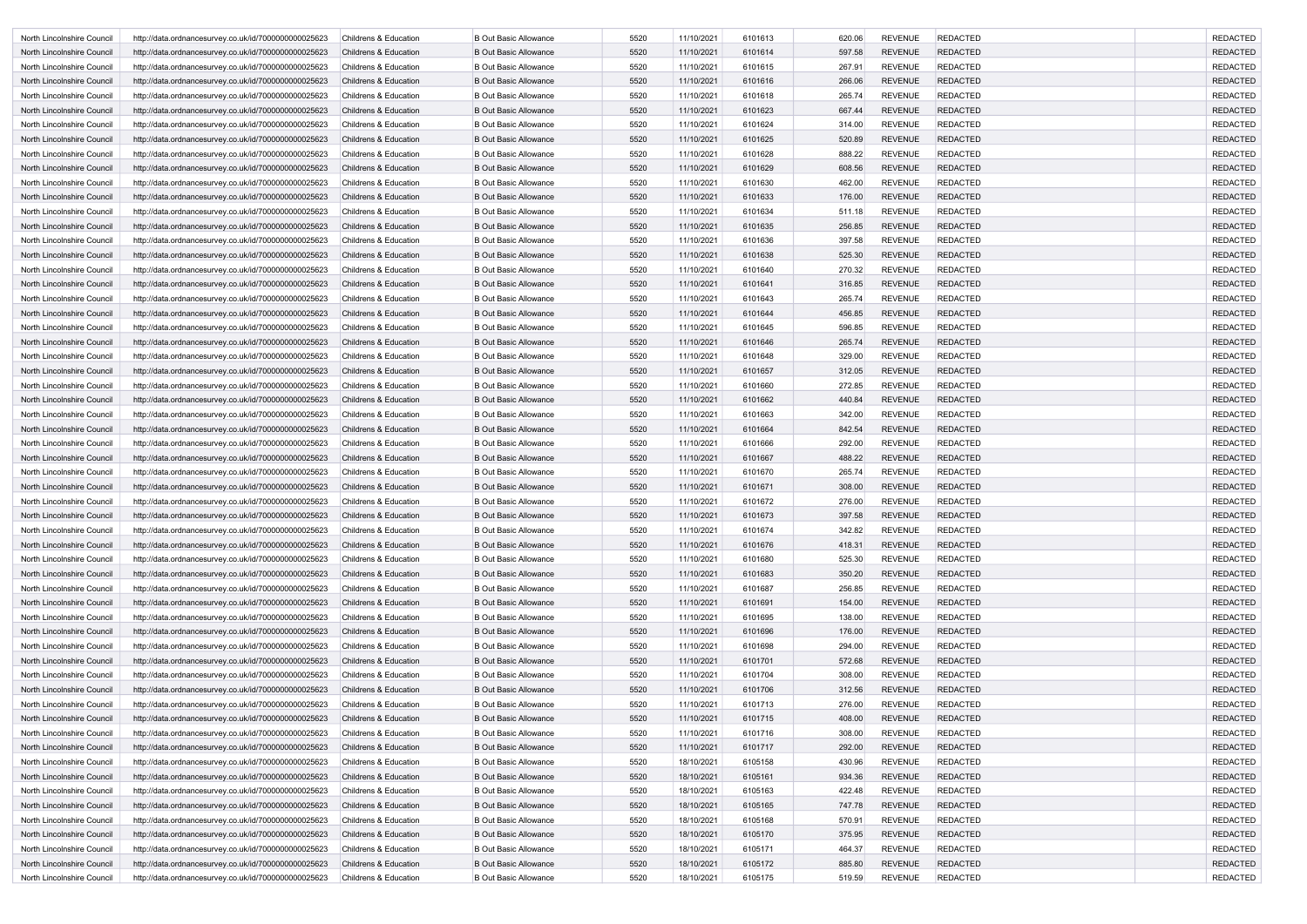| North Lincolnshire Council | http://data.ordnancesurvey.co.uk/id/7000000000025623 | <b>Childrens &amp; Education</b> | <b>B Out Basic Allowance</b> | 5520 | 18/10/2021 | 6105177 | 577.85   | <b>REVENUE</b> | <b>REDACTED</b> | <b>REDACTED</b> |
|----------------------------|------------------------------------------------------|----------------------------------|------------------------------|------|------------|---------|----------|----------------|-----------------|-----------------|
| North Lincolnshire Council | http://data.ordnancesurvey.co.uk/id/7000000000025623 | <b>Childrens &amp; Education</b> | <b>B Out Basic Allowance</b> | 5520 | 18/10/2021 | 6105182 | 319.33   | <b>REVENUE</b> | <b>REDACTED</b> | <b>REDACTED</b> |
| North Lincolnshire Council | http://data.ordnancesurvey.co.uk/id/7000000000025623 | <b>Childrens &amp; Education</b> | <b>B Out Basic Allowance</b> | 5520 | 18/10/2021 | 6105183 | 598.43   | <b>REVENUE</b> | <b>REDACTED</b> | <b>REDACTED</b> |
| North Lincolnshire Council | http://data.ordnancesurvey.co.uk/id/7000000000025623 | Childrens & Education            | <b>B Out Basic Allowance</b> | 5520 | 18/10/2021 | 6105186 | 710.70   | <b>REVENUE</b> | <b>REDACTED</b> | <b>REDACTED</b> |
| North Lincolnshire Council | http://data.ordnancesurvey.co.uk/id/7000000000025623 | <b>Childrens &amp; Education</b> | <b>B Out Basic Allowance</b> | 5520 | 18/10/2021 | 6105189 | 222.48   | <b>REVENUE</b> | <b>REDACTED</b> | <b>REDACTED</b> |
| North Lincolnshire Council | http://data.ordnancesurvey.co.uk/id/7000000000025623 | <b>Childrens &amp; Education</b> | <b>B Out Basic Allowance</b> | 5520 | 18/10/2021 | 6105194 | 253.85   | <b>REVENUE</b> | <b>REDACTED</b> | <b>REDACTED</b> |
| North Lincolnshire Council | http://data.ordnancesurvey.co.uk/id/7000000000025623 | <b>Childrens &amp; Education</b> | <b>B Out Basic Allowance</b> | 5520 | 18/10/2021 | 6105195 | 381.53   | <b>REVENUE</b> | <b>REDACTED</b> | <b>REDACTED</b> |
| North Lincolnshire Council | http://data.ordnancesurvey.co.uk/id/7000000000025623 | <b>Childrens &amp; Education</b> | <b>B Out Basic Allowance</b> | 5520 | 18/10/2021 | 6105196 | 947.70   | <b>REVENUE</b> | <b>REDACTED</b> | <b>REDACTED</b> |
| North Lincolnshire Council | http://data.ordnancesurvey.co.uk/id/7000000000025623 | <b>Childrens &amp; Education</b> | <b>B Out Basic Allowance</b> | 5520 | 18/10/2021 | 6105198 | 318.00   | <b>REVENUE</b> | <b>REDACTED</b> | <b>REDACTED</b> |
| North Lincolnshire Council | http://data.ordnancesurvey.co.uk/id/7000000000025623 | <b>Childrens &amp; Education</b> | <b>B Out Basic Allowance</b> | 5520 | 18/10/2021 | 6105202 | 313.85   | <b>REVENUE</b> | <b>REDACTED</b> | <b>REDACTED</b> |
| North Lincolnshire Council | http://data.ordnancesurvey.co.uk/id/7000000000025623 | <b>Childrens &amp; Education</b> | <b>B Out Basic Allowance</b> | 5520 | 18/10/2021 | 6105205 | 282.85   | <b>REVENUE</b> | <b>REDACTED</b> | <b>REDACTED</b> |
| North Lincolnshire Council | http://data.ordnancesurvey.co.uk/id/7000000000025623 | <b>Childrens &amp; Education</b> | <b>B Out Basic Allowance</b> | 5520 | 18/10/2021 | 6105207 | 528.00   | <b>REVENUE</b> | <b>REDACTED</b> | <b>REDACTED</b> |
| North Lincolnshire Council | http://data.ordnancesurvey.co.uk/id/7000000000025623 | <b>Childrens &amp; Education</b> | <b>B Out Basic Allowance</b> | 5520 | 18/10/2021 | 6105210 | 316.85   | <b>REVENUE</b> | <b>REDACTED</b> | <b>REDACTED</b> |
| North Lincolnshire Council | http://data.ordnancesurvey.co.uk/id/7000000000025623 | <b>Childrens &amp; Education</b> | <b>B Out Basic Allowance</b> | 5520 | 18/10/2021 | 6105211 | 251.36   | <b>REVENUE</b> | <b>REDACTED</b> | <b>REDACTED</b> |
| North Lincolnshire Council | http://data.ordnancesurvey.co.uk/id/7000000000025623 | <b>Childrens &amp; Education</b> | <b>B Out Basic Allowance</b> | 5520 | 18/10/2021 | 6105212 | 382.49   | <b>REVENUE</b> | <b>REDACTED</b> | <b>REDACTED</b> |
| North Lincolnshire Council | http://data.ordnancesurvey.co.uk/id/7000000000025623 | <b>Childrens &amp; Education</b> | <b>B Out Basic Allowance</b> | 5520 | 18/10/2021 | 6105214 | 557.01   | <b>REVENUE</b> | <b>REDACTED</b> | <b>REDACTED</b> |
| North Lincolnshire Council | http://data.ordnancesurvey.co.uk/id/7000000000025623 | <b>Childrens &amp; Education</b> | <b>B Out Basic Allowance</b> | 5520 | 18/10/2021 | 6105218 | 274.00   | <b>REVENUE</b> | <b>REDACTED</b> | <b>REDACTED</b> |
| North Lincolnshire Council | http://data.ordnancesurvey.co.uk/id/7000000000025623 | <b>Childrens &amp; Education</b> | <b>B Out Basic Allowance</b> | 5520 | 18/10/2021 | 6105219 | 1,137.18 | <b>REVENUE</b> | <b>REDACTED</b> | <b>REDACTED</b> |
| North Lincolnshire Council | http://data.ordnancesurvey.co.uk/id/7000000000025623 | <b>Childrens &amp; Education</b> | <b>B Out Basic Allowance</b> | 5520 | 18/10/2021 | 6105222 | 547.57   | <b>REVENUE</b> | <b>REDACTED</b> | <b>REDACTED</b> |
| North Lincolnshire Council | http://data.ordnancesurvey.co.uk/id/7000000000025623 | Childrens & Education            | <b>B Out Basic Allowance</b> | 5520 | 18/10/2021 | 6105224 | 265.74   | <b>REVENUE</b> | <b>REDACTED</b> | <b>REDACTED</b> |
| North Lincolnshire Council | http://data.ordnancesurvey.co.uk/id/7000000000025623 | <b>Childrens &amp; Education</b> | <b>B Out Basic Allowance</b> | 5520 | 18/10/2021 | 6105225 | 667.44   | <b>REVENUE</b> | <b>REDACTED</b> | <b>REDACTED</b> |
| North Lincolnshire Council | http://data.ordnancesurvey.co.uk/id/7000000000025623 | <b>Childrens &amp; Education</b> | <b>B Out Basic Allowance</b> | 5520 | 18/10/2021 | 6105230 | 376.43   | <b>REVENUE</b> | <b>REDACTED</b> | <b>REDACTED</b> |
| North Lincolnshire Council | http://data.ordnancesurvey.co.uk/id/7000000000025623 | <b>Childrens &amp; Education</b> | <b>B Out Basic Allowance</b> | 5520 | 18/10/2021 | 6105231 | 275.08   | <b>REVENUE</b> | <b>REDACTED</b> | <b>REDACTED</b> |
| North Lincolnshire Council | http://data.ordnancesurvey.co.uk/id/7000000000025623 | <b>Childrens &amp; Education</b> | <b>B Out Basic Allowance</b> | 5520 | 18/10/2021 | 6105232 | 663.32   | <b>REVENUE</b> | <b>REDACTED</b> | <b>REDACTED</b> |
| North Lincolnshire Council | http://data.ordnancesurvey.co.uk/id/7000000000025623 | <b>Childrens &amp; Education</b> | <b>B Out Basic Allowance</b> | 5520 | 18/10/2021 | 6105234 | 620.06   | <b>REVENUE</b> | <b>REDACTED</b> | <b>REDACTED</b> |
| North Lincolnshire Council | http://data.ordnancesurvey.co.uk/id/7000000000025623 | <b>Childrens &amp; Education</b> | <b>B Out Basic Allowance</b> | 5520 | 18/10/2021 | 6105236 | 316.85   | <b>REVENUE</b> | <b>REDACTED</b> | <b>REDACTED</b> |
| North Lincolnshire Council | http://data.ordnancesurvey.co.uk/id/7000000000025623 | <b>Childrens &amp; Education</b> | <b>B Out Basic Allowance</b> | 5520 | 18/10/2021 | 6105241 | 885.80   | <b>REVENUE</b> | <b>REDACTED</b> | <b>REDACTED</b> |
| North Lincolnshire Council | http://data.ordnancesurvey.co.uk/id/7000000000025623 | Childrens & Education            | <b>B Out Basic Allowance</b> | 5520 | 18/10/2021 | 6105243 | 281.20   | <b>REVENUE</b> | <b>REDACTED</b> | <b>REDACTED</b> |
| North Lincolnshire Council | http://data.ordnancesurvey.co.uk/id/7000000000025623 | Childrens & Education            | <b>B Out Basic Allowance</b> | 5520 | 18/10/2021 | 6105245 | 710.70   | <b>REVENUE</b> | <b>REDACTED</b> | <b>REDACTED</b> |
| North Lincolnshire Council | http://data.ordnancesurvey.co.uk/id/7000000000025623 | Childrens & Education            | <b>B Out Basic Allowance</b> | 5520 | 18/10/2021 | 6105249 | 265.00   | <b>REVENUE</b> | <b>REDACTED</b> | <b>REDACTED</b> |
| North Lincolnshire Council | http://data.ordnancesurvey.co.uk/id/7000000000025623 | <b>Childrens &amp; Education</b> | <b>B Out Basic Allowance</b> | 5520 | 18/10/2021 | 6105253 | 444.96   | <b>REVENUE</b> | <b>REDACTED</b> | <b>REDACTED</b> |
| North Lincolnshire Council | http://data.ordnancesurvey.co.uk/id/7000000000025623 | <b>Childrens &amp; Education</b> | <b>B Out Basic Allowance</b> | 5520 | 18/10/2021 | 6105256 | 393.85   | <b>REVENUE</b> | <b>REDACTED</b> | <b>REDACTED</b> |
| North Lincolnshire Council | http://data.ordnancesurvey.co.uk/id/7000000000025623 | <b>Childrens &amp; Education</b> | <b>B Out Basic Allowance</b> | 5520 | 18/10/2021 | 6105260 | 272.85   | <b>REVENUE</b> | <b>REDACTED</b> | <b>REDACTED</b> |
| North Lincolnshire Council | http://data.ordnancesurvey.co.uk/id/7000000000025623 | Childrens & Education            | <b>B Out Basic Allowance</b> | 5520 | 18/10/2021 | 6105261 | 372.41   | <b>REVENUE</b> | <b>REDACTED</b> | <b>REDACTED</b> |
| North Lincolnshire Council | http://data.ordnancesurvey.co.uk/id/7000000000025623 | Childrens & Education            | <b>B Out Basic Allowance</b> | 5520 | 18/10/2021 | 6105262 | 308.00   | <b>REVENUE</b> | <b>REDACTED</b> | <b>REDACTED</b> |
| North Lincolnshire Council | http://data.ordnancesurvey.co.uk/id/7000000000025623 | Childrens & Education            | <b>B Out Basic Allowance</b> | 5520 | 18/10/2021 | 6105263 | 434.00   | <b>REVENUE</b> | <b>REDACTED</b> | <b>REDACTED</b> |
| North Lincolnshire Council | http://data.ordnancesurvey.co.uk/id/7000000000025623 | Childrens & Education            | <b>B Out Basic Allowance</b> | 5520 | 18/10/2021 | 6105265 | 1,031.04 | <b>REVENUE</b> | <b>REDACTED</b> | <b>REDACTED</b> |
| North Lincolnshire Council | http://data.ordnancesurvey.co.uk/id/7000000000025623 | Childrens & Education            | <b>B Out Basic Allowance</b> | 5520 | 18/10/2021 | 6105266 | 444.96   | <b>REVENUE</b> | <b>REDACTED</b> | <b>REDACTED</b> |
| North Lincolnshire Council | http://data.ordnancesurvey.co.uk/id/7000000000025623 | <b>Childrens &amp; Education</b> | <b>B Out Basic Allowance</b> | 5520 | 18/10/2021 | 6105267 | 449.59   | <b>REVENUE</b> | <b>REDACTED</b> | <b>REDACTED</b> |
| North Lincolnshire Council | http://data.ordnancesurvey.co.uk/id/7000000000025623 | Childrens & Education            | <b>B Out Basic Allowance</b> | 5520 | 18/10/2021 | 6105277 | 380.00   | <b>REVENUE</b> | <b>REDACTED</b> | <b>REDACTED</b> |
| North Lincolnshire Council | http://data.ordnancesurvey.co.uk/id/7000000000025623 | Childrens & Education            | <b>B Out Basic Allowance</b> | 5520 | 18/10/2021 | 6105282 | 222.48   | <b>REVENUE</b> | <b>REDACTED</b> | <b>REDACTED</b> |
| North Lincolnshire Council | http://data.ordnancesurvey.co.uk/id/7000000000025623 | Childrens & Education            | <b>B Out Basic Allowance</b> | 5520 | 18/10/2021 | 6105289 | 265.74   | <b>REVENUE</b> | <b>REDACTED</b> | <b>REDACTED</b> |
| North Lincolnshire Council | http://data.ordnancesurvey.co.uk/id/7000000000025623 | <b>Childrens &amp; Education</b> | <b>B Out Basic Allowance</b> | 5520 | 18/10/2021 | 6105290 | 257.48   | <b>REVENUE</b> | <b>REDACTED</b> | <b>REDACTED</b> |
| North Lincolnshire Council | http://data.ordnancesurvey.co.uk/id/7000000000025623 | Childrens & Education            | <b>B Out Basic Allowance</b> | 5520 | 18/10/2021 | 6105294 | 316.85   | <b>REVENUE</b> | <b>REDACTED</b> | <b>REDACTED</b> |
| North Lincolnshire Council | http://data.ordnancesurvey.co.uk/id/7000000000025623 | Childrens & Education            | <b>B Out Basic Allowance</b> | 5520 | 18/10/2021 | 6105300 | 620.06   | <b>REVENUE</b> | <b>REDACTED</b> | <b>REDACTED</b> |
| North Lincolnshire Council | http://data.ordnancesurvey.co.uk/id/7000000000025623 | Childrens & Education            | <b>B Out Basic Allowance</b> | 5520 | 18/10/2021 | 6105306 | 265.74   | <b>REVENUE</b> | <b>REDACTED</b> | <b>REDACTED</b> |
| North Lincolnshire Council | http://data.ordnancesurvey.co.uk/id/7000000000025623 | Childrens & Education            | <b>B Out Basic Allowance</b> | 5520 | 18/10/2021 | 6105307 | 342.82   | <b>REVENUE</b> | <b>REDACTED</b> | <b>REDACTED</b> |
| North Lincolnshire Council | http://data.ordnancesurvey.co.uk/id/7000000000025623 | Childrens & Education            | <b>B Out Basic Allowance</b> | 5520 | 18/10/2021 | 6105309 | 222.48   | <b>REVENUE</b> | <b>REDACTED</b> | <b>REDACTED</b> |
| North Lincolnshire Council | http://data.ordnancesurvey.co.uk/id/7000000000025623 | <b>Childrens &amp; Education</b> | <b>B Out Basic Allowance</b> | 5520 | 18/10/2021 | 6105310 | 444.96   | <b>REVENUE</b> | <b>REDACTED</b> | <b>REDACTED</b> |
| North Lincolnshire Council | http://data.ordnancesurvey.co.uk/id/7000000000025623 | Childrens & Education            | <b>B Out Basic Allowance</b> | 5520 | 18/10/2021 | 6105311 | 488.22   | <b>REVENUE</b> | <b>REDACTED</b> | <b>REDACTED</b> |
| North Lincolnshire Council | http://data.ordnancesurvey.co.uk/id/7000000000025623 | Childrens & Education            | <b>B Out Basic Allowance</b> | 5520 | 18/10/2021 | 6105314 | 308.00   | <b>REVENUE</b> | <b>REDACTED</b> | <b>REDACTED</b> |
| North Lincolnshire Council | http://data.ordnancesurvey.co.uk/id/7000000000025623 | Childrens & Education            | <b>B Out Basic Allowance</b> | 5520 | 18/10/2021 | 6105316 | 313.88   | <b>REVENUE</b> | <b>REDACTED</b> | <b>REDACTED</b> |
| North Lincolnshire Council | http://data.ordnancesurvey.co.uk/id/7000000000025623 | Childrens & Education            | <b>B Out Basic Allowance</b> | 5520 | 18/10/2021 | 6105318 | 365.53   | <b>REVENUE</b> | <b>REDACTED</b> | <b>REDACTED</b> |
| North Lincolnshire Council | http://data.ordnancesurvey.co.uk/id/7000000000025623 | Childrens & Education            | <b>B Out Basic Allowance</b> | 5520 | 18/10/2021 | 6105322 | 277.17   | <b>REVENUE</b> | <b>REDACTED</b> | <b>REDACTED</b> |
| North Lincolnshire Council | http://data.ordnancesurvey.co.uk/id/7000000000025623 | Childrens & Education            | <b>B Out Basic Allowance</b> | 5520 | 18/10/2021 | 6105323 | 292.00   | <b>REVENUE</b> | <b>REDACTED</b> | <b>REDACTED</b> |
| North Lincolnshire Council | http://data.ordnancesurvey.co.uk/id/7000000000025623 | Childrens & Education            | <b>B Out Basic Allowance</b> | 5520 | 18/10/2021 | 6105326 | 620.06   | <b>REVENUE</b> | <b>REDACTED</b> | <b>REDACTED</b> |
| North Lincolnshire Council | http://data.ordnancesurvey.co.uk/id/7000000000025623 | <b>Childrens &amp; Education</b> | <b>B Out Basic Allowance</b> | 5520 | 18/10/2021 | 6105327 | 597.58   | <b>REVENUE</b> | <b>REDACTED</b> | <b>REDACTED</b> |
| North Lincolnshire Council | http://data.ordnancesurvey.co.uk/id/7000000000025623 | <b>Childrens &amp; Education</b> | <b>B Out Basic Allowance</b> | 5520 | 18/10/2021 | 6105328 | 267.91   | <b>REVENUE</b> | <b>REDACTED</b> | <b>REDACTED</b> |
| North Lincolnshire Council | http://data.ordnancesurvey.co.uk/id/7000000000025623 | <b>Childrens &amp; Education</b> | <b>B Out Basic Allowance</b> | 5520 | 18/10/2021 | 6105329 | 266.06   | <b>REVENUE</b> | <b>REDACTED</b> | <b>REDACTED</b> |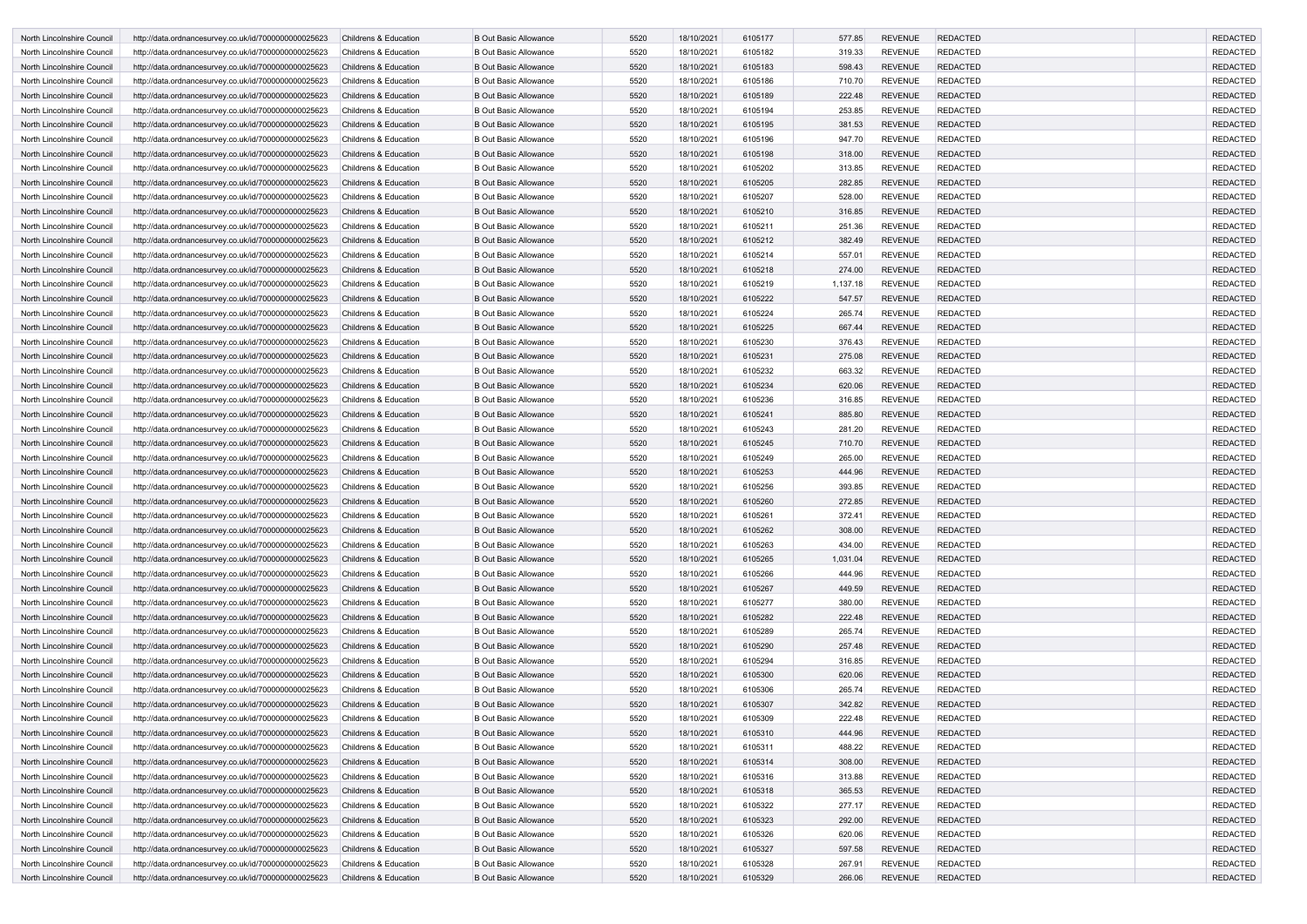| North Lincolnshire Council | http://data.ordnancesurvey.co.uk/id/7000000000025623 | <b>Childrens &amp; Education</b> | <b>B Out Basic Allowance</b> | 5520         | 18/10/2021 | 6105331 | 265.74 | <b>REVENUE</b> | <b>REDACTED</b> | <b>REDACTED</b> |
|----------------------------|------------------------------------------------------|----------------------------------|------------------------------|--------------|------------|---------|--------|----------------|-----------------|-----------------|
| North Lincolnshire Council | http://data.ordnancesurvey.co.uk/id/7000000000025623 | <b>Childrens &amp; Education</b> | <b>B Out Basic Allowance</b> | 5520         | 18/10/2021 | 6105336 | 667.44 | <b>REVENUE</b> | <b>REDACTED</b> | <b>REDACTED</b> |
| North Lincolnshire Council | http://data.ordnancesurvey.co.uk/id/7000000000025623 | <b>Childrens &amp; Education</b> | <b>B Out Basic Allowance</b> | 5520         | 18/10/2021 | 6105337 | 314.00 | <b>REVENUE</b> | <b>REDACTED</b> | <b>REDACTED</b> |
| North Lincolnshire Council | http://data.ordnancesurvey.co.uk/id/7000000000025623 | <b>Childrens &amp; Education</b> | <b>B Out Basic Allowance</b> | 5520         | 18/10/2021 | 6105338 | 488.22 | <b>REVENUE</b> | <b>REDACTED</b> | <b>REDACTED</b> |
| North Lincolnshire Council | http://data.ordnancesurvey.co.uk/id/7000000000025623 | <b>Childrens &amp; Education</b> | <b>B Out Basic Allowance</b> | 5520         | 18/10/2021 | 6105341 | 888.22 | <b>REVENUE</b> | <b>REDACTED</b> | <b>REDACTED</b> |
| North Lincolnshire Council | http://data.ordnancesurvey.co.uk/id/7000000000025623 | <b>Childrens &amp; Education</b> | <b>B Out Basic Allowance</b> | 5520         | 18/10/2021 | 6105342 | 608.56 | <b>REVENUE</b> | <b>REDACTED</b> | <b>REDACTED</b> |
| North Lincolnshire Council | http://data.ordnancesurvey.co.uk/id/7000000000025623 | <b>Childrens &amp; Education</b> | <b>B Out Basic Allowance</b> | 5520         | 18/10/2021 | 6105343 | 308.00 | <b>REVENUE</b> | <b>REDACTED</b> | <b>REDACTED</b> |
| North Lincolnshire Council | http://data.ordnancesurvey.co.uk/id/7000000000025623 | <b>Childrens &amp; Education</b> | <b>B Out Basic Allowance</b> | 5520         | 18/10/2021 | 6105346 | 176.00 | <b>REVENUE</b> | <b>REDACTED</b> | <b>REDACTED</b> |
| North Lincolnshire Council | http://data.ordnancesurvey.co.uk/id/7000000000025623 | <b>Childrens &amp; Education</b> | <b>B Out Basic Allowance</b> | 5520         | 18/10/2021 | 6105348 | 256.85 | <b>REVENUE</b> | <b>REDACTED</b> | <b>REDACTED</b> |
| North Lincolnshire Council | http://data.ordnancesurvey.co.uk/id/7000000000025623 | <b>Childrens &amp; Education</b> | <b>B Out Basic Allowance</b> | 5520         | 18/10/2021 | 6105349 | 397.58 | <b>REVENUE</b> | <b>REDACTED</b> | <b>REDACTED</b> |
| North Lincolnshire Council | http://data.ordnancesurvey.co.uk/id/7000000000025623 | <b>Childrens &amp; Education</b> | <b>B Out Basic Allowance</b> | 5520         | 18/10/2021 | 6105351 | 525.30 | <b>REVENUE</b> | <b>REDACTED</b> | <b>REDACTED</b> |
| North Lincolnshire Council | http://data.ordnancesurvey.co.uk/id/7000000000025623 | <b>Childrens &amp; Education</b> | <b>B Out Basic Allowance</b> | 5520         | 18/10/2021 | 6105353 | 270.32 | <b>REVENUE</b> | <b>REDACTED</b> | <b>REDACTED</b> |
| North Lincolnshire Council | http://data.ordnancesurvey.co.uk/id/7000000000025623 | <b>Childrens &amp; Education</b> | <b>B Out Basic Allowance</b> | 5520         | 18/10/2021 | 6105354 | 316.85 | <b>REVENUE</b> | <b>REDACTED</b> | <b>REDACTED</b> |
| North Lincolnshire Council | http://data.ordnancesurvey.co.uk/id/7000000000025623 | <b>Childrens &amp; Education</b> | <b>B Out Basic Allowance</b> | 5520         | 18/10/2021 | 6105356 | 265.74 | <b>REVENUE</b> | <b>REDACTED</b> | <b>REDACTED</b> |
| North Lincolnshire Council | http://data.ordnancesurvey.co.uk/id/7000000000025623 | <b>Childrens &amp; Education</b> | <b>B Out Basic Allowance</b> | 5520         | 18/10/2021 | 6105357 | 456.85 | <b>REVENUE</b> | <b>REDACTED</b> | <b>REDACTED</b> |
| North Lincolnshire Council | http://data.ordnancesurvey.co.uk/id/7000000000025623 | <b>Childrens &amp; Education</b> | <b>B Out Basic Allowance</b> | 5520         | 18/10/2021 | 6105358 | 596.85 | <b>REVENUE</b> | <b>REDACTED</b> | <b>REDACTED</b> |
| North Lincolnshire Council | http://data.ordnancesurvey.co.uk/id/7000000000025623 | <b>Childrens &amp; Education</b> | <b>B Out Basic Allowance</b> | 5520         | 18/10/2021 | 6105359 | 75.93  | <b>REVENUE</b> | <b>REDACTED</b> | <b>REDACTED</b> |
| North Lincolnshire Council | http://data.ordnancesurvey.co.uk/id/7000000000025623 | <b>Childrens &amp; Education</b> | <b>B Out Basic Allowance</b> | 5520         | 18/10/2021 | 6105361 | 329.00 | <b>REVENUE</b> | <b>REDACTED</b> | <b>REDACTED</b> |
| North Lincolnshire Council | http://data.ordnancesurvey.co.uk/id/7000000000025623 | <b>Childrens &amp; Education</b> | <b>B Out Basic Allowance</b> | 5520         | 18/10/2021 | 6105366 | 390.30 | <b>REVENUE</b> | <b>REDACTED</b> | <b>REDACTED</b> |
| North Lincolnshire Council | http://data.ordnancesurvey.co.uk/id/7000000000025623 | <b>Childrens &amp; Education</b> | <b>B Out Basic Allowance</b> | 5520         | 18/10/2021 | 6105370 | 312.05 | <b>REVENUE</b> | <b>REDACTED</b> | <b>REDACTED</b> |
| North Lincolnshire Council | http://data.ordnancesurvey.co.uk/id/7000000000025623 | <b>Childrens &amp; Education</b> | <b>B Out Basic Allowance</b> | 5520         | 18/10/2021 | 6105373 | 272.85 | <b>REVENUE</b> | <b>REDACTED</b> | <b>REDACTED</b> |
| North Lincolnshire Council | http://data.ordnancesurvey.co.uk/id/7000000000025623 | <b>Childrens &amp; Education</b> | <b>B Out Basic Allowance</b> | 5520         | 18/10/2021 | 6105375 | 440.84 | <b>REVENUE</b> | <b>REDACTED</b> | <b>REDACTED</b> |
| North Lincolnshire Council | http://data.ordnancesurvey.co.uk/id/7000000000025623 | <b>Childrens &amp; Education</b> | <b>B Out Basic Allowance</b> | 5520         | 18/10/2021 | 6105376 | 342.00 | <b>REVENUE</b> | <b>REDACTED</b> | <b>REDACTED</b> |
| North Lincolnshire Council | http://data.ordnancesurvey.co.uk/id/7000000000025623 | <b>Childrens &amp; Education</b> | <b>B Out Basic Allowance</b> | 5520         | 18/10/2021 | 6105377 | 842.54 | <b>REVENUE</b> | <b>REDACTED</b> | <b>REDACTED</b> |
| North Lincolnshire Council | http://data.ordnancesurvey.co.uk/id/7000000000025623 | <b>Childrens &amp; Education</b> | <b>B Out Basic Allowance</b> | 5520         | 18/10/2021 | 6105379 | 292.00 | <b>REVENUE</b> | <b>REDACTED</b> | <b>REDACTED</b> |
| North Lincolnshire Council | http://data.ordnancesurvey.co.uk/id/7000000000025623 | <b>Childrens &amp; Education</b> | <b>B Out Basic Allowance</b> | 5520         | 18/10/2021 | 6105380 | 488.22 | <b>REVENUE</b> | <b>REDACTED</b> | <b>REDACTED</b> |
| North Lincolnshire Council | http://data.ordnancesurvey.co.uk/id/7000000000025623 | <b>Childrens &amp; Education</b> | <b>B Out Basic Allowance</b> | 5520         | 18/10/2021 | 6105383 | 265.74 | <b>REVENUE</b> | <b>REDACTED</b> | <b>REDACTED</b> |
| North Lincolnshire Council | http://data.ordnancesurvey.co.uk/id/7000000000025623 | <b>Childrens &amp; Education</b> | <b>B Out Basic Allowance</b> | 5520         | 18/10/2021 | 6105384 | 308.00 | <b>REVENUE</b> | <b>REDACTED</b> | <b>REDACTED</b> |
| North Lincolnshire Council | http://data.ordnancesurvey.co.uk/id/7000000000025623 | <b>Childrens &amp; Education</b> | <b>B Out Basic Allowance</b> | 5520         | 18/10/2021 | 6105385 | 276.00 | <b>REVENUE</b> | <b>REDACTED</b> | <b>REDACTED</b> |
| North Lincolnshire Council | http://data.ordnancesurvey.co.uk/id/7000000000025623 | <b>Childrens &amp; Education</b> | <b>B Out Basic Allowance</b> | 5520         | 18/10/2021 | 6105386 | 397.58 | <b>REVENUE</b> | <b>REDACTED</b> | <b>REDACTED</b> |
| North Lincolnshire Council | http://data.ordnancesurvey.co.uk/id/7000000000025623 | <b>Childrens &amp; Education</b> | <b>B Out Basic Allowance</b> | 5520         | 18/10/2021 | 6105387 | 342.82 | <b>REVENUE</b> | REDACTED        | <b>REDACTED</b> |
| North Lincolnshire Council | http://data.ordnancesurvey.co.uk/id/7000000000025623 | <b>Childrens &amp; Education</b> | <b>B Out Basic Allowance</b> | 5520         | 18/10/2021 | 6105389 | 468.52 | <b>REVENUE</b> | <b>REDACTED</b> | <b>REDACTED</b> |
| North Lincolnshire Council | http://data.ordnancesurvey.co.uk/id/7000000000025623 | <b>Childrens &amp; Education</b> | <b>B Out Basic Allowance</b> | 5520         | 18/10/2021 | 6105396 | 350.20 | <b>REVENUE</b> | <b>REDACTED</b> | <b>REDACTED</b> |
| North Lincolnshire Council | http://data.ordnancesurvey.co.uk/id/7000000000025623 | Childrens & Education            | <b>B Out Basic Allowance</b> | 5520         | 18/10/2021 | 6105399 | 256.85 | <b>REVENUE</b> | <b>REDACTED</b> | <b>REDACTED</b> |
| North Lincolnshire Council | http://data.ordnancesurvey.co.uk/id/7000000000025623 | Childrens & Education            | <b>B Out Basic Allowance</b> | 5520         | 18/10/2021 | 6105407 | 176.00 | <b>REVENUE</b> | <b>REDACTED</b> | <b>REDACTED</b> |
| North Lincolnshire Council | http://data.ordnancesurvey.co.uk/id/7000000000025623 | Childrens & Education            | <b>B Out Basic Allowance</b> | 5520         | 18/10/2021 | 6105409 | 294.00 | <b>REVENUE</b> | <b>REDACTED</b> | <b>REDACTED</b> |
| North Lincolnshire Council | http://data.ordnancesurvey.co.uk/id/7000000000025623 | Childrens & Education            | <b>B Out Basic Allowance</b> | 5520         | 18/10/2021 | 6105411 | 572.68 | <b>REVENUE</b> | <b>REDACTED</b> | <b>REDACTED</b> |
| North Lincolnshire Council | http://data.ordnancesurvey.co.uk/id/7000000000025623 | <b>Childrens &amp; Education</b> | <b>B Out Basic Allowance</b> | 5520         | 18/10/2021 | 6105414 | 308.00 | <b>REVENUE</b> | <b>REDACTED</b> | <b>REDACTED</b> |
| North Lincolnshire Council | http://data.ordnancesurvey.co.uk/id/7000000000025623 | Childrens & Education            | <b>B Out Basic Allowance</b> | 5520         | 18/10/2021 | 6105416 | 312.56 | <b>REVENUE</b> | <b>REDACTED</b> | <b>REDACTED</b> |
| North Lincolnshire Council | http://data.ordnancesurvey.co.uk/id/7000000000025623 | Childrens & Education            | <b>B Out Basic Allowance</b> | 5520         | 18/10/2021 | 6105423 | 276.00 | <b>REVENUE</b> | <b>REDACTED</b> | <b>REDACTED</b> |
| North Lincolnshire Council | http://data.ordnancesurvey.co.uk/id/7000000000025623 | Childrens & Education            | <b>B Out Basic Allowance</b> | 5520         | 18/10/2021 | 6105425 | 422.29 | <b>REVENUE</b> | <b>REDACTED</b> | <b>REDACTED</b> |
| North Lincolnshire Council | http://data.ordnancesurvey.co.uk/id/7000000000025623 | Childrens & Education            | <b>B Out Basic Allowance</b> | 5520         | 18/10/2021 | 6105427 | 308.00 | <b>REVENUE</b> | <b>REDACTED</b> | <b>REDACTED</b> |
| North Lincolnshire Council | http://data.ordnancesurvey.co.uk/id/7000000000025623 | <b>Childrens &amp; Education</b> | <b>B Out Basic Allowance</b> | 5520         | 18/10/2021 | 6105428 | 292.00 | <b>REVENUE</b> | <b>REDACTED</b> | <b>REDACTED</b> |
| North Lincolnshire Council | http://data.ordnancesurvey.co.uk/id/7000000000025623 | Childrens & Education            | <b>B Out Basic Allowance</b> | 5520         | 25/10/2021 | 6109011 | 430.96 | <b>REVENUE</b> | <b>REDACTED</b> | <b>REDACTED</b> |
| North Lincolnshire Council | http://data.ordnancesurvey.co.uk/id/7000000000025623 | Childrens & Education            | <b>B Out Basic Allowance</b> | 5520         | 25/10/2021 | 6109014 | 440.84 | <b>REVENUE</b> | <b>REDACTED</b> | <b>REDACTED</b> |
| North Lincolnshire Council | http://data.ordnancesurvey.co.uk/id/7000000000025623 | Childrens & Education            | <b>B Out Basic Allowance</b> | 5520         | 25/10/2021 | 6109015 | 422.48 | <b>REVENUE</b> | <b>REDACTED</b> | <b>REDACTED</b> |
| North Lincolnshire Council | http://data.ordnancesurvey.co.uk/id/7000000000025623 | Childrens & Education            | <b>B Out Basic Allowance</b> | 5520         | 25/10/2021 | 6109017 | 747.78 | <b>REVENUE</b> | <b>REDACTED</b> | <b>REDACTED</b> |
| North Lincolnshire Council | http://data.ordnancesurvey.co.uk/id/7000000000025623 | <b>Childrens &amp; Education</b> | <b>B Out Basic Allowance</b> | 5520         | 25/10/2021 | 6109020 | 570.91 | <b>REVENUE</b> | <b>REDACTED</b> | <b>REDACTED</b> |
| North Lincolnshire Council | http://data.ordnancesurvey.co.uk/id/7000000000025623 | Childrens & Education            | <b>B Out Basic Allowance</b> | 5520         | 25/10/2021 | 6109022 | 375.95 | <b>REVENUE</b> | <b>REDACTED</b> | <b>REDACTED</b> |
| North Lincolnshire Council | http://data.ordnancesurvey.co.uk/id/7000000000025623 | Childrens & Education            | <b>B Out Basic Allowance</b> | 5520         | 25/10/2021 | 6109024 | 885.80 | <b>REVENUE</b> | <b>REDACTED</b> | <b>REDACTED</b> |
| North Lincolnshire Council | http://data.ordnancesurvey.co.uk/id/7000000000025623 | Childrens & Education            | <b>B Out Basic Allowance</b> | 5520         | 25/10/2021 | 6109027 | 519.59 | <b>REVENUE</b> | <b>REDACTED</b> | <b>REDACTED</b> |
| North Lincolnshire Council | http://data.ordnancesurvey.co.uk/id/7000000000025623 | Childrens & Education            | <b>B Out Basic Allowance</b> | 5520         | 25/10/2021 | 6109029 | 577.85 | <b>REVENUE</b> | <b>REDACTED</b> | <b>REDACTED</b> |
| North Lincolnshire Council | http://data.ordnancesurvey.co.uk/id/7000000000025623 | <b>Childrens &amp; Education</b> | <b>B Out Basic Allowance</b> | 5520         | 25/10/2021 | 6109034 | 319.33 | <b>REVENUE</b> | <b>REDACTED</b> | <b>REDACTED</b> |
| North Lincolnshire Council | http://data.ordnancesurvey.co.uk/id/7000000000025623 | Childrens & Education            | <b>B Out Basic Allowance</b> | 5520         | 25/10/2021 | 6109035 | 598.43 | <b>REVENUE</b> | <b>REDACTED</b> | <b>REDACTED</b> |
| North Lincolnshire Council | http://data.ordnancesurvey.co.uk/id/7000000000025623 | Childrens & Education            | <b>B Out Basic Allowance</b> | 5520         | 25/10/2021 | 6109038 | 710.70 | <b>REVENUE</b> | <b>REDACTED</b> | <b>REDACTED</b> |
| North Lincolnshire Council | http://data.ordnancesurvey.co.uk/id/7000000000025623 | Childrens & Education            | <b>B Out Basic Allowance</b> | 5520         | 25/10/2021 | 6109041 | 222.48 | <b>REVENUE</b> | <b>REDACTED</b> | <b>REDACTED</b> |
| North Lincolnshire Council |                                                      |                                  | <b>B Out Basic Allowance</b> |              | 25/10/2021 | 6109045 | 253.85 | <b>REVENUE</b> | <b>REDACTED</b> | <b>REDACTED</b> |
|                            | http://data.ordnancesurvey.co.uk/id/7000000000025623 | Childrens & Education            |                              | 5520<br>5520 |            | 6109046 | 381.53 | <b>REVENUE</b> |                 | <b>REDACTED</b> |
| North Lincolnshire Council | http://data.ordnancesurvey.co.uk/id/7000000000025623 | Childrens & Education            | <b>B Out Basic Allowance</b> |              | 25/10/2021 |         |        |                | <b>REDACTED</b> |                 |
| North Lincolnshire Council | http://data.ordnancesurvey.co.uk/id/7000000000025623 | Childrens & Education            | <b>B Out Basic Allowance</b> | 5520         | 25/10/2021 | 6109047 | 947.70 | REVENUE        | <b>REDACTED</b> | <b>REDACTED</b> |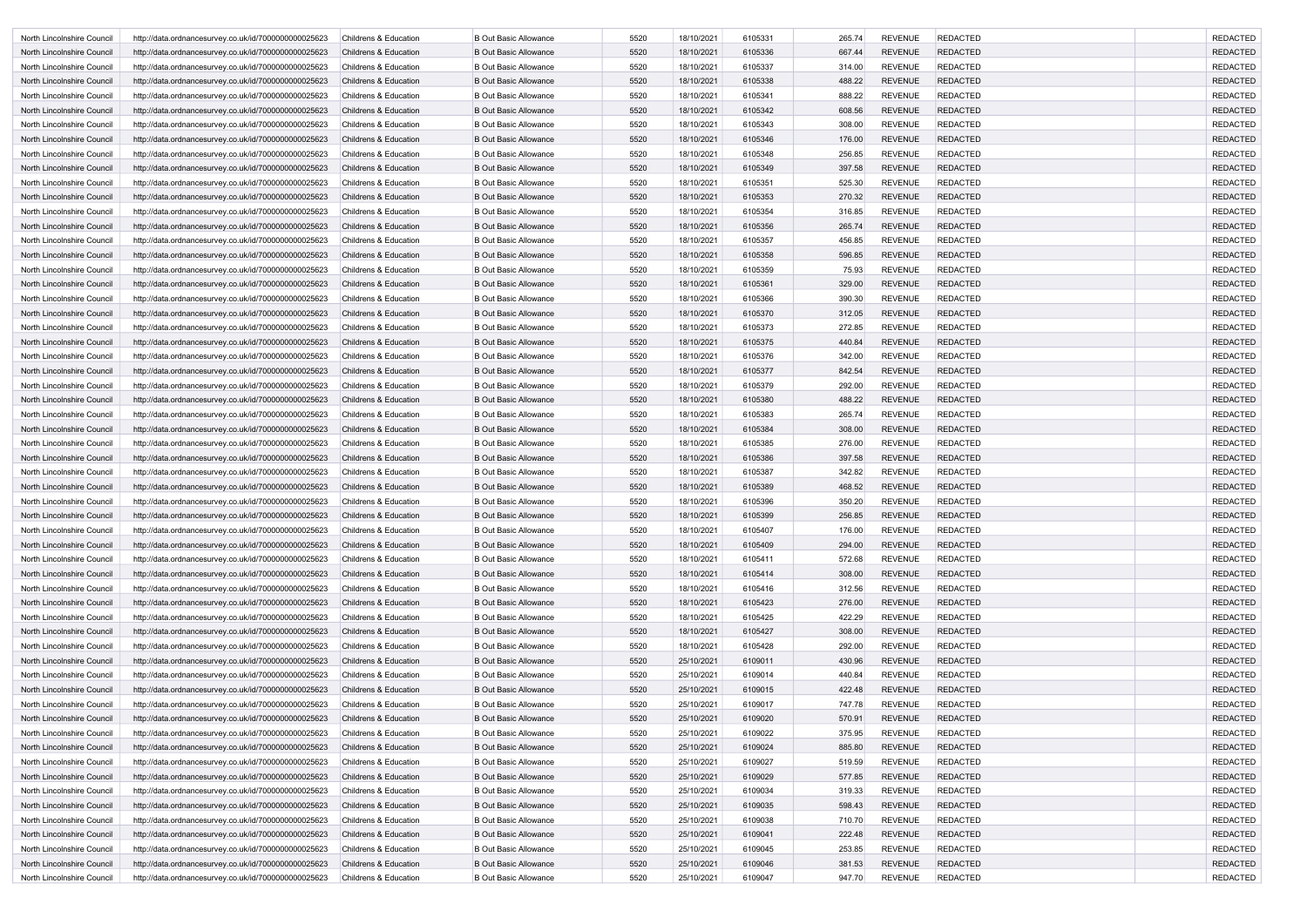| North Lincolnshire Council                               | http://data.ordnancesurvey.co.uk/id/7000000000025623                                                         | <b>Childrens &amp; Education</b>               | <b>B Out Basic Allowance</b>                                 | 5520 | 25/10/2021 | 6109049 | 318.00           | <b>REVENUE</b> | <b>REDACTED</b> | <b>REDACTED</b> |
|----------------------------------------------------------|--------------------------------------------------------------------------------------------------------------|------------------------------------------------|--------------------------------------------------------------|------|------------|---------|------------------|----------------|-----------------|-----------------|
| North Lincolnshire Council                               | http://data.ordnancesurvey.co.uk/id/7000000000025623                                                         | <b>Childrens &amp; Education</b>               | <b>B Out Basic Allowance</b>                                 | 5520 | 25/10/2021 | 6109053 | 313.85           | <b>REVENUE</b> | <b>REDACTED</b> | <b>REDACTED</b> |
| North Lincolnshire Council                               | http://data.ordnancesurvey.co.uk/id/7000000000025623                                                         | <b>Childrens &amp; Education</b>               | <b>B Out Basic Allowance</b>                                 | 5520 | 25/10/2021 | 6109056 | 282.85           | <b>REVENUE</b> | <b>REDACTED</b> | <b>REDACTED</b> |
| North Lincolnshire Council                               | http://data.ordnancesurvey.co.uk/id/7000000000025623                                                         | Childrens & Education                          | <b>B Out Basic Allowance</b>                                 | 5520 | 25/10/2021 | 6109058 | 528.00           | <b>REVENUE</b> | <b>REDACTED</b> | <b>REDACTED</b> |
| North Lincolnshire Council                               | http://data.ordnancesurvey.co.uk/id/7000000000025623                                                         | <b>Childrens &amp; Education</b>               | <b>B Out Basic Allowance</b>                                 | 5520 | 25/10/2021 | 6109061 | 316.85           | <b>REVENUE</b> | <b>REDACTED</b> | <b>REDACTED</b> |
| North Lincolnshire Council                               | http://data.ordnancesurvey.co.uk/id/7000000000025623                                                         | <b>Childrens &amp; Education</b>               | <b>B Out Basic Allowance</b>                                 | 5520 | 25/10/2021 | 6109062 | 251.36           | <b>REVENUE</b> | <b>REDACTED</b> | <b>REDACTED</b> |
| North Lincolnshire Council                               | http://data.ordnancesurvey.co.uk/id/7000000000025623                                                         | <b>Childrens &amp; Education</b>               | <b>B Out Basic Allowance</b>                                 | 5520 | 25/10/2021 | 6109063 | 382.49           | <b>REVENUE</b> | <b>REDACTED</b> | <b>REDACTED</b> |
| North Lincolnshire Council                               | http://data.ordnancesurvey.co.uk/id/7000000000025623                                                         | <b>Childrens &amp; Education</b>               | <b>B Out Basic Allowance</b>                                 | 5520 | 25/10/2021 | 6109065 | 557.01           | <b>REVENUE</b> | <b>REDACTED</b> | <b>REDACTED</b> |
| North Lincolnshire Council                               | http://data.ordnancesurvey.co.uk/id/7000000000025623                                                         | <b>Childrens &amp; Education</b>               | <b>B Out Basic Allowance</b>                                 | 5520 | 25/10/2021 | 6109069 | 274.00           | <b>REVENUE</b> | <b>REDACTED</b> | <b>REDACTED</b> |
| North Lincolnshire Council                               | http://data.ordnancesurvey.co.uk/id/7000000000025623                                                         | <b>Childrens &amp; Education</b>               | <b>B Out Basic Allowance</b>                                 | 5520 | 25/10/2021 | 6109070 | 2,472.06         | <b>REVENUE</b> | <b>REDACTED</b> | <b>REDACTED</b> |
| North Lincolnshire Council                               | http://data.ordnancesurvey.co.uk/id/7000000000025623                                                         | <b>Childrens &amp; Education</b>               | <b>B Out Basic Allowance</b>                                 | 5520 | 25/10/2021 | 6109072 | 537.53           | <b>REVENUE</b> | <b>REDACTED</b> | <b>REDACTED</b> |
| North Lincolnshire Council                               | http://data.ordnancesurvey.co.uk/id/7000000000025623                                                         | <b>Childrens &amp; Education</b>               | <b>B Out Basic Allowance</b>                                 | 5520 | 25/10/2021 | 6109074 | 265.74           | <b>REVENUE</b> | <b>REDACTED</b> | <b>REDACTED</b> |
| North Lincolnshire Council                               | http://data.ordnancesurvey.co.uk/id/7000000000025623                                                         | <b>Childrens &amp; Education</b>               | <b>B Out Basic Allowance</b>                                 | 5520 | 25/10/2021 | 6109075 | 667.44           | <b>REVENUE</b> | <b>REDACTED</b> | <b>REDACTED</b> |
| North Lincolnshire Council                               | http://data.ordnancesurvey.co.uk/id/7000000000025623                                                         | <b>Childrens &amp; Education</b>               | <b>B Out Basic Allowance</b>                                 | 5520 | 25/10/2021 | 6109080 | 376.43           | <b>REVENUE</b> | <b>REDACTED</b> | <b>REDACTED</b> |
| North Lincolnshire Council                               | http://data.ordnancesurvey.co.uk/id/7000000000025623                                                         | <b>Childrens &amp; Education</b>               | <b>B Out Basic Allowance</b>                                 | 5520 | 25/10/2021 | 6109081 | 275.08           | <b>REVENUE</b> | <b>REDACTED</b> | <b>REDACTED</b> |
| North Lincolnshire Council                               | http://data.ordnancesurvey.co.uk/id/7000000000025623                                                         | <b>Childrens &amp; Education</b>               | <b>B Out Basic Allowance</b>                                 | 5520 | 25/10/2021 | 6109082 | 313.71           | <b>REVENUE</b> | <b>REDACTED</b> | <b>REDACTED</b> |
| North Lincolnshire Council                               | http://data.ordnancesurvey.co.uk/id/7000000000025623                                                         | <b>Childrens &amp; Education</b>               | <b>B Out Basic Allowance</b>                                 | 5520 | 25/10/2021 | 6109084 | 620.06           | <b>REVENUE</b> | <b>REDACTED</b> | <b>REDACTED</b> |
| North Lincolnshire Council                               | http://data.ordnancesurvey.co.uk/id/7000000000025623                                                         | <b>Childrens &amp; Education</b>               | <b>B Out Basic Allowance</b>                                 | 5520 | 25/10/2021 | 6109086 | 316.85           | <b>REVENUE</b> | <b>REDACTED</b> | <b>REDACTED</b> |
| North Lincolnshire Council                               | http://data.ordnancesurvey.co.uk/id/7000000000025623                                                         | <b>Childrens &amp; Education</b>               | <b>B Out Basic Allowance</b>                                 | 5520 | 25/10/2021 | 6109091 | 885.80           | <b>REVENUE</b> | <b>REDACTED</b> | <b>REDACTED</b> |
| North Lincolnshire Council                               | http://data.ordnancesurvey.co.uk/id/7000000000025623                                                         | Childrens & Education                          | <b>B Out Basic Allowance</b>                                 | 5520 | 25/10/2021 | 6109093 | 281.20           | <b>REVENUE</b> | <b>REDACTED</b> | <b>REDACTED</b> |
| North Lincolnshire Council                               | http://data.ordnancesurvey.co.uk/id/7000000000025623                                                         | <b>Childrens &amp; Education</b>               | <b>B Out Basic Allowance</b>                                 | 5520 | 25/10/2021 | 6109095 | 710.70           | <b>REVENUE</b> | <b>REDACTED</b> | <b>REDACTED</b> |
| North Lincolnshire Council                               | http://data.ordnancesurvey.co.uk/id/7000000000025623                                                         | <b>Childrens &amp; Education</b>               | <b>B Out Basic Allowance</b>                                 | 5520 | 25/10/2021 | 6109099 | 265.00           | <b>REVENUE</b> | <b>REDACTED</b> | <b>REDACTED</b> |
| North Lincolnshire Council                               | http://data.ordnancesurvey.co.uk/id/7000000000025623                                                         | <b>Childrens &amp; Education</b>               | <b>B Out Basic Allowance</b>                                 | 5520 | 25/10/2021 | 6109103 | 444.96           | <b>REVENUE</b> | <b>REDACTED</b> | <b>REDACTED</b> |
| North Lincolnshire Council                               | http://data.ordnancesurvey.co.uk/id/7000000000025623                                                         | <b>Childrens &amp; Education</b>               | <b>B Out Basic Allowance</b>                                 | 5520 | 25/10/2021 | 6109106 | 393.85           | <b>REVENUE</b> | <b>REDACTED</b> | <b>REDACTED</b> |
| North Lincolnshire Council                               | http://data.ordnancesurvey.co.uk/id/7000000000025623                                                         | <b>Childrens &amp; Education</b>               | <b>B Out Basic Allowance</b>                                 | 5520 | 25/10/2021 | 6109108 | 153.47           | <b>REVENUE</b> | <b>REDACTED</b> | <b>REDACTED</b> |
| North Lincolnshire Council                               | http://data.ordnancesurvey.co.uk/id/7000000000025623                                                         | <b>Childrens &amp; Education</b>               | <b>B Out Basic Allowance</b>                                 | 5520 | 25/10/2021 | 6109110 | 272.85           | <b>REVENUE</b> | <b>REDACTED</b> | <b>REDACTED</b> |
| North Lincolnshire Council                               | http://data.ordnancesurvey.co.uk/id/7000000000025623                                                         | <b>Childrens &amp; Education</b>               | <b>B Out Basic Allowance</b>                                 | 5520 | 25/10/2021 | 6109111 | 372.41           | <b>REVENUE</b> | <b>REDACTED</b> | <b>REDACTED</b> |
| North Lincolnshire Council                               | http://data.ordnancesurvey.co.uk/id/7000000000025623                                                         | Childrens & Education                          | <b>B Out Basic Allowance</b>                                 | 5520 | 25/10/2021 | 6109112 | 308.00           | <b>REVENUE</b> | <b>REDACTED</b> | <b>REDACTED</b> |
| North Lincolnshire Council                               | http://data.ordnancesurvey.co.uk/id/7000000000025623                                                         | Childrens & Education                          | <b>B Out Basic Allowance</b>                                 | 5520 | 25/10/2021 | 6109113 | 434.00           | <b>REVENUE</b> | <b>REDACTED</b> | <b>REDACTED</b> |
| North Lincolnshire Council                               | http://data.ordnancesurvey.co.uk/id/7000000000025623                                                         | Childrens & Education                          | <b>B Out Basic Allowance</b>                                 | 5520 | 25/10/2021 | 6109115 | 1,068.12         | <b>REVENUE</b> | <b>REDACTED</b> | <b>REDACTED</b> |
| North Lincolnshire Council                               | http://data.ordnancesurvey.co.uk/id/7000000000025623                                                         | <b>Childrens &amp; Education</b>               | <b>B Out Basic Allowance</b>                                 | 5520 | 25/10/2021 | 6109116 | 444.96           | <b>REVENUE</b> | <b>REDACTED</b> | <b>REDACTED</b> |
| North Lincolnshire Council                               | http://data.ordnancesurvey.co.uk/id/7000000000025623                                                         | <b>Childrens &amp; Education</b>               | <b>B Out Basic Allowance</b>                                 | 5520 | 25/10/2021 | 6109117 | 449.59           | <b>REVENUE</b> | <b>REDACTED</b> | <b>REDACTED</b> |
| North Lincolnshire Council                               | http://data.ordnancesurvey.co.uk/id/7000000000025623                                                         | <b>Childrens &amp; Education</b>               | <b>B Out Basic Allowance</b>                                 | 5520 | 25/10/2021 | 6109127 | 380.00           | <b>REVENUE</b> | <b>REDACTED</b> | <b>REDACTED</b> |
| North Lincolnshire Council                               | http://data.ordnancesurvey.co.uk/id/7000000000025623                                                         | Childrens & Education                          | <b>B Out Basic Allowance</b>                                 | 5520 | 25/10/2021 | 6109133 | 222.48           | <b>REVENUE</b> | <b>REDACTED</b> | <b>REDACTED</b> |
| North Lincolnshire Council                               | http://data.ordnancesurvey.co.uk/id/7000000000025623                                                         | Childrens & Education                          | <b>B Out Basic Allowance</b>                                 | 5520 | 25/10/2021 | 6109140 | 531.48           | <b>REVENUE</b> | <b>REDACTED</b> | <b>REDACTED</b> |
| North Lincolnshire Council                               | http://data.ordnancesurvey.co.uk/id/7000000000025623                                                         | Childrens & Education                          | <b>B Out Basic Allowance</b>                                 | 5520 | 25/10/2021 | 6109141 | 272.91           | <b>REVENUE</b> | <b>REDACTED</b> | <b>REDACTED</b> |
| North Lincolnshire Council                               | http://data.ordnancesurvey.co.uk/id/7000000000025623                                                         | Childrens & Education                          | <b>B Out Basic Allowance</b>                                 | 5520 | 25/10/2021 | 6109145 | 316.85           | <b>REVENUE</b> | <b>REDACTED</b> | <b>REDACTED</b> |
| North Lincolnshire Council                               | http://data.ordnancesurvey.co.uk/id/7000000000025623                                                         | Childrens & Education                          | <b>B Out Basic Allowance</b>                                 | 5520 | 25/10/2021 | 6109151 | 842.54           | <b>REVENUE</b> | <b>REDACTED</b> | <b>REDACTED</b> |
| North Lincolnshire Council                               | http://data.ordnancesurvey.co.uk/id/7000000000025623                                                         | <b>Childrens &amp; Education</b>               | <b>B Out Basic Allowance</b>                                 | 5520 | 25/10/2021 | 6109157 | 265.74           | <b>REVENUE</b> | <b>REDACTED</b> | <b>REDACTED</b> |
| North Lincolnshire Council                               | http://data.ordnancesurvey.co.uk/id/7000000000025623                                                         | Childrens & Education                          | <b>B Out Basic Allowance</b>                                 | 5520 | 25/10/2021 | 6109158 | 342.82           | <b>REVENUE</b> | <b>REDACTED</b> | <b>REDACTED</b> |
| North Lincolnshire Council                               | http://data.ordnancesurvey.co.uk/id/7000000000025623                                                         | Childrens & Education                          | <b>B Out Basic Allowance</b>                                 | 5520 | 25/10/2021 | 6109160 | 222.48           | <b>REVENUE</b> | <b>REDACTED</b> | <b>REDACTED</b> |
| North Lincolnshire Council                               | http://data.ordnancesurvey.co.uk/id/7000000000025623                                                         | Childrens & Education                          | <b>B Out Basic Allowance</b>                                 | 5520 | 25/10/2021 | 6109161 | 444.96           | <b>REVENUE</b> | <b>REDACTED</b> | <b>REDACTED</b> |
| North Lincolnshire Council                               | http://data.ordnancesurvey.co.uk/id/7000000000025623                                                         | <b>Childrens &amp; Education</b>               | <b>B Out Basic Allowance</b>                                 | 5520 | 25/10/2021 | 6109162 | 488.22           | <b>REVENUE</b> | <b>REDACTED</b> | <b>REDACTED</b> |
| North Lincolnshire Council                               | http://data.ordnancesurvey.co.uk/id/7000000000025623                                                         | Childrens & Education                          | <b>B Out Basic Allowance</b>                                 | 5520 | 25/10/2021 | 6109165 | 308.00           | <b>REVENUE</b> | <b>REDACTED</b> | <b>REDACTED</b> |
| North Lincolnshire Council                               | http://data.ordnancesurvey.co.uk/id/7000000000025623                                                         | Childrens & Education                          | <b>B Out Basic Allowance</b>                                 | 5520 | 25/10/2021 | 6109167 | 313.88           | <b>REVENUE</b> | <b>REDACTED</b> | <b>REDACTED</b> |
| North Lincolnshire Council                               | http://data.ordnancesurvey.co.uk/id/7000000000025623                                                         | Childrens & Education                          | <b>B Out Basic Allowance</b>                                 | 5520 | 25/10/2021 | 6109169 | 365.53           | <b>REVENUE</b> | <b>REDACTED</b> | <b>REDACTED</b> |
| North Lincolnshire Council                               | http://data.ordnancesurvey.co.uk/id/7000000000025623                                                         | Childrens & Education                          | <b>B Out Basic Allowance</b>                                 | 5520 | 25/10/2021 | 6109173 | 277.17           | <b>REVENUE</b> | <b>REDACTED</b> | <b>REDACTED</b> |
| North Lincolnshire Council                               | http://data.ordnancesurvey.co.uk/id/7000000000025623                                                         | Childrens & Education                          | <b>B Out Basic Allowance</b>                                 | 5520 | 25/10/2021 | 6109174 | 308.00           | <b>REVENUE</b> | <b>REDACTED</b> | <b>REDACTED</b> |
| North Lincolnshire Council                               | http://data.ordnancesurvey.co.uk/id/7000000000025623                                                         | <b>Childrens &amp; Education</b>               | <b>B Out Basic Allowance</b>                                 | 5520 | 25/10/2021 | 6109176 | 663.65           | <b>REVENUE</b> | <b>REDACTED</b> | <b>REDACTED</b> |
|                                                          |                                                                                                              |                                                |                                                              | 5520 | 25/10/2021 | 6109178 |                  | <b>REVENUE</b> | <b>REDACTED</b> | <b>REDACTED</b> |
| North Lincolnshire Council<br>North Lincolnshire Council | http://data.ordnancesurvey.co.uk/id/7000000000025623<br>http://data.ordnancesurvey.co.uk/id/7000000000025623 | Childrens & Education<br>Childrens & Education | <b>B Out Basic Allowance</b><br><b>B Out Basic Allowance</b> | 5520 | 25/10/2021 | 6109179 | 620.06<br>597.58 | <b>REVENUE</b> | <b>REDACTED</b> | <b>REDACTED</b> |
|                                                          |                                                                                                              | Childrens & Education                          | <b>B Out Basic Allowance</b>                                 | 5520 | 25/10/2021 | 6109180 | 267.91           | <b>REVENUE</b> | <b>REDACTED</b> | <b>REDACTED</b> |
| North Lincolnshire Council                               | http://data.ordnancesurvey.co.uk/id/7000000000025623                                                         |                                                |                                                              |      |            |         |                  |                |                 |                 |
| North Lincolnshire Council                               | http://data.ordnancesurvey.co.uk/id/7000000000025623                                                         | Childrens & Education                          | <b>B Out Basic Allowance</b>                                 | 5520 | 25/10/2021 | 6109181 | 266.06           | <b>REVENUE</b> | <b>REDACTED</b> | <b>REDACTED</b> |
| North Lincolnshire Council                               | http://data.ordnancesurvey.co.uk/id/7000000000025623                                                         | Childrens & Education                          | <b>B Out Basic Allowance</b>                                 | 5520 | 25/10/2021 | 6109183 | 265.74           | <b>REVENUE</b> | <b>REDACTED</b> | <b>REDACTED</b> |
| North Lincolnshire Council                               | http://data.ordnancesurvey.co.uk/id/7000000000025623                                                         | Childrens & Education                          | <b>B Out Basic Allowance</b>                                 | 5520 | 25/10/2021 | 6109188 | 667.44           | <b>REVENUE</b> | <b>REDACTED</b> | <b>REDACTED</b> |
| North Lincolnshire Council                               | http://data.ordnancesurvey.co.uk/id/7000000000025623                                                         | Childrens & Education                          | <b>B Out Basic Allowance</b>                                 | 5520 | 25/10/2021 | 6109189 | 314.00           | <b>REVENUE</b> | <b>REDACTED</b> | <b>REDACTED</b> |
| North Lincolnshire Council                               | http://data.ordnancesurvey.co.uk/id/7000000000025623                                                         | <b>Childrens &amp; Education</b>               | <b>B Out Basic Allowance</b>                                 | 5520 | 25/10/2021 | 6109190 | 488.22           | <b>REVENUE</b> | <b>REDACTED</b> | <b>REDACTED</b> |
| North Lincolnshire Council                               | http://data.ordnancesurvey.co.uk/id/7000000000025623                                                         | <b>Childrens &amp; Education</b>               | <b>B Out Basic Allowance</b>                                 | 5520 | 25/10/2021 | 6109193 | 888.22           | <b>REVENUE</b> | <b>REDACTED</b> | <b>REDACTED</b> |
| North Lincolnshire Council                               | http://data.ordnancesurvey.co.uk/id/7000000000025623                                                         | <b>Childrens &amp; Education</b>               | <b>B Out Basic Allowance</b>                                 | 5520 | 25/10/2021 | 6109194 | 608.56           | <b>REVENUE</b> | <b>REDACTED</b> | <b>REDACTED</b> |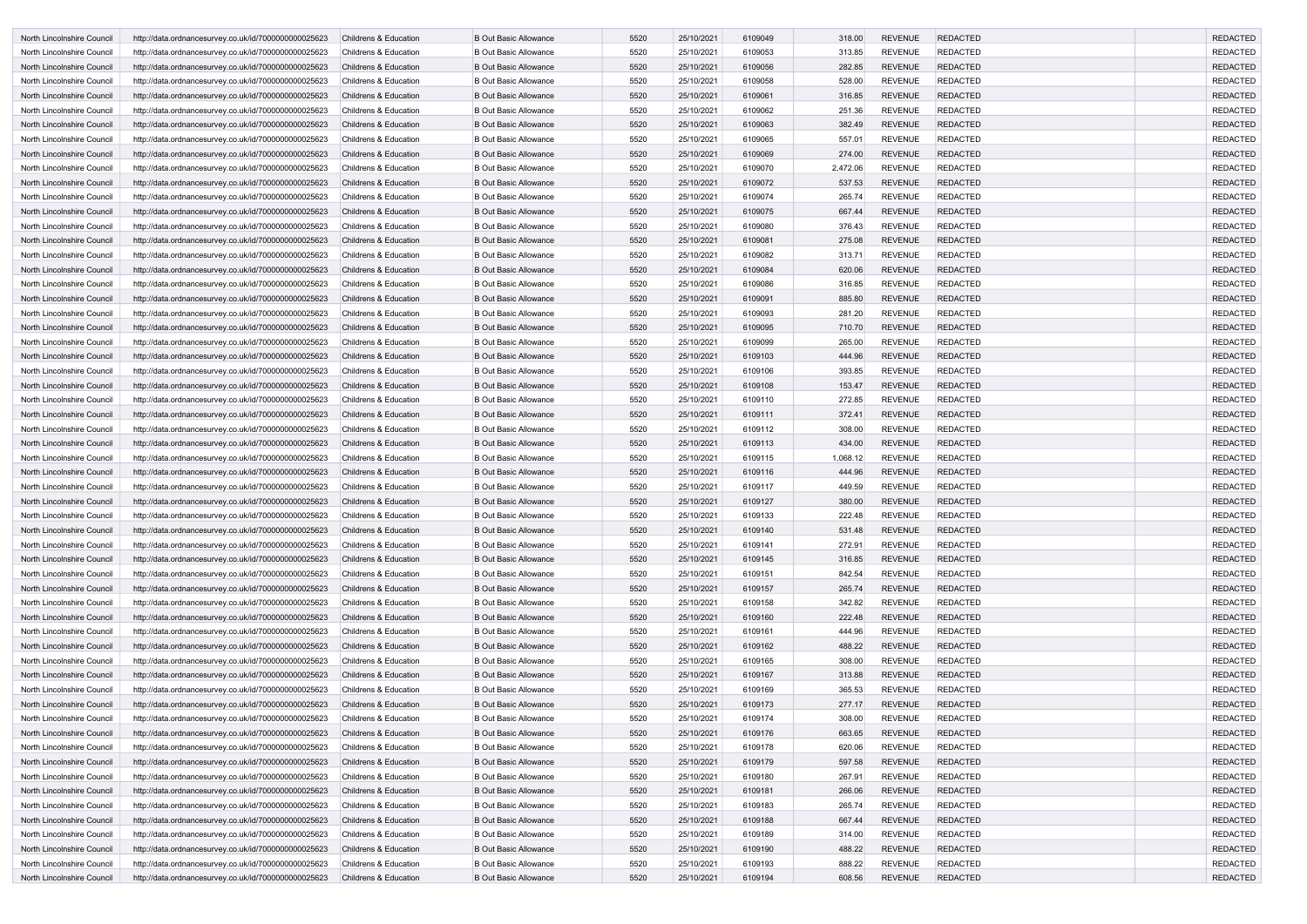| North Lincolnshire Council | http://data.ordnancesurvey.co.uk/id/7000000000025623 | <b>Childrens &amp; Education</b> | <b>B Out Basic Allowance</b>     | 5520 | 25/10/2021 | 6109195 | 308.00   | <b>REVENUE</b> | <b>REDACTED</b> | <b>REDACTED</b> |
|----------------------------|------------------------------------------------------|----------------------------------|----------------------------------|------|------------|---------|----------|----------------|-----------------|-----------------|
| North Lincolnshire Council | http://data.ordnancesurvey.co.uk/id/7000000000025623 | <b>Childrens &amp; Education</b> | <b>B Out Basic Allowance</b>     | 5520 | 25/10/2021 | 6109198 | 176.00   | <b>REVENUE</b> | <b>REDACTED</b> | <b>REDACTED</b> |
| North Lincolnshire Council | http://data.ordnancesurvey.co.uk/id/7000000000025623 | <b>Childrens &amp; Education</b> | <b>B Out Basic Allowance</b>     | 5520 | 25/10/2021 | 6109200 | 256.85   | <b>REVENUE</b> | <b>REDACTED</b> | <b>REDACTED</b> |
| North Lincolnshire Council | http://data.ordnancesurvey.co.uk/id/7000000000025623 | <b>Childrens &amp; Education</b> | <b>B Out Basic Allowance</b>     | 5520 | 25/10/2021 | 6109201 | 397.58   | <b>REVENUE</b> | <b>REDACTED</b> | <b>REDACTED</b> |
| North Lincolnshire Council | http://data.ordnancesurvey.co.uk/id/7000000000025623 | Childrens & Education            | <b>B Out Basic Allowance</b>     | 5520 | 25/10/2021 | 6109203 | 450.27   | <b>REVENUE</b> | <b>REDACTED</b> | <b>REDACTED</b> |
| North Lincolnshire Council | http://data.ordnancesurvey.co.uk/id/7000000000025623 | <b>Childrens &amp; Education</b> | <b>B Out Basic Allowance</b>     | 5520 | 25/10/2021 | 6109205 | 270.32   | <b>REVENUE</b> | <b>REDACTED</b> | <b>REDACTED</b> |
| North Lincolnshire Council | http://data.ordnancesurvey.co.uk/id/7000000000025623 | <b>Childrens &amp; Education</b> | <b>B Out Basic Allowance</b>     | 5520 | 25/10/2021 | 6109206 | 316.85   | <b>REVENUE</b> | <b>REDACTED</b> | <b>REDACTED</b> |
| North Lincolnshire Council | http://data.ordnancesurvey.co.uk/id/7000000000025623 | <b>Childrens &amp; Education</b> | <b>B Out Basic Allowance</b>     | 5520 | 25/10/2021 | 6109208 | 265.74   | <b>REVENUE</b> | <b>REDACTED</b> | <b>REDACTED</b> |
| North Lincolnshire Council | http://data.ordnancesurvey.co.uk/id/7000000000025623 | <b>Childrens &amp; Education</b> | <b>B Out Basic Allowance</b>     | 5520 | 25/10/2021 | 6109209 | 456.85   | <b>REVENUE</b> | <b>REDACTED</b> | <b>REDACTED</b> |
| North Lincolnshire Council | http://data.ordnancesurvey.co.uk/id/7000000000025623 | <b>Childrens &amp; Education</b> | <b>B Out Basic Allowance</b>     | 5520 | 25/10/2021 | 6109210 | 596.85   | <b>REVENUE</b> | <b>REDACTED</b> | <b>REDACTED</b> |
| North Lincolnshire Council | http://data.ordnancesurvey.co.uk/id/7000000000025623 | Childrens & Education            | <b>B Out Basic Allowance</b>     | 5520 | 25/10/2021 | 6109212 | 329.00   | <b>REVENUE</b> | <b>REDACTED</b> | <b>REDACTED</b> |
| North Lincolnshire Council | http://data.ordnancesurvey.co.uk/id/7000000000025623 | <b>Childrens &amp; Education</b> | <b>B Out Basic Allowance</b>     | 5520 | 25/10/2021 | 6109217 | 250.01   | <b>REVENUE</b> | <b>REDACTED</b> | <b>REDACTED</b> |
| North Lincolnshire Council | http://data.ordnancesurvey.co.uk/id/7000000000025623 | <b>Childrens &amp; Education</b> | <b>B Out Basic Allowance</b>     | 5520 | 25/10/2021 | 6109221 | 312.05   | <b>REVENUE</b> | <b>REDACTED</b> | <b>REDACTED</b> |
| North Lincolnshire Council | http://data.ordnancesurvey.co.uk/id/7000000000025623 | <b>Childrens &amp; Education</b> | <b>B Out Basic Allowance</b>     | 5520 | 25/10/2021 | 6109224 | 272.85   | <b>REVENUE</b> | <b>REDACTED</b> | <b>REDACTED</b> |
| North Lincolnshire Council | http://data.ordnancesurvey.co.uk/id/7000000000025623 | <b>Childrens &amp; Education</b> | <b>B Out Basic Allowance</b>     | 5520 | 25/10/2021 | 6109226 | 440.84   | <b>REVENUE</b> | <b>REDACTED</b> | <b>REDACTED</b> |
| North Lincolnshire Council | http://data.ordnancesurvey.co.uk/id/7000000000025623 | <b>Childrens &amp; Education</b> | <b>B Out Basic Allowance</b>     | 5520 | 25/10/2021 | 6109227 | 342.00   | <b>REVENUE</b> | <b>REDACTED</b> | <b>REDACTED</b> |
| North Lincolnshire Council | http://data.ordnancesurvey.co.uk/id/7000000000025623 | <b>Childrens &amp; Education</b> | <b>B Out Basic Allowance</b>     | 5520 | 25/10/2021 | 6109228 | 842.54   | <b>REVENUE</b> | <b>REDACTED</b> | <b>REDACTED</b> |
| North Lincolnshire Council | http://data.ordnancesurvey.co.uk/id/7000000000025623 | <b>Childrens &amp; Education</b> | <b>B Out Basic Allowance</b>     | 5520 | 25/10/2021 | 6109230 | 292.00   | <b>REVENUE</b> | <b>REDACTED</b> | <b>REDACTED</b> |
| North Lincolnshire Council | http://data.ordnancesurvey.co.uk/id/7000000000025623 | Childrens & Education            | <b>B Out Basic Allowance</b>     | 5520 | 25/10/2021 | 6109231 | 488.22   | <b>REVENUE</b> | <b>REDACTED</b> | <b>REDACTED</b> |
| North Lincolnshire Council | http://data.ordnancesurvey.co.uk/id/7000000000025623 | <b>Childrens &amp; Education</b> | <b>B Out Basic Allowance</b>     | 5520 | 25/10/2021 | 6109234 | 265.74   | <b>REVENUE</b> | <b>REDACTED</b> | <b>REDACTED</b> |
| North Lincolnshire Council | http://data.ordnancesurvey.co.uk/id/7000000000025623 | Childrens & Education            | <b>B Out Basic Allowance</b>     | 5520 | 25/10/2021 | 6109235 | 308.00   | <b>REVENUE</b> | <b>REDACTED</b> | <b>REDACTED</b> |
| North Lincolnshire Council | http://data.ordnancesurvey.co.uk/id/7000000000025623 | <b>Childrens &amp; Education</b> | <b>B Out Basic Allowance</b>     | 5520 | 25/10/2021 | 6109236 | 276.00   | <b>REVENUE</b> | <b>REDACTED</b> | <b>REDACTED</b> |
| North Lincolnshire Council | http://data.ordnancesurvey.co.uk/id/7000000000025623 | <b>Childrens &amp; Education</b> | <b>B Out Basic Allowance</b>     | 5520 | 25/10/2021 | 6109237 | 397.58   | <b>REVENUE</b> | <b>REDACTED</b> | <b>REDACTED</b> |
| North Lincolnshire Council | http://data.ordnancesurvey.co.uk/id/7000000000025623 | <b>Childrens &amp; Education</b> | <b>B Out Basic Allowance</b>     | 5520 | 25/10/2021 | 6109238 | 342.82   | <b>REVENUE</b> | <b>REDACTED</b> | <b>REDACTED</b> |
| North Lincolnshire Council | http://data.ordnancesurvey.co.uk/id/7000000000025623 | <b>Childrens &amp; Education</b> | <b>B Out Basic Allowance</b>     | 5520 | 25/10/2021 | 6109240 | 468.52   | <b>REVENUE</b> | <b>REDACTED</b> | <b>REDACTED</b> |
| North Lincolnshire Council | http://data.ordnancesurvey.co.uk/id/7000000000025623 | Childrens & Education            | <b>B Out Basic Allowance</b>     | 5520 | 25/10/2021 | 6109248 | 300.18   | <b>REVENUE</b> | <b>REDACTED</b> | <b>REDACTED</b> |
| North Lincolnshire Council | http://data.ordnancesurvey.co.uk/id/7000000000025623 | Childrens & Education            | <b>B Out Basic Allowance</b>     | 5520 | 25/10/2021 | 6109251 | 256.85   | <b>REVENUE</b> | <b>REDACTED</b> | <b>REDACTED</b> |
| North Lincolnshire Council | http://data.ordnancesurvey.co.uk/id/7000000000025623 | Childrens & Education            | <b>B Out Basic Allowance</b>     | 5520 | 25/10/2021 | 6109258 | 138.00   | <b>REVENUE</b> | <b>REDACTED</b> | <b>REDACTED</b> |
| North Lincolnshire Council | http://data.ordnancesurvey.co.uk/id/7000000000025623 | <b>Childrens &amp; Education</b> | <b>B Out Basic Allowance</b>     | 5520 | 25/10/2021 | 6109259 | 176.00   | <b>REVENUE</b> | <b>REDACTED</b> | <b>REDACTED</b> |
| North Lincolnshire Council | http://data.ordnancesurvey.co.uk/id/7000000000025623 | <b>Childrens &amp; Education</b> | <b>B Out Basic Allowance</b>     | 5520 | 25/10/2021 | 6109261 | 294.00   | <b>REVENUE</b> | <b>REDACTED</b> | <b>REDACTED</b> |
| North Lincolnshire Council | http://data.ordnancesurvey.co.uk/id/7000000000025623 | <b>Childrens &amp; Education</b> | <b>B Out Basic Allowance</b>     | 5520 | 25/10/2021 | 6109263 | 747.78   | <b>REVENUE</b> | <b>REDACTED</b> | <b>REDACTED</b> |
| North Lincolnshire Council | http://data.ordnancesurvey.co.uk/id/7000000000025623 | <b>Childrens &amp; Education</b> | <b>B Out Basic Allowance</b>     | 5520 | 25/10/2021 | 6109266 | 308.00   | <b>REVENUE</b> | <b>REDACTED</b> | <b>REDACTED</b> |
| North Lincolnshire Council | http://data.ordnancesurvey.co.uk/id/7000000000025623 | <b>Childrens &amp; Education</b> | <b>B Out Basic Allowance</b>     | 5520 | 25/10/2021 | 6109267 | 138.00   | <b>REVENUE</b> | <b>REDACTED</b> | <b>REDACTED</b> |
| North Lincolnshire Council | http://data.ordnancesurvey.co.uk/id/7000000000025623 | Childrens & Education            | <b>B Out Basic Allowance</b>     | 5520 | 25/10/2021 | 6109268 | 312.56   | <b>REVENUE</b> | <b>REDACTED</b> | <b>REDACTED</b> |
| North Lincolnshire Council | http://data.ordnancesurvey.co.uk/id/7000000000025623 | Childrens & Education            | <b>B Out Basic Allowance</b>     | 5520 | 25/10/2021 | 6109274 | 138.00   | <b>REVENUE</b> | <b>REDACTED</b> | <b>REDACTED</b> |
| North Lincolnshire Council | http://data.ordnancesurvey.co.uk/id/7000000000025623 | Childrens & Education            | <b>B Out Basic Allowance</b>     | 5520 | 25/10/2021 | 6109275 | 276.00   | <b>REVENUE</b> | <b>REDACTED</b> | <b>REDACTED</b> |
| North Lincolnshire Council | http://data.ordnancesurvey.co.uk/id/7000000000025623 | Childrens & Education            | B Out Basic Allowance            | 5520 | 25/10/2021 | 6109278 | 308.00   | <b>REVENUE</b> | <b>REDACTED</b> | <b>REDACTED</b> |
| North Lincolnshire Council | http://data.ordnancesurvey.co.uk/id/7000000000025623 | Childrens & Education            | <b>B Out Basic Allowance</b>     | 5520 | 25/10/2021 | 6109279 | 292.00   | <b>REVENUE</b> | <b>REDACTED</b> | <b>REDACTED</b> |
| North Lincolnshire Council | http://data.ordnancesurvey.co.uk/id/7000000000025623 | Childrens & Education            | Car And Travel Allowances        | 4306 | 13/10/2021 | 6102207 | 320.25   | <b>REVENUE</b> | <b>REDACTED</b> | <b>REDACTED</b> |
| North Lincolnshire Council | http://data.ordnancesurvey.co.uk/id/7000000000025623 | Childrens & Education            | <b>Car And Travel Allowances</b> | 4306 | 13/10/2021 | 6102350 | 368.20   | <b>REVENUE</b> | <b>REDACTED</b> | <b>REDACTED</b> |
| North Lincolnshire Council | http://data.ordnancesurvey.co.uk/id/7000000000025623 | Childrens & Education            | <b>Client Related Costs</b>      | 5534 | 01/10/2021 | 6097167 | 2,123.49 | <b>REVENUE</b> | <b>REDACTED</b> | <b>REDACTED</b> |
| North Lincolnshire Council | http://data.ordnancesurvey.co.uk/id/7000000000025623 | Childrens & Education            | <b>Client Related Costs</b>      | 5534 | 04/10/2021 | 6097398 | 22.31    | <b>REVENUE</b> | <b>REDACTED</b> | <b>REDACTED</b> |
| North Lincolnshire Council | http://data.ordnancesurvey.co.uk/id/7000000000025623 | Childrens & Education            | <b>Client Related Costs</b>      | 5534 | 04/10/2021 | 6097401 | 80.00    | <b>REVENUE</b> | <b>REDACTED</b> | <b>REDACTED</b> |
| North Lincolnshire Council | http://data.ordnancesurvey.co.uk/id/7000000000025623 | <b>Childrens &amp; Education</b> | <b>Client Related Costs</b>      | 5534 | 04/10/2021 | 6097402 | 22.31    | <b>REVENUE</b> | <b>REDACTED</b> | <b>REDACTED</b> |
| North Lincolnshire Council | http://data.ordnancesurvey.co.uk/id/7000000000025623 | Childrens & Education            | <b>Client Related Costs</b>      | 5534 | 04/10/2021 | 6097404 | 122.31   | <b>REVENUE</b> | <b>REDACTED</b> | <b>REDACTED</b> |
| North Lincolnshire Council | http://data.ordnancesurvey.co.uk/id/7000000000025623 | Childrens & Education            | <b>Client Related Costs</b>      | 5534 | 04/10/2021 | 6097407 | 230.00   | <b>REVENUE</b> | <b>REDACTED</b> | <b>REDACTED</b> |
| North Lincolnshire Council | http://data.ordnancesurvey.co.uk/id/7000000000025623 | Childrens & Education            | <b>Client Related Costs</b>      | 5534 | 04/10/2021 | 6097409 | 276.60   | <b>REVENUE</b> | <b>REDACTED</b> | <b>REDACTED</b> |
| North Lincolnshire Council | http://data.ordnancesurvey.co.uk/id/7000000000025623 | <b>Childrens &amp; Education</b> | <b>Client Related Costs</b>      | 5534 | 04/10/2021 | 6097411 | 262.31   | <b>REVENUE</b> | <b>REDACTED</b> | <b>REDACTED</b> |
| North Lincolnshire Council | http://data.ordnancesurvey.co.uk/id/7000000000025623 | Childrens & Education            | <b>Client Related Costs</b>      | 5534 | 04/10/2021 | 6097422 | 102.86   | <b>REVENUE</b> | <b>REDACTED</b> | <b>REDACTED</b> |
| North Lincolnshire Council | http://data.ordnancesurvey.co.uk/id/7000000000025623 | Childrens & Education            | <b>Client Related Costs</b>      | 5534 | 04/10/2021 | 6097425 | 52.86    | <b>REVENUE</b> | <b>REDACTED</b> | <b>REDACTED</b> |
| North Lincolnshire Council | http://data.ordnancesurvey.co.uk/id/7000000000025623 | Childrens & Education            | <b>Client Related Costs</b>      | 5534 | 04/10/2021 | 6097428 | 300.25   | <b>REVENUE</b> | <b>REDACTED</b> | <b>REDACTED</b> |
| North Lincolnshire Council | http://data.ordnancesurvey.co.uk/id/7000000000025623 | Childrens & Education            | <b>Client Related Costs</b>      | 5534 | 04/10/2021 | 6097435 | 60.00    | <b>REVENUE</b> | <b>REDACTED</b> | <b>REDACTED</b> |
| North Lincolnshire Council | http://data.ordnancesurvey.co.uk/id/7000000000025623 | Childrens & Education            | <b>Client Related Costs</b>      | 5534 | 04/10/2021 | 6097458 | 417.14   | <b>REVENUE</b> | <b>REDACTED</b> | <b>REDACTED</b> |
| North Lincolnshire Council | http://data.ordnancesurvey.co.uk/id/7000000000025623 | <b>Childrens &amp; Education</b> | <b>Client Related Costs</b>      | 5534 | 04/10/2021 | 6097471 | 558.58   | <b>REVENUE</b> | <b>REDACTED</b> | <b>REDACTED</b> |
| North Lincolnshire Council | http://data.ordnancesurvey.co.uk/id/7000000000025623 | Childrens & Education            | <b>Client Related Costs</b>      | 5534 | 04/10/2021 | 6097473 | 40.00    | <b>REVENUE</b> | <b>REDACTED</b> | <b>REDACTED</b> |
| North Lincolnshire Council | http://data.ordnancesurvey.co.uk/id/7000000000025623 | Childrens & Education            | <b>Client Related Costs</b>      | 5534 | 04/10/2021 | 6097474 | 14.29    | <b>REVENUE</b> | <b>REDACTED</b> | <b>REDACTED</b> |
| North Lincolnshire Council | http://data.ordnancesurvey.co.uk/id/7000000000025623 | Childrens & Education            | <b>Client Related Costs</b>      | 5534 | 04/10/2021 | 6097481 | 180.00   | <b>REVENUE</b> | <b>REDACTED</b> | <b>REDACTED</b> |
| North Lincolnshire Council | http://data.ordnancesurvey.co.uk/id/7000000000025623 | Childrens & Education            | <b>Client Related Costs</b>      | 5534 | 04/10/2021 | 6097485 | 190.00   | <b>REVENUE</b> | <b>REDACTED</b> | <b>REDACTED</b> |
| North Lincolnshire Council | http://data.ordnancesurvey.co.uk/id/7000000000025623 | Childrens & Education            | <b>Client Related Costs</b>      | 5534 | 04/10/2021 | 6097493 | 80.00    | REVENUE        | <b>REDACTED</b> | <b>REDACTED</b> |
|                            |                                                      |                                  |                                  |      |            |         |          |                |                 |                 |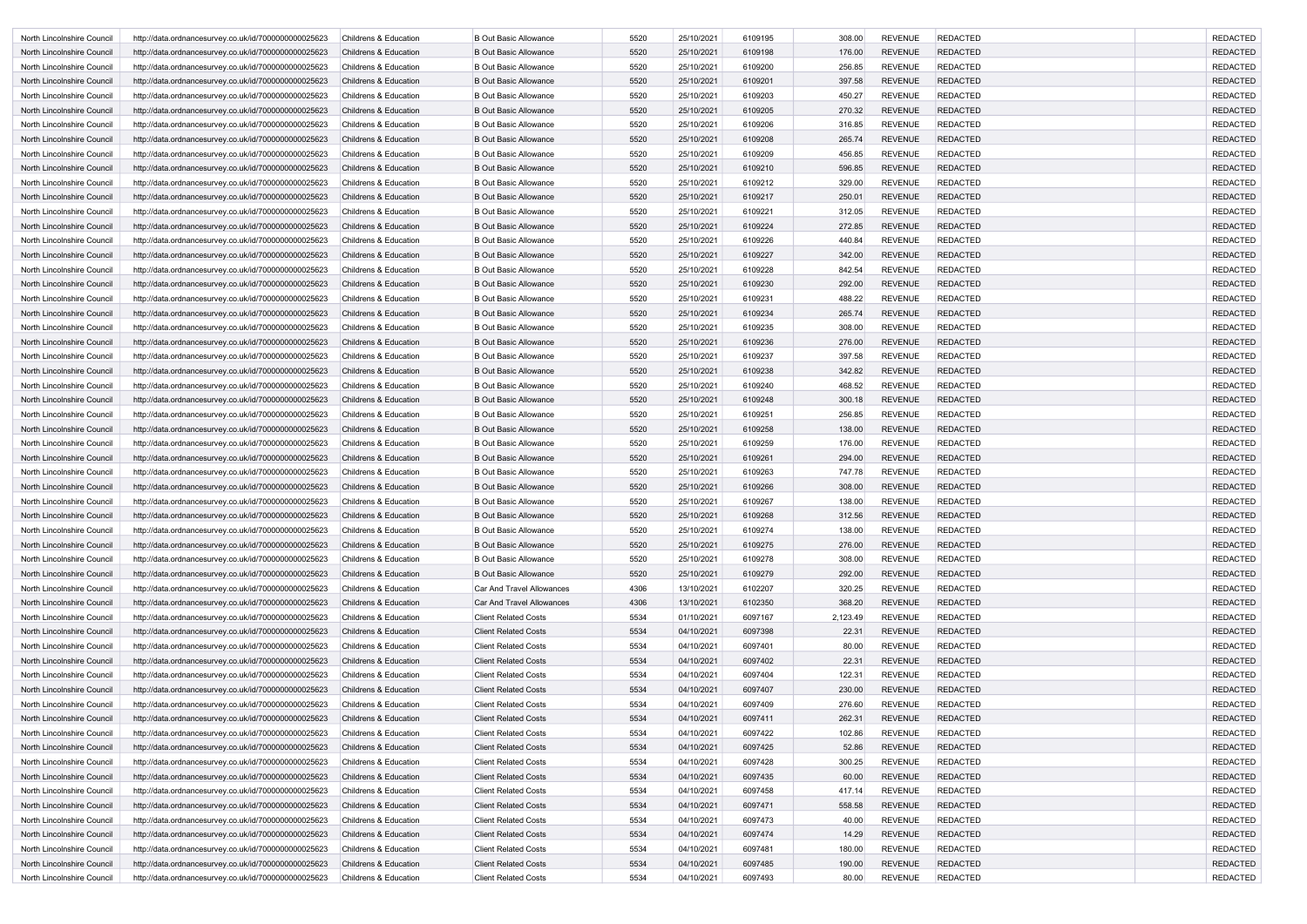| North Lincolnshire Council | http://data.ordnancesurvey.co.uk/id/7000000000025623 | <b>Childrens &amp; Education</b> | <b>Client Related Costs</b> | 5534 | 04/10/2021 | 6097505 | 120.00   | <b>REVENUE</b> | <b>REDACTED</b> | <b>REDACTED</b> |
|----------------------------|------------------------------------------------------|----------------------------------|-----------------------------|------|------------|---------|----------|----------------|-----------------|-----------------|
| North Lincolnshire Council | http://data.ordnancesurvey.co.uk/id/7000000000025623 | <b>Childrens &amp; Education</b> | <b>Client Related Costs</b> | 5534 | 04/10/2021 | 6097506 | 40.00    | <b>REVENUE</b> | <b>REDACTED</b> | <b>REDACTED</b> |
| North Lincolnshire Council | http://data.ordnancesurvey.co.uk/id/7000000000025623 | <b>Childrens &amp; Education</b> | <b>Client Related Costs</b> | 5534 | 04/10/2021 | 6097523 | 87.86    | <b>REVENUE</b> | <b>REDACTED</b> | <b>REDACTED</b> |
| North Lincolnshire Council | http://data.ordnancesurvey.co.uk/id/7000000000025623 | <b>Childrens &amp; Education</b> | <b>Client Related Costs</b> | 5534 | 04/10/2021 | 6097524 | 60.00    | <b>REVENUE</b> | <b>REDACTED</b> | <b>REDACTED</b> |
| North Lincolnshire Council | http://data.ordnancesurvey.co.uk/id/7000000000025623 | <b>Childrens &amp; Education</b> | <b>Client Related Costs</b> | 5534 | 04/10/2021 | 6097537 | 74.28    | <b>REVENUE</b> | <b>REDACTED</b> | <b>REDACTED</b> |
| North Lincolnshire Council | http://data.ordnancesurvey.co.uk/id/7000000000025623 | <b>Childrens &amp; Education</b> | <b>Client Related Costs</b> | 5534 | 04/10/2021 | 6097543 | 300.00   | <b>REVENUE</b> | <b>REDACTED</b> | <b>REDACTED</b> |
| North Lincolnshire Council | http://data.ordnancesurvey.co.uk/id/7000000000025623 | <b>Childrens &amp; Education</b> | <b>Client Related Costs</b> | 5534 | 04/10/2021 | 6097549 | 82.31    | <b>REVENUE</b> | <b>REDACTED</b> | <b>REDACTED</b> |
| North Lincolnshire Council | http://data.ordnancesurvey.co.uk/id/7000000000025623 | <b>Childrens &amp; Education</b> | <b>Client Related Costs</b> | 5534 | 04/10/2021 | 6097550 | 102.31   | <b>REVENUE</b> | <b>REDACTED</b> | <b>REDACTED</b> |
|                            |                                                      |                                  | <b>Client Related Costs</b> | 5534 |            | 6097552 | 332.31   | <b>REVENUE</b> | <b>REDACTED</b> | <b>REDACTED</b> |
| North Lincolnshire Council | http://data.ordnancesurvey.co.uk/id/7000000000025623 | <b>Childrens &amp; Education</b> |                             | 5534 | 04/10/2021 |         |          |                |                 |                 |
| North Lincolnshire Council | http://data.ordnancesurvey.co.uk/id/7000000000025623 | Childrens & Education            | <b>Client Related Costs</b> |      | 04/10/2021 | 6097553 | 196.60   | <b>REVENUE</b> | <b>REDACTED</b> | <b>REDACTED</b> |
| North Lincolnshire Council | http://data.ordnancesurvey.co.uk/id/7000000000025623 | <b>Childrens &amp; Education</b> | <b>Client Related Costs</b> | 5534 | 04/10/2021 | 6097554 | 160.00   | <b>REVENUE</b> | <b>REDACTED</b> | <b>REDACTED</b> |
| North Lincolnshire Council | http://data.ordnancesurvey.co.uk/id/7000000000025623 | <b>Childrens &amp; Education</b> | <b>Client Related Costs</b> | 5534 | 04/10/2021 | 6097562 | 28.57    | <b>REVENUE</b> | <b>REDACTED</b> | <b>REDACTED</b> |
| North Lincolnshire Council | http://data.ordnancesurvey.co.uk/id/7000000000025623 | <b>Childrens &amp; Education</b> | <b>Client Related Costs</b> | 5534 | 04/10/2021 | 6097570 | 130.00   | <b>REVENUE</b> | <b>REDACTED</b> | <b>REDACTED</b> |
| North Lincolnshire Council | http://data.ordnancesurvey.co.uk/id/7000000000025623 | <b>Childrens &amp; Education</b> | <b>Client Related Costs</b> | 5534 | 04/10/2021 | 6097580 | 190.00   | <b>REVENUE</b> | <b>REDACTED</b> | <b>REDACTED</b> |
| North Lincolnshire Council | http://data.ordnancesurvey.co.uk/id/7000000000025623 | <b>Childrens &amp; Education</b> | <b>Client Related Costs</b> | 5534 | 04/10/2021 | 6097582 | 140.00   | <b>REVENUE</b> | <b>REDACTED</b> | <b>REDACTED</b> |
| North Lincolnshire Council | http://data.ordnancesurvey.co.uk/id/7000000000025623 | <b>Childrens &amp; Education</b> | <b>Client Related Costs</b> | 5534 | 04/10/2021 | 6097586 | 120.00   | <b>REVENUE</b> | <b>REDACTED</b> | <b>REDACTED</b> |
| North Lincolnshire Council | http://data.ordnancesurvey.co.uk/id/7000000000025623 | <b>Childrens &amp; Education</b> | <b>Client Related Costs</b> | 5534 | 04/10/2021 | 6097587 | 5.71     | <b>REVENUE</b> | <b>REDACTED</b> | <b>REDACTED</b> |
| North Lincolnshire Council | http://data.ordnancesurvey.co.uk/id/7000000000025623 | <b>Childrens &amp; Education</b> | <b>Client Related Costs</b> | 5534 | 04/10/2021 | 6097588 | 300.55   | <b>REVENUE</b> | <b>REDACTED</b> | <b>REDACTED</b> |
| North Lincolnshire Council | http://data.ordnancesurvey.co.uk/id/7000000000025623 | <b>Childrens &amp; Education</b> | <b>Client Related Costs</b> | 5534 | 04/10/2021 | 6097591 | 231.43   | <b>REVENUE</b> | <b>REDACTED</b> | <b>REDACTED</b> |
| North Lincolnshire Council | http://data.ordnancesurvey.co.uk/id/7000000000025623 | <b>Childrens &amp; Education</b> | <b>Client Related Costs</b> | 5534 | 04/10/2021 | 6097593 | 140.00   | <b>REVENUE</b> | <b>REDACTED</b> | <b>REDACTED</b> |
| North Lincolnshire Council | http://data.ordnancesurvey.co.uk/id/7000000000025623 | <b>Childrens &amp; Education</b> | <b>Client Related Costs</b> | 5534 | 04/10/2021 | 6097595 | 154.28   | <b>REVENUE</b> | <b>REDACTED</b> | <b>REDACTED</b> |
| North Lincolnshire Council | http://data.ordnancesurvey.co.uk/id/7000000000025623 | <b>Childrens &amp; Education</b> | <b>Client Related Costs</b> | 5534 | 04/10/2021 | 6097597 | 40.00    | <b>REVENUE</b> | <b>REDACTED</b> | <b>REDACTED</b> |
| North Lincolnshire Council | http://data.ordnancesurvey.co.uk/id/7000000000025623 | <b>Childrens &amp; Education</b> | <b>Client Related Costs</b> | 5534 | 04/10/2021 | 6097603 | 90.00    | <b>REVENUE</b> | <b>REDACTED</b> | <b>REDACTED</b> |
| North Lincolnshire Council | http://data.ordnancesurvey.co.uk/id/7000000000025623 | <b>Childrens &amp; Education</b> | <b>Client Related Costs</b> | 5534 | 04/10/2021 | 6097619 | 80.00    | <b>REVENUE</b> | <b>REDACTED</b> | <b>REDACTED</b> |
| North Lincolnshire Council | http://data.ordnancesurvey.co.uk/id/7000000000025623 | <b>Childrens &amp; Education</b> | <b>Client Related Costs</b> | 5534 | 04/10/2021 | 6097621 | 130.00   | <b>REVENUE</b> | <b>REDACTED</b> | <b>REDACTED</b> |
| North Lincolnshire Council | http://data.ordnancesurvey.co.uk/id/7000000000025623 | <b>Childrens &amp; Education</b> | <b>Client Related Costs</b> | 5534 | 04/10/2021 | 6097628 | 28.57    | <b>REVENUE</b> | <b>REDACTED</b> | <b>REDACTED</b> |
| North Lincolnshire Council | http://data.ordnancesurvey.co.uk/id/7000000000025623 | <b>Childrens &amp; Education</b> | <b>Client Related Costs</b> | 5534 | 04/10/2021 | 6097631 | 68.58    | <b>REVENUE</b> | <b>REDACTED</b> | <b>REDACTED</b> |
| North Lincolnshire Council | http://data.ordnancesurvey.co.uk/id/7000000000025623 | Childrens & Education            | <b>Client Related Costs</b> | 5534 | 04/10/2021 | 6097632 | 40.00    | <b>REVENUE</b> | <b>REDACTED</b> | <b>REDACTED</b> |
| North Lincolnshire Council | http://data.ordnancesurvey.co.uk/id/7000000000025623 | <b>Childrens &amp; Education</b> | <b>Client Related Costs</b> | 5534 | 04/10/2021 | 6097634 | 799.93   | <b>REVENUE</b> | <b>REDACTED</b> | <b>REDACTED</b> |
| North Lincolnshire Council | http://data.ordnancesurvey.co.uk/id/7000000000025623 | Childrens & Education            | <b>Client Related Costs</b> | 5534 | 04/10/2021 | 6097652 | 179.99   | <b>REVENUE</b> | <b>REDACTED</b> | <b>REDACTED</b> |
| North Lincolnshire Council | http://data.ordnancesurvey.co.uk/id/7000000000025623 | <b>Childrens &amp; Education</b> | <b>Client Related Costs</b> | 5534 | 04/10/2021 | 6097653 | 100.00   | <b>REVENUE</b> | <b>REDACTED</b> | <b>REDACTED</b> |
| North Lincolnshire Council | http://data.ordnancesurvey.co.uk/id/7000000000025623 | <b>Childrens &amp; Education</b> | <b>Client Related Costs</b> | 5534 | 06/10/2021 | 6098794 | 256.00   | <b>REVENUE</b> | <b>REDACTED</b> | <b>REDACTED</b> |
| North Lincolnshire Council | http://data.ordnancesurvey.co.uk/id/7000000000025623 | <b>Childrens &amp; Education</b> | <b>Client Related Costs</b> | 5534 | 08/10/2021 | 6100653 | 2,000.00 | <b>REVENUE</b> | <b>REDACTED</b> | <b>REDACTED</b> |
| North Lincolnshire Council | http://data.ordnancesurvey.co.uk/id/7000000000025623 | Childrens & Education            | <b>Client Related Costs</b> | 5534 | 11/10/2021 | 6101440 | 22.31    | <b>REVENUE</b> | <b>REDACTED</b> | <b>REDACTED</b> |
| North Lincolnshire Council | http://data.ordnancesurvey.co.uk/id/7000000000025623 | Childrens & Education            | <b>Client Related Costs</b> | 5534 | 11/10/2021 | 6101443 | 80.00    | <b>REVENUE</b> | <b>REDACTED</b> | <b>REDACTED</b> |
| North Lincolnshire Council | http://data.ordnancesurvey.co.uk/id/7000000000025623 | Childrens & Education            | <b>Client Related Costs</b> | 5534 | 11/10/2021 | 6101444 | 22.31    | <b>REVENUE</b> | <b>REDACTED</b> | <b>REDACTED</b> |
| North Lincolnshire Council | http://data.ordnancesurvey.co.uk/id/7000000000025623 | Childrens & Education            | <b>Client Related Costs</b> | 5534 | 11/10/2021 | 6101446 | 122.31   | <b>REVENUE</b> | <b>REDACTED</b> | <b>REDACTED</b> |
| North Lincolnshire Council | http://data.ordnancesurvey.co.uk/id/7000000000025623 | Childrens & Education            | <b>Client Related Costs</b> | 5534 | 11/10/2021 | 6101449 | 190.00   | <b>REVENUE</b> | <b>REDACTED</b> | <b>REDACTED</b> |
| North Lincolnshire Council | http://data.ordnancesurvey.co.uk/id/7000000000025623 | <b>Childrens &amp; Education</b> | <b>Client Related Costs</b> | 5534 | 11/10/2021 | 6101451 | 157.28   | <b>REVENUE</b> | <b>REDACTED</b> | <b>REDACTED</b> |
|                            | http://data.ordnancesurvey.co.uk/id/7000000000025623 |                                  |                             | 5534 |            |         |          | <b>REVENUE</b> | <b>REDACTED</b> | <b>REDACTED</b> |
| North Lincolnshire Council |                                                      | Childrens & Education            | <b>Client Related Costs</b> | 5534 | 11/10/2021 | 6101453 | 262.31   | <b>REVENUE</b> |                 | <b>REDACTED</b> |
| North Lincolnshire Council | http://data.ordnancesurvey.co.uk/id/7000000000025623 | Childrens & Education            | <b>Client Related Costs</b> | 5534 | 11/10/2021 | 6101467 | 50.00    | <b>REVENUE</b> | <b>REDACTED</b> | <b>REDACTED</b> |
| North Lincolnshire Council | http://data.ordnancesurvey.co.uk/id/7000000000025623 | Childrens & Education            | <b>Client Related Costs</b> |      | 11/10/2021 | 6101470 | 60.00    |                | <b>REDACTED</b> |                 |
| North Lincolnshire Council | http://data.ordnancesurvey.co.uk/id/7000000000025623 | <b>Childrens &amp; Education</b> | <b>Client Related Costs</b> | 5534 | 11/10/2021 | 6101477 | 20.00    | <b>REVENUE</b> | <b>REDACTED</b> | <b>REDACTED</b> |
| North Lincolnshire Council | http://data.ordnancesurvey.co.uk/id/7000000000025623 | <b>Childrens &amp; Education</b> | <b>Client Related Costs</b> | 5534 | 11/10/2021 | 6101500 | 477.14   | <b>REVENUE</b> | <b>REDACTED</b> | <b>REDACTED</b> |
| North Lincolnshire Council | http://data.ordnancesurvey.co.uk/id/7000000000025623 | Childrens & Education            | <b>Client Related Costs</b> | 5534 | 11/10/2021 | 6101506 | 50.00    | <b>REVENUE</b> | <b>REDACTED</b> | <b>REDACTED</b> |
| North Lincolnshire Council | http://data.ordnancesurvey.co.uk/id/7000000000025623 | Childrens & Education            | <b>Client Related Costs</b> | 5534 | 11/10/2021 | 6101513 | 130.00   | <b>REVENUE</b> | <b>REDACTED</b> | <b>REDACTED</b> |
| North Lincolnshire Council | http://data.ordnancesurvey.co.uk/id/7000000000025623 | Childrens & Education            | <b>Client Related Costs</b> | 5534 | 11/10/2021 | 6101515 | 40.00    | <b>REVENUE</b> | <b>REDACTED</b> | <b>REDACTED</b> |
| North Lincolnshire Council | http://data.ordnancesurvey.co.uk/id/7000000000025623 | <b>Childrens &amp; Education</b> | <b>Client Related Costs</b> | 5534 | 11/10/2021 | 6101516 | 305.41   | <b>REVENUE</b> | <b>REDACTED</b> | <b>REDACTED</b> |
| North Lincolnshire Council | http://data.ordnancesurvey.co.uk/id/7000000000025623 | Childrens & Education            | <b>Client Related Costs</b> | 5534 | 11/10/2021 | 6101523 | 180.00   | <b>REVENUE</b> | <b>REDACTED</b> | <b>REDACTED</b> |
| North Lincolnshire Council | http://data.ordnancesurvey.co.uk/id/7000000000025623 | Childrens & Education            | <b>Client Related Costs</b> | 5534 | 11/10/2021 | 6101527 | 190.00   | <b>REVENUE</b> | <b>REDACTED</b> | <b>REDACTED</b> |
| North Lincolnshire Council | http://data.ordnancesurvey.co.uk/id/7000000000025623 | Childrens & Education            | <b>Client Related Costs</b> | 5534 | 11/10/2021 | 6101535 | 80.00    | <b>REVENUE</b> | <b>REDACTED</b> | <b>REDACTED</b> |
| North Lincolnshire Council | http://data.ordnancesurvey.co.uk/id/7000000000025623 | Childrens & Education            | <b>Client Related Costs</b> | 5534 | 11/10/2021 | 6101547 | 120.00   | <b>REVENUE</b> | <b>REDACTED</b> | <b>REDACTED</b> |
| North Lincolnshire Council | http://data.ordnancesurvey.co.uk/id/7000000000025623 | Childrens & Education            | <b>Client Related Costs</b> | 5534 | 11/10/2021 | 6101548 | 40.00    | <b>REVENUE</b> | <b>REDACTED</b> | <b>REDACTED</b> |
| North Lincolnshire Council | http://data.ordnancesurvey.co.uk/id/7000000000025623 | Childrens & Education            | <b>Client Related Costs</b> | 5534 | 11/10/2021 | 6101562 | 51.45    | <b>REVENUE</b> | <b>REDACTED</b> | <b>REDACTED</b> |
| North Lincolnshire Council | http://data.ordnancesurvey.co.uk/id/7000000000025623 | <b>Childrens &amp; Education</b> | <b>Client Related Costs</b> | 5534 | 11/10/2021 | 6101567 | 60.00    | <b>REVENUE</b> | <b>REDACTED</b> | <b>REDACTED</b> |
| North Lincolnshire Council | http://data.ordnancesurvey.co.uk/id/7000000000025623 | Childrens & Education            | <b>Client Related Costs</b> | 5534 | 11/10/2021 | 6101570 | 545.60   | <b>REVENUE</b> | <b>REDACTED</b> | <b>REDACTED</b> |
| North Lincolnshire Council | http://data.ordnancesurvey.co.uk/id/7000000000025623 | <b>Childrens &amp; Education</b> | <b>Client Related Costs</b> | 5534 | 11/10/2021 | 6101575 | 88.00    | <b>REVENUE</b> | <b>REDACTED</b> | <b>REDACTED</b> |
| North Lincolnshire Council | http://data.ordnancesurvey.co.uk/id/7000000000025623 | <b>Childrens &amp; Education</b> | <b>Client Related Costs</b> | 5534 | 11/10/2021 | 6101587 | 300.00   | <b>REVENUE</b> | <b>REDACTED</b> | <b>REDACTED</b> |
| North Lincolnshire Council | http://data.ordnancesurvey.co.uk/id/7000000000025623 | <b>Childrens &amp; Education</b> | <b>Client Related Costs</b> | 5534 | 11/10/2021 | 6101593 | 82.31    | <b>REVENUE</b> | <b>REDACTED</b> | <b>REDACTED</b> |
|                            |                                                      |                                  |                             |      |            |         |          |                |                 |                 |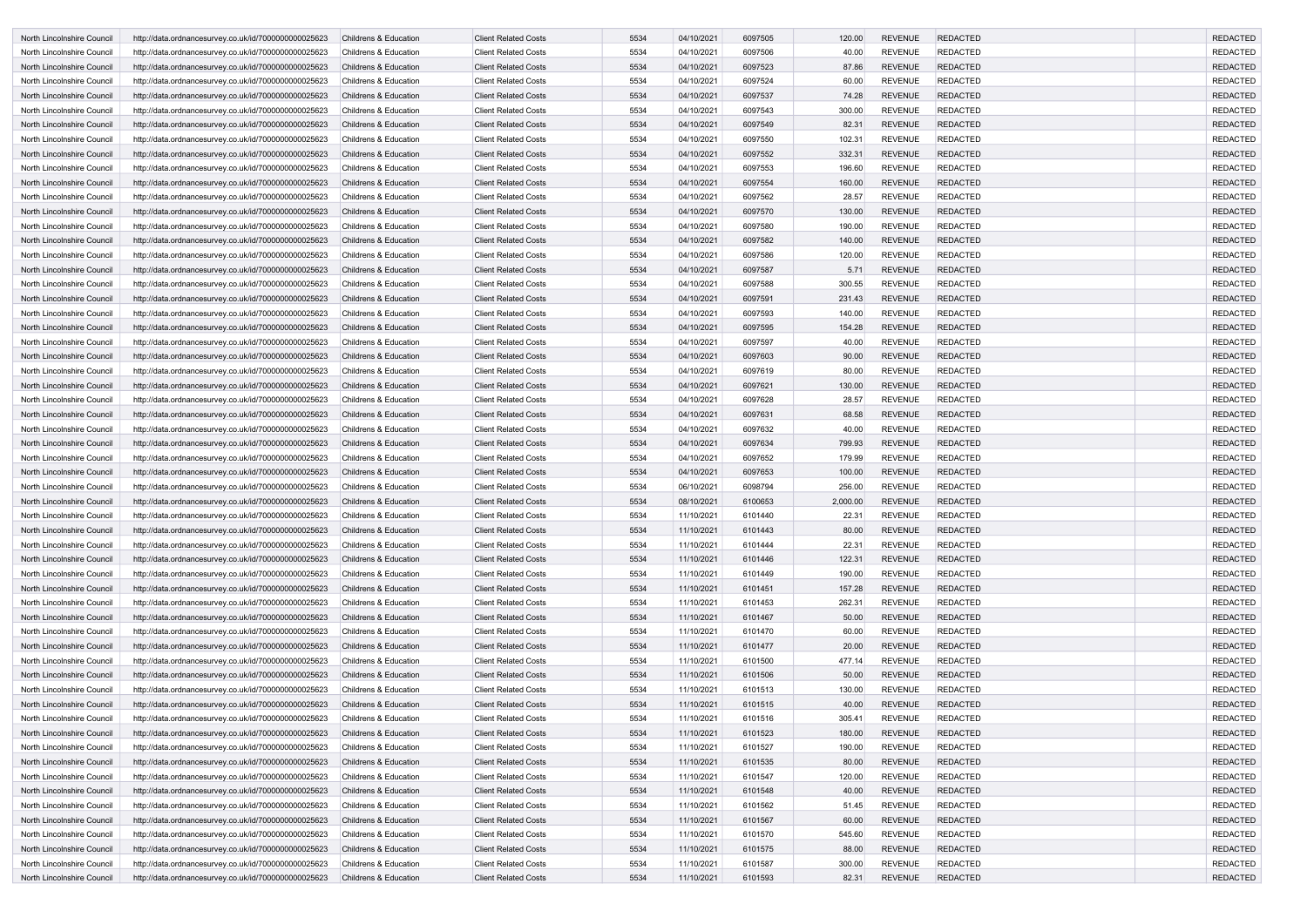| North Lincolnshire Council | http://data.ordnancesurvey.co.uk/id/7000000000025623 | <b>Childrens &amp; Education</b> | <b>Client Related Costs</b> | 5534 | 11/10/2021 | 6101594 | 102.31 | <b>REVENUE</b> | <b>REDACTED</b> | <b>REDACTED</b> |
|----------------------------|------------------------------------------------------|----------------------------------|-----------------------------|------|------------|---------|--------|----------------|-----------------|-----------------|
| North Lincolnshire Council | http://data.ordnancesurvey.co.uk/id/7000000000025623 | <b>Childrens &amp; Education</b> | <b>Client Related Costs</b> | 5534 | 11/10/2021 | 6101596 | 122.31 | <b>REVENUE</b> | <b>REDACTED</b> | <b>REDACTED</b> |
| North Lincolnshire Council | http://data.ordnancesurvey.co.uk/id/7000000000025623 | <b>Childrens &amp; Education</b> | <b>Client Related Costs</b> | 5534 | 11/10/2021 | 6101597 | 162.31 | <b>REVENUE</b> | <b>REDACTED</b> | <b>REDACTED</b> |
| North Lincolnshire Council | http://data.ordnancesurvey.co.uk/id/7000000000025623 | <b>Childrens &amp; Education</b> | <b>Client Related Costs</b> | 5534 | 11/10/2021 | 6101598 | 160.00 | <b>REVENUE</b> | <b>REDACTED</b> | <b>REDACTED</b> |
| North Lincolnshire Council | http://data.ordnancesurvey.co.uk/id/7000000000025623 | <b>Childrens &amp; Education</b> | <b>Client Related Costs</b> | 5534 | 11/10/2021 | 6101613 | 130.00 | <b>REVENUE</b> | <b>REDACTED</b> | <b>REDACTED</b> |
| North Lincolnshire Council | http://data.ordnancesurvey.co.uk/id/7000000000025623 | <b>Childrens &amp; Education</b> | <b>Client Related Costs</b> | 5534 | 11/10/2021 | 6101618 | 100.00 | <b>REVENUE</b> | <b>REDACTED</b> | <b>REDACTED</b> |
| North Lincolnshire Council | http://data.ordnancesurvey.co.uk/id/7000000000025623 | <b>Childrens &amp; Education</b> | <b>Client Related Costs</b> | 5534 | 11/10/2021 | 6101623 | 190.00 | <b>REVENUE</b> | <b>REDACTED</b> | <b>REDACTED</b> |
| North Lincolnshire Council | http://data.ordnancesurvey.co.uk/id/7000000000025623 | <b>Childrens &amp; Education</b> | <b>Client Related Costs</b> | 5534 | 11/10/2021 | 6101625 | 68.57  | <b>REVENUE</b> | <b>REDACTED</b> | <b>REDACTED</b> |
| North Lincolnshire Council | http://data.ordnancesurvey.co.uk/id/7000000000025623 | <b>Childrens &amp; Education</b> | <b>Client Related Costs</b> | 5534 | 11/10/2021 | 6101629 | 120.00 | <b>REVENUE</b> | <b>REDACTED</b> | <b>REDACTED</b> |
| North Lincolnshire Council | http://data.ordnancesurvey.co.uk/id/7000000000025623 | <b>Childrens &amp; Education</b> | <b>Client Related Costs</b> | 5534 | 11/10/2021 | 6101633 | 200.00 | <b>REVENUE</b> | <b>REDACTED</b> | <b>REDACTED</b> |
| North Lincolnshire Council | http://data.ordnancesurvey.co.uk/id/7000000000025623 | <b>Childrens &amp; Education</b> | <b>Client Related Costs</b> | 5534 | 11/10/2021 | 6101636 | 60.00  | <b>REVENUE</b> | <b>REDACTED</b> | <b>REDACTED</b> |
| North Lincolnshire Council | http://data.ordnancesurvey.co.uk/id/7000000000025623 | <b>Childrens &amp; Education</b> | <b>Client Related Costs</b> | 5534 | 11/10/2021 | 6101638 | 120.00 | <b>REVENUE</b> | <b>REDACTED</b> | <b>REDACTED</b> |
| North Lincolnshire Council | http://data.ordnancesurvey.co.uk/id/7000000000025623 | <b>Childrens &amp; Education</b> | <b>Client Related Costs</b> | 5534 | 11/10/2021 | 6101640 | 40.00  | <b>REVENUE</b> | <b>REDACTED</b> | <b>REDACTED</b> |
| North Lincolnshire Council | http://data.ordnancesurvey.co.uk/id/7000000000025623 | <b>Childrens &amp; Education</b> | <b>Client Related Costs</b> | 5534 | 11/10/2021 | 6101646 | 60.00  | <b>REVENUE</b> | <b>REDACTED</b> | <b>REDACTED</b> |
| North Lincolnshire Council | http://data.ordnancesurvey.co.uk/id/7000000000025623 | <b>Childrens &amp; Education</b> | <b>Client Related Costs</b> | 5534 | 11/10/2021 | 6101662 | 57.15  | <b>REVENUE</b> | <b>REDACTED</b> | <b>REDACTED</b> |
| North Lincolnshire Council | http://data.ordnancesurvey.co.uk/id/7000000000025623 | <b>Childrens &amp; Education</b> | <b>Client Related Costs</b> | 5534 | 11/10/2021 | 6101664 | 130.00 | <b>REVENUE</b> | <b>REDACTED</b> | <b>REDACTED</b> |
| North Lincolnshire Council | http://data.ordnancesurvey.co.uk/id/7000000000025623 | <b>Childrens &amp; Education</b> | <b>Client Related Costs</b> | 5534 | 11/10/2021 | 6101670 | 40.00  | <b>REVENUE</b> | <b>REDACTED</b> | <b>REDACTED</b> |
| North Lincolnshire Council | http://data.ordnancesurvey.co.uk/id/7000000000025623 | <b>Childrens &amp; Education</b> | <b>Client Related Costs</b> | 5534 | 11/10/2021 | 6101673 | 80.00  | <b>REVENUE</b> | <b>REDACTED</b> | <b>REDACTED</b> |
| North Lincolnshire Council | http://data.ordnancesurvey.co.uk/id/7000000000025623 | <b>Childrens &amp; Education</b> | <b>Client Related Costs</b> | 5534 | 11/10/2021 | 6101674 | 40.00  | <b>REVENUE</b> | <b>REDACTED</b> | <b>REDACTED</b> |
| North Lincolnshire Council | http://data.ordnancesurvey.co.uk/id/7000000000025623 | <b>Childrens &amp; Education</b> | <b>Client Related Costs</b> | 5534 | 11/10/2021 | 6101680 | 450.55 | <b>REVENUE</b> | <b>REDACTED</b> | <b>REDACTED</b> |
| North Lincolnshire Council | http://data.ordnancesurvey.co.uk/id/7000000000025623 | <b>Childrens &amp; Education</b> | <b>Client Related Costs</b> | 5534 | 11/10/2021 | 6101691 | 51.43  | <b>REVENUE</b> | <b>REDACTED</b> | <b>REDACTED</b> |
| North Lincolnshire Council | http://data.ordnancesurvey.co.uk/id/7000000000025623 | <b>Childrens &amp; Education</b> | <b>Client Related Costs</b> | 5534 | 11/10/2021 | 6101695 | 20.00  | <b>REVENUE</b> | <b>REDACTED</b> | <b>REDACTED</b> |
| North Lincolnshire Council | http://data.ordnancesurvey.co.uk/id/7000000000025623 | <b>Childrens &amp; Education</b> | <b>Client Related Costs</b> | 5534 | 11/10/2021 | 6101696 | 100.00 | <b>REVENUE</b> | <b>REDACTED</b> | <b>REDACTED</b> |
| North Lincolnshire Council | http://data.ordnancesurvey.co.uk/id/7000000000025623 | <b>Childrens &amp; Education</b> | <b>Client Related Costs</b> | 5534 | 11/10/2021 | 6101714 | 240.00 | <b>REVENUE</b> | <b>REDACTED</b> | <b>REDACTED</b> |
| North Lincolnshire Council | http://data.ordnancesurvey.co.uk/id/7000000000025623 | <b>Childrens &amp; Education</b> | <b>Client Related Costs</b> | 5534 | 15/10/2021 | 6104633 | 300.00 | <b>REVENUE</b> | <b>REDACTED</b> | <b>REDACTED</b> |
| North Lincolnshire Council | http://data.ordnancesurvey.co.uk/id/7000000000025623 | <b>Childrens &amp; Education</b> | <b>Client Related Costs</b> | 5534 | 18/10/2021 | 6105158 | 22.31  | <b>REVENUE</b> | <b>REDACTED</b> | <b>REDACTED</b> |
| North Lincolnshire Council | http://data.ordnancesurvey.co.uk/id/7000000000025623 | <b>Childrens &amp; Education</b> | <b>Client Related Costs</b> | 5534 | 18/10/2021 | 6105161 | 488.93 | <b>REVENUE</b> | <b>REDACTED</b> | <b>REDACTED</b> |
| North Lincolnshire Council | http://data.ordnancesurvey.co.uk/id/7000000000025623 | <b>Childrens &amp; Education</b> | <b>Client Related Costs</b> | 5534 | 18/10/2021 | 6105163 | 22.31  | <b>REVENUE</b> | <b>REDACTED</b> | <b>REDACTED</b> |
| North Lincolnshire Council | http://data.ordnancesurvey.co.uk/id/7000000000025623 | <b>Childrens &amp; Education</b> | <b>Client Related Costs</b> | 5534 | 18/10/2021 | 6105165 | 122.31 | <b>REVENUE</b> | <b>REDACTED</b> | <b>REDACTED</b> |
| North Lincolnshire Council | http://data.ordnancesurvey.co.uk/id/7000000000025623 | <b>Childrens &amp; Education</b> | <b>Client Related Costs</b> | 5534 | 18/10/2021 | 6105168 | 190.00 | <b>REVENUE</b> | <b>REDACTED</b> | <b>REDACTED</b> |
| North Lincolnshire Council | http://data.ordnancesurvey.co.uk/id/7000000000025623 | <b>Childrens &amp; Education</b> | <b>Client Related Costs</b> | 5534 | 18/10/2021 | 6105170 | 122.31 | <b>REVENUE</b> | <b>REDACTED</b> | <b>REDACTED</b> |
| North Lincolnshire Council | http://data.ordnancesurvey.co.uk/id/7000000000025623 | <b>Childrens &amp; Education</b> | <b>Client Related Costs</b> | 5534 | 18/10/2021 | 6105171 | 219.99 | <b>REVENUE</b> | <b>REDACTED</b> | <b>REDACTED</b> |
| North Lincolnshire Council | http://data.ordnancesurvey.co.uk/id/7000000000025623 | <b>Childrens &amp; Education</b> | <b>Client Related Costs</b> | 5534 | 18/10/2021 | 6105172 | 262.31 | <b>REVENUE</b> | <b>REDACTED</b> | <b>REDACTED</b> |
| North Lincolnshire Council | http://data.ordnancesurvey.co.uk/id/7000000000025623 | Childrens & Education            | <b>Client Related Costs</b> | 5534 | 18/10/2021 | 6105186 | 107.14 | <b>REVENUE</b> | REDACTED        | <b>REDACTED</b> |
| North Lincolnshire Council | http://data.ordnancesurvey.co.uk/id/7000000000025623 | Childrens & Education            | <b>Client Related Costs</b> | 5534 | 18/10/2021 | 6105189 | 60.00  | <b>REVENUE</b> | <b>REDACTED</b> | <b>REDACTED</b> |
| North Lincolnshire Council | http://data.ordnancesurvey.co.uk/id/7000000000025623 | Childrens & Education            | <b>Client Related Costs</b> | 5534 | 18/10/2021 | 6105196 | 60.00  | <b>REVENUE</b> | <b>REDACTED</b> | <b>REDACTED</b> |
| North Lincolnshire Council | http://data.ordnancesurvey.co.uk/id/7000000000025623 | Childrens & Education            | <b>Client Related Costs</b> | 5534 | 18/10/2021 | 6105219 | 460.00 | <b>REVENUE</b> | <b>REDACTED</b> | <b>REDACTED</b> |
| North Lincolnshire Council | http://data.ordnancesurvey.co.uk/id/7000000000025623 | Childrens & Education            | <b>Client Related Costs</b> | 5534 | 18/10/2021 | 6105225 | 50.00  | <b>REVENUE</b> | REDACTED        | <b>REDACTED</b> |
| North Lincolnshire Council | http://data.ordnancesurvey.co.uk/id/7000000000025623 | Childrens & Education            | <b>Client Related Costs</b> | 5534 | 18/10/2021 | 6105232 | 130.00 | <b>REVENUE</b> | <b>REDACTED</b> | <b>REDACTED</b> |
| North Lincolnshire Council | http://data.ordnancesurvey.co.uk/id/7000000000025623 | Childrens & Education            | <b>Client Related Costs</b> | 5534 | 18/10/2021 | 6105234 | 20.00  | <b>REVENUE</b> | <b>REDACTED</b> | <b>REDACTED</b> |
| North Lincolnshire Council | http://data.ordnancesurvey.co.uk/id/7000000000025623 | Childrens & Education            | <b>Client Related Costs</b> | 5534 | 18/10/2021 | 6105241 | 180.00 | <b>REVENUE</b> | <b>REDACTED</b> | <b>REDACTED</b> |
| North Lincolnshire Council | http://data.ordnancesurvey.co.uk/id/7000000000025623 | Childrens & Education            | <b>Client Related Costs</b> | 5534 | 18/10/2021 | 6105245 | 190.00 | <b>REVENUE</b> | <b>REDACTED</b> | <b>REDACTED</b> |
| North Lincolnshire Council | http://data.ordnancesurvey.co.uk/id/7000000000025623 | Childrens & Education            | <b>Client Related Costs</b> | 5534 | 18/10/2021 | 6105253 | 80.00  | <b>REVENUE</b> | <b>REDACTED</b> | <b>REDACTED</b> |
| North Lincolnshire Council | http://data.ordnancesurvey.co.uk/id/7000000000025623 | <b>Childrens &amp; Education</b> | <b>Client Related Costs</b> | 5534 | 18/10/2021 | 6105265 | 120.00 | <b>REVENUE</b> | <b>REDACTED</b> | <b>REDACTED</b> |
| North Lincolnshire Council | http://data.ordnancesurvey.co.uk/id/7000000000025623 | Childrens & Education            | <b>Client Related Costs</b> | 5534 | 18/10/2021 | 6105266 | 40.00  | <b>REVENUE</b> | <b>REDACTED</b> | <b>REDACTED</b> |
| North Lincolnshire Council | http://data.ordnancesurvey.co.uk/id/7000000000025623 | Childrens & Education            | <b>Client Related Costs</b> | 5534 | 18/10/2021 | 6105282 | 109.99 | <b>REVENUE</b> | <b>REDACTED</b> | <b>REDACTED</b> |
| North Lincolnshire Council | http://data.ordnancesurvey.co.uk/id/7000000000025623 | Childrens & Education            | <b>Client Related Costs</b> | 5534 | 18/10/2021 | 6105300 | 300.00 | <b>REVENUE</b> | <b>REDACTED</b> | <b>REDACTED</b> |
| North Lincolnshire Council | http://data.ordnancesurvey.co.uk/id/7000000000025623 | Childrens & Education            | <b>Client Related Costs</b> | 5534 | 18/10/2021 | 6105306 | 82.31  | <b>REVENUE</b> | <b>REDACTED</b> | <b>REDACTED</b> |
| North Lincolnshire Council | http://data.ordnancesurvey.co.uk/id/7000000000025623 | Childrens & Education            | <b>Client Related Costs</b> | 5534 | 18/10/2021 | 6105307 | 102.31 | <b>REVENUE</b> | <b>REDACTED</b> | <b>REDACTED</b> |
| North Lincolnshire Council | http://data.ordnancesurvey.co.uk/id/7000000000025623 | Childrens & Education            | <b>Client Related Costs</b> | 5534 | 18/10/2021 | 6105309 | 152.31 | <b>REVENUE</b> | <b>REDACTED</b> | <b>REDACTED</b> |
| North Lincolnshire Council | http://data.ordnancesurvey.co.uk/id/7000000000025623 | Childrens & Education            | <b>Client Related Costs</b> | 5534 | 18/10/2021 | 6105310 | 162.31 | <b>REVENUE</b> | <b>REDACTED</b> | <b>REDACTED</b> |
| North Lincolnshire Council | http://data.ordnancesurvey.co.uk/id/7000000000025623 | Childrens & Education            | <b>Client Related Costs</b> | 5534 | 18/10/2021 | 6105311 | 160.00 | <b>REVENUE</b> | <b>REDACTED</b> | <b>REDACTED</b> |
| North Lincolnshire Council | http://data.ordnancesurvey.co.uk/id/7000000000025623 | <b>Childrens &amp; Education</b> | <b>Client Related Costs</b> | 5534 | 18/10/2021 | 6105318 | 91.43  | <b>REVENUE</b> | <b>REDACTED</b> | <b>REDACTED</b> |
| North Lincolnshire Council | http://data.ordnancesurvey.co.uk/id/7000000000025623 | <b>Childrens &amp; Education</b> | <b>Client Related Costs</b> | 5534 | 18/10/2021 | 6105326 | 130.00 | <b>REVENUE</b> | <b>REDACTED</b> | <b>REDACTED</b> |
| North Lincolnshire Council | http://data.ordnancesurvey.co.uk/id/7000000000025623 | Childrens & Education            | <b>Client Related Costs</b> | 5534 | 18/10/2021 | 6105331 | 100.00 | <b>REVENUE</b> | <b>REDACTED</b> | <b>REDACTED</b> |
| North Lincolnshire Council | http://data.ordnancesurvey.co.uk/id/7000000000025623 | Childrens & Education            | <b>Client Related Costs</b> | 5534 | 18/10/2021 | 6105336 | 190.00 | <b>REVENUE</b> | <b>REDACTED</b> | <b>REDACTED</b> |
| North Lincolnshire Council | http://data.ordnancesurvey.co.uk/id/7000000000025623 | <b>Childrens &amp; Education</b> | <b>Client Related Costs</b> | 5534 | 18/10/2021 | 6105338 | 140.00 | <b>REVENUE</b> | <b>REDACTED</b> | <b>REDACTED</b> |
| North Lincolnshire Council | http://data.ordnancesurvey.co.uk/id/7000000000025623 | Childrens & Education            | <b>Client Related Costs</b> | 5534 | 18/10/2021 | 6105342 | 120.00 | <b>REVENUE</b> | <b>REDACTED</b> | <b>REDACTED</b> |
| North Lincolnshire Council | http://data.ordnancesurvey.co.uk/id/7000000000025623 | Childrens & Education            | <b>Client Related Costs</b> | 5534 | 18/10/2021 | 6105346 | 284.00 | <b>REVENUE</b> | <b>REDACTED</b> | <b>REDACTED</b> |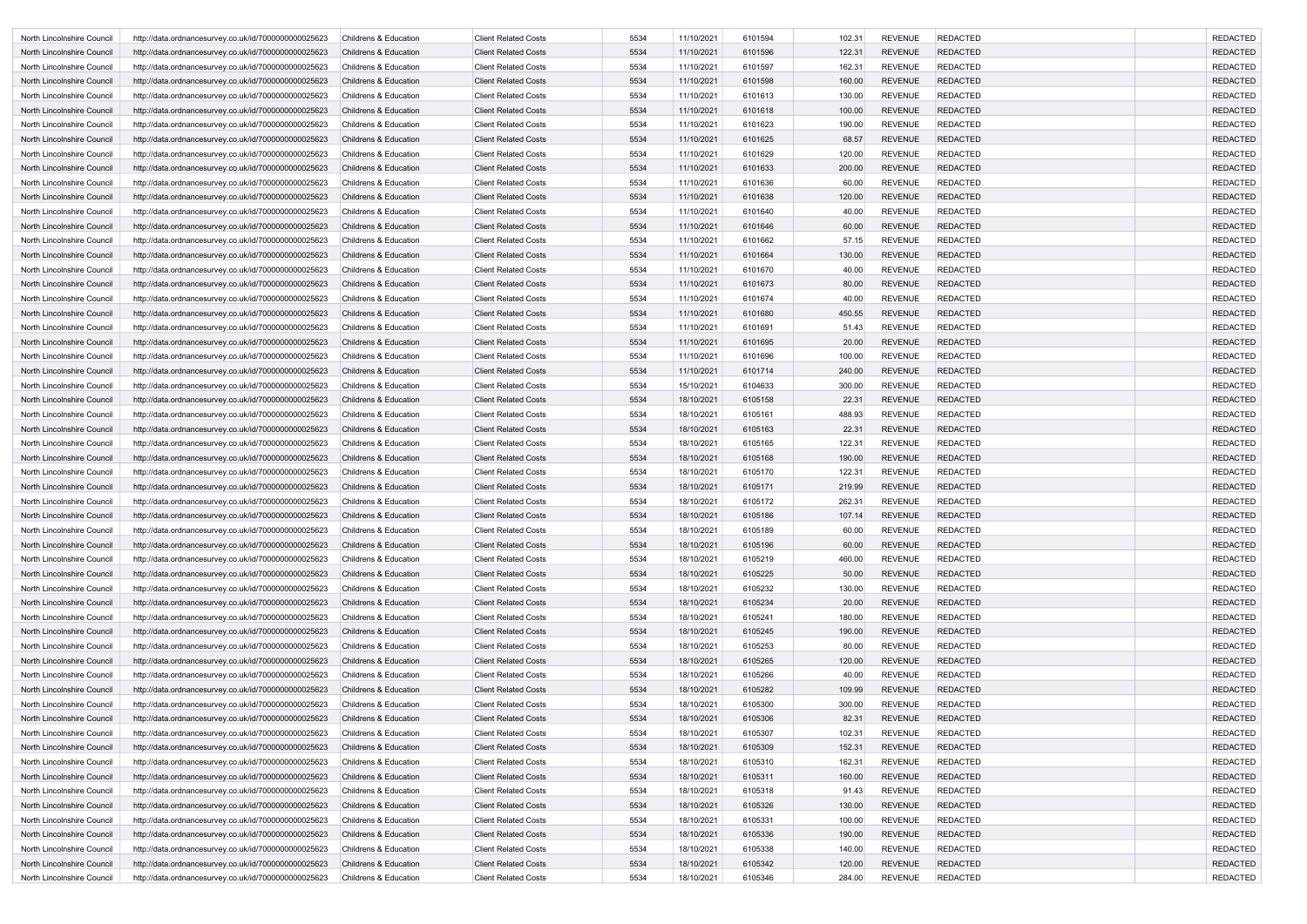| North Lincolnshire Council | http://data.ordnancesurvey.co.uk/id/7000000000025623 | <b>Childrens &amp; Education</b> | <b>Client Related Costs</b> | 5534 | 18/10/2021 | 6105351 | 120.00 | <b>REVENUE</b> | <b>REDACTED</b> | <b>REDACTED</b>                    |
|----------------------------|------------------------------------------------------|----------------------------------|-----------------------------|------|------------|---------|--------|----------------|-----------------|------------------------------------|
| North Lincolnshire Council | http://data.ordnancesurvey.co.uk/id/7000000000025623 | <b>Childrens &amp; Education</b> | <b>Client Related Costs</b> | 5534 | 18/10/2021 | 6105353 | 40.00  | <b>REVENUE</b> | <b>REDACTED</b> | <b>REDACTED</b>                    |
| North Lincolnshire Council | http://data.ordnancesurvey.co.uk/id/7000000000025623 | <b>Childrens &amp; Education</b> | <b>Client Related Costs</b> | 5534 | 18/10/2021 | 6105359 | 17.14  | <b>REVENUE</b> | <b>REDACTED</b> | <b>REDACTED</b>                    |
| North Lincolnshire Council | http://data.ordnancesurvey.co.uk/id/7000000000025623 | Childrens & Education            | <b>Client Related Costs</b> | 5534 | 18/10/2021 | 6105375 | 100.00 | <b>REVENUE</b> | <b>REDACTED</b> | <b>REDACTED</b>                    |
| North Lincolnshire Council | http://data.ordnancesurvey.co.uk/id/7000000000025623 | <b>Childrens &amp; Education</b> | <b>Client Related Costs</b> | 5534 | 18/10/2021 | 6105377 | 130.00 | <b>REVENUE</b> | <b>REDACTED</b> | <b>REDACTED</b>                    |
| North Lincolnshire Council | http://data.ordnancesurvey.co.uk/id/7000000000025623 | <b>Childrens &amp; Education</b> | <b>Client Related Costs</b> | 5534 | 18/10/2021 | 6105383 | 40.00  | <b>REVENUE</b> | <b>REDACTED</b> | <b>REDACTED</b>                    |
| North Lincolnshire Council | http://data.ordnancesurvey.co.uk/id/7000000000025623 | <b>Childrens &amp; Education</b> | <b>Client Related Costs</b> | 5534 | 18/10/2021 | 6105386 | 80.00  | <b>REVENUE</b> | <b>REDACTED</b> | <b>REDACTED</b>                    |
| North Lincolnshire Council | http://data.ordnancesurvey.co.uk/id/7000000000025623 | <b>Childrens &amp; Education</b> | <b>Client Related Costs</b> | 5534 | 18/10/2021 | 6105387 | 40.00  | <b>REVENUE</b> | <b>REDACTED</b> | <b>REDACTED</b>                    |
| North Lincolnshire Council | http://data.ordnancesurvey.co.uk/id/7000000000025623 | <b>Childrens &amp; Education</b> | <b>Client Related Costs</b> | 5534 | 18/10/2021 | 6105407 | 100.00 | <b>REVENUE</b> | <b>REDACTED</b> | <b>REDACTED</b>                    |
| North Lincolnshire Council | http://data.ordnancesurvey.co.uk/id/7000000000025623 | Childrens & Education            | <b>Client Related Costs</b> | 5534 | 18/10/2021 | 6105411 | 136.00 | <b>REVENUE</b> | <b>REDACTED</b> | <b>REDACTED</b>                    |
| North Lincolnshire Council | http://data.ordnancesurvey.co.uk/id/7000000000025623 | <b>Childrens &amp; Education</b> | <b>Client Related Costs</b> | 5534 | 25/10/2021 | 6109011 | 22.31  | <b>REVENUE</b> | <b>REDACTED</b> | <b>REDACTED</b>                    |
| North Lincolnshire Council | http://data.ordnancesurvey.co.uk/id/7000000000025623 | <b>Childrens &amp; Education</b> | <b>Client Related Costs</b> | 5534 | 25/10/2021 | 6109014 | 128.57 | <b>REVENUE</b> | <b>REDACTED</b> | <b>REDACTED</b>                    |
| North Lincolnshire Council | http://data.ordnancesurvey.co.uk/id/7000000000025623 | <b>Childrens &amp; Education</b> | <b>Client Related Costs</b> | 5534 | 25/10/2021 | 6109015 | 22.31  | <b>REVENUE</b> | <b>REDACTED</b> | <b>REDACTED</b>                    |
| North Lincolnshire Council | http://data.ordnancesurvey.co.uk/id/7000000000025623 | <b>Childrens &amp; Education</b> | <b>Client Related Costs</b> | 5534 | 25/10/2021 | 6109017 | 122.31 | <b>REVENUE</b> | <b>REDACTED</b> | <b>REDACTED</b>                    |
|                            |                                                      |                                  |                             |      |            | 6109020 |        | <b>REVENUE</b> | <b>REDACTED</b> |                                    |
| North Lincolnshire Council | http://data.ordnancesurvey.co.uk/id/7000000000025623 | <b>Childrens &amp; Education</b> | <b>Client Related Costs</b> | 5534 | 25/10/2021 |         | 190.00 |                |                 | <b>REDACTED</b><br><b>REDACTED</b> |
| North Lincolnshire Council | http://data.ordnancesurvey.co.uk/id/7000000000025623 | <b>Childrens &amp; Education</b> | <b>Client Related Costs</b> | 5534 | 25/10/2021 | 6109022 | 122.31 | <b>REVENUE</b> | <b>REDACTED</b> |                                    |
| North Lincolnshire Council | http://data.ordnancesurvey.co.uk/id/7000000000025623 | <b>Childrens &amp; Education</b> | <b>Client Related Costs</b> | 5534 | 25/10/2021 | 6109024 | 262.31 | <b>REVENUE</b> | <b>REDACTED</b> | <b>REDACTED</b>                    |
| North Lincolnshire Council | http://data.ordnancesurvey.co.uk/id/7000000000025623 | <b>Childrens &amp; Education</b> | <b>Client Related Costs</b> | 5534 | 25/10/2021 | 6109035 | 197.14 | <b>REVENUE</b> | <b>REDACTED</b> | <b>REDACTED</b>                    |
| North Lincolnshire Council | http://data.ordnancesurvey.co.uk/id/7000000000025623 | <b>Childrens &amp; Education</b> | <b>Client Related Costs</b> | 5534 | 25/10/2021 | 6109038 | 200.05 | <b>REVENUE</b> | <b>REDACTED</b> | <b>REDACTED</b>                    |
| North Lincolnshire Council | http://data.ordnancesurvey.co.uk/id/7000000000025623 | <b>Childrens &amp; Education</b> | <b>Client Related Costs</b> | 5534 | 25/10/2021 | 6109041 | 60.00  | <b>REVENUE</b> | <b>REDACTED</b> | <b>REDACTED</b>                    |
| North Lincolnshire Council | http://data.ordnancesurvey.co.uk/id/7000000000025623 | <b>Childrens &amp; Education</b> | <b>Client Related Costs</b> | 5534 | 25/10/2021 | 6109047 | 40.00  | <b>REVENUE</b> | <b>REDACTED</b> | <b>REDACTED</b>                    |
| North Lincolnshire Council | http://data.ordnancesurvey.co.uk/id/7000000000025623 | <b>Childrens &amp; Education</b> | <b>Client Related Costs</b> | 5534 | 25/10/2021 | 6109070 | 460.00 | <b>REVENUE</b> | <b>REDACTED</b> | <b>REDACTED</b>                    |
| North Lincolnshire Council | http://data.ordnancesurvey.co.uk/id/7000000000025623 | <b>Childrens &amp; Education</b> | <b>Client Related Costs</b> | 5534 | 25/10/2021 | 6109075 | 50.00  | <b>REVENUE</b> | <b>REDACTED</b> | <b>REDACTED</b>                    |
| North Lincolnshire Council | http://data.ordnancesurvey.co.uk/id/7000000000025623 | <b>Childrens &amp; Education</b> | <b>Client Related Costs</b> | 5534 | 25/10/2021 | 6109082 | 67.14  | <b>REVENUE</b> | <b>REDACTED</b> | <b>REDACTED</b>                    |
| North Lincolnshire Council | http://data.ordnancesurvey.co.uk/id/7000000000025623 | <b>Childrens &amp; Education</b> | <b>Client Related Costs</b> | 5534 | 25/10/2021 | 6109084 | 20.00  | <b>REVENUE</b> | <b>REDACTED</b> | <b>REDACTED</b>                    |
| North Lincolnshire Council | http://data.ordnancesurvey.co.uk/id/7000000000025623 | <b>Childrens &amp; Education</b> | <b>Client Related Costs</b> | 5534 | 25/10/2021 | 6109091 | 180.00 | <b>REVENUE</b> | <b>REDACTED</b> | <b>REDACTED</b>                    |
| North Lincolnshire Council | http://data.ordnancesurvey.co.uk/id/7000000000025623 | <b>Childrens &amp; Education</b> | <b>Client Related Costs</b> | 5534 | 25/10/2021 | 6109095 | 190.00 | <b>REVENUE</b> | <b>REDACTED</b> | <b>REDACTED</b>                    |
| North Lincolnshire Council | http://data.ordnancesurvey.co.uk/id/7000000000025623 | Childrens & Education            | <b>Client Related Costs</b> | 5534 | 25/10/2021 | 6109103 | 80.00  | <b>REVENUE</b> | <b>REDACTED</b> | <b>REDACTED</b>                    |
| North Lincolnshire Council | http://data.ordnancesurvey.co.uk/id/7000000000025623 | <b>Childrens &amp; Education</b> | <b>Client Related Costs</b> | 5534 | 25/10/2021 | 6109115 | 120.00 | <b>REVENUE</b> | <b>REDACTED</b> | <b>REDACTED</b>                    |
| North Lincolnshire Council | http://data.ordnancesurvey.co.uk/id/7000000000025623 | Childrens & Education            | <b>Client Related Costs</b> | 5534 | 25/10/2021 | 6109116 | 40.00  | <b>REVENUE</b> | <b>REDACTED</b> | <b>REDACTED</b>                    |
| North Lincolnshire Council | http://data.ordnancesurvey.co.uk/id/7000000000025623 | <b>Childrens &amp; Education</b> | <b>Client Related Costs</b> | 5534 | 25/10/2021 | 6109133 | 60.00  | <b>REVENUE</b> | <b>REDACTED</b> | <b>REDACTED</b>                    |
| North Lincolnshire Council | http://data.ordnancesurvey.co.uk/id/7000000000025623 | <b>Childrens &amp; Education</b> | <b>Client Related Costs</b> | 5534 | 25/10/2021 | 6109151 | 300.00 | <b>REVENUE</b> | <b>REDACTED</b> | <b>REDACTED</b>                    |
| North Lincolnshire Council | http://data.ordnancesurvey.co.uk/id/7000000000025623 | <b>Childrens &amp; Education</b> | <b>Client Related Costs</b> | 5534 | 25/10/2021 | 6109157 | 82.31  | <b>REVENUE</b> | <b>REDACTED</b> | <b>REDACTED</b>                    |
| North Lincolnshire Council | http://data.ordnancesurvey.co.uk/id/7000000000025623 | Childrens & Education            | <b>Client Related Costs</b> | 5534 | 25/10/2021 | 6109158 | 102.31 | <b>REVENUE</b> | <b>REDACTED</b> | <b>REDACTED</b>                    |
| North Lincolnshire Council | http://data.ordnancesurvey.co.uk/id/7000000000025623 | <b>Childrens &amp; Education</b> | <b>Client Related Costs</b> | 5534 | 25/10/2021 | 6109160 | 122.31 | <b>REVENUE</b> | <b>REDACTED</b> | <b>REDACTED</b>                    |
| North Lincolnshire Council | http://data.ordnancesurvey.co.uk/id/7000000000025623 | Childrens & Education            | <b>Client Related Costs</b> | 5534 | 25/10/2021 | 6109161 | 162.31 | <b>REVENUE</b> | <b>REDACTED</b> | <b>REDACTED</b>                    |
| North Lincolnshire Council | http://data.ordnancesurvey.co.uk/id/7000000000025623 | Childrens & Education            | <b>Client Related Costs</b> | 5534 | 25/10/2021 | 6109162 | 160.00 | <b>REVENUE</b> | <b>REDACTED</b> | <b>REDACTED</b>                    |
| North Lincolnshire Council | http://data.ordnancesurvey.co.uk/id/7000000000025623 | Childrens & Education            | <b>Client Related Costs</b> | 5534 | 25/10/2021 | 6109169 | 40.00  | <b>REVENUE</b> | <b>REDACTED</b> | <b>REDACTED</b>                    |
| North Lincolnshire Council | http://data.ordnancesurvey.co.uk/id/7000000000025623 | <b>Childrens &amp; Education</b> | <b>Client Related Costs</b> | 5534 | 25/10/2021 | 6109178 | 130.00 | <b>REVENUE</b> | <b>REDACTED</b> | <b>REDACTED</b>                    |
| North Lincolnshire Council | http://data.ordnancesurvey.co.uk/id/7000000000025623 | Childrens & Education            | <b>Client Related Costs</b> | 5534 | 25/10/2021 | 6109183 | 100.00 | <b>REVENUE</b> | <b>REDACTED</b> | <b>REDACTED</b>                    |
| North Lincolnshire Council | http://data.ordnancesurvey.co.uk/id/7000000000025623 | Childrens & Education            | <b>Client Related Costs</b> | 5534 | 25/10/2021 | 6109188 | 190.00 | <b>REVENUE</b> | <b>REDACTED</b> | <b>REDACTED</b>                    |
| North Lincolnshire Council | http://data.ordnancesurvey.co.uk/id/7000000000025623 | Childrens & Education            | <b>Client Related Costs</b> | 5534 | 25/10/2021 | 6109190 | 140.00 | <b>REVENUE</b> | <b>REDACTED</b> | <b>REDACTED</b>                    |
| North Lincolnshire Council | http://data.ordnancesurvey.co.uk/id/7000000000025623 | <b>Childrens &amp; Education</b> | <b>Client Related Costs</b> | 5534 | 25/10/2021 | 6109194 | 120.00 | <b>REVENUE</b> | <b>REDACTED</b> | <b>REDACTED</b>                    |
| North Lincolnshire Council | http://data.ordnancesurvey.co.uk/id/7000000000025623 | Childrens & Education            | <b>Client Related Costs</b> | 5534 | 25/10/2021 | 6109198 | 200.00 | <b>REVENUE</b> | <b>REDACTED</b> | <b>REDACTED</b>                    |
| North Lincolnshire Council | http://data.ordnancesurvey.co.uk/id/7000000000025623 | <b>Childrens &amp; Education</b> | <b>Client Related Costs</b> | 5534 | 25/10/2021 | 6109201 | 462.85 | <b>REVENUE</b> | <b>REDACTED</b> | <b>REDACTED</b>                    |
| North Lincolnshire Council | http://data.ordnancesurvey.co.uk/id/7000000000025623 | Childrens & Education            | <b>Client Related Costs</b> | 5534 | 25/10/2021 | 6109203 | 102.85 | <b>REVENUE</b> | <b>REDACTED</b> | <b>REDACTED</b>                    |
| North Lincolnshire Council | http://data.ordnancesurvey.co.uk/id/7000000000025623 | Childrens & Education            | <b>Client Related Costs</b> | 5534 | 25/10/2021 | 6109205 | 40.00  | <b>REVENUE</b> | <b>REDACTED</b> | <b>REDACTED</b>                    |
| North Lincolnshire Council | http://data.ordnancesurvey.co.uk/id/7000000000025623 | <b>Childrens &amp; Education</b> | <b>Client Related Costs</b> | 5534 | 25/10/2021 | 6109208 | 211.43 | <b>REVENUE</b> | <b>REDACTED</b> | <b>REDACTED</b>                    |
| North Lincolnshire Council | http://data.ordnancesurvey.co.uk/id/7000000000025623 | <b>Childrens &amp; Education</b> | <b>Client Related Costs</b> | 5534 | 25/10/2021 | 6109226 | 128.57 | <b>REVENUE</b> | <b>REDACTED</b> | <b>REDACTED</b>                    |
| North Lincolnshire Council | http://data.ordnancesurvey.co.uk/id/7000000000025623 | Childrens & Education            | <b>Client Related Costs</b> | 5534 | 25/10/2021 | 6109228 | 10.00  | <b>REVENUE</b> | <b>REDACTED</b> | <b>REDACTED</b>                    |
| North Lincolnshire Council | http://data.ordnancesurvey.co.uk/id/7000000000025623 | Childrens & Education            | <b>Client Related Costs</b> | 5534 | 25/10/2021 | 6109234 | 40.00  | <b>REVENUE</b> | <b>REDACTED</b> | <b>REDACTED</b>                    |
| North Lincolnshire Council | http://data.ordnancesurvey.co.uk/id/7000000000025623 | Childrens & Education            | <b>Client Related Costs</b> | 5534 | 25/10/2021 | 6109237 | 80.00  | <b>REVENUE</b> | <b>REDACTED</b> | <b>REDACTED</b>                    |
| North Lincolnshire Council | http://data.ordnancesurvey.co.uk/id/7000000000025623 | Childrens & Education            | <b>Client Related Costs</b> | 5534 | 25/10/2021 | 6109238 | 40.00  | <b>REVENUE</b> | <b>REDACTED</b> | <b>REDACTED</b>                    |
| North Lincolnshire Council | http://data.ordnancesurvey.co.uk/id/7000000000025623 | Childrens & Education            | <b>Client Related Costs</b> | 5534 | 25/10/2021 | 6109258 | 20.00  | <b>REVENUE</b> | <b>REDACTED</b> | <b>REDACTED</b>                    |
| North Lincolnshire Council | http://data.ordnancesurvey.co.uk/id/7000000000025623 | <b>Childrens &amp; Education</b> | <b>Client Related Costs</b> | 5534 | 25/10/2021 | 6109259 | 100.00 | <b>REVENUE</b> | <b>REDACTED</b> | <b>REDACTED</b>                    |
| North Lincolnshire Council | http://data.ordnancesurvey.co.uk/id/7000000000025623 | Childrens & Education            | <b>Client Related Costs</b> | 5534 | 25/10/2021 | 6109267 | 69.99  | <b>REVENUE</b> | <b>REDACTED</b> | <b>REDACTED</b>                    |
| North Lincolnshire Council | http://data.ordnancesurvey.co.uk/id/7000000000025623 | <b>Childrens &amp; Education</b> | <b>Client Related Costs</b> | 5534 | 25/10/2021 | 6109274 | 156.49 | <b>REVENUE</b> | <b>REDACTED</b> | <b>REDACTED</b>                    |
| North Lincolnshire Council | http://data.ordnancesurvey.co.uk/id/7000000000025623 | <b>Childrens &amp; Education</b> | <b>Client Related Costs</b> | 5534 | 29/10/2021 | 6111190 | 420.00 | <b>REVENUE</b> | <b>REDACTED</b> | <b>REDACTED</b>                    |
| North Lincolnshire Council | http://data.ordnancesurvey.co.uk/id/7000000000025623 | <b>Childrens &amp; Education</b> | <b>Client Related Costs</b> | 5534 | 29/10/2021 | 6111594 | 250.00 | <b>REVENUE</b> | <b>REDACTED</b> | <b>REDACTED</b>                    |
|                            |                                                      |                                  |                             |      |            |         |        |                |                 |                                    |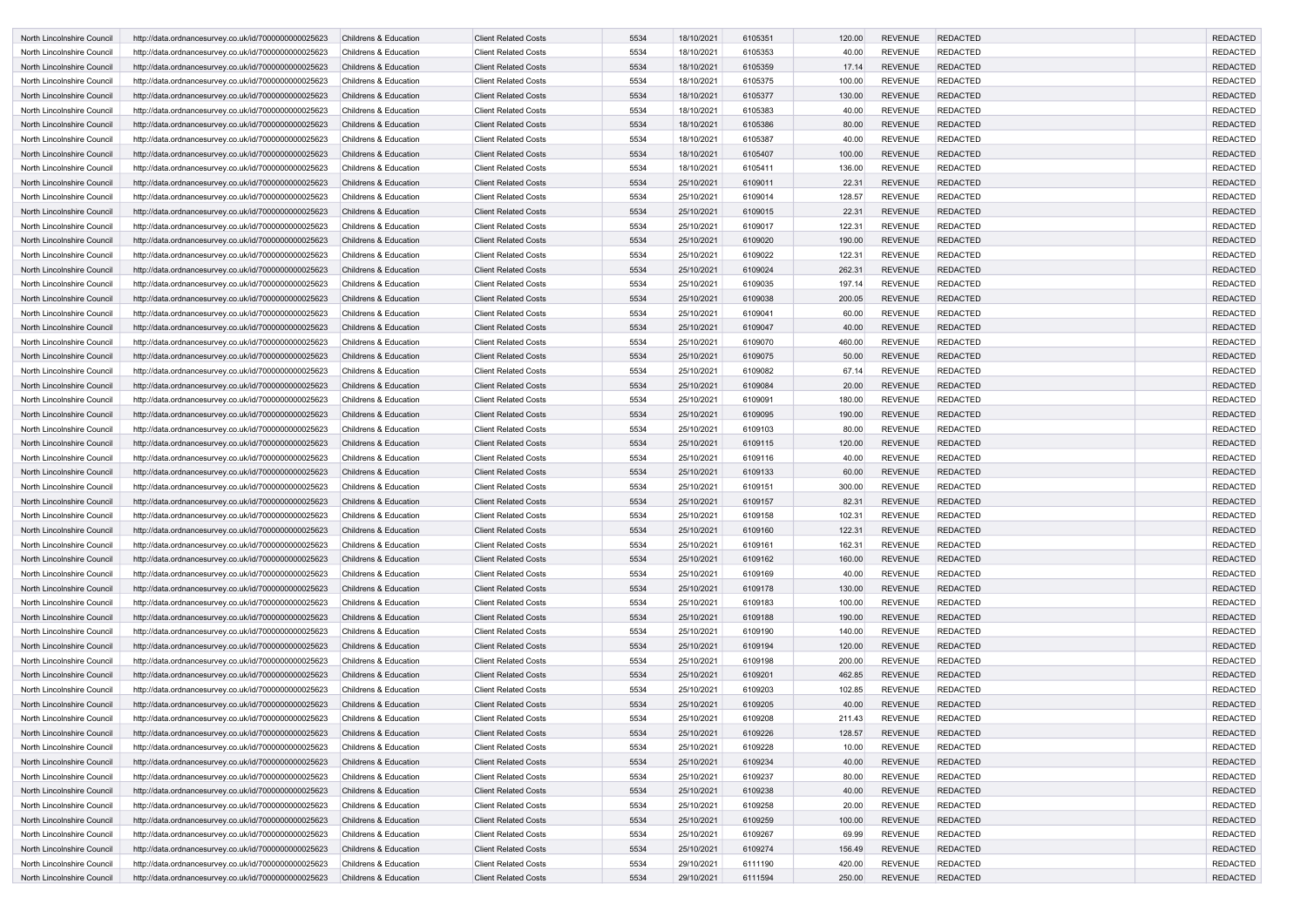| North Lincolnshire Council | http://data.ordnancesurvey.co.uk/id/7000000000025623 | <b>Childrens &amp; Education</b> | <b>Client Transport Costs</b>     | 6092 | 04/10/2021 | 6097428 | 70.95     | <b>REVENUE</b> | <b>REDACTED</b> |          | <b>REDACTED</b> |
|----------------------------|------------------------------------------------------|----------------------------------|-----------------------------------|------|------------|---------|-----------|----------------|-----------------|----------|-----------------|
| North Lincolnshire Council | http://data.ordnancesurvey.co.uk/id/7000000000025623 | <b>Childrens &amp; Education</b> | <b>Client Transport Costs</b>     | 6092 | 04/10/2021 | 6097537 | 18.00     | <b>REVENUE</b> | <b>REDACTED</b> |          | <b>REDACTED</b> |
| North Lincolnshire Council | http://data.ordnancesurvey.co.uk/id/7000000000025623 | <b>Childrens &amp; Education</b> | <b>Client Transport Costs</b>     | 6092 | 04/10/2021 | 6097634 | 141.30    | <b>REVENUE</b> | <b>REDACTED</b> |          | <b>REDACTED</b> |
| North Lincolnshire Council | http://data.ordnancesurvey.co.uk/id/7000000000025623 | <b>Childrens &amp; Education</b> | <b>Client Transport Costs</b>     | 6092 | 11/10/2021 | 6101440 | 166.95    | <b>REVENUE</b> | <b>REDACTED</b> |          | <b>REDACTED</b> |
| North Lincolnshire Council | http://data.ordnancesurvey.co.uk/id/7000000000025623 | <b>Childrens &amp; Education</b> | <b>Client Transport Costs</b>     | 6092 | 11/10/2021 | 6101451 | 206.10    | <b>REVENUE</b> | <b>REDACTED</b> |          | <b>REDACTED</b> |
| North Lincolnshire Council | http://data.ordnancesurvey.co.uk/id/7000000000025623 | <b>Childrens &amp; Education</b> | <b>Client Transport Costs</b>     | 6092 | 11/10/2021 | 6101506 | 51.75     | <b>REVENUE</b> | <b>REDACTED</b> |          | <b>REDACTED</b> |
| North Lincolnshire Council | http://data.ordnancesurvey.co.uk/id/7000000000025623 | Childrens & Education            | <b>Client Transport Costs</b>     | 6092 | 11/10/2021 | 6101527 | 993.60    | <b>REVENUE</b> | <b>REDACTED</b> |          | <b>REDACTED</b> |
| North Lincolnshire Council | http://data.ordnancesurvey.co.uk/id/7000000000025623 | <b>Childrens &amp; Education</b> | <b>Client Transport Costs</b>     | 6092 | 11/10/2021 | 6101562 | 74.49     | <b>REVENUE</b> | <b>REDACTED</b> |          | <b>REDACTED</b> |
| North Lincolnshire Council | http://data.ordnancesurvey.co.uk/id/7000000000025623 | Childrens & Education            | <b>Client Transport Costs</b>     | 6092 | 11/10/2021 | 6101567 | 259.20    | <b>REVENUE</b> | <b>REDACTED</b> |          | <b>REDACTED</b> |
| North Lincolnshire Council | http://data.ordnancesurvey.co.uk/id/7000000000025623 | Childrens & Education            | <b>Client Transport Costs</b>     | 6092 | 11/10/2021 | 6101570 | 3.90      | <b>REVENUE</b> | REDACTED        |          | <b>REDACTED</b> |
| North Lincolnshire Council | http://data.ordnancesurvey.co.uk/id/7000000000025623 | Childrens & Education            | <b>Client Transport Costs</b>     | 6092 | 11/10/2021 | 6101691 | 648.45    | <b>REVENUE</b> | <b>REDACTED</b> |          | <b>REDACTED</b> |
| North Lincolnshire Council | http://data.ordnancesurvey.co.uk/id/7000000000025623 | <b>Childrens &amp; Education</b> | <b>Client Transport Costs</b>     | 6092 | 11/10/2021 | 6101695 | 307.80    | <b>REVENUE</b> | <b>REDACTED</b> |          | <b>REDACTED</b> |
| North Lincolnshire Council | http://data.ordnancesurvey.co.uk/id/7000000000025623 | Childrens & Education            | <b>Client Transport Costs</b>     | 6092 | 11/10/2021 | 6101704 | 266.85    | <b>REVENUE</b> | <b>REDACTED</b> |          | <b>REDACTED</b> |
| North Lincolnshire Council | http://data.ordnancesurvey.co.uk/id/7000000000025623 | <b>Childrens &amp; Education</b> | <b>Client Transport Costs</b>     | 6092 | 13/10/2021 | 6102308 | 611.75    | <b>REVENUE</b> | <b>REDACTED</b> |          | <b>REDACTED</b> |
| North Lincolnshire Council | http://data.ordnancesurvey.co.uk/id/7000000000025623 | <b>Childrens &amp; Education</b> | <b>Client Transport Costs</b>     | 6092 | 13/10/2021 | 6102338 | 945.00    | <b>REVENUE</b> | <b>REDACTED</b> |          | <b>REDACTED</b> |
| North Lincolnshire Council | http://data.ordnancesurvey.co.uk/id/7000000000025623 | <b>Childrens &amp; Education</b> | <b>Client Transport Costs</b>     | 6092 | 13/10/2021 | 6102401 | 750.06    | <b>REVENUE</b> | <b>REDACTED</b> |          | <b>REDACTED</b> |
| North Lincolnshire Council | http://data.ordnancesurvey.co.uk/id/7000000000025623 | Childrens & Education            | <b>Client Transport Costs</b>     | 6092 | 18/10/2021 | 6105161 | 15.00     | <b>REVENUE</b> | <b>REDACTED</b> |          | <b>REDACTED</b> |
| North Lincolnshire Council | http://data.ordnancesurvey.co.uk/id/7000000000025623 | <b>Childrens &amp; Education</b> | <b>Client Transport Costs</b>     | 6092 | 18/10/2021 | 6105342 | 643.50    | <b>REVENUE</b> | <b>REDACTED</b> |          | <b>REDACTED</b> |
| North Lincolnshire Council | http://data.ordnancesurvey.co.uk/id/7000000000025623 | <b>Childrens &amp; Education</b> | <b>Client Transport Costs</b>     | 6092 | 18/10/2021 | 6105359 | 265.21    | <b>REVENUE</b> | <b>REDACTED</b> |          | <b>REDACTED</b> |
| North Lincolnshire Council | http://data.ordnancesurvey.co.uk/id/7000000000025623 | <b>Childrens &amp; Education</b> | <b>Client Transport Costs</b>     | 6092 | 18/10/2021 | 6105396 | 140.58    | <b>REVENUE</b> | REDACTED        |          | <b>REDACTED</b> |
| North Lincolnshire Council | http://data.ordnancesurvey.co.uk/id/7000000000025623 | <b>Childrens &amp; Education</b> | <b>Client Transport Costs</b>     | 6092 | 22/10/2021 | 6107393 | 541.80    | <b>REVENUE</b> | <b>REDACTED</b> |          | <b>REDACTED</b> |
| North Lincolnshire Council | http://data.ordnancesurvey.co.uk/id/7000000000025623 | <b>Childrens &amp; Education</b> | <b>Client Transport Costs</b>     | 6092 | 25/10/2021 | 6109038 | 133.65    | <b>REVENUE</b> | <b>REDACTED</b> |          | <b>REDACTED</b> |
| North Lincolnshire Council | http://data.ordnancesurvey.co.uk/id/7000000000025623 | <b>Childrens &amp; Education</b> | <b>Client Transport Costs</b>     | 6092 | 25/10/2021 | 6109108 | 245.70    | <b>REVENUE</b> | <b>REDACTED</b> |          | <b>REDACTED</b> |
| North Lincolnshire Council | http://data.ordnancesurvey.co.uk/id/7000000000025623 | <b>Childrens &amp; Education</b> | <b>Client Transport Costs</b>     | 6092 | 25/10/2021 | 6109258 | 246.60    | <b>REVENUE</b> | <b>REDACTED</b> |          | <b>REDACTED</b> |
| North Lincolnshire Council | http://data.ordnancesurvey.co.uk/id/7000000000025623 | <b>Childrens &amp; Education</b> | <b>Client Transport Costs</b>     | 6092 | 25/10/2021 | 6109267 | 248.40    | <b>REVENUE</b> | <b>REDACTED</b> |          | <b>REDACTED</b> |
| North Lincolnshire Council | http://data.ordnancesurvey.co.uk/id/7000000000025623 | <b>Childrens &amp; Education</b> | <b>Client Transport Costs</b>     | 6092 | 25/10/2021 | 6109274 | 72.00     | <b>REVENUE</b> | <b>REDACTED</b> |          | <b>REDACTED</b> |
| North Lincolnshire Council | http://data.ordnancesurvey.co.uk/id/7000000000025623 | Childrens & Education            | Direct Payments To Clients        | 6012 | 13/10/2021 | 6100939 | 324.00    | <b>REVENUE</b> | <b>REDACTED</b> |          | <b>REDACTED</b> |
| North Lincolnshire Council | http://data.ordnancesurvey.co.uk/id/7000000000025623 | <b>Childrens &amp; Education</b> | Direct Payments To Clients        | 6012 | 13/10/2021 | 6100940 | 252.00    | <b>REVENUE</b> | <b>REDACTED</b> |          | <b>REDACTED</b> |
| North Lincolnshire Council | http://data.ordnancesurvey.co.uk/id/7000000000025623 | <b>Childrens &amp; Education</b> | Direct Payments To Clients        | 6012 | 13/10/2021 | 6100942 | 288.00    | <b>REVENUE</b> | <b>REDACTED</b> |          | <b>REDACTED</b> |
| North Lincolnshire Council | http://data.ordnancesurvey.co.uk/id/7000000000025623 | <b>Childrens &amp; Education</b> | <b>Direct Payments To Clients</b> | 6012 | 13/10/2021 | 6100943 | 720.00    | <b>REVENUE</b> | <b>REDACTED</b> |          | <b>REDACTED</b> |
| North Lincolnshire Council | http://data.ordnancesurvey.co.uk/id/7000000000025623 | <b>Childrens &amp; Education</b> | Direct Payments To Clients        | 6012 | 13/10/2021 | 6100944 | 1,260.00  | <b>REVENUE</b> | REDACTED        |          | <b>REDACTED</b> |
| North Lincolnshire Council | http://data.ordnancesurvey.co.uk/id/7000000000025623 | <b>Childrens &amp; Education</b> | <b>Direct Payments To Clients</b> | 6012 | 13/10/2021 | 6100952 | 324.00    | <b>REVENUE</b> | <b>REDACTED</b> |          | <b>REDACTED</b> |
| North Lincolnshire Council | http://data.ordnancesurvey.co.uk/id/7000000000025623 | Childrens & Education            | Direct Payments To Clients        | 6012 | 13/10/2021 | 6102144 | 268.40    | <b>REVENUE</b> | <b>REDACTED</b> |          | <b>REDACTED</b> |
| North Lincolnshire Council | http://data.ordnancesurvey.co.uk/id/7000000000025623 | Childrens & Education            | Direct Payments To Clients        | 6012 | 13/10/2021 | 6102451 | 774.00    | <b>REVENUE</b> | <b>REDACTED</b> | 7605054  | <b>REDACTED</b> |
| North Lincolnshire Council | http://data.ordnancesurvey.co.uk/id/7000000000025623 | Childrens & Education            | Gen Office Exp (Incl Postage)     | 5603 | 08/10/2021 | 6099288 | 268.40    | <b>REVENUE</b> | <b>REDACTED</b> |          | <b>REDACTED</b> |
| North Lincolnshire Council | http://data.ordnancesurvey.co.uk/id/7000000000025623 | Childrens & Education            | Gen Office Exp (Incl Postage)     | 5603 | 15/10/2021 | 6104129 | 268.40    | <b>REVENUE</b> | <b>REDACTED</b> |          | <b>REDACTED</b> |
| North Lincolnshire Council | http://data.ordnancesurvey.co.uk/id/7000000000025623 | Childrens & Education            | Gen Office Exp (Incl Postage)     | 5603 | 22/10/2021 | 6107392 | 2,144.53  | <b>REVENUE</b> | <b>REDACTED</b> |          | <b>REDACTED</b> |
| North Lincolnshire Council | http://data.ordnancesurvey.co.uk/id/7000000000025623 | Childrens & Education            | Home To School Transport          | 4201 | 20/10/2021 | 6104474 | 842.80    | <b>REVENUE</b> | <b>REDACTED</b> |          | <b>REDACTED</b> |
| North Lincolnshire Council | http://data.ordnancesurvey.co.uk/id/7000000000025623 | Childrens & Education            | Payments To Private Orgs          | 6002 | 01/10/2021 | 6096802 | 778.50    | <b>REVENUE</b> | <b>REDACTED</b> | 07128156 | <b>REDACTED</b> |
| North Lincolnshire Council | http://data.ordnancesurvey.co.uk/id/7000000000025623 | Childrens & Education            | Payments To Private Orgs          | 6002 | 01/10/2021 | 6096803 | 778.50    | REVENUE        | <b>REDACTED</b> | 07128156 | <b>REDACTED</b> |
| North Lincolnshire Council | http://data.ordnancesurvey.co.uk/id/7000000000025623 | Childrens & Education            | Payments To Private Orgs          | 6002 | 11/10/2021 | 6100869 | $-630.00$ | <b>REVENUE</b> | <b>REDACTED</b> |          | <b>REDACTED</b> |
| North Lincolnshire Council | http://data.ordnancesurvey.co.uk/id/7000000000025623 | Childrens & Education            | Payments To Private Orgs          | 6002 | 11/10/2021 | 6101714 | 471.43    | REVENUE        | <b>REDACTED</b> |          | <b>REDACTED</b> |
| North Lincolnshire Council | http://data.ordnancesurvey.co.uk/id/7000000000025623 | Childrens & Education            | Payments To Private Orgs          | 6002 | 15/10/2021 | 6103974 | 585.00    | <b>REVENUE</b> | <b>REDACTED</b> |          | <b>REDACTED</b> |
| North Lincolnshire Council | http://data.ordnancesurvey.co.uk/id/7000000000025623 | <b>Childrens &amp; Education</b> | Payments To Private Orgs          | 6002 | 22/10/2021 | 6107827 | 2,600.00  | <b>REVENUE</b> | <b>REDACTED</b> |          | <b>REDACTED</b> |
| North Lincolnshire Council | http://data.ordnancesurvey.co.uk/id/7000000000025623 | Childrens & Education            | Payments To Private Orgs          | 6002 | 22/10/2021 | 6107830 | 2,400.00  | <b>REVENUE</b> | <b>REDACTED</b> |          | <b>REDACTED</b> |
| North Lincolnshire Council | http://data.ordnancesurvey.co.uk/id/7000000000025623 | Childrens & Education            | Payments To Private Orgs          | 6002 | 22/10/2021 | 6107832 | 1,300.00  | <b>REVENUE</b> | <b>REDACTED</b> |          | <b>REDACTED</b> |
| North Lincolnshire Council | http://data.ordnancesurvey.co.uk/id/7000000000025623 | Childrens & Education            | Payments To Private Orgs          | 6002 | 27/10/2021 | 6108907 | 2,425.50  | <b>REVENUE</b> | <b>REDACTED</b> |          | <b>REDACTED</b> |
| North Lincolnshire Council | http://data.ordnancesurvey.co.uk/id/7000000000025623 | Childrens & Education            | Payments To Private Orgs          | 6002 | 27/10/2021 | 6108969 | 562.80    | <b>REVENUE</b> | <b>REDACTED</b> |          | <b>REDACTED</b> |
| North Lincolnshire Council | http://data.ordnancesurvey.co.uk/id/7000000000025623 | Childrens & Education            | Payments To Private Orgs          | 6002 | 27/10/2021 | 6108977 | 1,677.90  | <b>REVENUE</b> | <b>REDACTED</b> |          | <b>REDACTED</b> |
| North Lincolnshire Council | http://data.ordnancesurvey.co.uk/id/7000000000025623 | Childrens & Education            | Payments To Private Orgs          | 6002 | 27/10/2021 | 6108978 | 441.00    | REVENUE        | <b>REDACTED</b> |          | <b>REDACTED</b> |
| North Lincolnshire Council | http://data.ordnancesurvey.co.uk/id/7000000000025623 | Childrens & Education            | Payments To Private Orgs          | 6002 | 27/10/2021 | 6108979 | 401.10    | <b>REVENUE</b> | <b>REDACTED</b> |          | <b>REDACTED</b> |
| North Lincolnshire Council | http://data.ordnancesurvey.co.uk/id/7000000000025623 | Childrens & Education            | Payments To Private Orgs          | 6002 | 27/10/2021 | 6108980 | 2,014.88  | <b>REVENUE</b> | <b>REDACTED</b> |          | <b>REDACTED</b> |
|                            |                                                      |                                  |                                   |      | 27/10/2021 |         |           |                |                 |          | <b>REDACTED</b> |
| North Lincolnshire Council | http://data.ordnancesurvey.co.uk/id/7000000000025623 | Childrens & Education            | Payments To Private Orgs          | 6002 |            | 6108984 | 1,925.70  | <b>REVENUE</b> | <b>REDACTED</b> |          |                 |
| North Lincolnshire Council | http://data.ordnancesurvey.co.uk/id/7000000000025623 | Childrens & Education            | Payments To Private Orgs          | 6002 | 27/10/2021 | 6108985 | 3,264.74  | <b>REVENUE</b> | <b>REDACTED</b> |          | <b>REDACTED</b> |
| North Lincolnshire Council | http://data.ordnancesurvey.co.uk/id/7000000000025623 | Childrens & Education            | Payments To Private Orgs          | 6002 | 27/10/2021 | 6108986 | 464.10    | <b>REVENUE</b> | <b>REDACTED</b> |          | <b>REDACTED</b> |
| North Lincolnshire Council | http://data.ordnancesurvey.co.uk/id/7000000000025623 | Childrens & Education            | Payments To Private Orgs          | 6002 | 27/10/2021 | 6108998 | 441.00    | <b>REVENUE</b> | <b>REDACTED</b> |          | <b>REDACTED</b> |
| North Lincolnshire Council | http://data.ordnancesurvey.co.uk/id/7000000000025623 | Childrens & Education            | Payments To Private Orgs          | 6002 | 27/10/2021 | 6109932 | 585.00    | <b>REVENUE</b> | <b>REDACTED</b> |          | <b>REDACTED</b> |
| North Lincolnshire Council | http://data.ordnancesurvey.co.uk/id/7000000000025623 | Childrens & Education            | Payments To Private Orgs          | 6002 | 27/10/2021 | 6109933 | 1,267.50  | <b>REVENUE</b> | <b>REDACTED</b> |          | <b>REDACTED</b> |
| North Lincolnshire Council | http://data.ordnancesurvey.co.uk/id/7000000000025623 | Childrens & Education            | Payments To Private Orgs          | 6002 | 29/10/2021 | 6111562 | 6,112.38  | REVENUE        | <b>REDACTED</b> |          | <b>REDACTED</b> |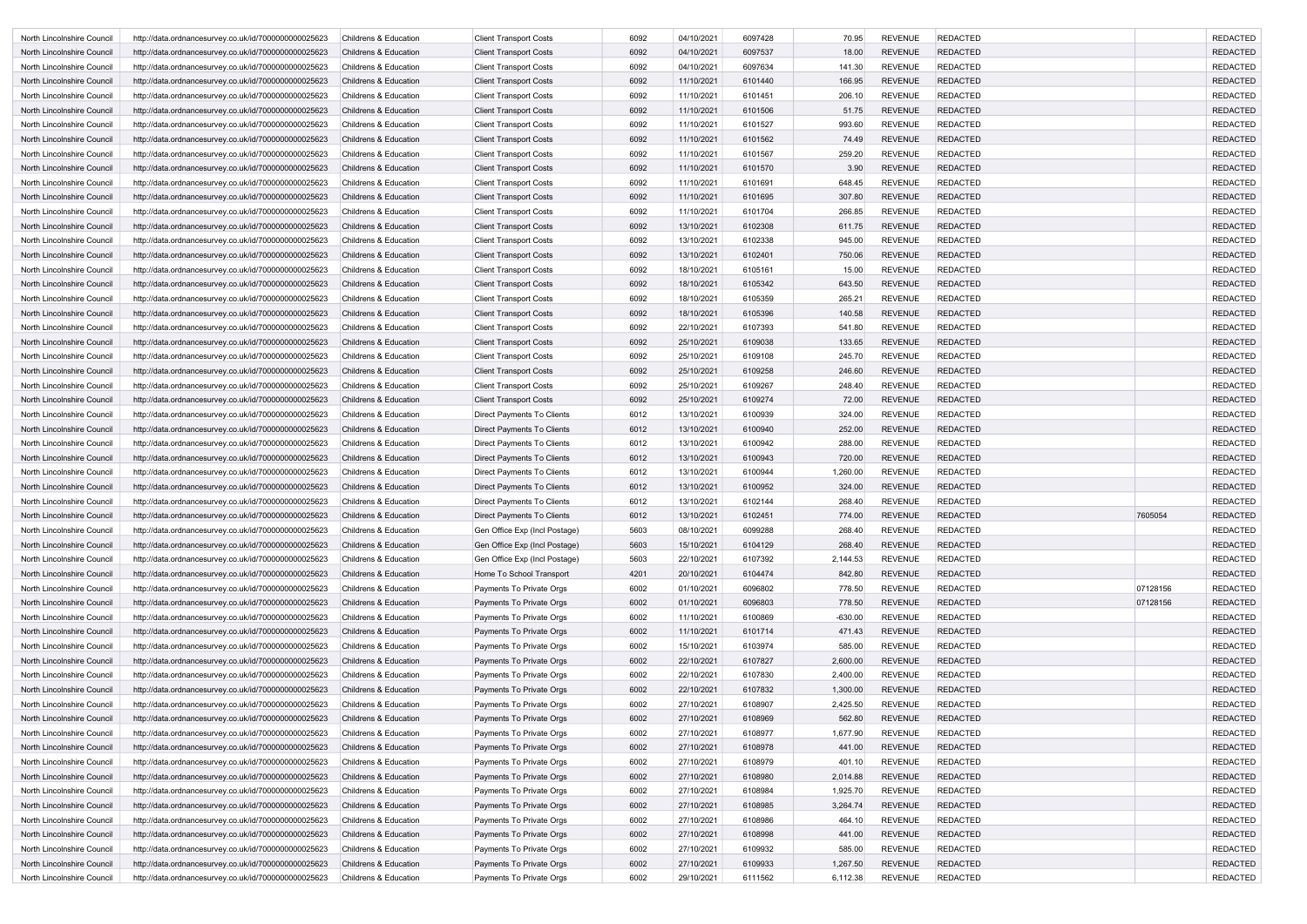| North Lincolnshire Council | http://data.ordnancesurvey.co.uk/id/7000000000025623 | Council Tax Payers Account        | Refunds | <b>REFUND</b> | 04/10/2021 | 6097968 | 350.74    | <b>REDACTED</b> | <b>REDACTED</b> |
|----------------------------|------------------------------------------------------|-----------------------------------|---------|---------------|------------|---------|-----------|-----------------|-----------------|
| North Lincolnshire Council | http://data.ordnancesurvey.co.uk/id/7000000000025623 | Council Tax Payers Account        | Refunds | <b>REFUND</b> | 04/10/2021 | 6097973 | 1,182.08  | <b>REDACTED</b> | <b>REDACTED</b> |
| North Lincolnshire Council | http://data.ordnancesurvey.co.uk/id/7000000000025623 | Council Tax Payers Account        | Refunds | <b>REFUND</b> | 04/10/2021 | 6097976 | 1,168.94  | <b>REDACTED</b> | <b>REDACTED</b> |
| North Lincolnshire Council | http://data.ordnancesurvey.co.uk/id/7000000000025623 | Council Tax Payers Account        | Refunds | <b>REFUND</b> | 04/10/2021 | 6097980 | 824.29    | <b>REDACTED</b> | <b>REDACTED</b> |
| North Lincolnshire Council | http://data.ordnancesurvey.co.uk/id/7000000000025623 | Council Tax Payers Account        | Refunds | <b>REFUND</b> | 04/10/2021 | 6097983 | 1,483.78  | <b>REDACTED</b> | <b>REDACTED</b> |
| North Lincolnshire Council | http://data.ordnancesurvey.co.uk/id/7000000000025623 | Council Tax Payers Account        | Refunds | <b>REFUND</b> | 04/10/2021 | 6097988 | 343.67    | <b>REDACTED</b> | <b>REDACTED</b> |
| North Lincolnshire Council | http://data.ordnancesurvey.co.uk/id/7000000000025623 | <b>Council Tax Payers Account</b> | Refunds | <b>REFUND</b> | 04/10/2021 | 6097995 | 905.04    | <b>REDACTED</b> | <b>REDACTED</b> |
| North Lincolnshire Council | http://data.ordnancesurvey.co.uk/id/7000000000025623 | <b>Council Tax Payers Account</b> | Refunds | <b>REFUND</b> | 04/10/2021 | 6098006 | 1,465.04  | <b>REDACTED</b> | <b>REDACTED</b> |
| North Lincolnshire Council | http://data.ordnancesurvey.co.uk/id/7000000000025623 | Council Tax Payers Account        | Refunds | <b>REFUND</b> | 04/10/2021 | 6098007 | 378.00    | <b>REDACTED</b> | <b>REDACTED</b> |
| North Lincolnshire Council | http://data.ordnancesurvey.co.uk/id/7000000000025623 | Council Tax Payers Account        | Refunds | <b>REFUND</b> | 04/10/2021 | 6098009 | 270.40    | <b>REDACTED</b> | <b>REDACTED</b> |
| North Lincolnshire Council | http://data.ordnancesurvey.co.uk/id/7000000000025623 | Council Tax Payers Account        | Refunds | <b>REFUND</b> | 04/10/2021 | 6098015 | 1,061.25  | <b>REDACTED</b> | <b>REDACTED</b> |
| North Lincolnshire Council | http://data.ordnancesurvey.co.uk/id/7000000000025623 | Council Tax Payers Account        | Refunds | <b>REFUND</b> | 07/10/2021 | 6099545 | 477.58    | <b>REDACTED</b> | <b>REDACTED</b> |
| North Lincolnshire Council | http://data.ordnancesurvey.co.uk/id/7000000000025623 | Council Tax Payers Account        | Refunds | <b>REFUND</b> | 07/10/2021 | 6099547 | 350.46    | <b>REDACTED</b> | <b>REDACTED</b> |
| North Lincolnshire Council | http://data.ordnancesurvey.co.uk/id/7000000000025623 | Council Tax Payers Account        | Refunds | <b>REFUND</b> | 07/10/2021 | 6099554 | 421.64    | <b>REDACTED</b> | <b>REDACTED</b> |
| North Lincolnshire Council | http://data.ordnancesurvey.co.uk/id/7000000000025623 | Council Tax Payers Account        | Refunds | REFUND        | 07/10/2021 | 6099555 | 272.07    | <b>REDACTED</b> | <b>REDACTED</b> |
| North Lincolnshire Council | http://data.ordnancesurvey.co.uk/id/7000000000025623 | <b>Council Tax Payers Account</b> | Refunds | <b>REFUND</b> | 07/10/2021 | 6099559 | 324.63    | <b>REDACTED</b> | <b>REDACTED</b> |
| North Lincolnshire Council | http://data.ordnancesurvey.co.uk/id/7000000000025623 | Council Tax Payers Account        | Refunds | <b>REFUND</b> | 07/10/2021 | 6099560 | 313.44    | <b>REDACTED</b> | <b>REDACTED</b> |
| North Lincolnshire Council | http://data.ordnancesurvey.co.uk/id/7000000000025623 | Council Tax Payers Account        | Refunds | <b>REFUND</b> | 07/10/2021 | 6099563 | 259.49    | <b>REDACTED</b> | <b>REDACTED</b> |
| North Lincolnshire Council | http://data.ordnancesurvey.co.uk/id/7000000000025623 | Council Tax Payers Account        | Refunds | <b>REFUND</b> | 07/10/2021 | 6099566 | 771.22    | <b>REDACTED</b> | <b>REDACTED</b> |
| North Lincolnshire Council | http://data.ordnancesurvey.co.uk/id/7000000000025623 | Council Tax Payers Account        | Refunds | <b>REFUND</b> | 07/10/2021 | 6099570 | 331.19    | <b>REDACTED</b> | <b>REDACTED</b> |
| North Lincolnshire Council | http://data.ordnancesurvey.co.uk/id/7000000000025623 | Council Tax Payers Account        | Refunds | <b>REFUND</b> | 07/10/2021 | 6099571 | 275.12    | <b>REDACTED</b> | <b>REDACTED</b> |
| North Lincolnshire Council | http://data.ordnancesurvey.co.uk/id/7000000000025623 | <b>Council Tax Payers Account</b> | Refunds | <b>REFUND</b> | 07/10/2021 | 6099573 | 752.97    | <b>REDACTED</b> | <b>REDACTED</b> |
| North Lincolnshire Council | http://data.ordnancesurvey.co.uk/id/7000000000025623 | Council Tax Payers Account        | Refunds | <b>REFUND</b> | 07/10/2021 | 6099575 | 335.53    | <b>REDACTED</b> | <b>REDACTED</b> |
| North Lincolnshire Council | http://data.ordnancesurvey.co.uk/id/7000000000025623 | Council Tax Payers Account        | Refunds | <b>REFUND</b> | 07/10/2021 | 6099576 | 574.30    | <b>REDACTED</b> | <b>REDACTED</b> |
| North Lincolnshire Council | http://data.ordnancesurvey.co.uk/id/7000000000025623 | Council Tax Payers Account        | Refunds | <b>REFUND</b> | 07/10/2021 | 6099587 | 500.00    | <b>REDACTED</b> | <b>REDACTED</b> |
| North Lincolnshire Council | http://data.ordnancesurvey.co.uk/id/7000000000025623 | Council Tax Payers Account        | Refunds | <b>REFUND</b> | 07/10/2021 | 6099588 | 265.17    | <b>REDACTED</b> | <b>REDACTED</b> |
| North Lincolnshire Council | http://data.ordnancesurvey.co.uk/id/7000000000025623 | Council Tax Payers Account        | Refunds | <b>REFUND</b> | 07/10/2021 | 6099736 | $-411.68$ | <b>REDACTED</b> | <b>REDACTED</b> |
| North Lincolnshire Council | http://data.ordnancesurvey.co.uk/id/7000000000025623 | Council Tax Payers Account        | Refunds | <b>REFUND</b> | 11/10/2021 | 6101351 | 569.19    | <b>REDACTED</b> | <b>REDACTED</b> |
| North Lincolnshire Council | http://data.ordnancesurvey.co.uk/id/7000000000025623 | Council Tax Payers Account        | Refunds | REFUND        | 11/10/2021 | 6101355 | 780.06    | <b>REDACTED</b> | <b>REDACTED</b> |
| North Lincolnshire Council | http://data.ordnancesurvey.co.uk/id/7000000000025623 | Council Tax Payers Account        | Refunds | REFUND        | 11/10/2021 | 6101357 | 277.91    | <b>REDACTED</b> | <b>REDACTED</b> |
| North Lincolnshire Council | http://data.ordnancesurvey.co.uk/id/7000000000025623 | Council Tax Payers Account        | Refunds | <b>REFUND</b> | 11/10/2021 | 6101361 | 441.42    | <b>REDACTED</b> | <b>REDACTED</b> |
| North Lincolnshire Council | http://data.ordnancesurvey.co.uk/id/7000000000025623 | <b>Council Tax Payers Account</b> | Refunds | <b>REFUND</b> | 11/10/2021 | 6101363 | 475.50    | <b>REDACTED</b> | <b>REDACTED</b> |
| North Lincolnshire Council | http://data.ordnancesurvey.co.uk/id/7000000000025623 | Council Tax Payers Account        | Refunds | <b>REFUND</b> | 11/10/2021 | 6101364 | 379.26    | <b>REDACTED</b> | <b>REDACTED</b> |
| North Lincolnshire Council | http://data.ordnancesurvey.co.uk/id/7000000000025623 | Council Tax Payers Account        | Refunds | <b>REFUND</b> | 11/10/2021 | 6101371 | 376.36    | <b>REDACTED</b> | <b>REDACTED</b> |
| North Lincolnshire Council | http://data.ordnancesurvey.co.uk/id/7000000000025623 | Council Tax Payers Account        | Refunds | <b>REFUND</b> | 11/10/2021 | 6101376 | 305.31    | <b>REDACTED</b> | <b>REDACTED</b> |
| North Lincolnshire Council | http://data.ordnancesurvey.co.uk/id/7000000000025623 | Council Tax Payers Account        | Refunds | <b>REFUND</b> | 11/10/2021 | 6101377 | 265.84    | <b>REDACTED</b> | <b>REDACTED</b> |
| North Lincolnshire Council | http://data.ordnancesurvey.co.uk/id/7000000000025623 | Council Tax Payers Account        | Refunds | <b>REFUND</b> | 11/10/2021 | 6101379 | 719.41    | <b>REDACTED</b> | <b>REDACTED</b> |
| North Lincolnshire Council | http://data.ordnancesurvey.co.uk/id/7000000000025623 | Council Tax Payers Account        | Refunds | REFUND        | 11/10/2021 | 6101380 | 469.77    | <b>REDACTED</b> | <b>REDACTED</b> |
| North Lincolnshire Council | http://data.ordnancesurvey.co.uk/id/7000000000025623 | Council Tax Payers Account        | Refunds | <b>REFUND</b> | 11/10/2021 | 6101382 | 833.54    | <b>REDACTED</b> | <b>REDACTED</b> |
| North Lincolnshire Council | http://data.ordnancesurvey.co.uk/id/7000000000025623 | Council Tax Payers Account        | Refunds | REFUND        | 11/10/2021 | 6101383 | 641.44    | <b>REDACTED</b> | <b>REDACTED</b> |
| North Lincolnshire Council | http://data.ordnancesurvey.co.uk/id/7000000000025623 | Council Tax Payers Account        | Refunds | REFUND        | 14/10/2021 | 6104035 | 311.62    | <b>REDACTED</b> | <b>REDACTED</b> |
| North Lincolnshire Council | http://data.ordnancesurvey.co.uk/id/7000000000025623 | Council Tax Payers Account        | Refunds | <b>REFUND</b> | 14/10/2021 | 6104043 | 510.50    | <b>REDACTED</b> | <b>REDACTED</b> |
| North Lincolnshire Council | http://data.ordnancesurvey.co.uk/id/7000000000025623 | Council Tax Payers Account        | Refunds | REFUND        | 14/10/2021 | 6104046 | 375.15    | <b>REDACTED</b> | <b>REDACTED</b> |
| North Lincolnshire Council | http://data.ordnancesurvey.co.uk/id/7000000000025623 | Council Tax Payers Account        | Refunds | <b>REFUND</b> | 14/10/2021 | 6104050 | 273.63    | <b>REDACTED</b> | <b>REDACTED</b> |
| North Lincolnshire Council | http://data.ordnancesurvey.co.uk/id/7000000000025623 | Council Tax Payers Account        | Refunds | <b>REFUND</b> | 14/10/2021 | 6104053 | 281.46    | <b>REDACTED</b> | <b>REDACTED</b> |
| North Lincolnshire Council | http://data.ordnancesurvey.co.uk/id/7000000000025623 | Council Tax Payers Account        | Refunds | <b>REFUND</b> | 14/10/2021 | 6104054 | 948.03    | <b>REDACTED</b> | <b>REDACTED</b> |
| North Lincolnshire Council | http://data.ordnancesurvey.co.uk/id/7000000000025623 | Council Tax Payers Account        | Refunds | REFUND        | 14/10/2021 | 6104057 | 325.47    | <b>REDACTED</b> | <b>REDACTED</b> |
| North Lincolnshire Council | http://data.ordnancesurvey.co.uk/id/7000000000025623 | Council Tax Payers Account        | Refunds | REFUND        | 14/10/2021 | 6104063 | 840.10    | <b>REDACTED</b> | <b>REDACTED</b> |
| North Lincolnshire Council | http://data.ordnancesurvey.co.uk/id/7000000000025623 | Council Tax Payers Account        | Refunds | REFUND        | 14/10/2021 | 6104069 | 750.00    | <b>REDACTED</b> | <b>REDACTED</b> |
| North Lincolnshire Council | http://data.ordnancesurvey.co.uk/id/7000000000025623 | Council Tax Payers Account        | Refunds | REFUND        | 14/10/2021 | 6104074 | 474.97    | <b>REDACTED</b> | <b>REDACTED</b> |
| North Lincolnshire Council | http://data.ordnancesurvey.co.uk/id/7000000000025623 | Council Tax Payers Account        | Refunds | REFUND        | 14/10/2021 | 6104075 | 577.08    | <b>REDACTED</b> | <b>REDACTED</b> |
| North Lincolnshire Council | http://data.ordnancesurvey.co.uk/id/7000000000025623 | Council Tax Payers Account        | Refunds | REFUND        | 18/10/2021 | 6105717 | 264.49    | <b>REDACTED</b> | <b>REDACTED</b> |
| North Lincolnshire Council | http://data.ordnancesurvey.co.uk/id/7000000000025623 | Council Tax Payers Account        | Refunds | REFUND        | 18/10/2021 | 6105718 | 254.69    | <b>REDACTED</b> | <b>REDACTED</b> |
| North Lincolnshire Council | http://data.ordnancesurvey.co.uk/id/7000000000025623 | Council Tax Payers Account        | Refunds | <b>REFUND</b> | 18/10/2021 | 6105720 | 933.82    | <b>REDACTED</b> | <b>REDACTED</b> |
| North Lincolnshire Council | http://data.ordnancesurvey.co.uk/id/7000000000025623 | Council Tax Payers Account        | Refunds | <b>REFUND</b> | 18/10/2021 | 6105726 | 372.76    | <b>REDACTED</b> | <b>REDACTED</b> |
| North Lincolnshire Council | http://data.ordnancesurvey.co.uk/id/7000000000025623 | Council Tax Payers Account        | Refunds | <b>REFUND</b> | 18/10/2021 | 6105727 | 326.45    | <b>REDACTED</b> | <b>REDACTED</b> |
| North Lincolnshire Council | http://data.ordnancesurvey.co.uk/id/7000000000025623 | Council Tax Payers Account        | Refunds | REFUND        | 18/10/2021 | 6105728 | 309.88    | <b>REDACTED</b> | <b>REDACTED</b> |
| North Lincolnshire Council | http://data.ordnancesurvey.co.uk/id/7000000000025623 | Council Tax Payers Account        | Refunds | <b>REFUND</b> | 18/10/2021 | 6105735 | 439.11    | <b>REDACTED</b> | <b>REDACTED</b> |
| North Lincolnshire Council | http://data.ordnancesurvey.co.uk/id/7000000000025623 | Council Tax Payers Account        | Refunds | REFUND        | 18/10/2021 | 6105736 | 306.39    | <b>REDACTED</b> | <b>REDACTED</b> |
|                            |                                                      |                                   |         |               |            |         |           |                 |                 |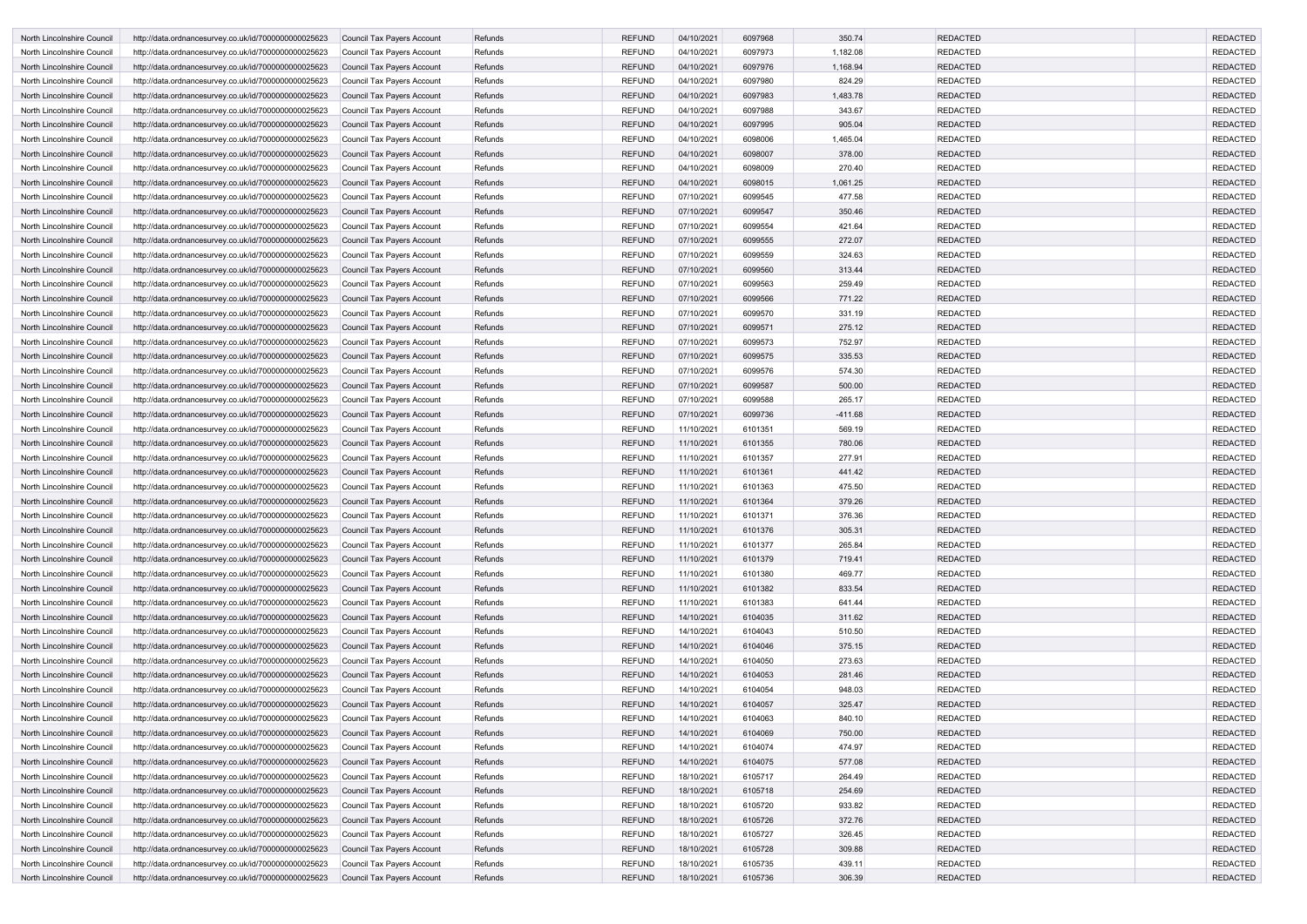| <b>REFUND</b><br>6105737<br>477.96<br><b>REDACTED</b><br>18/10/2021<br>North Lincolnshire Council<br>http://data.ordnancesurvey.co.uk/id/7000000000025623<br>Refunds<br>Council Tax Payers Account<br><b>REFUND</b><br>18/10/2021<br>6105740<br>443.94<br><b>REDACTED</b><br>North Lincolnshire Council<br>http://data.ordnancesurvey.co.uk/id/7000000000025623<br>Council Tax Payers Account<br>Refunds<br>Refunds<br><b>REFUND</b><br>18/10/2021<br>6105750<br>373.89<br><b>REDACTED</b><br>North Lincolnshire Council<br>http://data.ordnancesurvey.co.uk/id/7000000000025623<br>Council Tax Payers Account<br><b>REFUND</b><br>18/10/2021<br>6105751<br>297.57<br><b>REDACTED</b><br>North Lincolnshire Council<br>http://data.ordnancesurvey.co.uk/id/7000000000025623<br>Council Tax Payers Account<br>Refunds<br><b>REFUND</b><br>6105755<br>677.88<br><b>REDACTED</b><br>Refunds<br>18/10/2021<br>North Lincolnshire Council<br>http://data.ordnancesurvey.co.uk/id/7000000000025623<br>Council Tax Payers Account<br><b>REFUND</b><br><b>REDACTED</b><br>18/10/2021<br>6105756<br>253.15<br>North Lincolnshire Council<br>http://data.ordnancesurvey.co.uk/id/7000000000025623<br>Council Tax Payers Account<br>Refunds<br><b>REFUND</b><br>18/10/2021<br>6105757<br>902.82<br><b>REDACTED</b><br>North Lincolnshire Council<br>http://data.ordnancesurvey.co.uk/id/7000000000025623<br>Council Tax Payers Account<br>Refunds<br><b>REFUND</b><br>18/10/2021<br>6105762<br>366.09<br><b>REDACTED</b><br>North Lincolnshire Council<br>Refunds<br>http://data.ordnancesurvey.co.uk/id/7000000000025623<br><b>Council Tax Payers Account</b><br><b>REFUND</b><br>21/10/2021<br>6107656<br>264.15<br><b>REDACTED</b><br>North Lincolnshire Council<br>Refunds<br>http://data.ordnancesurvey.co.uk/id/7000000000025623<br>Council Tax Payers Account<br><b>REFUND</b><br>21/10/2021<br>6107660<br>789.97<br><b>REDACTED</b><br>North Lincolnshire Council<br>Refunds<br>http://data.ordnancesurvey.co.uk/id/7000000000025623<br>Council Tax Payers Account<br><b>REFUND</b><br><b>REDACTED</b><br>21/10/2021<br>6107664<br>491.88<br>North Lincolnshire Council<br>http://data.ordnancesurvey.co.uk/id/7000000000025623<br>Refunds<br>Council Tax Payers Account<br><b>REFUND</b><br>21/10/2021<br>6107667<br><b>REDACTED</b><br>900.45<br>North Lincolnshire Council<br>http://data.ordnancesurvey.co.uk/id/7000000000025623<br>Council Tax Payers Account<br>Refunds<br><b>REFUND</b><br>Refunds<br>21/10/2021<br>6107674<br>265.87<br><b>REDACTED</b><br>North Lincolnshire Council<br>http://data.ordnancesurvey.co.uk/id/7000000000025623<br><b>Council Tax Payers Account</b><br><b>REFUND</b><br>21/10/2021<br>6107675<br>491.88<br><b>REDACTED</b><br>North Lincolnshire Council<br>http://data.ordnancesurvey.co.uk/id/7000000000025623<br>Council Tax Payers Account<br>Refunds<br><b>REFUND</b><br>Refunds<br>21/10/2021<br>6107677<br>264.09<br><b>REDACTED</b><br>North Lincolnshire Council<br>http://data.ordnancesurvey.co.uk/id/7000000000025623<br><b>Council Tax Payers Account</b><br><b>REFUND</b><br>6107679<br><b>REDACTED</b><br>21/10/2021<br>281.66<br>North Lincolnshire Council<br>http://data.ordnancesurvey.co.uk/id/7000000000025623<br>Council Tax Payers Account<br>Refunds<br><b>REFUND</b><br>21/10/2021<br>6107686<br>420.13<br><b>REDACTED</b><br>North Lincolnshire Council<br>http://data.ordnancesurvey.co.uk/id/7000000000025623<br>Council Tax Payers Account<br>Refunds<br><b>REFUND</b><br>21/10/2021<br>6107692<br>330.88<br><b>REDACTED</b><br>North Lincolnshire Council<br>Refunds<br>http://data.ordnancesurvey.co.uk/id/7000000000025623<br>Council Tax Payers Account<br><b>REFUND</b><br>6107696<br>1,274.23<br><b>REDACTED</b><br>Refunds<br>21/10/2021<br>North Lincolnshire Council<br>http://data.ordnancesurvey.co.uk/id/7000000000025623<br><b>Council Tax Payers Account</b><br><b>REFUND</b><br>25/10/2021<br>6108831<br>299.58<br><b>REDACTED</b><br>North Lincolnshire Council<br>Refunds<br>http://data.ordnancesurvey.co.uk/id/7000000000025623<br>Council Tax Payers Account<br><b>REFUND</b><br><b>REDACTED</b><br>25/10/2021<br>6108834<br>309.42<br>North Lincolnshire Council<br>http://data.ordnancesurvey.co.uk/id/7000000000025623<br>Refunds<br>Council Tax Payers Account<br><b>REFUND</b><br>25/10/2021<br>6108835<br>491.29<br><b>REDACTED</b><br>North Lincolnshire Council<br>http://data.ordnancesurvey.co.uk/id/7000000000025623<br>Council Tax Payers Account<br>Refunds<br><b>REFUND</b><br>25/10/2021<br>6108839<br>607.68<br>Refunds<br><b>REDACTED</b><br>North Lincolnshire Council<br>http://data.ordnancesurvey.co.uk/id/7000000000025623<br><b>Council Tax Payers Account</b><br><b>REFUND</b><br>25/10/2021<br>6108842<br>281.63<br><b>REDACTED</b><br>North Lincolnshire Council<br>http://data.ordnancesurvey.co.uk/id/7000000000025623<br>Council Tax Payers Account<br>Refunds<br><b>REFUND</b><br>25/10/2021<br>6108845<br>278.09<br><b>REDACTED</b><br>Refunds<br>North Lincolnshire Council<br>http://data.ordnancesurvey.co.uk/id/7000000000025623<br>Council Tax Payers Account<br>1,335.42<br><b>REDACTED</b><br><b>REFUND</b><br>25/10/2021<br>6108847<br>North Lincolnshire Council<br>http://data.ordnancesurvey.co.uk/id/7000000000025623<br>Council Tax Payers Account<br>Refunds<br><b>REFUND</b><br>278.60<br>25/10/2021<br>6108849<br><b>REDACTED</b><br>North Lincolnshire Council<br>Council Tax Payers Account<br>Refunds<br>http://data.ordnancesurvey.co.uk/id/7000000000025623<br><b>REFUND</b><br>25/10/2021<br>6108853<br>383.43<br><b>REDACTED</b><br>Refunds<br>North Lincolnshire Council<br>http://data.ordnancesurvey.co.uk/id/7000000000025623<br>Council Tax Payers Account<br><b>REFUND</b><br>25/10/2021<br>6108857<br>338.91<br><b>REDACTED</b><br>Refunds<br>North Lincolnshire Council<br>http://data.ordnancesurvey.co.uk/id/7000000000025623<br>Council Tax Payers Account<br><b>REFUND</b><br>25/10/2021<br>6108858<br>1,365.35<br><b>REDACTED</b><br>North Lincolnshire Council<br>Refunds<br>http://data.ordnancesurvey.co.uk/id/7000000000025623<br>Council Tax Payers Account<br><b>REFUND</b><br>6108859<br><b>REDACTED</b><br>25/10/2021<br>253.26<br>North Lincolnshire Council<br>http://data.ordnancesurvey.co.uk/id/7000000000025623<br><b>Council Tax Payers Account</b><br>Refunds<br><b>REFUND</b><br>28/10/2021<br>6111246<br>257.09<br><b>REDACTED</b><br>North Lincolnshire Council<br>Refunds<br>http://data.ordnancesurvey.co.uk/id/7000000000025623<br>Council Tax Payers Account<br><b>REFUND</b><br>28/10/2021<br>6111247<br>Refunds<br>511.14<br><b>REDACTED</b><br>North Lincolnshire Council<br>http://data.ordnancesurvey.co.uk/id/7000000000025623<br>Council Tax Payers Account<br>http://data.ordnancesurvey.co.uk/id/7000000000025623<br>Refunds<br>Council Tax Payers Account<br>28/10/2021<br>North Lincolnshire Council<br><b>REFUND</b><br>6111251<br>359.50<br>REDACTED<br>28/10/2021<br>962.87<br>Refunds<br><b>REFUND</b><br>6111253<br><b>REDACTED</b><br>North Lincolnshire Council<br>http://data.ordnancesurvey.co.uk/id/7000000000025623<br>Council Tax Payers Account<br><b>REFUND</b><br>28/10/2021<br>6111258<br>562.77<br><b>REDACTED</b><br>North Lincolnshire Council<br>Refunds<br>http://data.ordnancesurvey.co.uk/id/7000000000025623<br>Council Tax Payers Account<br><b>REFUND</b><br>Refunds<br>28/10/2021<br>6111262<br>632.69<br><b>REDACTED</b><br>North Lincolnshire Council<br>Council Tax Payers Account<br>http://data.ordnancesurvey.co.uk/id/7000000000025623<br><b>REFUND</b><br>28/10/2021<br>6111273<br>806.60<br><b>REDACTED</b><br>Refunds<br>North Lincolnshire Council<br>http://data.ordnancesurvey.co.uk/id/7000000000025623<br>Council Tax Payers Account<br>Refunds<br><b>REFUND</b><br>6111275<br><b>REDACTED</b><br>Council Tax Payers Account<br>28/10/2021<br>345.53<br>North Lincolnshire Council<br>http://data.ordnancesurvey.co.uk/id/7000000000025623<br><b>REFUND</b><br>28/10/2021<br>6111277<br><b>REDACTED</b><br>North Lincolnshire Council<br>http://data.ordnancesurvey.co.uk/id/7000000000025623<br><b>Council Tax Payers Account</b><br>Refunds<br>501.75<br><b>REFUND</b><br><b>REDACTED</b><br>28/10/2021<br>6111280<br>269.90<br>North Lincolnshire Council<br>http://data.ordnancesurvey.co.uk/id/7000000000025623<br>Council Tax Payers Account<br>Refunds<br><b>REFUND</b><br>28/10/2021<br>6111281<br>269.97<br><b>REDACTED</b><br>North Lincolnshire Council<br>http://data.ordnancesurvey.co.uk/id/7000000000025623<br>Refunds<br><b>Council Tax Payers Account</b><br>327.06<br>Refunds<br><b>REFUND</b><br>28/10/2021<br>6111282<br><b>REDACTED</b><br>North Lincolnshire Council<br>http://data.ordnancesurvey.co.uk/id/7000000000025623<br>Council Tax Payers Account<br><b>REFUND</b><br>Refunds<br>28/10/2021<br>6111283<br>437.83<br><b>REDACTED</b><br>North Lincolnshire Council<br>http://data.ordnancesurvey.co.uk/id/7000000000025623<br>Council Tax Payers Account<br>Refunds<br><b>REFUND</b><br>28/10/2021<br>6111284<br>319.51<br><b>REDACTED</b><br>North Lincolnshire Council<br>http://data.ordnancesurvey.co.uk/id/7000000000025623<br>Council Tax Payers Account<br><b>REFUND</b><br>6111287<br>413.38<br><b>REDACTED</b><br>North Lincolnshire Council<br>http://data.ordnancesurvey.co.uk/id/7000000000025623<br>Refunds<br>28/10/2021<br>Council Tax Payers Account<br><b>REFUND</b><br>Refunds<br>28/10/2021<br>6111289<br>306.80<br><b>REDACTED</b><br>North Lincolnshire Council<br>http://data.ordnancesurvey.co.uk/id/7000000000025623<br>Council Tax Payers Account<br>Refunds<br><b>REFUND</b><br>28/10/2021<br>6111291<br>327.87<br><b>REDACTED</b><br>North Lincolnshire Council<br>http://data.ordnancesurvey.co.uk/id/7000000000025623<br><b>Council Tax Payers Account</b><br>A088<br>6100258<br>CAPITAL<br><b>REDACTED</b><br>Culture, Env, Reg & Planning Cap<br><b>Improvement Grants</b><br>08/10/2021<br>3,364.00<br>North Lincolnshire Council<br>http://data.ordnancesurvey.co.uk/id/7000000000025623<br>08/10/2021<br>6100261<br>North Lincolnshire Council<br><b>Improvement Grants</b><br>A088<br>2,403.63<br>CAPITAL<br><b>REDACTED</b><br>http://data.ordnancesurvey.co.uk/id/7000000000025623<br>Culture, Env, Reg & Planning Cap<br>A088<br>03/11/2021<br>CAPITAL<br><b>REDACTED</b><br>North Lincolnshire Council<br>Culture, Env, Reg & Planning Cap<br><b>Improvement Grants</b><br>6100255<br>8,000.00<br>http://data.ordnancesurvey.co.uk/id/7000000000025623<br>5709<br>764.84<br><b>REVENUE</b><br>North Lincolnshire Council<br><b>Culture &amp; Related Services</b><br><b>Exhibitions/Events</b><br>27/10/2021<br>6109739<br><b>REDACTED</b><br>http://data.ordnancesurvey.co.uk/id/7000000000025623<br>5709<br><b>REVENUE</b><br><b>REDACTED</b><br><b>Culture &amp; Related Services</b><br><b>Exhibitions/Events</b><br>27/10/2021<br>6109740<br>721.00<br>North Lincolnshire Council<br>http://data.ordnancesurvey.co.uk/id/7000000000025623<br><b>REVENUE</b><br>5829<br>13/10/2021<br>6102349<br>495.00<br><b>REDACTED</b><br>North Lincolnshire Council<br>http://data.ordnancesurvey.co.uk/id/7000000000025623<br>Environmental & Regulatory Svs<br><b>Other Professional Fees</b><br>5603<br><b>REDACTED</b><br><b>Housing Services</b><br>Gen Office Exp (Incl Postage)<br>06/10/2021<br>6098736<br>300.12<br><b>REVENUE</b><br>North Lincolnshire Council<br>http://data.ordnancesurvey.co.uk/id/7000000000025623<br>5603<br>13/10/2021<br>6102398<br>552.80<br><b>REVENUE</b><br><b>REDACTED</b><br>North Lincolnshire Council<br>http://data.ordnancesurvey.co.uk/id/7000000000025623<br>Gen Office Exp (Incl Postage)<br><b>Housing Services</b><br>5603<br>22/10/2021<br>6107906<br>337.08<br><b>REVENUE</b><br><b>REDACTED</b><br>North Lincolnshire Council<br>Gen Office Exp (Incl Postage)<br>http://data.ordnancesurvey.co.uk/id/7000000000025623<br><b>Housing Services</b><br>5603<br>27/10/2021<br>6110154<br>464.76<br><b>REVENUE</b><br><b>REDACTED</b><br>North Lincolnshire Council<br><b>Housing Services</b><br>Gen Office Exp (Incl Postage)<br>http://data.ordnancesurvey.co.uk/id/7000000000025623 |                            |                                                      |                         |                               |      |            |         |        |         |                 |                 |
|--------------------------------------------------------------------------------------------------------------------------------------------------------------------------------------------------------------------------------------------------------------------------------------------------------------------------------------------------------------------------------------------------------------------------------------------------------------------------------------------------------------------------------------------------------------------------------------------------------------------------------------------------------------------------------------------------------------------------------------------------------------------------------------------------------------------------------------------------------------------------------------------------------------------------------------------------------------------------------------------------------------------------------------------------------------------------------------------------------------------------------------------------------------------------------------------------------------------------------------------------------------------------------------------------------------------------------------------------------------------------------------------------------------------------------------------------------------------------------------------------------------------------------------------------------------------------------------------------------------------------------------------------------------------------------------------------------------------------------------------------------------------------------------------------------------------------------------------------------------------------------------------------------------------------------------------------------------------------------------------------------------------------------------------------------------------------------------------------------------------------------------------------------------------------------------------------------------------------------------------------------------------------------------------------------------------------------------------------------------------------------------------------------------------------------------------------------------------------------------------------------------------------------------------------------------------------------------------------------------------------------------------------------------------------------------------------------------------------------------------------------------------------------------------------------------------------------------------------------------------------------------------------------------------------------------------------------------------------------------------------------------------------------------------------------------------------------------------------------------------------------------------------------------------------------------------------------------------------------------------------------------------------------------------------------------------------------------------------------------------------------------------------------------------------------------------------------------------------------------------------------------------------------------------------------------------------------------------------------------------------------------------------------------------------------------------------------------------------------------------------------------------------------------------------------------------------------------------------------------------------------------------------------------------------------------------------------------------------------------------------------------------------------------------------------------------------------------------------------------------------------------------------------------------------------------------------------------------------------------------------------------------------------------------------------------------------------------------------------------------------------------------------------------------------------------------------------------------------------------------------------------------------------------------------------------------------------------------------------------------------------------------------------------------------------------------------------------------------------------------------------------------------------------------------------------------------------------------------------------------------------------------------------------------------------------------------------------------------------------------------------------------------------------------------------------------------------------------------------------------------------------------------------------------------------------------------------------------------------------------------------------------------------------------------------------------------------------------------------------------------------------------------------------------------------------------------------------------------------------------------------------------------------------------------------------------------------------------------------------------------------------------------------------------------------------------------------------------------------------------------------------------------------------------------------------------------------------------------------------------------------------------------------------------------------------------------------------------------------------------------------------------------------------------------------------------------------------------------------------------------------------------------------------------------------------------------------------------------------------------------------------------------------------------------------------------------------------------------------------------------------------------------------------------------------------------------------------------------------------------------------------------------------------------------------------------------------------------------------------------------------------------------------------------------------------------------------------------------------------------------------------------------------------------------------------------------------------------------------------------------------------------------------------------------------------------------------------------------------------------------------------------------------------------------------------------------------------------------------------------------------------------------------------------------------------------------------------------------------------------------------------------------------------------------------------------------------------------------------------------------------------------------------------------------------------------------------------------------------------------------------------------------------------------------------------------------------------------------------------------------------------------------------------------------------------------------------------------------------------------------------------------------------------------------------------------------------------------------------------------------------------------------------------------------------------------------------------------------------------------------------------------------------------------------------------------------------------------------------------------------------------------------------------------------------------------------------------------------------------------------------------------------------------------------------------------------------------------------------------------------------------------------------------------------------------------------------------------------------------------------------------------------------------------------------------------------------------------------------------------------------------------------------------------------------------------------------------------------------------------------------------------------------------------------------------------------------------------------------------------------------------------------------------------------------------------------------------------------------------------------------------------------------------------------------------------------------------------------------------------------------------------------------------------------------------------------------------------------------------------------------------------------------------------------------------------------------------------------------------------------------------------------------------------------------------------------------------------------------------------------------------------------------------------------------------------------------------------------------------------------------------------------------------------------------------------------------------------------------------------------------------------------------------------------------------------------------------------------------------------------------------------------------------------------------------------------------------------------------------------------------------------------------------------------------------------------------------------------------------------------------------------------------------------------------------------------------------------------------------------------------------------------------------------------------------------------------------------------------------------------------------------------------------------------------------------------------------------------------------------------------------------------------------------------------------------------------------------------------------------------------------------------------------------------------------------------------------------------------------------------------------------------------------------------------------------------------------------------------------------------------------------------------------------------------------------------------------------------------------------------------------------------------------------------------------------------------------------------------------------------------------------------------------------------------------------------------------------------------------------------------------------------------------------------------------------------------------------------------------------------------------------------------------------------------------------------------------------------------------------------------------------------------------------------------------------------------------------------------------------------------------------------------------------------------------------------------------------------------------------------------------------------------------------------------------------------------------------------------------------------------------------------------------------------------------------------------------------------------------------------------------------------------------------------------------------------------------------------------------------------------------------------------------------------------------------------------------------------------------------------------------------------------------------------------------------------------------------|----------------------------|------------------------------------------------------|-------------------------|-------------------------------|------|------------|---------|--------|---------|-----------------|-----------------|
|                                                                                                                                                                                                                                                                                                                                                                                                                                                                                                                                                                                                                                                                                                                                                                                                                                                                                                                                                                                                                                                                                                                                                                                                                                                                                                                                                                                                                                                                                                                                                                                                                                                                                                                                                                                                                                                                                                                                                                                                                                                                                                                                                                                                                                                                                                                                                                                                                                                                                                                                                                                                                                                                                                                                                                                                                                                                                                                                                                                                                                                                                                                                                                                                                                                                                                                                                                                                                                                                                                                                                                                                                                                                                                                                                                                                                                                                                                                                                                                                                                                                                                                                                                                                                                                                                                                                                                                                                                                                                                                                                                                                                                                                                                                                                                                                                                                                                                                                                                                                                                                                                                                                                                                                                                                                                                                                                                                                                                                                                                                                                                                                                                                                                                                                                                                                                                                                                                                                                                                                                                                                                                                                                                                                                                                                                                                                                                                                                                                                                                                                                                                                                                                                                                                                                                                                                                                                                                                                                                                                                                                                                                                                                                                                                                                                                                                                                                                                                                                                                                                                                                                                                                                                                                                                                                                                                                                                                                                                                                                                                                                                                                                                                                                                                                                                                                                                                                                                                                                                                                                                                                                                                                                                                                                                                                                                                                                                                                                                                                                                                                                                                                                                                                                                                                                                                                                                                                                                                                                                                                                                                                                                                                                                                                                                                                                                                                                                                                                                                                                                                                                                                                                                                                                                                                                                                                                                                                                                                                                                                                                                                                                                                                                                                                                                                                                                                                                                                                                                                                                                                                                                                                                                                                                                                                                                                                                                                                                                                                                                                                                                                                                                                                                                                                                                                                                                                                                                                                                                                                                                                                                                                                                                                                                                                                                                                                                                            |                            |                                                      |                         |                               |      |            |         |        |         |                 | <b>REDACTED</b> |
|                                                                                                                                                                                                                                                                                                                                                                                                                                                                                                                                                                                                                                                                                                                                                                                                                                                                                                                                                                                                                                                                                                                                                                                                                                                                                                                                                                                                                                                                                                                                                                                                                                                                                                                                                                                                                                                                                                                                                                                                                                                                                                                                                                                                                                                                                                                                                                                                                                                                                                                                                                                                                                                                                                                                                                                                                                                                                                                                                                                                                                                                                                                                                                                                                                                                                                                                                                                                                                                                                                                                                                                                                                                                                                                                                                                                                                                                                                                                                                                                                                                                                                                                                                                                                                                                                                                                                                                                                                                                                                                                                                                                                                                                                                                                                                                                                                                                                                                                                                                                                                                                                                                                                                                                                                                                                                                                                                                                                                                                                                                                                                                                                                                                                                                                                                                                                                                                                                                                                                                                                                                                                                                                                                                                                                                                                                                                                                                                                                                                                                                                                                                                                                                                                                                                                                                                                                                                                                                                                                                                                                                                                                                                                                                                                                                                                                                                                                                                                                                                                                                                                                                                                                                                                                                                                                                                                                                                                                                                                                                                                                                                                                                                                                                                                                                                                                                                                                                                                                                                                                                                                                                                                                                                                                                                                                                                                                                                                                                                                                                                                                                                                                                                                                                                                                                                                                                                                                                                                                                                                                                                                                                                                                                                                                                                                                                                                                                                                                                                                                                                                                                                                                                                                                                                                                                                                                                                                                                                                                                                                                                                                                                                                                                                                                                                                                                                                                                                                                                                                                                                                                                                                                                                                                                                                                                                                                                                                                                                                                                                                                                                                                                                                                                                                                                                                                                                                                                                                                                                                                                                                                                                                                                                                                                                                                                                                                                                            |                            |                                                      |                         |                               |      |            |         |        |         |                 | <b>REDACTED</b> |
|                                                                                                                                                                                                                                                                                                                                                                                                                                                                                                                                                                                                                                                                                                                                                                                                                                                                                                                                                                                                                                                                                                                                                                                                                                                                                                                                                                                                                                                                                                                                                                                                                                                                                                                                                                                                                                                                                                                                                                                                                                                                                                                                                                                                                                                                                                                                                                                                                                                                                                                                                                                                                                                                                                                                                                                                                                                                                                                                                                                                                                                                                                                                                                                                                                                                                                                                                                                                                                                                                                                                                                                                                                                                                                                                                                                                                                                                                                                                                                                                                                                                                                                                                                                                                                                                                                                                                                                                                                                                                                                                                                                                                                                                                                                                                                                                                                                                                                                                                                                                                                                                                                                                                                                                                                                                                                                                                                                                                                                                                                                                                                                                                                                                                                                                                                                                                                                                                                                                                                                                                                                                                                                                                                                                                                                                                                                                                                                                                                                                                                                                                                                                                                                                                                                                                                                                                                                                                                                                                                                                                                                                                                                                                                                                                                                                                                                                                                                                                                                                                                                                                                                                                                                                                                                                                                                                                                                                                                                                                                                                                                                                                                                                                                                                                                                                                                                                                                                                                                                                                                                                                                                                                                                                                                                                                                                                                                                                                                                                                                                                                                                                                                                                                                                                                                                                                                                                                                                                                                                                                                                                                                                                                                                                                                                                                                                                                                                                                                                                                                                                                                                                                                                                                                                                                                                                                                                                                                                                                                                                                                                                                                                                                                                                                                                                                                                                                                                                                                                                                                                                                                                                                                                                                                                                                                                                                                                                                                                                                                                                                                                                                                                                                                                                                                                                                                                                                                                                                                                                                                                                                                                                                                                                                                                                                                                                                                                                            |                            |                                                      |                         |                               |      |            |         |        |         |                 | <b>REDACTED</b> |
|                                                                                                                                                                                                                                                                                                                                                                                                                                                                                                                                                                                                                                                                                                                                                                                                                                                                                                                                                                                                                                                                                                                                                                                                                                                                                                                                                                                                                                                                                                                                                                                                                                                                                                                                                                                                                                                                                                                                                                                                                                                                                                                                                                                                                                                                                                                                                                                                                                                                                                                                                                                                                                                                                                                                                                                                                                                                                                                                                                                                                                                                                                                                                                                                                                                                                                                                                                                                                                                                                                                                                                                                                                                                                                                                                                                                                                                                                                                                                                                                                                                                                                                                                                                                                                                                                                                                                                                                                                                                                                                                                                                                                                                                                                                                                                                                                                                                                                                                                                                                                                                                                                                                                                                                                                                                                                                                                                                                                                                                                                                                                                                                                                                                                                                                                                                                                                                                                                                                                                                                                                                                                                                                                                                                                                                                                                                                                                                                                                                                                                                                                                                                                                                                                                                                                                                                                                                                                                                                                                                                                                                                                                                                                                                                                                                                                                                                                                                                                                                                                                                                                                                                                                                                                                                                                                                                                                                                                                                                                                                                                                                                                                                                                                                                                                                                                                                                                                                                                                                                                                                                                                                                                                                                                                                                                                                                                                                                                                                                                                                                                                                                                                                                                                                                                                                                                                                                                                                                                                                                                                                                                                                                                                                                                                                                                                                                                                                                                                                                                                                                                                                                                                                                                                                                                                                                                                                                                                                                                                                                                                                                                                                                                                                                                                                                                                                                                                                                                                                                                                                                                                                                                                                                                                                                                                                                                                                                                                                                                                                                                                                                                                                                                                                                                                                                                                                                                                                                                                                                                                                                                                                                                                                                                                                                                                                                                                                                            |                            |                                                      |                         |                               |      |            |         |        |         |                 | <b>REDACTED</b> |
|                                                                                                                                                                                                                                                                                                                                                                                                                                                                                                                                                                                                                                                                                                                                                                                                                                                                                                                                                                                                                                                                                                                                                                                                                                                                                                                                                                                                                                                                                                                                                                                                                                                                                                                                                                                                                                                                                                                                                                                                                                                                                                                                                                                                                                                                                                                                                                                                                                                                                                                                                                                                                                                                                                                                                                                                                                                                                                                                                                                                                                                                                                                                                                                                                                                                                                                                                                                                                                                                                                                                                                                                                                                                                                                                                                                                                                                                                                                                                                                                                                                                                                                                                                                                                                                                                                                                                                                                                                                                                                                                                                                                                                                                                                                                                                                                                                                                                                                                                                                                                                                                                                                                                                                                                                                                                                                                                                                                                                                                                                                                                                                                                                                                                                                                                                                                                                                                                                                                                                                                                                                                                                                                                                                                                                                                                                                                                                                                                                                                                                                                                                                                                                                                                                                                                                                                                                                                                                                                                                                                                                                                                                                                                                                                                                                                                                                                                                                                                                                                                                                                                                                                                                                                                                                                                                                                                                                                                                                                                                                                                                                                                                                                                                                                                                                                                                                                                                                                                                                                                                                                                                                                                                                                                                                                                                                                                                                                                                                                                                                                                                                                                                                                                                                                                                                                                                                                                                                                                                                                                                                                                                                                                                                                                                                                                                                                                                                                                                                                                                                                                                                                                                                                                                                                                                                                                                                                                                                                                                                                                                                                                                                                                                                                                                                                                                                                                                                                                                                                                                                                                                                                                                                                                                                                                                                                                                                                                                                                                                                                                                                                                                                                                                                                                                                                                                                                                                                                                                                                                                                                                                                                                                                                                                                                                                                                                                                                            |                            |                                                      |                         |                               |      |            |         |        |         |                 | <b>REDACTED</b> |
|                                                                                                                                                                                                                                                                                                                                                                                                                                                                                                                                                                                                                                                                                                                                                                                                                                                                                                                                                                                                                                                                                                                                                                                                                                                                                                                                                                                                                                                                                                                                                                                                                                                                                                                                                                                                                                                                                                                                                                                                                                                                                                                                                                                                                                                                                                                                                                                                                                                                                                                                                                                                                                                                                                                                                                                                                                                                                                                                                                                                                                                                                                                                                                                                                                                                                                                                                                                                                                                                                                                                                                                                                                                                                                                                                                                                                                                                                                                                                                                                                                                                                                                                                                                                                                                                                                                                                                                                                                                                                                                                                                                                                                                                                                                                                                                                                                                                                                                                                                                                                                                                                                                                                                                                                                                                                                                                                                                                                                                                                                                                                                                                                                                                                                                                                                                                                                                                                                                                                                                                                                                                                                                                                                                                                                                                                                                                                                                                                                                                                                                                                                                                                                                                                                                                                                                                                                                                                                                                                                                                                                                                                                                                                                                                                                                                                                                                                                                                                                                                                                                                                                                                                                                                                                                                                                                                                                                                                                                                                                                                                                                                                                                                                                                                                                                                                                                                                                                                                                                                                                                                                                                                                                                                                                                                                                                                                                                                                                                                                                                                                                                                                                                                                                                                                                                                                                                                                                                                                                                                                                                                                                                                                                                                                                                                                                                                                                                                                                                                                                                                                                                                                                                                                                                                                                                                                                                                                                                                                                                                                                                                                                                                                                                                                                                                                                                                                                                                                                                                                                                                                                                                                                                                                                                                                                                                                                                                                                                                                                                                                                                                                                                                                                                                                                                                                                                                                                                                                                                                                                                                                                                                                                                                                                                                                                                                                                                                            |                            |                                                      |                         |                               |      |            |         |        |         |                 | <b>REDACTED</b> |
|                                                                                                                                                                                                                                                                                                                                                                                                                                                                                                                                                                                                                                                                                                                                                                                                                                                                                                                                                                                                                                                                                                                                                                                                                                                                                                                                                                                                                                                                                                                                                                                                                                                                                                                                                                                                                                                                                                                                                                                                                                                                                                                                                                                                                                                                                                                                                                                                                                                                                                                                                                                                                                                                                                                                                                                                                                                                                                                                                                                                                                                                                                                                                                                                                                                                                                                                                                                                                                                                                                                                                                                                                                                                                                                                                                                                                                                                                                                                                                                                                                                                                                                                                                                                                                                                                                                                                                                                                                                                                                                                                                                                                                                                                                                                                                                                                                                                                                                                                                                                                                                                                                                                                                                                                                                                                                                                                                                                                                                                                                                                                                                                                                                                                                                                                                                                                                                                                                                                                                                                                                                                                                                                                                                                                                                                                                                                                                                                                                                                                                                                                                                                                                                                                                                                                                                                                                                                                                                                                                                                                                                                                                                                                                                                                                                                                                                                                                                                                                                                                                                                                                                                                                                                                                                                                                                                                                                                                                                                                                                                                                                                                                                                                                                                                                                                                                                                                                                                                                                                                                                                                                                                                                                                                                                                                                                                                                                                                                                                                                                                                                                                                                                                                                                                                                                                                                                                                                                                                                                                                                                                                                                                                                                                                                                                                                                                                                                                                                                                                                                                                                                                                                                                                                                                                                                                                                                                                                                                                                                                                                                                                                                                                                                                                                                                                                                                                                                                                                                                                                                                                                                                                                                                                                                                                                                                                                                                                                                                                                                                                                                                                                                                                                                                                                                                                                                                                                                                                                                                                                                                                                                                                                                                                                                                                                                                                                                                            |                            |                                                      |                         |                               |      |            |         |        |         |                 | <b>REDACTED</b> |
|                                                                                                                                                                                                                                                                                                                                                                                                                                                                                                                                                                                                                                                                                                                                                                                                                                                                                                                                                                                                                                                                                                                                                                                                                                                                                                                                                                                                                                                                                                                                                                                                                                                                                                                                                                                                                                                                                                                                                                                                                                                                                                                                                                                                                                                                                                                                                                                                                                                                                                                                                                                                                                                                                                                                                                                                                                                                                                                                                                                                                                                                                                                                                                                                                                                                                                                                                                                                                                                                                                                                                                                                                                                                                                                                                                                                                                                                                                                                                                                                                                                                                                                                                                                                                                                                                                                                                                                                                                                                                                                                                                                                                                                                                                                                                                                                                                                                                                                                                                                                                                                                                                                                                                                                                                                                                                                                                                                                                                                                                                                                                                                                                                                                                                                                                                                                                                                                                                                                                                                                                                                                                                                                                                                                                                                                                                                                                                                                                                                                                                                                                                                                                                                                                                                                                                                                                                                                                                                                                                                                                                                                                                                                                                                                                                                                                                                                                                                                                                                                                                                                                                                                                                                                                                                                                                                                                                                                                                                                                                                                                                                                                                                                                                                                                                                                                                                                                                                                                                                                                                                                                                                                                                                                                                                                                                                                                                                                                                                                                                                                                                                                                                                                                                                                                                                                                                                                                                                                                                                                                                                                                                                                                                                                                                                                                                                                                                                                                                                                                                                                                                                                                                                                                                                                                                                                                                                                                                                                                                                                                                                                                                                                                                                                                                                                                                                                                                                                                                                                                                                                                                                                                                                                                                                                                                                                                                                                                                                                                                                                                                                                                                                                                                                                                                                                                                                                                                                                                                                                                                                                                                                                                                                                                                                                                                                                                                                                            |                            |                                                      |                         |                               |      |            |         |        |         |                 | <b>REDACTED</b> |
|                                                                                                                                                                                                                                                                                                                                                                                                                                                                                                                                                                                                                                                                                                                                                                                                                                                                                                                                                                                                                                                                                                                                                                                                                                                                                                                                                                                                                                                                                                                                                                                                                                                                                                                                                                                                                                                                                                                                                                                                                                                                                                                                                                                                                                                                                                                                                                                                                                                                                                                                                                                                                                                                                                                                                                                                                                                                                                                                                                                                                                                                                                                                                                                                                                                                                                                                                                                                                                                                                                                                                                                                                                                                                                                                                                                                                                                                                                                                                                                                                                                                                                                                                                                                                                                                                                                                                                                                                                                                                                                                                                                                                                                                                                                                                                                                                                                                                                                                                                                                                                                                                                                                                                                                                                                                                                                                                                                                                                                                                                                                                                                                                                                                                                                                                                                                                                                                                                                                                                                                                                                                                                                                                                                                                                                                                                                                                                                                                                                                                                                                                                                                                                                                                                                                                                                                                                                                                                                                                                                                                                                                                                                                                                                                                                                                                                                                                                                                                                                                                                                                                                                                                                                                                                                                                                                                                                                                                                                                                                                                                                                                                                                                                                                                                                                                                                                                                                                                                                                                                                                                                                                                                                                                                                                                                                                                                                                                                                                                                                                                                                                                                                                                                                                                                                                                                                                                                                                                                                                                                                                                                                                                                                                                                                                                                                                                                                                                                                                                                                                                                                                                                                                                                                                                                                                                                                                                                                                                                                                                                                                                                                                                                                                                                                                                                                                                                                                                                                                                                                                                                                                                                                                                                                                                                                                                                                                                                                                                                                                                                                                                                                                                                                                                                                                                                                                                                                                                                                                                                                                                                                                                                                                                                                                                                                                                                                                                            |                            |                                                      |                         |                               |      |            |         |        |         |                 | <b>REDACTED</b> |
|                                                                                                                                                                                                                                                                                                                                                                                                                                                                                                                                                                                                                                                                                                                                                                                                                                                                                                                                                                                                                                                                                                                                                                                                                                                                                                                                                                                                                                                                                                                                                                                                                                                                                                                                                                                                                                                                                                                                                                                                                                                                                                                                                                                                                                                                                                                                                                                                                                                                                                                                                                                                                                                                                                                                                                                                                                                                                                                                                                                                                                                                                                                                                                                                                                                                                                                                                                                                                                                                                                                                                                                                                                                                                                                                                                                                                                                                                                                                                                                                                                                                                                                                                                                                                                                                                                                                                                                                                                                                                                                                                                                                                                                                                                                                                                                                                                                                                                                                                                                                                                                                                                                                                                                                                                                                                                                                                                                                                                                                                                                                                                                                                                                                                                                                                                                                                                                                                                                                                                                                                                                                                                                                                                                                                                                                                                                                                                                                                                                                                                                                                                                                                                                                                                                                                                                                                                                                                                                                                                                                                                                                                                                                                                                                                                                                                                                                                                                                                                                                                                                                                                                                                                                                                                                                                                                                                                                                                                                                                                                                                                                                                                                                                                                                                                                                                                                                                                                                                                                                                                                                                                                                                                                                                                                                                                                                                                                                                                                                                                                                                                                                                                                                                                                                                                                                                                                                                                                                                                                                                                                                                                                                                                                                                                                                                                                                                                                                                                                                                                                                                                                                                                                                                                                                                                                                                                                                                                                                                                                                                                                                                                                                                                                                                                                                                                                                                                                                                                                                                                                                                                                                                                                                                                                                                                                                                                                                                                                                                                                                                                                                                                                                                                                                                                                                                                                                                                                                                                                                                                                                                                                                                                                                                                                                                                                                                                                                            |                            |                                                      |                         |                               |      |            |         |        |         |                 | <b>REDACTED</b> |
|                                                                                                                                                                                                                                                                                                                                                                                                                                                                                                                                                                                                                                                                                                                                                                                                                                                                                                                                                                                                                                                                                                                                                                                                                                                                                                                                                                                                                                                                                                                                                                                                                                                                                                                                                                                                                                                                                                                                                                                                                                                                                                                                                                                                                                                                                                                                                                                                                                                                                                                                                                                                                                                                                                                                                                                                                                                                                                                                                                                                                                                                                                                                                                                                                                                                                                                                                                                                                                                                                                                                                                                                                                                                                                                                                                                                                                                                                                                                                                                                                                                                                                                                                                                                                                                                                                                                                                                                                                                                                                                                                                                                                                                                                                                                                                                                                                                                                                                                                                                                                                                                                                                                                                                                                                                                                                                                                                                                                                                                                                                                                                                                                                                                                                                                                                                                                                                                                                                                                                                                                                                                                                                                                                                                                                                                                                                                                                                                                                                                                                                                                                                                                                                                                                                                                                                                                                                                                                                                                                                                                                                                                                                                                                                                                                                                                                                                                                                                                                                                                                                                                                                                                                                                                                                                                                                                                                                                                                                                                                                                                                                                                                                                                                                                                                                                                                                                                                                                                                                                                                                                                                                                                                                                                                                                                                                                                                                                                                                                                                                                                                                                                                                                                                                                                                                                                                                                                                                                                                                                                                                                                                                                                                                                                                                                                                                                                                                                                                                                                                                                                                                                                                                                                                                                                                                                                                                                                                                                                                                                                                                                                                                                                                                                                                                                                                                                                                                                                                                                                                                                                                                                                                                                                                                                                                                                                                                                                                                                                                                                                                                                                                                                                                                                                                                                                                                                                                                                                                                                                                                                                                                                                                                                                                                                                                                                                                                                            |                            |                                                      |                         |                               |      |            |         |        |         |                 | <b>REDACTED</b> |
|                                                                                                                                                                                                                                                                                                                                                                                                                                                                                                                                                                                                                                                                                                                                                                                                                                                                                                                                                                                                                                                                                                                                                                                                                                                                                                                                                                                                                                                                                                                                                                                                                                                                                                                                                                                                                                                                                                                                                                                                                                                                                                                                                                                                                                                                                                                                                                                                                                                                                                                                                                                                                                                                                                                                                                                                                                                                                                                                                                                                                                                                                                                                                                                                                                                                                                                                                                                                                                                                                                                                                                                                                                                                                                                                                                                                                                                                                                                                                                                                                                                                                                                                                                                                                                                                                                                                                                                                                                                                                                                                                                                                                                                                                                                                                                                                                                                                                                                                                                                                                                                                                                                                                                                                                                                                                                                                                                                                                                                                                                                                                                                                                                                                                                                                                                                                                                                                                                                                                                                                                                                                                                                                                                                                                                                                                                                                                                                                                                                                                                                                                                                                                                                                                                                                                                                                                                                                                                                                                                                                                                                                                                                                                                                                                                                                                                                                                                                                                                                                                                                                                                                                                                                                                                                                                                                                                                                                                                                                                                                                                                                                                                                                                                                                                                                                                                                                                                                                                                                                                                                                                                                                                                                                                                                                                                                                                                                                                                                                                                                                                                                                                                                                                                                                                                                                                                                                                                                                                                                                                                                                                                                                                                                                                                                                                                                                                                                                                                                                                                                                                                                                                                                                                                                                                                                                                                                                                                                                                                                                                                                                                                                                                                                                                                                                                                                                                                                                                                                                                                                                                                                                                                                                                                                                                                                                                                                                                                                                                                                                                                                                                                                                                                                                                                                                                                                                                                                                                                                                                                                                                                                                                                                                                                                                                                                                                                                                            |                            |                                                      |                         |                               |      |            |         |        |         |                 | <b>REDACTED</b> |
|                                                                                                                                                                                                                                                                                                                                                                                                                                                                                                                                                                                                                                                                                                                                                                                                                                                                                                                                                                                                                                                                                                                                                                                                                                                                                                                                                                                                                                                                                                                                                                                                                                                                                                                                                                                                                                                                                                                                                                                                                                                                                                                                                                                                                                                                                                                                                                                                                                                                                                                                                                                                                                                                                                                                                                                                                                                                                                                                                                                                                                                                                                                                                                                                                                                                                                                                                                                                                                                                                                                                                                                                                                                                                                                                                                                                                                                                                                                                                                                                                                                                                                                                                                                                                                                                                                                                                                                                                                                                                                                                                                                                                                                                                                                                                                                                                                                                                                                                                                                                                                                                                                                                                                                                                                                                                                                                                                                                                                                                                                                                                                                                                                                                                                                                                                                                                                                                                                                                                                                                                                                                                                                                                                                                                                                                                                                                                                                                                                                                                                                                                                                                                                                                                                                                                                                                                                                                                                                                                                                                                                                                                                                                                                                                                                                                                                                                                                                                                                                                                                                                                                                                                                                                                                                                                                                                                                                                                                                                                                                                                                                                                                                                                                                                                                                                                                                                                                                                                                                                                                                                                                                                                                                                                                                                                                                                                                                                                                                                                                                                                                                                                                                                                                                                                                                                                                                                                                                                                                                                                                                                                                                                                                                                                                                                                                                                                                                                                                                                                                                                                                                                                                                                                                                                                                                                                                                                                                                                                                                                                                                                                                                                                                                                                                                                                                                                                                                                                                                                                                                                                                                                                                                                                                                                                                                                                                                                                                                                                                                                                                                                                                                                                                                                                                                                                                                                                                                                                                                                                                                                                                                                                                                                                                                                                                                                                                                                            |                            |                                                      |                         |                               |      |            |         |        |         |                 | <b>REDACTED</b> |
|                                                                                                                                                                                                                                                                                                                                                                                                                                                                                                                                                                                                                                                                                                                                                                                                                                                                                                                                                                                                                                                                                                                                                                                                                                                                                                                                                                                                                                                                                                                                                                                                                                                                                                                                                                                                                                                                                                                                                                                                                                                                                                                                                                                                                                                                                                                                                                                                                                                                                                                                                                                                                                                                                                                                                                                                                                                                                                                                                                                                                                                                                                                                                                                                                                                                                                                                                                                                                                                                                                                                                                                                                                                                                                                                                                                                                                                                                                                                                                                                                                                                                                                                                                                                                                                                                                                                                                                                                                                                                                                                                                                                                                                                                                                                                                                                                                                                                                                                                                                                                                                                                                                                                                                                                                                                                                                                                                                                                                                                                                                                                                                                                                                                                                                                                                                                                                                                                                                                                                                                                                                                                                                                                                                                                                                                                                                                                                                                                                                                                                                                                                                                                                                                                                                                                                                                                                                                                                                                                                                                                                                                                                                                                                                                                                                                                                                                                                                                                                                                                                                                                                                                                                                                                                                                                                                                                                                                                                                                                                                                                                                                                                                                                                                                                                                                                                                                                                                                                                                                                                                                                                                                                                                                                                                                                                                                                                                                                                                                                                                                                                                                                                                                                                                                                                                                                                                                                                                                                                                                                                                                                                                                                                                                                                                                                                                                                                                                                                                                                                                                                                                                                                                                                                                                                                                                                                                                                                                                                                                                                                                                                                                                                                                                                                                                                                                                                                                                                                                                                                                                                                                                                                                                                                                                                                                                                                                                                                                                                                                                                                                                                                                                                                                                                                                                                                                                                                                                                                                                                                                                                                                                                                                                                                                                                                                                                                                                            |                            |                                                      |                         |                               |      |            |         |        |         |                 | <b>REDACTED</b> |
|                                                                                                                                                                                                                                                                                                                                                                                                                                                                                                                                                                                                                                                                                                                                                                                                                                                                                                                                                                                                                                                                                                                                                                                                                                                                                                                                                                                                                                                                                                                                                                                                                                                                                                                                                                                                                                                                                                                                                                                                                                                                                                                                                                                                                                                                                                                                                                                                                                                                                                                                                                                                                                                                                                                                                                                                                                                                                                                                                                                                                                                                                                                                                                                                                                                                                                                                                                                                                                                                                                                                                                                                                                                                                                                                                                                                                                                                                                                                                                                                                                                                                                                                                                                                                                                                                                                                                                                                                                                                                                                                                                                                                                                                                                                                                                                                                                                                                                                                                                                                                                                                                                                                                                                                                                                                                                                                                                                                                                                                                                                                                                                                                                                                                                                                                                                                                                                                                                                                                                                                                                                                                                                                                                                                                                                                                                                                                                                                                                                                                                                                                                                                                                                                                                                                                                                                                                                                                                                                                                                                                                                                                                                                                                                                                                                                                                                                                                                                                                                                                                                                                                                                                                                                                                                                                                                                                                                                                                                                                                                                                                                                                                                                                                                                                                                                                                                                                                                                                                                                                                                                                                                                                                                                                                                                                                                                                                                                                                                                                                                                                                                                                                                                                                                                                                                                                                                                                                                                                                                                                                                                                                                                                                                                                                                                                                                                                                                                                                                                                                                                                                                                                                                                                                                                                                                                                                                                                                                                                                                                                                                                                                                                                                                                                                                                                                                                                                                                                                                                                                                                                                                                                                                                                                                                                                                                                                                                                                                                                                                                                                                                                                                                                                                                                                                                                                                                                                                                                                                                                                                                                                                                                                                                                                                                                                                                                                                                            |                            |                                                      |                         |                               |      |            |         |        |         |                 | <b>REDACTED</b> |
|                                                                                                                                                                                                                                                                                                                                                                                                                                                                                                                                                                                                                                                                                                                                                                                                                                                                                                                                                                                                                                                                                                                                                                                                                                                                                                                                                                                                                                                                                                                                                                                                                                                                                                                                                                                                                                                                                                                                                                                                                                                                                                                                                                                                                                                                                                                                                                                                                                                                                                                                                                                                                                                                                                                                                                                                                                                                                                                                                                                                                                                                                                                                                                                                                                                                                                                                                                                                                                                                                                                                                                                                                                                                                                                                                                                                                                                                                                                                                                                                                                                                                                                                                                                                                                                                                                                                                                                                                                                                                                                                                                                                                                                                                                                                                                                                                                                                                                                                                                                                                                                                                                                                                                                                                                                                                                                                                                                                                                                                                                                                                                                                                                                                                                                                                                                                                                                                                                                                                                                                                                                                                                                                                                                                                                                                                                                                                                                                                                                                                                                                                                                                                                                                                                                                                                                                                                                                                                                                                                                                                                                                                                                                                                                                                                                                                                                                                                                                                                                                                                                                                                                                                                                                                                                                                                                                                                                                                                                                                                                                                                                                                                                                                                                                                                                                                                                                                                                                                                                                                                                                                                                                                                                                                                                                                                                                                                                                                                                                                                                                                                                                                                                                                                                                                                                                                                                                                                                                                                                                                                                                                                                                                                                                                                                                                                                                                                                                                                                                                                                                                                                                                                                                                                                                                                                                                                                                                                                                                                                                                                                                                                                                                                                                                                                                                                                                                                                                                                                                                                                                                                                                                                                                                                                                                                                                                                                                                                                                                                                                                                                                                                                                                                                                                                                                                                                                                                                                                                                                                                                                                                                                                                                                                                                                                                                                                                                                            |                            |                                                      |                         |                               |      |            |         |        |         |                 | <b>REDACTED</b> |
|                                                                                                                                                                                                                                                                                                                                                                                                                                                                                                                                                                                                                                                                                                                                                                                                                                                                                                                                                                                                                                                                                                                                                                                                                                                                                                                                                                                                                                                                                                                                                                                                                                                                                                                                                                                                                                                                                                                                                                                                                                                                                                                                                                                                                                                                                                                                                                                                                                                                                                                                                                                                                                                                                                                                                                                                                                                                                                                                                                                                                                                                                                                                                                                                                                                                                                                                                                                                                                                                                                                                                                                                                                                                                                                                                                                                                                                                                                                                                                                                                                                                                                                                                                                                                                                                                                                                                                                                                                                                                                                                                                                                                                                                                                                                                                                                                                                                                                                                                                                                                                                                                                                                                                                                                                                                                                                                                                                                                                                                                                                                                                                                                                                                                                                                                                                                                                                                                                                                                                                                                                                                                                                                                                                                                                                                                                                                                                                                                                                                                                                                                                                                                                                                                                                                                                                                                                                                                                                                                                                                                                                                                                                                                                                                                                                                                                                                                                                                                                                                                                                                                                                                                                                                                                                                                                                                                                                                                                                                                                                                                                                                                                                                                                                                                                                                                                                                                                                                                                                                                                                                                                                                                                                                                                                                                                                                                                                                                                                                                                                                                                                                                                                                                                                                                                                                                                                                                                                                                                                                                                                                                                                                                                                                                                                                                                                                                                                                                                                                                                                                                                                                                                                                                                                                                                                                                                                                                                                                                                                                                                                                                                                                                                                                                                                                                                                                                                                                                                                                                                                                                                                                                                                                                                                                                                                                                                                                                                                                                                                                                                                                                                                                                                                                                                                                                                                                                                                                                                                                                                                                                                                                                                                                                                                                                                                                                                                                            |                            |                                                      |                         |                               |      |            |         |        |         |                 | <b>REDACTED</b> |
|                                                                                                                                                                                                                                                                                                                                                                                                                                                                                                                                                                                                                                                                                                                                                                                                                                                                                                                                                                                                                                                                                                                                                                                                                                                                                                                                                                                                                                                                                                                                                                                                                                                                                                                                                                                                                                                                                                                                                                                                                                                                                                                                                                                                                                                                                                                                                                                                                                                                                                                                                                                                                                                                                                                                                                                                                                                                                                                                                                                                                                                                                                                                                                                                                                                                                                                                                                                                                                                                                                                                                                                                                                                                                                                                                                                                                                                                                                                                                                                                                                                                                                                                                                                                                                                                                                                                                                                                                                                                                                                                                                                                                                                                                                                                                                                                                                                                                                                                                                                                                                                                                                                                                                                                                                                                                                                                                                                                                                                                                                                                                                                                                                                                                                                                                                                                                                                                                                                                                                                                                                                                                                                                                                                                                                                                                                                                                                                                                                                                                                                                                                                                                                                                                                                                                                                                                                                                                                                                                                                                                                                                                                                                                                                                                                                                                                                                                                                                                                                                                                                                                                                                                                                                                                                                                                                                                                                                                                                                                                                                                                                                                                                                                                                                                                                                                                                                                                                                                                                                                                                                                                                                                                                                                                                                                                                                                                                                                                                                                                                                                                                                                                                                                                                                                                                                                                                                                                                                                                                                                                                                                                                                                                                                                                                                                                                                                                                                                                                                                                                                                                                                                                                                                                                                                                                                                                                                                                                                                                                                                                                                                                                                                                                                                                                                                                                                                                                                                                                                                                                                                                                                                                                                                                                                                                                                                                                                                                                                                                                                                                                                                                                                                                                                                                                                                                                                                                                                                                                                                                                                                                                                                                                                                                                                                                                                                                                                            |                            |                                                      |                         |                               |      |            |         |        |         |                 | <b>REDACTED</b> |
|                                                                                                                                                                                                                                                                                                                                                                                                                                                                                                                                                                                                                                                                                                                                                                                                                                                                                                                                                                                                                                                                                                                                                                                                                                                                                                                                                                                                                                                                                                                                                                                                                                                                                                                                                                                                                                                                                                                                                                                                                                                                                                                                                                                                                                                                                                                                                                                                                                                                                                                                                                                                                                                                                                                                                                                                                                                                                                                                                                                                                                                                                                                                                                                                                                                                                                                                                                                                                                                                                                                                                                                                                                                                                                                                                                                                                                                                                                                                                                                                                                                                                                                                                                                                                                                                                                                                                                                                                                                                                                                                                                                                                                                                                                                                                                                                                                                                                                                                                                                                                                                                                                                                                                                                                                                                                                                                                                                                                                                                                                                                                                                                                                                                                                                                                                                                                                                                                                                                                                                                                                                                                                                                                                                                                                                                                                                                                                                                                                                                                                                                                                                                                                                                                                                                                                                                                                                                                                                                                                                                                                                                                                                                                                                                                                                                                                                                                                                                                                                                                                                                                                                                                                                                                                                                                                                                                                                                                                                                                                                                                                                                                                                                                                                                                                                                                                                                                                                                                                                                                                                                                                                                                                                                                                                                                                                                                                                                                                                                                                                                                                                                                                                                                                                                                                                                                                                                                                                                                                                                                                                                                                                                                                                                                                                                                                                                                                                                                                                                                                                                                                                                                                                                                                                                                                                                                                                                                                                                                                                                                                                                                                                                                                                                                                                                                                                                                                                                                                                                                                                                                                                                                                                                                                                                                                                                                                                                                                                                                                                                                                                                                                                                                                                                                                                                                                                                                                                                                                                                                                                                                                                                                                                                                                                                                                                                                                                                            |                            |                                                      |                         |                               |      |            |         |        |         |                 | <b>REDACTED</b> |
|                                                                                                                                                                                                                                                                                                                                                                                                                                                                                                                                                                                                                                                                                                                                                                                                                                                                                                                                                                                                                                                                                                                                                                                                                                                                                                                                                                                                                                                                                                                                                                                                                                                                                                                                                                                                                                                                                                                                                                                                                                                                                                                                                                                                                                                                                                                                                                                                                                                                                                                                                                                                                                                                                                                                                                                                                                                                                                                                                                                                                                                                                                                                                                                                                                                                                                                                                                                                                                                                                                                                                                                                                                                                                                                                                                                                                                                                                                                                                                                                                                                                                                                                                                                                                                                                                                                                                                                                                                                                                                                                                                                                                                                                                                                                                                                                                                                                                                                                                                                                                                                                                                                                                                                                                                                                                                                                                                                                                                                                                                                                                                                                                                                                                                                                                                                                                                                                                                                                                                                                                                                                                                                                                                                                                                                                                                                                                                                                                                                                                                                                                                                                                                                                                                                                                                                                                                                                                                                                                                                                                                                                                                                                                                                                                                                                                                                                                                                                                                                                                                                                                                                                                                                                                                                                                                                                                                                                                                                                                                                                                                                                                                                                                                                                                                                                                                                                                                                                                                                                                                                                                                                                                                                                                                                                                                                                                                                                                                                                                                                                                                                                                                                                                                                                                                                                                                                                                                                                                                                                                                                                                                                                                                                                                                                                                                                                                                                                                                                                                                                                                                                                                                                                                                                                                                                                                                                                                                                                                                                                                                                                                                                                                                                                                                                                                                                                                                                                                                                                                                                                                                                                                                                                                                                                                                                                                                                                                                                                                                                                                                                                                                                                                                                                                                                                                                                                                                                                                                                                                                                                                                                                                                                                                                                                                                                                                                                                            |                            |                                                      |                         |                               |      |            |         |        |         |                 |                 |
|                                                                                                                                                                                                                                                                                                                                                                                                                                                                                                                                                                                                                                                                                                                                                                                                                                                                                                                                                                                                                                                                                                                                                                                                                                                                                                                                                                                                                                                                                                                                                                                                                                                                                                                                                                                                                                                                                                                                                                                                                                                                                                                                                                                                                                                                                                                                                                                                                                                                                                                                                                                                                                                                                                                                                                                                                                                                                                                                                                                                                                                                                                                                                                                                                                                                                                                                                                                                                                                                                                                                                                                                                                                                                                                                                                                                                                                                                                                                                                                                                                                                                                                                                                                                                                                                                                                                                                                                                                                                                                                                                                                                                                                                                                                                                                                                                                                                                                                                                                                                                                                                                                                                                                                                                                                                                                                                                                                                                                                                                                                                                                                                                                                                                                                                                                                                                                                                                                                                                                                                                                                                                                                                                                                                                                                                                                                                                                                                                                                                                                                                                                                                                                                                                                                                                                                                                                                                                                                                                                                                                                                                                                                                                                                                                                                                                                                                                                                                                                                                                                                                                                                                                                                                                                                                                                                                                                                                                                                                                                                                                                                                                                                                                                                                                                                                                                                                                                                                                                                                                                                                                                                                                                                                                                                                                                                                                                                                                                                                                                                                                                                                                                                                                                                                                                                                                                                                                                                                                                                                                                                                                                                                                                                                                                                                                                                                                                                                                                                                                                                                                                                                                                                                                                                                                                                                                                                                                                                                                                                                                                                                                                                                                                                                                                                                                                                                                                                                                                                                                                                                                                                                                                                                                                                                                                                                                                                                                                                                                                                                                                                                                                                                                                                                                                                                                                                                                                                                                                                                                                                                                                                                                                                                                                                                                                                                                                                                            |                            |                                                      |                         |                               |      |            |         |        |         |                 | <b>REDACTED</b> |
|                                                                                                                                                                                                                                                                                                                                                                                                                                                                                                                                                                                                                                                                                                                                                                                                                                                                                                                                                                                                                                                                                                                                                                                                                                                                                                                                                                                                                                                                                                                                                                                                                                                                                                                                                                                                                                                                                                                                                                                                                                                                                                                                                                                                                                                                                                                                                                                                                                                                                                                                                                                                                                                                                                                                                                                                                                                                                                                                                                                                                                                                                                                                                                                                                                                                                                                                                                                                                                                                                                                                                                                                                                                                                                                                                                                                                                                                                                                                                                                                                                                                                                                                                                                                                                                                                                                                                                                                                                                                                                                                                                                                                                                                                                                                                                                                                                                                                                                                                                                                                                                                                                                                                                                                                                                                                                                                                                                                                                                                                                                                                                                                                                                                                                                                                                                                                                                                                                                                                                                                                                                                                                                                                                                                                                                                                                                                                                                                                                                                                                                                                                                                                                                                                                                                                                                                                                                                                                                                                                                                                                                                                                                                                                                                                                                                                                                                                                                                                                                                                                                                                                                                                                                                                                                                                                                                                                                                                                                                                                                                                                                                                                                                                                                                                                                                                                                                                                                                                                                                                                                                                                                                                                                                                                                                                                                                                                                                                                                                                                                                                                                                                                                                                                                                                                                                                                                                                                                                                                                                                                                                                                                                                                                                                                                                                                                                                                                                                                                                                                                                                                                                                                                                                                                                                                                                                                                                                                                                                                                                                                                                                                                                                                                                                                                                                                                                                                                                                                                                                                                                                                                                                                                                                                                                                                                                                                                                                                                                                                                                                                                                                                                                                                                                                                                                                                                                                                                                                                                                                                                                                                                                                                                                                                                                                                                                                                                                            |                            |                                                      |                         |                               |      |            |         |        |         |                 | <b>REDACTED</b> |
|                                                                                                                                                                                                                                                                                                                                                                                                                                                                                                                                                                                                                                                                                                                                                                                                                                                                                                                                                                                                                                                                                                                                                                                                                                                                                                                                                                                                                                                                                                                                                                                                                                                                                                                                                                                                                                                                                                                                                                                                                                                                                                                                                                                                                                                                                                                                                                                                                                                                                                                                                                                                                                                                                                                                                                                                                                                                                                                                                                                                                                                                                                                                                                                                                                                                                                                                                                                                                                                                                                                                                                                                                                                                                                                                                                                                                                                                                                                                                                                                                                                                                                                                                                                                                                                                                                                                                                                                                                                                                                                                                                                                                                                                                                                                                                                                                                                                                                                                                                                                                                                                                                                                                                                                                                                                                                                                                                                                                                                                                                                                                                                                                                                                                                                                                                                                                                                                                                                                                                                                                                                                                                                                                                                                                                                                                                                                                                                                                                                                                                                                                                                                                                                                                                                                                                                                                                                                                                                                                                                                                                                                                                                                                                                                                                                                                                                                                                                                                                                                                                                                                                                                                                                                                                                                                                                                                                                                                                                                                                                                                                                                                                                                                                                                                                                                                                                                                                                                                                                                                                                                                                                                                                                                                                                                                                                                                                                                                                                                                                                                                                                                                                                                                                                                                                                                                                                                                                                                                                                                                                                                                                                                                                                                                                                                                                                                                                                                                                                                                                                                                                                                                                                                                                                                                                                                                                                                                                                                                                                                                                                                                                                                                                                                                                                                                                                                                                                                                                                                                                                                                                                                                                                                                                                                                                                                                                                                                                                                                                                                                                                                                                                                                                                                                                                                                                                                                                                                                                                                                                                                                                                                                                                                                                                                                                                                                                                                            |                            |                                                      |                         |                               |      |            |         |        |         |                 | <b>REDACTED</b> |
|                                                                                                                                                                                                                                                                                                                                                                                                                                                                                                                                                                                                                                                                                                                                                                                                                                                                                                                                                                                                                                                                                                                                                                                                                                                                                                                                                                                                                                                                                                                                                                                                                                                                                                                                                                                                                                                                                                                                                                                                                                                                                                                                                                                                                                                                                                                                                                                                                                                                                                                                                                                                                                                                                                                                                                                                                                                                                                                                                                                                                                                                                                                                                                                                                                                                                                                                                                                                                                                                                                                                                                                                                                                                                                                                                                                                                                                                                                                                                                                                                                                                                                                                                                                                                                                                                                                                                                                                                                                                                                                                                                                                                                                                                                                                                                                                                                                                                                                                                                                                                                                                                                                                                                                                                                                                                                                                                                                                                                                                                                                                                                                                                                                                                                                                                                                                                                                                                                                                                                                                                                                                                                                                                                                                                                                                                                                                                                                                                                                                                                                                                                                                                                                                                                                                                                                                                                                                                                                                                                                                                                                                                                                                                                                                                                                                                                                                                                                                                                                                                                                                                                                                                                                                                                                                                                                                                                                                                                                                                                                                                                                                                                                                                                                                                                                                                                                                                                                                                                                                                                                                                                                                                                                                                                                                                                                                                                                                                                                                                                                                                                                                                                                                                                                                                                                                                                                                                                                                                                                                                                                                                                                                                                                                                                                                                                                                                                                                                                                                                                                                                                                                                                                                                                                                                                                                                                                                                                                                                                                                                                                                                                                                                                                                                                                                                                                                                                                                                                                                                                                                                                                                                                                                                                                                                                                                                                                                                                                                                                                                                                                                                                                                                                                                                                                                                                                                                                                                                                                                                                                                                                                                                                                                                                                                                                                                                                                                            |                            |                                                      |                         |                               |      |            |         |        |         |                 | <b>REDACTED</b> |
|                                                                                                                                                                                                                                                                                                                                                                                                                                                                                                                                                                                                                                                                                                                                                                                                                                                                                                                                                                                                                                                                                                                                                                                                                                                                                                                                                                                                                                                                                                                                                                                                                                                                                                                                                                                                                                                                                                                                                                                                                                                                                                                                                                                                                                                                                                                                                                                                                                                                                                                                                                                                                                                                                                                                                                                                                                                                                                                                                                                                                                                                                                                                                                                                                                                                                                                                                                                                                                                                                                                                                                                                                                                                                                                                                                                                                                                                                                                                                                                                                                                                                                                                                                                                                                                                                                                                                                                                                                                                                                                                                                                                                                                                                                                                                                                                                                                                                                                                                                                                                                                                                                                                                                                                                                                                                                                                                                                                                                                                                                                                                                                                                                                                                                                                                                                                                                                                                                                                                                                                                                                                                                                                                                                                                                                                                                                                                                                                                                                                                                                                                                                                                                                                                                                                                                                                                                                                                                                                                                                                                                                                                                                                                                                                                                                                                                                                                                                                                                                                                                                                                                                                                                                                                                                                                                                                                                                                                                                                                                                                                                                                                                                                                                                                                                                                                                                                                                                                                                                                                                                                                                                                                                                                                                                                                                                                                                                                                                                                                                                                                                                                                                                                                                                                                                                                                                                                                                                                                                                                                                                                                                                                                                                                                                                                                                                                                                                                                                                                                                                                                                                                                                                                                                                                                                                                                                                                                                                                                                                                                                                                                                                                                                                                                                                                                                                                                                                                                                                                                                                                                                                                                                                                                                                                                                                                                                                                                                                                                                                                                                                                                                                                                                                                                                                                                                                                                                                                                                                                                                                                                                                                                                                                                                                                                                                                                                                                            |                            |                                                      |                         |                               |      |            |         |        |         |                 | <b>REDACTED</b> |
|                                                                                                                                                                                                                                                                                                                                                                                                                                                                                                                                                                                                                                                                                                                                                                                                                                                                                                                                                                                                                                                                                                                                                                                                                                                                                                                                                                                                                                                                                                                                                                                                                                                                                                                                                                                                                                                                                                                                                                                                                                                                                                                                                                                                                                                                                                                                                                                                                                                                                                                                                                                                                                                                                                                                                                                                                                                                                                                                                                                                                                                                                                                                                                                                                                                                                                                                                                                                                                                                                                                                                                                                                                                                                                                                                                                                                                                                                                                                                                                                                                                                                                                                                                                                                                                                                                                                                                                                                                                                                                                                                                                                                                                                                                                                                                                                                                                                                                                                                                                                                                                                                                                                                                                                                                                                                                                                                                                                                                                                                                                                                                                                                                                                                                                                                                                                                                                                                                                                                                                                                                                                                                                                                                                                                                                                                                                                                                                                                                                                                                                                                                                                                                                                                                                                                                                                                                                                                                                                                                                                                                                                                                                                                                                                                                                                                                                                                                                                                                                                                                                                                                                                                                                                                                                                                                                                                                                                                                                                                                                                                                                                                                                                                                                                                                                                                                                                                                                                                                                                                                                                                                                                                                                                                                                                                                                                                                                                                                                                                                                                                                                                                                                                                                                                                                                                                                                                                                                                                                                                                                                                                                                                                                                                                                                                                                                                                                                                                                                                                                                                                                                                                                                                                                                                                                                                                                                                                                                                                                                                                                                                                                                                                                                                                                                                                                                                                                                                                                                                                                                                                                                                                                                                                                                                                                                                                                                                                                                                                                                                                                                                                                                                                                                                                                                                                                                                                                                                                                                                                                                                                                                                                                                                                                                                                                                                                                                                            |                            |                                                      |                         |                               |      |            |         |        |         |                 | <b>REDACTED</b> |
|                                                                                                                                                                                                                                                                                                                                                                                                                                                                                                                                                                                                                                                                                                                                                                                                                                                                                                                                                                                                                                                                                                                                                                                                                                                                                                                                                                                                                                                                                                                                                                                                                                                                                                                                                                                                                                                                                                                                                                                                                                                                                                                                                                                                                                                                                                                                                                                                                                                                                                                                                                                                                                                                                                                                                                                                                                                                                                                                                                                                                                                                                                                                                                                                                                                                                                                                                                                                                                                                                                                                                                                                                                                                                                                                                                                                                                                                                                                                                                                                                                                                                                                                                                                                                                                                                                                                                                                                                                                                                                                                                                                                                                                                                                                                                                                                                                                                                                                                                                                                                                                                                                                                                                                                                                                                                                                                                                                                                                                                                                                                                                                                                                                                                                                                                                                                                                                                                                                                                                                                                                                                                                                                                                                                                                                                                                                                                                                                                                                                                                                                                                                                                                                                                                                                                                                                                                                                                                                                                                                                                                                                                                                                                                                                                                                                                                                                                                                                                                                                                                                                                                                                                                                                                                                                                                                                                                                                                                                                                                                                                                                                                                                                                                                                                                                                                                                                                                                                                                                                                                                                                                                                                                                                                                                                                                                                                                                                                                                                                                                                                                                                                                                                                                                                                                                                                                                                                                                                                                                                                                                                                                                                                                                                                                                                                                                                                                                                                                                                                                                                                                                                                                                                                                                                                                                                                                                                                                                                                                                                                                                                                                                                                                                                                                                                                                                                                                                                                                                                                                                                                                                                                                                                                                                                                                                                                                                                                                                                                                                                                                                                                                                                                                                                                                                                                                                                                                                                                                                                                                                                                                                                                                                                                                                                                                                                                                                                            |                            |                                                      |                         |                               |      |            |         |        |         |                 | <b>REDACTED</b> |
|                                                                                                                                                                                                                                                                                                                                                                                                                                                                                                                                                                                                                                                                                                                                                                                                                                                                                                                                                                                                                                                                                                                                                                                                                                                                                                                                                                                                                                                                                                                                                                                                                                                                                                                                                                                                                                                                                                                                                                                                                                                                                                                                                                                                                                                                                                                                                                                                                                                                                                                                                                                                                                                                                                                                                                                                                                                                                                                                                                                                                                                                                                                                                                                                                                                                                                                                                                                                                                                                                                                                                                                                                                                                                                                                                                                                                                                                                                                                                                                                                                                                                                                                                                                                                                                                                                                                                                                                                                                                                                                                                                                                                                                                                                                                                                                                                                                                                                                                                                                                                                                                                                                                                                                                                                                                                                                                                                                                                                                                                                                                                                                                                                                                                                                                                                                                                                                                                                                                                                                                                                                                                                                                                                                                                                                                                                                                                                                                                                                                                                                                                                                                                                                                                                                                                                                                                                                                                                                                                                                                                                                                                                                                                                                                                                                                                                                                                                                                                                                                                                                                                                                                                                                                                                                                                                                                                                                                                                                                                                                                                                                                                                                                                                                                                                                                                                                                                                                                                                                                                                                                                                                                                                                                                                                                                                                                                                                                                                                                                                                                                                                                                                                                                                                                                                                                                                                                                                                                                                                                                                                                                                                                                                                                                                                                                                                                                                                                                                                                                                                                                                                                                                                                                                                                                                                                                                                                                                                                                                                                                                                                                                                                                                                                                                                                                                                                                                                                                                                                                                                                                                                                                                                                                                                                                                                                                                                                                                                                                                                                                                                                                                                                                                                                                                                                                                                                                                                                                                                                                                                                                                                                                                                                                                                                                                                                                                                                            |                            |                                                      |                         |                               |      |            |         |        |         |                 | <b>REDACTED</b> |
|                                                                                                                                                                                                                                                                                                                                                                                                                                                                                                                                                                                                                                                                                                                                                                                                                                                                                                                                                                                                                                                                                                                                                                                                                                                                                                                                                                                                                                                                                                                                                                                                                                                                                                                                                                                                                                                                                                                                                                                                                                                                                                                                                                                                                                                                                                                                                                                                                                                                                                                                                                                                                                                                                                                                                                                                                                                                                                                                                                                                                                                                                                                                                                                                                                                                                                                                                                                                                                                                                                                                                                                                                                                                                                                                                                                                                                                                                                                                                                                                                                                                                                                                                                                                                                                                                                                                                                                                                                                                                                                                                                                                                                                                                                                                                                                                                                                                                                                                                                                                                                                                                                                                                                                                                                                                                                                                                                                                                                                                                                                                                                                                                                                                                                                                                                                                                                                                                                                                                                                                                                                                                                                                                                                                                                                                                                                                                                                                                                                                                                                                                                                                                                                                                                                                                                                                                                                                                                                                                                                                                                                                                                                                                                                                                                                                                                                                                                                                                                                                                                                                                                                                                                                                                                                                                                                                                                                                                                                                                                                                                                                                                                                                                                                                                                                                                                                                                                                                                                                                                                                                                                                                                                                                                                                                                                                                                                                                                                                                                                                                                                                                                                                                                                                                                                                                                                                                                                                                                                                                                                                                                                                                                                                                                                                                                                                                                                                                                                                                                                                                                                                                                                                                                                                                                                                                                                                                                                                                                                                                                                                                                                                                                                                                                                                                                                                                                                                                                                                                                                                                                                                                                                                                                                                                                                                                                                                                                                                                                                                                                                                                                                                                                                                                                                                                                                                                                                                                                                                                                                                                                                                                                                                                                                                                                                                                                                                                            |                            |                                                      |                         |                               |      |            |         |        |         |                 | <b>REDACTED</b> |
|                                                                                                                                                                                                                                                                                                                                                                                                                                                                                                                                                                                                                                                                                                                                                                                                                                                                                                                                                                                                                                                                                                                                                                                                                                                                                                                                                                                                                                                                                                                                                                                                                                                                                                                                                                                                                                                                                                                                                                                                                                                                                                                                                                                                                                                                                                                                                                                                                                                                                                                                                                                                                                                                                                                                                                                                                                                                                                                                                                                                                                                                                                                                                                                                                                                                                                                                                                                                                                                                                                                                                                                                                                                                                                                                                                                                                                                                                                                                                                                                                                                                                                                                                                                                                                                                                                                                                                                                                                                                                                                                                                                                                                                                                                                                                                                                                                                                                                                                                                                                                                                                                                                                                                                                                                                                                                                                                                                                                                                                                                                                                                                                                                                                                                                                                                                                                                                                                                                                                                                                                                                                                                                                                                                                                                                                                                                                                                                                                                                                                                                                                                                                                                                                                                                                                                                                                                                                                                                                                                                                                                                                                                                                                                                                                                                                                                                                                                                                                                                                                                                                                                                                                                                                                                                                                                                                                                                                                                                                                                                                                                                                                                                                                                                                                                                                                                                                                                                                                                                                                                                                                                                                                                                                                                                                                                                                                                                                                                                                                                                                                                                                                                                                                                                                                                                                                                                                                                                                                                                                                                                                                                                                                                                                                                                                                                                                                                                                                                                                                                                                                                                                                                                                                                                                                                                                                                                                                                                                                                                                                                                                                                                                                                                                                                                                                                                                                                                                                                                                                                                                                                                                                                                                                                                                                                                                                                                                                                                                                                                                                                                                                                                                                                                                                                                                                                                                                                                                                                                                                                                                                                                                                                                                                                                                                                                                                                                                            |                            |                                                      |                         |                               |      |            |         |        |         |                 | <b>REDACTED</b> |
|                                                                                                                                                                                                                                                                                                                                                                                                                                                                                                                                                                                                                                                                                                                                                                                                                                                                                                                                                                                                                                                                                                                                                                                                                                                                                                                                                                                                                                                                                                                                                                                                                                                                                                                                                                                                                                                                                                                                                                                                                                                                                                                                                                                                                                                                                                                                                                                                                                                                                                                                                                                                                                                                                                                                                                                                                                                                                                                                                                                                                                                                                                                                                                                                                                                                                                                                                                                                                                                                                                                                                                                                                                                                                                                                                                                                                                                                                                                                                                                                                                                                                                                                                                                                                                                                                                                                                                                                                                                                                                                                                                                                                                                                                                                                                                                                                                                                                                                                                                                                                                                                                                                                                                                                                                                                                                                                                                                                                                                                                                                                                                                                                                                                                                                                                                                                                                                                                                                                                                                                                                                                                                                                                                                                                                                                                                                                                                                                                                                                                                                                                                                                                                                                                                                                                                                                                                                                                                                                                                                                                                                                                                                                                                                                                                                                                                                                                                                                                                                                                                                                                                                                                                                                                                                                                                                                                                                                                                                                                                                                                                                                                                                                                                                                                                                                                                                                                                                                                                                                                                                                                                                                                                                                                                                                                                                                                                                                                                                                                                                                                                                                                                                                                                                                                                                                                                                                                                                                                                                                                                                                                                                                                                                                                                                                                                                                                                                                                                                                                                                                                                                                                                                                                                                                                                                                                                                                                                                                                                                                                                                                                                                                                                                                                                                                                                                                                                                                                                                                                                                                                                                                                                                                                                                                                                                                                                                                                                                                                                                                                                                                                                                                                                                                                                                                                                                                                                                                                                                                                                                                                                                                                                                                                                                                                                                                                                                                            |                            |                                                      |                         |                               |      |            |         |        |         |                 | <b>REDACTED</b> |
|                                                                                                                                                                                                                                                                                                                                                                                                                                                                                                                                                                                                                                                                                                                                                                                                                                                                                                                                                                                                                                                                                                                                                                                                                                                                                                                                                                                                                                                                                                                                                                                                                                                                                                                                                                                                                                                                                                                                                                                                                                                                                                                                                                                                                                                                                                                                                                                                                                                                                                                                                                                                                                                                                                                                                                                                                                                                                                                                                                                                                                                                                                                                                                                                                                                                                                                                                                                                                                                                                                                                                                                                                                                                                                                                                                                                                                                                                                                                                                                                                                                                                                                                                                                                                                                                                                                                                                                                                                                                                                                                                                                                                                                                                                                                                                                                                                                                                                                                                                                                                                                                                                                                                                                                                                                                                                                                                                                                                                                                                                                                                                                                                                                                                                                                                                                                                                                                                                                                                                                                                                                                                                                                                                                                                                                                                                                                                                                                                                                                                                                                                                                                                                                                                                                                                                                                                                                                                                                                                                                                                                                                                                                                                                                                                                                                                                                                                                                                                                                                                                                                                                                                                                                                                                                                                                                                                                                                                                                                                                                                                                                                                                                                                                                                                                                                                                                                                                                                                                                                                                                                                                                                                                                                                                                                                                                                                                                                                                                                                                                                                                                                                                                                                                                                                                                                                                                                                                                                                                                                                                                                                                                                                                                                                                                                                                                                                                                                                                                                                                                                                                                                                                                                                                                                                                                                                                                                                                                                                                                                                                                                                                                                                                                                                                                                                                                                                                                                                                                                                                                                                                                                                                                                                                                                                                                                                                                                                                                                                                                                                                                                                                                                                                                                                                                                                                                                                                                                                                                                                                                                                                                                                                                                                                                                                                                                                                                                            |                            |                                                      |                         |                               |      |            |         |        |         |                 | <b>REDACTED</b> |
|                                                                                                                                                                                                                                                                                                                                                                                                                                                                                                                                                                                                                                                                                                                                                                                                                                                                                                                                                                                                                                                                                                                                                                                                                                                                                                                                                                                                                                                                                                                                                                                                                                                                                                                                                                                                                                                                                                                                                                                                                                                                                                                                                                                                                                                                                                                                                                                                                                                                                                                                                                                                                                                                                                                                                                                                                                                                                                                                                                                                                                                                                                                                                                                                                                                                                                                                                                                                                                                                                                                                                                                                                                                                                                                                                                                                                                                                                                                                                                                                                                                                                                                                                                                                                                                                                                                                                                                                                                                                                                                                                                                                                                                                                                                                                                                                                                                                                                                                                                                                                                                                                                                                                                                                                                                                                                                                                                                                                                                                                                                                                                                                                                                                                                                                                                                                                                                                                                                                                                                                                                                                                                                                                                                                                                                                                                                                                                                                                                                                                                                                                                                                                                                                                                                                                                                                                                                                                                                                                                                                                                                                                                                                                                                                                                                                                                                                                                                                                                                                                                                                                                                                                                                                                                                                                                                                                                                                                                                                                                                                                                                                                                                                                                                                                                                                                                                                                                                                                                                                                                                                                                                                                                                                                                                                                                                                                                                                                                                                                                                                                                                                                                                                                                                                                                                                                                                                                                                                                                                                                                                                                                                                                                                                                                                                                                                                                                                                                                                                                                                                                                                                                                                                                                                                                                                                                                                                                                                                                                                                                                                                                                                                                                                                                                                                                                                                                                                                                                                                                                                                                                                                                                                                                                                                                                                                                                                                                                                                                                                                                                                                                                                                                                                                                                                                                                                                                                                                                                                                                                                                                                                                                                                                                                                                                                                                                                                                            |                            |                                                      |                         |                               |      |            |         |        |         |                 | <b>REDACTED</b> |
|                                                                                                                                                                                                                                                                                                                                                                                                                                                                                                                                                                                                                                                                                                                                                                                                                                                                                                                                                                                                                                                                                                                                                                                                                                                                                                                                                                                                                                                                                                                                                                                                                                                                                                                                                                                                                                                                                                                                                                                                                                                                                                                                                                                                                                                                                                                                                                                                                                                                                                                                                                                                                                                                                                                                                                                                                                                                                                                                                                                                                                                                                                                                                                                                                                                                                                                                                                                                                                                                                                                                                                                                                                                                                                                                                                                                                                                                                                                                                                                                                                                                                                                                                                                                                                                                                                                                                                                                                                                                                                                                                                                                                                                                                                                                                                                                                                                                                                                                                                                                                                                                                                                                                                                                                                                                                                                                                                                                                                                                                                                                                                                                                                                                                                                                                                                                                                                                                                                                                                                                                                                                                                                                                                                                                                                                                                                                                                                                                                                                                                                                                                                                                                                                                                                                                                                                                                                                                                                                                                                                                                                                                                                                                                                                                                                                                                                                                                                                                                                                                                                                                                                                                                                                                                                                                                                                                                                                                                                                                                                                                                                                                                                                                                                                                                                                                                                                                                                                                                                                                                                                                                                                                                                                                                                                                                                                                                                                                                                                                                                                                                                                                                                                                                                                                                                                                                                                                                                                                                                                                                                                                                                                                                                                                                                                                                                                                                                                                                                                                                                                                                                                                                                                                                                                                                                                                                                                                                                                                                                                                                                                                                                                                                                                                                                                                                                                                                                                                                                                                                                                                                                                                                                                                                                                                                                                                                                                                                                                                                                                                                                                                                                                                                                                                                                                                                                                                                                                                                                                                                                                                                                                                                                                                                                                                                                                                                                                            |                            |                                                      |                         |                               |      |            |         |        |         |                 | <b>REDACTED</b> |
|                                                                                                                                                                                                                                                                                                                                                                                                                                                                                                                                                                                                                                                                                                                                                                                                                                                                                                                                                                                                                                                                                                                                                                                                                                                                                                                                                                                                                                                                                                                                                                                                                                                                                                                                                                                                                                                                                                                                                                                                                                                                                                                                                                                                                                                                                                                                                                                                                                                                                                                                                                                                                                                                                                                                                                                                                                                                                                                                                                                                                                                                                                                                                                                                                                                                                                                                                                                                                                                                                                                                                                                                                                                                                                                                                                                                                                                                                                                                                                                                                                                                                                                                                                                                                                                                                                                                                                                                                                                                                                                                                                                                                                                                                                                                                                                                                                                                                                                                                                                                                                                                                                                                                                                                                                                                                                                                                                                                                                                                                                                                                                                                                                                                                                                                                                                                                                                                                                                                                                                                                                                                                                                                                                                                                                                                                                                                                                                                                                                                                                                                                                                                                                                                                                                                                                                                                                                                                                                                                                                                                                                                                                                                                                                                                                                                                                                                                                                                                                                                                                                                                                                                                                                                                                                                                                                                                                                                                                                                                                                                                                                                                                                                                                                                                                                                                                                                                                                                                                                                                                                                                                                                                                                                                                                                                                                                                                                                                                                                                                                                                                                                                                                                                                                                                                                                                                                                                                                                                                                                                                                                                                                                                                                                                                                                                                                                                                                                                                                                                                                                                                                                                                                                                                                                                                                                                                                                                                                                                                                                                                                                                                                                                                                                                                                                                                                                                                                                                                                                                                                                                                                                                                                                                                                                                                                                                                                                                                                                                                                                                                                                                                                                                                                                                                                                                                                                                                                                                                                                                                                                                                                                                                                                                                                                                                                                                                                                            |                            |                                                      |                         |                               |      |            |         |        |         |                 | <b>REDACTED</b> |
|                                                                                                                                                                                                                                                                                                                                                                                                                                                                                                                                                                                                                                                                                                                                                                                                                                                                                                                                                                                                                                                                                                                                                                                                                                                                                                                                                                                                                                                                                                                                                                                                                                                                                                                                                                                                                                                                                                                                                                                                                                                                                                                                                                                                                                                                                                                                                                                                                                                                                                                                                                                                                                                                                                                                                                                                                                                                                                                                                                                                                                                                                                                                                                                                                                                                                                                                                                                                                                                                                                                                                                                                                                                                                                                                                                                                                                                                                                                                                                                                                                                                                                                                                                                                                                                                                                                                                                                                                                                                                                                                                                                                                                                                                                                                                                                                                                                                                                                                                                                                                                                                                                                                                                                                                                                                                                                                                                                                                                                                                                                                                                                                                                                                                                                                                                                                                                                                                                                                                                                                                                                                                                                                                                                                                                                                                                                                                                                                                                                                                                                                                                                                                                                                                                                                                                                                                                                                                                                                                                                                                                                                                                                                                                                                                                                                                                                                                                                                                                                                                                                                                                                                                                                                                                                                                                                                                                                                                                                                                                                                                                                                                                                                                                                                                                                                                                                                                                                                                                                                                                                                                                                                                                                                                                                                                                                                                                                                                                                                                                                                                                                                                                                                                                                                                                                                                                                                                                                                                                                                                                                                                                                                                                                                                                                                                                                                                                                                                                                                                                                                                                                                                                                                                                                                                                                                                                                                                                                                                                                                                                                                                                                                                                                                                                                                                                                                                                                                                                                                                                                                                                                                                                                                                                                                                                                                                                                                                                                                                                                                                                                                                                                                                                                                                                                                                                                                                                                                                                                                                                                                                                                                                                                                                                                                                                                                                                                                            |                            |                                                      |                         |                               |      |            |         |        |         |                 | <b>REDACTED</b> |
|                                                                                                                                                                                                                                                                                                                                                                                                                                                                                                                                                                                                                                                                                                                                                                                                                                                                                                                                                                                                                                                                                                                                                                                                                                                                                                                                                                                                                                                                                                                                                                                                                                                                                                                                                                                                                                                                                                                                                                                                                                                                                                                                                                                                                                                                                                                                                                                                                                                                                                                                                                                                                                                                                                                                                                                                                                                                                                                                                                                                                                                                                                                                                                                                                                                                                                                                                                                                                                                                                                                                                                                                                                                                                                                                                                                                                                                                                                                                                                                                                                                                                                                                                                                                                                                                                                                                                                                                                                                                                                                                                                                                                                                                                                                                                                                                                                                                                                                                                                                                                                                                                                                                                                                                                                                                                                                                                                                                                                                                                                                                                                                                                                                                                                                                                                                                                                                                                                                                                                                                                                                                                                                                                                                                                                                                                                                                                                                                                                                                                                                                                                                                                                                                                                                                                                                                                                                                                                                                                                                                                                                                                                                                                                                                                                                                                                                                                                                                                                                                                                                                                                                                                                                                                                                                                                                                                                                                                                                                                                                                                                                                                                                                                                                                                                                                                                                                                                                                                                                                                                                                                                                                                                                                                                                                                                                                                                                                                                                                                                                                                                                                                                                                                                                                                                                                                                                                                                                                                                                                                                                                                                                                                                                                                                                                                                                                                                                                                                                                                                                                                                                                                                                                                                                                                                                                                                                                                                                                                                                                                                                                                                                                                                                                                                                                                                                                                                                                                                                                                                                                                                                                                                                                                                                                                                                                                                                                                                                                                                                                                                                                                                                                                                                                                                                                                                                                                                                                                                                                                                                                                                                                                                                                                                                                                                                                                                                                            |                            |                                                      |                         |                               |      |            |         |        |         |                 | <b>REDACTED</b> |
|                                                                                                                                                                                                                                                                                                                                                                                                                                                                                                                                                                                                                                                                                                                                                                                                                                                                                                                                                                                                                                                                                                                                                                                                                                                                                                                                                                                                                                                                                                                                                                                                                                                                                                                                                                                                                                                                                                                                                                                                                                                                                                                                                                                                                                                                                                                                                                                                                                                                                                                                                                                                                                                                                                                                                                                                                                                                                                                                                                                                                                                                                                                                                                                                                                                                                                                                                                                                                                                                                                                                                                                                                                                                                                                                                                                                                                                                                                                                                                                                                                                                                                                                                                                                                                                                                                                                                                                                                                                                                                                                                                                                                                                                                                                                                                                                                                                                                                                                                                                                                                                                                                                                                                                                                                                                                                                                                                                                                                                                                                                                                                                                                                                                                                                                                                                                                                                                                                                                                                                                                                                                                                                                                                                                                                                                                                                                                                                                                                                                                                                                                                                                                                                                                                                                                                                                                                                                                                                                                                                                                                                                                                                                                                                                                                                                                                                                                                                                                                                                                                                                                                                                                                                                                                                                                                                                                                                                                                                                                                                                                                                                                                                                                                                                                                                                                                                                                                                                                                                                                                                                                                                                                                                                                                                                                                                                                                                                                                                                                                                                                                                                                                                                                                                                                                                                                                                                                                                                                                                                                                                                                                                                                                                                                                                                                                                                                                                                                                                                                                                                                                                                                                                                                                                                                                                                                                                                                                                                                                                                                                                                                                                                                                                                                                                                                                                                                                                                                                                                                                                                                                                                                                                                                                                                                                                                                                                                                                                                                                                                                                                                                                                                                                                                                                                                                                                                                                                                                                                                                                                                                                                                                                                                                                                                                                                                                                                                            |                            |                                                      |                         |                               |      |            |         |        |         |                 | <b>REDACTED</b> |
|                                                                                                                                                                                                                                                                                                                                                                                                                                                                                                                                                                                                                                                                                                                                                                                                                                                                                                                                                                                                                                                                                                                                                                                                                                                                                                                                                                                                                                                                                                                                                                                                                                                                                                                                                                                                                                                                                                                                                                                                                                                                                                                                                                                                                                                                                                                                                                                                                                                                                                                                                                                                                                                                                                                                                                                                                                                                                                                                                                                                                                                                                                                                                                                                                                                                                                                                                                                                                                                                                                                                                                                                                                                                                                                                                                                                                                                                                                                                                                                                                                                                                                                                                                                                                                                                                                                                                                                                                                                                                                                                                                                                                                                                                                                                                                                                                                                                                                                                                                                                                                                                                                                                                                                                                                                                                                                                                                                                                                                                                                                                                                                                                                                                                                                                                                                                                                                                                                                                                                                                                                                                                                                                                                                                                                                                                                                                                                                                                                                                                                                                                                                                                                                                                                                                                                                                                                                                                                                                                                                                                                                                                                                                                                                                                                                                                                                                                                                                                                                                                                                                                                                                                                                                                                                                                                                                                                                                                                                                                                                                                                                                                                                                                                                                                                                                                                                                                                                                                                                                                                                                                                                                                                                                                                                                                                                                                                                                                                                                                                                                                                                                                                                                                                                                                                                                                                                                                                                                                                                                                                                                                                                                                                                                                                                                                                                                                                                                                                                                                                                                                                                                                                                                                                                                                                                                                                                                                                                                                                                                                                                                                                                                                                                                                                                                                                                                                                                                                                                                                                                                                                                                                                                                                                                                                                                                                                                                                                                                                                                                                                                                                                                                                                                                                                                                                                                                                                                                                                                                                                                                                                                                                                                                                                                                                                                                                                                                            |                            |                                                      |                         |                               |      |            |         |        |         |                 | <b>REDACTED</b> |
|                                                                                                                                                                                                                                                                                                                                                                                                                                                                                                                                                                                                                                                                                                                                                                                                                                                                                                                                                                                                                                                                                                                                                                                                                                                                                                                                                                                                                                                                                                                                                                                                                                                                                                                                                                                                                                                                                                                                                                                                                                                                                                                                                                                                                                                                                                                                                                                                                                                                                                                                                                                                                                                                                                                                                                                                                                                                                                                                                                                                                                                                                                                                                                                                                                                                                                                                                                                                                                                                                                                                                                                                                                                                                                                                                                                                                                                                                                                                                                                                                                                                                                                                                                                                                                                                                                                                                                                                                                                                                                                                                                                                                                                                                                                                                                                                                                                                                                                                                                                                                                                                                                                                                                                                                                                                                                                                                                                                                                                                                                                                                                                                                                                                                                                                                                                                                                                                                                                                                                                                                                                                                                                                                                                                                                                                                                                                                                                                                                                                                                                                                                                                                                                                                                                                                                                                                                                                                                                                                                                                                                                                                                                                                                                                                                                                                                                                                                                                                                                                                                                                                                                                                                                                                                                                                                                                                                                                                                                                                                                                                                                                                                                                                                                                                                                                                                                                                                                                                                                                                                                                                                                                                                                                                                                                                                                                                                                                                                                                                                                                                                                                                                                                                                                                                                                                                                                                                                                                                                                                                                                                                                                                                                                                                                                                                                                                                                                                                                                                                                                                                                                                                                                                                                                                                                                                                                                                                                                                                                                                                                                                                                                                                                                                                                                                                                                                                                                                                                                                                                                                                                                                                                                                                                                                                                                                                                                                                                                                                                                                                                                                                                                                                                                                                                                                                                                                                                                                                                                                                                                                                                                                                                                                                                                                                                                                                                                                            |                            |                                                      |                         |                               |      |            |         |        |         |                 | <b>REDACTED</b> |
|                                                                                                                                                                                                                                                                                                                                                                                                                                                                                                                                                                                                                                                                                                                                                                                                                                                                                                                                                                                                                                                                                                                                                                                                                                                                                                                                                                                                                                                                                                                                                                                                                                                                                                                                                                                                                                                                                                                                                                                                                                                                                                                                                                                                                                                                                                                                                                                                                                                                                                                                                                                                                                                                                                                                                                                                                                                                                                                                                                                                                                                                                                                                                                                                                                                                                                                                                                                                                                                                                                                                                                                                                                                                                                                                                                                                                                                                                                                                                                                                                                                                                                                                                                                                                                                                                                                                                                                                                                                                                                                                                                                                                                                                                                                                                                                                                                                                                                                                                                                                                                                                                                                                                                                                                                                                                                                                                                                                                                                                                                                                                                                                                                                                                                                                                                                                                                                                                                                                                                                                                                                                                                                                                                                                                                                                                                                                                                                                                                                                                                                                                                                                                                                                                                                                                                                                                                                                                                                                                                                                                                                                                                                                                                                                                                                                                                                                                                                                                                                                                                                                                                                                                                                                                                                                                                                                                                                                                                                                                                                                                                                                                                                                                                                                                                                                                                                                                                                                                                                                                                                                                                                                                                                                                                                                                                                                                                                                                                                                                                                                                                                                                                                                                                                                                                                                                                                                                                                                                                                                                                                                                                                                                                                                                                                                                                                                                                                                                                                                                                                                                                                                                                                                                                                                                                                                                                                                                                                                                                                                                                                                                                                                                                                                                                                                                                                                                                                                                                                                                                                                                                                                                                                                                                                                                                                                                                                                                                                                                                                                                                                                                                                                                                                                                                                                                                                                                                                                                                                                                                                                                                                                                                                                                                                                                                                                                                                                            |                            |                                                      |                         |                               |      |            |         |        |         |                 | <b>REDACTED</b> |
|                                                                                                                                                                                                                                                                                                                                                                                                                                                                                                                                                                                                                                                                                                                                                                                                                                                                                                                                                                                                                                                                                                                                                                                                                                                                                                                                                                                                                                                                                                                                                                                                                                                                                                                                                                                                                                                                                                                                                                                                                                                                                                                                                                                                                                                                                                                                                                                                                                                                                                                                                                                                                                                                                                                                                                                                                                                                                                                                                                                                                                                                                                                                                                                                                                                                                                                                                                                                                                                                                                                                                                                                                                                                                                                                                                                                                                                                                                                                                                                                                                                                                                                                                                                                                                                                                                                                                                                                                                                                                                                                                                                                                                                                                                                                                                                                                                                                                                                                                                                                                                                                                                                                                                                                                                                                                                                                                                                                                                                                                                                                                                                                                                                                                                                                                                                                                                                                                                                                                                                                                                                                                                                                                                                                                                                                                                                                                                                                                                                                                                                                                                                                                                                                                                                                                                                                                                                                                                                                                                                                                                                                                                                                                                                                                                                                                                                                                                                                                                                                                                                                                                                                                                                                                                                                                                                                                                                                                                                                                                                                                                                                                                                                                                                                                                                                                                                                                                                                                                                                                                                                                                                                                                                                                                                                                                                                                                                                                                                                                                                                                                                                                                                                                                                                                                                                                                                                                                                                                                                                                                                                                                                                                                                                                                                                                                                                                                                                                                                                                                                                                                                                                                                                                                                                                                                                                                                                                                                                                                                                                                                                                                                                                                                                                                                                                                                                                                                                                                                                                                                                                                                                                                                                                                                                                                                                                                                                                                                                                                                                                                                                                                                                                                                                                                                                                                                                                                                                                                                                                                                                                                                                                                                                                                                                                                                                                                                                            |                            |                                                      |                         |                               |      |            |         |        |         |                 | <b>REDACTED</b> |
|                                                                                                                                                                                                                                                                                                                                                                                                                                                                                                                                                                                                                                                                                                                                                                                                                                                                                                                                                                                                                                                                                                                                                                                                                                                                                                                                                                                                                                                                                                                                                                                                                                                                                                                                                                                                                                                                                                                                                                                                                                                                                                                                                                                                                                                                                                                                                                                                                                                                                                                                                                                                                                                                                                                                                                                                                                                                                                                                                                                                                                                                                                                                                                                                                                                                                                                                                                                                                                                                                                                                                                                                                                                                                                                                                                                                                                                                                                                                                                                                                                                                                                                                                                                                                                                                                                                                                                                                                                                                                                                                                                                                                                                                                                                                                                                                                                                                                                                                                                                                                                                                                                                                                                                                                                                                                                                                                                                                                                                                                                                                                                                                                                                                                                                                                                                                                                                                                                                                                                                                                                                                                                                                                                                                                                                                                                                                                                                                                                                                                                                                                                                                                                                                                                                                                                                                                                                                                                                                                                                                                                                                                                                                                                                                                                                                                                                                                                                                                                                                                                                                                                                                                                                                                                                                                                                                                                                                                                                                                                                                                                                                                                                                                                                                                                                                                                                                                                                                                                                                                                                                                                                                                                                                                                                                                                                                                                                                                                                                                                                                                                                                                                                                                                                                                                                                                                                                                                                                                                                                                                                                                                                                                                                                                                                                                                                                                                                                                                                                                                                                                                                                                                                                                                                                                                                                                                                                                                                                                                                                                                                                                                                                                                                                                                                                                                                                                                                                                                                                                                                                                                                                                                                                                                                                                                                                                                                                                                                                                                                                                                                                                                                                                                                                                                                                                                                                                                                                                                                                                                                                                                                                                                                                                                                                                                                                                                                                            |                            |                                                      |                         |                               |      |            |         |        |         |                 | <b>REDACTED</b> |
|                                                                                                                                                                                                                                                                                                                                                                                                                                                                                                                                                                                                                                                                                                                                                                                                                                                                                                                                                                                                                                                                                                                                                                                                                                                                                                                                                                                                                                                                                                                                                                                                                                                                                                                                                                                                                                                                                                                                                                                                                                                                                                                                                                                                                                                                                                                                                                                                                                                                                                                                                                                                                                                                                                                                                                                                                                                                                                                                                                                                                                                                                                                                                                                                                                                                                                                                                                                                                                                                                                                                                                                                                                                                                                                                                                                                                                                                                                                                                                                                                                                                                                                                                                                                                                                                                                                                                                                                                                                                                                                                                                                                                                                                                                                                                                                                                                                                                                                                                                                                                                                                                                                                                                                                                                                                                                                                                                                                                                                                                                                                                                                                                                                                                                                                                                                                                                                                                                                                                                                                                                                                                                                                                                                                                                                                                                                                                                                                                                                                                                                                                                                                                                                                                                                                                                                                                                                                                                                                                                                                                                                                                                                                                                                                                                                                                                                                                                                                                                                                                                                                                                                                                                                                                                                                                                                                                                                                                                                                                                                                                                                                                                                                                                                                                                                                                                                                                                                                                                                                                                                                                                                                                                                                                                                                                                                                                                                                                                                                                                                                                                                                                                                                                                                                                                                                                                                                                                                                                                                                                                                                                                                                                                                                                                                                                                                                                                                                                                                                                                                                                                                                                                                                                                                                                                                                                                                                                                                                                                                                                                                                                                                                                                                                                                                                                                                                                                                                                                                                                                                                                                                                                                                                                                                                                                                                                                                                                                                                                                                                                                                                                                                                                                                                                                                                                                                                                                                                                                                                                                                                                                                                                                                                                                                                                                                                                                                                            |                            |                                                      |                         |                               |      |            |         |        |         |                 | <b>REDACTED</b> |
|                                                                                                                                                                                                                                                                                                                                                                                                                                                                                                                                                                                                                                                                                                                                                                                                                                                                                                                                                                                                                                                                                                                                                                                                                                                                                                                                                                                                                                                                                                                                                                                                                                                                                                                                                                                                                                                                                                                                                                                                                                                                                                                                                                                                                                                                                                                                                                                                                                                                                                                                                                                                                                                                                                                                                                                                                                                                                                                                                                                                                                                                                                                                                                                                                                                                                                                                                                                                                                                                                                                                                                                                                                                                                                                                                                                                                                                                                                                                                                                                                                                                                                                                                                                                                                                                                                                                                                                                                                                                                                                                                                                                                                                                                                                                                                                                                                                                                                                                                                                                                                                                                                                                                                                                                                                                                                                                                                                                                                                                                                                                                                                                                                                                                                                                                                                                                                                                                                                                                                                                                                                                                                                                                                                                                                                                                                                                                                                                                                                                                                                                                                                                                                                                                                                                                                                                                                                                                                                                                                                                                                                                                                                                                                                                                                                                                                                                                                                                                                                                                                                                                                                                                                                                                                                                                                                                                                                                                                                                                                                                                                                                                                                                                                                                                                                                                                                                                                                                                                                                                                                                                                                                                                                                                                                                                                                                                                                                                                                                                                                                                                                                                                                                                                                                                                                                                                                                                                                                                                                                                                                                                                                                                                                                                                                                                                                                                                                                                                                                                                                                                                                                                                                                                                                                                                                                                                                                                                                                                                                                                                                                                                                                                                                                                                                                                                                                                                                                                                                                                                                                                                                                                                                                                                                                                                                                                                                                                                                                                                                                                                                                                                                                                                                                                                                                                                                                                                                                                                                                                                                                                                                                                                                                                                                                                                                                                                                                            |                            |                                                      |                         |                               |      |            |         |        |         |                 | <b>REDACTED</b> |
|                                                                                                                                                                                                                                                                                                                                                                                                                                                                                                                                                                                                                                                                                                                                                                                                                                                                                                                                                                                                                                                                                                                                                                                                                                                                                                                                                                                                                                                                                                                                                                                                                                                                                                                                                                                                                                                                                                                                                                                                                                                                                                                                                                                                                                                                                                                                                                                                                                                                                                                                                                                                                                                                                                                                                                                                                                                                                                                                                                                                                                                                                                                                                                                                                                                                                                                                                                                                                                                                                                                                                                                                                                                                                                                                                                                                                                                                                                                                                                                                                                                                                                                                                                                                                                                                                                                                                                                                                                                                                                                                                                                                                                                                                                                                                                                                                                                                                                                                                                                                                                                                                                                                                                                                                                                                                                                                                                                                                                                                                                                                                                                                                                                                                                                                                                                                                                                                                                                                                                                                                                                                                                                                                                                                                                                                                                                                                                                                                                                                                                                                                                                                                                                                                                                                                                                                                                                                                                                                                                                                                                                                                                                                                                                                                                                                                                                                                                                                                                                                                                                                                                                                                                                                                                                                                                                                                                                                                                                                                                                                                                                                                                                                                                                                                                                                                                                                                                                                                                                                                                                                                                                                                                                                                                                                                                                                                                                                                                                                                                                                                                                                                                                                                                                                                                                                                                                                                                                                                                                                                                                                                                                                                                                                                                                                                                                                                                                                                                                                                                                                                                                                                                                                                                                                                                                                                                                                                                                                                                                                                                                                                                                                                                                                                                                                                                                                                                                                                                                                                                                                                                                                                                                                                                                                                                                                                                                                                                                                                                                                                                                                                                                                                                                                                                                                                                                                                                                                                                                                                                                                                                                                                                                                                                                                                                                                                                                                            |                            |                                                      |                         |                               |      |            |         |        |         |                 | <b>REDACTED</b> |
|                                                                                                                                                                                                                                                                                                                                                                                                                                                                                                                                                                                                                                                                                                                                                                                                                                                                                                                                                                                                                                                                                                                                                                                                                                                                                                                                                                                                                                                                                                                                                                                                                                                                                                                                                                                                                                                                                                                                                                                                                                                                                                                                                                                                                                                                                                                                                                                                                                                                                                                                                                                                                                                                                                                                                                                                                                                                                                                                                                                                                                                                                                                                                                                                                                                                                                                                                                                                                                                                                                                                                                                                                                                                                                                                                                                                                                                                                                                                                                                                                                                                                                                                                                                                                                                                                                                                                                                                                                                                                                                                                                                                                                                                                                                                                                                                                                                                                                                                                                                                                                                                                                                                                                                                                                                                                                                                                                                                                                                                                                                                                                                                                                                                                                                                                                                                                                                                                                                                                                                                                                                                                                                                                                                                                                                                                                                                                                                                                                                                                                                                                                                                                                                                                                                                                                                                                                                                                                                                                                                                                                                                                                                                                                                                                                                                                                                                                                                                                                                                                                                                                                                                                                                                                                                                                                                                                                                                                                                                                                                                                                                                                                                                                                                                                                                                                                                                                                                                                                                                                                                                                                                                                                                                                                                                                                                                                                                                                                                                                                                                                                                                                                                                                                                                                                                                                                                                                                                                                                                                                                                                                                                                                                                                                                                                                                                                                                                                                                                                                                                                                                                                                                                                                                                                                                                                                                                                                                                                                                                                                                                                                                                                                                                                                                                                                                                                                                                                                                                                                                                                                                                                                                                                                                                                                                                                                                                                                                                                                                                                                                                                                                                                                                                                                                                                                                                                                                                                                                                                                                                                                                                                                                                                                                                                                                                                                                                                            |                            |                                                      |                         |                               |      |            |         |        |         |                 | <b>REDACTED</b> |
|                                                                                                                                                                                                                                                                                                                                                                                                                                                                                                                                                                                                                                                                                                                                                                                                                                                                                                                                                                                                                                                                                                                                                                                                                                                                                                                                                                                                                                                                                                                                                                                                                                                                                                                                                                                                                                                                                                                                                                                                                                                                                                                                                                                                                                                                                                                                                                                                                                                                                                                                                                                                                                                                                                                                                                                                                                                                                                                                                                                                                                                                                                                                                                                                                                                                                                                                                                                                                                                                                                                                                                                                                                                                                                                                                                                                                                                                                                                                                                                                                                                                                                                                                                                                                                                                                                                                                                                                                                                                                                                                                                                                                                                                                                                                                                                                                                                                                                                                                                                                                                                                                                                                                                                                                                                                                                                                                                                                                                                                                                                                                                                                                                                                                                                                                                                                                                                                                                                                                                                                                                                                                                                                                                                                                                                                                                                                                                                                                                                                                                                                                                                                                                                                                                                                                                                                                                                                                                                                                                                                                                                                                                                                                                                                                                                                                                                                                                                                                                                                                                                                                                                                                                                                                                                                                                                                                                                                                                                                                                                                                                                                                                                                                                                                                                                                                                                                                                                                                                                                                                                                                                                                                                                                                                                                                                                                                                                                                                                                                                                                                                                                                                                                                                                                                                                                                                                                                                                                                                                                                                                                                                                                                                                                                                                                                                                                                                                                                                                                                                                                                                                                                                                                                                                                                                                                                                                                                                                                                                                                                                                                                                                                                                                                                                                                                                                                                                                                                                                                                                                                                                                                                                                                                                                                                                                                                                                                                                                                                                                                                                                                                                                                                                                                                                                                                                                                                                                                                                                                                                                                                                                                                                                                                                                                                                                                                                                                            |                            |                                                      |                         |                               |      |            |         |        |         |                 | <b>REDACTED</b> |
|                                                                                                                                                                                                                                                                                                                                                                                                                                                                                                                                                                                                                                                                                                                                                                                                                                                                                                                                                                                                                                                                                                                                                                                                                                                                                                                                                                                                                                                                                                                                                                                                                                                                                                                                                                                                                                                                                                                                                                                                                                                                                                                                                                                                                                                                                                                                                                                                                                                                                                                                                                                                                                                                                                                                                                                                                                                                                                                                                                                                                                                                                                                                                                                                                                                                                                                                                                                                                                                                                                                                                                                                                                                                                                                                                                                                                                                                                                                                                                                                                                                                                                                                                                                                                                                                                                                                                                                                                                                                                                                                                                                                                                                                                                                                                                                                                                                                                                                                                                                                                                                                                                                                                                                                                                                                                                                                                                                                                                                                                                                                                                                                                                                                                                                                                                                                                                                                                                                                                                                                                                                                                                                                                                                                                                                                                                                                                                                                                                                                                                                                                                                                                                                                                                                                                                                                                                                                                                                                                                                                                                                                                                                                                                                                                                                                                                                                                                                                                                                                                                                                                                                                                                                                                                                                                                                                                                                                                                                                                                                                                                                                                                                                                                                                                                                                                                                                                                                                                                                                                                                                                                                                                                                                                                                                                                                                                                                                                                                                                                                                                                                                                                                                                                                                                                                                                                                                                                                                                                                                                                                                                                                                                                                                                                                                                                                                                                                                                                                                                                                                                                                                                                                                                                                                                                                                                                                                                                                                                                                                                                                                                                                                                                                                                                                                                                                                                                                                                                                                                                                                                                                                                                                                                                                                                                                                                                                                                                                                                                                                                                                                                                                                                                                                                                                                                                                                                                                                                                                                                                                                                                                                                                                                                                                                                                                                                                                                            |                            |                                                      |                         |                               |      |            |         |        |         |                 | <b>REDACTED</b> |
|                                                                                                                                                                                                                                                                                                                                                                                                                                                                                                                                                                                                                                                                                                                                                                                                                                                                                                                                                                                                                                                                                                                                                                                                                                                                                                                                                                                                                                                                                                                                                                                                                                                                                                                                                                                                                                                                                                                                                                                                                                                                                                                                                                                                                                                                                                                                                                                                                                                                                                                                                                                                                                                                                                                                                                                                                                                                                                                                                                                                                                                                                                                                                                                                                                                                                                                                                                                                                                                                                                                                                                                                                                                                                                                                                                                                                                                                                                                                                                                                                                                                                                                                                                                                                                                                                                                                                                                                                                                                                                                                                                                                                                                                                                                                                                                                                                                                                                                                                                                                                                                                                                                                                                                                                                                                                                                                                                                                                                                                                                                                                                                                                                                                                                                                                                                                                                                                                                                                                                                                                                                                                                                                                                                                                                                                                                                                                                                                                                                                                                                                                                                                                                                                                                                                                                                                                                                                                                                                                                                                                                                                                                                                                                                                                                                                                                                                                                                                                                                                                                                                                                                                                                                                                                                                                                                                                                                                                                                                                                                                                                                                                                                                                                                                                                                                                                                                                                                                                                                                                                                                                                                                                                                                                                                                                                                                                                                                                                                                                                                                                                                                                                                                                                                                                                                                                                                                                                                                                                                                                                                                                                                                                                                                                                                                                                                                                                                                                                                                                                                                                                                                                                                                                                                                                                                                                                                                                                                                                                                                                                                                                                                                                                                                                                                                                                                                                                                                                                                                                                                                                                                                                                                                                                                                                                                                                                                                                                                                                                                                                                                                                                                                                                                                                                                                                                                                                                                                                                                                                                                                                                                                                                                                                                                                                                                                                                                                            |                            |                                                      |                         |                               |      |            |         |        |         |                 | <b>REDACTED</b> |
|                                                                                                                                                                                                                                                                                                                                                                                                                                                                                                                                                                                                                                                                                                                                                                                                                                                                                                                                                                                                                                                                                                                                                                                                                                                                                                                                                                                                                                                                                                                                                                                                                                                                                                                                                                                                                                                                                                                                                                                                                                                                                                                                                                                                                                                                                                                                                                                                                                                                                                                                                                                                                                                                                                                                                                                                                                                                                                                                                                                                                                                                                                                                                                                                                                                                                                                                                                                                                                                                                                                                                                                                                                                                                                                                                                                                                                                                                                                                                                                                                                                                                                                                                                                                                                                                                                                                                                                                                                                                                                                                                                                                                                                                                                                                                                                                                                                                                                                                                                                                                                                                                                                                                                                                                                                                                                                                                                                                                                                                                                                                                                                                                                                                                                                                                                                                                                                                                                                                                                                                                                                                                                                                                                                                                                                                                                                                                                                                                                                                                                                                                                                                                                                                                                                                                                                                                                                                                                                                                                                                                                                                                                                                                                                                                                                                                                                                                                                                                                                                                                                                                                                                                                                                                                                                                                                                                                                                                                                                                                                                                                                                                                                                                                                                                                                                                                                                                                                                                                                                                                                                                                                                                                                                                                                                                                                                                                                                                                                                                                                                                                                                                                                                                                                                                                                                                                                                                                                                                                                                                                                                                                                                                                                                                                                                                                                                                                                                                                                                                                                                                                                                                                                                                                                                                                                                                                                                                                                                                                                                                                                                                                                                                                                                                                                                                                                                                                                                                                                                                                                                                                                                                                                                                                                                                                                                                                                                                                                                                                                                                                                                                                                                                                                                                                                                                                                                                                                                                                                                                                                                                                                                                                                                                                                                                                                                                                                                            |                            |                                                      |                         |                               |      |            |         |        |         |                 | <b>REDACTED</b> |
|                                                                                                                                                                                                                                                                                                                                                                                                                                                                                                                                                                                                                                                                                                                                                                                                                                                                                                                                                                                                                                                                                                                                                                                                                                                                                                                                                                                                                                                                                                                                                                                                                                                                                                                                                                                                                                                                                                                                                                                                                                                                                                                                                                                                                                                                                                                                                                                                                                                                                                                                                                                                                                                                                                                                                                                                                                                                                                                                                                                                                                                                                                                                                                                                                                                                                                                                                                                                                                                                                                                                                                                                                                                                                                                                                                                                                                                                                                                                                                                                                                                                                                                                                                                                                                                                                                                                                                                                                                                                                                                                                                                                                                                                                                                                                                                                                                                                                                                                                                                                                                                                                                                                                                                                                                                                                                                                                                                                                                                                                                                                                                                                                                                                                                                                                                                                                                                                                                                                                                                                                                                                                                                                                                                                                                                                                                                                                                                                                                                                                                                                                                                                                                                                                                                                                                                                                                                                                                                                                                                                                                                                                                                                                                                                                                                                                                                                                                                                                                                                                                                                                                                                                                                                                                                                                                                                                                                                                                                                                                                                                                                                                                                                                                                                                                                                                                                                                                                                                                                                                                                                                                                                                                                                                                                                                                                                                                                                                                                                                                                                                                                                                                                                                                                                                                                                                                                                                                                                                                                                                                                                                                                                                                                                                                                                                                                                                                                                                                                                                                                                                                                                                                                                                                                                                                                                                                                                                                                                                                                                                                                                                                                                                                                                                                                                                                                                                                                                                                                                                                                                                                                                                                                                                                                                                                                                                                                                                                                                                                                                                                                                                                                                                                                                                                                                                                                                                                                                                                                                                                                                                                                                                                                                                                                                                                                                                                                                            |                            |                                                      |                         |                               |      |            |         |        |         |                 | <b>REDACTED</b> |
|                                                                                                                                                                                                                                                                                                                                                                                                                                                                                                                                                                                                                                                                                                                                                                                                                                                                                                                                                                                                                                                                                                                                                                                                                                                                                                                                                                                                                                                                                                                                                                                                                                                                                                                                                                                                                                                                                                                                                                                                                                                                                                                                                                                                                                                                                                                                                                                                                                                                                                                                                                                                                                                                                                                                                                                                                                                                                                                                                                                                                                                                                                                                                                                                                                                                                                                                                                                                                                                                                                                                                                                                                                                                                                                                                                                                                                                                                                                                                                                                                                                                                                                                                                                                                                                                                                                                                                                                                                                                                                                                                                                                                                                                                                                                                                                                                                                                                                                                                                                                                                                                                                                                                                                                                                                                                                                                                                                                                                                                                                                                                                                                                                                                                                                                                                                                                                                                                                                                                                                                                                                                                                                                                                                                                                                                                                                                                                                                                                                                                                                                                                                                                                                                                                                                                                                                                                                                                                                                                                                                                                                                                                                                                                                                                                                                                                                                                                                                                                                                                                                                                                                                                                                                                                                                                                                                                                                                                                                                                                                                                                                                                                                                                                                                                                                                                                                                                                                                                                                                                                                                                                                                                                                                                                                                                                                                                                                                                                                                                                                                                                                                                                                                                                                                                                                                                                                                                                                                                                                                                                                                                                                                                                                                                                                                                                                                                                                                                                                                                                                                                                                                                                                                                                                                                                                                                                                                                                                                                                                                                                                                                                                                                                                                                                                                                                                                                                                                                                                                                                                                                                                                                                                                                                                                                                                                                                                                                                                                                                                                                                                                                                                                                                                                                                                                                                                                                                                                                                                                                                                                                                                                                                                                                                                                                                                                                                                                            |                            |                                                      |                         |                               |      |            |         |        |         |                 | <b>REDACTED</b> |
|                                                                                                                                                                                                                                                                                                                                                                                                                                                                                                                                                                                                                                                                                                                                                                                                                                                                                                                                                                                                                                                                                                                                                                                                                                                                                                                                                                                                                                                                                                                                                                                                                                                                                                                                                                                                                                                                                                                                                                                                                                                                                                                                                                                                                                                                                                                                                                                                                                                                                                                                                                                                                                                                                                                                                                                                                                                                                                                                                                                                                                                                                                                                                                                                                                                                                                                                                                                                                                                                                                                                                                                                                                                                                                                                                                                                                                                                                                                                                                                                                                                                                                                                                                                                                                                                                                                                                                                                                                                                                                                                                                                                                                                                                                                                                                                                                                                                                                                                                                                                                                                                                                                                                                                                                                                                                                                                                                                                                                                                                                                                                                                                                                                                                                                                                                                                                                                                                                                                                                                                                                                                                                                                                                                                                                                                                                                                                                                                                                                                                                                                                                                                                                                                                                                                                                                                                                                                                                                                                                                                                                                                                                                                                                                                                                                                                                                                                                                                                                                                                                                                                                                                                                                                                                                                                                                                                                                                                                                                                                                                                                                                                                                                                                                                                                                                                                                                                                                                                                                                                                                                                                                                                                                                                                                                                                                                                                                                                                                                                                                                                                                                                                                                                                                                                                                                                                                                                                                                                                                                                                                                                                                                                                                                                                                                                                                                                                                                                                                                                                                                                                                                                                                                                                                                                                                                                                                                                                                                                                                                                                                                                                                                                                                                                                                                                                                                                                                                                                                                                                                                                                                                                                                                                                                                                                                                                                                                                                                                                                                                                                                                                                                                                                                                                                                                                                                                                                                                                                                                                                                                                                                                                                                                                                                                                                                                                                                                            |                            |                                                      |                         |                               |      |            |         |        |         |                 | <b>REDACTED</b> |
|                                                                                                                                                                                                                                                                                                                                                                                                                                                                                                                                                                                                                                                                                                                                                                                                                                                                                                                                                                                                                                                                                                                                                                                                                                                                                                                                                                                                                                                                                                                                                                                                                                                                                                                                                                                                                                                                                                                                                                                                                                                                                                                                                                                                                                                                                                                                                                                                                                                                                                                                                                                                                                                                                                                                                                                                                                                                                                                                                                                                                                                                                                                                                                                                                                                                                                                                                                                                                                                                                                                                                                                                                                                                                                                                                                                                                                                                                                                                                                                                                                                                                                                                                                                                                                                                                                                                                                                                                                                                                                                                                                                                                                                                                                                                                                                                                                                                                                                                                                                                                                                                                                                                                                                                                                                                                                                                                                                                                                                                                                                                                                                                                                                                                                                                                                                                                                                                                                                                                                                                                                                                                                                                                                                                                                                                                                                                                                                                                                                                                                                                                                                                                                                                                                                                                                                                                                                                                                                                                                                                                                                                                                                                                                                                                                                                                                                                                                                                                                                                                                                                                                                                                                                                                                                                                                                                                                                                                                                                                                                                                                                                                                                                                                                                                                                                                                                                                                                                                                                                                                                                                                                                                                                                                                                                                                                                                                                                                                                                                                                                                                                                                                                                                                                                                                                                                                                                                                                                                                                                                                                                                                                                                                                                                                                                                                                                                                                                                                                                                                                                                                                                                                                                                                                                                                                                                                                                                                                                                                                                                                                                                                                                                                                                                                                                                                                                                                                                                                                                                                                                                                                                                                                                                                                                                                                                                                                                                                                                                                                                                                                                                                                                                                                                                                                                                                                                                                                                                                                                                                                                                                                                                                                                                                                                                                                                                                                                            |                            |                                                      |                         |                               |      |            |         |        |         |                 | <b>REDACTED</b> |
|                                                                                                                                                                                                                                                                                                                                                                                                                                                                                                                                                                                                                                                                                                                                                                                                                                                                                                                                                                                                                                                                                                                                                                                                                                                                                                                                                                                                                                                                                                                                                                                                                                                                                                                                                                                                                                                                                                                                                                                                                                                                                                                                                                                                                                                                                                                                                                                                                                                                                                                                                                                                                                                                                                                                                                                                                                                                                                                                                                                                                                                                                                                                                                                                                                                                                                                                                                                                                                                                                                                                                                                                                                                                                                                                                                                                                                                                                                                                                                                                                                                                                                                                                                                                                                                                                                                                                                                                                                                                                                                                                                                                                                                                                                                                                                                                                                                                                                                                                                                                                                                                                                                                                                                                                                                                                                                                                                                                                                                                                                                                                                                                                                                                                                                                                                                                                                                                                                                                                                                                                                                                                                                                                                                                                                                                                                                                                                                                                                                                                                                                                                                                                                                                                                                                                                                                                                                                                                                                                                                                                                                                                                                                                                                                                                                                                                                                                                                                                                                                                                                                                                                                                                                                                                                                                                                                                                                                                                                                                                                                                                                                                                                                                                                                                                                                                                                                                                                                                                                                                                                                                                                                                                                                                                                                                                                                                                                                                                                                                                                                                                                                                                                                                                                                                                                                                                                                                                                                                                                                                                                                                                                                                                                                                                                                                                                                                                                                                                                                                                                                                                                                                                                                                                                                                                                                                                                                                                                                                                                                                                                                                                                                                                                                                                                                                                                                                                                                                                                                                                                                                                                                                                                                                                                                                                                                                                                                                                                                                                                                                                                                                                                                                                                                                                                                                                                                                                                                                                                                                                                                                                                                                                                                                                                                                                                                                                                                            |                            |                                                      |                         |                               |      |            |         |        |         |                 | <b>REDACTED</b> |
|                                                                                                                                                                                                                                                                                                                                                                                                                                                                                                                                                                                                                                                                                                                                                                                                                                                                                                                                                                                                                                                                                                                                                                                                                                                                                                                                                                                                                                                                                                                                                                                                                                                                                                                                                                                                                                                                                                                                                                                                                                                                                                                                                                                                                                                                                                                                                                                                                                                                                                                                                                                                                                                                                                                                                                                                                                                                                                                                                                                                                                                                                                                                                                                                                                                                                                                                                                                                                                                                                                                                                                                                                                                                                                                                                                                                                                                                                                                                                                                                                                                                                                                                                                                                                                                                                                                                                                                                                                                                                                                                                                                                                                                                                                                                                                                                                                                                                                                                                                                                                                                                                                                                                                                                                                                                                                                                                                                                                                                                                                                                                                                                                                                                                                                                                                                                                                                                                                                                                                                                                                                                                                                                                                                                                                                                                                                                                                                                                                                                                                                                                                                                                                                                                                                                                                                                                                                                                                                                                                                                                                                                                                                                                                                                                                                                                                                                                                                                                                                                                                                                                                                                                                                                                                                                                                                                                                                                                                                                                                                                                                                                                                                                                                                                                                                                                                                                                                                                                                                                                                                                                                                                                                                                                                                                                                                                                                                                                                                                                                                                                                                                                                                                                                                                                                                                                                                                                                                                                                                                                                                                                                                                                                                                                                                                                                                                                                                                                                                                                                                                                                                                                                                                                                                                                                                                                                                                                                                                                                                                                                                                                                                                                                                                                                                                                                                                                                                                                                                                                                                                                                                                                                                                                                                                                                                                                                                                                                                                                                                                                                                                                                                                                                                                                                                                                                                                                                                                                                                                                                                                                                                                                                                                                                                                                                                                                                                                            |                            |                                                      |                         |                               |      |            |         |        |         |                 | <b>REDACTED</b> |
|                                                                                                                                                                                                                                                                                                                                                                                                                                                                                                                                                                                                                                                                                                                                                                                                                                                                                                                                                                                                                                                                                                                                                                                                                                                                                                                                                                                                                                                                                                                                                                                                                                                                                                                                                                                                                                                                                                                                                                                                                                                                                                                                                                                                                                                                                                                                                                                                                                                                                                                                                                                                                                                                                                                                                                                                                                                                                                                                                                                                                                                                                                                                                                                                                                                                                                                                                                                                                                                                                                                                                                                                                                                                                                                                                                                                                                                                                                                                                                                                                                                                                                                                                                                                                                                                                                                                                                                                                                                                                                                                                                                                                                                                                                                                                                                                                                                                                                                                                                                                                                                                                                                                                                                                                                                                                                                                                                                                                                                                                                                                                                                                                                                                                                                                                                                                                                                                                                                                                                                                                                                                                                                                                                                                                                                                                                                                                                                                                                                                                                                                                                                                                                                                                                                                                                                                                                                                                                                                                                                                                                                                                                                                                                                                                                                                                                                                                                                                                                                                                                                                                                                                                                                                                                                                                                                                                                                                                                                                                                                                                                                                                                                                                                                                                                                                                                                                                                                                                                                                                                                                                                                                                                                                                                                                                                                                                                                                                                                                                                                                                                                                                                                                                                                                                                                                                                                                                                                                                                                                                                                                                                                                                                                                                                                                                                                                                                                                                                                                                                                                                                                                                                                                                                                                                                                                                                                                                                                                                                                                                                                                                                                                                                                                                                                                                                                                                                                                                                                                                                                                                                                                                                                                                                                                                                                                                                                                                                                                                                                                                                                                                                                                                                                                                                                                                                                                                                                                                                                                                                                                                                                                                                                                                                                                                                                                                                                                            |                            |                                                      |                         |                               |      |            |         |        |         |                 | <b>REDACTED</b> |
|                                                                                                                                                                                                                                                                                                                                                                                                                                                                                                                                                                                                                                                                                                                                                                                                                                                                                                                                                                                                                                                                                                                                                                                                                                                                                                                                                                                                                                                                                                                                                                                                                                                                                                                                                                                                                                                                                                                                                                                                                                                                                                                                                                                                                                                                                                                                                                                                                                                                                                                                                                                                                                                                                                                                                                                                                                                                                                                                                                                                                                                                                                                                                                                                                                                                                                                                                                                                                                                                                                                                                                                                                                                                                                                                                                                                                                                                                                                                                                                                                                                                                                                                                                                                                                                                                                                                                                                                                                                                                                                                                                                                                                                                                                                                                                                                                                                                                                                                                                                                                                                                                                                                                                                                                                                                                                                                                                                                                                                                                                                                                                                                                                                                                                                                                                                                                                                                                                                                                                                                                                                                                                                                                                                                                                                                                                                                                                                                                                                                                                                                                                                                                                                                                                                                                                                                                                                                                                                                                                                                                                                                                                                                                                                                                                                                                                                                                                                                                                                                                                                                                                                                                                                                                                                                                                                                                                                                                                                                                                                                                                                                                                                                                                                                                                                                                                                                                                                                                                                                                                                                                                                                                                                                                                                                                                                                                                                                                                                                                                                                                                                                                                                                                                                                                                                                                                                                                                                                                                                                                                                                                                                                                                                                                                                                                                                                                                                                                                                                                                                                                                                                                                                                                                                                                                                                                                                                                                                                                                                                                                                                                                                                                                                                                                                                                                                                                                                                                                                                                                                                                                                                                                                                                                                                                                                                                                                                                                                                                                                                                                                                                                                                                                                                                                                                                                                                                                                                                                                                                                                                                                                                                                                                                                                                                                                                                                                                            |                            |                                                      |                         |                               |      |            |         |        |         |                 | <b>REDACTED</b> |
|                                                                                                                                                                                                                                                                                                                                                                                                                                                                                                                                                                                                                                                                                                                                                                                                                                                                                                                                                                                                                                                                                                                                                                                                                                                                                                                                                                                                                                                                                                                                                                                                                                                                                                                                                                                                                                                                                                                                                                                                                                                                                                                                                                                                                                                                                                                                                                                                                                                                                                                                                                                                                                                                                                                                                                                                                                                                                                                                                                                                                                                                                                                                                                                                                                                                                                                                                                                                                                                                                                                                                                                                                                                                                                                                                                                                                                                                                                                                                                                                                                                                                                                                                                                                                                                                                                                                                                                                                                                                                                                                                                                                                                                                                                                                                                                                                                                                                                                                                                                                                                                                                                                                                                                                                                                                                                                                                                                                                                                                                                                                                                                                                                                                                                                                                                                                                                                                                                                                                                                                                                                                                                                                                                                                                                                                                                                                                                                                                                                                                                                                                                                                                                                                                                                                                                                                                                                                                                                                                                                                                                                                                                                                                                                                                                                                                                                                                                                                                                                                                                                                                                                                                                                                                                                                                                                                                                                                                                                                                                                                                                                                                                                                                                                                                                                                                                                                                                                                                                                                                                                                                                                                                                                                                                                                                                                                                                                                                                                                                                                                                                                                                                                                                                                                                                                                                                                                                                                                                                                                                                                                                                                                                                                                                                                                                                                                                                                                                                                                                                                                                                                                                                                                                                                                                                                                                                                                                                                                                                                                                                                                                                                                                                                                                                                                                                                                                                                                                                                                                                                                                                                                                                                                                                                                                                                                                                                                                                                                                                                                                                                                                                                                                                                                                                                                                                                                                                                                                                                                                                                                                                                                                                                                                                                                                                                                                                                                            | North Lincolnshire Council | http://data.ordnancesurvey.co.uk/id/7000000000025623 | <b>Housing Services</b> | Gen Office Exp (Incl Postage) | 5603 | 27/10/2021 | 6110155 | 450.06 | REVENUE | <b>REDACTED</b> | <b>REDACTED</b> |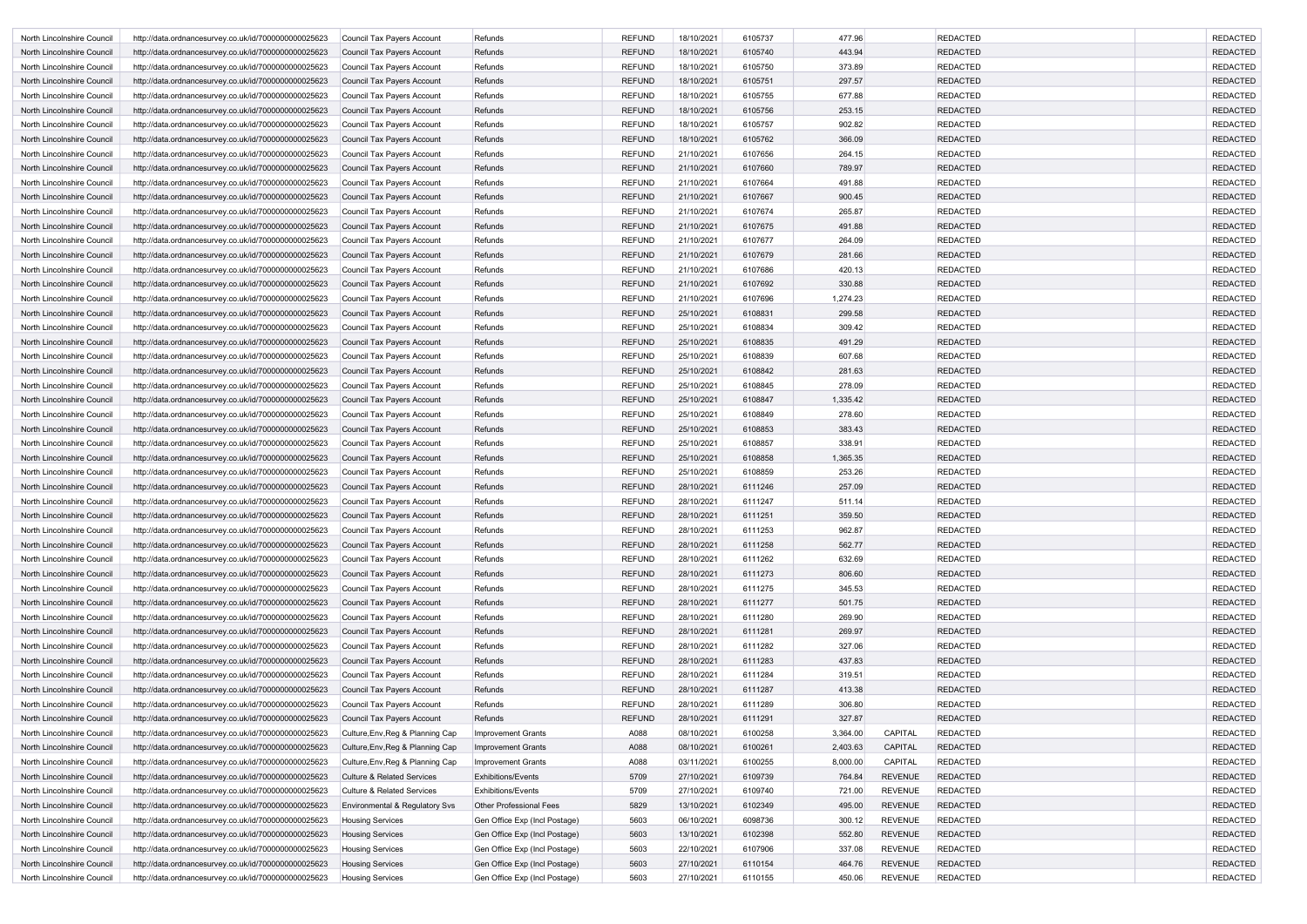| North Lincolnshire Council                               | http://data.ordnancesurvey.co.uk/id/7000000000025623                                                         | <b>Housing Services</b>               | Gen Office Exp (Incl Postage)       | 5603          | 27/10/2021               | 6110156            | 283.74      | <b>REVENUE</b>                   | <b>REDACTED</b>                    |          | <b>REDACTED</b>                    |
|----------------------------------------------------------|--------------------------------------------------------------------------------------------------------------|---------------------------------------|-------------------------------------|---------------|--------------------------|--------------------|-------------|----------------------------------|------------------------------------|----------|------------------------------------|
| North Lincolnshire Council                               | http://data.ordnancesurvey.co.uk/id/7000000000025623                                                         | <b>Housing Services</b>               | Gen Office Exp (Incl Postage)       | 5603          | 29/10/2021               | 6111357            | 300.06      | <b>REVENUE</b>                   | <b>REDACTED</b>                    |          | <b>REDACTED</b>                    |
| North Lincolnshire Council                               | http://data.ordnancesurvey.co.uk/id/7000000000025623                                                         | N Lincs Gf Balance Sheet              | Hsg Bens Debtors System             | A57D          | 07/10/2021               | 6099772            | $-425.00$   | CAPITAL                          | <b>REDACTED</b>                    |          | <b>REDACTED</b>                    |
| North Lincolnshire Council                               | http://data.ordnancesurvey.co.uk/id/7000000000025623                                                         | <b>Nndr Payers Account</b>            | Refunds                             | <b>REFUND</b> | 01/10/2021               | 6096869            | 293.23      |                                  | <b>REDACTED</b>                    |          | <b>REDACTED</b>                    |
| North Lincolnshire Council                               | http://data.ordnancesurvey.co.uk/id/7000000000025623                                                         | <b>Nndr Payers Account</b>            | Refunds                             | <b>REFUND</b> | 01/10/2021               | 6096870            | 40,960.00   |                                  | <b>REDACTED</b>                    |          | <b>REDACTED</b>                    |
| North Lincolnshire Council                               | http://data.ordnancesurvey.co.uk/id/7000000000025623                                                         | <b>Nndr Payers Account</b>            | Refunds                             | <b>REFUND</b> | 01/10/2021               | 6096876            | 707.61      |                                  | <b>REDACTED</b>                    |          | <b>REDACTED</b>                    |
| North Lincolnshire Council                               | http://data.ordnancesurvey.co.uk/id/7000000000025623                                                         | <b>Nndr Payers Account</b>            | Refunds                             | <b>REFUND</b> | 15/10/2021               | 6104685            | 468.00      |                                  | <b>REDACTED</b>                    |          | <b>REDACTED</b>                    |
| North Lincolnshire Council                               | http://data.ordnancesurvey.co.uk/id/7000000000025623                                                         | Nndr Payers Account                   | Refunds                             | <b>REFUND</b> | 15/10/2021               | 6104686            | 9,515.13    |                                  | <b>REDACTED</b>                    |          | <b>REDACTED</b>                    |
| North Lincolnshire Council                               | http://data.ordnancesurvey.co.uk/id/7000000000025623                                                         | <b>Nndr Payers Account</b>            | Refunds                             | <b>REFUND</b> | 15/10/2021               | 6104687            | 1,116.07    |                                  | <b>REDACTED</b>                    |          | <b>REDACTED</b>                    |
| North Lincolnshire Council                               | http://data.ordnancesurvey.co.uk/id/7000000000025623                                                         | Nndr Payers Account                   | Refunds                             | <b>REFUND</b> | 15/10/2021               | 6104690            | 1,436.63    |                                  | <b>REDACTED</b>                    |          | <b>REDACTED</b>                    |
| North Lincolnshire Council                               | http://data.ordnancesurvey.co.uk/id/7000000000025623                                                         | <b>Nndr Payers Account</b>            | Refunds                             | <b>REFUND</b> | 15/10/2021               | 6104693            | 456.00      |                                  | <b>REDACTED</b>                    |          | <b>REDACTED</b>                    |
| North Lincolnshire Council                               | http://data.ordnancesurvey.co.uk/id/7000000000025623                                                         | Nndr Payers Account                   | Refunds                             | <b>REFUND</b> | 15/10/2021               | 6104694            | 4,145.49    |                                  | <b>REDACTED</b>                    |          | <b>REDACTED</b>                    |
| North Lincolnshire Council                               | http://data.ordnancesurvey.co.uk/id/7000000000025623                                                         | <b>Nndr Payers Account</b>            | Refunds                             | <b>REFUND</b> | 15/10/2021               | 6104695            | 356.00      |                                  | <b>REDACTED</b>                    |          | <b>REDACTED</b>                    |
| North Lincolnshire Council                               | http://data.ordnancesurvey.co.uk/id/7000000000025623                                                         | Nndr Payers Account                   | Refunds                             | <b>REFUND</b> | 15/10/2021               | 6104696            | 490.00      |                                  | <b>REDACTED</b>                    |          | <b>REDACTED</b>                    |
| North Lincolnshire Council                               | http://data.ordnancesurvey.co.uk/id/7000000000025623                                                         | Nndr Payers Account                   | Refunds                             | <b>REFUND</b> | 15/10/2021               | 6104697            | 1,410.30    |                                  | <b>REDACTED</b>                    |          | <b>REDACTED</b>                    |
| North Lincolnshire Council                               | http://data.ordnancesurvey.co.uk/id/7000000000025623                                                         | <b>Nndr Payers Account</b>            | Refunds                             | <b>REFUND</b> | 15/10/2021               | 6104698            | 96,003.08   |                                  | <b>REDACTED</b>                    |          | <b>REDACTED</b>                    |
| North Lincolnshire Council                               | http://data.ordnancesurvey.co.uk/id/7000000000025623                                                         | Nndr Payers Account                   | Refunds                             | <b>REFUND</b> | 15/10/2021               | 6104699            | 693.34      |                                  | <b>REDACTED</b>                    |          | <b>REDACTED</b>                    |
| North Lincolnshire Council                               | http://data.ordnancesurvey.co.uk/id/7000000000025623                                                         | Nndr Payers Account                   | Refunds                             | <b>REFUND</b> | 15/10/2021               | 6104700            | 533.00      |                                  | <b>REDACTED</b>                    |          | <b>REDACTED</b>                    |
| North Lincolnshire Council                               | http://data.ordnancesurvey.co.uk/id/7000000000025623                                                         | <b>Nndr Payers Account</b>            | Refunds                             | <b>REFUND</b> | 15/10/2021               | 6104702            | 313.54      |                                  | <b>REDACTED</b>                    |          | <b>REDACTED</b>                    |
| North Lincolnshire Council                               | http://data.ordnancesurvey.co.uk/id/7000000000025623                                                         | <b>Nndr Payers Account</b>            | Refunds                             | <b>REFUND</b> | 15/10/2021               | 6104703            | 564.84      |                                  | <b>REDACTED</b>                    |          | <b>REDACTED</b>                    |
| North Lincolnshire Council                               | http://data.ordnancesurvey.co.uk/id/7000000000025623                                                         | <b>Nndr Payers Account</b>            | Refunds                             | <b>REFUND</b> | 15/10/2021               | 6104704            | 1,734.00    |                                  | <b>REDACTED</b>                    |          | <b>REDACTED</b>                    |
| North Lincolnshire Council                               | http://data.ordnancesurvey.co.uk/id/7000000000025623                                                         | Nndr Payers Account                   | Refunds                             | <b>REFUND</b> | 22/10/2021               | 6108164            | 30,464.10   |                                  | <b>REDACTED</b>                    |          | <b>REDACTED</b>                    |
| North Lincolnshire Council                               | http://data.ordnancesurvey.co.uk/id/7000000000025623                                                         | Nndr Payers Account                   | Refunds                             | <b>REFUND</b> | 22/10/2021               | 6108165            | 655.19      |                                  | <b>REDACTED</b>                    |          | <b>REDACTED</b>                    |
| North Lincolnshire Council                               | http://data.ordnancesurvey.co.uk/id/7000000000025623                                                         | Nndr Payers Account                   | Refunds                             | <b>REFUND</b> | 22/10/2021               | 6108166            | 8,550.40    |                                  | <b>REDACTED</b>                    |          | <b>REDACTED</b>                    |
| North Lincolnshire Council                               | http://data.ordnancesurvey.co.uk/id/7000000000025623                                                         | <b>Nndr Payers Account</b>            | Refunds                             | <b>REFUND</b> | 25/10/2021               | 6104691            | 7,427.61    |                                  | <b>REDACTED</b>                    |          | <b>REDACTED</b>                    |
| North Lincolnshire Council                               | http://data.ordnancesurvey.co.uk/id/7000000000025623                                                         | Nndr Payers Account                   | Refunds                             | <b>REFUND</b> | 25/10/2021               | 6109826            | $-7,427.61$ |                                  | <b>REDACTED</b>                    |          | <b>REDACTED</b>                    |
| North Lincolnshire Council                               | http://data.ordnancesurvey.co.uk/id/7000000000025623                                                         | <b>Nndr Payers Account</b>            | Refunds                             | <b>REFUND</b> | 29/10/2021               | 6111914            | 1,539.73    |                                  | <b>REDACTED</b>                    |          | <b>REDACTED</b>                    |
| North Lincolnshire Council                               | http://data.ordnancesurvey.co.uk/id/7000000000025623                                                         | Other Expenditure & Income            | Payments To Private Orgs            | 6002          | 06/10/2021               | 6098176            | 800.00      | <b>REVENUE</b>                   | <b>REDACTED</b>                    |          | <b>REDACTED</b>                    |
| North Lincolnshire Council                               | http://data.ordnancesurvey.co.uk/id/7000000000025623                                                         | Other Expenditure & Income            | Payments To Private Orgs            | 6002          | 08/10/2021               | 6099648            | 400.00      | <b>REVENUE</b>                   | <b>REDACTED</b>                    |          | <b>REDACTED</b>                    |
| North Lincolnshire Council                               | http://data.ordnancesurvey.co.uk/id/7000000000025623                                                         | Other Expenditure & Income            | Payments To Private Orgs            | 6002          | 20/10/2021               | 6105912            | 400.00      | <b>REVENUE</b>                   | <b>REDACTED</b>                    |          | <b>REDACTED</b>                    |
| North Lincolnshire Council                               | http://data.ordnancesurvey.co.uk/id/7000000000025623                                                         | Other Expenditure & Income            | Payments To Private Orgs            | 6002          | 20/10/2021               | 6106300            | 280.00      | <b>REVENUE</b>                   | <b>REDACTED</b>                    |          | <b>REDACTED</b>                    |
| North Lincolnshire Council                               | http://data.ordnancesurvey.co.uk/id/7000000000025623                                                         | Other Expenditure & Income            | Payments To Private Orgs            | 6002          | 22/10/2021               | 6107585            | 18,186.32   | <b>REVENUE</b>                   | <b>REDACTED</b>                    | 08596756 | <b>REDACTED</b>                    |
| North Lincolnshire Council                               | http://data.ordnancesurvey.co.uk/id/7000000000025623                                                         | Other Expenditure & Income            | Payments To Private Orgs            | 6002          | 22/10/2021               | 6107597            | $-22.72$    | <b>REVENUE</b>                   | <b>REDACTED</b>                    |          | <b>REDACTED</b>                    |
| North Lincolnshire Council                               | http://data.ordnancesurvey.co.uk/id/7000000000025623                                                         | Other Expenditure & Income            | Payments To Private Orgs            | 6002          | 22/10/2021               | 6107598            | 24,091.67   | <b>REVENUE</b>                   | <b>REDACTED</b>                    |          | REDACTED                           |
| North Lincolnshire Council                               | http://data.ordnancesurvey.co.uk/id/7000000000025623                                                         | Other Expenditure & Income            | Payments To Private Orgs            | 6002          | 22/10/2021               | 6107599            | $-2,042.40$ | <b>REVENUE</b>                   | <b>REDACTED</b>                    |          | <b>REDACTED</b>                    |
| North Lincolnshire Council                               | http://data.ordnancesurvey.co.uk/id/7000000000025623                                                         | Other Expenditure & Income            | Payments To Private Orgs            | 6002          | 22/10/2021               | 6108011            | 560.00      | <b>REVENUE</b>                   | <b>REDACTED</b>                    |          | <b>REDACTED</b>                    |
| North Lincolnshire Council                               | http://data.ordnancesurvey.co.uk/id/7000000000025623                                                         | Other Expenditure & Income            | Payments To Private Orgs            | 6002          | 27/10/2021               | 6108541            | 500.00      | <b>REVENUE</b>                   | <b>REDACTED</b>                    |          | <b>REDACTED</b>                    |
| North Lincolnshire Council                               | http://data.ordnancesurvey.co.uk/id/7000000000025623                                                         | Other Expenditure & Income            | Payments To Private Orgs            | 6002          | 27/10/2021               | 6110926            | 1,095.60    | <b>REVENUE</b>                   | <b>REDACTED</b>                    | 27662    | <b>REDACTED</b>                    |
| North Lincolnshire Council                               | http://data.ordnancesurvey.co.uk/id/7000000000025623                                                         | Other Expenditure & Income            | Payments To Private Orgs            | 6002          | 27/10/2021               | 6110976            | 339.60      | <b>REVENUE</b>                   | <b>REDACTED</b>                    | 02779611 | <b>REDACTED</b>                    |
| North Lincolnshire Council                               | http://data.ordnancesurvey.co.uk/id/7000000000025623                                                         | <b>Public Health</b>                  | <b>Test And Trace Discretionary</b> | 6093          | 01/10/2021               | 6097280            | 500.00      | <b>REVENUE</b>                   | <b>REDACTED</b>                    |          | <b>REDACTED</b>                    |
| North Lincolnshire Council                               |                                                                                                              | <b>Public Health</b>                  | <b>Test And Trace Discretionary</b> | 6093          | 01/10/2021               | 6097281            | 500.00      | <b>REVENUE</b>                   | <b>REDACTED</b>                    |          | <b>REDACTED</b>                    |
| North Lincolnshire Council                               | http://data.ordnancesurvey.co.uk/id/7000000000025623<br>http://data.ordnancesurvey.co.uk/id/7000000000025623 | Public Health                         | <b>Test And Trace Discretionary</b> | 6093          | 01/10/2021               | 6097282            | 500.00      | <b>REVENUE</b>                   | <b>REDACTED</b>                    |          | <b>REDACTED</b>                    |
| North Lincolnshire Council                               | http://data.ordnancesurvey.co.uk/id/7000000000025623                                                         | Public Health                         | <b>Test And Trace Discretionary</b> | 6093          | 01/10/2021               | 6097283            | 500.00      | <b>REVENUE</b>                   | <b>REDACTED</b>                    |          | <b>REDACTED</b>                    |
| North Lincolnshire Council                               | http://data.ordnancesurvey.co.uk/id/7000000000025623                                                         | <b>Public Health</b>                  | <b>Test And Trace Discretionary</b> | 6093          | 01/10/2021               | 6097284            | 500.00      | <b>REVENUE</b>                   | <b>REDACTED</b>                    |          | <b>REDACTED</b>                    |
| North Lincolnshire Council                               | http://data.ordnancesurvey.co.uk/id/7000000000025623                                                         | <b>Public Health</b>                  | <b>Test And Trace Discretionary</b> | 6093          | 01/10/2021               | 6097285            | 500.00      | <b>REVENUE</b>                   | <b>REDACTED</b>                    |          | <b>REDACTED</b>                    |
|                                                          |                                                                                                              | <b>Public Health</b>                  | <b>Test And Trace Discretionary</b> | 6093          | 01/10/2021               | 6097286            | 500.00      | <b>REVENUE</b>                   | <b>REDACTED</b>                    |          | <b>REDACTED</b>                    |
| North Lincolnshire Council<br>North Lincolnshire Council | http://data.ordnancesurvey.co.uk/id/7000000000025623<br>http://data.ordnancesurvey.co.uk/id/7000000000025623 | <b>Public Health</b>                  | <b>Test And Trace Discretionary</b> | 6093          | 01/10/2021               | 6097288            | 500.00      | <b>REVENUE</b>                   | <b>REDACTED</b>                    |          | <b>REDACTED</b>                    |
| North Lincolnshire Council                               | http://data.ordnancesurvey.co.uk/id/7000000000025623                                                         | <b>Public Health</b>                  | <b>Test And Trace Discretionary</b> | 6093          | 01/10/2021               | 6097291            | 500.00      | <b>REVENUE</b>                   | <b>REDACTED</b>                    |          | <b>REDACTED</b>                    |
|                                                          |                                                                                                              |                                       |                                     |               | 01/10/2021               | 6097292            |             | <b>REVENUE</b>                   | <b>REDACTED</b>                    |          | <b>REDACTED</b>                    |
| North Lincolnshire Council                               | http://data.ordnancesurvey.co.uk/id/7000000000025623                                                         | <b>Public Health</b>                  | <b>Test And Trace Discretionary</b> | 6093          |                          |                    | 500.00      |                                  |                                    |          |                                    |
| North Lincolnshire Council                               | http://data.ordnancesurvey.co.uk/id/7000000000025623                                                         | <b>Public Health</b>                  | <b>Test And Trace Discretionary</b> | 6093          | 04/10/2021               | 6098194<br>6098198 | 500.00      | <b>REVENUE</b><br><b>REVENUE</b> | <b>REDACTED</b>                    |          | <b>REDACTED</b>                    |
| North Lincolnshire Council                               | http://data.ordnancesurvey.co.uk/id/7000000000025623<br>http://data.ordnancesurvey.co.uk/id/7000000000025623 | <b>Public Health</b><br>Public Health | <b>Test And Trace Discretionary</b> | 6093<br>6093  | 04/10/2021<br>04/10/2021 | 6098199            | 500.00      | <b>REVENUE</b>                   | <b>REDACTED</b><br><b>REDACTED</b> |          | <b>REDACTED</b><br><b>REDACTED</b> |
| North Lincolnshire Council                               |                                                                                                              |                                       | <b>Test And Trace Discretionary</b> |               |                          |                    | 500.00      |                                  |                                    |          |                                    |
| North Lincolnshire Council                               | http://data.ordnancesurvey.co.uk/id/7000000000025623                                                         | Public Health                         | <b>Test And Trace Discretionary</b> | 6093          | 04/10/2021               | 6098200            | 500.00      | <b>REVENUE</b>                   | <b>REDACTED</b>                    |          | <b>REDACTED</b>                    |
| North Lincolnshire Council                               | http://data.ordnancesurvey.co.uk/id/7000000000025623                                                         | <b>Public Health</b>                  | <b>Test And Trace Discretionary</b> | 6093          | 04/10/2021               | 6098202            | 500.00      | <b>REVENUE</b>                   | <b>REDACTED</b>                    |          | <b>REDACTED</b>                    |
| North Lincolnshire Council                               | http://data.ordnancesurvey.co.uk/id/7000000000025623                                                         | <b>Public Health</b>                  | <b>Test And Trace Discretionary</b> | 6093          | 04/10/2021               | 6098206            | 500.00      | <b>REVENUE</b>                   | <b>REDACTED</b>                    |          | <b>REDACTED</b>                    |
| North Lincolnshire Council                               | http://data.ordnancesurvey.co.uk/id/7000000000025623                                                         | <b>Public Health</b>                  | <b>Test And Trace Discretionary</b> | 6093          | 04/10/2021               | 6098208            | 500.00      | <b>REVENUE</b>                   | <b>REDACTED</b>                    |          | <b>REDACTED</b>                    |
| North Lincolnshire Council                               | http://data.ordnancesurvey.co.uk/id/7000000000025623                                                         | <b>Public Health</b>                  | <b>Test And Trace Discretionary</b> | 6093          | 04/10/2021               | 6098210            | 500.00      | <b>REVENUE</b>                   | <b>REDACTED</b>                    |          | <b>REDACTED</b>                    |
| North Lincolnshire Council                               | http://data.ordnancesurvey.co.uk/id/7000000000025623                                                         | Public Health                         | <b>Test And Trace Discretionary</b> | 6093          | 05/10/2021               | 6098761            | 500.00      | <b>REVENUE</b>                   | <b>REDACTED</b>                    |          | <b>REDACTED</b>                    |
| North Lincolnshire Council                               | http://data.ordnancesurvey.co.uk/id/7000000000025623                                                         | <b>Public Health</b>                  | <b>Test And Trace Discretionary</b> | 6093          | 05/10/2021               | 6098762            | 500.00      | REVENUE                          | <b>REDACTED</b>                    |          | <b>REDACTED</b>                    |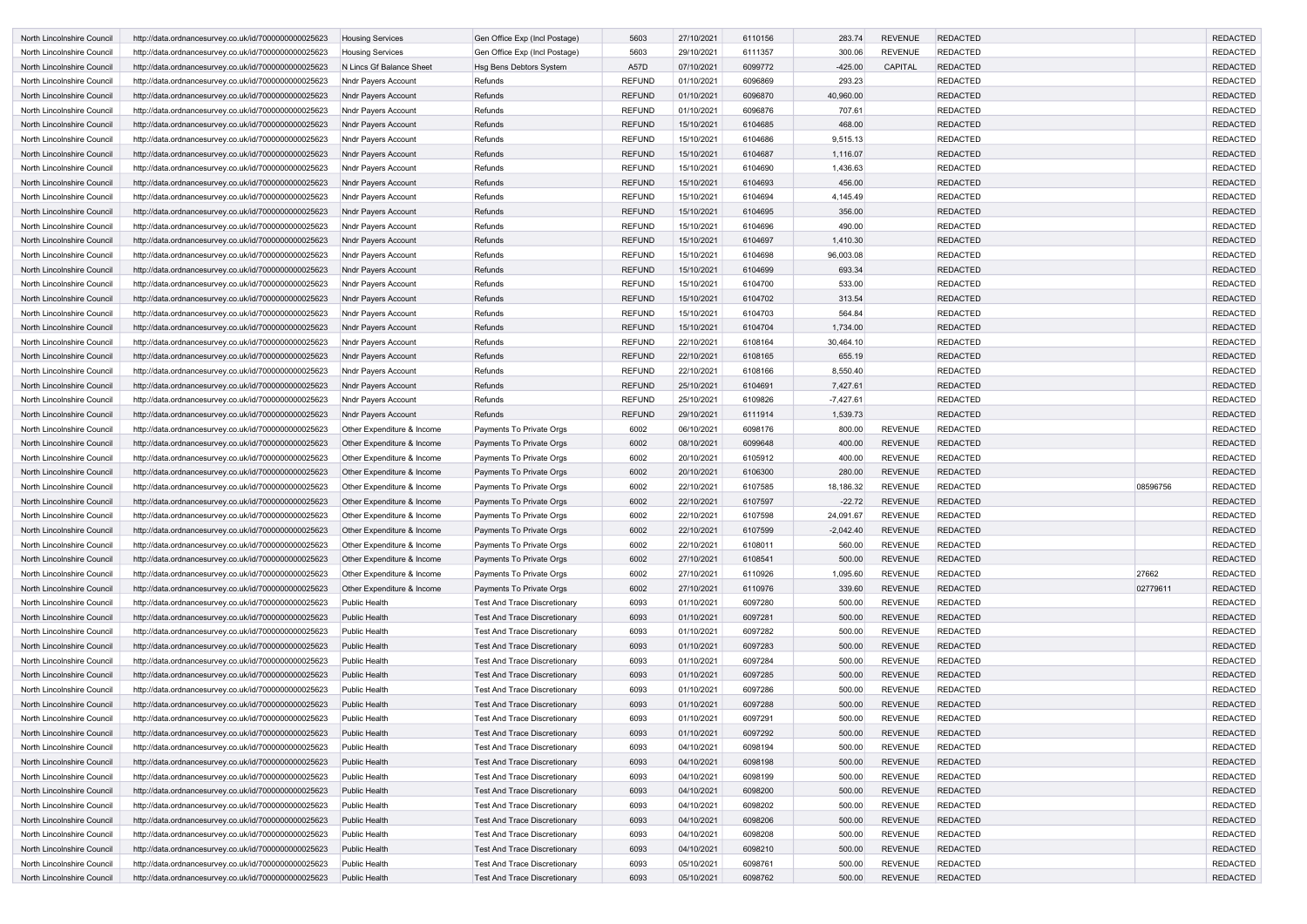| North Lincolnshire Council | http://data.ordnancesurvey.co.uk/id/7000000000025623 | Public Health        | <b>Test And Trace Discretionary</b> | 6093 | 06/10/2021 | 6099278 | 500.00 | <b>REVENUE</b> | <b>REDACTED</b> | <b>REDACTED</b> |
|----------------------------|------------------------------------------------------|----------------------|-------------------------------------|------|------------|---------|--------|----------------|-----------------|-----------------|
| North Lincolnshire Council | http://data.ordnancesurvey.co.uk/id/7000000000025623 | <b>Public Health</b> | <b>Test And Trace Discretionary</b> | 6093 | 07/10/2021 | 6100112 | 500.00 | <b>REVENUE</b> | <b>REDACTED</b> | <b>REDACTED</b> |
| North Lincolnshire Council | http://data.ordnancesurvey.co.uk/id/7000000000025623 | Public Health        | <b>Test And Trace Discretionary</b> | 6093 | 07/10/2021 | 6100115 | 500.00 | <b>REVENUE</b> | <b>REDACTED</b> | <b>REDACTED</b> |
| North Lincolnshire Council | http://data.ordnancesurvey.co.uk/id/7000000000025623 | <b>Public Health</b> | <b>Test And Trace Discretionary</b> | 6093 | 07/10/2021 | 6100116 | 500.00 | <b>REVENUE</b> | <b>REDACTED</b> | <b>REDACTED</b> |
| North Lincolnshire Council | http://data.ordnancesurvey.co.uk/id/7000000000025623 | <b>Public Health</b> | <b>Test And Trace Discretionary</b> | 6093 | 07/10/2021 | 6100118 | 500.00 | <b>REVENUE</b> | <b>REDACTED</b> | <b>REDACTED</b> |
| North Lincolnshire Council | http://data.ordnancesurvey.co.uk/id/7000000000025623 | <b>Public Health</b> | <b>Test And Trace Discretionary</b> | 6093 | 07/10/2021 | 6100120 | 500.00 | <b>REVENUE</b> | <b>REDACTED</b> | <b>REDACTED</b> |
| North Lincolnshire Council | http://data.ordnancesurvey.co.uk/id/7000000000025623 | <b>Public Health</b> | <b>Test And Trace Discretionary</b> | 6093 | 07/10/2021 | 6100121 | 500.00 | <b>REVENUE</b> | <b>REDACTED</b> | <b>REDACTED</b> |
| North Lincolnshire Council | http://data.ordnancesurvey.co.uk/id/7000000000025623 | <b>Public Health</b> | <b>Test And Trace Discretionary</b> | 6093 | 08/10/2021 | 6100725 | 500.00 | <b>REVENUE</b> | <b>REDACTED</b> | <b>REDACTED</b> |
| North Lincolnshire Council | http://data.ordnancesurvey.co.uk/id/7000000000025623 | Public Health        | <b>Test And Trace Discretionary</b> | 6093 | 08/10/2021 | 6100726 | 500.00 | <b>REVENUE</b> | <b>REDACTED</b> | <b>REDACTED</b> |
| North Lincolnshire Council | http://data.ordnancesurvey.co.uk/id/7000000000025623 | <b>Public Health</b> | Test And Trace Discretionary        | 6093 | 08/10/2021 | 6100728 | 500.00 | <b>REVENUE</b> | <b>REDACTED</b> | <b>REDACTED</b> |
| North Lincolnshire Council | http://data.ordnancesurvey.co.uk/id/7000000000025623 | Public Health        | <b>Test And Trace Discretionary</b> | 6093 | 08/10/2021 | 6100729 | 500.00 | <b>REVENUE</b> | <b>REDACTED</b> | <b>REDACTED</b> |
| North Lincolnshire Council | http://data.ordnancesurvey.co.uk/id/7000000000025623 | <b>Public Health</b> | <b>Test And Trace Discretionary</b> | 6093 | 08/10/2021 | 6100732 | 500.00 | <b>REVENUE</b> | <b>REDACTED</b> | <b>REDACTED</b> |
| North Lincolnshire Council | http://data.ordnancesurvey.co.uk/id/7000000000025623 | Public Health        | <b>Test And Trace Discretionary</b> | 6093 | 11/10/2021 | 6102217 | 500.00 | <b>REVENUE</b> | <b>REDACTED</b> | <b>REDACTED</b> |
| North Lincolnshire Council | http://data.ordnancesurvey.co.uk/id/7000000000025623 | <b>Public Health</b> | <b>Test And Trace Discretionary</b> | 6093 | 11/10/2021 | 6102220 | 500.00 | <b>REVENUE</b> | <b>REDACTED</b> | <b>REDACTED</b> |
| North Lincolnshire Council | http://data.ordnancesurvey.co.uk/id/7000000000025623 | Public Health        | <b>Test And Trace Discretionary</b> | 6093 | 11/10/2021 | 6102221 | 500.00 | <b>REVENUE</b> | <b>REDACTED</b> | <b>REDACTED</b> |
| North Lincolnshire Council | http://data.ordnancesurvey.co.uk/id/7000000000025623 | <b>Public Health</b> | <b>Test And Trace Discretionary</b> | 6093 | 11/10/2021 | 6102222 | 500.00 | <b>REVENUE</b> | <b>REDACTED</b> | <b>REDACTED</b> |
| North Lincolnshire Council | http://data.ordnancesurvey.co.uk/id/7000000000025623 | Public Health        | <b>Test And Trace Discretionary</b> | 6093 | 11/10/2021 | 6102223 | 500.00 | <b>REVENUE</b> | <b>REDACTED</b> | <b>REDACTED</b> |
| North Lincolnshire Council | http://data.ordnancesurvey.co.uk/id/7000000000025623 | <b>Public Health</b> | Test And Trace Discretionary        | 6093 | 11/10/2021 | 6102224 | 500.00 | <b>REVENUE</b> | <b>REDACTED</b> | <b>REDACTED</b> |
| North Lincolnshire Council | http://data.ordnancesurvey.co.uk/id/7000000000025623 | Public Health        | Test And Trace Discretionary        | 6093 | 11/10/2021 | 6102225 | 500.00 | <b>REVENUE</b> | <b>REDACTED</b> | <b>REDACTED</b> |
| North Lincolnshire Council | http://data.ordnancesurvey.co.uk/id/7000000000025623 | <b>Public Health</b> | <b>Test And Trace Discretionary</b> | 6093 | 11/10/2021 | 6102230 | 500.00 | <b>REVENUE</b> | <b>REDACTED</b> | <b>REDACTED</b> |
| North Lincolnshire Council | http://data.ordnancesurvey.co.uk/id/7000000000025623 | Public Health        | <b>Test And Trace Discretionary</b> | 6093 | 11/10/2021 | 6102234 | 500.00 | <b>REVENUE</b> | <b>REDACTED</b> | <b>REDACTED</b> |
| North Lincolnshire Council | http://data.ordnancesurvey.co.uk/id/7000000000025623 | <b>Public Health</b> | <b>Test And Trace Discretionary</b> | 6093 | 11/10/2021 | 6102235 | 500.00 | <b>REVENUE</b> | <b>REDACTED</b> | <b>REDACTED</b> |
| North Lincolnshire Council | http://data.ordnancesurvey.co.uk/id/7000000000025623 | Public Health        | <b>Test And Trace Discretionary</b> | 6093 | 11/10/2021 | 6102236 | 500.00 | <b>REVENUE</b> | <b>REDACTED</b> | <b>REDACTED</b> |
| North Lincolnshire Council | http://data.ordnancesurvey.co.uk/id/7000000000025623 | <b>Public Health</b> | <b>Test And Trace Discretionary</b> | 6093 | 12/10/2021 | 6102478 | 500.00 | <b>REVENUE</b> | <b>REDACTED</b> | <b>REDACTED</b> |
| North Lincolnshire Council | http://data.ordnancesurvey.co.uk/id/7000000000025623 | Public Health        | <b>Test And Trace Discretionary</b> | 6093 | 12/10/2021 | 6102480 | 500.00 | <b>REVENUE</b> | <b>REDACTED</b> | <b>REDACTED</b> |
| North Lincolnshire Council | http://data.ordnancesurvey.co.uk/id/7000000000025623 | <b>Public Health</b> | <b>Test And Trace Discretionary</b> | 6093 | 12/10/2021 | 6102481 | 500.00 | <b>REVENUE</b> | <b>REDACTED</b> | <b>REDACTED</b> |
| North Lincolnshire Council | http://data.ordnancesurvey.co.uk/id/7000000000025623 | Public Health        | <b>Test And Trace Discretionary</b> | 6093 | 12/10/2021 | 6102483 | 500.00 | <b>REVENUE</b> | <b>REDACTED</b> | <b>REDACTED</b> |
| North Lincolnshire Council | http://data.ordnancesurvey.co.uk/id/7000000000025623 | <b>Public Health</b> | <b>Test And Trace Discretionary</b> | 6093 | 12/10/2021 | 6102485 | 500.00 | <b>REVENUE</b> | <b>REDACTED</b> | <b>REDACTED</b> |
| North Lincolnshire Council | http://data.ordnancesurvey.co.uk/id/7000000000025623 | <b>Public Health</b> | <b>Test And Trace Discretionary</b> | 6093 | 12/10/2021 | 6102486 | 500.00 | <b>REVENUE</b> | <b>REDACTED</b> | <b>REDACTED</b> |
| North Lincolnshire Council | http://data.ordnancesurvey.co.uk/id/7000000000025623 | <b>Public Health</b> | <b>Test And Trace Discretionary</b> | 6093 | 12/10/2021 | 6102489 | 500.00 | <b>REVENUE</b> | <b>REDACTED</b> | <b>REDACTED</b> |
| North Lincolnshire Council | http://data.ordnancesurvey.co.uk/id/7000000000025623 | Public Health        | <b>Test And Trace Discretionary</b> | 6093 | 12/10/2021 | 6102494 | 500.00 | <b>REVENUE</b> | <b>REDACTED</b> | <b>REDACTED</b> |
| North Lincolnshire Council | http://data.ordnancesurvey.co.uk/id/7000000000025623 | <b>Public Health</b> | <b>Test And Trace Discretionary</b> | 6093 | 13/10/2021 | 6103879 | 500.00 | <b>REVENUE</b> | <b>REDACTED</b> | <b>REDACTED</b> |
| North Lincolnshire Council | http://data.ordnancesurvey.co.uk/id/7000000000025623 | Public Health        | <b>Test And Trace Discretionary</b> | 6093 | 13/10/2021 | 6103881 | 500.00 | <b>REVENUE</b> | <b>REDACTED</b> | <b>REDACTED</b> |
| North Lincolnshire Council | http://data.ordnancesurvey.co.uk/id/7000000000025623 | Public Health        | <b>Test And Trace Discretionary</b> | 6093 | 13/10/2021 | 6103882 | 500.00 | <b>REVENUE</b> | REDACTED        | <b>REDACTED</b> |
| North Lincolnshire Council | http://data.ordnancesurvey.co.uk/id/7000000000025623 | Public Health        | <b>Test And Trace Discretionary</b> | 6093 | 13/10/2021 | 6103884 | 500.00 | <b>REVENUE</b> | <b>REDACTED</b> | <b>REDACTED</b> |
| North Lincolnshire Council | http://data.ordnancesurvey.co.uk/id/7000000000025623 | <b>Public Health</b> | <b>Test And Trace Discretionary</b> | 6093 | 13/10/2021 | 6103887 | 500.00 | <b>REVENUE</b> | <b>REDACTED</b> | <b>REDACTED</b> |
| North Lincolnshire Council | http://data.ordnancesurvey.co.uk/id/7000000000025623 | Public Health        | <b>Test And Trace Discretionary</b> | 6093 | 13/10/2021 | 6103889 | 500.00 | <b>REVENUE</b> | <b>REDACTED</b> | <b>REDACTED</b> |
| North Lincolnshire Council | http://data.ordnancesurvey.co.uk/id/7000000000025623 | Public Health        | <b>Test And Trace Discretionary</b> | 6093 | 14/10/2021 | 6104428 | 500.00 | <b>REVENUE</b> | <b>REDACTED</b> | <b>REDACTED</b> |
| North Lincolnshire Council | http://data.ordnancesurvey.co.uk/id/7000000000025623 | Public Health        | <b>Test And Trace Discretionary</b> | 6093 | 14/10/2021 | 6104431 | 500.00 | <b>REVENUE</b> | <b>REDACTED</b> | <b>REDACTED</b> |
| North Lincolnshire Council | http://data.ordnancesurvey.co.uk/id/7000000000025623 | Public Health        | <b>Test And Trace Discretionary</b> | 6093 | 14/10/2021 | 6104432 | 500.00 | <b>REVENUE</b> | <b>REDACTED</b> | <b>REDACTED</b> |
| North Lincolnshire Council | http://data.ordnancesurvey.co.uk/id/7000000000025623 | Public Health        | <b>Test And Trace Discretionary</b> | 6093 | 14/10/2021 | 6104433 | 500.00 | <b>REVENUE</b> | <b>REDACTED</b> | <b>REDACTED</b> |
| North Lincolnshire Council | http://data.ordnancesurvey.co.uk/id/7000000000025623 | <b>Public Health</b> | <b>Test And Trace Discretionary</b> | 6093 | 14/10/2021 | 6104435 | 500.00 | <b>REVENUE</b> | <b>REDACTED</b> | <b>REDACTED</b> |
| North Lincolnshire Council | http://data.ordnancesurvey.co.uk/id/7000000000025623 | Public Health        | <b>Test And Trace Discretionary</b> | 6093 | 14/10/2021 | 6104436 | 500.00 | <b>REVENUE</b> | <b>REDACTED</b> | <b>REDACTED</b> |
| North Lincolnshire Council | http://data.ordnancesurvey.co.uk/id/7000000000025623 | Public Health        | <b>Test And Trace Discretionary</b> | 6093 | 14/10/2021 | 6104437 | 500.00 | <b>REVENUE</b> | <b>REDACTED</b> | <b>REDACTED</b> |
| North Lincolnshire Council | http://data.ordnancesurvey.co.uk/id/7000000000025623 | Public Health        | <b>Test And Trace Discretionary</b> | 6093 | 14/10/2021 | 6104438 | 500.00 | <b>REVENUE</b> | <b>REDACTED</b> | <b>REDACTED</b> |
| North Lincolnshire Council | http://data.ordnancesurvey.co.uk/id/7000000000025623 | Public Health        | <b>Test And Trace Discretionary</b> | 6093 | 15/10/2021 | 6105057 | 500.00 | <b>REVENUE</b> | <b>REDACTED</b> | <b>REDACTED</b> |
| North Lincolnshire Council | http://data.ordnancesurvey.co.uk/id/7000000000025623 | Public Health        | <b>Test And Trace Discretionary</b> | 6093 | 15/10/2021 | 6105058 | 500.00 | <b>REVENUE</b> | <b>REDACTED</b> | <b>REDACTED</b> |
| North Lincolnshire Council | http://data.ordnancesurvey.co.uk/id/7000000000025623 | <b>Public Health</b> | <b>Test And Trace Discretionary</b> | 6093 | 15/10/2021 | 6105059 | 500.00 | <b>REVENUE</b> | <b>REDACTED</b> | <b>REDACTED</b> |
| North Lincolnshire Council | http://data.ordnancesurvey.co.uk/id/7000000000025623 | Public Health        | <b>Test And Trace Discretionary</b> | 6093 | 15/10/2021 | 6105061 | 500.00 | <b>REVENUE</b> | <b>REDACTED</b> | <b>REDACTED</b> |
| North Lincolnshire Council | http://data.ordnancesurvey.co.uk/id/7000000000025623 | Public Health        | <b>Test And Trace Discretionary</b> | 6093 | 15/10/2021 | 6105062 | 500.00 | <b>REVENUE</b> | <b>REDACTED</b> | <b>REDACTED</b> |
| North Lincolnshire Council | http://data.ordnancesurvey.co.uk/id/7000000000025623 | Public Health        | <b>Test And Trace Discretionary</b> | 6093 | 15/10/2021 | 6105063 | 500.00 | <b>REVENUE</b> | <b>REDACTED</b> | <b>REDACTED</b> |
| North Lincolnshire Council | http://data.ordnancesurvey.co.uk/id/7000000000025623 | Public Health        | <b>Test And Trace Discretionary</b> | 6093 | 18/10/2021 | 6105983 | 500.00 | <b>REVENUE</b> | <b>REDACTED</b> | <b>REDACTED</b> |
| North Lincolnshire Council | http://data.ordnancesurvey.co.uk/id/7000000000025623 | Public Health        | <b>Test And Trace Discretionary</b> | 6093 | 18/10/2021 | 6105985 | 500.00 | <b>REVENUE</b> | <b>REDACTED</b> | <b>REDACTED</b> |
| North Lincolnshire Council | http://data.ordnancesurvey.co.uk/id/7000000000025623 | Public Health        | <b>Test And Trace Discretionary</b> | 6093 | 18/10/2021 | 6105988 | 500.00 | <b>REVENUE</b> | <b>REDACTED</b> | <b>REDACTED</b> |
| North Lincolnshire Council | http://data.ordnancesurvey.co.uk/id/7000000000025623 | Public Health        | <b>Test And Trace Discretionary</b> | 6093 | 18/10/2021 | 6105991 | 500.00 | <b>REVENUE</b> | <b>REDACTED</b> | <b>REDACTED</b> |
| North Lincolnshire Council | http://data.ordnancesurvey.co.uk/id/7000000000025623 | Public Health        | <b>Test And Trace Discretionary</b> | 6093 | 20/10/2021 | 6107399 | 500.00 | <b>REVENUE</b> | <b>REDACTED</b> | <b>REDACTED</b> |
| North Lincolnshire Council | http://data.ordnancesurvey.co.uk/id/7000000000025623 | <b>Public Health</b> | <b>Test And Trace Discretionary</b> | 6093 | 21/10/2021 | 6107926 | 500.00 | <b>REVENUE</b> | <b>REDACTED</b> | <b>REDACTED</b> |
| North Lincolnshire Council | http://data.ordnancesurvey.co.uk/id/7000000000025623 | Public Health        | <b>Test And Trace Discretionary</b> | 6093 | 21/10/2021 | 6107927 | 500.00 | <b>REVENUE</b> | <b>REDACTED</b> | <b>REDACTED</b> |
| North Lincolnshire Council | http://data.ordnancesurvey.co.uk/id/7000000000025623 | Public Health        | <b>Test And Trace Discretionary</b> | 6093 | 22/10/2021 | 6108510 | 500.00 | REVENUE        | <b>REDACTED</b> | <b>REDACTED</b> |
|                            |                                                      |                      |                                     |      |            |         |        |                |                 |                 |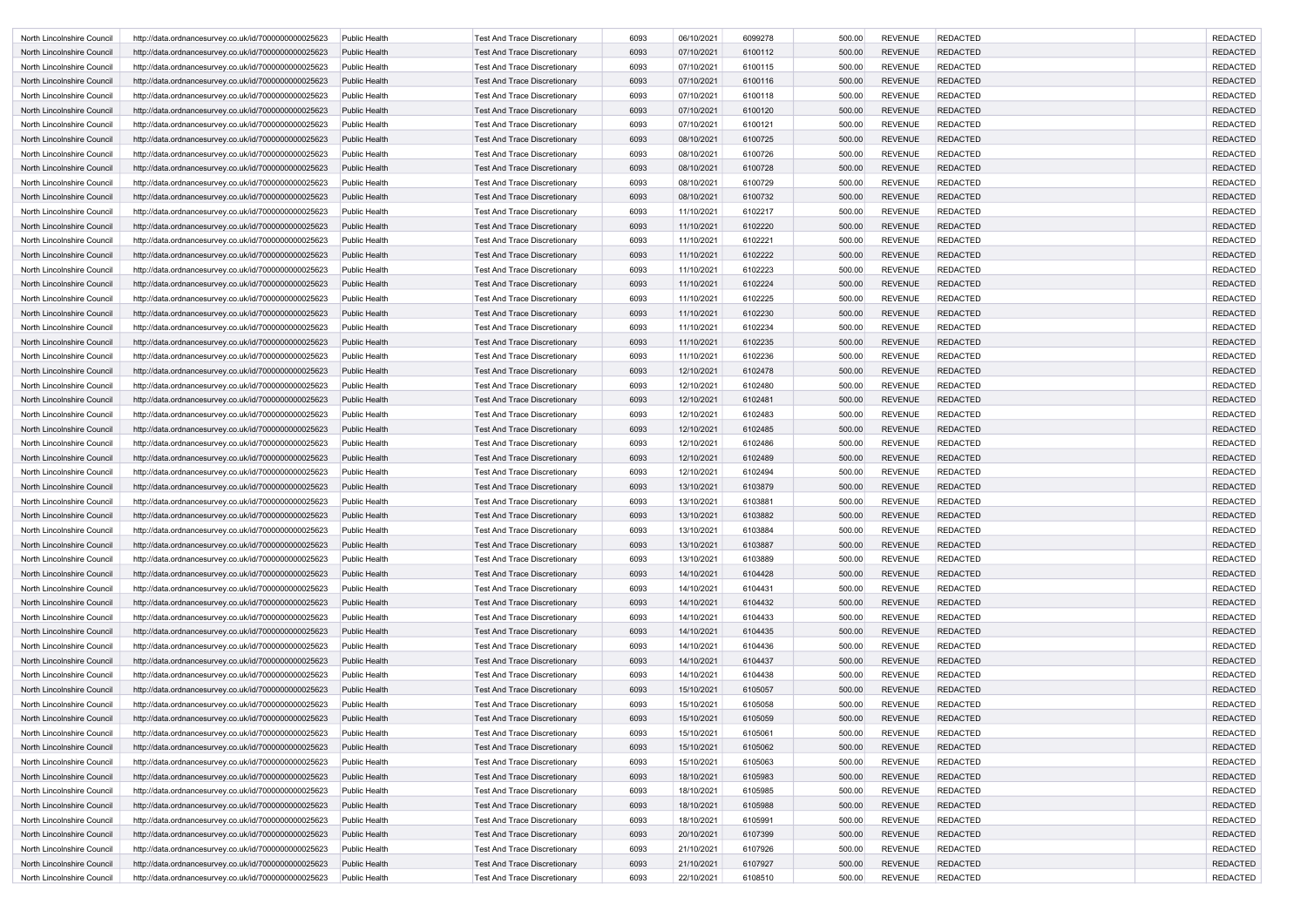| North Lincolnshire Council                               | http://data.ordnancesurvey.co.uk/id/7000000000025623 | <b>Public Health</b>           | <b>Test And Trace Discretionary</b>                                | 6093         | 22/10/2021               | 6108511            | 500.00           | <b>REVENUE</b>                   | <b>REDACTED</b>                    | <b>REDACTED</b> |
|----------------------------------------------------------|------------------------------------------------------|--------------------------------|--------------------------------------------------------------------|--------------|--------------------------|--------------------|------------------|----------------------------------|------------------------------------|-----------------|
| North Lincolnshire Council                               | http://data.ordnancesurvey.co.uk/id/7000000000025623 | <b>Public Health</b>           | <b>Test And Trace Discretionary</b>                                | 6093         | 25/10/2021               | 6109696            | 500.00           | <b>REVENUE</b>                   | <b>REDACTED</b>                    | <b>REDACTED</b> |
| North Lincolnshire Council                               | http://data.ordnancesurvey.co.uk/id/7000000000025623 | <b>Public Health</b>           | <b>Test And Trace Discretionary</b>                                | 6093         | 25/10/2021               | 6109697            | 500.00           | <b>REVENUE</b>                   | <b>REDACTED</b>                    | <b>REDACTED</b> |
| North Lincolnshire Council                               | http://data.ordnancesurvey.co.uk/id/7000000000025623 | <b>Public Health</b>           | <b>Test And Trace Discretionary</b>                                | 6093         | 26/10/2021               | 6109977            | 500.00           | <b>REVENUE</b>                   | <b>REDACTED</b>                    | <b>REDACTED</b> |
| <b>North Lincolnshire Council</b>                        | http://data.ordnancesurvey.co.uk/id/7000000000025623 | <b>Public Health</b>           | <b>Test And Trace Discretionary</b>                                | 6093         | 27/10/2021               | 6111179            | 500.00           | <b>REVENUE</b>                   | <b>REDACTED</b>                    | <b>REDACTED</b> |
| North Lincolnshire Council                               | http://data.ordnancesurvey.co.uk/id/7000000000025623 | <b>Public Health</b>           | <b>Test And Trace Discretionary</b>                                | 6093         | 28/10/2021               | 6111528            | 500.00           | <b>REVENUE</b>                   | <b>REDACTED</b>                    | <b>REDACTED</b> |
| North Lincolnshire Council                               | http://data.ordnancesurvey.co.uk/id/7000000000025623 | <b>Public Health</b>           | <b>Test And Trace Discretionary</b>                                | 6093         | 28/10/2021               | 6111529            | 500.00           | <b>REVENUE</b>                   | <b>REDACTED</b>                    | <b>REDACTED</b> |
| North Lincolnshire Council                               | http://data.ordnancesurvey.co.uk/id/7000000000025623 | <b>Public Health</b>           | <b>Test And Trace Discretionary</b>                                | 6093         | 29/10/2021               | 6111924            | 500.00           | <b>REVENUE</b>                   | <b>REDACTED</b>                    | <b>REDACTED</b> |
| North Lincolnshire Council                               | http://data.ordnancesurvey.co.uk/id/7000000000025623 | <b>Public Health</b>           | <b>Test And Trace Discretionary</b>                                | 6093         | 29/10/2021               | 6111925            | 500.00           | <b>REVENUE</b>                   | <b>REDACTED</b>                    | <b>REDACTED</b> |
| North Lincolnshire Council                               | http://data.ordnancesurvey.co.uk/id/7000000000025623 | <b>Public Health</b>           | <b>Test And Trace Mandatory</b>                                    | 6091         | 01/10/2021               | 6097287            | 500.00           | <b>REVENUE</b>                   | <b>REDACTED</b>                    | <b>REDACTED</b> |
| North Lincolnshire Council                               | http://data.ordnancesurvey.co.uk/id/7000000000025623 | <b>Public Health</b>           | <b>Test And Trace Mandatory</b>                                    | 6091         | 01/10/2021               | 6097289            | 500.00           | <b>REVENUE</b>                   | <b>REDACTED</b>                    | <b>REDACTED</b> |
| North Lincolnshire Council                               | http://data.ordnancesurvey.co.uk/id/7000000000025623 | <b>Public Health</b>           | <b>Test And Trace Mandatory</b>                                    | 6091         | 01/10/2021               | 6097290            | 500.00           | <b>REVENUE</b>                   | <b>REDACTED</b>                    | <b>REDACTED</b> |
| North Lincolnshire Council                               | http://data.ordnancesurvey.co.uk/id/7000000000025623 | <b>Public Health</b>           | <b>Test And Trace Mandatory</b>                                    | 6091         | 04/10/2021               | 6098195            | 500.00           | <b>REVENUE</b>                   | <b>REDACTED</b>                    | <b>REDACTED</b> |
| North Lincolnshire Council                               | http://data.ordnancesurvey.co.uk/id/7000000000025623 | <b>Public Health</b>           | <b>Test And Trace Mandatory</b>                                    | 6091         | 04/10/2021               | 6098196            | 500.00           | <b>REVENUE</b>                   | <b>REDACTED</b>                    | <b>REDACTED</b> |
| North Lincolnshire Council                               | http://data.ordnancesurvey.co.uk/id/7000000000025623 | <b>Public Health</b>           | <b>Test And Trace Mandatory</b>                                    | 6091         | 04/10/2021               | 6098197            | 500.00           | <b>REVENUE</b>                   | <b>REDACTED</b>                    | <b>REDACTED</b> |
| North Lincolnshire Council                               | http://data.ordnancesurvey.co.uk/id/7000000000025623 | <b>Public Health</b>           | <b>Test And Trace Mandatory</b>                                    | 6091         | 04/10/2021               | 6098201            | 500.00           | <b>REVENUE</b>                   | <b>REDACTED</b>                    | <b>REDACTED</b> |
| North Lincolnshire Council                               | http://data.ordnancesurvey.co.uk/id/7000000000025623 | <b>Public Health</b>           | <b>Test And Trace Mandatory</b>                                    | 6091         | 04/10/2021               | 6098203            | 500.00           | <b>REVENUE</b>                   | <b>REDACTED</b>                    | <b>REDACTED</b> |
| North Lincolnshire Council                               | http://data.ordnancesurvey.co.uk/id/7000000000025623 | <b>Public Health</b>           | <b>Test And Trace Mandatory</b>                                    | 6091         | 04/10/2021               | 6098204            | 500.00           | <b>REVENUE</b>                   | <b>REDACTED</b>                    | <b>REDACTED</b> |
| North Lincolnshire Council                               | http://data.ordnancesurvey.co.uk/id/7000000000025623 | <b>Public Health</b>           | <b>Test And Trace Mandatory</b>                                    | 6091         | 04/10/2021               | 6098205            | 500.00           | <b>REVENUE</b>                   | <b>REDACTED</b>                    | <b>REDACTED</b> |
| North Lincolnshire Council                               | http://data.ordnancesurvey.co.uk/id/7000000000025623 | <b>Public Health</b>           | <b>Test And Trace Mandatory</b>                                    | 6091         | 04/10/2021               | 6098207            | 500.00           | <b>REVENUE</b>                   | <b>REDACTED</b>                    | <b>REDACTED</b> |
| North Lincolnshire Council                               | http://data.ordnancesurvey.co.uk/id/7000000000025623 | <b>Public Health</b>           | <b>Test And Trace Mandatory</b>                                    | 6091         | 04/10/2021               | 6098209            | 500.00           | <b>REVENUE</b>                   | <b>REDACTED</b>                    | <b>REDACTED</b> |
| North Lincolnshire Council                               | http://data.ordnancesurvey.co.uk/id/7000000000025623 | <b>Public Health</b>           | <b>Test And Trace Mandatory</b>                                    | 6091         | 05/10/2021               | 6098760            | 500.00           | <b>REVENUE</b>                   | <b>REDACTED</b>                    | <b>REDACTED</b> |
| North Lincolnshire Council                               | http://data.ordnancesurvey.co.uk/id/7000000000025623 | <b>Public Health</b>           | <b>Test And Trace Mandatory</b>                                    | 6091         | 05/10/2021               | 6098763            | 500.00           | <b>REVENUE</b>                   | <b>REDACTED</b>                    | <b>REDACTED</b> |
| North Lincolnshire Council                               | http://data.ordnancesurvey.co.uk/id/7000000000025623 | <b>Public Health</b>           | <b>Test And Trace Mandatory</b>                                    | 6091         | 05/10/2021               | 6098764            | 500.00           | <b>REVENUE</b>                   | <b>REDACTED</b>                    | <b>REDACTED</b> |
| North Lincolnshire Council                               | http://data.ordnancesurvey.co.uk/id/7000000000025623 | <b>Public Health</b>           | <b>Test And Trace Mandatory</b>                                    | 6091         | 06/10/2021               | 6099272            | 500.00           | <b>REVENUE</b>                   | <b>REDACTED</b>                    | <b>REDACTED</b> |
| North Lincolnshire Council                               | http://data.ordnancesurvey.co.uk/id/7000000000025623 | <b>Public Health</b>           | <b>Test And Trace Mandatory</b>                                    | 6091         | 06/10/2021               | 6099273            | 500.00           | <b>REVENUE</b>                   | <b>REDACTED</b>                    | <b>REDACTED</b> |
| North Lincolnshire Council                               | http://data.ordnancesurvey.co.uk/id/7000000000025623 | <b>Public Health</b>           | <b>Test And Trace Mandatory</b>                                    | 6091         | 06/10/2021               | 6099274            | 500.00           | <b>REVENUE</b>                   | <b>REDACTED</b>                    | <b>REDACTED</b> |
| North Lincolnshire Council                               | http://data.ordnancesurvey.co.uk/id/7000000000025623 | <b>Public Health</b>           | <b>Test And Trace Mandatory</b>                                    | 6091         | 06/10/2021               | 6099275            | 500.00           | <b>REVENUE</b>                   | <b>REDACTED</b>                    | <b>REDACTED</b> |
| North Lincolnshire Council                               | http://data.ordnancesurvey.co.uk/id/7000000000025623 | <b>Public Health</b>           | <b>Test And Trace Mandatory</b>                                    | 6091         | 06/10/2021               | 6099276            | 500.00           | <b>REVENUE</b>                   | <b>REDACTED</b>                    | <b>REDACTED</b> |
| North Lincolnshire Council                               | http://data.ordnancesurvey.co.uk/id/7000000000025623 | <b>Public Health</b>           | Test And Trace Mandatory                                           | 6091         | 06/10/2021               | 6099277            | 500.00           | <b>REVENUE</b>                   | <b>REDACTED</b>                    | <b>REDACTED</b> |
| North Lincolnshire Council                               | http://data.ordnancesurvey.co.uk/id/7000000000025623 | <b>Public Health</b>           | <b>Test And Trace Mandatory</b>                                    | 6091         | 06/10/2021               | 6099279            | 500.00           | <b>REVENUE</b>                   | <b>REDACTED</b>                    | <b>REDACTED</b> |
| North Lincolnshire Council                               | http://data.ordnancesurvey.co.uk/id/7000000000025623 | <b>Public Health</b>           | <b>Test And Trace Mandatory</b>                                    | 6091         | 07/10/2021               | 6100111            | 500.00           | <b>REVENUE</b>                   | <b>REDACTED</b>                    | <b>REDACTED</b> |
| North Lincolnshire Council                               | http://data.ordnancesurvey.co.uk/id/7000000000025623 | <b>Public Health</b>           | <b>Test And Trace Mandatory</b>                                    | 6091         | 07/10/2021               | 6100113            | 500.00           | <b>REVENUE</b>                   | <b>REDACTED</b>                    | <b>REDACTED</b> |
| North Lincolnshire Council                               | http://data.ordnancesurvey.co.uk/id/7000000000025623 | <b>Public Health</b>           | <b>Test And Trace Mandatory</b>                                    | 6091         | 07/10/2021               | 6100114            | 500.00           | REVENUE                          | <b>REDACTED</b>                    | <b>REDACTED</b> |
| North Lincolnshire Council                               | http://data.ordnancesurvey.co.uk/id/7000000000025623 | Public Health                  | <b>Test And Trace Mandatory</b>                                    | 6091         | 07/10/2021               | 6100117            | 500.00           | <b>REVENUE</b>                   | <b>REDACTED</b>                    | <b>REDACTED</b> |
| North Lincolnshire Council                               | http://data.ordnancesurvey.co.uk/id/7000000000025623 | Public Health                  | <b>Test And Trace Mandatory</b>                                    | 6091         | 07/10/2021               | 6100119            | 500.00           | <b>REVENUE</b>                   | <b>REDACTED</b>                    | <b>REDACTED</b> |
| North Lincolnshire Council                               | http://data.ordnancesurvey.co.uk/id/7000000000025623 | Public Health                  | <b>Test And Trace Mandatory</b>                                    | 6091         | 08/10/2021               | 6100724            | 500.00           | <b>REVENUE</b>                   | <b>REDACTED</b>                    | <b>REDACTED</b> |
| North Lincolnshire Council                               | http://data.ordnancesurvey.co.uk/id/7000000000025623 | Public Health                  | <b>Test And Trace Mandatory</b>                                    | 6091         | 08/10/2021               | 6100727            | 500.00           | <b>REVENUE</b>                   | <b>REDACTED</b>                    | <b>REDACTED</b> |
| North Lincolnshire Council                               | http://data.ordnancesurvey.co.uk/id/7000000000025623 | <b>Public Health</b>           | <b>Test And Trace Mandatory</b>                                    | 6091         | 08/10/2021               | 6100730            | 500.00           | <b>REVENUE</b>                   | <b>REDACTED</b>                    | <b>REDACTED</b> |
|                                                          |                                                      |                                |                                                                    | 6091         | 08/10/2021               |                    |                  | <b>REVENUE</b>                   | <b>REDACTED</b>                    | <b>REDACTED</b> |
| North Lincolnshire Council                               | http://data.ordnancesurvey.co.uk/id/7000000000025623 | Public Health                  | <b>Test And Trace Mandatory</b>                                    |              | 08/10/2021               | 6100731<br>6100733 | 500.00           | <b>REVENUE</b>                   |                                    | <b>REDACTED</b> |
| North Lincolnshire Council<br>North Lincolnshire Council | http://data.ordnancesurvey.co.uk/id/7000000000025623 | <b>Public Health</b>           | <b>Test And Trace Mandatory</b><br><b>Test And Trace Mandatory</b> | 6091<br>6091 | 08/10/2021               | 6100734            | 500.00<br>500.00 | <b>REVENUE</b>                   | <b>REDACTED</b><br><b>REDACTED</b> | <b>REDACTED</b> |
|                                                          | http://data.ordnancesurvey.co.uk/id/7000000000025623 | Public Health<br>Public Health |                                                                    |              |                          |                    |                  | <b>REVENUE</b>                   |                                    | <b>REDACTED</b> |
| North Lincolnshire Council                               | http://data.ordnancesurvey.co.uk/id/7000000000025623 | <b>Public Health</b>           | <b>Test And Trace Mandatory</b>                                    | 6091         | 08/10/2021               | 6100735            | 500.00           | <b>REVENUE</b>                   | <b>REDACTED</b>                    | <b>REDACTED</b> |
| North Lincolnshire Council                               | http://data.ordnancesurvey.co.uk/id/7000000000025623 |                                | <b>Test And Trace Mandatory</b>                                    | 6091         | 08/10/2021               | 6100736            | 500.00           | <b>REVENUE</b>                   | <b>REDACTED</b>                    | <b>REDACTED</b> |
| North Lincolnshire Council                               | http://data.ordnancesurvey.co.uk/id/7000000000025623 | <b>Public Health</b>           | <b>Test And Trace Mandatory</b>                                    | 6091<br>6091 | 11/10/2021<br>11/10/2021 | 6102218            | 500.00           |                                  | <b>REDACTED</b><br><b>REDACTED</b> | <b>REDACTED</b> |
| North Lincolnshire Council                               | http://data.ordnancesurvey.co.uk/id/7000000000025623 | Public Health<br>Public Health | <b>Test And Trace Mandatory</b>                                    |              | 11/10/2021               | 6102219            | 500.00<br>500.00 | <b>REVENUE</b><br><b>REVENUE</b> | <b>REDACTED</b>                    | <b>REDACTED</b> |
| North Lincolnshire Council                               | http://data.ordnancesurvey.co.uk/id/7000000000025623 |                                | <b>Test And Trace Mandatory</b>                                    | 6091         |                          | 6102226            |                  |                                  |                                    | <b>REDACTED</b> |
| North Lincolnshire Council                               | http://data.ordnancesurvey.co.uk/id/7000000000025623 | Public Health                  | <b>Test And Trace Mandatory</b>                                    | 6091         | 11/10/2021               | 6102227            | 500.00           | <b>REVENUE</b>                   | <b>REDACTED</b>                    |                 |
| North Lincolnshire Council                               | http://data.ordnancesurvey.co.uk/id/7000000000025623 | Public Health                  | <b>Test And Trace Mandatory</b>                                    | 6091         | 11/10/2021               | 6102228            | 500.00           | <b>REVENUE</b>                   | <b>REDACTED</b>                    | <b>REDACTED</b> |
| North Lincolnshire Council                               | http://data.ordnancesurvey.co.uk/id/7000000000025623 | Public Health                  | <b>Test And Trace Mandatory</b>                                    | 6091         | 11/10/2021               | 6102229            | 500.00           | <b>REVENUE</b>                   | <b>REDACTED</b>                    | <b>REDACTED</b> |
| North Lincolnshire Council                               | http://data.ordnancesurvey.co.uk/id/7000000000025623 | <b>Public Health</b>           | <b>Test And Trace Mandatory</b>                                    | 6091         | 11/10/2021               | 6102231            | 500.00           | <b>REVENUE</b>                   | <b>REDACTED</b>                    | <b>REDACTED</b> |
| North Lincolnshire Council                               | http://data.ordnancesurvey.co.uk/id/7000000000025623 | Public Health                  | <b>Test And Trace Mandatory</b>                                    | 6091         | 11/10/2021               | 6102232            | 500.00           | <b>REVENUE</b>                   | <b>REDACTED</b>                    | <b>REDACTED</b> |
| North Lincolnshire Council                               | http://data.ordnancesurvey.co.uk/id/7000000000025623 | <b>Public Health</b>           | <b>Test And Trace Mandatory</b>                                    | 6091         | 11/10/2021               | 6102233            | 500.00           | <b>REVENUE</b>                   | <b>REDACTED</b>                    | <b>REDACTED</b> |
| North Lincolnshire Council                               | http://data.ordnancesurvey.co.uk/id/7000000000025623 | <b>Public Health</b>           | <b>Test And Trace Mandatory</b>                                    | 6091         | 12/10/2021               | 6102477            | 500.00           | <b>REVENUE</b>                   | <b>REDACTED</b>                    | <b>REDACTED</b> |
| North Lincolnshire Council                               | http://data.ordnancesurvey.co.uk/id/7000000000025623 | <b>Public Health</b>           | <b>Test And Trace Mandatory</b>                                    | 6091         | 12/10/2021               | 6102479            | 500.00           | <b>REVENUE</b>                   | <b>REDACTED</b>                    | <b>REDACTED</b> |
| North Lincolnshire Council                               | http://data.ordnancesurvey.co.uk/id/7000000000025623 | Public Health                  | <b>Test And Trace Mandatory</b>                                    | 6091         | 12/10/2021               | 6102482            | 500.00           | <b>REVENUE</b>                   | <b>REDACTED</b>                    | <b>REDACTED</b> |
| North Lincolnshire Council                               | http://data.ordnancesurvey.co.uk/id/7000000000025623 | Public Health                  | <b>Test And Trace Mandatory</b>                                    | 6091         | 12/10/2021               | 6102484            | 500.00           | <b>REVENUE</b>                   | <b>REDACTED</b>                    | <b>REDACTED</b> |
| North Lincolnshire Council                               | http://data.ordnancesurvey.co.uk/id/7000000000025623 | <b>Public Health</b>           | <b>Test And Trace Mandatory</b>                                    | 6091         | 12/10/2021               | 6102487            | 500.00           | <b>REVENUE</b>                   | <b>REDACTED</b>                    | <b>REDACTED</b> |
| North Lincolnshire Council                               | http://data.ordnancesurvey.co.uk/id/7000000000025623 | Public Health                  | <b>Test And Trace Mandatory</b>                                    | 6091         | 12/10/2021               | 6102488            | 500.00           | REVENUE                          | REDACTED                           | <b>REDACTED</b> |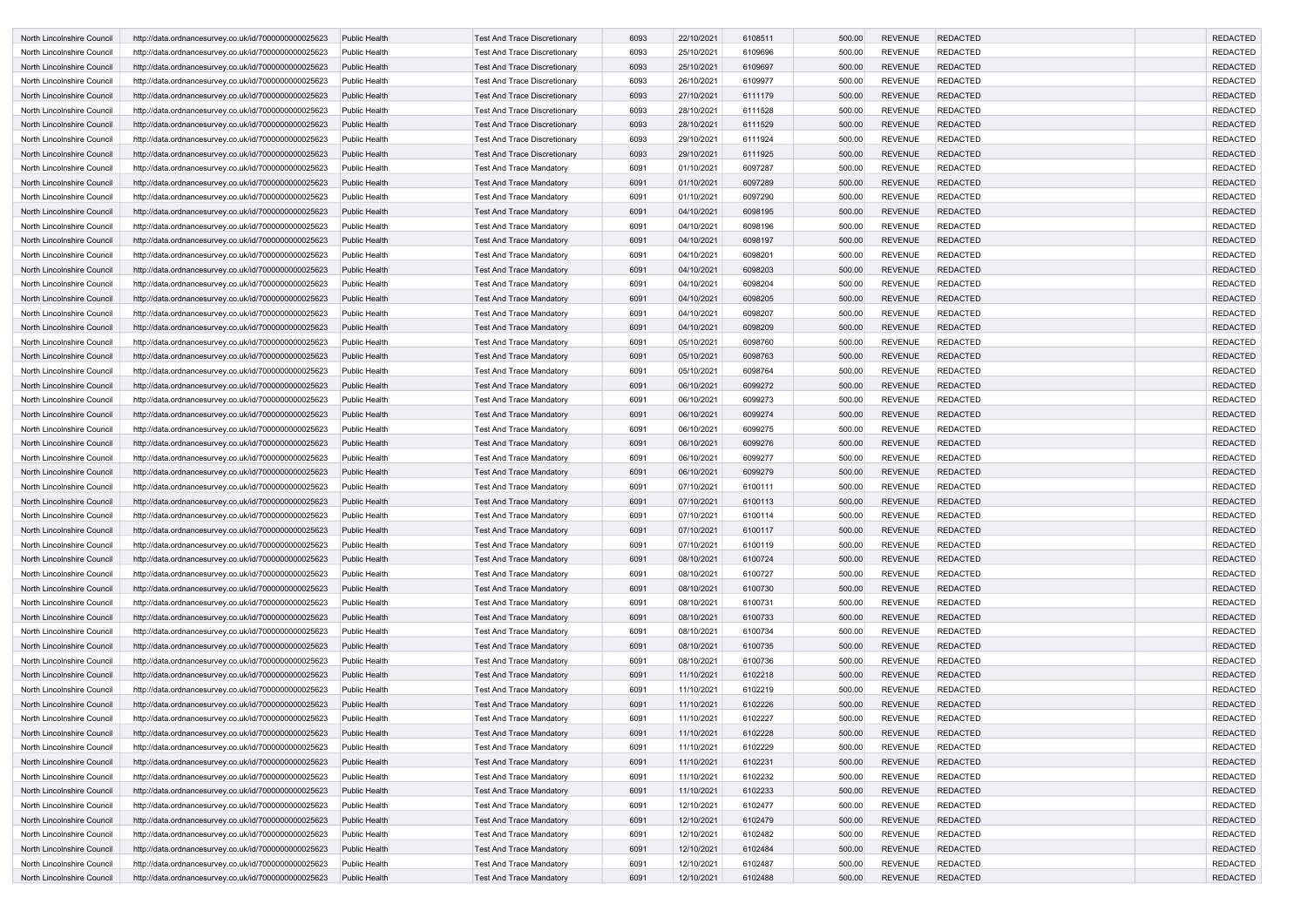| North Lincolnshire Council | http://data.ordnancesurvey.co.uk/id/7000000000025623 | Public Health                             | <b>Test And Trace Mandatory</b> | 6091 | 12/10/2021 | 6102490 | 500.00   | <b>REVENUE</b> | <b>REDACTED</b>              |          | <b>REDACTED</b> |
|----------------------------|------------------------------------------------------|-------------------------------------------|---------------------------------|------|------------|---------|----------|----------------|------------------------------|----------|-----------------|
| North Lincolnshire Council | http://data.ordnancesurvey.co.uk/id/7000000000025623 | <b>Public Health</b>                      | <b>Test And Trace Mandatory</b> | 6091 | 12/10/2021 | 6102491 | 500.00   | <b>REVENUE</b> | <b>REDACTED</b>              |          | <b>REDACTED</b> |
| North Lincolnshire Council | http://data.ordnancesurvey.co.uk/id/7000000000025623 | Public Health                             | <b>Test And Trace Mandatory</b> | 6091 | 12/10/2021 | 6102492 | 500.00   | <b>REVENUE</b> | <b>REDACTED</b>              |          | <b>REDACTED</b> |
| North Lincolnshire Council | http://data.ordnancesurvey.co.uk/id/7000000000025623 | <b>Public Health</b>                      | <b>Test And Trace Mandatory</b> | 6091 | 12/10/2021 | 6102493 | 500.00   | <b>REVENUE</b> | <b>REDACTED</b>              |          | <b>REDACTED</b> |
| North Lincolnshire Council | http://data.ordnancesurvey.co.uk/id/7000000000025623 | <b>Public Health</b>                      | <b>Test And Trace Mandatory</b> | 6091 | 13/10/2021 | 6103877 | 500.00   | <b>REVENUE</b> | <b>REDACTED</b>              |          | <b>REDACTED</b> |
| North Lincolnshire Council | http://data.ordnancesurvey.co.uk/id/7000000000025623 | <b>Public Health</b>                      | <b>Test And Trace Mandatory</b> | 6091 | 13/10/2021 | 6103878 | 500.00   | <b>REVENUE</b> | <b>REDACTED</b>              |          | <b>REDACTED</b> |
| North Lincolnshire Council | http://data.ordnancesurvey.co.uk/id/7000000000025623 | <b>Public Health</b>                      | <b>Test And Trace Mandatory</b> | 6091 | 13/10/2021 | 6103880 | 500.00   | <b>REVENUE</b> | <b>REDACTED</b>              |          | <b>REDACTED</b> |
| North Lincolnshire Council | http://data.ordnancesurvey.co.uk/id/7000000000025623 | <b>Public Health</b>                      | <b>Test And Trace Mandatory</b> | 6091 | 13/10/2021 | 6103883 | 500.00   | <b>REVENUE</b> | <b>REDACTED</b>              |          | <b>REDACTED</b> |
| North Lincolnshire Council | http://data.ordnancesurvey.co.uk/id/7000000000025623 | <b>Public Health</b>                      | <b>Test And Trace Mandatory</b> | 6091 | 13/10/2021 | 6103885 | 500.00   | <b>REVENUE</b> | REDACTED                     |          | <b>REDACTED</b> |
| North Lincolnshire Council | http://data.ordnancesurvey.co.uk/id/7000000000025623 | <b>Public Health</b>                      | <b>Test And Trace Mandatory</b> | 6091 | 13/10/2021 | 6103886 | 500.00   | <b>REVENUE</b> | <b>REDACTED</b>              |          | <b>REDACTED</b> |
| North Lincolnshire Council | http://data.ordnancesurvey.co.uk/id/7000000000025623 | <b>Public Health</b>                      | <b>Test And Trace Mandatory</b> | 6091 | 13/10/2021 | 6103888 | 500.00   | <b>REVENUE</b> | REDACTED                     |          | <b>REDACTED</b> |
| North Lincolnshire Council | http://data.ordnancesurvey.co.uk/id/7000000000025623 | <b>Public Health</b>                      | <b>Test And Trace Mandatory</b> | 6091 | 13/10/2021 | 6103890 | 500.00   | <b>REVENUE</b> | <b>REDACTED</b>              |          | <b>REDACTED</b> |
| North Lincolnshire Council | http://data.ordnancesurvey.co.uk/id/7000000000025623 | Public Health                             | <b>Test And Trace Mandatory</b> | 6091 | 13/10/2021 | 6103891 | 500.00   | <b>REVENUE</b> | <b>REDACTED</b>              |          | <b>REDACTED</b> |
| North Lincolnshire Council | http://data.ordnancesurvey.co.uk/id/7000000000025623 | <b>Public Health</b>                      | <b>Test And Trace Mandatory</b> | 6091 | 13/10/2021 | 6103892 | 500.00   | <b>REVENUE</b> | <b>REDACTED</b>              |          | <b>REDACTED</b> |
| North Lincolnshire Council | http://data.ordnancesurvey.co.uk/id/7000000000025623 | <b>Public Health</b>                      | <b>Test And Trace Mandatory</b> | 6091 | 13/10/2021 | 6103893 | 500.00   | <b>REVENUE</b> | <b>REDACTED</b>              |          | <b>REDACTED</b> |
| North Lincolnshire Council | http://data.ordnancesurvey.co.uk/id/7000000000025623 | <b>Public Health</b>                      | <b>Test And Trace Mandatory</b> | 6091 | 14/10/2021 | 6104427 | 500.00   | <b>REVENUE</b> | <b>REDACTED</b>              |          | <b>REDACTED</b> |
| North Lincolnshire Council | http://data.ordnancesurvey.co.uk/id/7000000000025623 | <b>Public Health</b>                      | <b>Test And Trace Mandatory</b> | 6091 | 14/10/2021 | 6104429 | 500.00   | <b>REVENUE</b> | <b>REDACTED</b>              |          | <b>REDACTED</b> |
| North Lincolnshire Council | http://data.ordnancesurvey.co.uk/id/7000000000025623 | <b>Public Health</b>                      | <b>Test And Trace Mandatory</b> | 6091 | 14/10/2021 | 6104430 | 500.00   | <b>REVENUE</b> | <b>REDACTED</b>              |          | <b>REDACTED</b> |
| North Lincolnshire Council | http://data.ordnancesurvey.co.uk/id/7000000000025623 | <b>Public Health</b>                      | <b>Test And Trace Mandatory</b> | 6091 | 14/10/2021 | 6104434 | 500.00   | <b>REVENUE</b> | REDACTED                     |          | <b>REDACTED</b> |
| North Lincolnshire Council | http://data.ordnancesurvey.co.uk/id/7000000000025623 | <b>Public Health</b>                      | <b>Test And Trace Mandatory</b> | 6091 | 15/10/2021 | 6105056 | 500.00   | <b>REVENUE</b> | <b>REDACTED</b>              |          | <b>REDACTED</b> |
| North Lincolnshire Council | http://data.ordnancesurvey.co.uk/id/7000000000025623 | <b>Public Health</b>                      | <b>Test And Trace Mandatory</b> | 6091 | 15/10/2021 | 6105060 | 500.00   | <b>REVENUE</b> | REDACTED                     |          | <b>REDACTED</b> |
| North Lincolnshire Council | http://data.ordnancesurvey.co.uk/id/7000000000025623 | <b>Public Health</b>                      | <b>Test And Trace Mandatory</b> | 6091 | 18/10/2021 | 6105984 | 500.00   | <b>REVENUE</b> | <b>REDACTED</b>              |          | <b>REDACTED</b> |
| North Lincolnshire Council | http://data.ordnancesurvey.co.uk/id/7000000000025623 | Public Health                             | <b>Test And Trace Mandatory</b> | 6091 | 18/10/2021 | 6105986 | 500.00   | <b>REVENUE</b> | <b>REDACTED</b>              |          | <b>REDACTED</b> |
| North Lincolnshire Council | http://data.ordnancesurvey.co.uk/id/7000000000025623 | <b>Public Health</b>                      | <b>Test And Trace Mandatory</b> | 6091 | 18/10/2021 | 6105987 | 500.00   | <b>REVENUE</b> | <b>REDACTED</b>              |          | <b>REDACTED</b> |
| North Lincolnshire Council | http://data.ordnancesurvey.co.uk/id/7000000000025623 | <b>Public Health</b>                      | <b>Test And Trace Mandatory</b> | 6091 | 18/10/2021 | 6105989 | 500.00   | <b>REVENUE</b> | <b>REDACTED</b>              |          | <b>REDACTED</b> |
| North Lincolnshire Council | http://data.ordnancesurvey.co.uk/id/7000000000025623 | <b>Public Health</b>                      | <b>Test And Trace Mandatory</b> | 6091 | 18/10/2021 | 6105990 | 500.00   | <b>REVENUE</b> | <b>REDACTED</b>              |          | <b>REDACTED</b> |
| North Lincolnshire Council | http://data.ordnancesurvey.co.uk/id/7000000000025623 | <b>Public Health</b>                      | <b>Test And Trace Mandatory</b> | 6091 | 18/10/2021 | 6105992 | 500.00   | <b>REVENUE</b> | <b>REDACTED</b>              |          | <b>REDACTED</b> |
| North Lincolnshire Council | http://data.ordnancesurvey.co.uk/id/7000000000025623 | <b>Public Health</b>                      | <b>Test And Trace Mandatory</b> | 6091 | 19/10/2021 | 6106249 | 500.00   | <b>REVENUE</b> | <b>REDACTED</b>              |          | <b>REDACTED</b> |
| North Lincolnshire Council | http://data.ordnancesurvey.co.uk/id/7000000000025623 | Public Health                             | <b>Test And Trace Mandatory</b> | 6091 | 19/10/2021 | 6106251 | 500.00   | <b>REVENUE</b> | <b>REDACTED</b>              |          | <b>REDACTED</b> |
| North Lincolnshire Council | http://data.ordnancesurvey.co.uk/id/7000000000025623 | <b>Public Health</b>                      | <b>Test And Trace Mandatory</b> | 6091 | 20/10/2021 | 6107398 | 500.00   | <b>REVENUE</b> | <b>REDACTED</b>              |          | <b>REDACTED</b> |
| North Lincolnshire Council | http://data.ordnancesurvey.co.uk/id/7000000000025623 | <b>Public Health</b>                      | Test And Trace Mandatory        | 6091 | 20/10/2021 | 6107400 | 500.00   | <b>REVENUE</b> | REDACTED                     |          | <b>REDACTED</b> |
| North Lincolnshire Council | http://data.ordnancesurvey.co.uk/id/7000000000025623 | <b>Public Health</b>                      | <b>Test And Trace Mandatory</b> | 6091 | 20/10/2021 | 6107401 | 500.00   | <b>REVENUE</b> | <b>REDACTED</b>              |          | <b>REDACTED</b> |
| North Lincolnshire Council | http://data.ordnancesurvey.co.uk/id/7000000000025623 | <b>Public Health</b>                      | <b>Test And Trace Mandatory</b> | 6091 | 20/10/2021 | 6107402 | 500.00   | <b>REVENUE</b> | <b>REDACTED</b>              |          | <b>REDACTED</b> |
| North Lincolnshire Council | http://data.ordnancesurvey.co.uk/id/7000000000025623 | <b>Public Health</b>                      | <b>Test And Trace Mandatory</b> | 6091 | 21/10/2021 | 6107924 | 500.00   | REVENUE        | <b>REDACTED</b>              |          | <b>REDACTED</b> |
| North Lincolnshire Council | http://data.ordnancesurvey.co.uk/id/7000000000025623 | Public Health                             | <b>Test And Trace Mandatory</b> | 6091 | 21/10/2021 | 6107925 | 500.00   | <b>REVENUE</b> | <b>REDACTED</b>              |          | <b>REDACTED</b> |
| North Lincolnshire Council | http://data.ordnancesurvey.co.uk/id/7000000000025623 | <b>Public Health</b>                      | <b>Test And Trace Mandatory</b> | 6091 | 21/10/2021 | 6107928 | 500.00   | <b>REVENUE</b> | <b>REDACTED</b>              |          | <b>REDACTED</b> |
| North Lincolnshire Council | http://data.ordnancesurvey.co.uk/id/7000000000025623 | <b>Public Health</b>                      | <b>Test And Trace Mandatory</b> | 6091 | 22/10/2021 | 6108508 | 500.00   | <b>REVENUE</b> | <b>REDACTED</b>              |          | <b>REDACTED</b> |
| North Lincolnshire Council | http://data.ordnancesurvey.co.uk/id/7000000000025623 | Public Health                             | <b>Test And Trace Mandatory</b> | 6091 | 22/10/2021 | 6108509 | 500.00   | <b>REVENUE</b> | <b>REDACTED</b>              |          | <b>REDACTED</b> |
|                            |                                                      | <b>Public Health</b>                      |                                 |      |            |         |          |                |                              |          | <b>REDACTED</b> |
| North Lincolnshire Council | http://data.ordnancesurvey.co.uk/id/7000000000025623 |                                           | <b>Test And Trace Mandatory</b> | 6091 | 22/10/2021 | 6108512 | 500.00   | <b>REVENUE</b> | <b>REDACTED</b>              |          |                 |
| North Lincolnshire Council | http://data.ordnancesurvey.co.uk/id/7000000000025623 | <b>Public Health</b>                      | <b>Test And Trace Mandatory</b> | 6091 | 25/10/2021 | 6109693 | 500.00   | <b>REVENUE</b> | <b>REDACTED</b>              |          | <b>REDACTED</b> |
| North Lincolnshire Council | http://data.ordnancesurvey.co.uk/id/7000000000025623 | Public Health                             | <b>Test And Trace Mandatory</b> | 6091 | 25/10/2021 | 6109694 | 500.00   | <b>REVENUE</b> | <b>REDACTED</b>              |          | <b>REDACTED</b> |
| North Lincolnshire Council | http://data.ordnancesurvey.co.uk/id/7000000000025623 | Public Health                             | <b>Test And Trace Mandatory</b> | 6091 | 25/10/2021 | 6109695 | 500.00   | <b>REVENUE</b> | <b>REDACTED</b>              |          | <b>REDACTED</b> |
| North Lincolnshire Council | http://data.ordnancesurvey.co.uk/id/7000000000025623 | Public Health                             | <b>Test And Trace Mandatory</b> | 6091 | 25/10/2021 | 6109698 | 500.00   | <b>REVENUE</b> | <b>REDACTED</b>              |          | <b>REDACTED</b> |
| North Lincolnshire Council | http://data.ordnancesurvey.co.uk/id/7000000000025623 | <b>Public Health</b>                      | <b>Test And Trace Mandatory</b> | 6091 | 27/10/2021 | 6111177 | 500.00   | <b>REVENUE</b> | <b>REDACTED</b>              |          | <b>REDACTED</b> |
| North Lincolnshire Council | http://data.ordnancesurvey.co.uk/id/7000000000025623 | <b>Public Health</b>                      | <b>Test And Trace Mandatory</b> | 6091 | 27/10/2021 | 6111180 | 500.00   | <b>REVENUE</b> | <b>REDACTED</b>              |          | <b>REDACTED</b> |
| North Lincolnshire Council | http://data.ordnancesurvey.co.uk/id/7000000000025623 | Public Health                             | <b>Test And Trace Mandatory</b> | 6091 | 27/10/2021 | 6111182 | 500.00   | <b>REVENUE</b> | <b>REDACTED</b>              |          | <b>REDACTED</b> |
| North Lincolnshire Council | http://data.ordnancesurvey.co.uk/id/7000000000025623 | <b>Public Health</b>                      | <b>Test And Trace Mandatory</b> | 6091 | 28/10/2021 | 6111527 | 500.00   | <b>REVENUE</b> | <b>REDACTED</b>              |          | <b>REDACTED</b> |
| North Lincolnshire Council | http://data.ordnancesurvey.co.uk/id/7000000000025623 | Public Health                             | <b>Test And Trace Mandatory</b> | 6091 | 29/10/2021 | 6111922 | 500.00   | <b>REVENUE</b> | <b>REDACTED</b>              |          | <b>REDACTED</b> |
| North Lincolnshire Council | http://data.ordnancesurvey.co.uk/id/7000000000025623 | <b>Public Health</b>                      | <b>Test And Trace Mandatory</b> | 6091 | 29/10/2021 | 6111923 | 500.00   | <b>REVENUE</b> | <b>REDACTED</b>              |          | <b>REDACTED</b> |
| North Lincolnshire Council | http://data.ordnancesurvey.co.uk/id/7000000000025623 | <b>Public Health</b>                      | <b>Test And Trace Mandatory</b> | 6091 | 29/10/2021 | 6111926 | 500.00   | <b>REVENUE</b> | <b>REDACTED</b>              |          | <b>REDACTED</b> |
| North Lincolnshire Council | http://data.ordnancesurvey.co.uk/id/7000000000025623 | Childrens & Education                     | Legal Fees                      | 5823 | 20/10/2021 | 6106130 | 954.70   | <b>REVENUE</b> | <b>Reflective Minds Ltd</b>  |          | <b>REF0032F</b> |
| North Lincolnshire Council | http://data.ordnancesurvey.co.uk/id/7000000000025623 | <b>Environmental &amp; Regulatory Svs</b> | Payments To Private Orgs        | 6002 | 20/10/2021 | 6105123 | 1,222.50 | <b>REVENUE</b> | <b>Refood Uk Ltd</b>         | 06561170 | <b>REF0100F</b> |
| North Lincolnshire Council | http://data.ordnancesurvey.co.uk/id/7000000000025623 | <b>Culture &amp; Related Services</b>     | Equipment Maint.& Repair        | 5003 | 20/10/2021 | 6104139 | 415.83   | <b>REVENUE</b> | Replay Maintenance Ltd       | 2559199  | <b>REP0018P</b> |
| North Lincolnshire Council | http://data.ordnancesurvey.co.uk/id/7000000000025623 | <b>Environmental &amp; Regulatory Svs</b> | Payments To Private Orgs        | 6002 | 29/10/2021 | 6109785 | 882.19   | <b>REVENUE</b> | <b>Restore Datashred Ltd</b> | 9969408  | <b>SEC0007C</b> |
| North Lincolnshire Council | http://data.ordnancesurvey.co.uk/id/7000000000025623 | <b>Planning Services</b>                  | Other Supplies & Services       | 5799 | 08/10/2021 | 6100247 | 1,500.00 | <b>REVENUE</b> | R-Evolution                  |          | REV005V         |
| North Lincolnshire Council | http://data.ordnancesurvey.co.uk/id/7000000000025623 | <b>Environmental &amp; Regulatory Svs</b> | Equipment Maint.& Repair        | 5003 | 08/10/2021 | 6098269 | 465.00   | <b>REVENUE</b> | Rg Engineering               |          | <b>RGE0037E</b> |
| North Lincolnshire Council | http://data.ordnancesurvey.co.uk/id/7000000000025623 | Environmental & Regulatory Svs            | Equipment Maint.& Repair        | 5003 | 08/10/2021 | 6100158 | 435.00   | <b>REVENUE</b> | <b>Rg Engineering</b>        |          | <b>RGE0037E</b> |
| North Lincolnshire Council | http://data.ordnancesurvey.co.uk/id/7000000000025623 | Environmental & Regulatory Svs            | Equipment Maint.& Repair        | 5003 | 22/10/2021 | 6107495 | 290.00   | <b>REVENUE</b> | <b>Rg Engineering</b>        |          | <b>RGE0037E</b> |
| North Lincolnshire Council | http://data.ordnancesurvey.co.uk/id/7000000000025623 | Non Distributed Costs                     | Other Supplies & Services       | 5799 | 15/10/2021 | 6103052 | 955.00   | <b>REVENUE</b> | Rightmove Group Limited      | 03997679 | <b>RIG0015G</b> |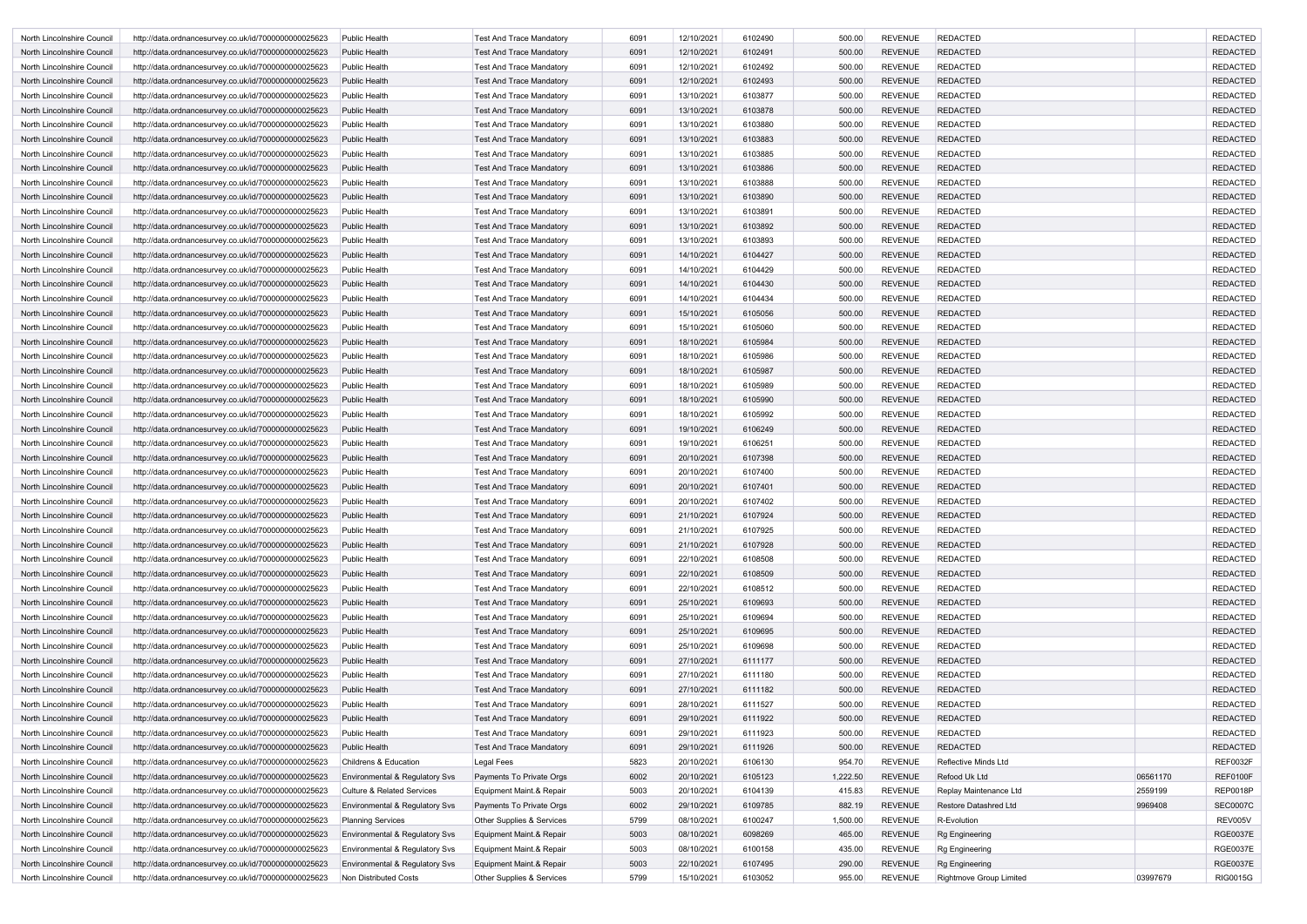| North Lincolnshire Council | http://data.ordnancesurvey.co.uk/id/7000000000025623                                                         | <b>Culture &amp; Related Services</b>                                     | Provisions                           | 5201         | 13/10/2021               | 6098406 | 261.54    | <b>REVENUE</b> | Rijo Ingredients Ltd                       |          | <b>RIJ0032J</b> |
|----------------------------|--------------------------------------------------------------------------------------------------------------|---------------------------------------------------------------------------|--------------------------------------|--------------|--------------------------|---------|-----------|----------------|--------------------------------------------|----------|-----------------|
| North Lincolnshire Council | http://data.ordnancesurvey.co.uk/id/7000000000025623                                                         | Culture & Related Services                                                | Materials                            | 5004         | 27/10/2021               | 6108790 | 7,642.13  | <b>REVENUE</b> | <b>Ripon Farm Services</b>                 | 9373430  | <b>RFS0001S</b> |
| North Lincolnshire Council | http://data.ordnancesurvey.co.uk/id/7000000000025623                                                         | <b>Culture &amp; Related Services</b>                                     | <b>Materials</b>                     | 5004         | 27/10/2021               | 6108791 | 897.79    | <b>REVENUE</b> | <b>Ripon Farm Services</b>                 | 9373430  | <b>RFS0001S</b> |
| North Lincolnshire Council | http://data.ordnancesurvey.co.uk/id/7000000000025623                                                         | Highways & Transport                                                      | Other Supplies & Services            | 5799         | 01/10/2021               | 6084267 | 3,270.00  | <b>REVENUE</b> | Roadcone Ltd                               | 12607435 | <b>TRA0299A</b> |
| North Lincolnshire Council | http://data.ordnancesurvey.co.uk/id/7000000000025623                                                         | Highways & Transport                                                      | <b>Other Supplies &amp; Services</b> | 5799         | 08/10/2021               | 6090776 | 1,885.00  | <b>REVENUE</b> | Roadcone Ltd                               | 12607435 | <b>TRA0299A</b> |
| North Lincolnshire Council | http://data.ordnancesurvey.co.uk/id/7000000000025623                                                         | <b>Planning Services</b>                                                  | <b>Other Professional Fees</b>       | 5829         | 08/10/2021               | 6099373 | 3,795.00  | <b>REVENUE</b> | <b>Rock Awnings</b>                        | 07978827 | <b>ROC0198C</b> |
| North Lincolnshire Council | http://data.ordnancesurvey.co.uk/id/7000000000025623                                                         | Central Services To Public                                                | Repair & Maintenance Costs           | 3000         | 27/10/2021               | 6109989 |           | <b>REVENUE</b> | <b>Rollo Power Solutions</b>               |          | <b>TSE0002E</b> |
| North Lincolnshire Council | http://data.ordnancesurvey.co.uk/id/7000000000025623                                                         | Central Services To Public                                                | Repair & Maintenance Costs           | 3000         | 27/10/2021               | 6109990 | 288.10    | <b>REVENUE</b> | Rollo Power Solutions                      |          | <b>TSE0002E</b> |
| North Lincolnshire Council | http://data.ordnancesurvey.co.uk/id/7000000000025623                                                         | <b>Environmental &amp; Regulatory Svs</b>                                 | Repair & Maintenance Costs           | 3000         | 15/10/2021               | 6104455 | 549.50    | <b>REVENUE</b> | <b>Rollo Power Solutions</b>               |          | <b>TSE0002E</b> |
| North Lincolnshire Council | http://data.ordnancesurvey.co.uk/id/7000000000025623                                                         | <b>Environmental &amp; Regulatory Svs</b>                                 | Repair & Maintenance Costs           | 3000         | 27/10/2021               | 6109989 | 288.10    | <b>REVENUE</b> | <b>Rollo Power Solutions</b>               |          | <b>TSE0002E</b> |
| North Lincolnshire Council | http://data.ordnancesurvey.co.uk/id/7000000000025623                                                         | Environmental & Regulatory Svs                                            | Repair & Maintenance Costs           | 3000         | 27/10/2021               | 6109991 | 1,260.62  | <b>REVENUE</b> | <b>Rollo Power Solutions</b>               |          | <b>TSE0002E</b> |
| North Lincolnshire Council | http://data.ordnancesurvey.co.uk/id/7000000000025623                                                         | <b>Central Services To Public</b>                                         | Gen Office Exp (Incl Postage)        | 5603         | 06/10/2021               | 6098714 | 576.14    | <b>REVENUE</b> | Royal Mail Group Plc                       | 4138203  | ROY0021Y        |
| North Lincolnshire Council | http://data.ordnancesurvey.co.uk/id/7000000000025623                                                         | Corporate And Democratic Core                                             | Gen Office Exp (Incl Postage)        | 5603         | 15/10/2021               | 6104195 | 236.25    | <b>REVENUE</b> | Royal Mail Group Plc                       | 4138203  | ROY0021Y        |
| North Lincolnshire Council | http://data.ordnancesurvey.co.uk/id/7000000000025623                                                         | Fin&Inv I&E                                                               | Equipment Purchase                   | 5001         | 08/10/2021               | 6100006 | 262.02    | <b>REVENUE</b> | Royal Mail Group Plc                       | 4138203  | ROY0021Y        |
| North Lincolnshire Council | http://data.ordnancesurvey.co.uk/id/7000000000025623                                                         | <b>Culture &amp; Related Services</b>                                     | <b>Exhibitions/Events</b>            | 5709         | 03/11/2021               | 6109749 | 340.00    | <b>REVENUE</b> | R & R Studio                               |          | <b>RRS0001S</b> |
| North Lincolnshire Council | http://data.ordnancesurvey.co.uk/id/7000000000025623                                                         | <b>Culture &amp; Related Services</b>                                     | <b>Exhibitions/Events</b>            | 5709         | 03/11/2021               | 6109750 | 340.00    | <b>REVENUE</b> | R & R Studio                               |          | <b>RRS0001S</b> |
| North Lincolnshire Council | http://data.ordnancesurvey.co.uk/id/7000000000025623                                                         | <b>Culture &amp; Related Services</b>                                     | <b>Other Vehicle Costs</b>           | 4005         | 27/10/2021               | 6108769 | 888.78    | <b>REVENUE</b> | Runmycar Ltd                               | 05120241 | <b>FMG0001G</b> |
| North Lincolnshire Council | http://data.ordnancesurvey.co.uk/id/7000000000025623                                                         | Environmental & Regulatory Svs                                            | <b>Materials</b>                     | 5004         | 27/10/2021               | 6108770 | 2,549.59  | <b>REVENUE</b> | Runmycar Ltd                               | 05120241 | <b>FMG0001G</b> |
| North Lincolnshire Council | http://data.ordnancesurvey.co.uk/id/7000000000025623                                                         | Environmental & Regulatory Svs                                            | <b>Other Vehicle Costs</b>           | 4005         | 13/10/2021               | 6100785 | 1,041.44  | <b>REVENUE</b> | Runmycar Ltd                               | 05120241 | <b>FMG0001G</b> |
| North Lincolnshire Council | http://data.ordnancesurvey.co.uk/id/7000000000025623                                                         | Highways & Transport                                                      | <b>Other Vehicle Costs</b>           | 4005         | 27/10/2021               | 6108771 | 1,057.47  | <b>REVENUE</b> | Runmycar Ltd                               | 05120241 | <b>FMG0001G</b> |
| North Lincolnshire Council | http://data.ordnancesurvey.co.uk/id/7000000000025623                                                         | <b>Culture &amp; Related Services</b>                                     | <b>Equipment Hire/Rent</b>           | 5002         | 13/10/2021               | 6097383 | 1,980.00  | <b>REVENUE</b> | <b>Russell Groundcare</b>                  | 178738   | <b>RUS0130S</b> |
| North Lincolnshire Council | http://data.ordnancesurvey.co.uk/id/7000000000025623                                                         | <b>Culture &amp; Related Services</b>                                     | <b>Equipment Purchase</b>            | 5001         | 13/10/2021               | 6097382 | 1,980.00  | <b>REVENUE</b> | Russell Groundcare                         | 178738   | <b>RUS0130S</b> |
| North Lincolnshire Council | http://data.ordnancesurvey.co.uk/id/7000000000025623                                                         | Culture & Related Services                                                | Equipment Purchase                   | 5001         | 13/10/2021               | 6097386 | 1,980.00  | <b>REVENUE</b> | <b>Russell Groundcare</b>                  | 178738   | <b>RUS0130S</b> |
| North Lincolnshire Council | http://data.ordnancesurvey.co.uk/id/7000000000025623                                                         | Environmental & Regulatory Svs                                            | Equipment Hire/Rent                  | 5002         | 20/10/2021               | 6090789 | 1,850.00  | <b>REVENUE</b> | <b>Russell Groundcare</b>                  | 178738   | <b>RUS0130S</b> |
| North Lincolnshire Council |                                                                                                              | <b>Childrens &amp; Education</b>                                          | <b>Equipment Purchase</b>            | 5001         | 27/10/2021               | 6109788 | 270.00    | <b>REVENUE</b> | Sadie'S Team Room                          |          | SAD0174D        |
| North Lincolnshire Council | http://data.ordnancesurvey.co.uk/id/7000000000025623<br>http://data.ordnancesurvey.co.uk/id/7000000000025623 | Highways & Transport                                                      | Course Fees/Training                 | 2002         | 13/10/2021               | 6099365 | 8,910.00  | <b>REVENUE</b> | Safe T Solutions                           |          | <b>SAF0199F</b> |
| North Lincolnshire Council | http://data.ordnancesurvey.co.uk/id/7000000000025623                                                         | Environmental & Regulatory Svs                                            | Payments To Private Orgs             | 6002         | 06/10/2021               | 6097233 | 2,487.34  | <b>REVENUE</b> | S A Greenfield                             |          | <b>GRA0228A</b> |
| North Lincolnshire Council | http://data.ordnancesurvey.co.uk/id/7000000000025623                                                         | <b>Culture &amp; Related Services</b>                                     | Provisions                           | 5201         | 15/10/2021               | 6103034 | 289.15    | <b>REVENUE</b> | Samba Catering                             |          | <b>SAM0099M</b> |
|                            |                                                                                                              |                                                                           |                                      |              |                          | 6103012 |           | <b>REVENUE</b> |                                            |          | <b>SAM0099M</b> |
| North Lincolnshire Council | http://data.ordnancesurvey.co.uk/id/7000000000025623<br>http://data.ordnancesurvey.co.uk/id/7000000000025623 | <b>Culture &amp; Related Services</b>                                     | Provisions                           | 5201<br>5201 | 20/10/2021<br>27/10/2021 | 6107566 | 289.15    | <b>REVENUE</b> | Samba Catering                             |          | SAM0099M        |
| North Lincolnshire Council |                                                                                                              | <b>Culture &amp; Related Services</b><br><b>Childrens &amp; Education</b> | Provisions                           |              |                          |         | 289.15    | <b>REVENUE</b> | Samba Catering                             |          | SCO0130O        |
| North Lincolnshire Council | http://data.ordnancesurvey.co.uk/id/7000000000025623                                                         |                                                                           | Payments To Private Orgs             | 6002         | 27/10/2021               | 6108982 | 441.00    |                | Sarah Scott Childminding                   |          |                 |
| North Lincolnshire Council | http://data.ordnancesurvey.co.uk/id/7000000000025623                                                         | Culture, Env, Reg & Planning Cap                                          | <b>Other Costs</b>                   | A085         | 15/10/2021               | 6103938 | 38,295.00 | <b>CAPITAL</b> | Scawby Parish Council                      |          | <b>SCA0009A</b> |
| North Lincolnshire Council | http://data.ordnancesurvey.co.uk/id/7000000000025623                                                         | Support Servs Capital                                                     | It Equipment                         | A098         | 08/10/2021               | 6100289 | 550.00    | <b>CAPITAL</b> | <b>Sccm Consultants</b>                    |          | <b>SCC0003C</b> |
| North Lincolnshire Council | http://data.ordnancesurvey.co.uk/id/7000000000025623                                                         | Childrens & Education                                                     | Home To School Transport             | 4201         | 08/10/2021               | 6098838 | 2.878.00  | <b>REVENUE</b> | Scunthorpe & Brigg Private Hire            |          | SCU0465U        |
| North Lincolnshire Council | http://data.ordnancesurvey.co.uk/id/7000000000025623                                                         | Childrens & Education                                                     | Home To School Transport             | 4201         | 29/10/2021               | 6111477 | 1,079.00  | <b>REVENUE</b> | Scunthorpe & Brigg Private Hire            |          | <b>SCU0465U</b> |
| North Lincolnshire Council | http://data.ordnancesurvey.co.uk/id/7000000000025623                                                         | <b>Adult Social Care</b>                                                  | Payments To Private Orgs             | 6002         | 22/10/2021               | 6107517 | 4,562.42  | <b>REVENUE</b> | Scunthorpe C Of E Primary School"Main A/C" |          | <b>SCU0232U</b> |
| North Lincolnshire Council | http://data.ordnancesurvey.co.uk/id/7000000000025623                                                         | Childrens & Education                                                     | <b>Materials</b>                     | 5004         | 06/10/2021               | 6098366 | 7,265.52  | <b>REVENUE</b> | Scunthorpe C Of E Primary School"Main A/C" |          | <b>SCU0232U</b> |
| North Lincolnshire Council | http://data.ordnancesurvey.co.uk/id/7000000000025623                                                         | Childrens & Education                                                     | Payments To Private Orgs             | 6002         | 03/11/2021               | 6108983 | 18,447.00 | <b>REVENUE</b> | Scunthorpe C Of E Primary School"Main A/C" |          | <b>SCU0232U</b> |
| North Lincolnshire Council | http://data.ordnancesurvey.co.uk/id/7000000000025623                                                         | Environmental & Regulatory Svs                                            | <b>Equipment Purchase</b>            | 5001         | 08/10/2021               | 6091132 | 225.00    | <b>REVENUE</b> | Scunthorpe Lawnmowers Limited              | 6750913  | SCU0006U        |
| North Lincolnshire Council | http://data.ordnancesurvey.co.uk/id/7000000000025623                                                         | <b>Planning Services</b>                                                  | Other Supplies & Services            | 5799         | 22/10/2021               | 6107764 | 941.16    | <b>REVENUE</b> | Scunthorpe Sheet Metal (2010) Ltd          |          | <b>SCU0333U</b> |
| North Lincolnshire Council | http://data.ordnancesurvey.co.uk/id/7000000000025623                                                         | <b>Culture &amp; Related Services</b>                                     | <b>Other Vehicle Costs</b>           | 4005         | 13/10/2021               | 6100823 | 80.00     | <b>REVENUE</b> | Scunthorpe Truck Stop                      | 09511543 | <b>SCU0280U</b> |
| North Lincolnshire Council | http://data.ordnancesurvey.co.uk/id/7000000000025623                                                         | Environmental & Regulatory Svs                                            | <b>Other Vehicle Costs</b>           | 4005         | 13/10/2021               | 6100822 | 165.00    | <b>REVENUE</b> | Scunthorpe Truck Stop                      | 09511543 | <b>SCU0280U</b> |
| North Lincolnshire Council | http://data.ordnancesurvey.co.uk/id/7000000000025623                                                         | Environmental & Regulatory Svs                                            | <b>Other Vehicle Costs</b>           | 4005         | 13/10/2021               | 6100822 | 82.00     | <b>REVENUE</b> | Scunthorpe Truck Stop                      | 09511543 | <b>SCU0280U</b> |
| North Lincolnshire Council | http://data.ordnancesurvey.co.uk/id/7000000000025623                                                         | Environmental & Regulatory Svs                                            | <b>Other Vehicle Costs</b>           | 4005         | 13/10/2021               | 6100823 | 70.00     | <b>REVENUE</b> | Scunthorpe Truck Stop                      | 09511543 | <b>SCU0280U</b> |
| North Lincolnshire Council | http://data.ordnancesurvey.co.uk/id/7000000000025623                                                         | Highways & Transport                                                      | <b>Other Vehicle Costs</b>           | 4005         | 13/10/2021               | 6100823 | 275.00    | <b>REVENUE</b> | Scunthorpe Truck Stop                      | 09511543 | <b>SCU0280U</b> |
| North Lincolnshire Council | http://data.ordnancesurvey.co.uk/id/7000000000025623                                                         | <b>Planning Services</b>                                                  | <b>Other Vehicle Costs</b>           | 4005         | 13/10/2021               | 6100823 | 70.00     | <b>REVENUE</b> | Scunthorpe Truck Stop                      | 09511543 | <b>SCU0280U</b> |
| North Lincolnshire Council | http://data.ordnancesurvey.co.uk/id/7000000000025623                                                         | Corporate And Democratic Core                                             | Other Professional Fees              | 5829         | 13/10/2021               | 6100698 | 678.45    | <b>REVENUE</b> | Security Plus Limited                      | 1325489  | <b>SEC0017C</b> |
| North Lincolnshire Council | http://data.ordnancesurvey.co.uk/id/7000000000025623                                                         | Corporate And Democratic Core                                             | Other Professional Fees              | 5829         | 27/10/2021               | 6110108 | 247.20    | <b>REVENUE</b> | Security Plus Limited                      | 1325489  | <b>SEC0017C</b> |
| North Lincolnshire Council | http://data.ordnancesurvey.co.uk/id/7000000000025623                                                         | <b>Culture &amp; Related Services</b>                                     | Stock Purchases & Adjustments        | 5030         | 08/10/2021               | 6099642 | 1,560.00  | <b>REVENUE</b> | Security Plus Ltd                          |          | <b>PLU0165U</b> |
| North Lincolnshire Council | http://data.ordnancesurvey.co.uk/id/7000000000025623                                                         | <b>Planning Services</b>                                                  | Other Supplies & Services            | 5799         | 06/10/2021               | 6098101 | 1,010.75  | <b>REVENUE</b> | S & E Mechanical & Fab Serv Ltd            |          | S&E0002E        |
| North Lincolnshire Council | http://data.ordnancesurvey.co.uk/id/7000000000025623                                                         | <b>Planning Services</b>                                                  | Other Supplies & Services            | 5799         | 06/10/2021               | 6098103 | 716.39    | <b>REVENUE</b> | S & E Mechanical & Fab Serv Ltd            |          | S&E0002E        |
| North Lincolnshire Council | http://data.ordnancesurvey.co.uk/id/7000000000025623                                                         | <b>Planning Services</b>                                                  | Other Supplies & Services            | 5799         | 22/10/2021               | 6107759 | 716.39    | <b>REVENUE</b> | S & E Mechanical & Fab Serv Ltd            |          | S&E0002E        |
| North Lincolnshire Council | http://data.ordnancesurvey.co.uk/id/7000000000025623                                                         | <b>Planning Services</b>                                                  | Other Supplies & Services            | 5799         | 27/10/2021               | 6110157 | 1,010.75  | <b>REVENUE</b> | S & E Mechanical & Fab Serv Ltd            |          | S&E0002E        |
| North Lincolnshire Council | http://data.ordnancesurvey.co.uk/id/7000000000025623                                                         | <b>Culture &amp; Related Services</b>                                     | <b>Materials</b>                     | 5004         | 27/10/2021               | 6108777 | 404.90    | <b>REVENUE</b> | Sentex Trading Ltd                         | 4572423  | FRI00041        |
| North Lincolnshire Council | http://data.ordnancesurvey.co.uk/id/7000000000025623                                                         | Childrens & Education                                                     | Gen Office Exp (Incl Postage)        | 5603         | 03/11/2021               | 6108000 | 603.72    | <b>REVENUE</b> | Shah'S                                     |          | <b>SHA0374A</b> |
| North Lincolnshire Council | http://data.ordnancesurvey.co.uk/id/7000000000025623                                                         | <b>Public Health</b>                                                      | Other Supplies & Services            | 5799         | 13/10/2021               | 6102347 | 1,613.20  | <b>REVENUE</b> | Shield Security Services(Yorkshire)Ltd     | 4464684  | <b>SHI0015I</b> |
| North Lincolnshire Council | http://data.ordnancesurvey.co.uk/id/7000000000025623                                                         | <b>Public Health</b>                                                      | Other Supplies & Services            | 5799         | 15/10/2021               | 6104260 | 541.13    | <b>REVENUE</b> | Shield Security Services (Yorkshire)Ltd    | 4464684  | <b>SHI0015I</b> |
| North Lincolnshire Council | http://data.ordnancesurvey.co.uk/id/7000000000025623                                                         | Environmental & Regulatory Svs                                            | Other Supplies & Services            | 5799         | 13/10/2021               | 6102422 | 375.00    | <b>REVENUE</b> | Shield Security (Yorkshire) Ltd            | 4464684  | <b>SHI0151I</b> |
| North Lincolnshire Council | http://data.ordnancesurvey.co.uk/id/7000000000025623                                                         | Environmental & Regulatory Svs                                            | Other Supplies & Services            | 5799         | 13/10/2021               | 6102425 | 375.00    | <b>REVENUE</b> | Shield Security (Yorkshire) Ltd            | 4464684  | <b>SHI0151I</b> |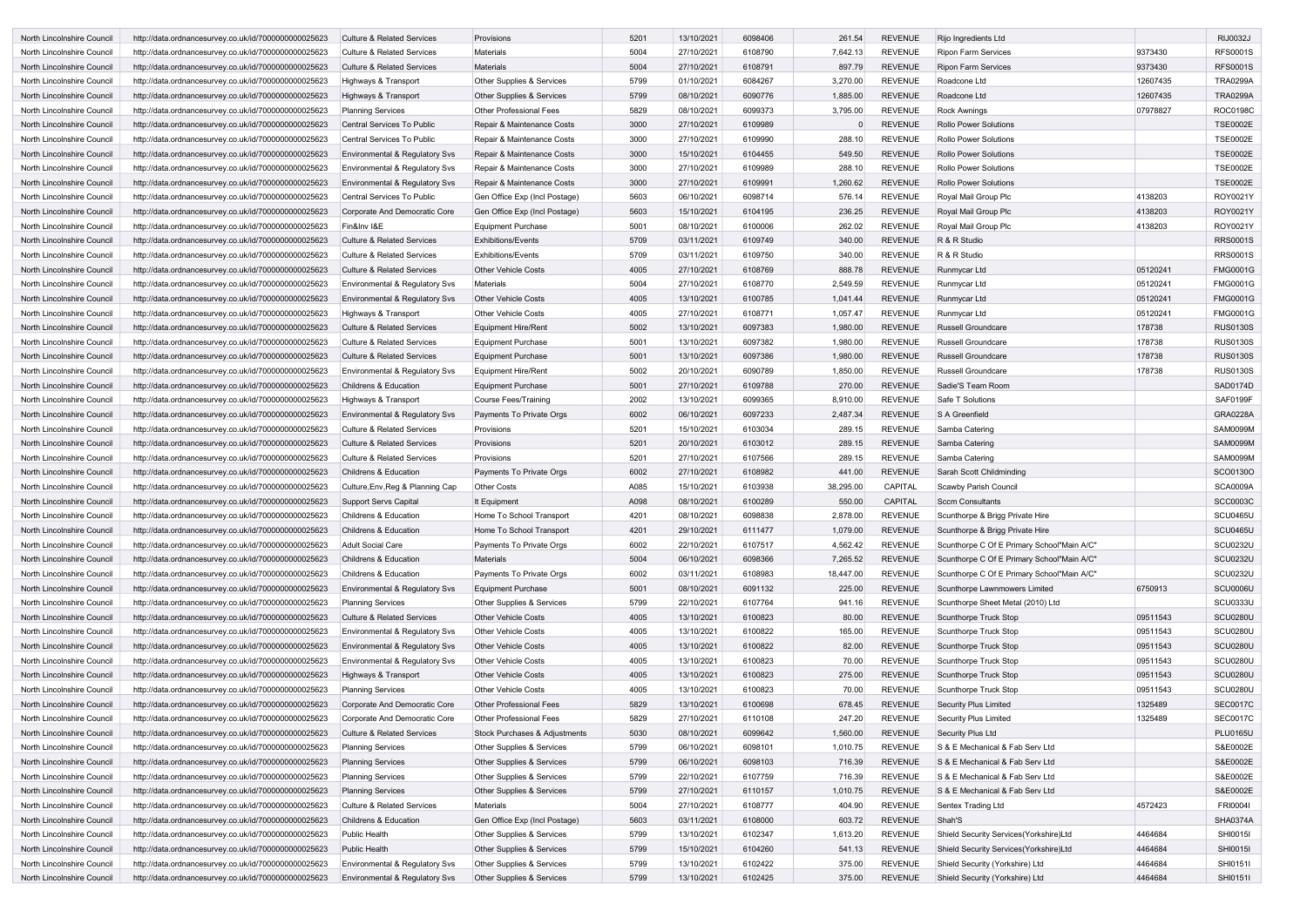| North Lincolnshire Council | http://data.ordnancesurvey.co.uk/id/7000000000025623                                                         | Environmental & Regulatory Svs        | <b>Other Supplies &amp; Services</b> | 5799 | 13/10/2021 | 6102428 | 375.00      | <b>REVENUE</b> | Shield Security (Yorkshire) Ltd            | 4464684  | SHI0151I        |
|----------------------------|--------------------------------------------------------------------------------------------------------------|---------------------------------------|--------------------------------------|------|------------|---------|-------------|----------------|--------------------------------------------|----------|-----------------|
| North Lincolnshire Council | http://data.ordnancesurvey.co.uk/id/7000000000025623                                                         | Environmental & Regulatory Svs        | <b>Other Supplies &amp; Services</b> | 5799 | 13/10/2021 | 6102433 | 1,020.00    | <b>REVENUE</b> | Shield Security (Yorkshire) Ltd            | 4464684  | SHI0151I        |
| North Lincolnshire Council | http://data.ordnancesurvey.co.uk/id/7000000000025623                                                         | <b>Public Health</b>                  | Other Supplies & Services            | 5799 | 15/10/2021 | 6104568 | 13,153.50   | <b>REVENUE</b> | Shield Security (Yorkshire) Ltd            | 4464684  | <b>SHI0151I</b> |
| North Lincolnshire Council | http://data.ordnancesurvey.co.uk/id/7000000000025623                                                         | <b>Childrens &amp; Education</b>      | <b>Client Related Costs</b>          | 5534 | 06/10/2021 | 6098381 | 892.50      | <b>REVENUE</b> | Shining Little Stars T/A                   |          | <b>LIT0060T</b> |
| North Lincolnshire Council | http://data.ordnancesurvey.co.uk/id/7000000000025623                                                         | Childrens & Education                 | <b>Client Related Costs</b>          | 5534 | 06/10/2021 | 6098385 | 931.00      | <b>REVENUE</b> | Shining Little Stars T/A                   |          | LIT0060T        |
| North Lincolnshire Council | http://data.ordnancesurvey.co.uk/id/7000000000025623                                                         | <b>Childrens &amp; Education</b>      | <b>Client Related Costs</b>          | 5534 | 08/10/2021 | 6100293 | 539.00      | <b>REVENUE</b> | Shining Little Stars T/A                   |          | <b>LIT0060T</b> |
| North Lincolnshire Council | http://data.ordnancesurvey.co.uk/id/7000000000025623                                                         | <b>Childrens &amp; Education</b>      | <b>Client Related Costs</b>          | 5534 | 08/10/2021 | 6100294 | 590.50      | <b>REVENUE</b> | Shining Little Stars T/A                   |          | <b>LIT0060T</b> |
| North Lincolnshire Council | http://data.ordnancesurvey.co.uk/id/7000000000025623                                                         | <b>Childrens &amp; Education</b>      | <b>Materials</b>                     | 5004 | 27/10/2021 | 6108563 | 1,243.70    | <b>REVENUE</b> | Shining Little Stars T/A                   |          | <b>LIT0060T</b> |
| North Lincolnshire Council | http://data.ordnancesurvey.co.uk/id/7000000000025623                                                         | <b>Childrens &amp; Education</b>      | Payments To Private Orgs             | 6002 | 08/10/2021 | 6100293 | 332.50      | <b>REVENUE</b> | Shining Little Stars T/A                   |          | <b>LIT0060T</b> |
| North Lincolnshire Council | http://data.ordnancesurvey.co.uk/id/7000000000025623                                                         | <b>Childrens &amp; Education</b>      | Payments To Private Orgs             | 6002 | 27/10/2021 | 6108959 | 8,488.20    | <b>REVENUE</b> | Shining Little Stars T/A                   |          | LIT0060T        |
| North Lincolnshire Council | http://data.ordnancesurvey.co.uk/id/7000000000025623                                                         | <b>Planning Services</b>              | <b>Other Supplies &amp; Services</b> | 5799 | 13/10/2021 | 6102395 | 716.39      | <b>REVENUE</b> | Sidetarget Ltd                             | 2236528  | <b>SID0080D</b> |
| North Lincolnshire Council | http://data.ordnancesurvey.co.uk/id/7000000000025623                                                         | <b>Adult Social Care Capital</b>      | <b>Other Costs</b>                   | A085 | 27/10/2021 | 6109956 | 1,035.00    | <b>CAPITAL</b> | <b>Simply Med</b>                          |          | <b>SIM0082M</b> |
| North Lincolnshire Council | http://data.ordnancesurvey.co.uk/id/7000000000025623                                                         | Corporate And Democratic Core         | Course Fees/Training                 | 2002 | 13/10/2021 | 6097327 | 280.00      | <b>REVENUE</b> | Singleton Training Services Ltd            | 10342013 | <b>SIN0072N</b> |
| North Lincolnshire Council | http://data.ordnancesurvey.co.uk/id/7000000000025623                                                         | Corporate And Democratic Core         | <b>Course Fees/Training</b>          | 2002 | 13/10/2021 | 6097328 | 280.00      | <b>REVENUE</b> | <b>Singleton Training Services Ltd</b>     | 10342013 | <b>SIN0072N</b> |
| North Lincolnshire Council |                                                                                                              | <b>Childrens &amp; Education</b>      |                                      | 6002 | 11/10/2021 | 6100872 | $-3,150.00$ | <b>REVENUE</b> | Sir John Nelthorpe School Fund             |          | <b>SJN0001N</b> |
|                            | http://data.ordnancesurvey.co.uk/id/7000000000025623<br>http://data.ordnancesurvey.co.uk/id/7000000000025623 |                                       | Payments To Private Orgs             | 5004 |            | 6099402 | 272.70      |                |                                            | 6176953  | <b>SKU0001U</b> |
| North Lincolnshire Council |                                                                                                              | <b>Culture &amp; Related Services</b> | <b>Materials</b>                     | 5004 | 08/10/2021 |         |             | <b>REVENUE</b> | Skuma Timba Limited                        | 6176953  | <b>SKU0001U</b> |
| North Lincolnshire Council | http://data.ordnancesurvey.co.uk/id/7000000000025623                                                         | Environmental & Regulatory Svs        | <b>Materials</b>                     |      | 22/10/2021 | 6102150 | 1,112.97    | <b>REVENUE</b> | Skuma Timba Limited                        |          |                 |
| North Lincolnshire Council | http://data.ordnancesurvey.co.uk/id/7000000000025623                                                         | <b>Culture &amp; Related Services</b> | Payments To Private Orgs             | 6002 | 15/10/2021 | 6100171 | 37,689.30   | <b>REVENUE</b> | Smg (Uk) Ltd                               | 821116   | <b>SMG0022G</b> |
| North Lincolnshire Council | http://data.ordnancesurvey.co.uk/id/7000000000025623                                                         | <b>Culture &amp; Related Services</b> | Payments To Private Orgs             | 6002 | 15/10/2021 | 6100172 | 37,689.30   | <b>REVENUE</b> | Smg (Uk) Ltd                               | 821116   | SMG0022G        |
| North Lincolnshire Council | http://data.ordnancesurvey.co.uk/id/7000000000025623                                                         | <b>Culture &amp; Related Services</b> | Payments To Private Orgs             | 6002 | 15/10/2021 | 6100175 | 37,689.30   | <b>REVENUE</b> | Smg (Uk) Ltd                               | 821116   | SMG0022G        |
| North Lincolnshire Council | http://data.ordnancesurvey.co.uk/id/7000000000025623                                                         | Culture & Related Services            | Payments To Private Orgs             | 6002 | 15/10/2021 | 6100178 | 37,689.30   | <b>REVENUE</b> | Smg (Uk) Ltd                               | 821116   | SMG0022G        |
| North Lincolnshire Council | http://data.ordnancesurvey.co.uk/id/7000000000025623                                                         | <b>Culture &amp; Related Services</b> | Payments To Private Orgs             | 6002 | 15/10/2021 | 6100182 | 37,689.30   | <b>REVENUE</b> | Smg (Uk) Ltd                               | 821116   | <b>SMG0022G</b> |
| North Lincolnshire Council | http://data.ordnancesurvey.co.uk/id/7000000000025623                                                         | Corporate And Democratic Core         | Clothing, Uniforms & Laundry         | 5301 | 08/10/2021 | 6096814 | 242.77      | <b>REVENUE</b> | Smi Group                                  | 07644080 | <b>SMI09601</b> |
| North Lincolnshire Council | http://data.ordnancesurvey.co.uk/id/7000000000025623                                                         | Corporate And Democratic Core         | Clothing, Uniforms & Laundry         | 5301 | 08/10/2021 | 6097361 | 250.70      | <b>REVENUE</b> | Smi Group                                  | 07644080 | <b>SMI0960</b>  |
| North Lincolnshire Council | http://data.ordnancesurvey.co.uk/id/7000000000025623                                                         | Corporate And Democratic Core         | Clothing, Uniforms & Laundry         | 5301 | 08/10/2021 | 6100332 | 271.15      | <b>REVENUE</b> | Smi Group                                  | 07644080 | <b>SMI0960</b>  |
| North Lincolnshire Council | http://data.ordnancesurvey.co.uk/id/7000000000025623                                                         | Corporate And Democratic Core         | Clothing, Uniforms & Laundry         | 5301 | 08/10/2021 | 6100333 | 419.00      | <b>REVENUE</b> | Smi Group                                  | 07644080 | <b>SMI09601</b> |
| North Lincolnshire Council | http://data.ordnancesurvey.co.uk/id/7000000000025623                                                         | Corporate And Democratic Core         | Clothing, Uniforms & Laundry         | 5301 | 08/10/2021 | 6100334 | 276.40      | <b>REVENUE</b> | Smi Group                                  | 07644080 | <b>SMI09601</b> |
| North Lincolnshire Council | http://data.ordnancesurvey.co.uk/id/7000000000025623                                                         | Corporate And Democratic Core         | Clothing, Uniforms & Laundry         | 5301 | 08/10/2021 | 6100335 | 1,250.00    | <b>REVENUE</b> | Smi Group                                  | 07644080 | <b>SMI0960I</b> |
| North Lincolnshire Council | http://data.ordnancesurvey.co.uk/id/7000000000025623                                                         | Corporate And Democratic Core         | Clothing, Uniforms & Laundry         | 5301 | 27/10/2021 | 6106331 | 219.45      | <b>REVENUE</b> | Smi Group                                  | 07644080 | <b>SMI09601</b> |
| North Lincolnshire Council | http://data.ordnancesurvey.co.uk/id/7000000000025623                                                         | Corporate And Democratic Core         | Clothing, Uniforms & Laundry         | 5301 | 29/10/2021 | 6110044 | 437.60      | <b>REVENUE</b> | Smi Group                                  | 07644080 | <b>SMI0960</b>  |
| North Lincolnshire Council | http://data.ordnancesurvey.co.uk/id/7000000000025623                                                         | Childrens & Education                 | Home To School Transport             | 4201 | 29/10/2021 | 6111479 | 1,024.00    | <b>REVENUE</b> | Smt (Lincs) Enterprises Ltd Traidng As Wat | 11266145 | <b>SMT0003T</b> |
| North Lincolnshire Council | http://data.ordnancesurvey.co.uk/id/7000000000025623                                                         | <b>Childrens &amp; Education</b>      | Home To School Transport             | 4201 | 29/10/2021 | 6111480 | 1,280.00    | <b>REVENUE</b> | Smt (Lincs) Enterprises Ltd Traidng As Wat | 11266145 | <b>SMT0003T</b> |
| North Lincolnshire Council | http://data.ordnancesurvey.co.uk/id/7000000000025623                                                         | Corporate And Democratic Core         | It Software-Maintenance              | 5053 | 20/10/2021 | 6106064 | 1,995.00    | <b>REVENUE</b> | Socitm Limited                             | 04396808 | SOC0045C        |
| North Lincolnshire Council | http://data.ordnancesurvey.co.uk/id/7000000000025623                                                         | Corporate And Democratic Core         | Fees & Charges Income                | 9002 | 13/10/2021 | 6102522 |             | <b>REVENUE</b> | Sodexo Motivation Solutions Ltd            | 2680629  | P&M0002M        |
| North Lincolnshire Council | http://data.ordnancesurvey.co.uk/id/7000000000025623                                                         | Corporate And Democratic Core         | Other Supplies & Services            | 5799 | 13/10/2021 | 6102522 | 262.15      | <b>REVENUE</b> | Sodexo Motivation Solutions Ltd            | 2680629  | P&M0002M        |
| North Lincolnshire Council | http://data.ordnancesurvey.co.uk/id/7000000000025623                                                         | Corporate And Democratic Core         | It Software-Purchase                 | 5051 | 20/10/2021 | 6106067 | 1,491.50    | <b>REVENUE</b> | Softwareone Uk Ltd                         | 06629601 | COM0151M        |
| North Lincolnshire Council | http://data.ordnancesurvey.co.uk/id/7000000000025623                                                         | Corporate And Democratic Core         | It Software-Purchase                 | 5051 | 29/10/2021 | 6109986 | 283.80      | <b>REVENUE</b> | Softwareone Uk Ltd                         | 06629601 | COM0151M        |
| North Lincolnshire Council | http://data.ordnancesurvey.co.uk/id/7000000000025623                                                         | Corporate And Democratic Core         | Licenses, Subs & Memberships         | 5510 | 22/10/2021 | 6107989 | 425.00      | <b>REVENUE</b> | Solace Enterprises Ltd                     | 04053417 | SOL0042L        |
| North Lincolnshire Council | http://data.ordnancesurvey.co.uk/id/7000000000025623                                                         | Childrens & Education                 | Rents                                | 3201 | 22/10/2021 | 6107389 | 9,250.00    | <b>REVENUE</b> | Solid Structures Ltd                       |          | SOL0072L        |
| North Lincolnshire Council | http://data.ordnancesurvey.co.uk/id/7000000000025623                                                         | <b>Adult Social Care</b>              | Payments To Private Orgs             | 6002 | 13/10/2021 | 6102595 | 614.90      | <b>REVENUE</b> | Solo Support Services                      |          | <b>SOL0199L</b> |
| North Lincolnshire Council | http://data.ordnancesurvey.co.uk/id/7000000000025623                                                         | <b>Planning Services</b>              | Other Supplies & Services            | 5799 | 13/10/2021 | 6102391 | 1,010.75    | <b>REVENUE</b> | Solutions 4 Plastic Ltd                    |          | <b>SOL0037L</b> |
| North Lincolnshire Council | http://data.ordnancesurvey.co.uk/id/7000000000025623                                                         | <b>Planning Services</b>              | Other Supplies & Services            | 5799 | 15/10/2021 | 6103929 | 1,200.00    | <b>REVENUE</b> | Solutions Pledge2learn                     | 12454511 | <b>PLE0041E</b> |
| North Lincolnshire Council | http://data.ordnancesurvey.co.uk/id/7000000000025623                                                         | <b>Planning Services</b>              | Other Supplies & Services            | 5799 | 22/10/2021 | 6107760 | 300.00      | <b>REVENUE</b> | Solutions Pledge2learn                     | 12454511 | <b>PLE0041E</b> |
| North Lincolnshire Council | http://data.ordnancesurvey.co.uk/id/7000000000025623                                                         | Childrens & Education                 | Payments To Private Orgs             | 6002 | 27/10/2021 | 6108908 | 3,675.00    | <b>REVENUE</b> | Sophie Brownless                           |          | BRO0218O        |
| North Lincolnshire Council | http://data.ordnancesurvey.co.uk/id/7000000000025623                                                         | Childrens & Education                 | Home To School Transport             | 4201 | 15/10/2021 | 6104466 | 1,428.00    | <b>REVENUE</b> | South Axholme Academy                      | 07814150 | SOU0071U        |
| North Lincolnshire Council | http://data.ordnancesurvey.co.uk/id/7000000000025623                                                         | Childrens & Education                 | Payments To Private Orgs             | 6002 | 20/10/2021 | 6104738 | 6,427.35    | <b>REVENUE</b> | South Axholme Academy                      | 07814150 | SOU0071U        |
| North Lincolnshire Council | http://data.ordnancesurvey.co.uk/id/7000000000025623                                                         | Childrens & Education                 | Payments To Private Orgs             | 6002 | 29/10/2021 | 6111540 | 8,054.55    | <b>REVENUE</b> | South Axholme Academy                      | 07814150 | SOU0071U        |
| North Lincolnshire Council | http://data.ordnancesurvey.co.uk/id/7000000000025623                                                         | <b>Planning Services</b>              | Other Supplies & Services            | 5799 | 06/10/2021 | 6098090 | 1,010.75    | <b>REVENUE</b> | Southern Trident Limited                   | 10980141 | <b>TRI0027I</b> |
| North Lincolnshire Council | http://data.ordnancesurvey.co.uk/id/7000000000025623                                                         | <b>Planning Services</b>              | Other Supplies & Services            | 5799 | 13/10/2021 | 6102393 | 941.16      | <b>REVENUE</b> | Southern Trident Limited                   | 10980141 | <b>TRI0027I</b> |
| North Lincolnshire Council | http://data.ordnancesurvey.co.uk/id/7000000000025623                                                         | <b>Planning Services</b>              | Other Supplies & Services            | 5799 | 27/10/2021 | 6110158 | 1,010.75    | <b>REVENUE</b> | Southern Trident Limited                   | 10980141 | <b>TRI0027I</b> |
| North Lincolnshire Council | http://data.ordnancesurvey.co.uk/id/7000000000025623                                                         | Childrens & Education                 | Payments To Voluntary Orgs           | 6001 | 27/10/2021 | 6108924 | 1,882.65    | <b>REVENUE</b> | South Ferriby Pre-School                   |          | <b>FER0023R</b> |
| North Lincolnshire Council | http://data.ordnancesurvey.co.uk/id/7000000000025623                                                         | <b>Culture &amp; Related Services</b> | Payments To Private Orgs             | 6002 | 29/10/2021 | 6111353 | 1,320.00    | <b>REVENUE</b> | Spa Vending Ltd                            | 6883273  | SPA0027A        |
| North Lincolnshire Council | http://data.ordnancesurvey.co.uk/id/7000000000025623                                                         | Culture & Related Services            | Payments To Private Orgs             | 6002 | 29/10/2021 | 6111573 | $-1,320.00$ | <b>REVENUE</b> | Spa Vending Ltd                            | 6883273  | SPA0027A        |
| North Lincolnshire Council | http://data.ordnancesurvey.co.uk/id/7000000000025623                                                         | <b>Culture &amp; Related Services</b> | Stock Purchases & Adjustments        | 5030 | 20/10/2021 | 6102310 | 725.84      | <b>REVENUE</b> | Splash About International Ltd             |          | <b>SPL0006L</b> |
| North Lincolnshire Council | http://data.ordnancesurvey.co.uk/id/7000000000025623                                                         | Environmental & Regulatory Svs        | <b>Other Professional Fees</b>       | 5829 | 08/10/2021 | 6100235 | 1,665.49    | <b>REVENUE</b> | Srcl Ltd (Mediaburst)                      | 03226910 | <b>WHI0238I</b> |
| North Lincolnshire Council | http://data.ordnancesurvey.co.uk/id/7000000000025623                                                         | Environmental & Regulatory Svs        | Other Supplies & Services            | 5799 | 15/10/2021 | 6104175 | 664.00      | <b>REVENUE</b> | <b>Srp Hire Solutions Ltd</b>              | 06087866 | SRP0001P        |
| North Lincolnshire Council | http://data.ordnancesurvey.co.uk/id/7000000000025623                                                         | Environmental & Regulatory Svs        | Other Supplies & Services            | 5799 | 15/10/2021 | 6104185 | 472.00      | <b>REVENUE</b> | Srp Hire Solutions Ltd                     | 06087866 | SRP0001P        |
| North Lincolnshire Council | http://data.ordnancesurvey.co.uk/id/7000000000025623                                                         | Environmental & Regulatory Svs        | Other Supplies & Services            | 5799 | 29/10/2021 | 6111356 | 250.00      | <b>REVENUE</b> | <b>Srp Hire Solutions Ltd</b>              | 06087866 | <b>SRP0001P</b> |
| North Lincolnshire Council | http://data.ordnancesurvey.co.uk/id/7000000000025623                                                         | Environmental & Regulatory Svs        | Other Supplies & Services            | 5799 | 29/10/2021 | 6111358 | 250.00      | <b>REVENUE</b> | Srp Hire Solutions Ltd                     | 06087866 | SRP0001P        |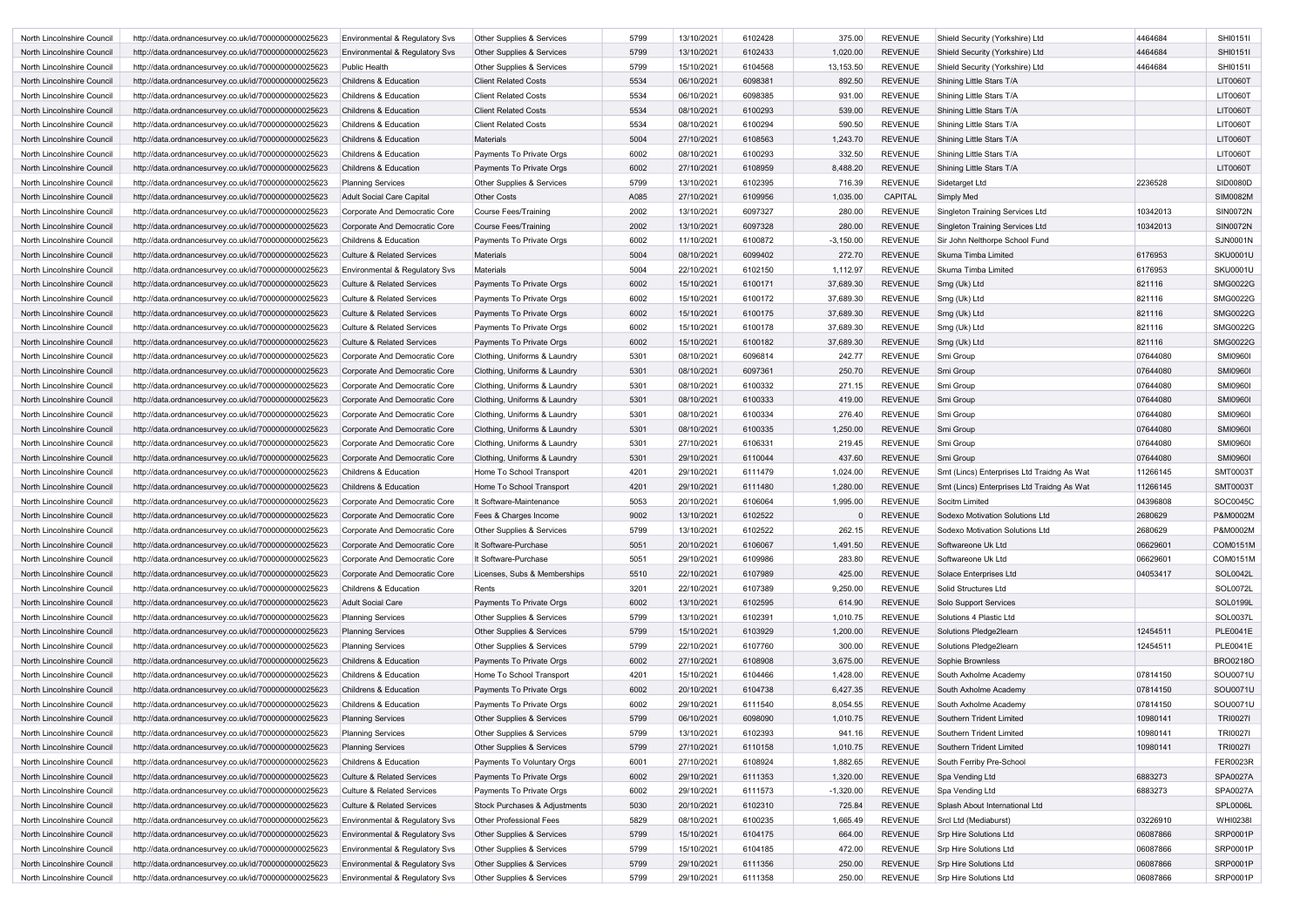| North Lincolnshire Council                               | http://data.ordnancesurvey.co.uk/id/7000000000025623<br><b>Childrens &amp; Education</b>                                                                            | Payments To Private Orgs                             | 6002         | 27/10/2021               | 6109000            | 740.70                | <b>REVENUE</b>                   | <b>Stacey White</b>                                              |                      | <b>WHI0511I</b>             |
|----------------------------------------------------------|---------------------------------------------------------------------------------------------------------------------------------------------------------------------|------------------------------------------------------|--------------|--------------------------|--------------------|-----------------------|----------------------------------|------------------------------------------------------------------|----------------------|-----------------------------|
| North Lincolnshire Council                               | http://data.ordnancesurvey.co.uk/id/7000000000025623<br>Highways & Transport                                                                                        | <b>Concessionary Fares</b>                           | 6010         | 22/10/2021               | 6106655            | 81,377.00             | <b>REVENUE</b>                   | <b>Stagecoach Services Limited</b>                               | 2818654              | <b>LIN0118N</b>             |
| North Lincolnshire Council                               | http://data.ordnancesurvey.co.uk/id/7000000000025623<br><b>Planning Services</b>                                                                                    | <b>Other Professional Fees</b>                       | 5829         | 08/10/2021               | 6099363            | 1,020.00              | <b>REVENUE</b>                   | <b>Stagecoach Services Limited</b>                               | 2818654              | <b>LIN0118N</b>             |
| North Lincolnshire Council                               | http://data.ordnancesurvey.co.uk/id/7000000000025623<br>Highways & Transport                                                                                        | Passenger Transport                                  | 6011         | 13/10/2021               | 6102639            | 3,895.00              | <b>REVENUE</b>                   | Stagecoach Services Ltd                                          | 2818654              | <b>STA0274A</b>             |
| North Lincolnshire Council                               | http://data.ordnancesurvey.co.uk/id/7000000000025623<br>Highways & Transport                                                                                        | Passenger Transport                                  | 6011         | 13/10/2021               | 6102642            | 5,957.00              | <b>REVENUE</b>                   | Stagecoach Services Ltd                                          | 2818654              | <b>STA0274A</b>             |
| North Lincolnshire Council                               | http://data.ordnancesurvey.co.uk/id/7000000000025623<br>Highways & Transport                                                                                        | Passenger Transport                                  | 6011         | 13/10/2021               | 6102644            | 529.00                | <b>REVENUE</b>                   | Stagecoach Services Ltd                                          | 2818654              | <b>STA0274A</b>             |
| North Lincolnshire Council                               | http://data.ordnancesurvey.co.uk/id/7000000000025623<br>Highways & Transport                                                                                        | Passenger Transport                                  | 6011         | 13/10/2021               | 6102645            | 460.69                | <b>REVENUE</b>                   | Stagecoach Services Ltd                                          | 2818654              | <b>STA0274A</b>             |
| North Lincolnshire Council                               | http://data.ordnancesurvey.co.uk/id/7000000000025623<br>Highways & Transport                                                                                        | Passenger Transport                                  | 6011         | 13/10/2021               | 6102646            | 527.80                | <b>REVENUE</b>                   | Stagecoach Services Ltd                                          | 2818654              | <b>STA0274A</b>             |
| North Lincolnshire Council                               | http://data.ordnancesurvey.co.uk/id/7000000000025623<br>Highways & Transport                                                                                        | Passenger Transport                                  | 6011         | 13/10/2021               | 6102648            | 7,912.00              | <b>REVENUE</b>                   | Stagecoach Services Ltd                                          | 2818654              | <b>STA0274A</b>             |
| North Lincolnshire Council                               | http://data.ordnancesurvey.co.uk/id/7000000000025623<br>Highways & Transport                                                                                        | Passenger Transport                                  | 6011         | 13/10/2021               | 6102649            | 372.00                | <b>REVENUE</b>                   | Stagecoach Services Ltd                                          | 2818654              | <b>STA0274A</b>             |
| North Lincolnshire Council                               | http://data.ordnancesurvey.co.uk/id/7000000000025623<br>Highways & Transport                                                                                        | Passenger Transport                                  | 6011         | 13/10/2021               | 6102650            | 1,886.00              | <b>REVENUE</b>                   | Stagecoach Services Ltd                                          | 2818654              | <b>STA0274A</b>             |
| North Lincolnshire Council                               | http://data.ordnancesurvey.co.uk/id/7000000000025623<br>Highways & Transport                                                                                        | Passenger Transport                                  | 6011         | 13/10/2021               | 6102651            | 560.00                | <b>REVENUE</b>                   | Stagecoach Services Ltd                                          | 2818654              | <b>STA0274A</b>             |
| North Lincolnshire Council                               | http://data.ordnancesurvey.co.uk/id/7000000000025623<br>Highways & Transport                                                                                        | Passenger Transport                                  | 6011         | 13/10/2021               | 6102652            | 5,175.46              | <b>REVENUE</b>                   | Stagecoach Services Ltd                                          | 2818654              | <b>STA0274A</b>             |
| North Lincolnshire Council                               | http://data.ordnancesurvey.co.uk/id/7000000000025623<br>Highways & Transport                                                                                        | Passenger Transport                                  | 6011         | 13/10/2021               | 6102653            | 1,178.29              | <b>REVENUE</b>                   | Stagecoach Services Ltd                                          | 2818654              | <b>STA0274A</b>             |
| North Lincolnshire Council                               | http://data.ordnancesurvey.co.uk/id/7000000000025623<br>Highways & Transport                                                                                        | Passenger Transport                                  | 6011         | 13/10/2021               | 6102654            | 2,575.00              | <b>REVENUE</b>                   | Stagecoach Services Ltd                                          | 2818654              | <b>STA0274A</b>             |
| North Lincolnshire Council                               | http://data.ordnancesurvey.co.uk/id/7000000000025623<br>Highways & Transport                                                                                        | Passenger Transport                                  | 6011         | 13/10/2021               | 6102659            | 1,203.59              | <b>REVENUE</b>                   | Stagecoach Services Ltd                                          | 2818654              | <b>STA0274A</b>             |
| North Lincolnshire Council                               | http://data.ordnancesurvey.co.uk/id/7000000000025623<br>Highways & Transport                                                                                        | Passenger Transport                                  | 6011         | 27/10/2021               | 6110073            | 1,212.25              | <b>REVENUE</b>                   | Stagecoach Services Ltd                                          | 2818654              | <b>STA0274A</b>             |
| North Lincolnshire Council                               | http://data.ordnancesurvey.co.uk/id/7000000000025623<br>Highways & Transport                                                                                        | Passenger Transport                                  | 6011         | 27/10/2021               | 6110080            | 4,100.00              | <b>REVENUE</b>                   | Stagecoach Services Ltd                                          | 2818654              | <b>STA0274A</b>             |
| North Lincolnshire Council                               | http://data.ordnancesurvey.co.uk/id/7000000000025623<br>Highways & Transport                                                                                        | Passenger Transport                                  | 6011         | 27/10/2021               | 6110082            | 1,968.00              | <b>REVENUE</b>                   | Stagecoach Services Ltd                                          | 2818654              | <b>STA0274A</b>             |
| North Lincolnshire Council                               | http://data.ordnancesurvey.co.uk/id/7000000000025623<br>Highways & Transport                                                                                        | Passenger Transport                                  | 6011         | 27/10/2021               | 6110083            | 448.00                | <b>REVENUE</b>                   | Stagecoach Services Ltd                                          | 2818654              | <b>STA0274A</b>             |
| North Lincolnshire Council                               | http://data.ordnancesurvey.co.uk/id/7000000000025623<br>Highways & Transport                                                                                        | Passenger Transport                                  | 6011         | 27/10/2021               | 6110084            | 1,229.52              | <b>REVENUE</b>                   | Stagecoach Services Ltd                                          | 2818654              | <b>STA0274A</b>             |
| North Lincolnshire Council                               | http://data.ordnancesurvey.co.uk/id/7000000000025623<br>Highways & Transport                                                                                        | Passenger Transport                                  | 6011         | 27/10/2021               | 6110085            | 1,255.92              | <b>REVENUE</b>                   | Stagecoach Services Ltd                                          | 2818654              | <b>STA0274A</b>             |
| North Lincolnshire Council                               | http://data.ordnancesurvey.co.uk/id/7000000000025623<br>Highways & Transport                                                                                        | Passenger Transport                                  | 6011         | 27/10/2021               | 6110087            | 480.72                | <b>REVENUE</b>                   | Stagecoach Services Ltd                                          | 2818654              | <b>STA0274A</b>             |
| North Lincolnshire Council                               | http://data.ordnancesurvey.co.uk/id/7000000000025623<br>Highways & Transport                                                                                        | Passenger Transport                                  | 6011         | 27/10/2021               | 6110090            | 8,256.00              | <b>REVENUE</b>                   | Stagecoach Services Ltd                                          | 2818654              | <b>STA0274A</b>             |
| North Lincolnshire Council                               | http://data.ordnancesurvey.co.uk/id/7000000000025623<br>Highways & Transport                                                                                        | Passenger Transport                                  | 6011         | 27/10/2021               | 6110092            | 372.00                | <b>REVENUE</b>                   | Stagecoach Services Ltd                                          | 2818654              | <b>STA0274A</b>             |
| North Lincolnshire Council                               | http://data.ordnancesurvey.co.uk/id/7000000000025623<br>Highways & Transport                                                                                        | Passenger Transport                                  | 6011         | 27/10/2021               | 6110093            | 2,060.00              | <b>REVENUE</b>                   | Stagecoach Services Ltd                                          | 2818654              | <b>STA0274A</b>             |
| North Lincolnshire Council                               | http://data.ordnancesurvey.co.uk/id/7000000000025623<br>Highways & Transport                                                                                        | Passenger Transport                                  | 6011         | 27/10/2021               | 6110101            | 6,216.00              | <b>REVENUE</b>                   | Stagecoach Services Ltd                                          | 2818654              | <b>STA0274A</b>             |
| North Lincolnshire Council                               | http://data.ordnancesurvey.co.uk/id/7000000000025623<br>Highways & Transport                                                                                        | Passenger Transport                                  | 6011         | 27/10/2021               | 6110103            | 552.00                | <b>REVENUE</b>                   | Stagecoach Services Ltd                                          | 2818654              | <b>STA0274A</b>             |
| North Lincolnshire Council                               | http://data.ordnancesurvey.co.uk/id/7000000000025623<br>Highways & Transport                                                                                        | Passenger Transport                                  | 6011         | 27/10/2021               | 6110106            | 373.00                | <b>REVENUE</b>                   | Stagecoach Services Ltd                                          | 2818654              | <b>STA0274A</b>             |
| North Lincolnshire Council                               | http://data.ordnancesurvey.co.uk/id/7000000000025623<br>Highways & Transport                                                                                        | Passenger Transport                                  | 6011         | 27/10/2021               | 6110109            | 5,400.48              | <b>REVENUE</b>                   | Stagecoach Services Ltd                                          | 2818654              | <b>STA0274A</b>             |
| North Lincolnshire Council                               | http://data.ordnancesurvey.co.uk/id/7000000000025623<br><b>Childrens &amp; Education</b>                                                                            | Payments To Private Orgs                             | 6002         | 27/10/2021               | 6108987            | 20,895.84             | <b>REVENUE</b>                   | St Augustine Webster Cath. Prim. Vol. Academy                    |                      | <b>STA0465A</b>             |
| North Lincolnshire Council                               | <b>Childrens &amp; Education</b><br>http://data.ordnancesurvey.co.uk/id/7000000000025623                                                                            | Payments To Private Orgs                             | 6002         | 27/10/2021               | 6108988            | 25,158.00             | <b>REVENUE</b>                   | St. Bernadette'S Catholic Prim. Vol. Academy                     |                      | <b>STB0030B</b>             |
| North Lincolnshire Council                               | http://data.ordnancesurvey.co.uk/id/7000000000025623<br>Childrens & Education                                                                                       | Payments To Private Orgs                             | 6002         | 27/10/2021               | 6108981            | 11,196.69             | <b>REVENUE</b>                   | Stepping Stones Of Scawby                                        |                      | <b>SCA0139A</b>             |
| North Lincolnshire Council                               | http://data.ordnancesurvey.co.uk/id/7000000000025623<br>Children & Education Capital                                                                                | Building/Construction                                | A082         | 15/10/2021               | 6104513            | 13,570.00             | CAPITAL                          | Steve Ball Joinery Ltd                                           | 3682402              | <b>BAL0025L</b>             |
| North Lincolnshire Council                               | Childrens & Education<br>http://data.ordnancesurvey.co.uk/id/7000000000025623                                                                                       | Payments To Private Orgs                             | 6002         | 15/10/2021               | 6104574            | 17,610.00             | <b>REVENUE</b>                   | Steve Ball Joinery Ltd                                           | 3682402              | <b>BAL0025L</b>             |
| North Lincolnshire Council                               | http://data.ordnancesurvey.co.uk/id/7000000000025623<br>Childrens & Education                                                                                       | Repair & Maintenance Costs                           | 3000         | 20/10/2021               | 6102419            | 1,272.95              | <b>REVENUE</b>                   | Steve Ball Joinery Ltd                                           | 3682402              | <b>BAL0025L</b>             |
| North Lincolnshire Council                               | Culture, Env, Reg & Planning Cap<br>http://data.ordnancesurvey.co.uk/id/7000000000025623                                                                            | Building/Construction                                | A082         | 08/10/2021               | 6100248            | 4,474.07              | <b>CAPITAL</b>                   | Steve Ball Joinery Ltd                                           | 3682402              | <b>BAL0025L</b>             |
| North Lincolnshire Council                               | Culture, Env, Reg & Planning Cap<br>http://data.ordnancesurvey.co.uk/id/7000000000025623                                                                            | <b>Building/Construction</b>                         | A082         | 15/10/2021               | 6104485            | 9,808.99              | CAPITAL                          | Steve Ball Joinery Ltd                                           | 3682402              | <b>BAL0025L</b>             |
| North Lincolnshire Council                               | http://data.ordnancesurvey.co.uk/id/7000000000025623<br>Culture, Env, Reg & Planning Cap                                                                            | Building/Construction                                | A082         | 15/10/2021               | 6104561            | 9,545.00              | <b>CAPITAL</b>                   | Steve Ball Joinery Ltd                                           | 3682402              | <b>BAL0025L</b>             |
| North Lincolnshire Council                               | http://data.ordnancesurvey.co.uk/id/7000000000025623<br>Culture, Env, Reg & Planning Cap                                                                            | Building/Construction                                | A082         | 15/10/2021               | 6104567            | 35,209.30             | CAPITAL                          | Steve Ball Joinery Ltd                                           | 3682402              | <b>BAL0025L</b>             |
| North Lincolnshire Council                               | <b>Culture &amp; Related Services</b><br>http://data.ordnancesurvey.co.uk/id/7000000000025623                                                                       | Repair & Maintenance Costs                           | 3000         | 20/10/2021               | 6102419            | 1,309.92              | <b>REVENUE</b>                   | Steve Ball Joinery Ltd                                           | 3682402              | <b>BAL0025L</b>             |
| North Lincolnshire Council                               | Fin&Inv I&E<br>http://data.ordnancesurvey.co.uk/id/7000000000025623                                                                                                 | Repair & Maintenance Costs                           | 3000         | 15/10/2021               | 6104559            | 17,728.00             | <b>REVENUE</b>                   | Steve Ball Joinery Ltd                                           | 3682402              | <b>BAL0025L</b>             |
| North Lincolnshire Council                               | http://data.ordnancesurvey.co.uk/id/7000000000025623<br>Highways & Transport                                                                                        | Repair & Maintenance Costs                           | 3000         | 20/10/2021               | 6102419            | 120.52                | <b>REVENUE</b>                   | Steve Ball Joinery Ltd                                           | 3682402              | <b>BAL0025L</b>             |
| North Lincolnshire Council                               | Childrens & Education<br>http://data.ordnancesurvey.co.uk/id/7000000000025623                                                                                       | Payments To Private Orgs                             | 6002         | 11/10/2021               | 6100873            | $-2,136.00$           | <b>REVENUE</b>                   | St Hughs School Fund                                             |                      | STH0005H                    |
| North Lincolnshire Council                               | Childrens & Education<br>http://data.ordnancesurvey.co.uk/id/7000000000025623                                                                                       | Payments To Private Orgs                             | 6002         | 29/10/2021               | 6111541            | 27,300.00             | <b>REVENUE</b>                   | <b>St Lawrence Academy</b>                                       |                      | <b>STL0003L</b>             |
| North Lincolnshire Council                               | http://data.ordnancesurvey.co.uk/id/7000000000025623<br>Childrens & Education                                                                                       | Payments To Private Orgs                             | 6002         | 27/10/2021<br>27/10/2021 | 6108989            | 14,763.00<br>5,022.34 | <b>REVENUE</b><br><b>REVENUE</b> | St Norbert'S Catholic Primary Vol Academy<br>St Pauls Pre-School |                      | <b>STN0005N</b><br>STP0001P |
| North Lincolnshire Council                               | http://data.ordnancesurvey.co.uk/id/7000000000025623<br>Childrens & Education                                                                                       | Payments To Voluntary Orgs                           | 6001         | 15/10/2021               | 6108991<br>6100259 |                       | <b>REVENUE</b>                   |                                                                  |                      | <b>PET0299T</b>             |
| North Lincolnshire Council                               | Childrens & Education<br>http://data.ordnancesurvey.co.uk/id/7000000000025623                                                                                       | Payments To Private Orgs                             | 6002         |                          |                    | 630.00                |                                  | St Peters Elwick C Of E Primary School                           |                      |                             |
| North Lincolnshire Council<br>North Lincolnshire Council | Childrens & Education<br>http://data.ordnancesurvey.co.uk/id/7000000000025623<br>http://data.ordnancesurvey.co.uk/id/7000000000025623<br>Culture & Related Services | Other Supplies & Services<br>Other Professional Fees | 5799<br>5829 | 20/10/2021<br>20/10/2021 | 6105099<br>6105151 | 304.00<br>277.50      | <b>REVENUE</b><br><b>REVENUE</b> | <b>Street Beat College</b><br><b>Street Beat College</b>         | 08387440<br>08387440 | STR0023R<br>STR0023R        |
| North Lincolnshire Council                               | http://data.ordnancesurvey.co.uk/id/7000000000025623<br>Childrens & Education                                                                                       | Payments To Private Orgs                             | 6002         | 06/10/2021               | 6098113            | 280.00                | <b>REVENUE</b>                   | <b>Street Beat Dance Academy</b>                                 |                      | <b>STR0143R</b>             |
| North Lincolnshire Council                               | Non Distributed Costs<br>http://data.ordnancesurvey.co.uk/id/7000000000025623                                                                                       | Other Supplies & Services                            | 5799         | 22/10/2021               | 6107650            | 250.00                | <b>REVENUE</b>                   | Stroma Certification Ltd                                         | 06429016             | STR0135R                    |
| North Lincolnshire Council                               | Environmental & Regulatory Svs<br>http://data.ordnancesurvey.co.uk/id/7000000000025623                                                                              | <b>Other Premises Costs</b>                          | 3390         | 20/01/2021               | 6107491            | $-1,127.16$           | <b>REVENUE</b>                   | Suez                                                             | 02291198             | <b>NOR0206R</b>             |
| North Lincolnshire Council                               | http://data.ordnancesurvey.co.uk/id/7000000000025623<br>Environmental & Regulatory Svs                                                                              | <b>Other Premises Costs</b>                          | 3390         | 20/10/2021               | 6105125            | 1,082.50              | <b>REVENUE</b>                   | Suez                                                             | 02291198             | <b>NOR0206R</b>             |
| North Lincolnshire Council                               | http://data.ordnancesurvey.co.uk/id/7000000000025623<br><b>Environmental &amp; Regulatory Svs</b>                                                                   | <b>Other Premises Costs</b>                          | 3390         | 20/10/2021               | 6105127            | 2,241.15              | <b>REVENUE</b>                   | Suez                                                             | 02291198             | <b>NOR0206R</b>             |
| North Lincolnshire Council                               | <b>Environmental &amp; Regulatory Svs</b><br>http://data.ordnancesurvey.co.uk/id/7000000000025623                                                                   | <b>Other Premises Costs</b>                          | 3390         | 20/10/2021               | 6105128            | 1,184.67              | <b>REVENUE</b>                   | Suez                                                             | 02291198             | <b>NOR0206R</b>             |
| North Lincolnshire Council                               | http://data.ordnancesurvey.co.uk/id/7000000000025623<br>Environmental & Regulatory Svs                                                                              | <b>Other Premises Costs</b>                          | 3390         | 20/10/2021               | 6105131            | 3,514.03              | <b>REVENUE</b>                   | Suez                                                             | 02291198             | <b>NOR0206R</b>             |
| North Lincolnshire Council                               | <b>Adult Social Care</b><br>http://data.ordnancesurvey.co.uk/id/7000000000025623                                                                                    | Payments To Private Orgs                             | 6002         | 22/10/2021               | 6107629            | 15,670.00             | <b>REVENUE</b>                   | Sure Group                                                       |                      | <b>SUR0099R</b>             |
| North Lincolnshire Council                               | http://data.ordnancesurvey.co.uk/id/7000000000025623<br>Other Expenditure & Income                                                                                  | Payments To Private Orgs                             | 6002         | 22/10/2021               | 6107629            | 12,060.00             | REVENUE                          | Sure Group                                                       |                      | <b>SUR0099R</b>             |
|                                                          |                                                                                                                                                                     |                                                      |              |                          |                    |                       |                                  |                                                                  |                      |                             |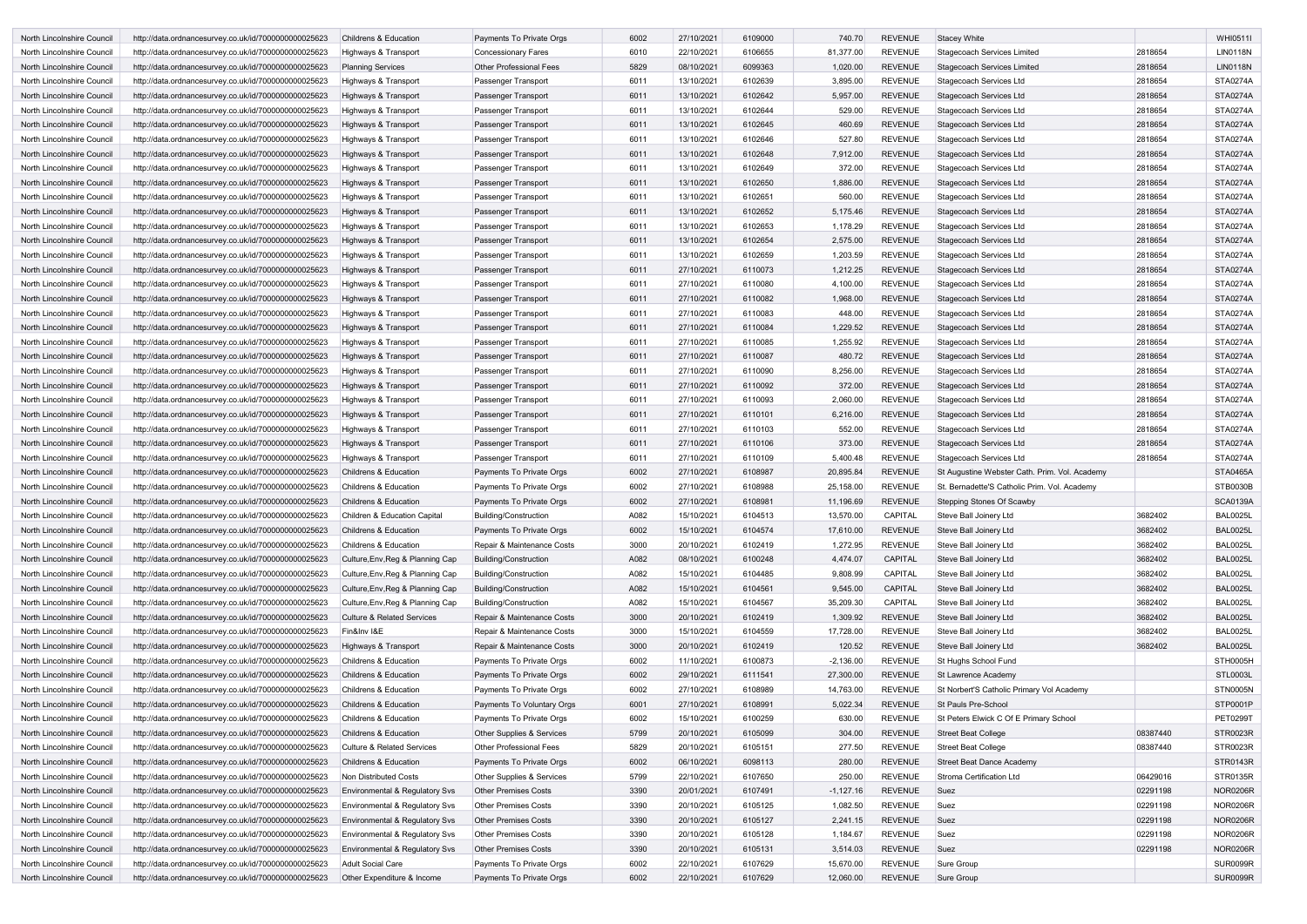| North Lincolnshire Council | http://data.ordnancesurvey.co.uk/id/7000000000025623 | <b>Childrens &amp; Education</b>      | Payments To Private Orgs       | 6002 | 27/10/2021 | 6108951 | 441.00    | <b>REVENUE</b> | Susan Ling                                   |          | <b>LIN0358N</b> |
|----------------------------|------------------------------------------------------|---------------------------------------|--------------------------------|------|------------|---------|-----------|----------------|----------------------------------------------|----------|-----------------|
| North Lincolnshire Council | http://data.ordnancesurvey.co.uk/id/7000000000025623 | <b>Culture &amp; Related Services</b> | <b>Equipment Purchase</b>      | 5001 | 08/10/2021 | 6093670 | 312.51    | <b>REVENUE</b> | Sutcliffe Play Ltd                           | 00435546 | <b>SUT0004T</b> |
| North Lincolnshire Council | http://data.ordnancesurvey.co.uk/id/7000000000025623 | <b>Childrens &amp; Education</b>      | Legal Fees                     | 5823 | 20/10/2021 | 6106132 | 500.00    | <b>REVENUE</b> | Symes Bains Broomer                          |          | <b>SYM0007M</b> |
| North Lincolnshire Council | http://data.ordnancesurvey.co.uk/id/7000000000025623 | Corporate And Democratic Core         | Gen Office Exp (Incl Postage)  | 5603 | 27/10/2021 | 6104246 | 1,796.00  | <b>REVENUE</b> | Systematic Print Management Ltd              | 3890167  | <b>SYS0015S</b> |
| North Lincolnshire Council | http://data.ordnancesurvey.co.uk/id/7000000000025623 | Corporate And Democratic Core         | Gen Office Exp (Incl Postage)  | 5603 | 29/10/2021 | 6107826 | 2,912.40  | <b>REVENUE</b> | Systematic Print Management Ltd              | 3890167  | SYS0015S        |
| North Lincolnshire Council | http://data.ordnancesurvey.co.uk/id/7000000000025623 | Corporate And Democratic Core         | Gen Office Exp (Incl Postage)  | 5603 | 29/10/2021 | 6107831 | 256.00    | <b>REVENUE</b> | Systematic Print Management Ltd              | 3890167  | SYS0015S        |
| North Lincolnshire Council | http://data.ordnancesurvey.co.uk/id/7000000000025623 | Environmental & Regulatory Svs        | Equipment Purchase             | 5001 | 29/10/2021 | 6107833 | 35,011.97 | <b>REVENUE</b> | Systematic Print Management Ltd              | 3890167  | SYS0015S        |
| North Lincolnshire Council | http://data.ordnancesurvey.co.uk/id/7000000000025623 | Corporate And Democratic Core         | Course Fees/Training           | 2002 | 01/10/2021 | 6096846 | 2,148.00  | <b>REVENUE</b> | <b>Systematrix Limited</b>                   | 11477692 | SYS0030S        |
| North Lincolnshire Council | http://data.ordnancesurvey.co.uk/id/7000000000025623 | Corporate And Democratic Core         | Course Fees/Training           | 2002 | 01/10/2021 | 6096847 | 1,074.00  | <b>REVENUE</b> | <b>Systematrix Limited</b>                   | 11477692 | SYS0030S        |
| North Lincolnshire Council | http://data.ordnancesurvey.co.uk/id/7000000000025623 | Corporate And Democratic Core         | Course Fees/Training           | 2002 | 01/10/2021 | 6096849 | 2,148.00  | <b>REVENUE</b> | <b>Systematrix Limited</b>                   | 11477692 | <b>SYS0030S</b> |
| North Lincolnshire Council | http://data.ordnancesurvey.co.uk/id/7000000000025623 | Corporate And Democratic Core         | Course Fees/Training           | 2002 | 06/10/2021 | 6096845 | 2,148.00  | <b>REVENUE</b> | <b>Systematrix Limited</b>                   | 11477692 | SYS0030S        |
| North Lincolnshire Council | http://data.ordnancesurvey.co.uk/id/7000000000025623 | <b>Childrens &amp; Education</b>      | Provisions                     | 5201 | 06/10/2021 | 6098705 | 331.86    | <b>REVENUE</b> | <b>Taylors Family Butchers</b>               |          | <b>TAY0250Y</b> |
| North Lincolnshire Council | http://data.ordnancesurvey.co.uk/id/7000000000025623 | Environmental & Regulatory Svs        | <b>Materials</b>               | 5004 | 03/11/2021 | 6110113 | 1,502.75  | <b>REVENUE</b> | Teleshore (Uk) Ltd                           | 36901545 | <b>TEL0036L</b> |
| North Lincolnshire Council | http://data.ordnancesurvey.co.uk/id/7000000000025623 | Environmental & Regulatory Svs        | <b>Materials</b>               | 5004 | 13/10/2021 | 6100827 | 401.46    | <b>REVENUE</b> | Terberg Matec Uk Ltd                         | 3404297  | <b>TER0017R</b> |
| North Lincolnshire Council | http://data.ordnancesurvey.co.uk/id/7000000000025623 | Children & Education Capital          | <b>Building/Construction</b>   | A082 | 15/10/2021 | 6104504 | 25,020.51 | <b>CAPITAL</b> | T G Sowerby Developments Ltd                 | 01511090 | SOW0001W        |
| North Lincolnshire Council | http://data.ordnancesurvey.co.uk/id/7000000000025623 | <b>Childrens &amp; Education</b>      | Payments To Private Orgs       | 6002 | 13/10/2021 | 6102414 | 1,500.00  | <b>REVENUE</b> | Th <sub>3</sub> Design                       | 07198512 | <b>THD0001D</b> |
|                            |                                                      |                                       | <b>Other Professional Fees</b> | 5829 | 08/10/2021 | 6099370 | 1,400.00  | <b>REVENUE</b> | The A L S Group                              |          | <b>ALS0060S</b> |
| North Lincolnshire Council | http://data.ordnancesurvey.co.uk/id/7000000000025623 | <b>Planning Services</b>              |                                |      |            | 6106632 |           | <b>REVENUE</b> |                                              |          |                 |
| North Lincolnshire Council | http://data.ordnancesurvey.co.uk/id/7000000000025623 | <b>Planning Services</b>              | <b>Other Professional Fees</b> | 5829 | 27/10/2021 |         | 400.00    |                | The A L S Group                              |          | <b>ALS0060S</b> |
| North Lincolnshire Council | http://data.ordnancesurvey.co.uk/id/7000000000025623 | <b>Childrens &amp; Education</b>      | Payments To Private Orgs       | 6002 | 27/10/2021 | 6108900 | 20,312.19 | <b>REVENUE</b> | The Ark Family Centre                        |          | <b>ARK0120K</b> |
| North Lincolnshire Council | http://data.ordnancesurvey.co.uk/id/7000000000025623 | <b>Childrens &amp; Education</b>      | Payments To Private Orgs       | 6002 | 06/10/2021 | 6097336 | 22,700.00 | <b>REVENUE</b> | The Axholme Academy                          |          | <b>AXH0012H</b> |
| North Lincolnshire Council | http://data.ordnancesurvey.co.uk/id/7000000000025623 | <b>Housing Services</b>               | Other Supplies & Services      | 5799 | 15/10/2021 | 6104188 | 3,567.50  | <b>REVENUE</b> | The Cocked Hat Hotel                         |          | COC0002C        |
| North Lincolnshire Council | http://data.ordnancesurvey.co.uk/id/7000000000025623 | <b>Housing Services</b>               | Other Supplies & Services      | 5799 | 15/10/2021 | 6104193 | 1,265.00  | <b>REVENUE</b> | The Cocked Hat Hotel                         |          | COC0002C        |
| North Lincolnshire Council | http://data.ordnancesurvey.co.uk/id/7000000000025623 | <b>Housing Services</b>               | Other Supplies & Services      | 5799 | 15/10/2021 | 6104496 | 3,010.00  | <b>REVENUE</b> | The Cocked Hat Hotel                         |          | COC0002C        |
| North Lincolnshire Council | http://data.ordnancesurvey.co.uk/id/7000000000025623 | Environmental & Regulatory Svs        | <b>Other Professional Fees</b> | 5829 | 20/10/2021 | 6104027 | 461.00    | <b>REVENUE</b> | The Columbaria Company                       | 890557   | COL0332L        |
| North Lincolnshire Council | http://data.ordnancesurvey.co.uk/id/7000000000025623 | <b>Adult Social Care</b>              | Payments To Private Orgs       | 6002 | 22/10/2021 | 6107604 | 2,160.00  | <b>REVENUE</b> | The Croft Community (Camphill Village Trust) |          | <b>CVT0001T</b> |
| North Lincolnshire Council | http://data.ordnancesurvey.co.uk/id/7000000000025623 | <b>Childrens &amp; Education</b>      | Payments To Private Orgs       | 6002 | 08/10/2021 | 6100285 | 625.00    | <b>REVENUE</b> | The Elizabethan Academy                      | 7964360  | <b>ELI0025I</b> |
| North Lincolnshire Council | http://data.ordnancesurvey.co.uk/id/7000000000025623 | Fin&Inv I&E                           | Gen Office Exp (Incl Postage)  | 5603 | 08/10/2021 | 6099328 | 3,755.10  | <b>REVENUE</b> | The Essential Partnership Ltd                | 7933055  | <b>ESS0130S</b> |
| North Lincolnshire Council | http://data.ordnancesurvey.co.uk/id/7000000000025623 | Fin&Inv I&E                           | Other Supplies & Services      | 5799 | 08/10/2021 | 6099328 |           | <b>REVENUE</b> | The Essential Partnership Ltd                | 7933055  | <b>ESS0130S</b> |
| North Lincolnshire Council | http://data.ordnancesurvey.co.uk/id/7000000000025623 | Fin&Inv I&E                           | Other Supplies & Services      | 5799 | 22/10/2021 | 6107773 | 3,605.57  | <b>REVENUE</b> | The Essential Partnership Ltd                | 7933055  | <b>ESS0130S</b> |
| North Lincolnshire Council | http://data.ordnancesurvey.co.uk/id/7000000000025623 | Other Expenditure & Income            | <b>Client Related Costs</b>    | 5534 | 15/10/2021 | 6104200 | 650.00    | <b>REVENUE</b> | The Family Place Ltd                         | 08666044 | <b>FAM0080M</b> |
| North Lincolnshire Council | http://data.ordnancesurvey.co.uk/id/7000000000025623 | <b>Childrens &amp; Education</b>      | <b>Other Professional Fees</b> | 5829 | 06/10/2021 | 6098347 | 600.00    | <b>REVENUE</b> | The Fostering Network                        | 1507277  | FOS0100S        |
| North Lincolnshire Council | http://data.ordnancesurvey.co.uk/id/7000000000025623 | <b>Childrens &amp; Education</b>      | <b>Other Professional Fees</b> | 5829 | 22/10/2021 | 6107647 | 600.00    | <b>REVENUE</b> | The Fostering Network                        | 1507277  | <b>FOS0100S</b> |
| North Lincolnshire Council | http://data.ordnancesurvey.co.uk/id/7000000000025623 | Adult Social Care Capital             | <b>Other Costs</b>             | A085 | 27/10/2021 | 6109963 | 645.60    | <b>CAPITAL</b> | The Helping Hand Co Ledbury Ltd              | 2172956  | <b>HEL0001L</b> |
| North Lincolnshire Council | http://data.ordnancesurvey.co.uk/id/7000000000025623 | Childrens & Education                 | Course Fees/Training           | 2002 | 27/10/2021 | 6109770 | 1.375.00  | <b>REVENUE</b> | The Human Hive Global Cic                    | 10640177 | <b>HUM0095M</b> |
| North Lincolnshire Council | http://data.ordnancesurvey.co.uk/id/7000000000025623 | <b>Adult Social Care</b>              | Payments To Health Providers   | 6019 | 27/10/2021 | 6108159 | 237.21    | <b>REVENUE</b> | The Oswald Road Medical Centre               |          | OSW0002W        |
| North Lincolnshire Council | http://data.ordnancesurvey.co.uk/id/7000000000025623 | <b>Adult Social Care</b>              | Payments To Health Providers   | 6019 | 27/10/2021 | 6108160 | 161.48    | <b>REVENUE</b> | The Oswald Road Medical Centre               |          | OSW0002W        |
| North Lincolnshire Council | http://data.ordnancesurvey.co.uk/id/7000000000025623 | <b>Public Health</b>                  | Payments To Health Providers   | 6019 | 27/10/2021 | 6108159 | 20.00     | <b>REVENUE</b> | The Oswald Road Medical Centre               |          | OSW0002W        |
| North Lincolnshire Council | http://data.ordnancesurvey.co.uk/id/7000000000025623 | <b>Public Health</b>                  | Payments To Health Providers   | 6019 | 27/10/2021 | 6108160 | 100.00    | <b>REVENUE</b> | The Oswald Road Medical Centre               |          | OSW0002W        |
| North Lincolnshire Council | http://data.ordnancesurvey.co.uk/id/7000000000025623 | <b>Culture &amp; Related Services</b> | <b>Exhibitions/Events</b>      | 5709 | 20/10/2021 | 6105098 | 740.00    | <b>REVENUE</b> | The Rabbit Hole Independent Book Shop        |          | <b>RAB0009B</b> |
| North Lincolnshire Council | http://data.ordnancesurvey.co.uk/id/7000000000025623 | Childrens & Education                 | Payments To Private Orgs       | 6002 | 27/10/2021 | 6108917 | 22,245.30 | <b>REVENUE</b> | The Rose Learning Trust                      |          | CRO0346O        |
| North Lincolnshire Council | http://data.ordnancesurvey.co.uk/id/7000000000025623 | Childrens & Education                 | Payments To Private Orgs       | 6002 | 20/10/2021 | 6106117 | 495.00    | <b>REVENUE</b> | The Vale Academy                             |          | <b>VAL0003L</b> |
| North Lincolnshire Council | http://data.ordnancesurvey.co.uk/id/7000000000025623 | <b>Culture &amp; Related Services</b> | <b>Catering Contract</b>       | 5204 | 01/10/2021 | 6096721 | 352.00    | <b>REVENUE</b> | The Wortley House Hotel                      | 4792332  | <b>WOR0009R</b> |
| North Lincolnshire Council | http://data.ordnancesurvey.co.uk/id/7000000000025623 | <b>Culture &amp; Related Services</b> | <b>Catering Contract</b>       | 5204 | 01/10/2021 | 6096726 | 3,753.14  | <b>REVENUE</b> | The Wortley House Hotel                      | 4792332  | <b>WOR0009R</b> |
| North Lincolnshire Council | http://data.ordnancesurvey.co.uk/id/7000000000025623 | <b>Culture &amp; Related Services</b> | Provisions                     | 5201 | 01/10/2021 | 6096724 | 1,266.17  | <b>REVENUE</b> | The Wortley House Hotel                      | 4792332  | <b>WOR0009R</b> |
| North Lincolnshire Council | http://data.ordnancesurvey.co.uk/id/7000000000025623 | Environmental & Regulatory Svs        | <b>Other Professional Fees</b> | 5829 | 15/10/2021 | 6103047 | 600.00    | <b>REVENUE</b> | The Yahoo Company                            | 3569494  | <b>WES0387S</b> |
| North Lincolnshire Council | http://data.ordnancesurvey.co.uk/id/7000000000025623 | Environmental & Regulatory Svs        | <b>Other Professional Fees</b> | 5829 | 15/10/2021 | 6103049 | 305.00    | <b>REVENUE</b> | The Yahoo Company                            | 3569494  | <b>WES0387S</b> |
| North Lincolnshire Council | http://data.ordnancesurvey.co.uk/id/7000000000025623 | Environmental & Regulatory Svs        | <b>Other Professional Fees</b> | 5829 | 15/10/2021 | 6103855 | 270.00    | <b>REVENUE</b> | The Yahoo Company                            | 3569494  | <b>WES0387S</b> |
| North Lincolnshire Council | http://data.ordnancesurvey.co.uk/id/7000000000025623 | Childrens & Education                 | Home To School Transport       | 4201 | 13/10/2021 | 6102176 | 9,956.03  | <b>REVENUE</b> | <b>Time Taxis</b>                            |          | <b>TIM0130M</b> |
| North Lincolnshire Council | http://data.ordnancesurvey.co.uk/id/7000000000025623 | Childrens & Education                 | Home To School Transport       | 4201 | 29/10/2021 | 6111238 | 16,252.80 | <b>REVENUE</b> | <b>Time Taxis</b>                            |          | <b>TIM0130M</b> |
| North Lincolnshire Council | http://data.ordnancesurvey.co.uk/id/7000000000025623 | <b>Adult Social Care</b>              | Payments To Private Orgs       | 6002 | 22/10/2021 | 6107757 | 546.75    | <b>REVENUE</b> | <b>Tina Lenthall</b>                         |          | <b>LEN0120N</b> |
| North Lincolnshire Council | http://data.ordnancesurvey.co.uk/id/7000000000025623 | Childrens & Education                 | Vehicle Hire                   | 4101 | 27/10/2021 | 6108794 | 685.71    | <b>REVENUE</b> | Tis Hire Co (Humberside) Ltd                 | 1364047  | <b>TJS0001S</b> |
| North Lincolnshire Council | http://data.ordnancesurvey.co.uk/id/7000000000025623 | Highways & Transport                  | Stock Purchases & Adjustments  | 5030 | 20/10/2021 | 6079870 | 2,566.00  | <b>REVENUE</b> | Tofco Cpp Ltd                                |          | <b>TOF0001F</b> |
| North Lincolnshire Council | http://data.ordnancesurvey.co.uk/id/7000000000025623 | Highways & Transport                  | Stock Purchases & Adjustments  | 5030 | 27/10/2021 | 6098263 | 382.50    | <b>REVENUE</b> | Tofco Cpp Ltd                                |          | <b>TOF0001F</b> |
| North Lincolnshire Council | http://data.ordnancesurvey.co.uk/id/7000000000025623 | <b>Adult Social Care</b>              | <b>Client Related Costs</b>    | 5534 | 22/10/2021 | 6106643 | 725.00    | <b>REVENUE</b> | <b>Tony Cowling</b>                          |          | COW0025W        |
| North Lincolnshire Council | http://data.ordnancesurvey.co.uk/id/7000000000025623 | <b>Culture &amp; Related Services</b> | Equipment Purchase             | 5001 | 27/10/2021 | 6100036 | 321.82    | <b>REVENUE</b> | <b>Torne Valley</b>                          |          | THO0156O        |
| North Lincolnshire Council | http://data.ordnancesurvey.co.uk/id/7000000000025623 | Corporate And Democratic Core         | It Hardware - Purchase         | 5050 | 15/10/2021 | 6104581 |           | <b>REVENUE</b> | <b>Total Computer Networks Ltd</b>           | 04858126 | <b>TOT0031T</b> |
| North Lincolnshire Council | http://data.ordnancesurvey.co.uk/id/7000000000025623 | Corporate And Democratic Core         | It Hardware - Purchase         | 5050 | 27/10/2021 | 6108485 |           | <b>REVENUE</b> | <b>Total Computer Networks Ltd</b>           | 04858126 | <b>TOT0031T</b> |
| North Lincolnshire Council | http://data.ordnancesurvey.co.uk/id/7000000000025623 | Support Servs Capital                 | It Equipment                   | A098 | 15/10/2021 | 6104581 | 2,280.00  | <b>CAPITAL</b> | <b>Total Computer Networks Ltd</b>           | 04858126 | <b>TOT0031T</b> |
| North Lincolnshire Council | http://data.ordnancesurvey.co.uk/id/7000000000025623 | Support Servs Capital                 |                                | A098 | 20/10/2021 | 6102550 | 1,250.00  | CAPITAL        | <b>Total Computer Networks Ltd</b>           | 04858126 | <b>TOT0031T</b> |
|                            |                                                      |                                       | It Equipment                   |      |            |         |           |                |                                              |          |                 |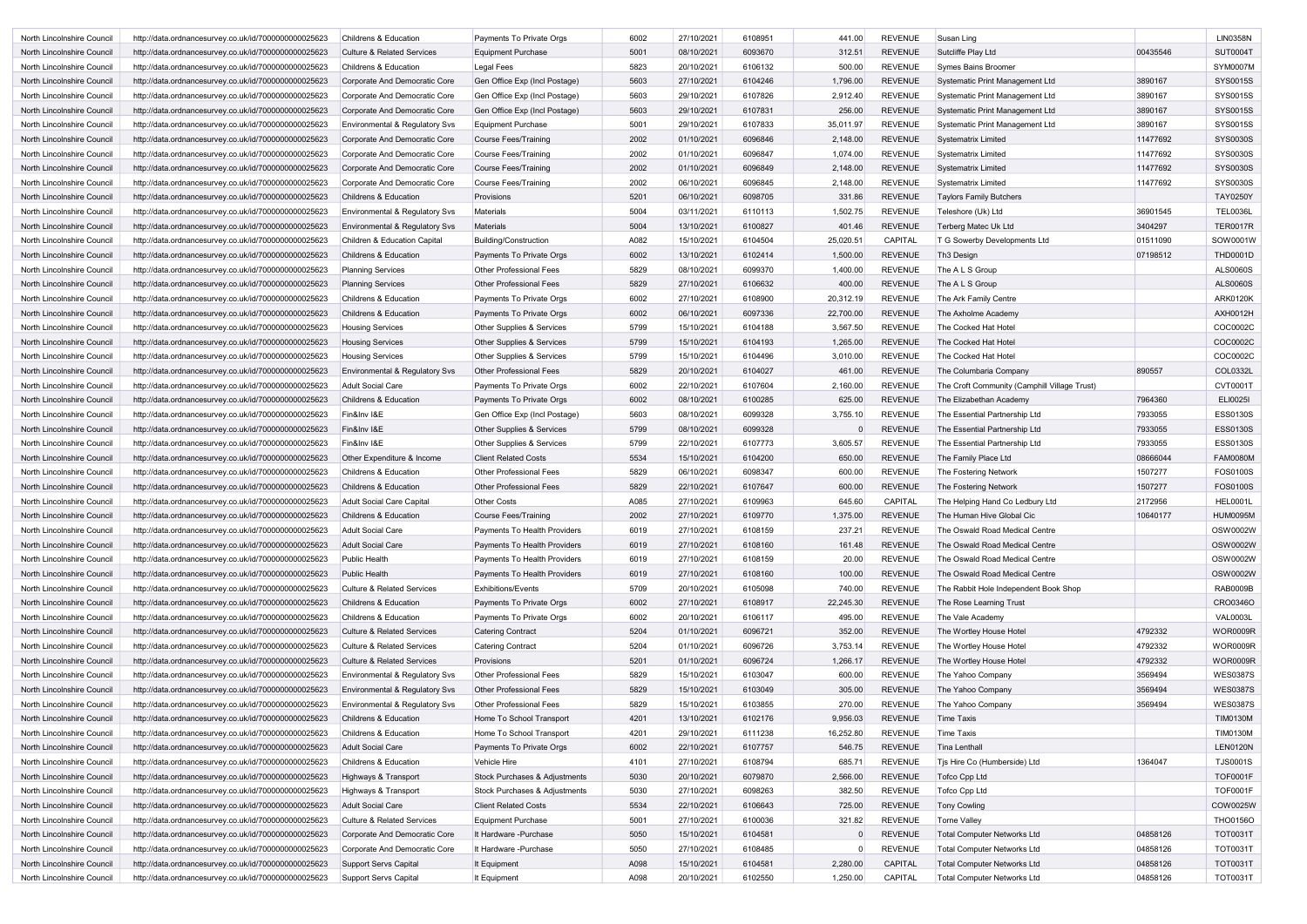| North Lincolnshire Council | http://data.ordnancesurvey.co.uk/id/7000000000025623 | <b>Support Servs Capital</b>              | It Equipment                             | A098 | 27/10/2021 | 6108485 | 330.00    | <b>CAPITAL</b> | Total Computer Networks Ltd             | 04858126 | <b>TOT0031T</b> |
|----------------------------|------------------------------------------------------|-------------------------------------------|------------------------------------------|------|------------|---------|-----------|----------------|-----------------------------------------|----------|-----------------|
| North Lincolnshire Council | http://data.ordnancesurvey.co.uk/id/7000000000025623 | Fin&Inv I&E                               | Electricity                              | 3102 | 15/10/2021 | 6104276 | 1,765.83  | <b>REVENUE</b> | Total Gas & Power Ltd                   | 2172239  | <b>ELF0001F</b> |
| North Lincolnshire Council | http://data.ordnancesurvey.co.uk/id/7000000000025623 | <b>Adult Social Care</b>                  | Repair & Maintenance Costs               | 3000 | 20/10/2021 | 6102513 | 158.24    | <b>REVENUE</b> | Townsend Elec. Serv. - Mechanical       |          | <b>TOW0600W</b> |
| North Lincolnshire Council | http://data.ordnancesurvey.co.uk/id/7000000000025623 | Children & Education Capital              | <b>Building/Construction</b>             | A082 | 08/10/2021 | 6100250 | 40,853.13 | <b>CAPITAL</b> | Townsend Elec. Serv. - Mechanical       |          | <b>TOW0600W</b> |
| North Lincolnshire Council | http://data.ordnancesurvey.co.uk/id/7000000000025623 | <b>Childrens &amp; Education</b>          | Repair & Maintenance Costs               | 3000 | 20/10/2021 | 6102513 | 214.02    | <b>REVENUE</b> | Townsend Elec. Serv. - Mechanical       |          | <b>TOW0600W</b> |
| North Lincolnshire Council | http://data.ordnancesurvey.co.uk/id/7000000000025623 | Corporate And Democratic Core             | Repair & Maintenance Costs               | 3000 | 20/10/2021 | 6102513 | 1,103.57  | <b>REVENUE</b> | Townsend Elec. Serv. - Mechanical       |          | <b>TOW0600W</b> |
| North Lincolnshire Council | http://data.ordnancesurvey.co.uk/id/7000000000025623 | <b>Culture &amp; Related Services</b>     | Repair & Maintenance Costs               | 3000 | 20/10/2021 | 6102513 | 448.26    | <b>REVENUE</b> | Townsend Elec. Serv. - Mechanical       |          | <b>TOW0600W</b> |
| North Lincolnshire Council | http://data.ordnancesurvey.co.uk/id/7000000000025623 | Fin&Inv I&E                               | Repair & Maintenance Costs               | 3000 | 20/10/2021 | 6102513 | 87.77     | <b>REVENUE</b> | Townsend Elec. Serv. - Mechanical       |          | <b>TOW0600W</b> |
| North Lincolnshire Council | http://data.ordnancesurvey.co.uk/id/7000000000025623 | Non Distributed Costs                     | Repair & Maintenance Costs               | 3000 | 20/10/2021 | 6102513 | 156.72    | <b>REVENUE</b> | Townsend Elec. Serv. - Mechanical       |          | <b>TOW0600W</b> |
| North Lincolnshire Council | http://data.ordnancesurvey.co.uk/id/7000000000025623 | <b>Planning Services</b>                  | Repair & Maintenance Costs               | 3000 | 20/10/2021 | 6102513 | 213.19    | <b>REVENUE</b> | Townsend Elec. Serv. - Mechanical       |          | <b>TOW0600W</b> |
| North Lincolnshire Council | http://data.ordnancesurvey.co.uk/id/7000000000025623 | <b>Childrens &amp; Education</b>          | Repair & Maintenance Costs               | 3000 | 20/10/2021 | 6102476 | 73.19     | <b>REVENUE</b> | <b>Townsend Electrical Services</b>     |          | <b>TOW0097W</b> |
| North Lincolnshire Council | http://data.ordnancesurvey.co.uk/id/7000000000025623 | Corporate And Democratic Core             | Repair & Maintenance Costs               | 3000 | 20/10/2021 | 6102476 | 254.05    | <b>REVENUE</b> | <b>Townsend Electrical Services</b>     |          | <b>TOW0097W</b> |
| North Lincolnshire Council | http://data.ordnancesurvey.co.uk/id/7000000000025623 | <b>Culture &amp; Related Services</b>     | Repair & Maintenance Costs               | 3000 | 20/10/2021 | 6102476 | 306.46    | <b>REVENUE</b> | <b>Townsend Electrical Services</b>     |          | <b>TOW0097W</b> |
| North Lincolnshire Council | http://data.ordnancesurvey.co.uk/id/7000000000025623 | Environmental & Regulatory Svs            | Repair & Maintenance Costs               | 3000 | 20/10/2021 | 6102476 | 120.32    | <b>REVENUE</b> | Townsend Electrical Services            |          | <b>TOW0097W</b> |
| North Lincolnshire Council | http://data.ordnancesurvey.co.uk/id/7000000000025623 | Fin&Inv I&E                               | Repair & Maintenance Costs               | 3000 | 20/10/2021 | 6102476 | 183.84    | <b>REVENUE</b> | <b>Townsend Electrical Services</b>     |          | <b>TOW0097W</b> |
| North Lincolnshire Council | http://data.ordnancesurvey.co.uk/id/7000000000025623 | Culture, Env, Reg & Planning Cap          | <b>Other Costs</b>                       | A085 | 03/11/2021 | 6111555 | 216.65    | CAPITAL        | Townsend Elect.Serv - Building Division |          | <b>TOW0100W</b> |
| North Lincolnshire Council | http://data.ordnancesurvey.co.uk/id/7000000000025623 | <b>Childrens &amp; Education</b>          | Payments To Private Orgs                 | 6002 | 27/10/2021 | 6108993 | 12,194.21 | <b>REVENUE</b> | <b>Toy Box Nurserv</b>                  |          | <b>TOY0009Y</b> |
| North Lincolnshire Council | http://data.ordnancesurvey.co.uk/id/7000000000025623 | <b>Culture &amp; Related Services</b>     | <b>Other Vehicle Costs</b>               | 4005 | 27/10/2021 | 6108797 | 763.32    | <b>REVENUE</b> | Tracker Network (Uk) Ltd                | 2632771  | <b>TRA0013A</b> |
| North Lincolnshire Council | http://data.ordnancesurvey.co.uk/id/7000000000025623 | <b>Childrens &amp; Education</b>          | Payments To Private Orgs                 | 6002 | 27/10/2021 | 6108994 | 942.90    | <b>REVENUE</b> | Tracy Girling                           |          | <b>TRG0001G</b> |
| North Lincolnshire Council |                                                      |                                           | Equipment Maint.& Repair                 | 5003 | 13/10/2021 | 6100828 | 525.50    | <b>REVENUE</b> |                                         | 02574681 | <b>TRA0207A</b> |
|                            | http://data.ordnancesurvey.co.uk/id/7000000000025623 | Highways & Transport                      |                                          |      |            |         | 11,186.57 |                | Transtec Garage Equipment Services Ltd  |          | <b>TRA0252A</b> |
| North Lincolnshire Council | http://data.ordnancesurvey.co.uk/id/7000000000025623 | Environmental & Regulatory Svs            | Payments To Private Orgs                 | 6002 | 06/10/2021 | 6098277 |           | <b>REVENUE</b> | Transwaste Recycling And Aggregates Ltd | 3863280  |                 |
| North Lincolnshire Council | http://data.ordnancesurvey.co.uk/id/7000000000025623 | Environmental & Regulatory Svs            | Payments To Private Orgs                 | 6002 | 29/10/2021 | 6111641 | 18,075.01 | <b>REVENUE</b> | Transwaste Recycling And Aggregates Ltd | 3863280  | <b>TRA0252A</b> |
| North Lincolnshire Council | http://data.ordnancesurvey.co.uk/id/7000000000025623 | <b>Culture &amp; Related Services</b>     | <b>Exhibitions/Events</b>                | 5709 | 06/10/2021 | 6096868 | 1,900.00  | <b>REVENUE</b> | Travelling Natural History              |          | <b>TNH0001H</b> |
| North Lincolnshire Council | http://data.ordnancesurvey.co.uk/id/7000000000025623 | Highways & Transport                      | Materials                                | 5004 | 27/10/2021 | 6108798 | 285.00    | <b>REVENUE</b> | <b>Trent Lifting Ltd</b>                | 6750266  | <b>TRE0003E</b> |
| North Lincolnshire Council | http://data.ordnancesurvey.co.uk/id/7000000000025623 | Central Services To Public                | Repair & Maintenance Costs               | 3000 | 01/10/2021 | 6096708 |           | <b>REVENUE</b> | Trent Valley Refrigeration Ltd          | 04394681 | <b>TRE0071E</b> |
| North Lincolnshire Council | http://data.ordnancesurvey.co.uk/id/7000000000025623 | Central Services To Public                | Repair & Maintenance Costs               | 3000 | 01/10/2021 | 6096720 |           | <b>REVENUE</b> | Trent Valley Refrigeration Ltd          | 04394681 | <b>TRE0071E</b> |
| North Lincolnshire Council | http://data.ordnancesurvey.co.uk/id/7000000000025623 | Central Services To Public                | Repair & Maintenance Costs               | 3000 | 15/10/2021 | 6104256 |           | <b>REVENUE</b> | <b>Trent Valley Refrigeration Ltd</b>   | 04394681 | <b>TRE0071E</b> |
| North Lincolnshire Council | http://data.ordnancesurvey.co.uk/id/7000000000025623 | Central Services To Public                | Repair & Maintenance Costs               | 3000 | 15/10/2021 | 6104366 | 531.00    | <b>REVENUE</b> | Trent Valley Refrigeration Ltd          | 04394681 | <b>TRE0071E</b> |
| North Lincolnshire Council | http://data.ordnancesurvey.co.uk/id/7000000000025623 | Central Services To Public                | Repair & Maintenance Costs               | 3000 | 15/10/2021 | 6104402 |           | <b>REVENUE</b> | Trent Valley Refrigeration Ltd          | 04394681 | <b>TRE0071E</b> |
| North Lincolnshire Council | http://data.ordnancesurvey.co.uk/id/7000000000025623 | Central Services To Public                | Repair & Maintenance Costs               | 3000 | 15/10/2021 | 6104473 |           | <b>REVENUE</b> | Trent Valley Refrigeration Ltd          | 04394681 | <b>TRE0071E</b> |
| North Lincolnshire Council | http://data.ordnancesurvey.co.uk/id/7000000000025623 | Central Services To Public                | Repair & Maintenance Costs               | 3000 | 15/10/2021 | 6104481 |           | <b>REVENUE</b> | <b>Trent Valley Refrigeration Ltd</b>   | 04394681 | <b>TRE0071E</b> |
| North Lincolnshire Council | http://data.ordnancesurvey.co.uk/id/7000000000025623 | Central Services To Public                | Repair & Maintenance Costs               | 3000 | 27/10/2021 | 6110149 |           | <b>REVENUE</b> | Trent Valley Refrigeration Ltd          | 04394681 | <b>TRE0071E</b> |
| North Lincolnshire Council | http://data.ordnancesurvey.co.uk/id/7000000000025623 | Central Services To Public                | Repair & Maintenance Costs               | 3000 | 29/10/2021 | 6111147 |           | <b>REVENUE</b> | Trent Valley Refrigeration Ltd          | 04394681 | <b>TRE0071E</b> |
| North Lincolnshire Council | http://data.ordnancesurvey.co.uk/id/7000000000025623 | Corporate And Democratic Core             | Repair & Maintenance Costs               | 3000 | 01/10/2021 | 6096706 |           | <b>REVENUE</b> | Trent Valley Refrigeration Ltd          | 04394681 | <b>TRE0071E</b> |
| North Lincolnshire Council | http://data.ordnancesurvey.co.uk/id/7000000000025623 | Corporate And Democratic Core             | Repair & Maintenance Costs               | 3000 | 15/10/2021 | 6104280 |           | <b>REVENUE</b> | <b>Trent Valley Refrigeration Ltd</b>   | 04394681 | <b>TRE0071E</b> |
| North Lincolnshire Council | http://data.ordnancesurvey.co.uk/id/7000000000025623 | Corporate And Democratic Core             | Repair & Maintenance Costs               | 3000 | 15/10/2021 | 6104362 |           | <b>REVENUE</b> | <b>Trent Valley Refrigeration Ltd</b>   | 04394681 | <b>TRE0071E</b> |
| North Lincolnshire Council | http://data.ordnancesurvey.co.uk/id/7000000000025623 | Corporate And Democratic Core             | Repair & Maintenance Costs               | 3000 | 15/10/2021 | 6104406 |           | <b>REVENUE</b> | <b>Trent Valley Refrigeration Ltd</b>   | 04394681 | <b>TRE0071E</b> |
| North Lincolnshire Council | http://data.ordnancesurvey.co.uk/id/7000000000025623 | Corporate And Democratic Core             | Repair & Maintenance Costs               | 3000 | 15/10/2021 | 6104475 |           | <b>REVENUE</b> | <b>Trent Valley Refrigeration Ltd</b>   | 04394681 | <b>TRE0071E</b> |
| North Lincolnshire Council | http://data.ordnancesurvey.co.uk/id/7000000000025623 | Corporate And Democratic Core             | Repair & Maintenance Costs               | 3000 | 15/10/2021 | 6104481 | 375.00    | <b>REVENUE</b> | <b>Trent Valley Refrigeration Ltd</b>   | 04394681 | <b>TRE0071E</b> |
| North Lincolnshire Council | http://data.ordnancesurvey.co.uk/id/7000000000025623 | <b>Culture &amp; Related Services</b>     | Repair & Maintenance Costs               | 3000 | 01/10/2021 | 6096708 | 1,380.00  | <b>REVENUE</b> | Trent Valley Refrigeration Ltd          | 04394681 | <b>TRE0071E</b> |
| North Lincolnshire Council | http://data.ordnancesurvey.co.uk/id/7000000000025623 | <b>Culture &amp; Related Services</b>     | Repair & Maintenance Costs               | 3000 | 01/10/2021 | 6096720 | 280.16    | <b>REVENUE</b> | <b>Trent Valley Refrigeration Ltd</b>   | 04394681 | <b>TRE0071E</b> |
| North Lincolnshire Council | http://data.ordnancesurvey.co.uk/id/7000000000025623 | Culture & Related Services                | Repair & Maintenance Costs               | 3000 | 15/10/2021 | 6104256 | 243.89    | <b>REVENUE</b> | <b>Trent Valley Refrigeration Ltd</b>   | 04394681 | <b>TRE0071E</b> |
| North Lincolnshire Council | http://data.ordnancesurvey.co.uk/id/7000000000025623 | <b>Culture &amp; Related Services</b>     | Repair & Maintenance Costs               | 3000 | 15/10/2021 | 6104402 | 230.00    | <b>REVENUE</b> | <b>Trent Valley Refrigeration Ltd</b>   | 04394681 | <b>TRE0071E</b> |
| North Lincolnshire Council | http://data.ordnancesurvey.co.uk/id/7000000000025623 | <b>Culture &amp; Related Services</b>     | Repair & Maintenance Costs               | 3000 | 15/10/2021 | 6104406 | 3,360.00  | <b>REVENUE</b> | <b>Trent Valley Refrigeration Ltd</b>   | 04394681 | <b>TRE0071E</b> |
| North Lincolnshire Council | http://data.ordnancesurvey.co.uk/id/7000000000025623 | <b>Culture &amp; Related Services</b>     | Repair & Maintenance Costs               | 3000 | 15/10/2021 | 6104473 | 865.00    | <b>REVENUE</b> | <b>Trent Valley Refrigeration Ltd</b>   | 04394681 | <b>TRE0071E</b> |
| North Lincolnshire Council | http://data.ordnancesurvey.co.uk/id/7000000000025623 | <b>Culture &amp; Related Services</b>     | Repair & Maintenance Costs               | 3000 | 27/10/2021 | 6110149 | 267.50    | <b>REVENUE</b> | <b>Trent Valley Refrigeration Ltd</b>   | 04394681 | <b>TRE0071E</b> |
| North Lincolnshire Council | http://data.ordnancesurvey.co.uk/id/7000000000025623 | Culture & Related Services                | Repair & Maintenance Costs               | 3000 | 29/10/2021 | 6111147 | 450.00    | <b>REVENUE</b> | <b>Trent Valley Refrigeration Ltd</b>   | 04394681 | <b>TRE0071E</b> |
| North Lincolnshire Council | http://data.ordnancesurvey.co.uk/id/7000000000025623 | <b>Planning Services</b>                  | Repair & Maintenance Costs               | 3000 | 15/10/2021 | 6104484 | 835.00    | <b>REVENUE</b> | <b>Trent Valley Refrigeration Ltd</b>   | 04394681 | <b>TRE0071E</b> |
| North Lincolnshire Council | http://data.ordnancesurvey.co.uk/id/7000000000025623 | <b>Culture &amp; Related Services</b>     | Other Supplies & Services                | 5799 | 13/10/2021 | 6102420 | 400.00    | <b>REVENUE</b> | <b>Tricolor Ltd</b>                     | 7419371  | <b>TRI0099I</b> |
| North Lincolnshire Council | http://data.ordnancesurvey.co.uk/id/7000000000025623 | <b>Culture &amp; Related Services</b>     | Other Supplies & Services                | 5799 | 13/10/2021 | 6102421 | 3,313.00  | <b>REVENUE</b> | Tricolor Ltd                            | 7419371  | <b>TRI0099I</b> |
| North Lincolnshire Council | http://data.ordnancesurvey.co.uk/id/7000000000025623 | <b>Culture &amp; Related Services</b>     | Other Supplies & Services                | 5799 | 13/10/2021 | 6102426 | 3,313.00  | <b>REVENUE</b> | <b>Tricolor Ltd</b>                     | 7419371  | <b>TRI0099I</b> |
| North Lincolnshire Council | http://data.ordnancesurvey.co.uk/id/7000000000025623 | <b>Culture &amp; Related Services</b>     | Other Supplies & Services                | 5799 | 13/10/2021 | 6102432 | 2,500.00  | <b>REVENUE</b> | <b>Tricolor Ltd</b>                     | 7419371  | <b>TRI0099I</b> |
| North Lincolnshire Council | http://data.ordnancesurvey.co.uk/id/7000000000025623 | Children & Education Capital              | <b>Building/Construction</b>             | A082 | 27/10/2021 | 6110000 | 1,511.56  | <b>CAPITAL</b> | <b>Tucker &amp; Tunstalls Ltd</b>       |          | <b>TUC0101C</b> |
| North Lincolnshire Council | http://data.ordnancesurvey.co.uk/id/7000000000025623 | Culture & Related Services                | Equipment Purchase                       | 5001 | 01/10/2021 | 6096709 | 1,083.32  | <b>REVENUE</b> | Tudor (Uk) Ltd                          | 08693251 | <b>TUD0080D</b> |
| North Lincolnshire Council | http://data.ordnancesurvey.co.uk/id/7000000000025623 | <b>Environmental &amp; Regulatory Svs</b> | <b>Cleaning Services &amp; Contracts</b> | 3311 | 27/10/2021 | 6110127 | 312.00    | <b>REVENUE</b> | <b>Tulip Healthcare</b>                 | 5633972  | <b>TUL0004L</b> |
| North Lincolnshire Council | http://data.ordnancesurvey.co.uk/id/7000000000025623 | Adult Social Care Capital                 | <b>Other Costs</b>                       | A085 | 29/10/2021 | 6111503 | 1,034.30  | CAPITAL        | Tunstall Healthcare (Uk) Ltd            | 1332249  | <b>TUN0021N</b> |
| North Lincolnshire Council | http://data.ordnancesurvey.co.uk/id/7000000000025623 | <b>Adult Social Care</b>                  | Provisions                               | 5201 | 06/10/2021 | 6098285 | 415.00    | <b>REVENUE</b> | <b>Turner Price Ltd</b>                 | 02732141 | <b>TUR0245R</b> |
| North Lincolnshire Council | http://data.ordnancesurvey.co.uk/id/7000000000025623 | <b>Adult Social Care</b>                  | Provisions                               | 5201 | 06/10/2021 | 6098296 | 361.15    | <b>REVENUE</b> | <b>Turner Price Ltd</b>                 | 02732141 | <b>TUR0245R</b> |
| North Lincolnshire Council | http://data.ordnancesurvey.co.uk/id/7000000000025623 | Adult Social Care                         | Provisions                               | 5201 | 27/10/2021 | 6109652 | 553.06    | <b>REVENUE</b> | Turner Price Ltd                        | 02732141 | <b>TUR0245R</b> |
|                            |                                                      |                                           |                                          |      |            |         |           |                |                                         |          |                 |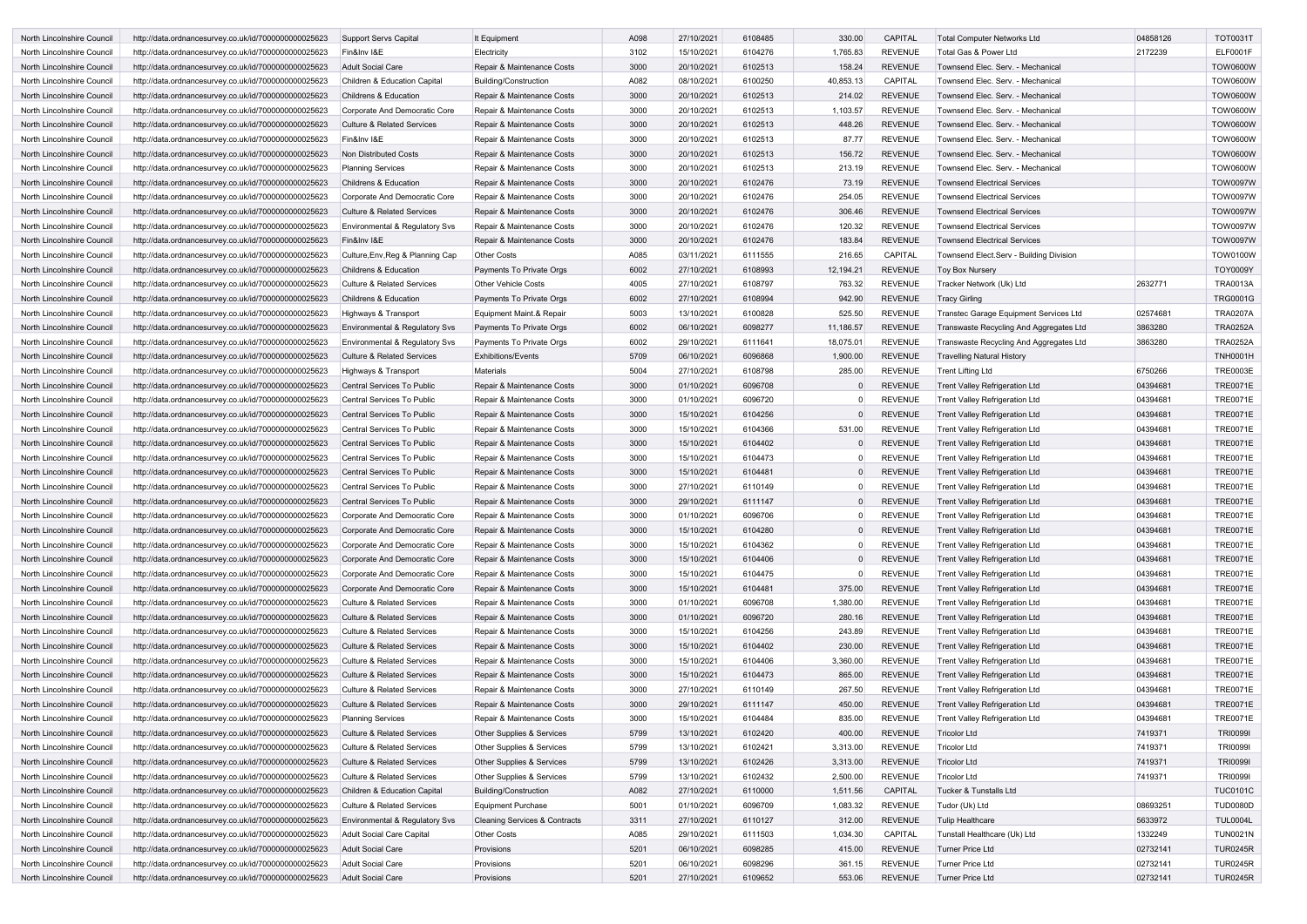| North Lincolnshire Council | http://data.ordnancesurvey.co.uk/id/7000000000025623 | Adult Social Care                         | Provisions                     | 5201 | 29/10/2021 | 6111233 | 366.90   | <b>REVENUE</b> | Turner Price Ltd                  | 02732141 | <b>TUR0245R</b> |
|----------------------------|------------------------------------------------------|-------------------------------------------|--------------------------------|------|------------|---------|----------|----------------|-----------------------------------|----------|-----------------|
| North Lincolnshire Council | http://data.ordnancesurvey.co.uk/id/7000000000025623 | <b>Culture &amp; Related Services</b>     | Provisions                     | 5201 | 15/10/2021 | 6103861 | 396.75   | <b>REVENUE</b> | Turner Price Ltd                  | 02732141 | <b>TUR0245R</b> |
| North Lincolnshire Council | http://data.ordnancesurvey.co.uk/id/7000000000025623 | Culture & Related Services                | Provisions                     | 5201 | 27/10/2021 | 6101429 | 296.37   | <b>REVENUE</b> | Turner Price Ltd                  | 02732141 | <b>TUR0245R</b> |
| North Lincolnshire Council | http://data.ordnancesurvey.co.uk/id/7000000000025623 | Fin&Inv I&E                               | Provisions                     | 5201 | 06/10/2021 | 6098555 | 261.98   | <b>REVENUE</b> | <b>Turner Price Ltd</b>           | 02732141 | <b>TUR0245R</b> |
| North Lincolnshire Council | http://data.ordnancesurvey.co.uk/id/7000000000025623 | Fin&Inv I&E                               | Provisions                     | 5201 | 06/10/2021 | 6098565 | 319.42   | <b>REVENUE</b> | <b>Turner Price Ltd</b>           | 02732141 | <b>TUR0245R</b> |
| North Lincolnshire Council | http://data.ordnancesurvey.co.uk/id/7000000000025623 | Fin&Inv I&E                               | Provisions                     | 5201 | 06/10/2021 | 6098573 | 260.53   | <b>REVENUE</b> | Turner Price Ltd                  | 02732141 | <b>TUR0245R</b> |
| North Lincolnshire Council | http://data.ordnancesurvey.co.uk/id/7000000000025623 | Fin&Inv I&E                               | Provisions                     | 5201 | 06/10/2021 | 6098575 | 281.25   | <b>REVENUE</b> | Turner Price Ltd                  | 02732141 | <b>TUR0245R</b> |
| North Lincolnshire Council | http://data.ordnancesurvey.co.uk/id/7000000000025623 | Fin&Inv I&E                               | Provisions                     | 5201 | 06/10/2021 | 6098586 | 298.67   | <b>REVENUE</b> | <b>Turner Price Ltd</b>           | 02732141 | <b>TUR0245R</b> |
| North Lincolnshire Council | http://data.ordnancesurvey.co.uk/id/7000000000025623 | Fin&Inv I&E                               | Provisions                     | 5201 | 06/10/2021 | 6098597 | 371.01   | <b>REVENUE</b> | Turner Price Ltd                  | 02732141 | <b>TUR0245R</b> |
| North Lincolnshire Council | http://data.ordnancesurvey.co.uk/id/7000000000025623 | Fin&Inv I&E                               | Provisions                     | 5201 | 06/10/2021 | 6098600 | 256.14   | <b>REVENUE</b> | <b>Turner Price Ltd</b>           | 02732141 | <b>TUR0245R</b> |
| North Lincolnshire Council | http://data.ordnancesurvey.co.uk/id/7000000000025623 | Fin&Inv I&E                               | Provisions                     | 5201 | 08/10/2021 | 6100011 | 245.13   | <b>REVENUE</b> | <b>Turner Price Ltd</b>           | 02732141 | <b>TUR0245R</b> |
|                            |                                                      | Fin&Inv I&E                               |                                | 5201 |            | 6102802 | 297.67   | <b>REVENUE</b> |                                   |          | <b>TUR0245R</b> |
| North Lincolnshire Council | http://data.ordnancesurvey.co.uk/id/7000000000025623 |                                           | Provisions                     |      | 13/10/2021 |         |          |                | Turner Price Ltd                  | 02732141 |                 |
| North Lincolnshire Council | http://data.ordnancesurvey.co.uk/id/7000000000025623 | Fin&Inv I&E                               | Provisions                     | 5201 | 13/10/2021 | 6102814 | 512.49   | <b>REVENUE</b> | Turner Price Ltd                  | 02732141 | <b>TUR0245R</b> |
| North Lincolnshire Council | http://data.ordnancesurvey.co.uk/id/7000000000025623 | Fin&Inv I&E                               | Provisions                     | 5201 | 13/10/2021 | 6102818 | 324.72   | <b>REVENUE</b> | <b>Turner Price Ltd</b>           | 02732141 | <b>TUR0245R</b> |
| North Lincolnshire Council | http://data.ordnancesurvey.co.uk/id/7000000000025623 | Fin&Inv I&E                               | Provisions                     | 5201 | 13/10/2021 | 6102820 | 308.95   | <b>REVENUE</b> | <b>Turner Price Ltd</b>           | 02732141 | <b>TUR0245R</b> |
| North Lincolnshire Council | http://data.ordnancesurvey.co.uk/id/7000000000025623 | Fin&Inv I&E                               | Provisions                     | 5201 | 13/10/2021 | 6102822 | 466.62   | <b>REVENUE</b> | Turner Price Ltd                  | 02732141 | <b>TUR0245R</b> |
| North Lincolnshire Council | http://data.ordnancesurvey.co.uk/id/7000000000025623 | Fin&Inv I&E                               | Provisions                     | 5201 | 13/10/2021 | 6102826 | 282.06   | <b>REVENUE</b> | Turner Price Ltd                  | 02732141 | <b>TUR0245R</b> |
| North Lincolnshire Council | http://data.ordnancesurvey.co.uk/id/7000000000025623 | Fin&Inv I&E                               | Provisions                     | 5201 | 13/10/2021 | 6102832 | 334.63   | <b>REVENUE</b> | <b>Turner Price Ltd</b>           | 02732141 | <b>TUR0245R</b> |
| North Lincolnshire Council | http://data.ordnancesurvey.co.uk/id/7000000000025623 | Fin&Inv I&E                               | Provisions                     | 5201 | 13/10/2021 | 6102840 | 267.55   | <b>REVENUE</b> | Turner Price Ltd                  | 02732141 | <b>TUR0245R</b> |
| North Lincolnshire Council | http://data.ordnancesurvey.co.uk/id/7000000000025623 | Fin&Inv I&E                               | Provisions                     | 5201 | 13/10/2021 | 6102845 | 254.17   | <b>REVENUE</b> | <b>Turner Price Ltd</b>           | 02732141 | <b>TUR0245R</b> |
| North Lincolnshire Council | http://data.ordnancesurvey.co.uk/id/7000000000025623 | Fin&Inv I&E                               | Provisions                     | 5201 | 13/10/2021 | 6102879 | 320.73   | <b>REVENUE</b> | <b>Turner Price Ltd</b>           | 02732141 | <b>TUR0245R</b> |
| North Lincolnshire Council | http://data.ordnancesurvey.co.uk/id/7000000000025623 | Fin&Inv I&E                               | Provisions                     | 5201 | 13/10/2021 | 6102883 | 429.81   | <b>REVENUE</b> | Turner Price Ltd                  | 02732141 | <b>TUR0245R</b> |
| North Lincolnshire Council | http://data.ordnancesurvey.co.uk/id/7000000000025623 | Fin&Inv I&E                               | Provisions                     | 5201 | 13/10/2021 | 6102897 | 352.79   | <b>REVENUE</b> | Turner Price Ltd                  | 02732141 | <b>TUR0245R</b> |
| North Lincolnshire Council | http://data.ordnancesurvey.co.uk/id/7000000000025623 | Fin&Inv I&E                               | Provisions                     | 5201 | 13/10/2021 | 6102899 | 653.53   | <b>REVENUE</b> | <b>Turner Price Ltd</b>           | 02732141 | <b>TUR0245R</b> |
| North Lincolnshire Council | http://data.ordnancesurvey.co.uk/id/7000000000025623 | Fin&Inv I&E                               | Provisions                     | 5201 | 13/10/2021 | 6102902 | 255.43   | <b>REVENUE</b> | <b>Turner Price Ltd</b>           | 02732141 | <b>TUR0245R</b> |
| North Lincolnshire Council | http://data.ordnancesurvey.co.uk/id/7000000000025623 | Fin&Inv I&E                               | Provisions                     | 5201 | 13/10/2021 | 6102907 | 317.86   | <b>REVENUE</b> | Turner Price Ltd                  | 02732141 | <b>TUR0245R</b> |
| North Lincolnshire Council | http://data.ordnancesurvey.co.uk/id/7000000000025623 | Fin&Inv I&E                               | Provisions                     | 5201 | 13/10/2021 | 6102915 | 348.57   | <b>REVENUE</b> | Turner Price Ltd                  | 02732141 | <b>TUR0245R</b> |
| North Lincolnshire Council | http://data.ordnancesurvey.co.uk/id/7000000000025623 | Fin&Inv I&E                               | Provisions                     | 5201 | 13/10/2021 | 6102919 | 499.22   | <b>REVENUE</b> | <b>Turner Price Ltd</b>           | 02732141 | <b>TUR0245R</b> |
| North Lincolnshire Council | http://data.ordnancesurvey.co.uk/id/7000000000025623 | Fin&Inv I&E                               | Provisions                     | 5201 | 13/10/2021 | 6103031 | 320.91   | <b>REVENUE</b> | Turner Price Ltd                  | 02732141 | <b>TUR0245R</b> |
| North Lincolnshire Council | http://data.ordnancesurvey.co.uk/id/7000000000025623 | Fin&Inv I&E                               | Provisions                     | 5201 | 20/10/2021 | 6106503 | 256.92   | <b>REVENUE</b> | <b>Turner Price Ltd</b>           | 02732141 | <b>TUR0245R</b> |
| North Lincolnshire Council | http://data.ordnancesurvey.co.uk/id/7000000000025623 | Fin&Inv I&E                               | Provisions                     | 5201 | 20/10/2021 | 6106507 | 256.91   | <b>REVENUE</b> | <b>Turner Price Ltd</b>           | 02732141 | <b>TUR0245R</b> |
| North Lincolnshire Council | http://data.ordnancesurvey.co.uk/id/7000000000025623 | Fin&Inv I&E                               | Provisions                     | 5201 | 20/10/2021 | 6106508 | 308.86   | <b>REVENUE</b> | Turner Price Ltd                  | 02732141 | <b>TUR0245R</b> |
| North Lincolnshire Council | http://data.ordnancesurvey.co.uk/id/7000000000025623 | Fin&Inv I&E                               | Provisions                     | 5201 | 20/10/2021 | 6106520 | 539.41   | <b>REVENUE</b> | <b>Turner Price Ltd</b>           | 02732141 | <b>TUR0245R</b> |
| North Lincolnshire Council | http://data.ordnancesurvey.co.uk/id/7000000000025623 | Fin&Inv I&E                               | Provisions                     | 5201 | 20/10/2021 | 6106529 | 280.01   | <b>REVENUE</b> | Turner Price Ltd                  | 02732141 | <b>TUR0245R</b> |
|                            |                                                      |                                           |                                | 5201 | 20/10/2021 | 6106534 | 269.79   | <b>REVENUE</b> |                                   | 02732141 | <b>TUR0245R</b> |
| North Lincolnshire Council | http://data.ordnancesurvey.co.uk/id/7000000000025623 | Fin&Inv I&E                               | Provisions                     |      |            |         |          |                | Turner Price Ltd                  |          |                 |
| North Lincolnshire Council | http://data.ordnancesurvey.co.uk/id/7000000000025623 | Fin&Inv I&E                               | Provisions                     | 5201 | 20/10/2021 | 6106557 | 406.62   | <b>REVENUE</b> | <b>Turner Price Ltd</b>           | 02732141 | <b>TUR0245R</b> |
| North Lincolnshire Council | http://data.ordnancesurvey.co.uk/id/7000000000025623 | Fin&Inv I&E                               | Provisions                     | 5201 | 20/10/2021 | 6106558 | 251.01   | <b>REVENUE</b> | Turner Price Ltd                  | 02732141 | <b>TUR0245R</b> |
| North Lincolnshire Council | http://data.ordnancesurvey.co.uk/id/7000000000025623 | Fin&Inv I&E                               | Provisions                     | 5201 | 22/10/2021 | 6107881 | 231.37   | <b>REVENUE</b> | <b>Turner Price Ltd</b>           | 02732141 | <b>TUR0245R</b> |
| North Lincolnshire Council | http://data.ordnancesurvey.co.uk/id/7000000000025623 | Fin&Inv I&E                               | Provisions                     | 5201 | 22/10/2021 | 6107886 | 278.39   | <b>REVENUE</b> | Turner Price Ltd                  | 02732141 | <b>TUR0245R</b> |
| North Lincolnshire Council | http://data.ordnancesurvey.co.uk/id/7000000000025623 | Fin&Inv I&E                               | Provisions                     | 5201 | 27/10/2021 | 6110282 | 296.96   | <b>REVENUE</b> | <b>Turner Price Ltd</b>           | 02732141 | <b>TUR0245R</b> |
| North Lincolnshire Council | http://data.ordnancesurvey.co.uk/id/7000000000025623 | Fin&Inv I&E                               | Provisions                     | 5201 | 27/10/2021 | 6110283 | 297.74   | <b>REVENUE</b> | Turner Price Ltd                  | 02732141 | <b>TUR0245R</b> |
| North Lincolnshire Council | http://data.ordnancesurvey.co.uk/id/7000000000025623 | Fin&Inv I&E                               | Provisions                     | 5201 | 27/10/2021 | 6110310 | 345.31   | <b>REVENUE</b> | <b>Turner Price Ltd</b>           | 02732141 | <b>TUR0245R</b> |
| North Lincolnshire Council | http://data.ordnancesurvey.co.uk/id/7000000000025623 | Fin&Inv I&E                               | Provisions                     | 5201 | 29/10/2021 | 6111368 | 299.20   | <b>REVENUE</b> | Turner Price Ltd                  | 02732141 | <b>TUR0245R</b> |
| North Lincolnshire Council | http://data.ordnancesurvey.co.uk/id/7000000000025623 | Fin&Inv I&E                               | Provisions                     | 5201 | 29/10/2021 | 6111369 | 251.98   | <b>REVENUE</b> | <b>Turner Price Ltd</b>           | 02732141 | <b>TUR0245R</b> |
| North Lincolnshire Council | http://data.ordnancesurvey.co.uk/id/7000000000025623 | Fin&Inv I&E                               | Provisions                     | 5201 | 29/10/2021 | 6111370 | 451.32   | <b>REVENUE</b> | <b>Turner Price Ltd</b>           | 02732141 | <b>TUR0245R</b> |
| North Lincolnshire Council | http://data.ordnancesurvey.co.uk/id/7000000000025623 | <b>Environmental &amp; Regulatory Svs</b> | Equipment Maint.& Repair       | 5003 | 27/10/2021 | 6110029 | 341.88   | <b>REVENUE</b> | Turnkey Instruments Ltd           |          | <b>TUR0062R</b> |
| North Lincolnshire Council | http://data.ordnancesurvey.co.uk/id/7000000000025623 | Childrens & Education                     | <b>Client Related Costs</b>    | 5534 | 22/10/2021 | 6107456 | 3,120.00 | <b>REVENUE</b> | <b>Tvt Investments Limited</b>    |          | <b>LAN0021N</b> |
| North Lincolnshire Council | http://data.ordnancesurvey.co.uk/id/7000000000025623 | Childrens & Education                     | <b>Client Related Costs</b>    | 5534 | 22/10/2021 | 6107464 | 3,120.00 | <b>REVENUE</b> | Tyt Investments Limited           |          | <b>LAN0021N</b> |
| North Lincolnshire Council | http://data.ordnancesurvey.co.uk/id/7000000000025623 | Childrens & Education                     | <b>Client Related Costs</b>    | 5534 | 22/10/2021 | 6107477 | 3,120.00 | <b>REVENUE</b> | Tvt Investments Limited           |          | <b>LAN0021N</b> |
| North Lincolnshire Council | http://data.ordnancesurvey.co.uk/id/7000000000025623 | Childrens & Education                     | <b>Client Related Costs</b>    | 5534 | 22/10/2021 | 6107478 | 3,120.00 | <b>REVENUE</b> | Tvt Investments Limited           |          | <b>LAN0021N</b> |
| North Lincolnshire Council | http://data.ordnancesurvey.co.uk/id/7000000000025623 | Childrens & Education                     | <b>Client Related Costs</b>    | 5534 | 22/10/2021 | 6107479 | 3,120.00 | <b>REVENUE</b> | Tvt Investments Limited           |          | <b>LAN0021N</b> |
| North Lincolnshire Council | http://data.ordnancesurvey.co.uk/id/7000000000025623 | <b>Childrens &amp; Education</b>          | <b>Client Related Costs</b>    | 5534 | 22/10/2021 | 6107480 | 3,120.00 | <b>REVENUE</b> | Tvt Investments Limited           |          | <b>LAN0021N</b> |
| North Lincolnshire Council | http://data.ordnancesurvey.co.uk/id/7000000000025623 | <b>Housing Services</b>                   | Other Supplies & Services      | 5799 | 06/10/2021 | 6098104 | 3,380.00 | <b>REVENUE</b> | Tvt Investments Limited           |          | <b>LAN0021N</b> |
| North Lincolnshire Council | http://data.ordnancesurvey.co.uk/id/7000000000025623 | <b>Housing Services</b>                   | Other Supplies & Services      | 5799 | 29/10/2021 | 6111454 | 5,158.90 | <b>REVENUE</b> | <b>Tvt Investments Limited</b>    |          | <b>LAN0021N</b> |
| North Lincolnshire Council | http://data.ordnancesurvey.co.uk/id/7000000000025623 | Culture & Related Services                | Fuel                           | 4001 | 06/10/2021 | 6098112 | 360.80   | <b>REVENUE</b> | Uk Fuels Ltd                      | 2212080  | <b>UKF0001F</b> |
| North Lincolnshire Council | http://data.ordnancesurvey.co.uk/id/7000000000025623 | <b>Culture &amp; Related Services</b>     | <b>Exhibitions/Events</b>      | 5709 | 20/10/2021 | 6106054 | 242.65   | <b>REVENUE</b> | Uk Point Of Sale Group Ltd        | 03833656 | <b>UKP0009P</b> |
| North Lincolnshire Council | http://data.ordnancesurvey.co.uk/id/7000000000025623 | Childrens & Education                     | <b>Client Related Costs</b>    | 5534 | 29/10/2021 | 6111346 | 856.00   | <b>REVENUE</b> | Ulceby Pre-School Playgroup       |          | <b>ULC0009C</b> |
| North Lincolnshire Council | http://data.ordnancesurvey.co.uk/id/7000000000025623 | Childrens & Education                     | Payments To Voluntary Orgs     | 6001 | 27/10/2021 | 6108995 | 6,963.60 | <b>REVENUE</b> | Ulceby Pre-School Playgroup       |          | <b>ULC0009C</b> |
| North Lincolnshire Council | http://data.ordnancesurvey.co.uk/id/7000000000025623 | Culture & Related Services                | Books (Libraries+Schools Only) | 5005 | 13/10/2021 | 6102370 | 509.96   | <b>REVENUE</b> | Ulverscroft Large Print Books Ltd | 1068776  | <b>ULV0001V</b> |
|                            |                                                      |                                           |                                |      |            |         |          |                |                                   |          |                 |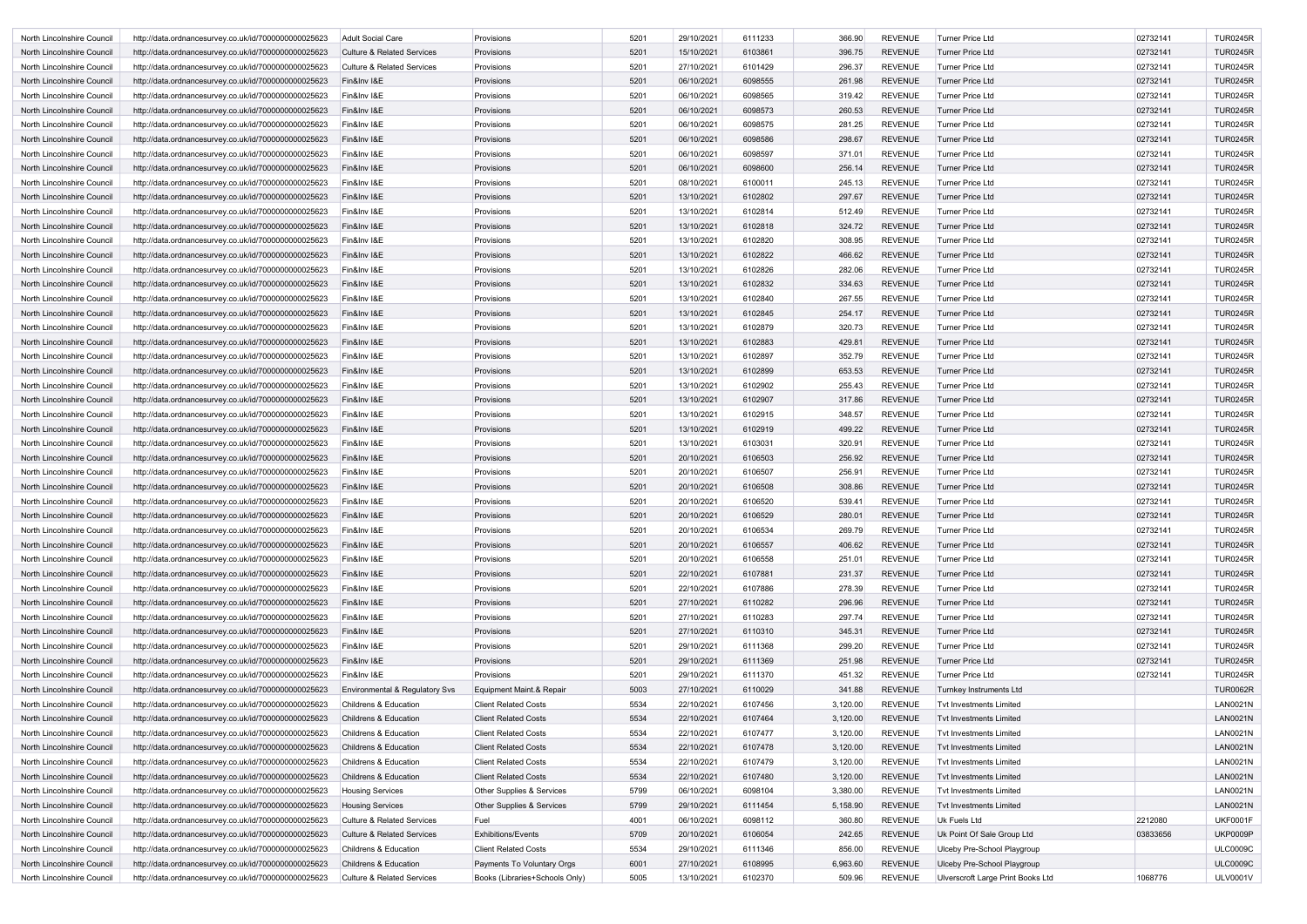| North Lincolnshire Council                               | http://data.ordnancesurvey.co.uk/id/7000000000025623                                                         | <b>Culture &amp; Related Services</b>                      | Books (Libraries+Schools Only)                             | 5005         | 22/10/2021               | 6107365            | 388.80             | <b>REVENUE</b>                   | Ulverscroft Large Print Books Ltd                                          | 1068776               | <b>ULV0001V</b>                    |
|----------------------------------------------------------|--------------------------------------------------------------------------------------------------------------|------------------------------------------------------------|------------------------------------------------------------|--------------|--------------------------|--------------------|--------------------|----------------------------------|----------------------------------------------------------------------------|-----------------------|------------------------------------|
| North Lincolnshire Council                               | http://data.ordnancesurvey.co.uk/id/7000000000025623                                                         | Environmental & Regulatory Svs                             | <b>Other Vehicle Costs</b>                                 | 4005         | 27/10/2021               | 6108803            | 401.51             | <b>REVENUE</b>                   | Uniloads Ltd                                                               | 139768                | <b>UNI0109I</b>                    |
| North Lincolnshire Council                               | http://data.ordnancesurvey.co.uk/id/7000000000025623                                                         | Corporate And Democratic Core                              | Fees & Charges Income                                      | 9002         | 08/10/2021               | 6100194            | $-225.07$          | <b>REVENUE</b>                   | Unison                                                                     |                       | <b>UNI0003I</b>                    |
| North Lincolnshire Council                               | http://data.ordnancesurvey.co.uk/id/7000000000025623                                                         | <b>Culture &amp; Related Services</b>                      | <b>Materials</b>                                           | 5004         | 06/10/2021               | 6098626            | 692.80             | <b>REVENUE</b>                   | <b>Univar Limited</b>                                                      | 24134696              | <b>UNI0291I</b>                    |
| North Lincolnshire Council                               | http://data.ordnancesurvey.co.uk/id/7000000000025623                                                         | <b>Culture &amp; Related Services</b>                      | <b>Materials</b>                                           | 5004         | 20/10/2021               | 6105839            | 631.70             | <b>REVENUE</b>                   | <b>Univar Limited</b>                                                      | 24134696              | <b>UNI0291I</b>                    |
| North Lincolnshire Council                               | http://data.ordnancesurvey.co.uk/id/7000000000025623                                                         | <b>Culture &amp; Related Services</b>                      | <b>Materials</b>                                           | 5004         | 20/10/2021               | 6105842            | 802.70             | <b>REVENUE</b>                   | <b>Univar Limited</b>                                                      | 24134696              | <b>UNI0291I</b>                    |
| North Lincolnshire Council                               | http://data.ordnancesurvey.co.uk/id/7000000000025623                                                         | <b>Culture &amp; Related Services</b>                      | <b>Materials</b>                                           | 5004         | 13/10/2021               | 6100838            | 212.67             | <b>REVENUE</b>                   | Universal Hose Ltd T/A Hydraquip                                           | 4937556               | <b>UNI0098I</b>                    |
| North Lincolnshire Council                               | http://data.ordnancesurvey.co.uk/id/7000000000025623                                                         | Culture & Related Services                                 | Materials                                                  | 5004         | 27/10/2021               | 6108800            | 213.88             | <b>REVENUE</b>                   | Universal Hose Ltd T/A Hydraquip                                           | 4937556               | <b>UNI0098I</b>                    |
| North Lincolnshire Council                               | http://data.ordnancesurvey.co.uk/id/7000000000025623                                                         | Environmental & Regulatory Svs                             | <b>Materials</b>                                           | 5004         | 13/10/2021               | 6100831            | 298.44             | <b>REVENUE</b>                   | Universal Hose Ltd T/A Hydraquip                                           | 4937556               | <b>UNI0098I</b>                    |
| North Lincolnshire Council                               | http://data.ordnancesurvey.co.uk/id/7000000000025623                                                         | Environmental & Regulatory Svs                             | Materials                                                  | 5004         | 13/10/2021               | 6100834            | 275.87             | <b>REVENUE</b>                   | Universal Hose Ltd T/A Hydraquip                                           | 4937556               | <b>UNI0098I</b>                    |
| North Lincolnshire Council                               | http://data.ordnancesurvey.co.uk/id/7000000000025623                                                         | Environmental & Regulatory Svs                             | <b>Materials</b>                                           | 5004         | 13/10/2021               | 6100836            | 221.81             | <b>REVENUE</b>                   | Universal Hose Ltd T/A Hydraquip                                           | 4937556               | <b>UNI0098I</b>                    |
| North Lincolnshire Council                               | http://data.ordnancesurvey.co.uk/id/7000000000025623                                                         | Environmental & Regulatory Svs                             | <b>Materials</b>                                           | 5004         | 27/10/2021               | 6108802            | 231.45             | <b>REVENUE</b>                   | Universal Hose Ltd T/A Hydraquip                                           | 4937556               | <b>UNI0098I</b>                    |
| North Lincolnshire Council                               | http://data.ordnancesurvey.co.uk/id/7000000000025623                                                         | <b>Adult Social Care</b>                                   | Other Supplies & Services                                  | 5799         | 22/10/2021               | 6107943            | 285.00             | <b>REVENUE</b>                   | University Hospitals Birmingham Nhsft                                      |                       | <b>HEA0265A</b>                    |
| North Lincolnshire Council                               | http://data.ordnancesurvey.co.uk/id/7000000000025623                                                         | <b>Adult Social Care</b>                                   | <b>Other Professional Fees</b>                             | 5829         | 13/10/2021               | 6100308            | 2,550.00           | <b>REVENUE</b>                   | University Of Bedfordshire Enterprises Ltd                                 | 2460429               | <b>UNI05991</b>                    |
| North Lincolnshire Council                               | http://data.ordnancesurvey.co.uk/id/7000000000025623                                                         | <b>Childrens &amp; Education</b>                           | <b>Client Related Costs</b>                                | 5534         | 08/10/2021               | 6099257            | 1,140.00           | <b>REVENUE</b>                   | Utilita Energy Ltd                                                         |                       | UTI0023I                           |
| North Lincolnshire Council                               | http://data.ordnancesurvey.co.uk/id/7000000000025623                                                         | <b>Housing Services</b>                                    | Other Supplies & Services                                  | 5799         | 20/10/2021               | 6102326            | 466.80             | <b>REVENUE</b>                   | Valley Carpets And Flooring                                                |                       | <b>VAL0064L</b>                    |
| North Lincolnshire Council                               | http://data.ordnancesurvey.co.uk/id/7000000000025623                                                         | <b>Housing Services</b>                                    | Other Supplies & Services                                  | 5799         | 20/10/2021               | 6102327            | 704.00             | <b>REVENUE</b>                   | Valley Carpets And Flooring                                                |                       | <b>VAL0064L</b>                    |
| North Lincolnshire Council                               | http://data.ordnancesurvey.co.uk/id/7000000000025623                                                         | <b>Housing Services</b>                                    | Other Supplies & Services                                  | 5799         | 27/10/2021               | 6107540            | 760.00             | <b>REVENUE</b>                   | Valley Carpets And Flooring                                                |                       | <b>VAL0064L</b>                    |
|                                                          | http://data.ordnancesurvey.co.uk/id/7000000000025623                                                         | <b>Adult Social Care</b>                                   | Gen Office Exp (Incl Postage)                              | 5603         | 05/11/2021               | 6111159            | 607.55             | <b>REVENUE</b>                   | Valtech Ltd                                                                | 3127414               | <b>VAL0046L</b>                    |
| North Lincolnshire Council                               |                                                                                                              |                                                            |                                                            | 5201         | 15/10/2021               | 6103044            | 255.45             | <b>REVENUE</b>                   |                                                                            | 00978024              | <b>VEN0002N</b>                    |
| North Lincolnshire Council                               | http://data.ordnancesurvey.co.uk/id/7000000000025623                                                         | <b>Culture &amp; Related Services</b>                      | Provisions                                                 |              |                          |                    |                    |                                  | <b>Vending Enterprises</b>                                                 |                       |                                    |
| North Lincolnshire Council                               | http://data.ordnancesurvey.co.uk/id/7000000000025623                                                         | <b>Culture &amp; Related Services</b>                      | Provisions                                                 | 5201<br>5201 | 27/10/2021               | 6110056            | 332.90             | <b>REVENUE</b>                   | <b>Vending Enterprises</b><br><b>Vending Enterprises</b>                   | 00978024              | <b>VEN0002N</b>                    |
| North Lincolnshire Council                               | http://data.ordnancesurvey.co.uk/id/7000000000025623                                                         | Culture & Related Services                                 | Provisions                                                 | 5002         | 27/10/2021               | 6110058            | 421.05             | <b>REVENUE</b>                   |                                                                            | 00978024              | <b>VEN0002N</b>                    |
| North Lincolnshire Council                               | http://data.ordnancesurvey.co.uk/id/7000000000025623                                                         | Fin&Inv I&E                                                | <b>Equipment Hire/Rent</b>                                 | 5201         | 08/10/2021<br>29/10/2021 | 6100014            | 471.67             | <b>REVENUE</b>                   | <b>Vending Enterprises</b>                                                 | 00978024              | <b>VEN0002N</b><br><b>VEN0002N</b> |
| North Lincolnshire Council                               | http://data.ordnancesurvey.co.uk/id/7000000000025623                                                         | Fin&Inv I&E                                                | Provisions                                                 |              |                          | 6111374            | 311.50             | <b>REVENUE</b>                   | <b>Vending Enterprises</b>                                                 | 00978024              |                                    |
| North Lincolnshire Council                               | http://data.ordnancesurvey.co.uk/id/7000000000025623                                                         | <b>Childrens &amp; Education</b>                           | Payments To Private Orgs                                   | 6002         | 13/10/2021<br>20/10/2021 | 6099368            | 255.00<br>1,363.50 | <b>REVENUE</b><br><b>REVENUE</b> | Venn Academy Trust T/A By, Wh, Mn                                          |                       | <b>BRI0400I</b><br><b>CLE0001E</b> |
| North Lincolnshire Council<br>North Lincolnshire Council | http://data.ordnancesurvey.co.uk/id/7000000000025623                                                         | Environmental & Regulatory Svs                             | Payments To Private Orgs                                   | 6002<br>6002 | 20/10/2021               | 6105112<br>6105134 | 7,295.00           | <b>REVENUE</b>                   | Veolia Es (Uk) Ltd                                                         | 2481991<br>2481991    | <b>CLE0001E</b>                    |
| North Lincolnshire Council                               | http://data.ordnancesurvey.co.uk/id/7000000000025623<br>http://data.ordnancesurvey.co.uk/id/7000000000025623 | Environmental & Regulatory Svs<br><b>Adult Social Care</b> | Payments To Private Orgs<br><b>Heating Fuels</b>           | 3104         | 15/10/2021               | 6104539            | 1,151.94           | <b>REVENUE</b>                   | Veolia Es (Uk) Ltd<br>Verdenergy (Yorkshire) Ltd                           | 09563853              | <b>VER0165R</b>                    |
|                                                          |                                                                                                              |                                                            |                                                            |              | 15/10/2021               |                    |                    | <b>REVENUE</b>                   |                                                                            |                       | <b>VER0165R</b>                    |
| North Lincolnshire Council                               | http://data.ordnancesurvey.co.uk/id/7000000000025623                                                         | <b>Culture &amp; Related Services</b>                      | <b>Heating Fuels</b>                                       | 3104<br>6002 | 27/10/2021               | 6104520            | 3,821.55<br>441.00 | <b>REVENUE</b>                   | Verdenergy (Yorkshire) Ltd                                                 | 09563853              | <b>OWE0036E</b>                    |
| North Lincolnshire Council                               | http://data.ordnancesurvey.co.uk/id/7000000000025623                                                         | <b>Childrens &amp; Education</b>                           | Payments To Private Orgs                                   |              |                          | 6108968<br>6107501 | 1,977.80           | <b>REVENUE</b>                   | Vicky Lee                                                                  | 427189924             |                                    |
| North Lincolnshire Council<br>North Lincolnshire Council | http://data.ordnancesurvey.co.uk/id/7000000000025623                                                         | Environmental & Regulatory Svs                             | <b>Equipment Purchase</b>                                  | 5001         | 27/10/2021               | 6108453            | 707.45             | <b>REVENUE</b>                   | <b>Videcom Security Ltd</b>                                                |                       | <b>VID0021D</b>                    |
|                                                          | http://data.ordnancesurvey.co.uk/id/7000000000025623                                                         | Environmental & Regulatory Svs                             | <b>Other Premises Costs</b>                                | 3390<br>3390 | 27/10/2021<br>29/10/2021 |                    | 977.80             | <b>REVENUE</b>                   | <b>Videcom Security Ltd</b>                                                | 427189924             | <b>VID0021D</b>                    |
| North Lincolnshire Council<br>North Lincolnshire Council | http://data.ordnancesurvey.co.uk/id/7000000000025623<br>http://data.ordnancesurvey.co.uk/id/7000000000025623 | Highways & Transport<br><b>Childrens &amp; Education</b>   | <b>Other Premises Costs</b><br><b>Client Related Costs</b> | 5534         | 08/10/2021               | 6111126<br>6099357 | 1,922.83           | <b>REVENUE</b>                   | Videcom Security Ltd                                                       | 427189924<br>03016279 | <b>VID0021D</b><br><b>VIK0007K</b> |
| North Lincolnshire Council                               | http://data.ordnancesurvey.co.uk/id/7000000000025623                                                         |                                                            | Other Supplies & Services                                  | 5799         | 20/10/2021               | 6105888            | 685.28             | <b>REVENUE</b>                   | Viking Hardware Ltd<br>Viking Hardware Ltd                                 | 03016279              | <b>VIK0007K</b>                    |
|                                                          |                                                                                                              | <b>Housing Services</b><br><b>Adult Social Care</b>        |                                                            | 0131         | 20/10/2021               | 6104740            | 1,067.19           | <b>REVENUE</b>                   | Vision Rehabilitation                                                      | 9144893               | <b>VIS0163S</b>                    |
| North Lincolnshire Council                               | http://data.ordnancesurvey.co.uk/id/7000000000025623                                                         |                                                            | Pay - Agency                                               |              |                          |                    |                    |                                  |                                                                            |                       |                                    |
| North Lincolnshire Council                               | http://data.ordnancesurvey.co.uk/id/7000000000025623                                                         | <b>Public Health</b>                                       | Pay - Agency                                               | 0131<br>0131 | 13/10/2021               | 6100388            | 450.00<br>450.00   | <b>REVENUE</b><br><b>REVENUE</b> | <b>Vivid Resourcing</b>                                                    | 08067630<br>08067630  | VIV006V<br>VIV006V                 |
| North Lincolnshire Council                               | http://data.ordnancesurvey.co.uk/id/7000000000025623                                                         | <b>Public Health</b>                                       | Pay - Agency                                               |              | 20/10/2021               | 6100387            |                    |                                  | <b>Vivid Resourcing</b>                                                    |                       |                                    |
| North Lincolnshire Council                               | http://data.ordnancesurvey.co.uk/id/7000000000025623                                                         | <b>Public Health</b>                                       | Pay - Agency                                               | 0131         | 20/10/2021               | 6100391            | 450.00             | <b>REVENUE</b>                   | <b>Vivid Resourcing</b>                                                    | 08067630              | VIV006V                            |
| North Lincolnshire Council                               | http://data.ordnancesurvey.co.uk/id/7000000000025623                                                         | <b>Public Health</b>                                       | Pay - Agency                                               | 0131         | 27/10/2021               | 6100392            | 450.00             | <b>REVENUE</b>                   | <b>Vivid Resourcing</b>                                                    | 08067630              | VIV006V                            |
| North Lincolnshire Council                               | http://data.ordnancesurvey.co.uk/id/7000000000025623                                                         | <b>Public Health</b>                                       | Pay - Agency                                               | 0131         | 27/10/2021               | 6108090            | 450.00             | <b>REVENUE</b>                   | <b>Vivid Resourcing</b>                                                    | 08067630              | VIV006V                            |
| North Lincolnshire Council                               | http://data.ordnancesurvey.co.uk/id/7000000000025623                                                         | <b>Public Health</b>                                       | Pay - Agency                                               | 0131         | 03/11/2021               | 6111669            | 450.00             | <b>REVENUE</b>                   | <b>Vivid Resourcing</b>                                                    | 08067630              | VIV006V                            |
| North Lincolnshire Council                               | http://data.ordnancesurvey.co.uk/id/7000000000025623                                                         | <b>Adult Social Care</b>                                   | <b>Client Related Costs</b>                                | 5534         | 13/10/2021               | 6098110            | 718.55             | <b>REVENUE</b>                   | Voiceability                                                               | 1076630               | <b>VOI0045I</b>                    |
| North Lincolnshire Council                               | http://data.ordnancesurvey.co.uk/id/7000000000025623                                                         | Childrens & Education                                      | <b>Client Related Costs</b>                                | 5534         | 13/10/2021               | 6099299            | 3,000.00           | <b>REVENUE</b>                   | Walshe'S Property Ltd                                                      |                       | <b>WAL0473L</b>                    |
| North Lincolnshire Council                               | http://data.ordnancesurvey.co.uk/id/7000000000025623                                                         | <b>Housing Services</b>                                    | Other Supplies & Services                                  | 5799         | 13/10/2021               | 6098681            | 6,499.80           | <b>REVENUE</b>                   | Walshe'S Property Ltd                                                      |                       | <b>WAL0473L</b>                    |
| North Lincolnshire Council                               | http://data.ordnancesurvey.co.uk/id/7000000000025623                                                         | <b>Housing Services</b>                                    | Other Supplies & Services                                  | 5799         | 13/10/2021               | 6098681            |                    | <b>REVENUE</b>                   | Walshe'S Property Ltd                                                      |                       | WAL0473L                           |
| North Lincolnshire Council                               | http://data.ordnancesurvey.co.uk/id/7000000000025623                                                         | Environmental & Regulatory Svs                             | <b>Materials</b>                                           | 5004         | 27/10/2021               | 6108806            | 325.00             | <b>REVENUE</b>                   | Warwick Ward (Machinery Ltd)                                               | 00988708              | <b>WAR0038R</b>                    |
| North Lincolnshire Council                               | http://data.ordnancesurvey.co.uk/id/7000000000025623                                                         | Environmental & Regulatory Svs                             | <b>Vehicle Hire</b>                                        | 4101         | 27/10/2021               | 6108804            | 1,760.00           | <b>REVENUE</b>                   | Warwick Ward (Machinery Ltd)                                               | 00988708              | <b>WAR0038R</b>                    |
| North Lincolnshire Council                               | http://data.ordnancesurvey.co.uk/id/7000000000025623                                                         | Environmental & Regulatory Svs                             | Vehicle Hire                                               | 4101         | 27/10/2021               | 6108805            | 1,760.00           | <b>REVENUE</b>                   | Warwick Ward (Machinery Ltd)                                               | 00988708              | <b>WAR0038R</b>                    |
| North Lincolnshire Council                               | http://data.ordnancesurvey.co.uk/id/7000000000025623                                                         | <b>Adult Social Care</b>                                   | Other Supplies & Services                                  | 5799         | 27/10/2021               | 6109812            | 251.56             | <b>REVENUE</b>                   | Waterlogic Gb Limited                                                      | 2418453               | <b>ANG0018G</b>                    |
| North Lincolnshire Council                               | http://data.ordnancesurvey.co.uk/id/7000000000025623                                                         | Central Services To Public                                 | Repair & Maintenance Costs                                 | 3000         | 15/10/2021               | 6104282            |                    | <b>REVENUE</b>                   | <b>Waterlogic Gb Limited</b>                                               | 2418453               | <b>ANG0018G</b>                    |
| North Lincolnshire Council                               | http://data.ordnancesurvey.co.uk/id/7000000000025623                                                         | Corporate And Democratic Core                              | Repair & Maintenance Costs                                 | 3000         | 15/10/2021               | 6104282            | 245.70             | <b>REVENUE</b>                   | Waterlogic Gb Limited                                                      | 2418453               | <b>ANG0018G</b>                    |
| North Lincolnshire Council                               | http://data.ordnancesurvey.co.uk/id/7000000000025623                                                         | <b>Culture &amp; Related Services</b>                      | Water (Meter/Rate) & Sewerage                              | 3221         | 27/10/2021               | 6108890            | 522.40             | <b>REVENUE</b>                   | <b>Water Plus</b>                                                          |                       | <b>SEV0001V</b>                    |
| North Lincolnshire Council                               | http://data.ordnancesurvey.co.uk/id/7000000000025623                                                         | <b>Culture &amp; Related Services</b>                      | Water (Meter/Rate) & Sewerage                              | 3221         | 08/10/2021<br>13/10/2021 | 6099644            | 2,049.19           | <b>REVENUE</b><br><b>REVENUE</b> | Wave - Anglian Water Business<br>We Are With You                           | 2366656<br>2580377    | ANG0001G<br>ADD0031D               |
| North Lincolnshire Council<br>North Lincolnshire Council | http://data.ordnancesurvey.co.uk/id/7000000000025623                                                         | <b>Adult Social Care</b><br><b>Adult Social Care</b>       | Payments To Health Providers                               | 6019         | 13/10/2021               | 6100360            | 396,996.68         | <b>REVENUE</b>                   | We Are With You                                                            | 2580377               | ADD0031D                           |
|                                                          | http://data.ordnancesurvey.co.uk/id/7000000000025623                                                         |                                                            | Payments To Health Providers                               | 6019         |                          | 6100363            | 7,500.00           |                                  |                                                                            |                       |                                    |
| North Lincolnshire Council                               | http://data.ordnancesurvey.co.uk/id/7000000000025623                                                         | Childrens & Education                                      | Payments To Private Orgs                                   | 6002<br>5799 | 22/10/2021               | 6107522            | 420.00<br>1,432.78 | <b>REVENUE</b><br><b>REVENUE</b> | <b>Westcliff Community Association</b><br><b>Westcliff Community Works</b> | 510288                | <b>WES0246S</b><br><b>WES0103S</b> |
| North Lincolnshire Council                               | http://data.ordnancesurvey.co.uk/id/7000000000025623                                                         | <b>Planning Services</b><br><b>Planning Services</b>       | Other Supplies & Services<br>Other Supplies & Services     | 5799         | 06/10/2021<br>22/10/2021 | 6098092<br>6107762 | 1,432.78           | <b>REVENUE</b>                   | <b>Westcliff Community Works</b>                                           | 07656435<br>07656435  | <b>WES0103S</b>                    |
| North Lincolnshire Council                               | http://data.ordnancesurvey.co.uk/id/7000000000025623                                                         |                                                            |                                                            |              |                          |                    |                    |                                  |                                                                            |                       |                                    |